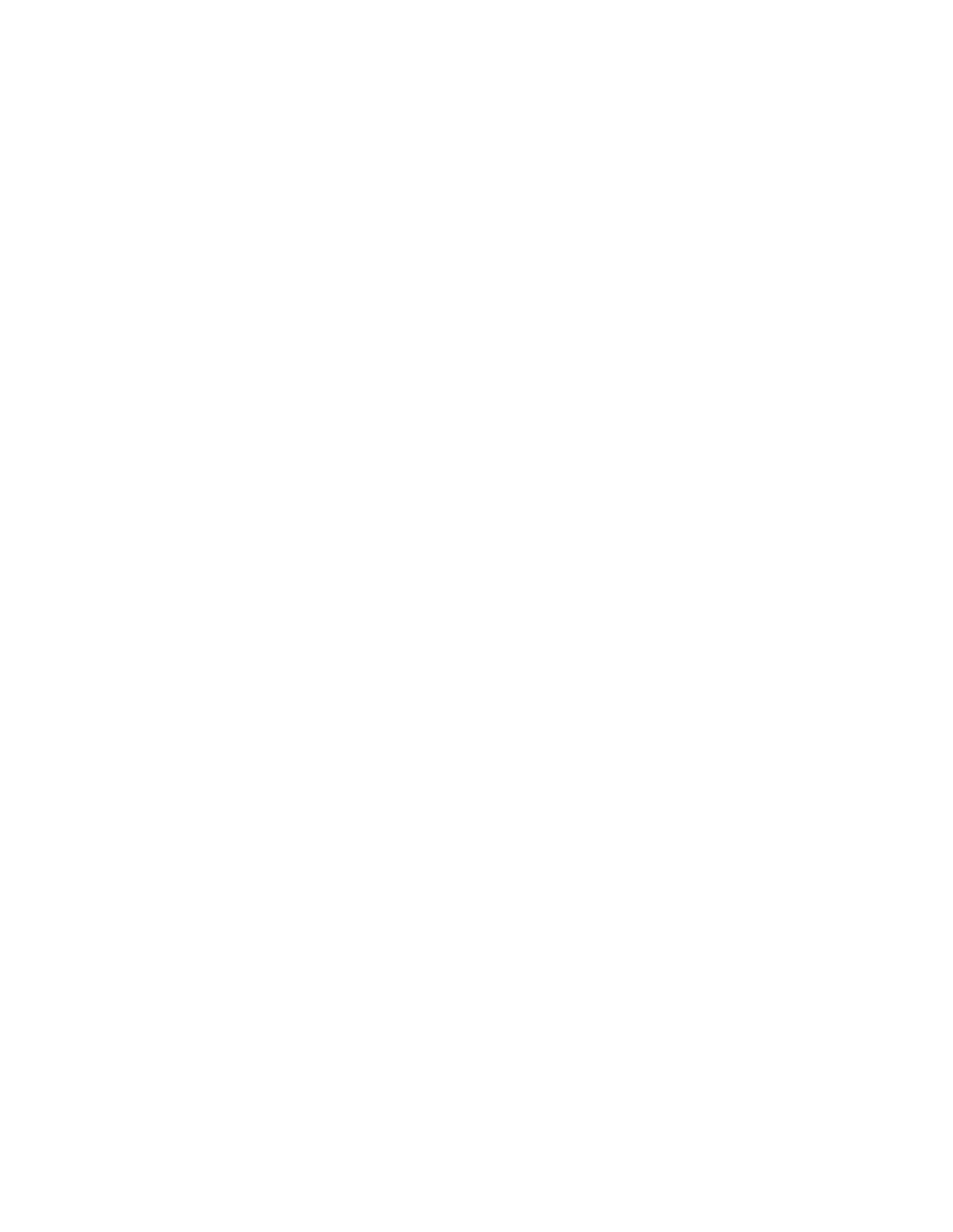

<sup>9624-4630-00</sup><br>International Technical Support Organization

**OS/2 Warp (PowerPC Edition) A First Look**

December 1995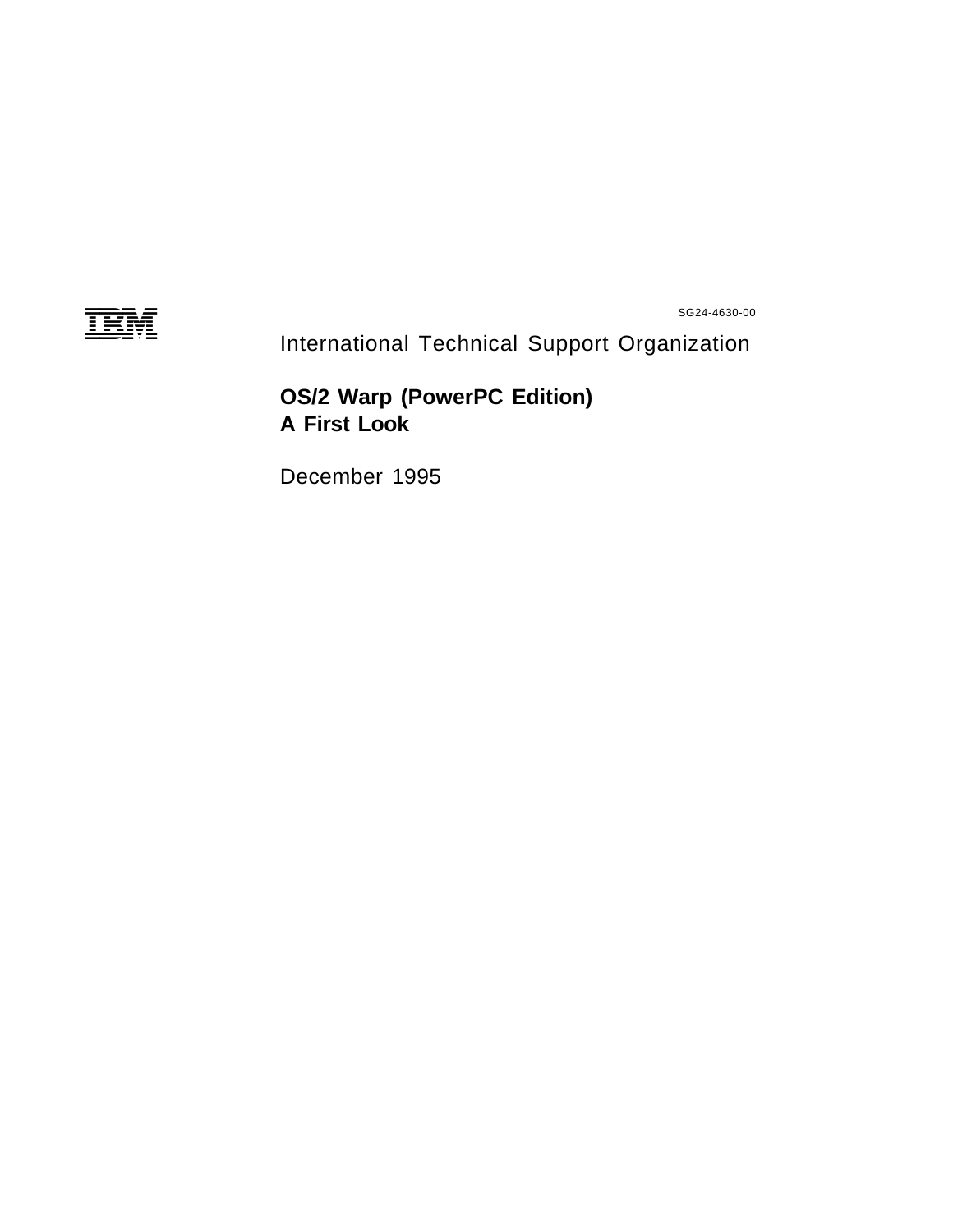#### **Take Note!**

Before using this information and the product it supports, be sure to read the general information under "Special Notices" on page xiii.

#### **First Edition (December 1995)**

This edition applies to OS/2 Warp Connect (PowerPC Edition) Version 1.0.

Order publications through your IBM representative or the IBM branch office serving your locality. Publications are not stocked at the address given below.

An ITSO Technical Bulletin Evaluation Form for reader′s feedback appears facing Chapter 1. If the form has been removed, comments may be addressed to:

IBM Corporation, International Technical Support Organization Dept. JLPC Building 14 Internal Zip 5220 1000 NW 51st Street Boca Raton, Florida 33431-1328

When you send information to IBM, you grant IBM a non-exclusive right to use or distribute the information in any way it believes appropriate without incurring any obligation to you.

 **Copyright International Business Machines Corporation 1995. All rights reserved.** Note to U.S. Government Users — Documentation related to restricted rights — Use, duplication or disclosure is subject to restrictions set forth in GSA ADP Schedule Contract with IBM Corp.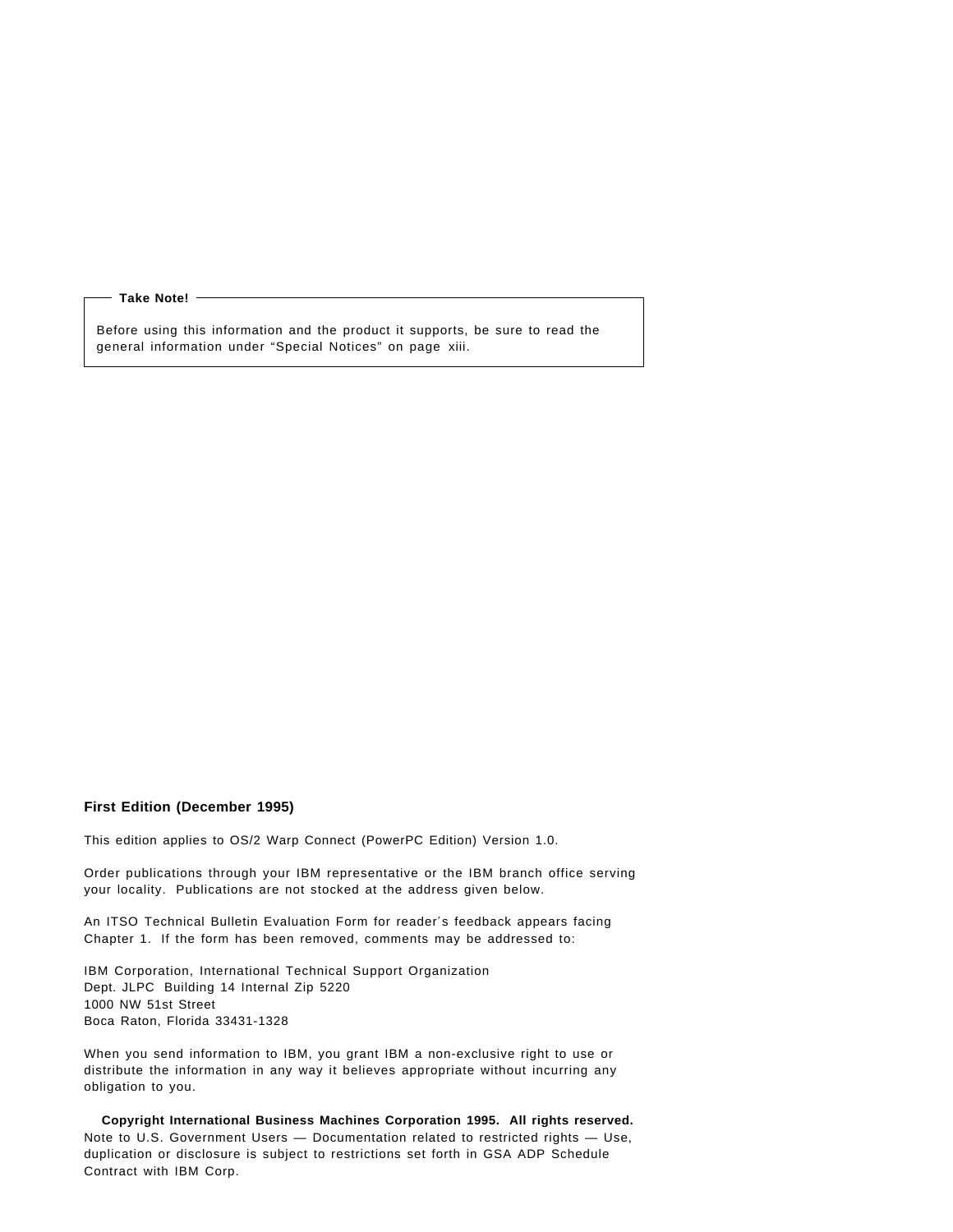# **Abstract**

This document is unique in its detailed coverage of OS/2 Warp (PowerPC Edition) architecture. It focuses on the architecture of the microkernel. It provides information about the microkernel based architecture, which will give dramatic advances in computing architecture.

This document was written for IBM customers, system engineers, software developers. Basic understanding of OS/2 is assumed.

(178 pages)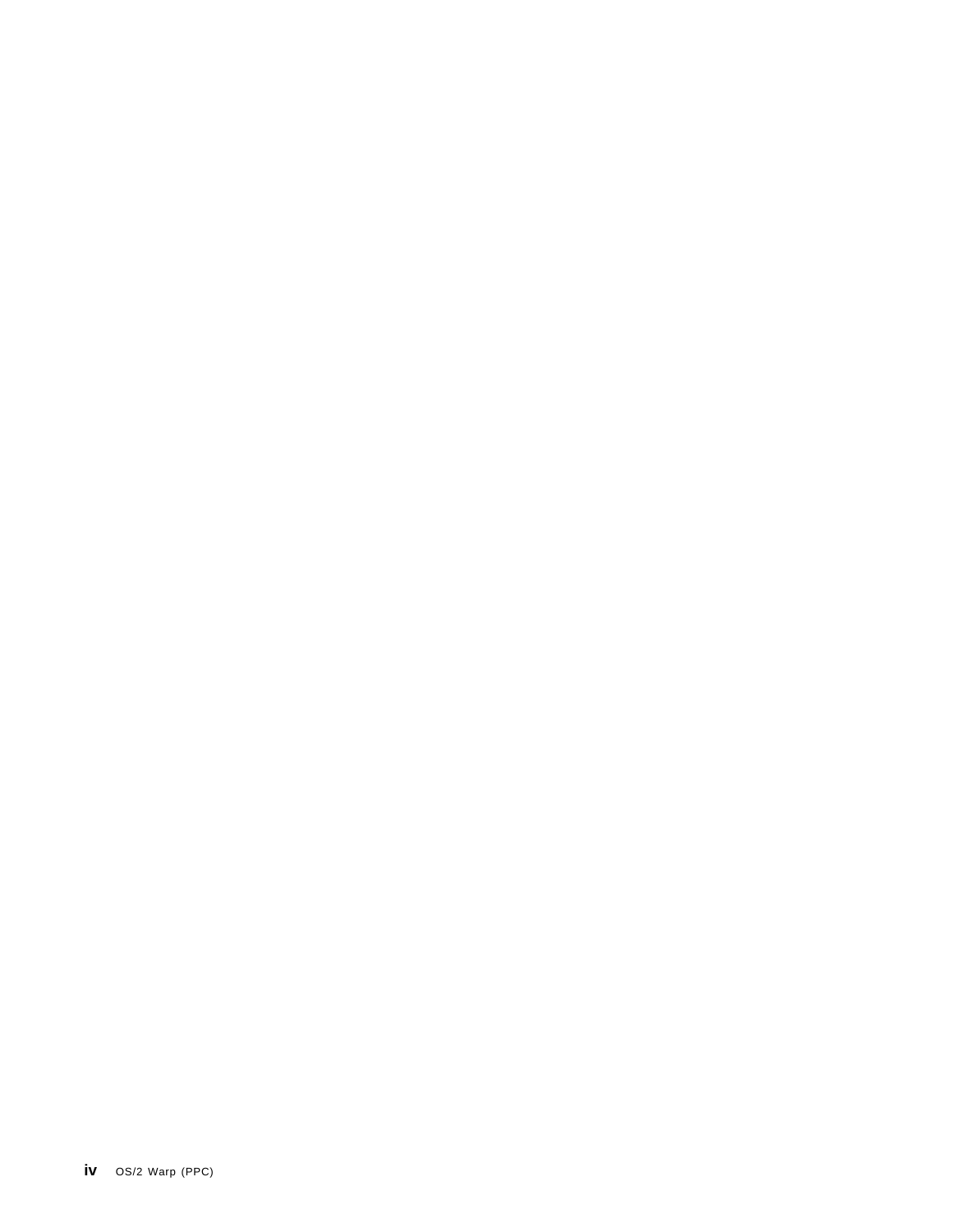# **Contents**

| Abstract                                                                                                                                                                                                                              |
|---------------------------------------------------------------------------------------------------------------------------------------------------------------------------------------------------------------------------------------|
| Figures descriptions and a series and a series and a series and a series in the international series of the in                                                                                                                        |
| <b>Tables</b>                                                                                                                                                                                                                         |
| Special Notices and and an arrangement of the contract of the second state of the Special State of the Special State of the Special State of the Special State of the Special State of the Special State of the Special State<br>xiii |
| Preface<br>XV                                                                                                                                                                                                                         |
| XV<br>xvi                                                                                                                                                                                                                             |
| International Technical Support Organization Publications [11] [11] International Technical Support Organization Publications [11] International Technical Support<br>xvi<br>ITSO Redbooks on the World Wide Web (WWW)  xvii          |
| Acknowledgments and account to the contract of the contract of the Acknowledgments and account to the contract<br>xviii                                                                                                               |
| Chapter 1. Introduction <b>Constantine Chapter 1. International Chapter 1.</b> International Chapter 2. 2014<br>$\mathbf{1}$                                                                                                          |
| Chapter 2. The IBM Microkernel <b>Constant Chapter 2. The IBM Microkernel Constant Constant Chapter</b><br>5                                                                                                                          |
| 6<br>$\overline{7}$<br>2.1.1 Physical Resource Management Alberts Alberts Alberts Alberts Alberts Alberts Alberts Alberts Alberts Alb                                                                                                 |
| 9<br>2.1.2 I/O Support <b>Matter Access 2.1.2 Inc.</b> 2. Access 2.1.2 I/O Support <b>Matter Access 2.1.2 Inc.</b> 2.1.2 Inc.                                                                                                         |
| 2.1.3 Inter Process Communication (IPC) And Allen Alexander And The Process Communication (IPC)<br>10 <sup>1</sup><br>16                                                                                                              |
| 2.1.5 Virtual Memory Management<br>20                                                                                                                                                                                                 |
| 2.2 Elements of the IBM Microkernel Services<br>22<br>2.2.1 Initializing the Microkernel Services<br>23                                                                                                                               |
| 2.2.2 Task Manager (1996). The contract of the contract of the contract of the contract of the contract of the<br>24                                                                                                                  |
| 25<br>26                                                                                                                                                                                                                              |
| 26                                                                                                                                                                                                                                    |
| Chapter 3. System Services <b>Construction Chapter 3. System Services</b> Construction Construction<br>31<br>31                                                                                                                       |
| 32                                                                                                                                                                                                                                    |
| 3.2.1 Screen Group and Session Management [1] [1] Screen Group and Session Management [1] [1] [1] Screen Screen<br>33<br>34                                                                                                           |
| 40                                                                                                                                                                                                                                    |
| 41<br>42                                                                                                                                                                                                                              |
| 43                                                                                                                                                                                                                                    |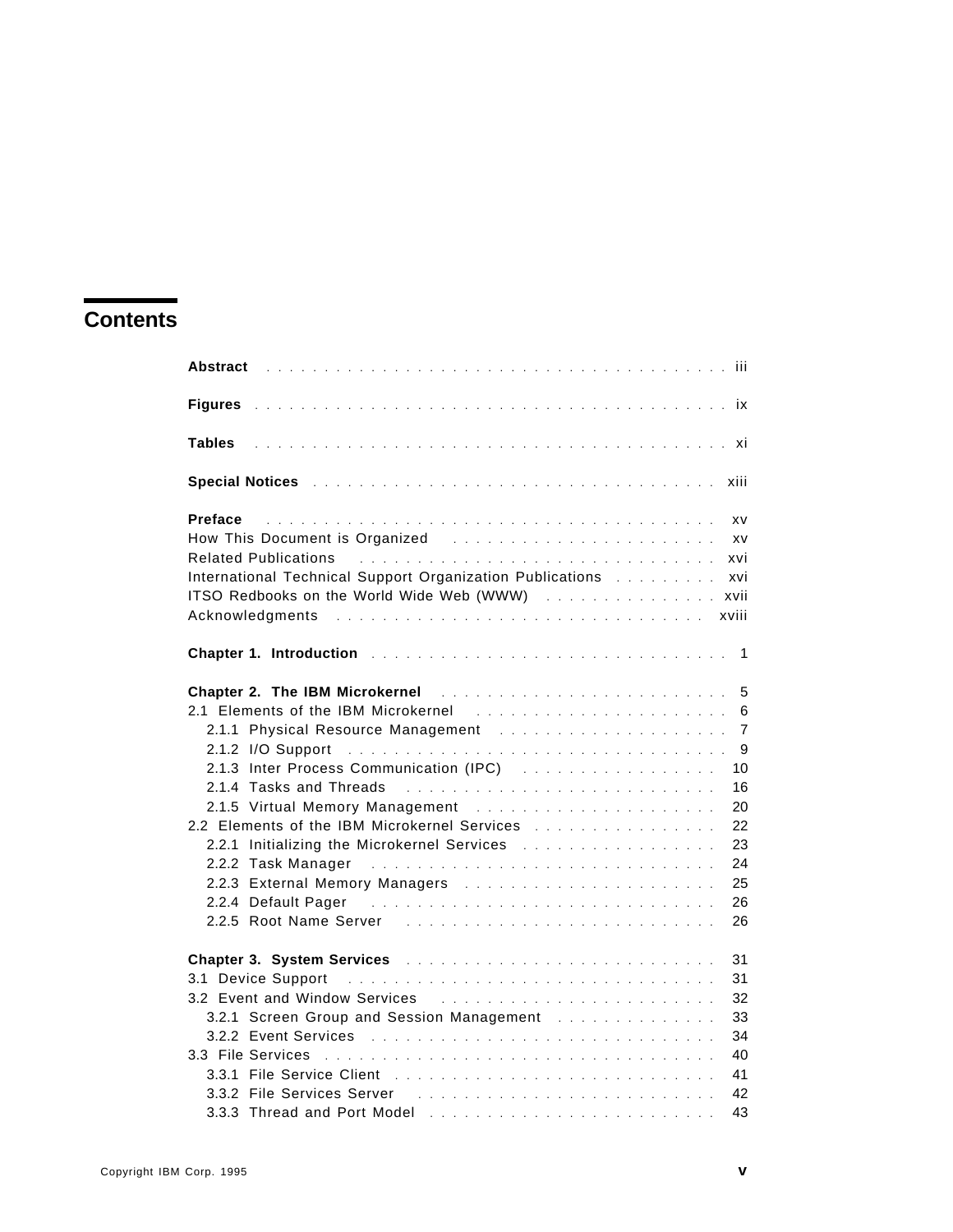| 43                                                                                                                                                                                                                                        |
|-------------------------------------------------------------------------------------------------------------------------------------------------------------------------------------------------------------------------------------------|
| 44<br>3.3.5 Physical File System (PFS) And a subset of the set of the set of the System (PFS)                                                                                                                                             |
| 47<br>3.3.6 Volume Manager (Alberta Alberta Alberta Alberta Alberta Alberta Alberta Alberta Alberta Alberta Alberta                                                                                                                       |
| 3.4 Pipe Services <b>Manual Accept Accept Accept Accept Accept Accept Accept Accept Accept Accept Accept</b><br>48                                                                                                                        |
| 51<br><b>Chapter 4. OS/2 Functions</b> and a substitution of the contract of the Chapter of the Chapter of the Chapter of the Chapter of the Chapter of the Chapter of the Chapter of the Chapter of the Chapter of the Chapter of the Ch |
| 51                                                                                                                                                                                                                                        |
| 51                                                                                                                                                                                                                                        |
| 55                                                                                                                                                                                                                                        |
| 56<br>4.1.3 Components Of The OS/2 Server                                                                                                                                                                                                 |
| 65                                                                                                                                                                                                                                        |
| 67                                                                                                                                                                                                                                        |
| 69                                                                                                                                                                                                                                        |
| 72<br>4.2 The MVM Environment                                                                                                                                                                                                             |
| 4.2.1 OS/2 Warp (Intel) Multiple Virtual DOS Machine<br>73                                                                                                                                                                                |
| 4.2.2 OS/2 Warp Connect (PowerPC Edition) MVM Environment<br>75                                                                                                                                                                           |
| 76                                                                                                                                                                                                                                        |
| 77                                                                                                                                                                                                                                        |
| 79                                                                                                                                                                                                                                        |
| 4.2.6 Instruction Set Translator (Alberta Alberta Alberta Alberta Alberta Alberta Alberta Alberta Alberta Alberta Alberta Alberta Alberta Alberta Alberta Alberta Alberta Alberta Alberta Alberta Alberta Alberta Alberta Albe<br>79      |
| 80                                                                                                                                                                                                                                        |
| 82                                                                                                                                                                                                                                        |
| 84<br>4.2.9 Windows Support <b>Construction Construct of Construction</b> Construction Construction Construction Construction                                                                                                             |
| 4.2.10 Changes to The Command Set [1] and the contract of the Command Set [1] and the contract of the Command<br>84                                                                                                                       |
| 4.2.11 Changes to the MVM DOS Settings<br>86                                                                                                                                                                                              |
| 87                                                                                                                                                                                                                                        |
| 87                                                                                                                                                                                                                                        |
| 4.3.2 Graphics Engine Alberta Alberta Alberta Alberta Alberta Alberta Alberta Alberta Alberta Alberta Alberta A<br>-89                                                                                                                    |
| -92                                                                                                                                                                                                                                       |
| 98                                                                                                                                                                                                                                        |
| 108                                                                                                                                                                                                                                       |
| 118<br>4.4 Graphics Subsystem Summary Alberts Alberts Alberts Alberts Alberts Alberts Alberts Alberts Alberts Alberts                                                                                                                     |
| 4.5 Printing Services entertainment and the contract of the contract of the contract of the Principles Principles of the Contract of the Principles Principles of the Contract of the Principles Principles Principles Princip            |
| 4.5.1 Spooler Objects entertainment and the series and series are series and series are series and the SAS and                                                                                                                            |
| 4.5.2 Printing from DOS and Windows extendional contracts and 122                                                                                                                                                                         |
| 4.5.3 Printer Driver Support (1996) 1996 1997 10: 10: 10: 10: 10: 10: 122                                                                                                                                                                 |
| 4.6 System Management. Electronic and all and the service of the service of the System Management.<br>122                                                                                                                                 |
| 4.6.1 Installation<br>123                                                                                                                                                                                                                 |
| 4.6.2 System Management Initialization Process<br>124                                                                                                                                                                                     |
| 124                                                                                                                                                                                                                                       |
|                                                                                                                                                                                                                                           |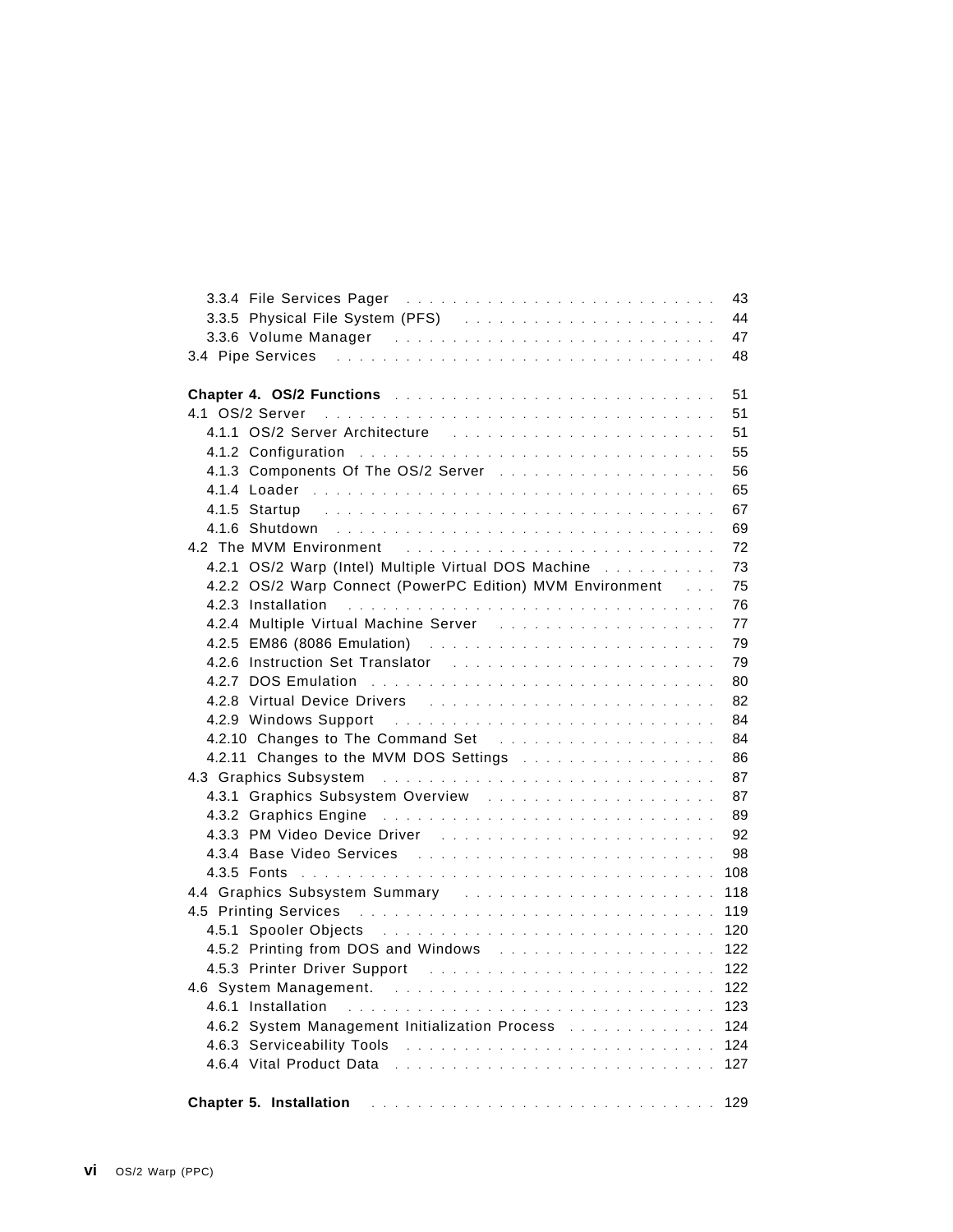| 5.1.2 System Migration <b>Constructs of the Construct of America</b> 2.1.2 System Migration 2.1.2 Constructs 2.1.2 O                                                                                                                 |
|--------------------------------------------------------------------------------------------------------------------------------------------------------------------------------------------------------------------------------------|
|                                                                                                                                                                                                                                      |
| 5.2.1 Feature Install Catalog (and all contracts of the contracts of the state of the state of the state of the                                                                                                                      |
|                                                                                                                                                                                                                                      |
| 5.2.3 Install Objects <b>Container and Contain Container and Container and Container and Container and Container</b>                                                                                                                 |
| 5.2.4 Inventory Objects entertainment is a series of the series of the series of the series of the series of t                                                                                                                       |
| 5.3 Inventory Information (1) and (1) and (1) and (1) and (1) and (1) and (1) and (1) and (1) and (1) and (1) and (1) and (1) and (1) and (1) and (1) and (1) and (1) and (1) and (1) and (1) and (1) and (1) and (1) and (1)        |
| 5.4 CID and Unattended Installation Support  135                                                                                                                                                                                     |
|                                                                                                                                                                                                                                      |
|                                                                                                                                                                                                                                      |
|                                                                                                                                                                                                                                      |
| 5.5.2 Feature Install enterprise in the contract of the state of the state of the state of the state of the st                                                                                                                       |
|                                                                                                                                                                                                                                      |
| <b>Chapter 6. Application Support Activities:</b> All Active Active Active Active Active Active Active Active Active                                                                                                                 |
| 6.1 Application Development resources and services are all the services of the Services and Application Development                                                                                                                  |
|                                                                                                                                                                                                                                      |
| Appendix A. Changes to MVM DOS Settings A. A. A. A. A. A. A. A. A. 143                                                                                                                                                               |
|                                                                                                                                                                                                                                      |
|                                                                                                                                                                                                                                      |
|                                                                                                                                                                                                                                      |
| List of Abbreviations and all the state of the state of the state of the state of the state of the state of the                                                                                                                      |
|                                                                                                                                                                                                                                      |
| Index <b>Experiment Contract Contract Contract Contract Contract Contract Contract Contract Contract Contract Contract Contract Contract Contract Contract Contract Contract Contract Contract Contract Contract Contract Contra</b> |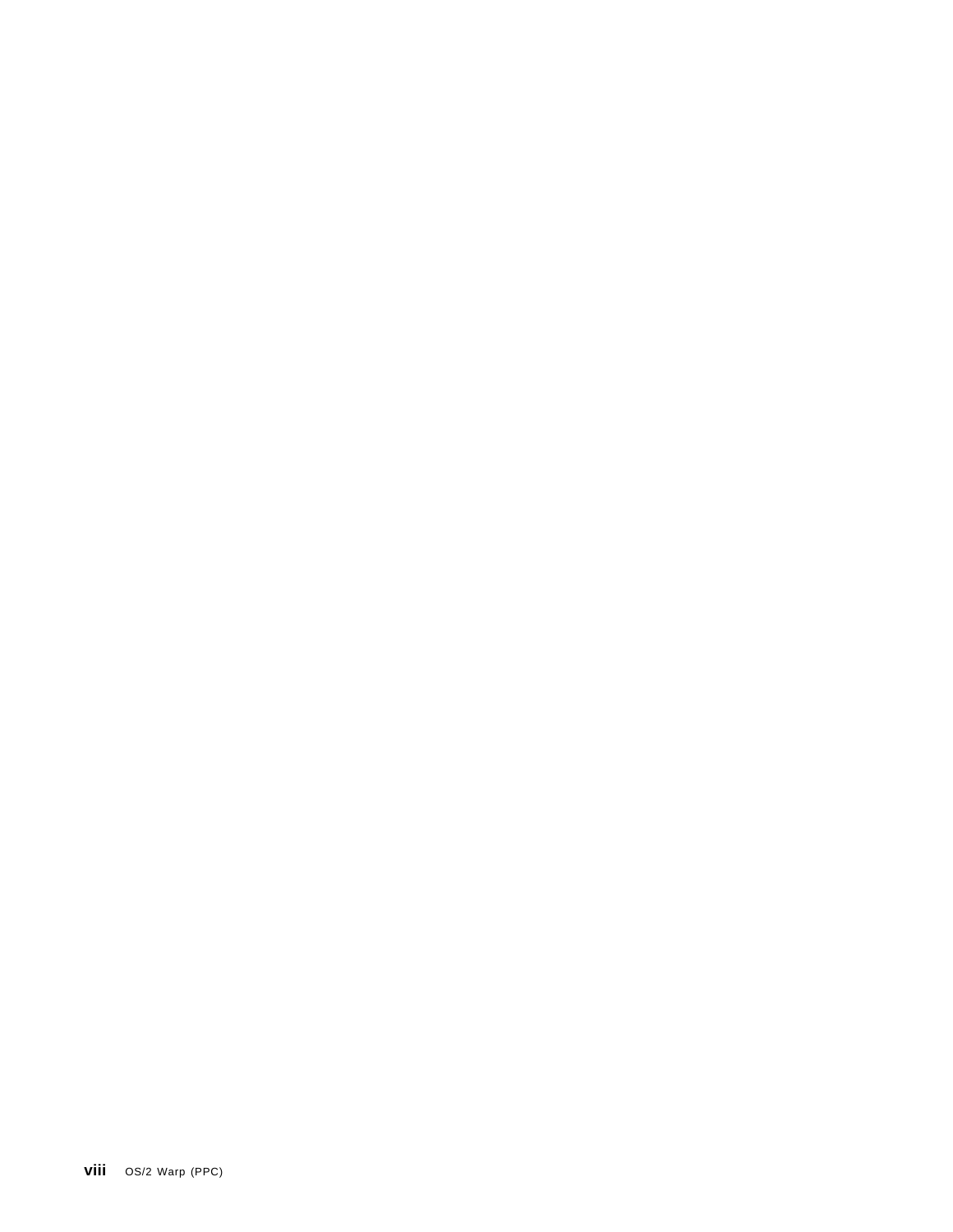# **Figures**

| 1.              | OS/2 Warp Connect (PowerPC Edition) Components 2                                                                        |     |
|-----------------|-------------------------------------------------------------------------------------------------------------------------|-----|
| 2.              | RPC Linkage between Client and Server Fig.                                                                              | 14  |
| 3.              | Root and Private Name Space <b>Container and Space Containers</b> and a series and a series of the Space Containers and | 28  |
| 4.              | File Services Framework Overview File File Services Framework Overview File Services Framework                          | 41  |
| 5.              | Base API Calls Implementation (Fig. 1991) and the set of the Calls Implementation (Fig. 1991) and the Calls Co          | 52  |
| 6.              | Main Interfaces of the OS/2 Server <b>Constant Contact Constant Constant Constant Constant</b>                          | 54  |
| 7.              | Handle Management Examples (Alberta Alberta Alberta Alberta Alberta Alberta Alberta Alberta Alberta Alberta Al          | 57  |
| 8.              |                                                                                                                         | 61  |
| 9.              |                                                                                                                         | 74  |
| 10.             |                                                                                                                         | 75  |
| 11.             | MVM Interrupt Processing research and the contract of the MVM Interrupt Processing research and the contract of         | 81  |
| 12.             | OS/2 Warp Connect (PowerPC Edition) Graphics Subsystem                                                                  | 88  |
| 13.             | OS/2 Warp Connect (PowerPC Edition) Graphics Engine                                                                     | 90  |
| 14.             |                                                                                                                         | 92  |
| 15.             | GRADD Model (Alternative Alternative Alternative Alternative Alternative Alternative Alternative Alternative A          | 94  |
| 16.             | OS/2 WARP Connect (PowerPC Edition) PM Video Device Driver                                                              |     |
|                 | Model                                                                                                                   | 98  |
| 17 <sub>1</sub> |                                                                                                                         | 99  |
| 18.             | OS/2 Warp Connect (PowerPC Edition) Text Mode [1] [1]                                                                   | 103 |
| 19.             | VVIDEO Internal Architecture enterpresentation and all the set of the VIDEO Internal Architecture enterpresent          | 105 |
| 20.             | Overall Message Flow of OS/2 Warp Connect (PowerPC Edition).                                                            | 107 |
| 21.             |                                                                                                                         | 109 |
| 22.             | New Model for Font Architecture Support Under OS2 Warp Connect                                                          | 114 |
| 23.             | Printing in OS/2 Warp Connect (PowerPC Edition)                                                                         | 120 |
| 24.             |                                                                                                                         |     |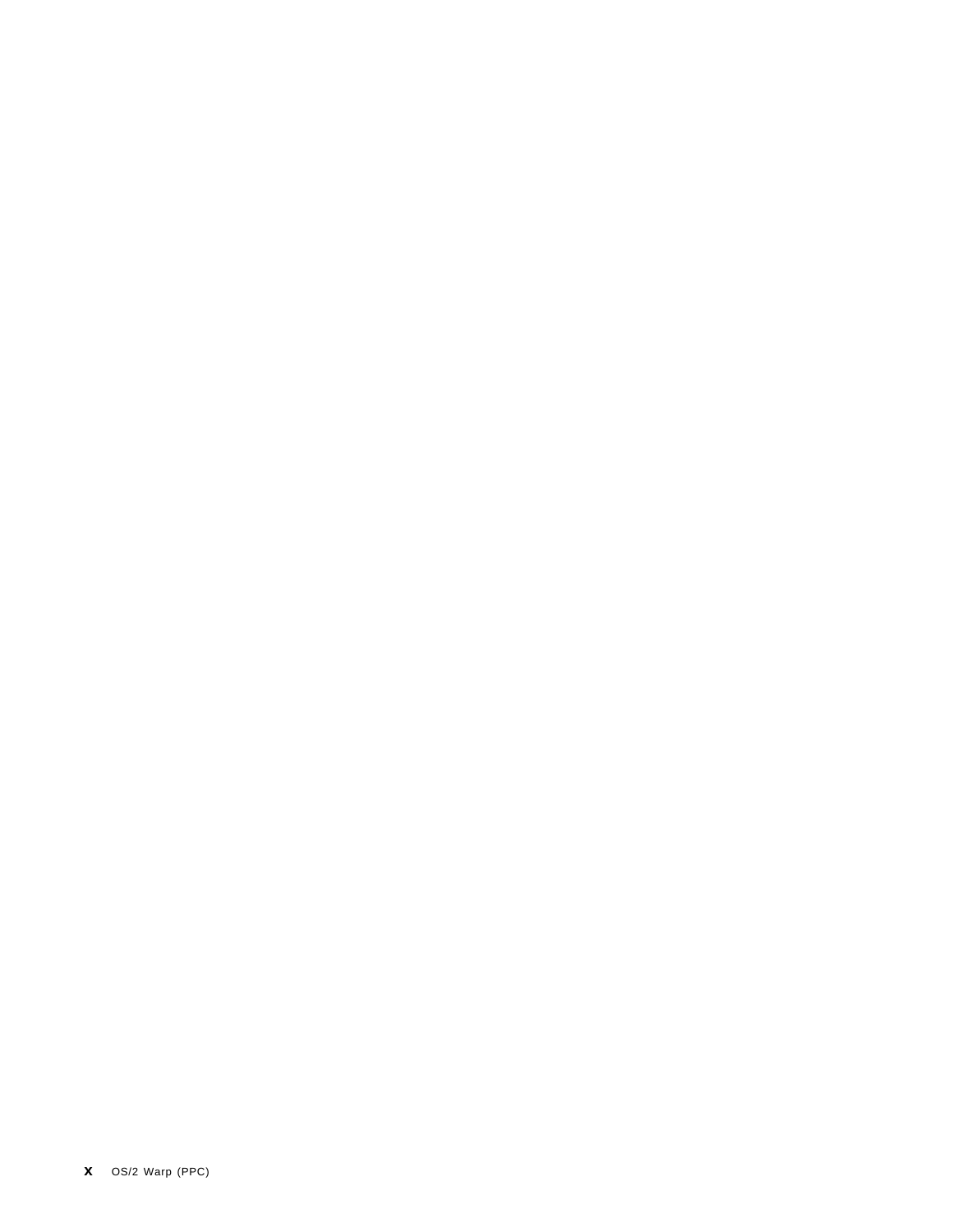# **Tables**

|    | 1. OS/2 Warp Connect (PowerPC Edition) Virtual Device Drivers 83 |
|----|------------------------------------------------------------------|
| 2. |                                                                  |
| 3. | A Summary of OS/2 Warp Connect (PowerPC Edition) Graphics        |
|    |                                                                  |
|    | 4. OS/2 Warp Connect (PowerPC Edition) Font Format Support 112   |
|    |                                                                  |
| 6. |                                                                  |
|    | 7. Unsupported CID Keywords in OS/2 Warp Connect (PowerPC        |
|    | Edition)                                                         |
|    |                                                                  |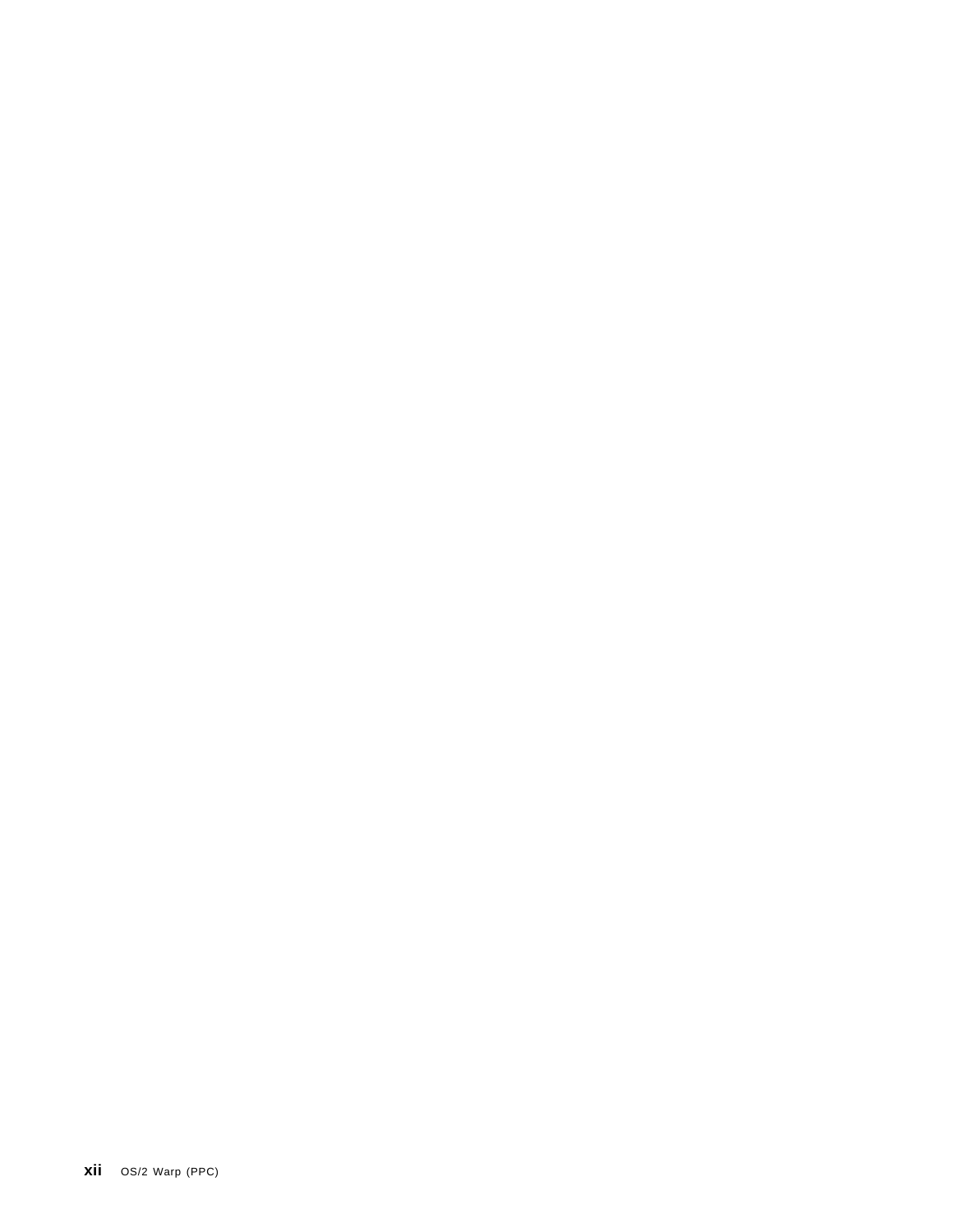# **Special Notices**

This publication is intended to help IBM customers, dealers and IBM system engineers to provide an introduction in the architecture for OS/2 Warp (PowerPC Edition). The information in this publication is not intended as the specification of any programming interfaces that are provided by OS/2 for PowerPC. See the PUBLICATIONS section of the IBM Programming Announcement for OS/2 for PowerPC for more information about what publications are considered to be product documentation.

References in this publication to IBM products, programs or services do not imply that IBM intends to make these available in all countries in which IBM operates. Any reference to an IBM product, program, or service is not intended to state or imply that only IBM′s product, program, or service may be used. Any functionally equivalent program that does not infringe any of IBM′s intellectual property rights may be used instead of the IBM product, program or service.

Information in this book was developed in conjunction with use of the equipment specified, and is limited in application to those specific hardware and software products and levels.

IBM may have patents or pending patent applications covering subject matter in this document. The furnishing of this document does not give you any license to these patents. You can send license inquiries, in writing, to the IBM Director of Licensing, IBM Corporation, 500 Columbus Avenue, Thornwood, NY 10594 USA.

The information contained in this document has not been submitted to any formal IBM test and is distributed AS IS. The information about non-IBM (VENDOR) products in this manual has been supplied by the vendor and IBM assumes no responsibility for its accuracy or completeness. The use of this information or the implementation of any of these techniques is a customer responsibility and depends on the customer′s ability to evaluate and integrate them into the customer′s operational environment. While each item may have been reviewed by IBM for accuracy in a specific situation, there is no guarantee that the same or similar results will be obtained elsewhere. Customers attempting to adapt these techniques to their own environments do so at their own risk.

The following terms are trademarks of the International Business Machines Corporation in the United States and/or other countries: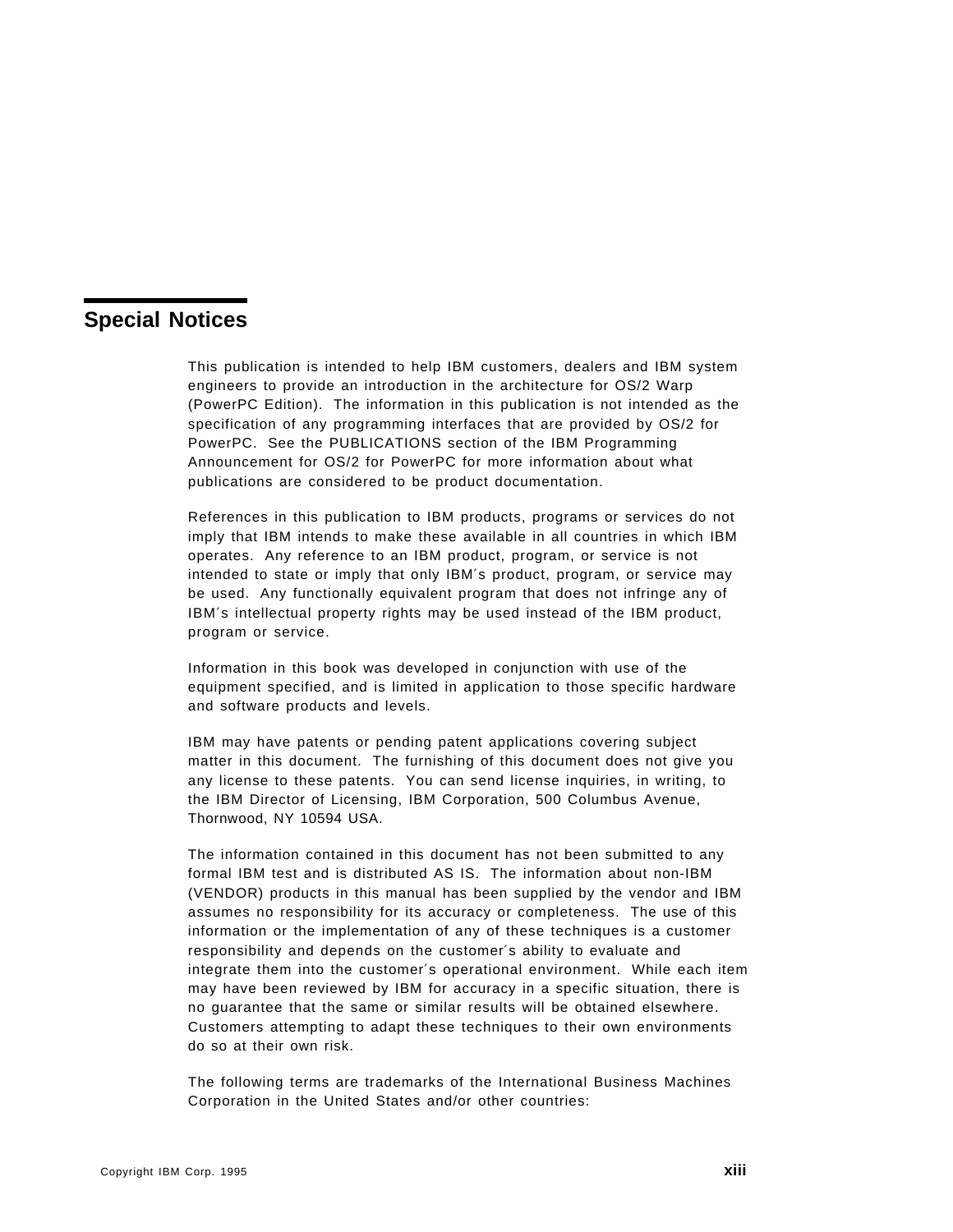FFST First Failure Support Technology

IBM

The following terms are trademarks of other companies:

C-bus is a trademark of Corollary, Inc.

PC Direct is a trademark of Ziff Communications Company and is used by IBM Corporation under license.

UNIX is a registered trademark in the United States and other countries licensed exclusively through X/Open Company Limited.

Windows is a trademark of Microsoft Corporation.

Other trademarks are trademarks of their respective companies.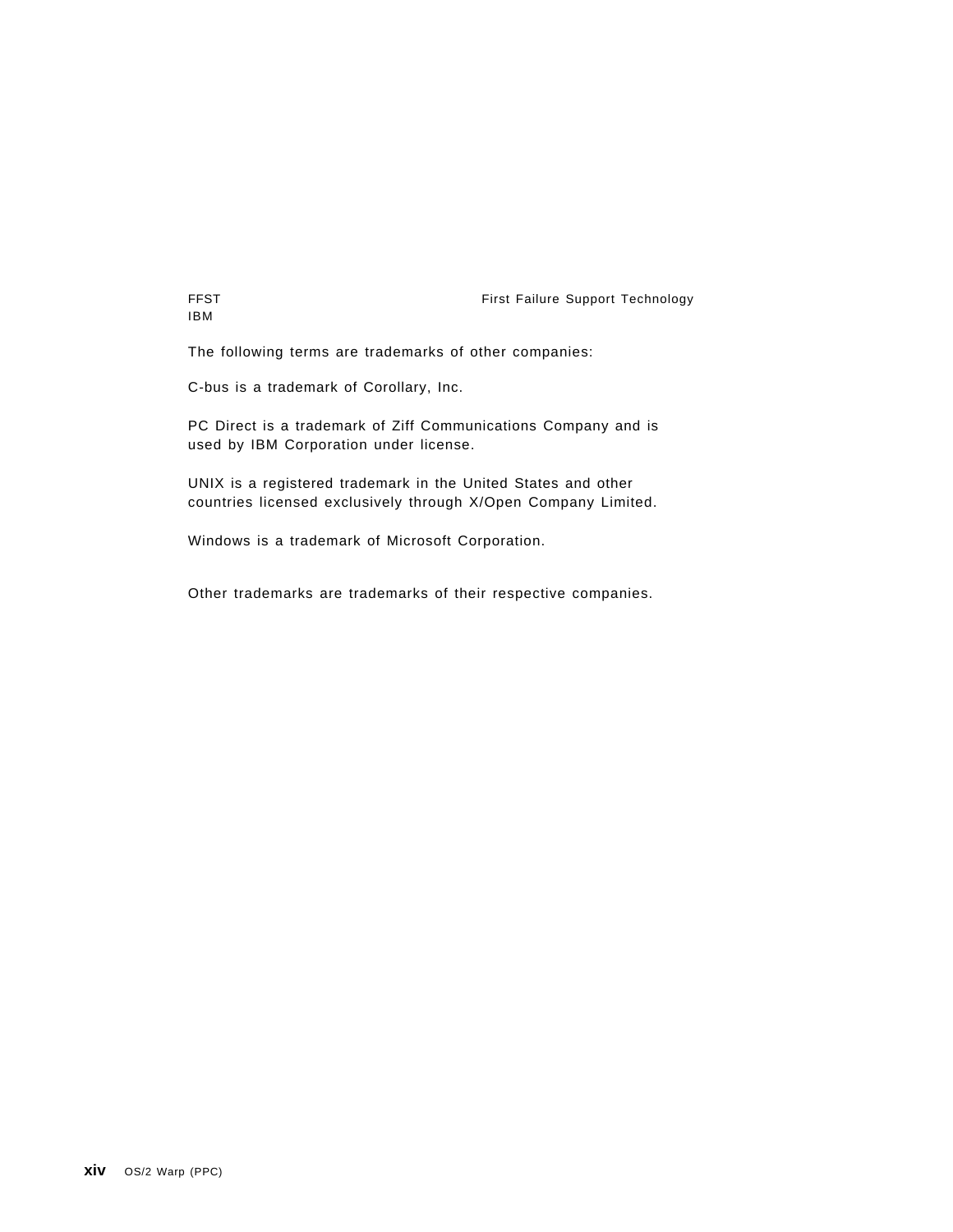# **Preface**

This document is intended to provide an overview about the OS/2 Warp Connect (PowerPC Edition) architecture. It contains information about the microkernel which is the base for OS/2 Warp Connect (PowerPC Edition) architecture.

This document is intended for IBM customers and employees requiring an overview of the OS/2 Warp Connect (PowerPC Edition) architecture.

### **How This Document is Organized**

The document is organized as follows:

• Chapter 1, "Introduction"

This chapter will give you an introduction to OS/2 for PowerPC.

• Chapter 2, "The IBM Microkernel"

This chapter describes the IBM microkernel. It will give an overview of the new foundation for operating systems.

• Chapter 3, "System Services"

This chapter provides an overview of the system services, which behave as a server to the operating system.

• Chapter 4, "OS/2 Functions"

This chapter provides an overview of the reasons why the OS/2 Warp (PowerPC Edition) was conceived, and it also gives you an overview of the OS/2 Warp (PowerPC Edition) architecture.

• Chapter 5, "Installation"

This chapter describes installation process of OS/2 Warp (PowerPC Edition).

• Chapter 6, "Application Support"

This chapter describes application support and tools to convert from Intel platform to PowerPC platform.

• Appendix A, "Changes to MVM DOS Settings"

This appendix describes the changes to the MVM DOS settings in OS/2 Warp (PowerPC Edition) versus the OS/2 Warp (Intel version).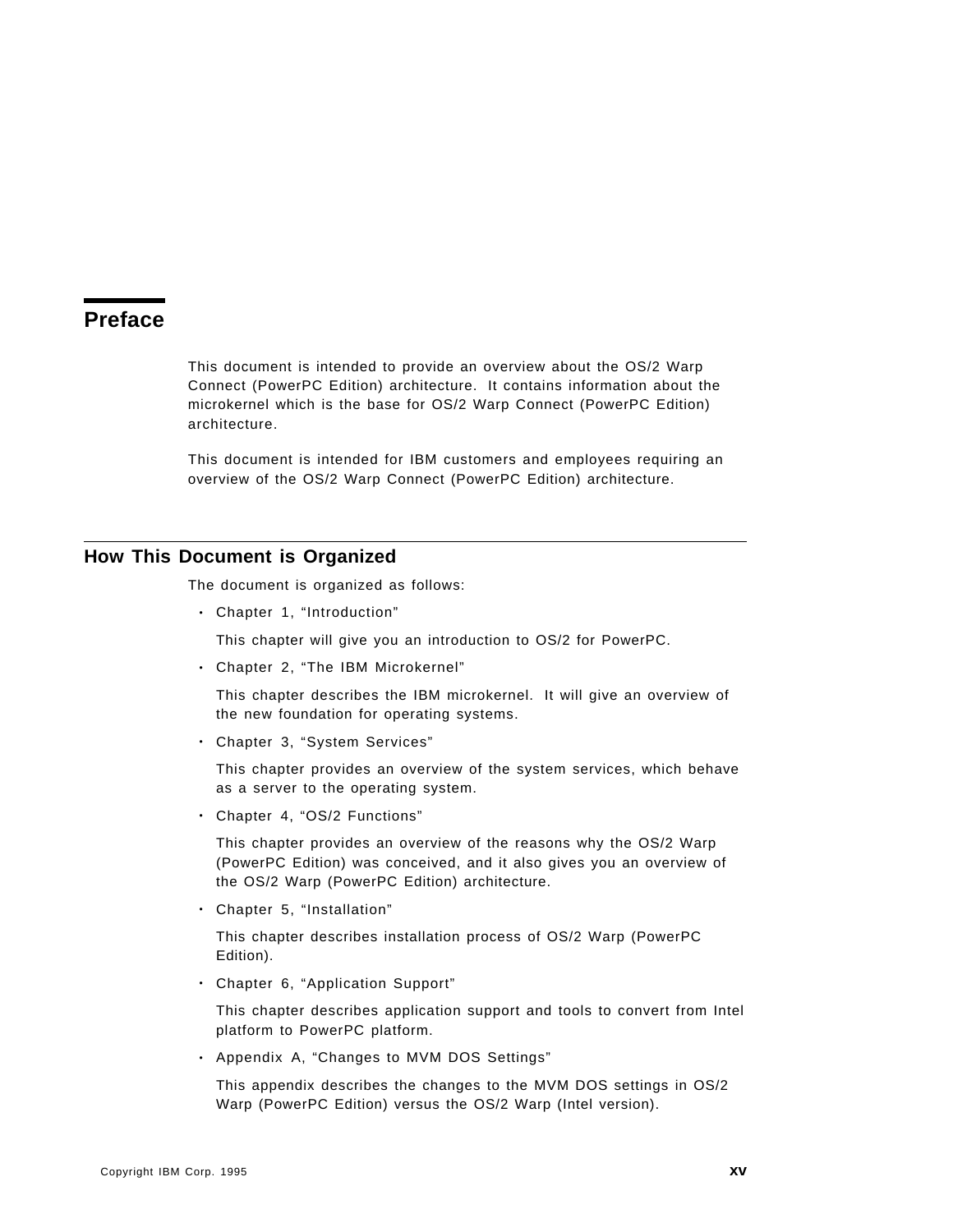### **Related Publications**

The publications listed in this section are considered particularly suitable for a more detailed discussion of the topics covered in this document.

- Inside the PowerPC Revolution (by Jeff Duntemann and Ron Pronk) , ISBN 1-883577-04-7
- Exploring the PowerPC Revolution, ISBN 1-885068-02-6

## **International Technical Support Organization Publications**

- OS/2 Version 2.0. Volume1: Control Program, GG24-3730
- OS/2 Warp (PowerPC Edition) Graphical Subsystem , SG24-4639
- PowerPC Series, SG24-4592 (not available yet)

A complete list of International Technical Support Organization publications, known as redbooks, with a brief description of each, may be found in:

International Technical Support Organization Bibliography of Redbooks, GG24-3070.

To get a catalog of ITSO redbooks, VNET users may type: TOOLS SENDTO WTSCPOK TOOLS REDBOOKS GET REDBOOKS CATALOG

A listing of all redbooks, sorted by category, may also be found on MKTTOOLS as ITSOCAT TXT. This package is updated monthly.

### **How to Order ITSO Redbooks**

IBM employees in the USA may order ITSO books and CD-ROMs using PUBORDER. Customers in the USA may order by calling 1-800-879-2755 or by faxing 1-800-445-9269. Visa and MasterCard are accepted. Outside the USA, customers should contact their local IBM office. Guidance may be obtained by sending a PROFS note to BOOKSHOP at DKIBMVM1 or E-mail to bookshop@dk.ibm.com.

Customers may order hardcopy ITSO books individually or in customized sets, called BOFs, which relate to specific functions of interest. IBM employees and customers may also order ITSO books in online format on CD-ROM collections, which contain redbooks on a variety of products.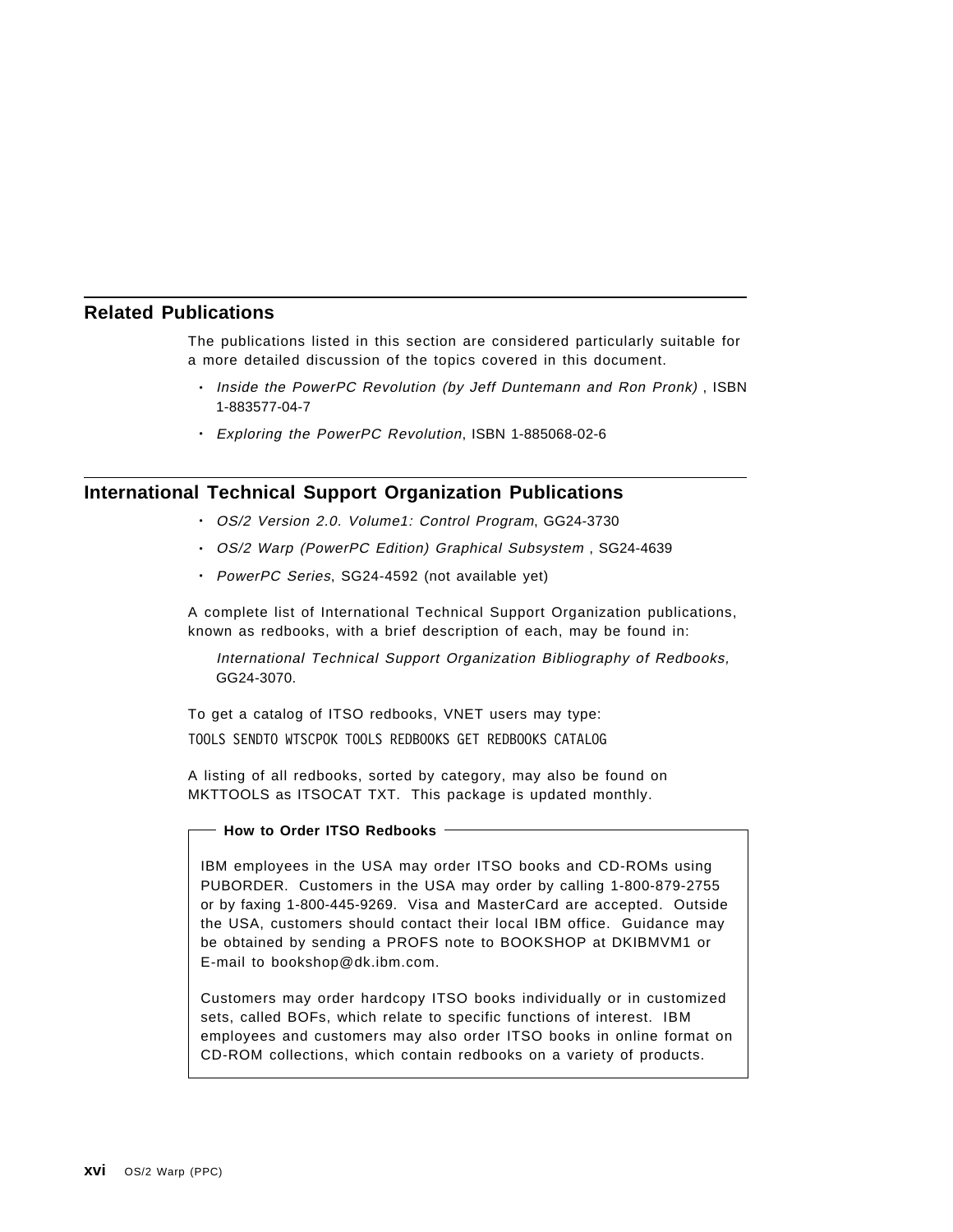# **ITSO Redbooks on the World Wide Web (WWW)**

Internet users may find information about redbooks on the ITSO World Wide Web home page. To access the ITSO Web pages, point your Web browser to the following URL:

http://www.redbooks.ibm.com/redbooks

IBM employees may access LIST3820s of redbooks as well. The internal redbooks home page may be found at the following URL:

http://w3.itsc.pok.ibm.com/redbooks/redbooks.html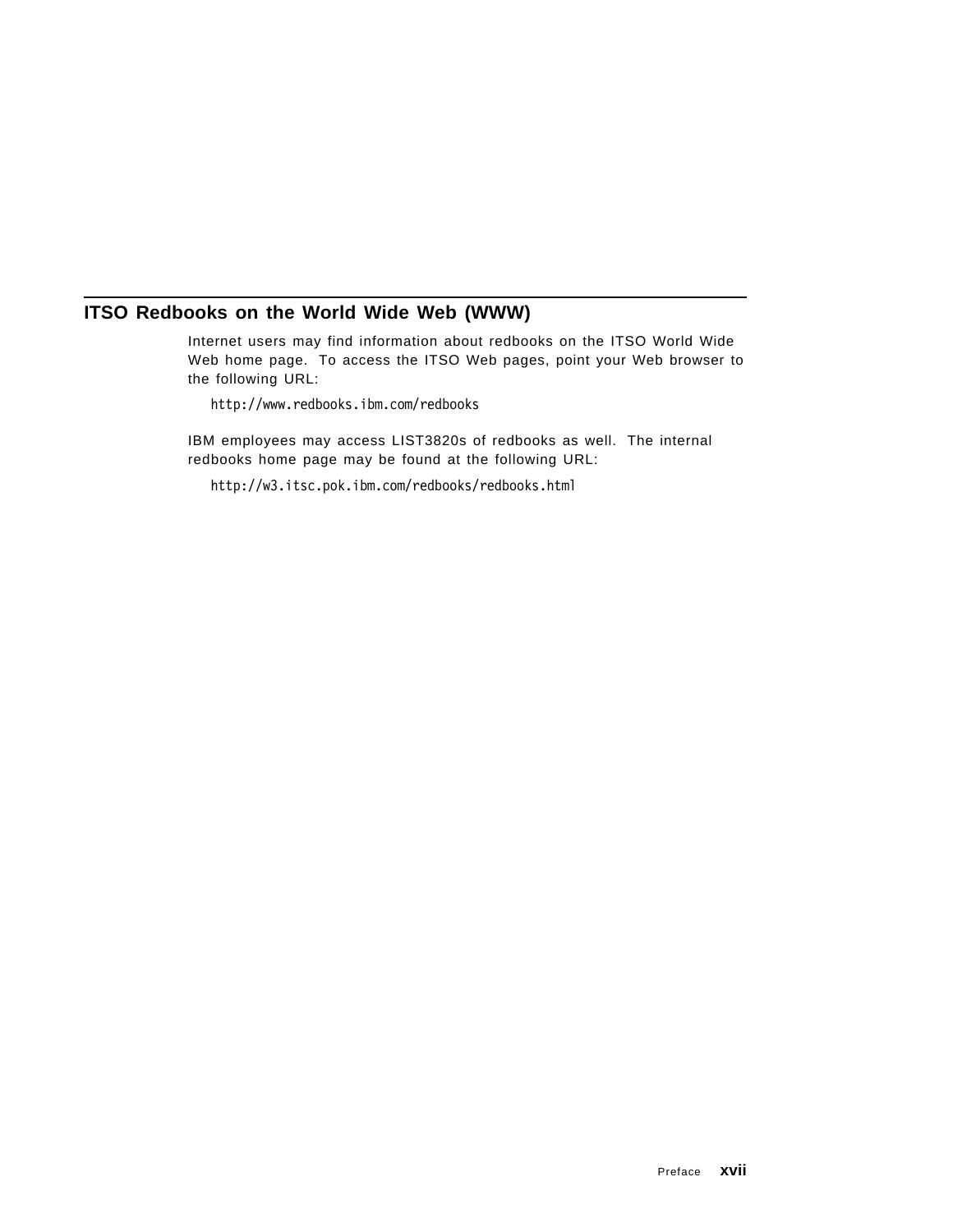#### **Acknowledgments**

This project was designed and managed by:

#### **Lajos Damen**

International Technical Support Organization, Boca Raton Center

#### **Alex Gregor**

International Technical Support Organization, Boca Raton Center

The authors of this document are:

**Joachim Birke** IBM Germany

**Rudi van Emmenes** IBM South-Africa

**Juliandri Jenie** IBM Indonesia

**Scott Rigby** IBM Australia

#### **Terje Storstein** IBM Norway

This publication is the result of a residency conducted at the International Technical Support Organization, Boca Raton Center.

Thanks to the following people for the invaluable advice and guidance provided in the production of this document:

Scott Bennett IBM OS/2 Warp (PowerPC Edition) Installation development, Boca Raton

Craig A. Bennett IBM OS/2 Warp (PowerPC Edition) development, Boca Raton

Kenneth W. Borgendale IBM OS/2 Warp (PowerPC Edition) architect, Boca Raton

Arnold H. Bramnick IBM OS/2 Warp (PowerPC Edition) development, Boca Raton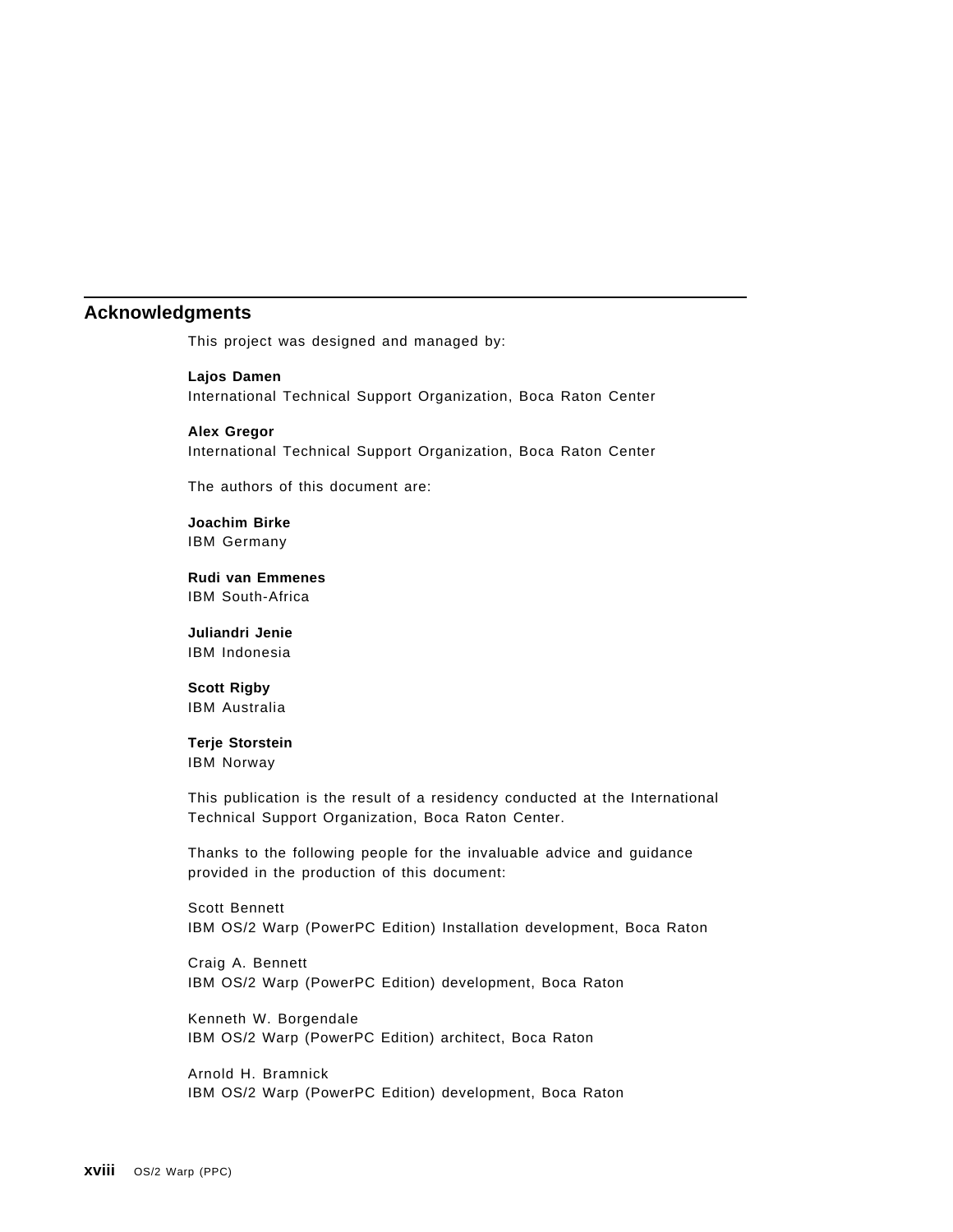Mike Cooper IBM OS/2 Warp (PowerPC Edition) development, Boca Raton

Robyn L. Focazio IBM Microkernel development, Austin

Steve C. Heuer IBM Microkernel development, Austin

Bryon S. Neitzel IBM OS/2 Warp (PowerPC Edition) MVM development, Boca Raton

Chris P. Perritt IBM OS/2 Warp (PowerPC Edition) development, Boca Raton

Pete C. Rodriguez IBM OS/2 Warp (PowerPC Edition) Installation development, Boca Raton

James R. Schoech IBM OS/2 Warp (PowerPC Edition) development, Boca Raton

Jim White IBM Boca Raton

Kenneth E. White IBM OS/2 Warp (PowerPC Edition) development, Boca Raton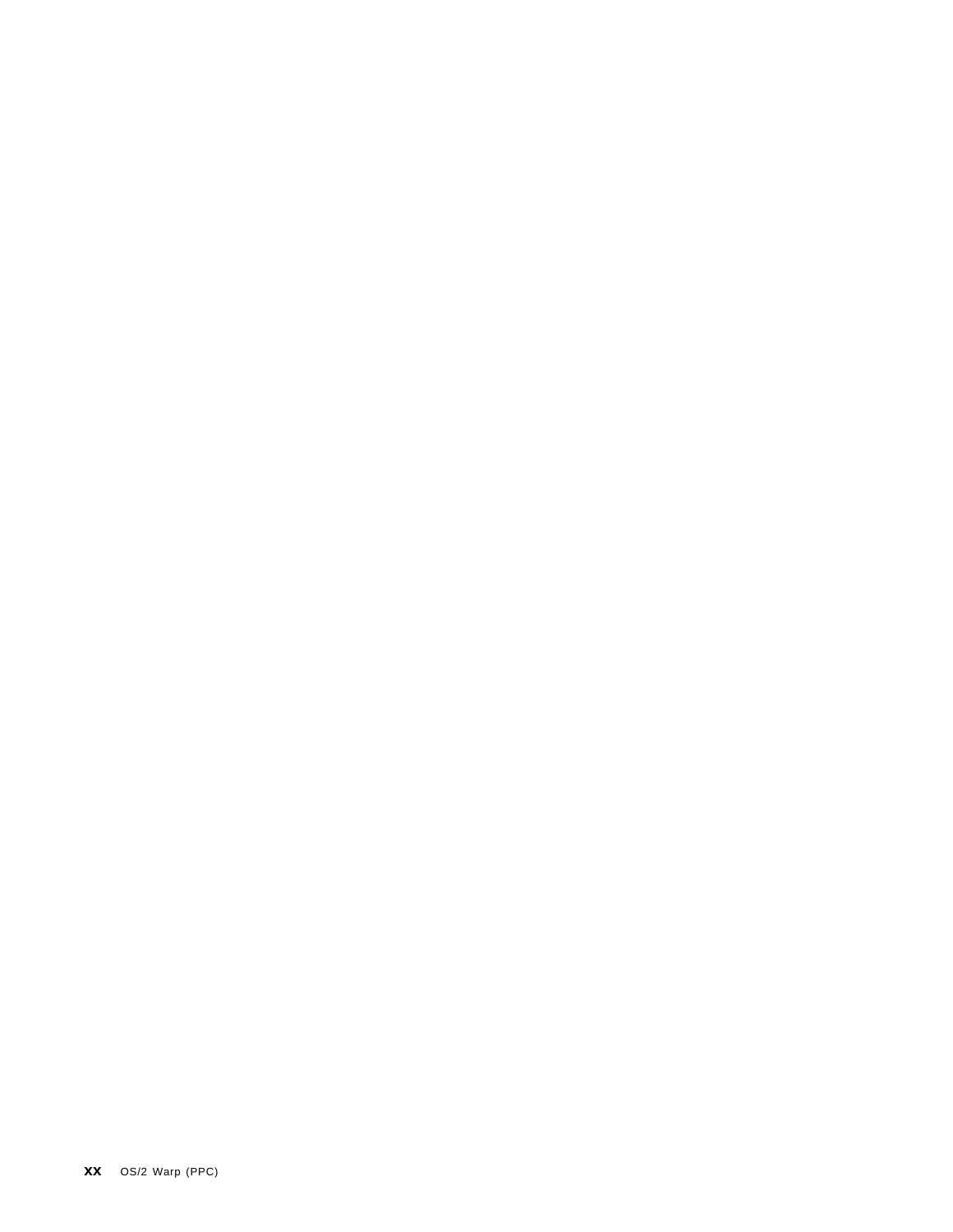# **Chapter 1. Introduction**

OS/2 is now, for the first time, running on a different platform from the Intel based personal computer. It now also runs on systems based on the PowerPC architecture defined by the Apple, IBM and Motorola alliance. The implementation of OS/2 Warp Connect (PowerPC Edition) is based on the IBM microkernel.

The IBM microkernel is the foundation for a set of highly portable systems. The microkernel provides a way of structuring systems software to reduce complexity and increase its flexibility and portability.

The microkernel contains a small, message passing nucleus of system software running in the most privileged state of the computer that controls the basic operation of the machine. The IBM microkernel includes the microkernel and a set of servers and device drivers that provide microkernel services.

The functions performed by the microkernel are limited in order to reduce its size and to maximize the amount of code that runs outside the kernel. The microkernel includes only those functions required to provide a set of abstract processing environments for application programs and to permit applications to work together to provide services and acts as clients and servers.

Many other operating system functions, such as file systems, device support, and traditional programming interfaces are placed outside of the microkernel for possible reuse of other operating systems developers.

The IBM microkernel uses technology from the Carnegie Mellon University MACH Research Project. The IBM microkernel also incorporates selected technology developed by the Open Software Foundations Research Institute.

This book gives you a first look in the components of OS/2 Warp Connect (PowerPC Edition) as depicted in Figure 1 on page 2.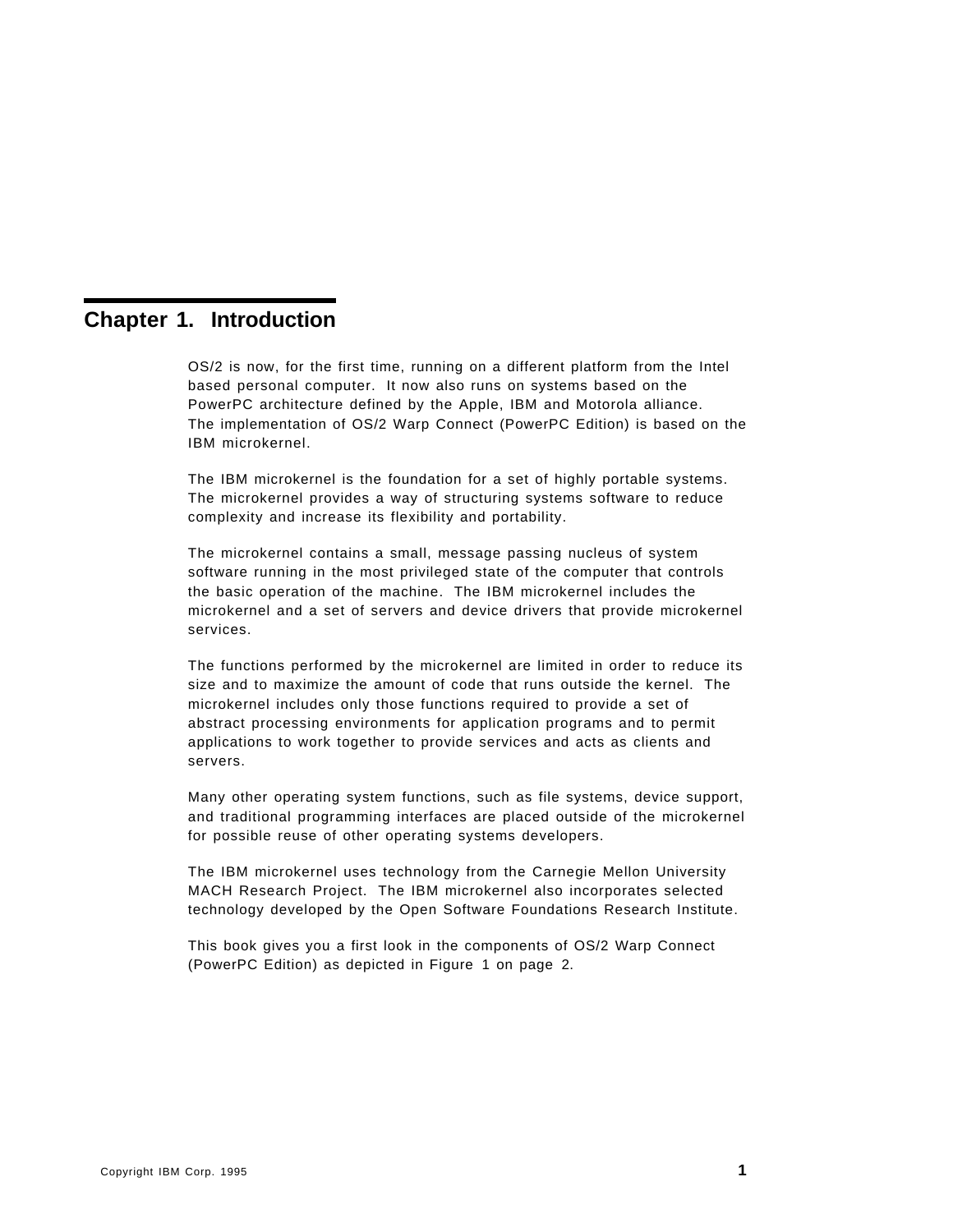

Figure 1. OS/2 Warp Connect (PowerPC Edition) Components

The IBM microkernel and the microkernel services are described in Chapter 2, "The IBM Microkernel" on page 5.

The system services depicted in Figure 1 consist of the services which might be useful to other operating system developers using the microkernel as a base. The system services are:

• Event and window services

The main part of the session management of OS/2 is handled by this component. Event and window services are also responsible for handling all keyboard and mouse (and any other locator device) input.

• File services

Are responsible for handling all the file requests in OS/2 Warp Connect (PowerPC Edition).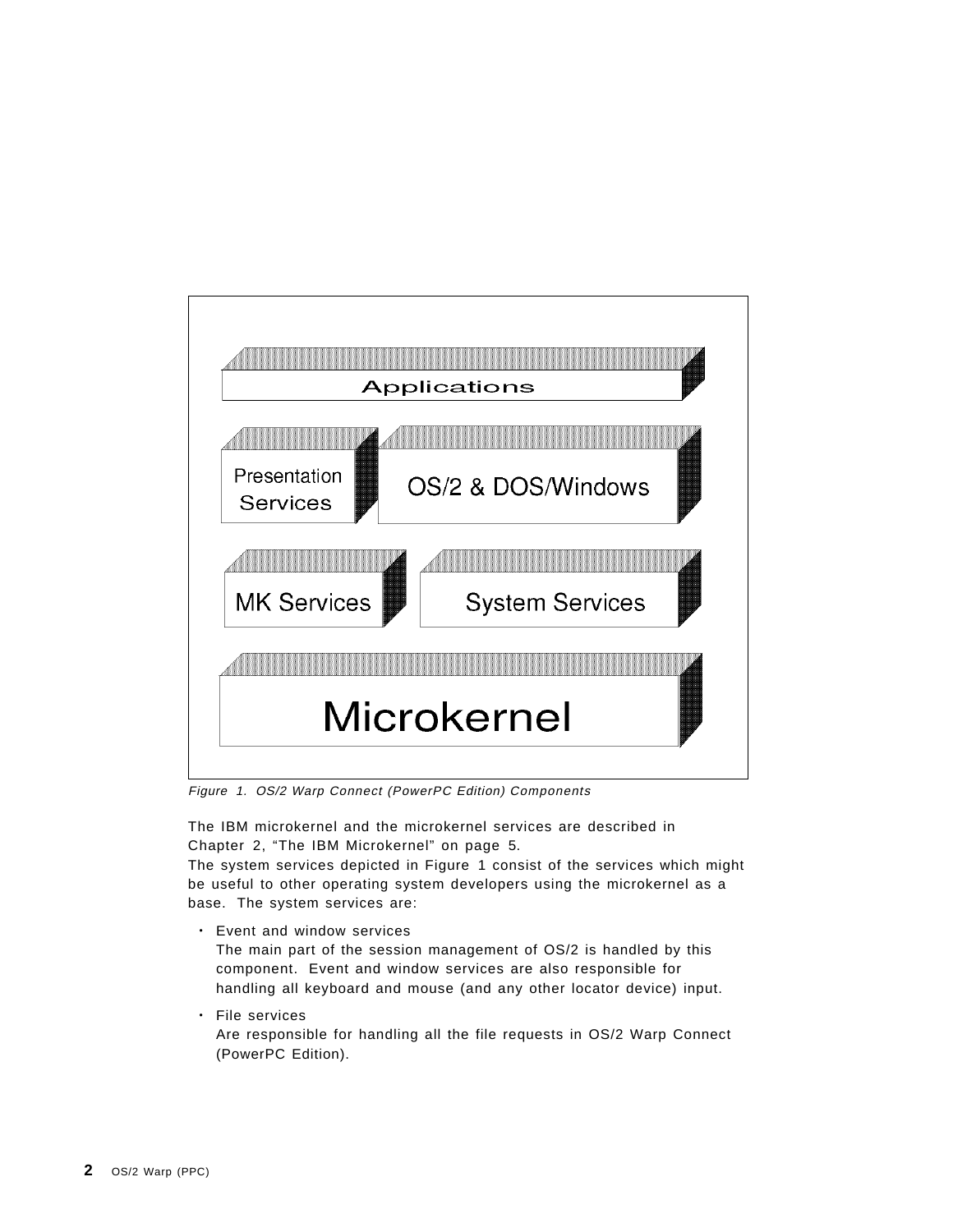• Pipe services

All the pipe requests presented by application programs to the DOSCALLS.DLL API library are managed by the pipe server.

The system services are described in Chapter 3, "System Services" on page 31.

Chapter 4, "OS/2 Functions" on page 51 describes the OS/2 Control Program and the Dos/Windows support of OS/2 Warp Connect (PowerPC Edition).

The presentation services, which consist of the user interface, and the components necessary to support it, are the topics of 4.3, "Graphics Subsystem" on page 87.

To use the system, it has to be installed on a PowerPC-based machine. This process is described in Chapter 5, "Installation" on page 129.

Applications supported, application migration considerations and applications development, are the topics of Chapter 6, "Application Support" on page 141.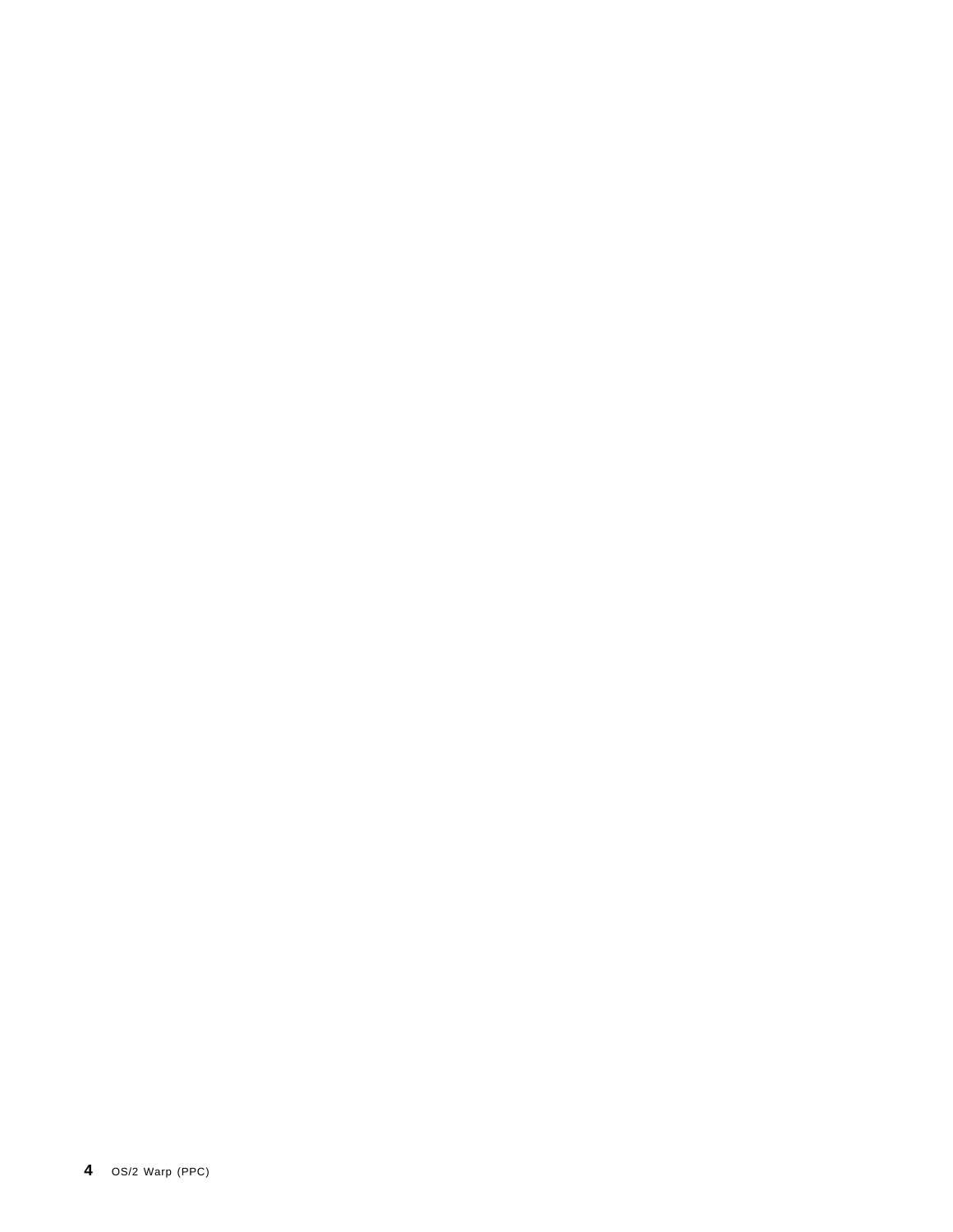# **Chapter 2. The IBM Microkernel**

| Microkernel           |  |
|-----------------------|--|
|                       |  |
| MK Services <b>De</b> |  |
|                       |  |
|                       |  |
|                       |  |
|                       |  |
|                       |  |
|                       |  |

The OS/2 Warp Connect (PowerPC Edition) product is based on the microkernel technology as shown in Figure 1 on page 2.

The idea of a microkernel-based operating system dates back to 1986, when a team of researchers at Carnegie-Mellon University addressed several UNIX problems, mainly concerning the inability to extend the UNIX operating system due to its layered structure and the difficulty to easily port an application from one vendor specific UNIX version to another vendor specific UNIX version. The team at Carnegie-Mellon University solved this problem by designing a client/server and message based microkernel, called Mach. The IBM microkernel is based on this MACH microkernel and it also incorporates selected technology developed by the Open Software Foundation Research Institute. Additionally, IBM has made several improvements to the microkernel in order to get a solid base for the OS/2 Warp Connect (PowerPC Edition) product.

The IBM microkernel provides the following comprehensive environment for operating systems:

- Multiprocessing
- Multithreading
- Interprocess communication
- Extensible memory management
- Support for multiple operating personalities

The IBM microkernel also provides a concise set of IBM microkernel services implemented as a pure kernel and an extensive set of services for building operating system personalities implemented as a set of user-level servers.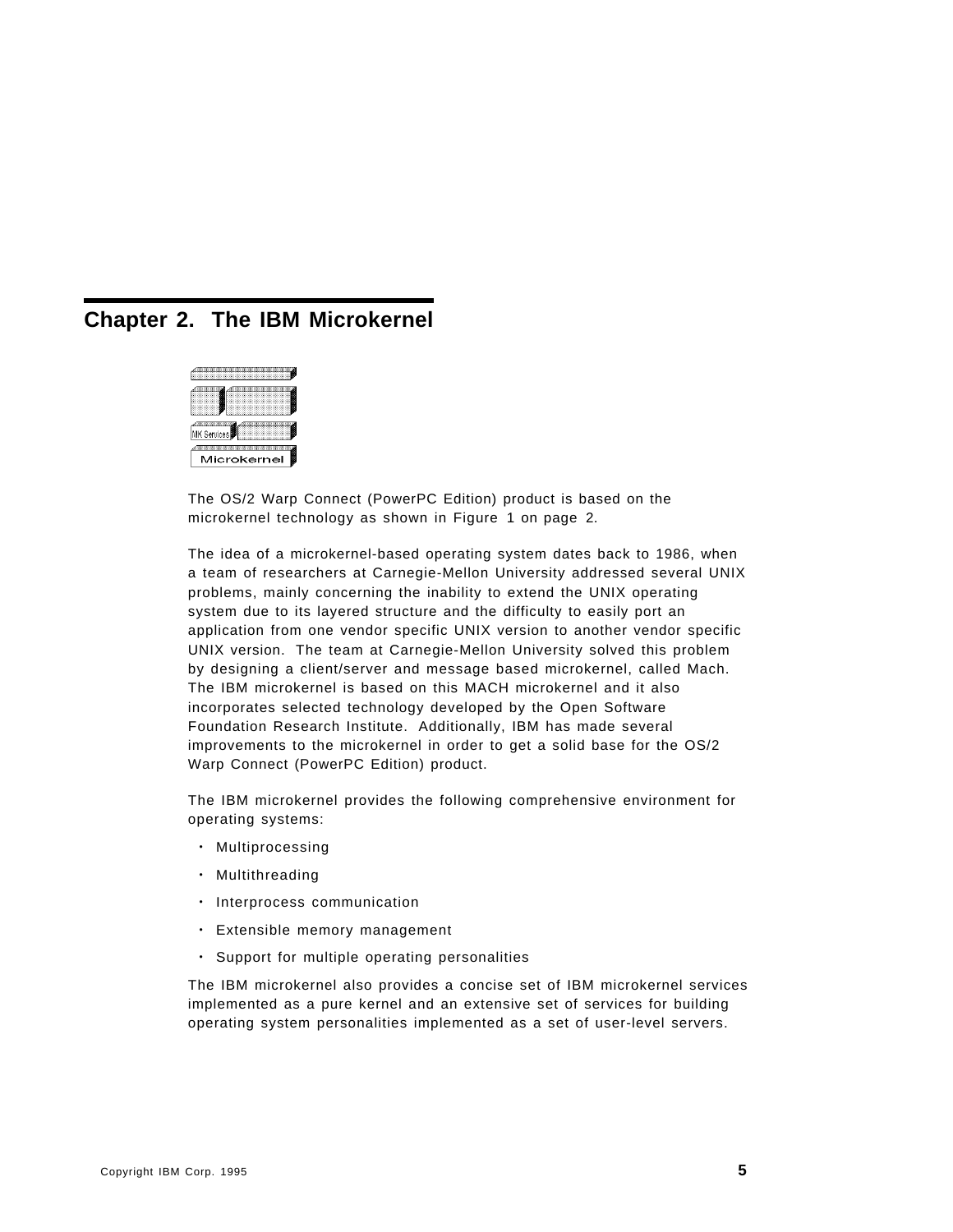Functions of the IBM microkernel include the following:

- Providing common programming for low-level system elements, such as device drivers and file systems.
- Exploiting parallelism in both operating system and user applications.
- Supporting large address spaces with flexible memory sharing.
- Allowing transparent network resource access.
- Enabling compatibility with existing software environments, such as OS/2 and DOS/Windows.
- Enabling portability (to 32-bit and 64-bit platforms).

## **2.1 Elements of the IBM Microkernel**

The IBM microkernel provides the following small set of abstractions:

- **Task** Unit of resource allocation: large address space and port right
- **Thread** Unit of CPU utilization: lightweight (low overhead)
- Port **A** communication channel accessible only through the send/receive capabilities or rights
- **Memory object** The internal unit of memory management

The functions performed by the microkernel are limited in order to reduce its size and maximize the amount of code that runs outside the kernel. The microkernel includes only those functions required to provide a set of abstract processing environments for application programs and to permit applications to work together to provide services and act as clients and servers. The five type of services are:

- 1. Physical resource management
- 2. I/O support and interrupt management
- 3. Interprocess communication (IPC)
- 4. Tasks and threads
- 5. Virtual memory management

These services offered by the IBM microkernel will be described in more detail in the following paragraphs.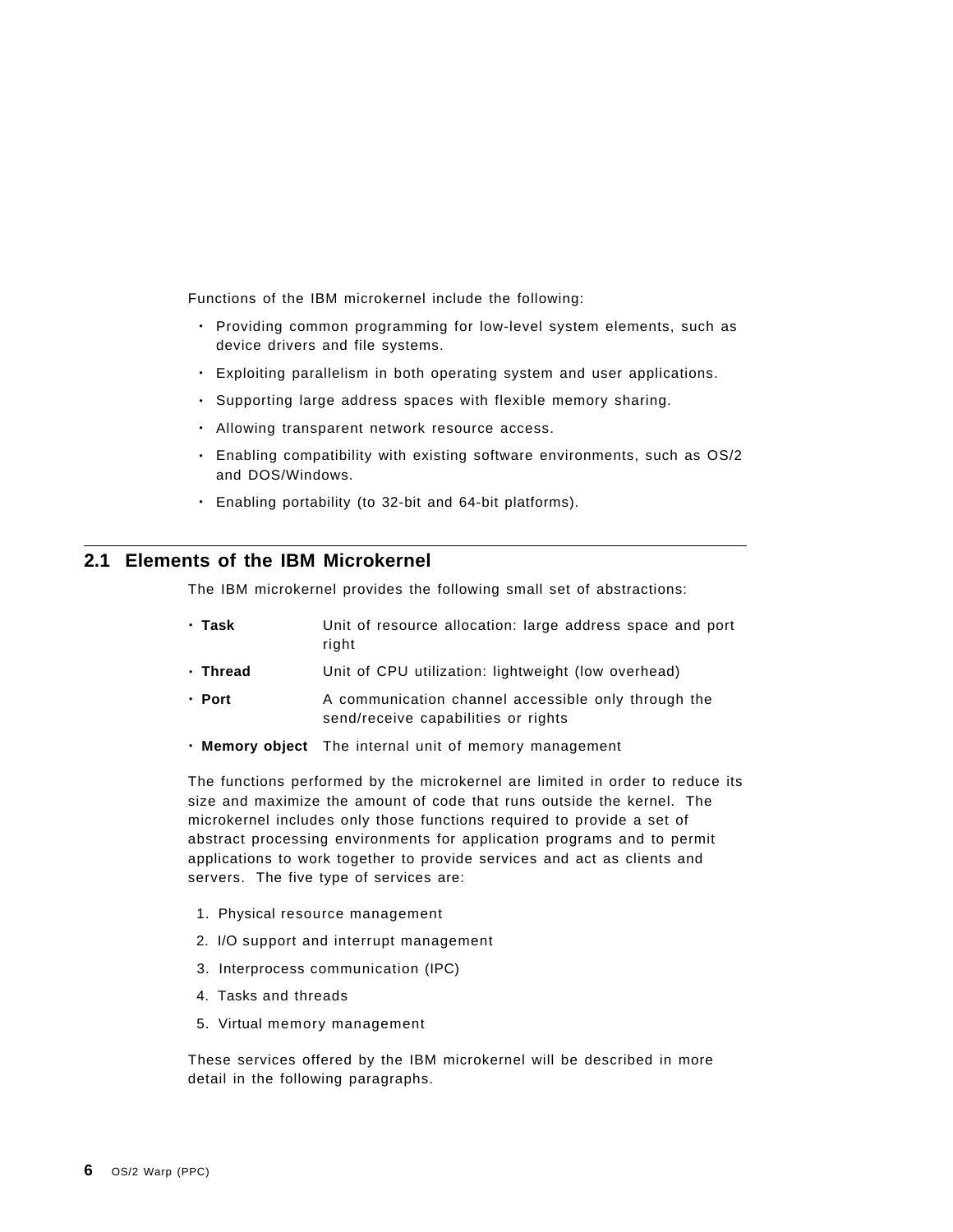## **2.1.1 Physical Resource Management**

The IBM microkernel brings the various resources it maintains to virtual memory. However, all actions performed depend on the underlying physical resources of the IBM microkernel.

#### **Host Machines**

A host is the multiprocessor as a whole. Each host (uniprocessor or multiprocessor) in a networked IBM microkernel system runs its own instantiation of the IBM microkernel. The host multiprocessor is not generally manipulated by client tasks. But, because each host does carry its own IBM microkernel, each with its own port space, physical memory, and other resources, the executing host is visible and sometimes manipulated directly. Also, each host generates its own statistics.

Hosts are named by a name port, which is freely distributed and can be used to obtain information about the host, and a control port, which is closely held and can be used to manipulate the host. Operations supported by hosts include the following:

- Clock manipulation
- Statistics gathering
- System reboot
- Setting the default memory manager
- Obtaining lists of processors and processor sets
- Accessing hardware

#### **Physical Processors**

A physical processor is a unit capable of executing threads. Each physical processor is named by a processor control port. Although significant in that they perform the real work, processors are not very significant in the microkernel, other than as members of a processor set. It is a processor set that performs the basis for the pool of processors that is used to schedule a set of threads and has scheduling attributes associated with it.

#### **Processor Sets**

Processors are grouped into processor sets. A processor belongs to only one processor set. A processor set forms a pool of processors used to schedule the threads assigned to that processor set. A processor set exists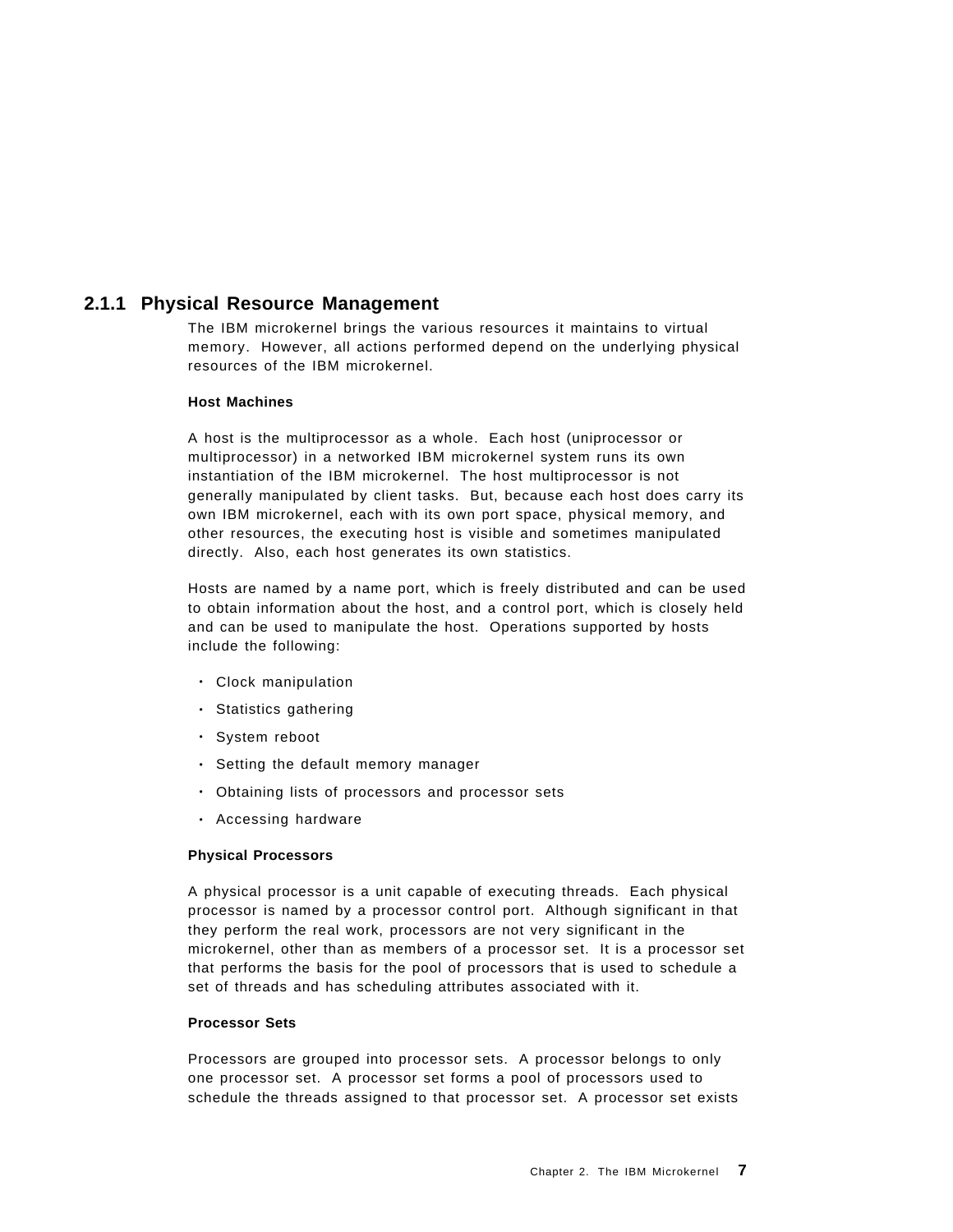as a basis to uniformly control the schedulability of a set of threads. The notion also provides a way to perform coarse allocation of processors to given activities in the system.

A host contains a number of processor sets, including a default processor set.

The operations supported upon processor sets include the following:

- Creation and deletion
- Assignment of processors
- Assignment of threads and tasks
- Scheduling control

#### **Clocks**

A clock provides a representation of the passage of time by incrementing a time value counter at a constant frequency. Each host or node in a multicomputer implements its own set of clocks based upon the various clocks and timers supported by the hardware as well as abstract clocks built upon these timers. The set of clocks implemented by a given system is set at configuration time.

Each clock is named by both a name and a control or privileged port. The control port allows the time and resolution of the clock to be set. Given the name port, a task can perform the following:

- Determine the time and resolution of the clock
- Generate a memory object that maps the time value
- Sleep (delay) until a given time
- Request a notification or alarm at a given time

The clock facility implements one or more of the following clocks:

- The REALTIME clock which measures with moderate resolution the time since system initialization.
- The standard defined BATTERY clock with low resolution which provides a time value that is controlled exclusively by user-level code.
- The standard defined HIGHRES clock which enables high-resolution alarm services.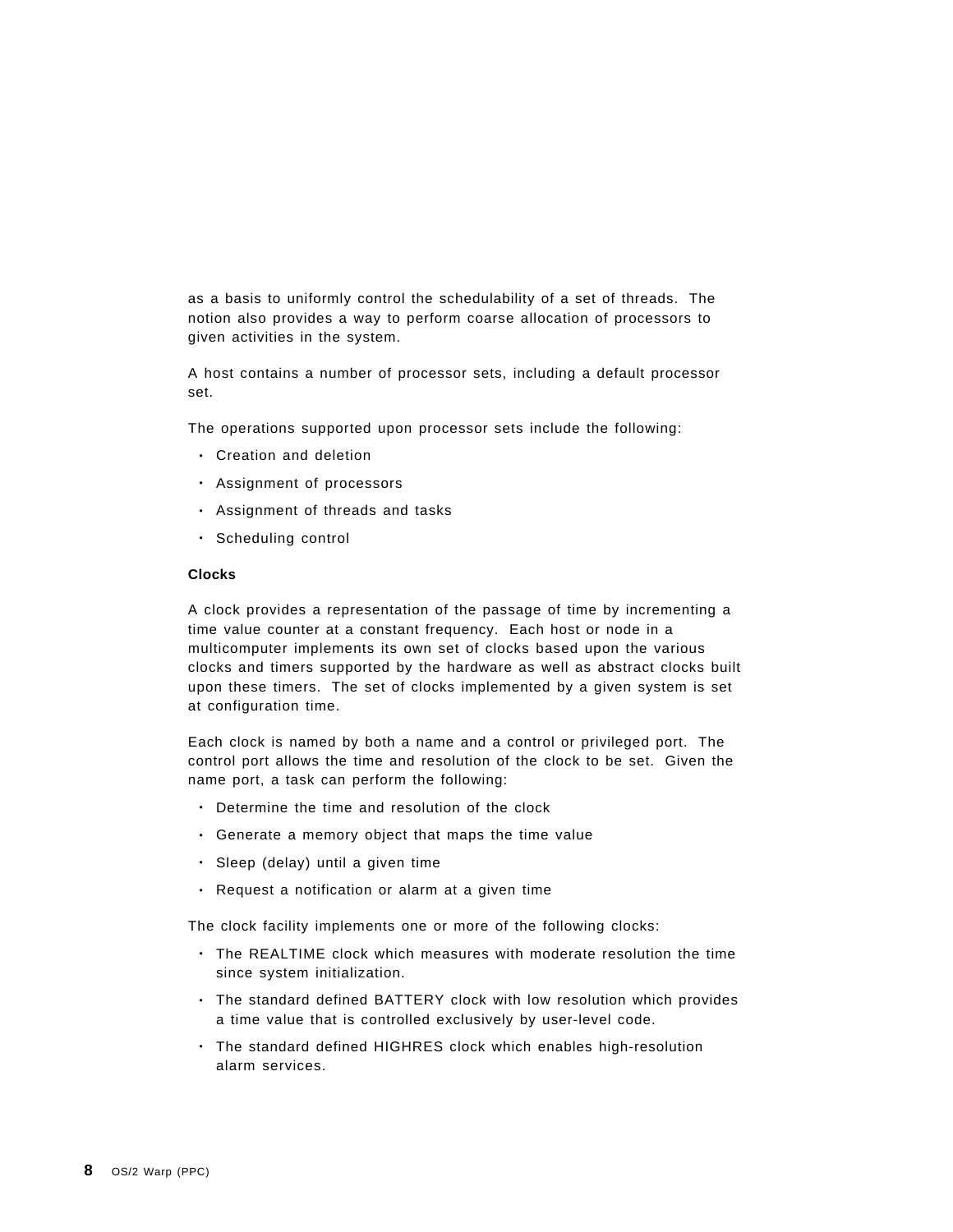#### **Physical Memory**

The various IBM microkernel objects and associated data structures occupy physical memory. It is a hardware- and implementation-dependent issue as to which of these structures can be swapped or paged out of memory. Currently, clients have no control over this memory, except to the extent that they create kernel-managed entities.

The majority of the system′s physical memory forms a single paging pool. The pool of pages forms a cache for the virtual memory system. The set of pages that resides in physical memory at any given time is decided by the page-replacement algorithm, implemented in the kernel. Clients have no control over this algorithm, with the exception of the vm\_wire call which forces a region of virtual memory to be and stay resident. Even external memory managers have no influence; if they do not respond fast enough to a request to write a page, the default memory manager is used to move the page from physical memory to system paging storage.

When a memory object is no longer referenced, the kernel normally frees all of its physical memory pages. A memory manager can mark an object′s pages as cacheable, meaning that the object′s pages are moved to a free list but are not destroyed. This is usually specified for memory objects that persist.

### **2.1.2 I/O Support**

A modern computer system may support a wide range of buses, controllers, and devices. The configuration services are responsible for locating and managing all of the I/O related hardware resources that are visible to the software in the system. They determine what I/O hardware is present and grant device code access to it.

These configuration services consist of:

- The configuration manager, which identifies the machine and any built-in hardware.
- The device manager, which is responsible for starting the device drivers.
- The resource manager, which controls this process.

In order to support I/O and device access, the microkernel provides access to I/O resources, such as memory-mapped devices, I/O ports, and direct memory access (DMA) channels. The DMA interfaces are used in providing information and in programming certain hardware functions to transfer data between memory and a device.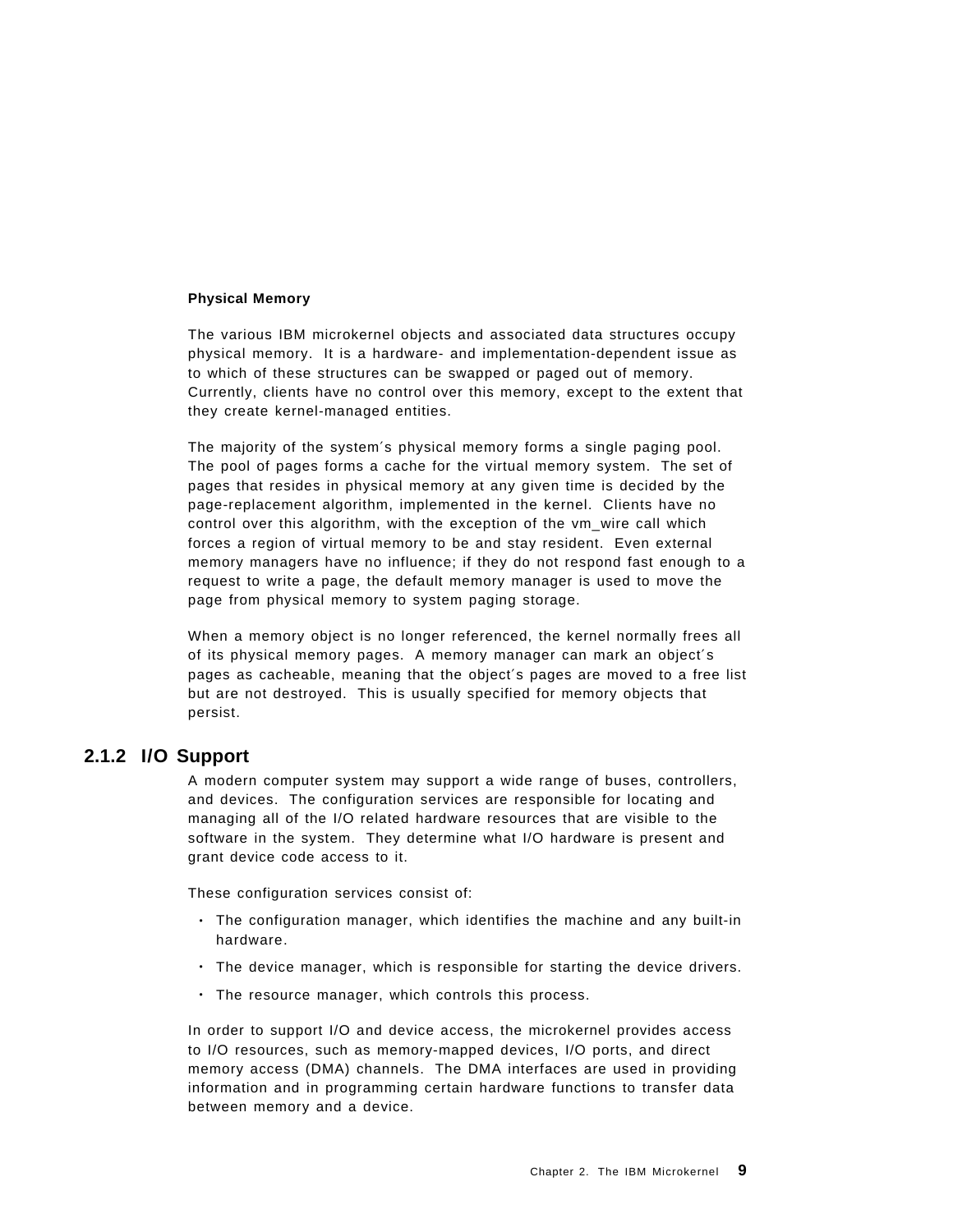## **2.1.3 Inter Process Communication (IPC)**

The majority of interactions between an IBM microkernel task and its environment are accomplished by sending and receiving messages. To facilitate this, the microkernel provides synchronous one-way messaging as well as a Remote Procedure Call (RPC) mechanism. Regardless of the mechanism employed, all forms of IPC occur over IBM microkernel-provided communication channels known as ports.

#### **Ports**

A port is a unidirectional communication channel between a client that requests a service and a server that provides the service. A port has a single receiver (server) and potentially multiple senders (clients) which are connected in a secure fashion.

With the exception of the task′s virtual address space, all other system resources are accessed through ports.

Any given entity can have multiple ports that represent it, each implying different sets of permissable operations. For example, many entities have a name port and a control port that is sometimes called the privileged port. Access to the control port allows the entity to be manipulated. Access to the name port simply names the entity, for example, to return information.

There is no system-wide name space for ports. A thread can access only the ports known to its containing task (port name space, see below). A task holds a set of port rights, each of which names a (not necessarily distinct) port and which specifies the rights permitted for that port.

Every port is created as an instance of a port class. When created, a single receive right (creator is server) for the port is established and also added to the specified port name space.

#### **Port Name Space (Portspace)**

Port rights (port names) cannot be accessed directly but, instead, are accumulated in port name spaces. The port name space assigns a local name, for the right, that is used to access the right. Each task is associated with a port name space that provides the context for interpreting names into rights for all threads.

The names assigned within a port name space are completely at the discretion of the Inter Process Communication (IPC) system. The user has no control over these names, but the following guarantees are made: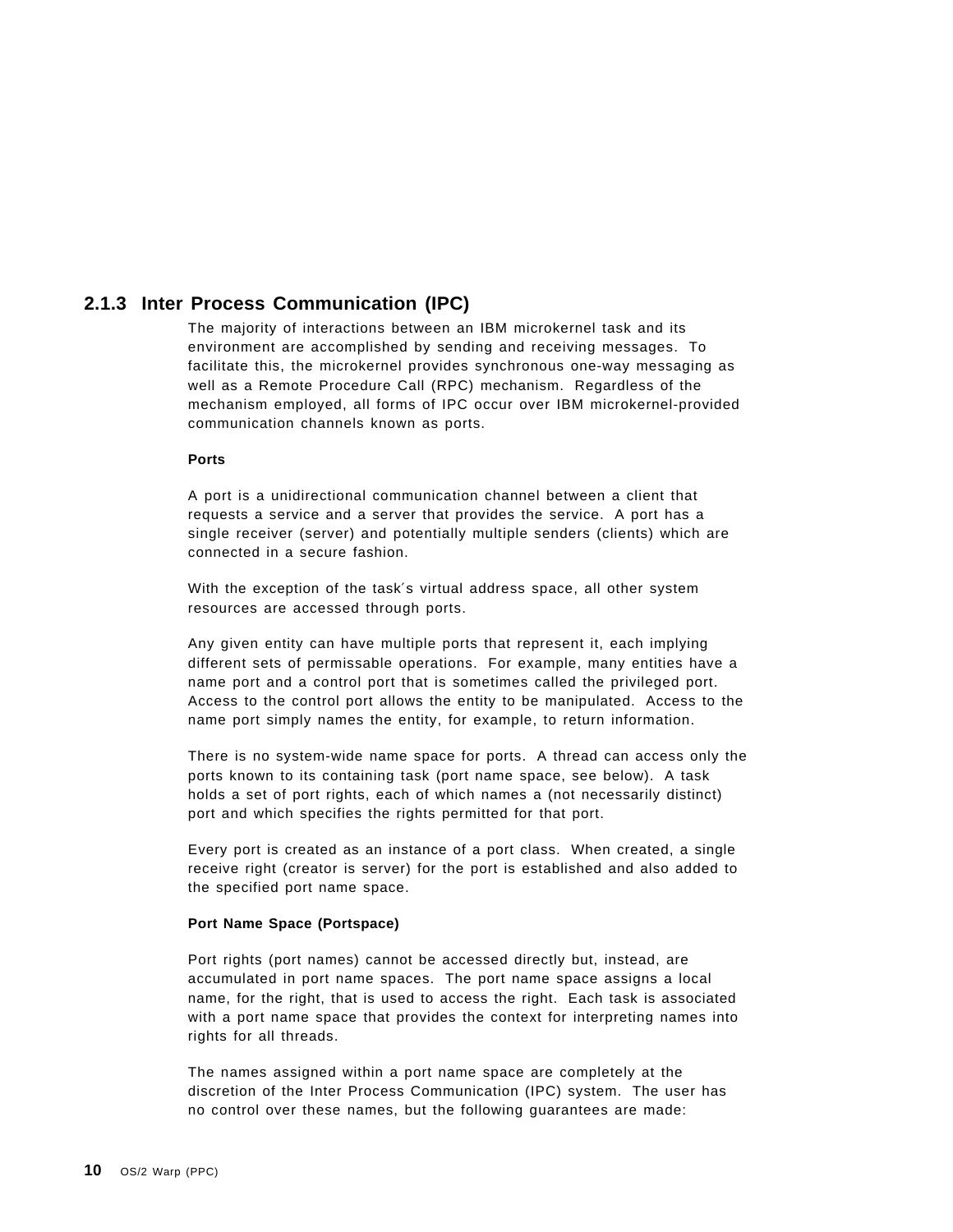- Receive and send (including the send-once restricted form) rights to the same port coalesce to a single port name. That is, if a port name space holds three send rights and a single receive right for a port, it will have a single name for all four rights.
- Send rights are reference counted but only a single receive right can exist for a port or port set.
- Port names are freed when all the reference counts go to zero.

Because a port name space is bound to its owning task, it is created and destroyed with its owning task.

#### **Port Classes**

A port class defines the format of messages that can be transferred across ports of this class. A port class may also be created as a combination of the signature of a base port class and a specified new signature (signatures are described in the messages section). Most ports have well defined messages that are passed across them. This approach allows these formats to be preregistered with the IPC system once, avoiding the overhead of verifying their correctness on each message transfer.

After the port class is created, its message format can never change. Additionally, the port class associated with a port cannot change and it also cannot be explicitly destroyed. Instead, the port class will be retained until the last reference to the port class goes away.

#### **Port Rights**

Because of their fundamental nature in the workings of the microkernel system, ports are strongly protected. A port can be accessed only according to the set of capabilities granted by the user. These capabilities, known as port rights, are maintained on a port name space basis. Each task has an associated port name space, and therefore can have a unique combination of port rights for a particular port. This capability notion is the fundamental security model and mechanism exported by the IBM microkernel.

The following port rights are maintained by the Inter Process Communication (IPC) system:

#### • **Receive right**

This capability enables the holder to receive messages from the port (holder acts as a server). Only a single receive right exists for a port, and after it is destroyed it cannot be recreated. Therefore, a port whose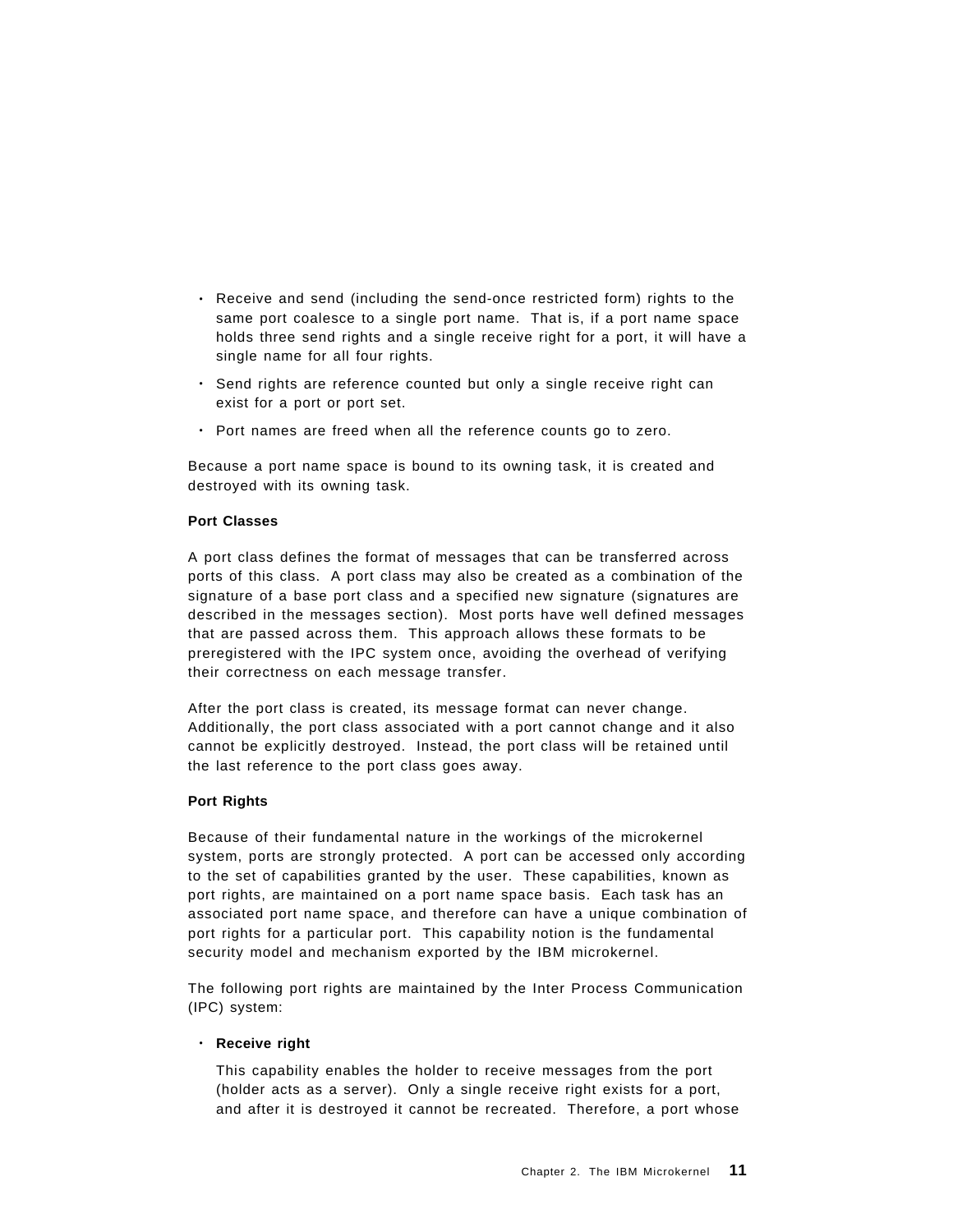receive right has been destroyed is considered dead. The receive right also gives the holder the right to make send rights for the port.

• **Send right**

This capability enables the holder to send unlimited messages over the port. Many send rights (clients) can exist for a single port.

• **Send-once right**

This capability enables the holder to send a single message over a port. Many send-once rights can exist for a single port.

#### **Notifications**

Many tasks using a port can be notified, through a kernel-generated Remote Procedure Call (RPC), when certain state transitions occur relative to the port. Such notifications are requested when one of the following conditions occur:

#### • **Dead-Name state**

When the receive right for a port is destroyed (server does not exist anymore) this port is considered to have died. Any task which holds a send right for this port can be notified of this state transition, when a registration has been acquired accordingly.

#### • **No-More-Senders state**

When the last send or send-once right for a port is deallocated, the port is equally unusable for message transmission. The holder of the receive right for the port might be interested in this event in order to perform garbage collection of resources associated with the port. Such tasks can register for no-more-senders notifications.

#### **Port Sets**

A port set is a means of collecting a number of receive rights together into a single unit for message-receipt purposes. When a receive operation is performed against a port set, a message will be received at random from one of the ports in the set. It is not allowed to directly receive a message from a port that is a member of a port set. There is no notion of priority for the ports in a port set.

The port set has its own name. A receive right can belong to only one port set.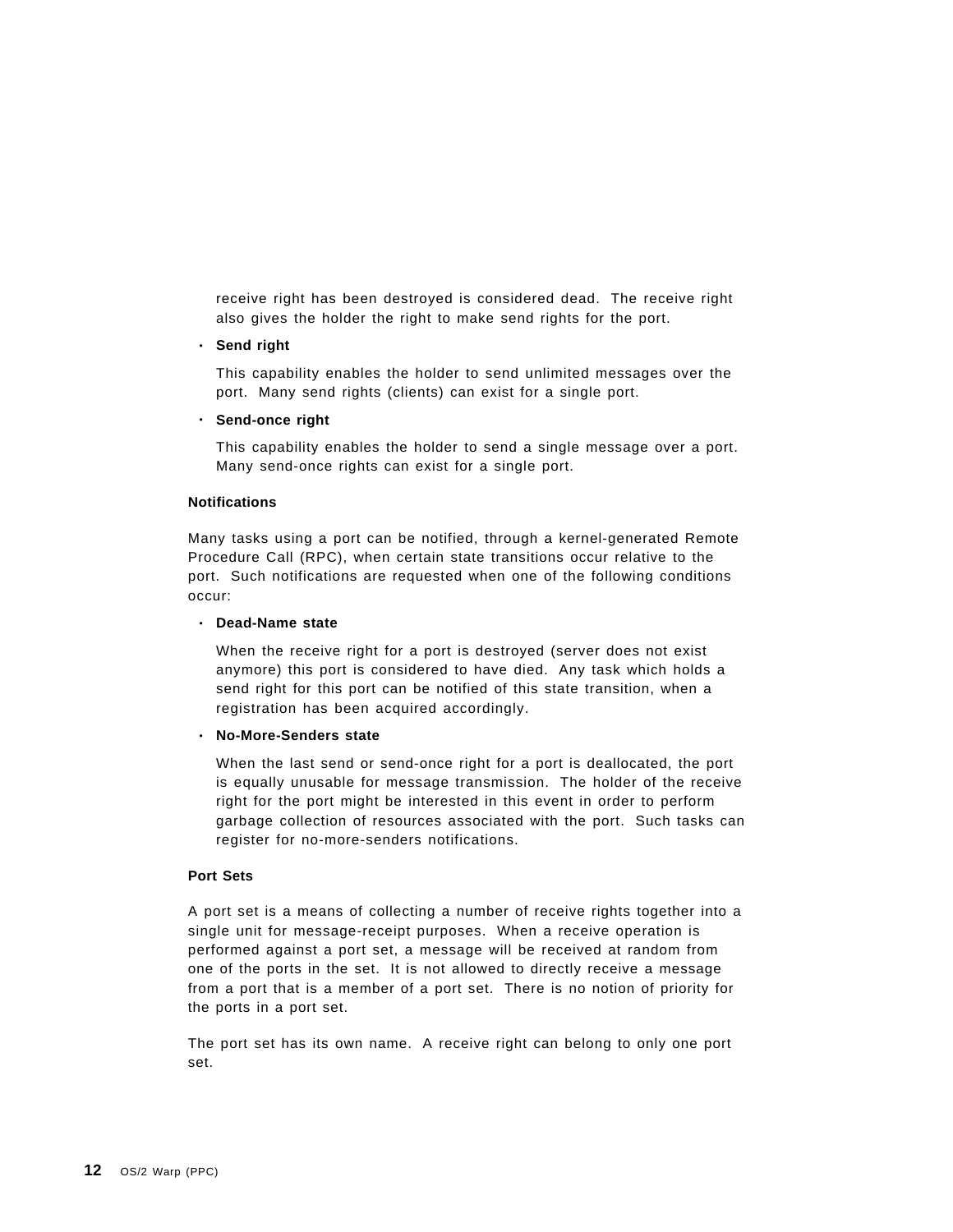#### **Messages**

A message is a structured collection of direct data, indirect data, and port rights passed between two entities through transmission over a port. The message itself consists solely of data, addresses and port right names. Its contents are interpreted based upon the signature registered for the port in order to facilitate the data transfer.

For each particular port there may exist several message IDs and for each message ID there is one signature which describes the elements of this message. Thus, all signatures belonging to a particular port are described in a data structure called signature collection, which has the following contents:

- The size, in bytes, of the signature collection
- A contiguous range of message IDs that are valid on the port
- An array of offsets into the signature collection for each message ID′s signature

#### **Message Transmission**

The fundamental microkernel mechanism for message transmission is a form of two-way messaging most closely related to Remote Procedure Call (RPC) implementations. However, if the signature for a particular message ID defines no return data, the client may choose to send the message as a one-way message by invoking a special interface.

The following applies when messages are sent:

- The interpretation and transmission of the supplied message buffer is driven by the message signature.
- All memory-addressing errors are handled through exceptions, not by returning errors. The offending task will be terminated, unless the exception is handled.
- All other errors are reported synchronously through return codes from the messages APIs.
- Resource shortages in the sender, receiver, or kernel will cause message transmission be silently blocked until resources become available.

As already mentioned, there are two type of interprocess communication within the microkernel environment: the Remote Procedure Call (RPC) and the one-way message.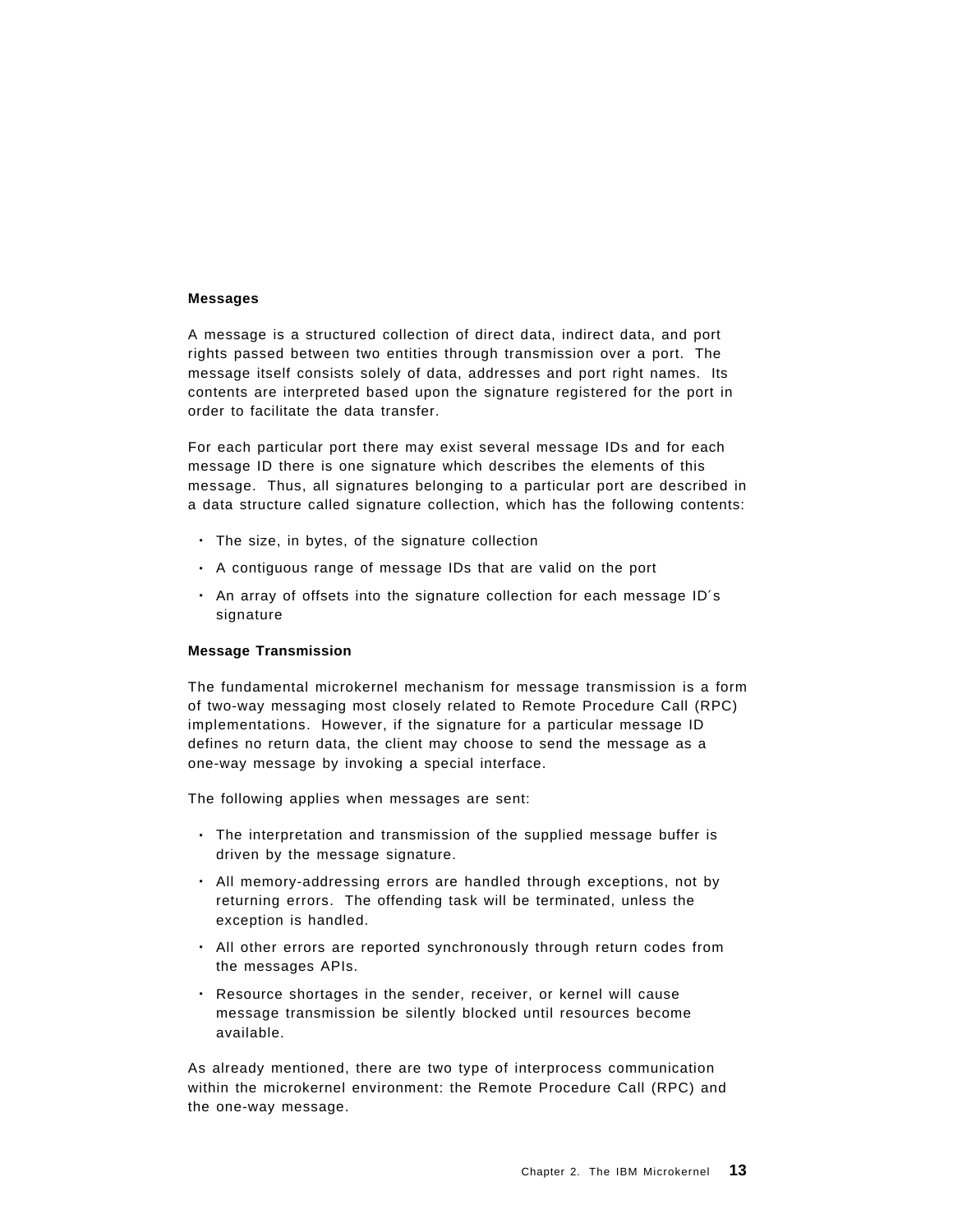#### **Remote Procedure Call (RPC)**

Although it is possible to emulate the RPC at user level through the use of two ports and the one-way message-passing, such an approach could not equal the performance offered by a kernel-supplied primitive tuned for RPC. With this approach, a sender supplied reply port is not needed as the microkernel RPC maintains a reply port inside the kernel, thus avoiding overhead. Additional overhead at user-level code is avoided because verifying messages on reply is not necessary because the reply message format comes from the same signature.

Figure 2 shows the kernel-supplied reply ports and the RPC linkage between the client and the server.



Figure 2. RPC Linkage between Client and Server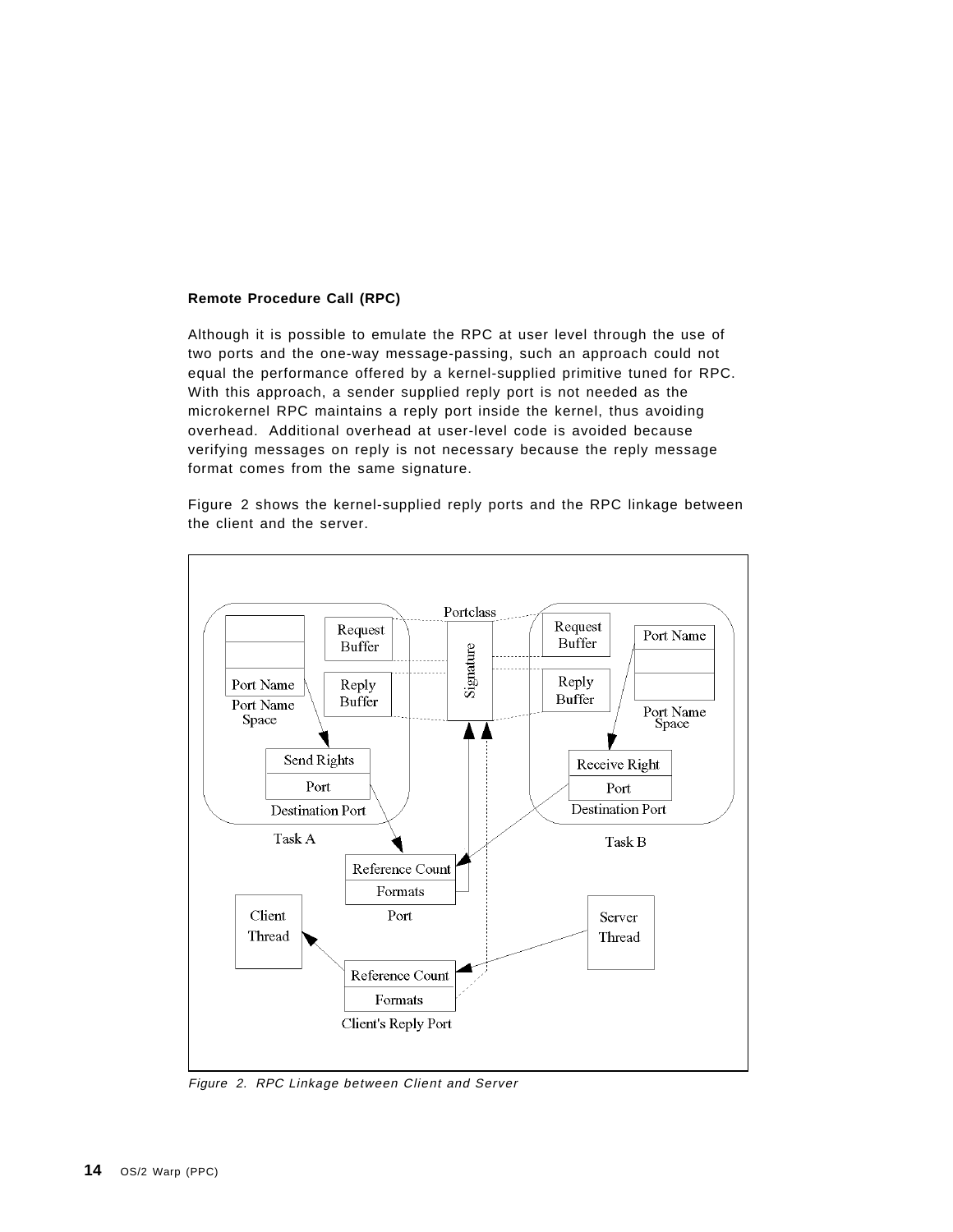### **One-Way Inter Process Communication**

In a one-way IPC, a message is sent without expecting a reply. The signature for the corresponding message ID must specify that no reply data is required. Unlike RPC, as soon as the data transfer to the server is complete, the corresponding call completes.

### **Server Thread Support**

A common practice is to have a set of threads in a task dedicated to receiving messages and generating replies (where appropriate). This is the sole function of these threads. Because this approach is so common, the microkernel provides direct support for this practice.

After a thread has been made a message server, it cannot be safely removed from its task without running the risks associated with nonrestartable aborts.

### **Message Interface Generator**

The Message Interface Generator is a program that generates Remote Procedure Call (RPC) code for communication between a client and a server process.

To use the Message Interface Generator the user has to provide a specification file which defines the parameters for the message passing interface and the procedure call interface.

Due to the contents of the specification file the Message Interface Generator generates three files:

- User (Client) Interface Module: It implements and exports procedures and functions to send and receive the appropriate messages to and from the server.
- User (Client) Header Module: It defines the types and routines needed at compilation time.
- Server Interface Module: It extracts the input parameters from an IPC message and calls a server procedure to perform the operation. When this procedure returns, the generated interface module returns the procedures return code in the reply message with all output parameters sent by reference. Note that this generated module does not perform the action of receiving or sending messaging, only the interpretation and processing of messages. Instead, the Message Interface Generator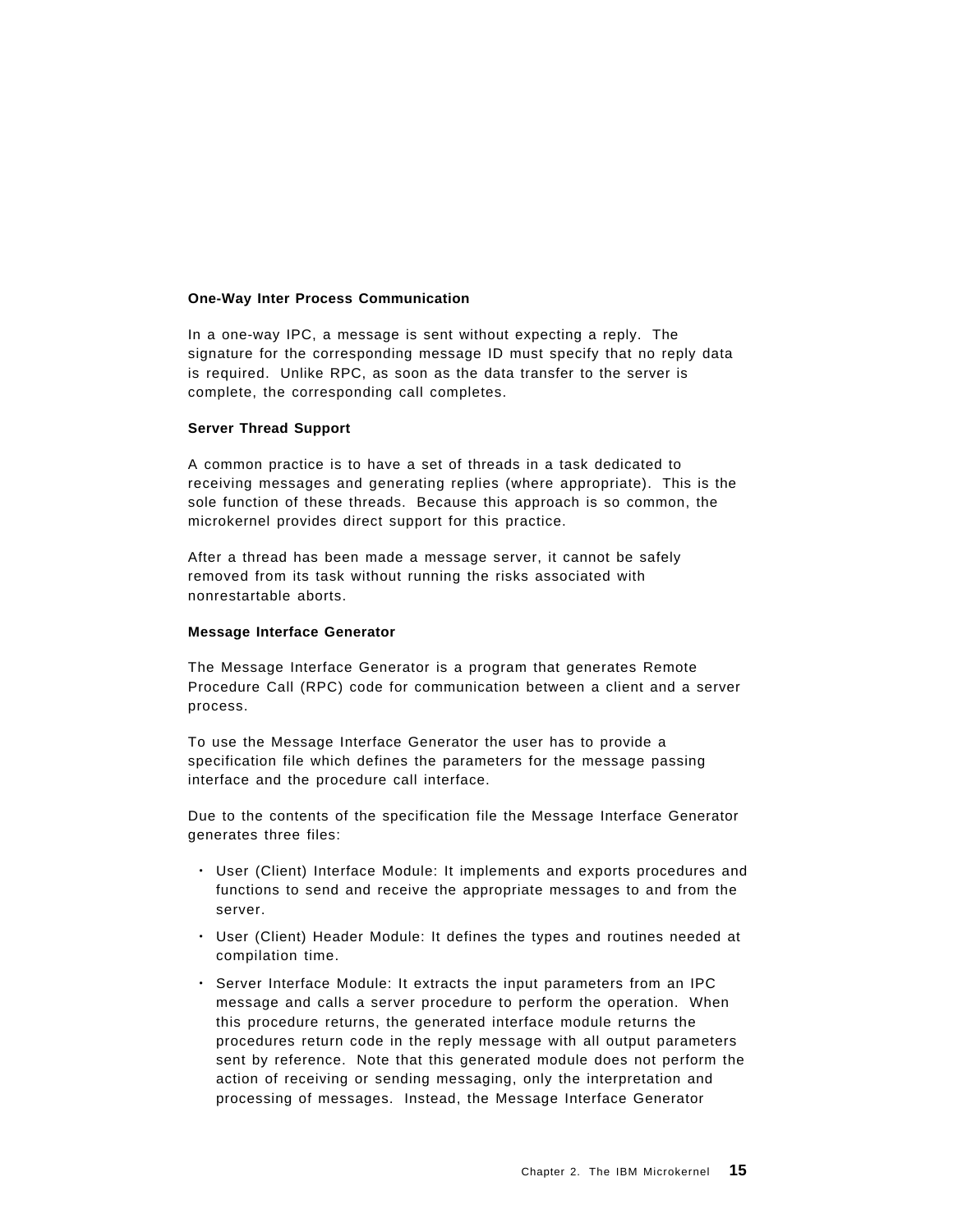provides a ″demultiplexer (demux)″ function, which, after having interpreted the incoming message, calls the desired function to perform the actual work.

# **2.1.4 Tasks and Threads**

The IBM microkernel architecture defines tasks and threads in order to support parallel execution. This is done by separating the execution environment (tasks) from the execution of instruction streams (threads). That means, a task does not execute itself. Threads are the active and computational entities. So, by saying ″task A does X″, it is meant, that ″a thread contained within task A does X″.

# **2.1.4.1 Tasks**

A task is a container to hold references to resources in the form of:

- A port name space
- A virtual address space
- A set of threads

All tasks are tagged with a security token, an identifier that is opaque from the IBM microkernel′s point of view. It encodes the identity and other security attributes of the task. This security token is included as an implicit value in all messages sent by the task.

A new task is created based on an existing prototype task. The new task:

- Has either an empty virtual address space or one inherited from the parent task.
- Inherits the security token from its parent task.
- Has an empty port name space.
- Contains no threads.

The new (child) task receives the following special ports, which are created or copied at task creation:

### • **Task-self port**

The port by which the kernel knows the new child task and allows it to be manipulated. The child task holds a send right for this port. This port name is also returned to the calling task.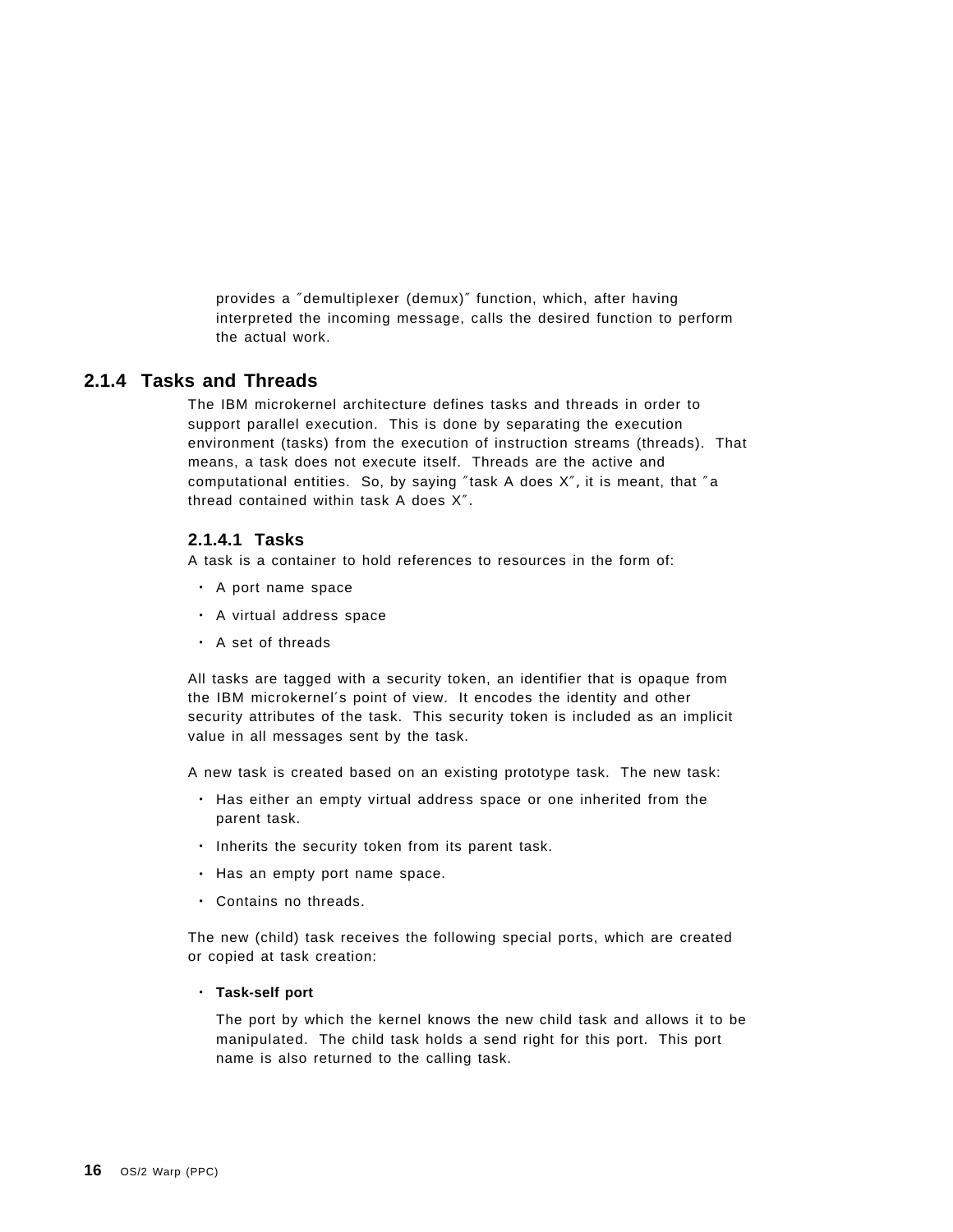### • **Bootstrap port**

The port to which the child port can send a message requesting return of any system service port it needs. The child task inherits a send right for this port from the parent task.

### • **Host-self port**

The port by which the child task requests information about its host. The child task inherits a send right for this port from the parent task.

### **Priority**

As threads are the only computational entities within a task, the priority of a task has only an effect on containing tasks, that is the priority of a new thread is set to match the priority of the enclosing task.

## **2.1.4.2 Threads**

As already mentioned, threads are the basic computational, active entities in the IBM microkernel. A thread is a lightweight entity which is inexpensive to create and requires low overhead to operate. Its owning task bears the burden of resource management. On a multiprocessor, it is possible for multiple threads in a task to execute in parallel. A thread belongs to only one task that defines its virtual address space and a port name space with which other resources are accessed.

A thread has the following features:

- A point-of-control flow in a task or a stream-of-instruction execution.
- Access to all the elements of the containing task.
- Parallel execution with other threads, even threads within the same task.
- Minimal state for low overhead.

A thread has the following set of states:

### • **Machine state**

It changes as the thread executes and can also be changed by another holder of the corresponding IBM microkernel thread port. But care should be taken to set the state of the thread because inconsistency may occur.

### • **A set of thread-specific port rights**

This set identifies the thread′s microkernel port, a reply port maintained for the thread by the kernel, and ports used to send exception messages on behalf of the thread.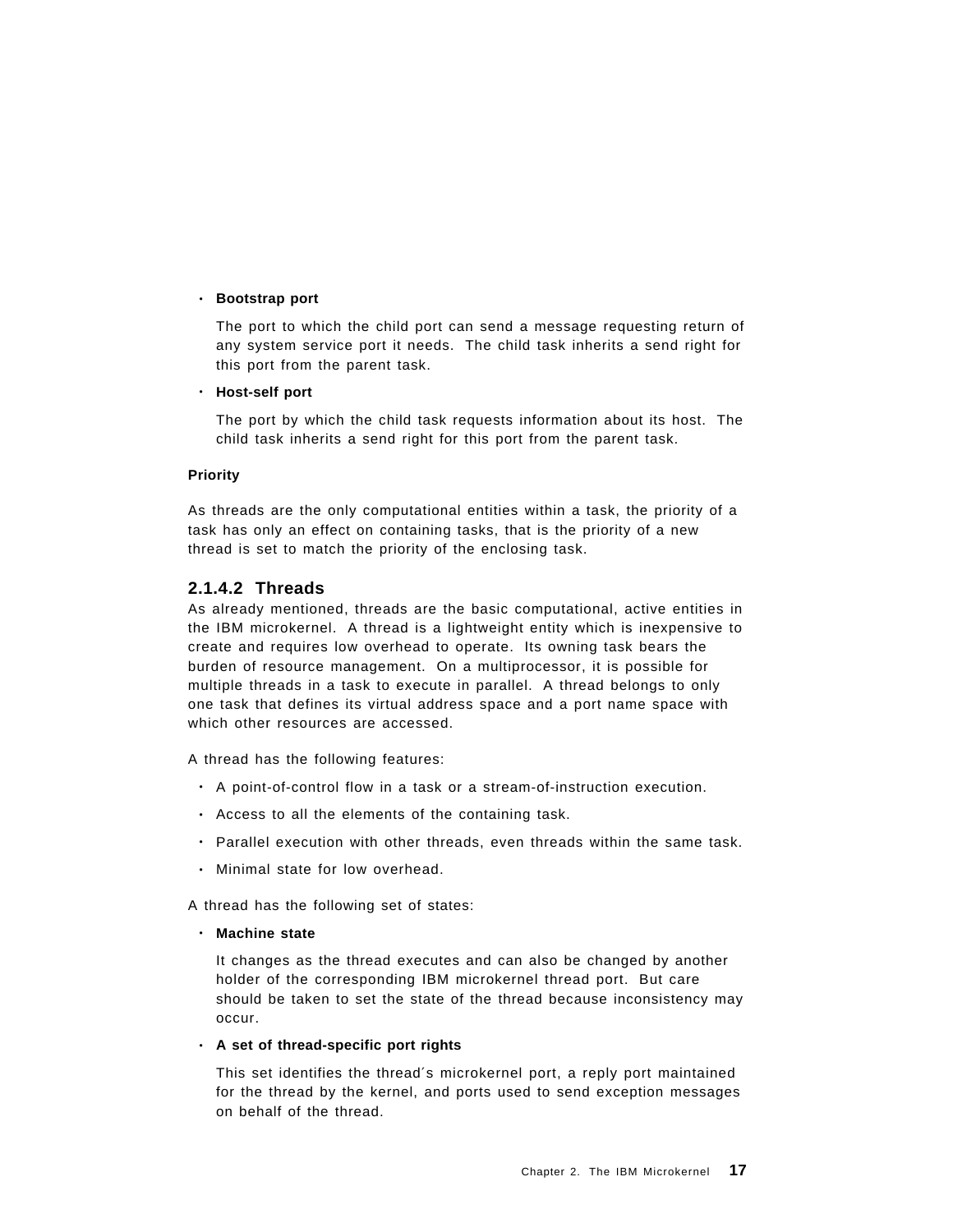### • **Suspend count**

Is nonzero if the thread is not to execute instructions.

### • **Resource scheduling parameters**

For example, assignment to a specific processor set or scheduling policy for a corresponding processor set.

• **Thread security token**

Provides a thread override to the task proxy security token.

### **Priority and Scheduling**

A thread is scheduled for execution according to its current priority and the scheduling policy currently set for the thread′s assigned processor set. There are scheduling policies defined, such as:

- POLICY\_TIMESHARE
- POLICY\_RR (round robin)
- POLICY\_FIFO (first-in, first-out)

Threads have three priorities associated with them by the system:

- A priority value that can be set by the thread to any value up to a maximum priority.
- A maximum priority value that can be raised only through privileged operation so that users cannot unfairly compete with other users in their processor set.
- A scheduled priority value used to make scheduling decisions for the thread. This value is determined on the basis of the user priority value by the scheduling policy.

### **Processor Sets**

As already mentioned, tasks are assigned to a specific processor set. When a new thread is created in that task, this thread inherits the corresponding processor set. However, a thread can be assigned a different processor set.

### **Traps and Exception Processing**

To affect the structure of the address space or to reference any resource other than the address space, the thread must execute a special trap instruction. This causes the IBM microkernel to perform operations on behalf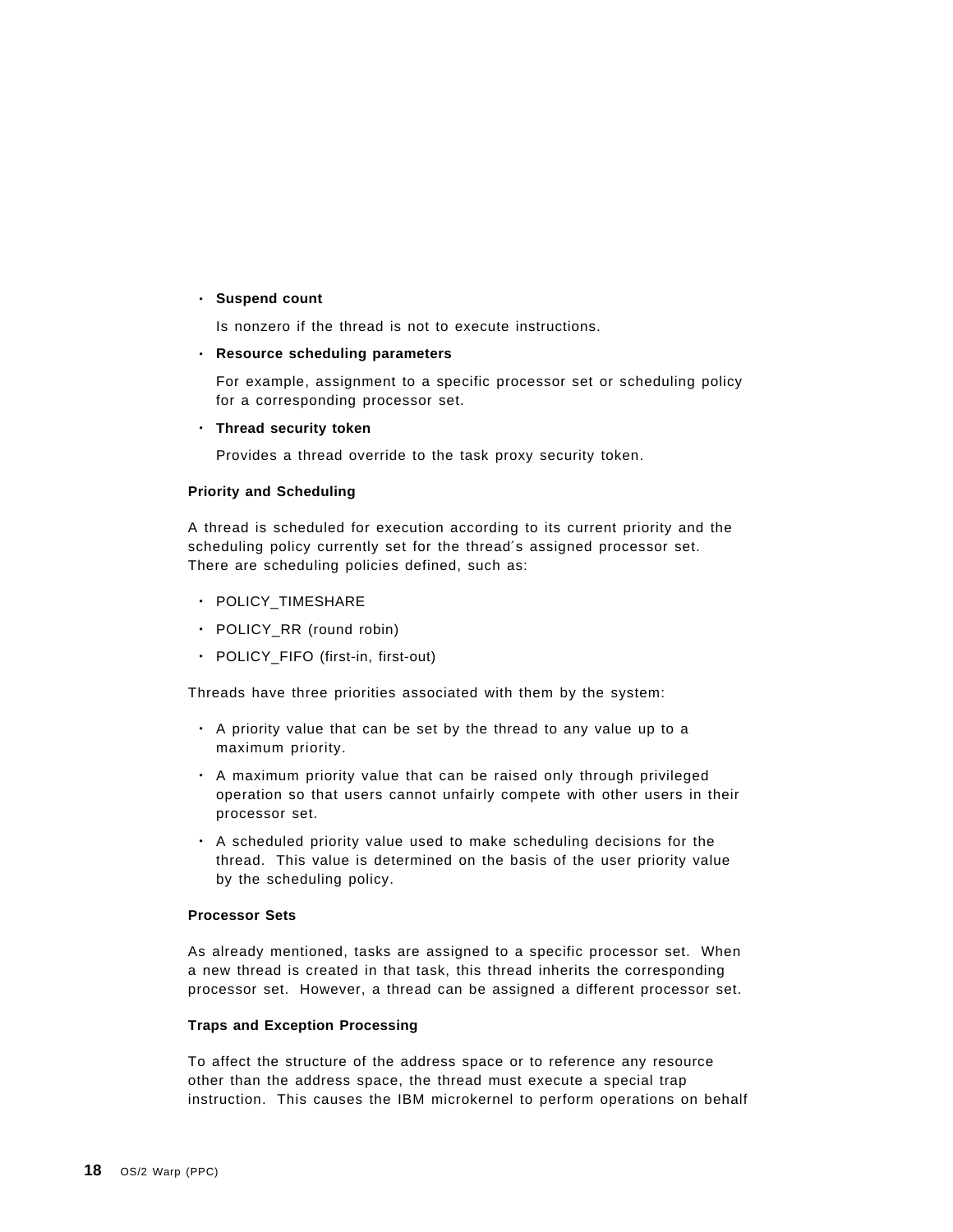of the thread or to send a message to an agent on behalf of the thread. These traps manipulate resources associated with the task containing the thread.

## **Scheduling Support Traps**

Normally, threads are preemptively scheduled by the microkernel according to its scheduling policies. When a thread wants to give up the processor it can do so by issuing the thread\_switch trap by specifying another thread to run.

Another scheduling trap is the clock\_sleep trap, which delays the invoking thread until a specified time.

## **Identity Traps**

These traps are used by the thread in order to initially obtain the port rights for itself and its task.

### **Message Send and Receive Traps**

The most important set of the IBM microkernel traps are those used to send and receive messages or make and service Remote Procedure Call (RPC).

### **Exception processing**

When an exception occurs in a thread, the thread executes in kernel context and sends a message whose contents describe the exception to an exception port. For any given exception, two exception ports apply:

- A thread-specific type of exception
- A task port for the specific type of exception

The type of exceptions for which the exception ports applies are, for example:

- Arithmetic exception
- Could not access memory
- Invalid or undefined instruction or operand
- Software generated exception

After an exception, the kernel selects the thread-specific port for the specific type of exception as the destination or the exception message (if it is defined). Whereas a successful reply causes the thread to continue, an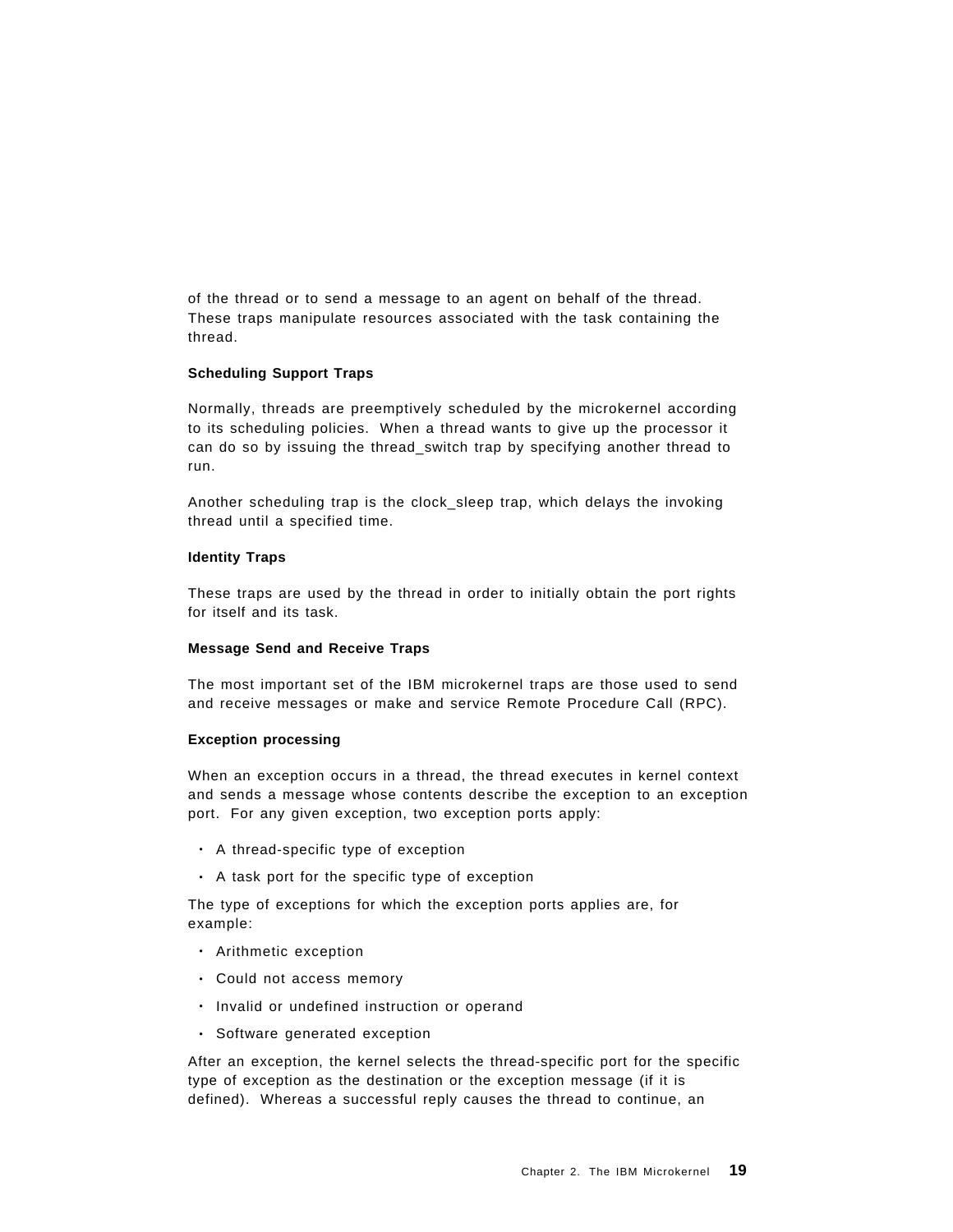unsuccessful reply causes the kernel to send an exception message to the task port for the specific exception. If neither exception message receives a successful reply, the thread is terminated.

Not every exceptional condition that a thread encounters is handled this way. A page-not-resident does not send a message to the exception port. Instead, a message is sent to the external memory manager associated with the memory page in which the faulting address lies.

### **Creating Kernel Threads and Tasks**

For the sake of its own operation, the kernel creates kernel threads that execute purely within kernel context to provide various support functions. For example, page-out function, thread reclamation, and scheduler priority computations are performed by dedicated threads, rather than being executed in interrupt or software interrupt context. Users of the system, including privileged ones, have no direct control over these internal threads. To provide a task context for these threads, the kernel constructs a kernel task to contain them.

# **2.1.4.3 C-Threads**

The IBM microkernel provides a set of low-level, language-independent primitives for manipulating kernel-level threads of control in support of multithreaded programming as described in the foregoing sections. Additionally, there is a C-Threads package, which is a run-time library that provides user-level threading as well as a C language interface to these facilities. The constructs provided are as follows:

- Forking and joining of threads
- Protection of critical regions with mutex variables
- Synchronization by means of condition variables

A set of C threads can execute in parallel on multiple processors within a system. There is a one-to-one mapping of C threads to kernel level threads.

# **2.1.5 Virtual Memory Management**

In order to describe the basic mechanisms of virtual memory management, the following elements will be defined:

### **Memory object**

A memory object is an abstract image of a set of ordered bytes. All data in the system is represented by memory objects. Memory objects can be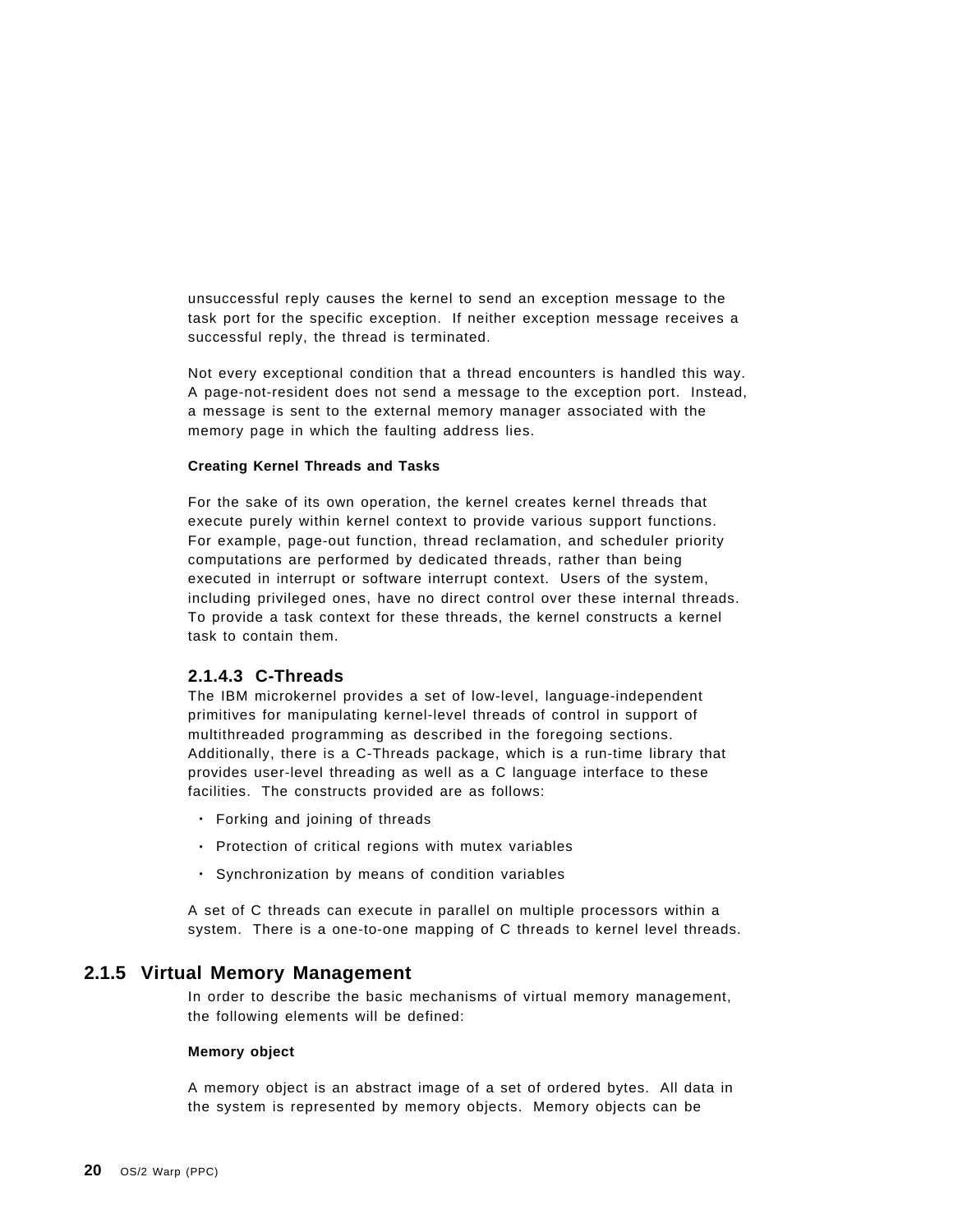referenced by mapping portions of the memory object into a range of virtual addresses in the virtual address space.

### **Memory Manager**

A memory manager is a microkernel task that maintains a set of memory objects. For example, a file in the file system could be represented as a memory object in order to provide memory mapped access to that file. This memory manager may be the pager component of a file system that maintains the abstract image of the memory object on a permanent backing media.

### **Virtual address space**

A virtual address space consists of a range of virtual addresses, beginning at a minimum virtual address and extending to a maximum virtual address. The virtual address space is divided into virtual pages.

Virtual pages are cached in physical memory. As in all virtual memory systems, the total size of all the memory object currently being referenced can be greater than the amount of physical memory in the system.

### **Creating Virtual Address Spaces**

A virtual address space is created when a task is created and destroyed when the task is destroyed. Normally the new task inherits the virtual address space of its parent task, for example it acquires shared or copied parts of the parent′s address space. Alternatively, a child task can be created with an empty address space.

### **Allocating Virtual Memory**

Allocating virtual memory can be done in two ways which results in either:

- A mapping of a portion of a memory object into the virtual address space
- A range of memory initialized with zeros (anonymous memory)

### **Working with Virtual Memory**

There are functions provided by the kernel to copy virtual memory from one task to a different one as well as within the own virtual address space. In order to prevent random allocation of virtual memory within a specific region of the virtual address space, this region might be reserved.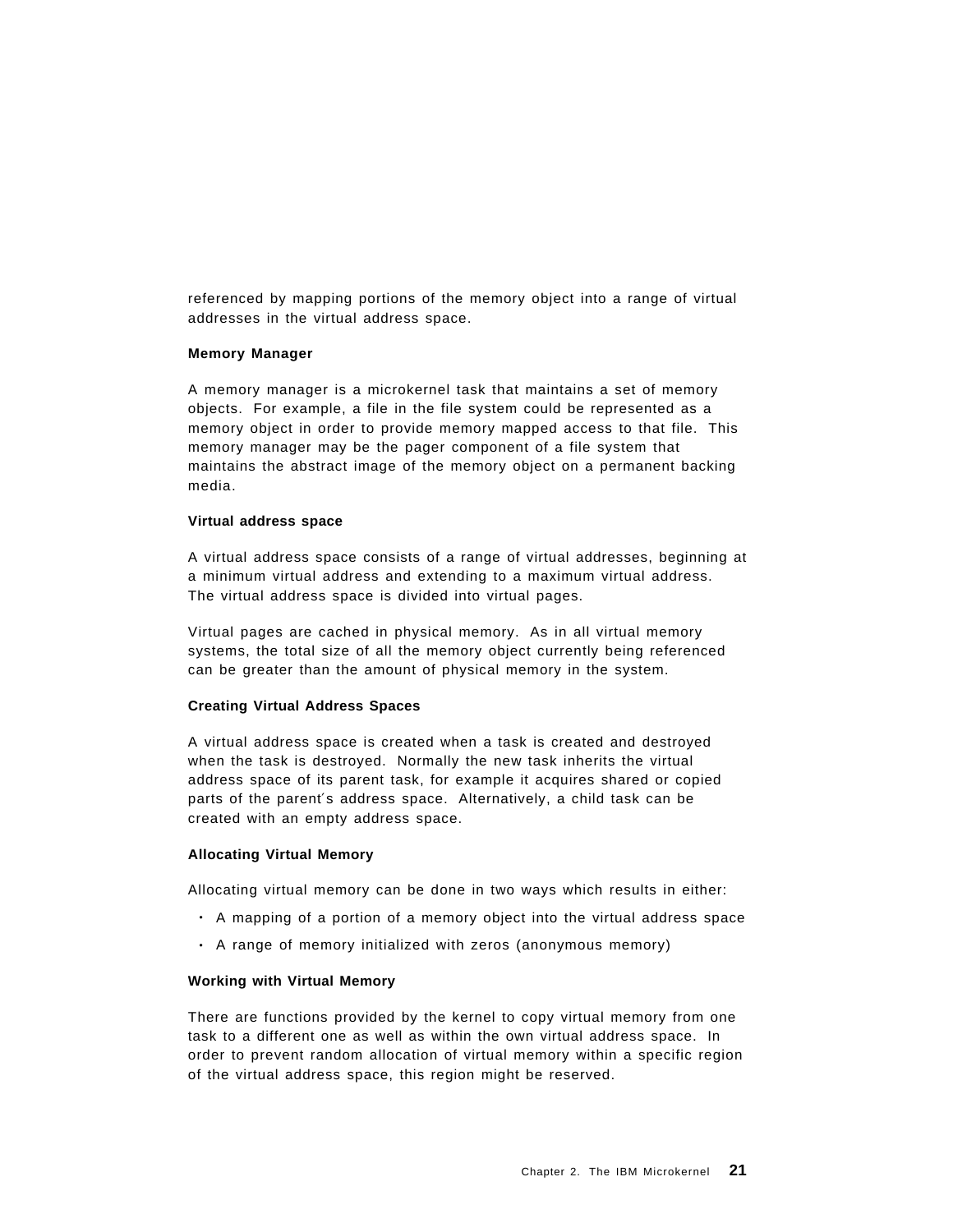### **Setting the Protection/Inheritance Attribute**

Access permission for a specific virtual address region are:

- **VM\_PROT\_NONE**
- **VM\_PROT\_READ**
- **VM\_PROT\_WRITE**
- **VM\_PROT\_EXECUTE**
- Any combination thereof

Note that enforcement of protection attributes as well as combinations are machine-dependent. This is also valid for the semantics of attributes or combinations of attributes. For example, for some hardware platforms write access implies read access and execute access cannot be distinguished from read access.

Each virtual address region has a maximum and a current protection. The current protection must be a subset of the maximum protection. The maximum protection cannot be changed to include additional protection accesses.

### **Using Virtual Address 0**

Some programs fail if memory is allocated at address 0, because they consider a memory pointer whose value is 0 to be a null pointer and not a pointer to a valid memory byte. But some functions may allocate a region at address 0. To prevent the kernel from doing this, the first page at address 0 should be reserved.

# **2.2 Elements of the IBM Microkernel Services**

The microkernel services portion of the IBM microkernel system consists of services built on the underlying microkernel. These services provide some functions that the kernel itself depends on, as well a basic set of user-level services for the construction of programs. The microkernel services can serve requests from multiple operating system personality clients and are used to construct the operating system personalities themselves.

In addition to the libraries that define the microkernel services, many libraries exist within the microkernel services that are part of the microkernel proper. These libraries represent the interfaces that the microkernel exports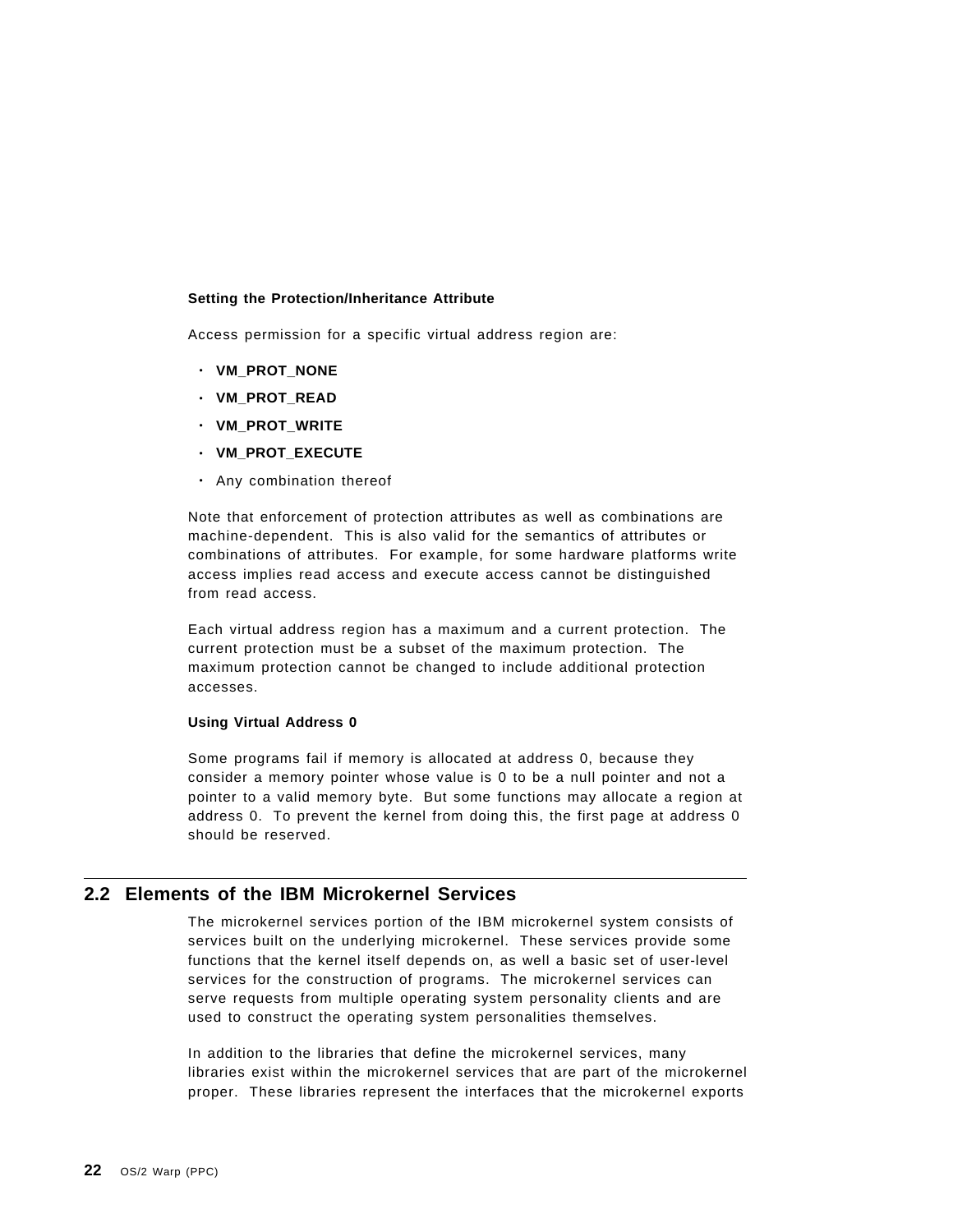and the support logic for the Message Interface Generator (MIG), which is used with the IBM microkernel′s interprocess communication facilities.

A key element of the microkernel services environment is that it does not constitute a complete operating system. Instead, the microkernel services depend on the existence of a dominant personality, in this case OS/2 Warp Connect (PowerPC Edition).

The IBM microkernel is also dependent on some elements of microkernel services. There are cases in which it sends messages to personality-neutral servers to complete internal kernel operations. For example, in resolving a page-fault, the IBM microkernel may send a message to the default pager. The default pager then reads in the page that the kernel needs from a hard disk. Although the page fault is usually being resolved on behalf of a user task, the kernel is the sender of the message.

# **2.2.1 Initializing the Microkernel Services**

The microkernel service for initialization consists of two distinct pieces:

- 1. An underlying Boot Loader (BL) that loads an image containing the microkernel
- 2. The bootstrap task

### **Boot Loader**

The first program run when an IBM microkernel system starts is called the Boot Loader (BL). It is loaded by the firmware of the machine from the boot device into memory and then starts loading other programs and files into memory as proscribed by a configuration file that also resides on the disk. The configuration file contains the name of the microkernel to load, the name of the initial task, the names of other programs and files to load, along with any other information that is needed by later stages of the boot process.

In the IBM microkernel system, the initial task started by the boot loader is called the bootstrap task. This task is the first of the microkernel services tasks to be started.

### **Bootstrap Task**

The bootstrap task has no device drivers built into it, and thus cannot access the hard disk. It can however, access information that the boot loader (BL) has already placed in memory. This information contains all that is needed for the bootstrap task to start tasks running.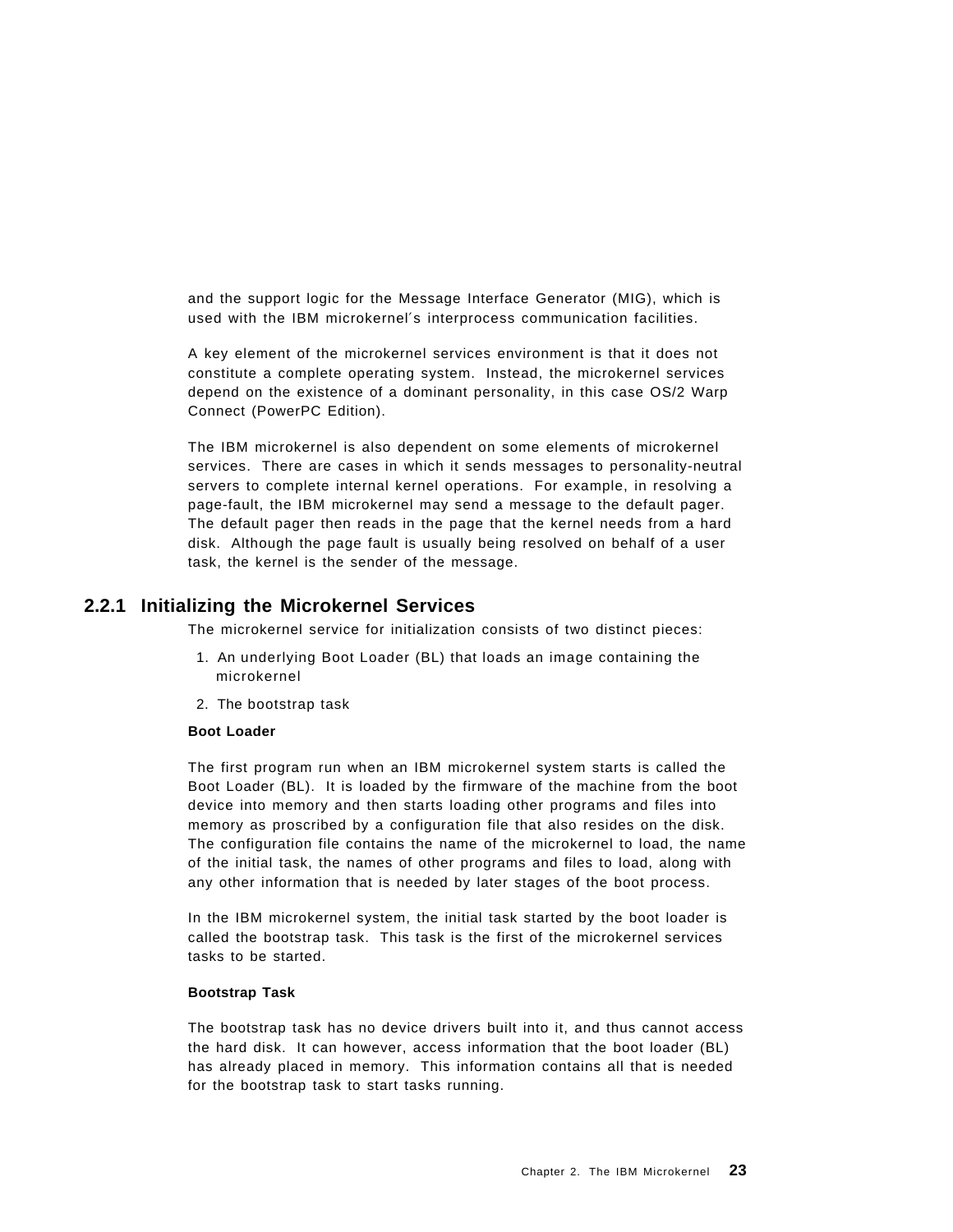Once it has started, the bootstrap task becomes a file server for the programs that it starts. As a file server, the bootstrap task serves out the other files that were read into memory by the Boot Loader.

The bootstrap task performs the following (in order):

- 1. Starts the Root Name Server.
- 2. Starts the Default Pager.
- 3. Starts the Task manager.
- 4. Provides File Services (which will be used by the Task Manager).
- 5. Directs the Task Manager to start to personality neutral (PN) servers required to bring up the dominant personality. PN servers include Message Logger, Hardware Resource Manager (HRM), Bus Walkers, and Device Drivers.
- 6. Starts the Personality.

The bootstrap task continues to behave as a file server until it terminates.

## **2.2.2 Task Manager**

The task manager is a microkernel service that completes the boot process and can then be left to load programs or attach new libraries to already running programs.

The task manager maintains a set of event/action lists. The event/action lists describe what actions, usually loading a program, take place when a certain event occurs. The events usually contained in the event/action lists are name service notifications. The task manager requests that the name service notify it when certain changes are made to the name space. When the name service notifies the task manager that a change has occurred, the task manager scans through the event/action lists until a match is made against one of them. When the match is made, the indicated set of actions is taken.

This mechanism provides for an automatic configuration of the system based on what services are present in the system and what is needed by the system rather than by a fixed set of scripts. By providing such a mechanism, it becomes harder for the system to be configured incorrectly either by attempting to use services that are not present or providing services that will not be used.

There are five submodules in the task manager, as follows: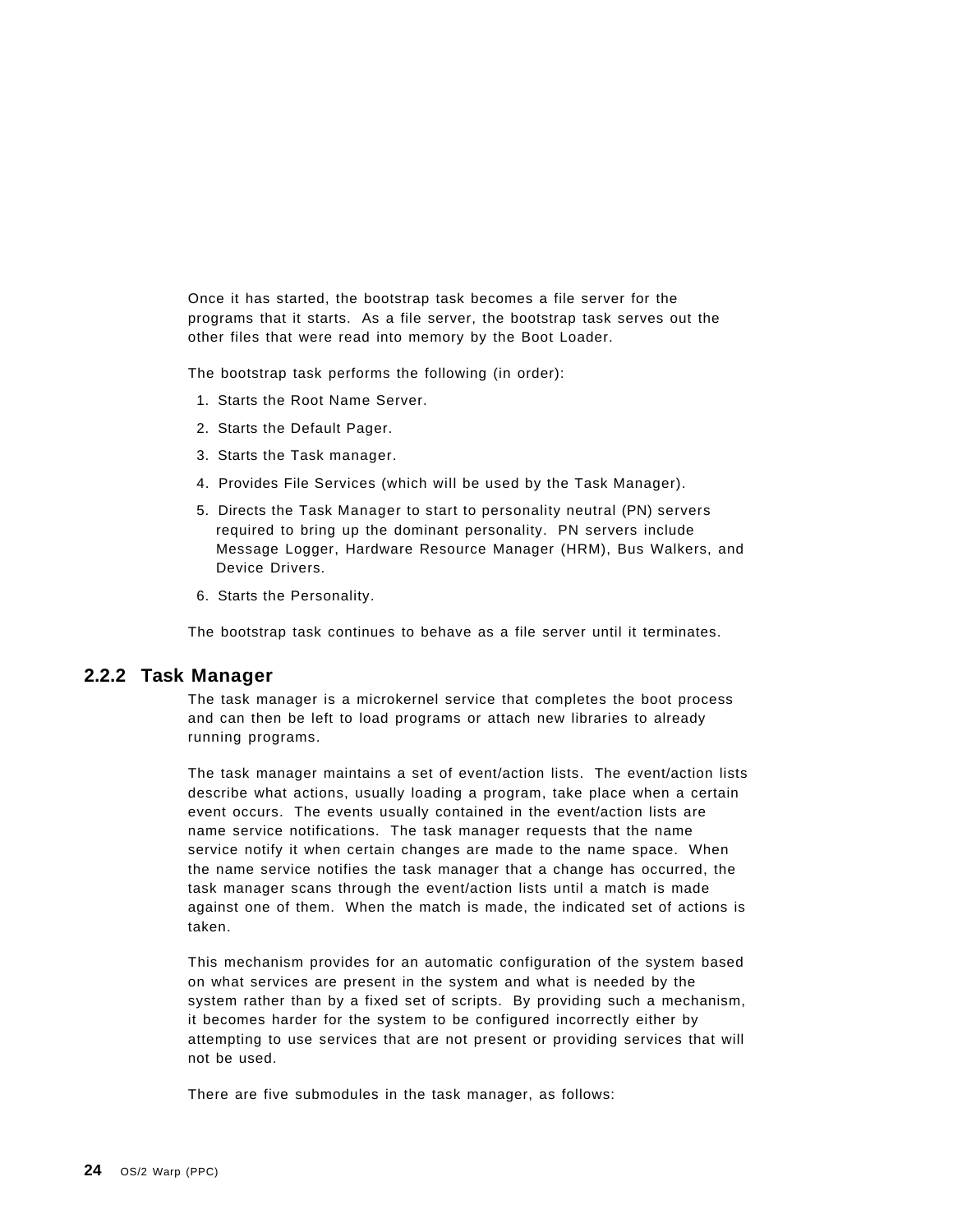### • **Extended Link Format (ELF) object loader**

The ELF loader loads other microkernel services, such as microkernel services servers and device drivers.

### • **Shared Library Management**

Shared libraries can be linked at load time using the shared library management utility program.

### • **Microkernel Services server management**

The microkernel services server management module provides a set of APIs to load, start, and terminate microkernel services tasks.

### • **Name Services**

Name access service is provided to privileged system management software for retrieving task control ports, as well as other information.

### • **Boot message logging**

The boot message logging service provides a unified method for all microkernel services tasks to log their errors.

## **2.2.3 External Memory Managers**

Memory objects are managed by memory managers. Unlike some virtual memory systems, memory managers are not part of the kernel, but are user mode tasks. Memory managers must register with the kernel. The memory manager and the kernel exchange send rights to two ports that are used by the kernel and the memory manager to communicate. The kernel calls the memory manager on one of these ports whereas the memory manager calls the kernel on the other port. However, creation, representation, and destruction of memory objects is a private responsibility of the memory manager. The kernel deals only with managing the cached pages of memory objects.

When a client wants to get access to a memory object or a portion of a memory object, this part of the memory object has to be mapped into the client′s virtual address space. The client does this by issuing a corresponding vm\_map call. The kernel passes this request to the memory manager. The memory manager is notified by the kernel during the mapping process that the kernel is preparing to cache pages for a memory object. The memory manager declares the memory object attributes. Memory object attributes define the options and customized characteristics of the memory object.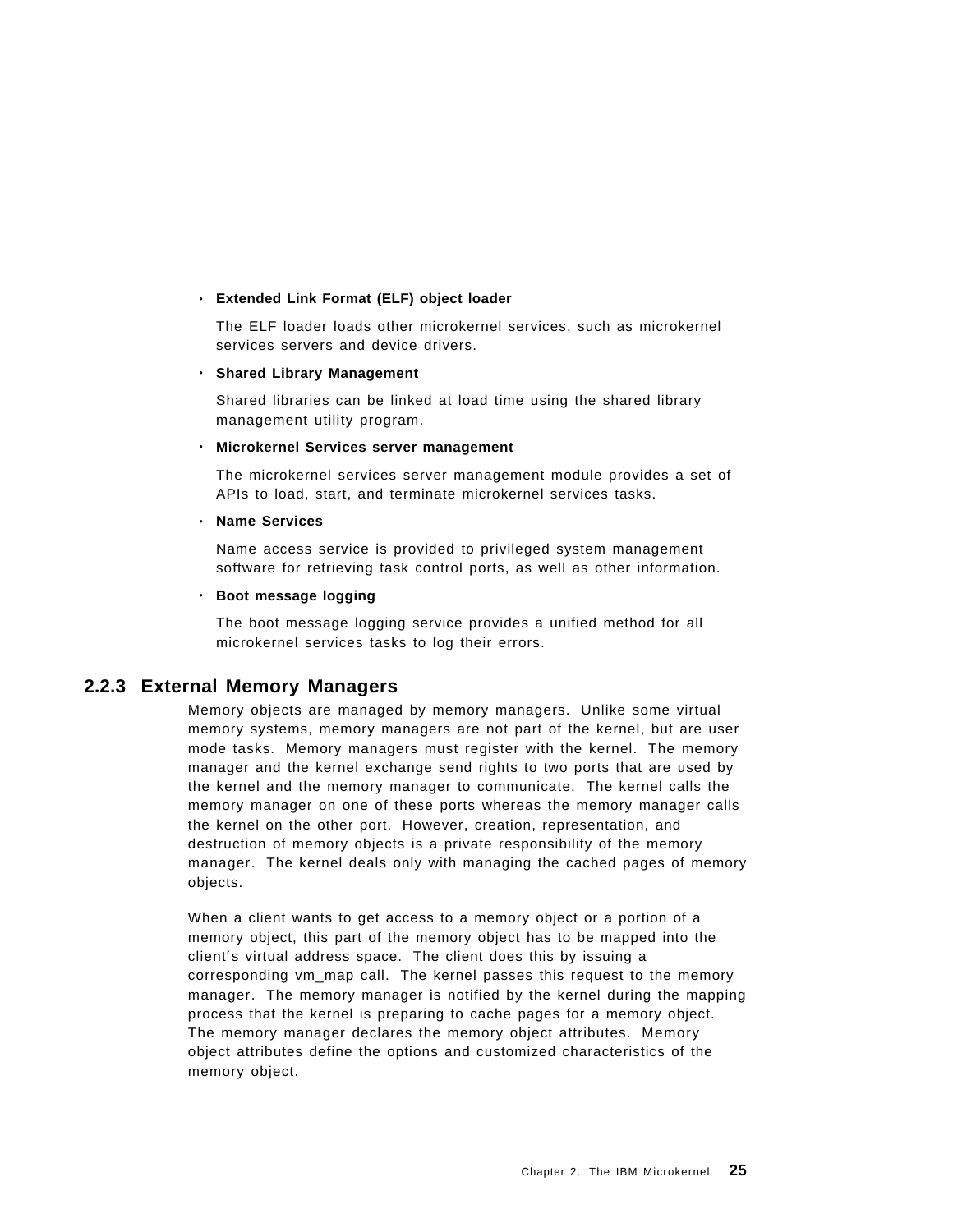When the system runs out of physical pages in order to satisfy a certain request, the kernel selects pages to be evicted from the cache to make room for memory object pages of greater demand. These pages are returned to the memory manager so that these pages can be removed from physical memory. Pages, that have not been updated can be discarded without being returned to the memory manager. Pages that have been updated are called ″dirty″ and are returned to the memory manager in order for the memory manager to update its abstract image of the memory object. Pages can be declared as ″precious″, in which case the pages are returned to the memory manager whether dirty or not.

## **2.2.4 Default Pager**

The IBM microkernel provides a default memory manager, called the default pager, to manage temporary nonpersistent memory objects. The default pager has a paging space (backing storage) to hold the contents of these memory objects when the kernel needs to use physical storage for some other purpose. Memory backed by the default pager is called anonymous memory.

It is valid to have a memory manager that keeps its abstract memory object image in anonymous memory and does not stage the memory object to a backing store. In this case, the anonymous memory, which is managed by the default pager, may be evicted to the default pager′s backing space. This is called double paging and should be done, knowing that system resources will be used to maintain this data.

## **2.2.5 Root Name Server**

The name space acts as a directory (or depository) to store and locate information about resources currently available in the system and which should be known to other components of the system.

The resources described in the name space include:

- Configuration information
- Port addresses
- Service providers
- Directories
- Files
- Personality Dependent (PD) resources
- Personality Neutral (PN) resources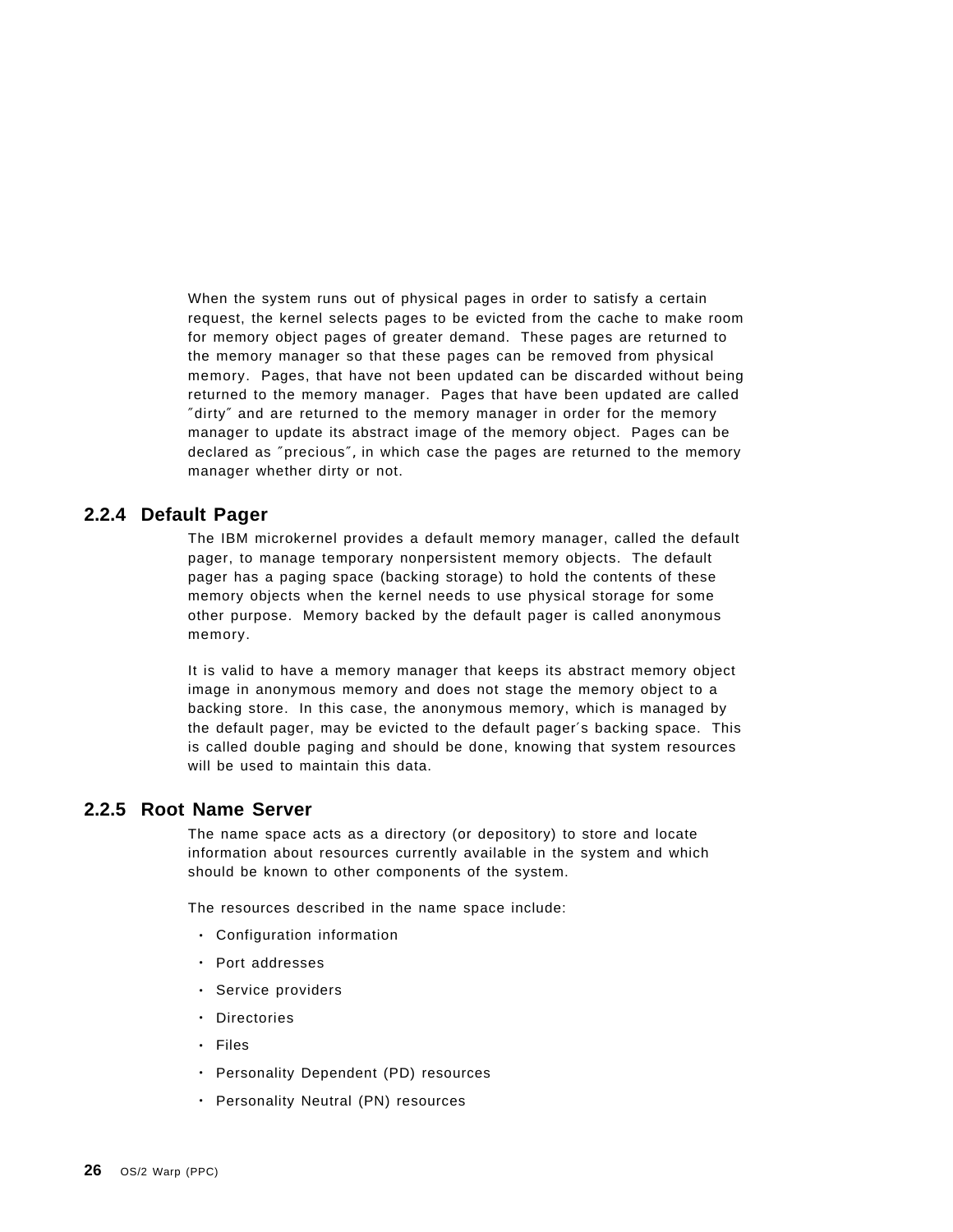### **Name Space**

### Definition:

- Permanent: Some parts of the name space are permanent from boot to boot unless the system configuration is modified.
- Transient: All other portions of the system are being defined as ″transient″ and are not saved and restored from boot to boot.
- Rules: With the exception of nodes attached directly to the root (ns\_root\_dir) of the global name space by the system at installation time, all name space nodes are transient unless they are specifically created as permanent.

## **Structure of the Name Space**

The namespace of the IBM microkernel is a graph. Each graph is a collection of nodes. The nodes are connected by links. The entire name space exists as a directed graph. In many respects it also has the characteristics of a rooted tree. All name space nodes originate from a single root.

Most tasks make use of the namespace by doing one of the following:

- Find services or resources it needs.
- Advertise services or resources it manages.
- Being a name server itself.

The name space is not managed by a single server. As an example, there might be multiple file servers, each one managing a subset of the name space. The name server that manages the Root Directory is called the root name server. The collection of all name servers in a system implements the name space graph. These name servers might have different capabilities, that is, not all name servers implement the same set of application programming interfaces. Each name server owns a subset of a name space (sub-graph). Thus, the name space is ″fractured″, and these fractures are called name borders. Note, that there are no restrictions to force a tree structure, to preclude cycles, or to force the sub-graph to be connected.

Figure 3 on page 28 shows the structure of the root name space and its relationship to other private name spaces. Note, that the dotted line does not denote a link.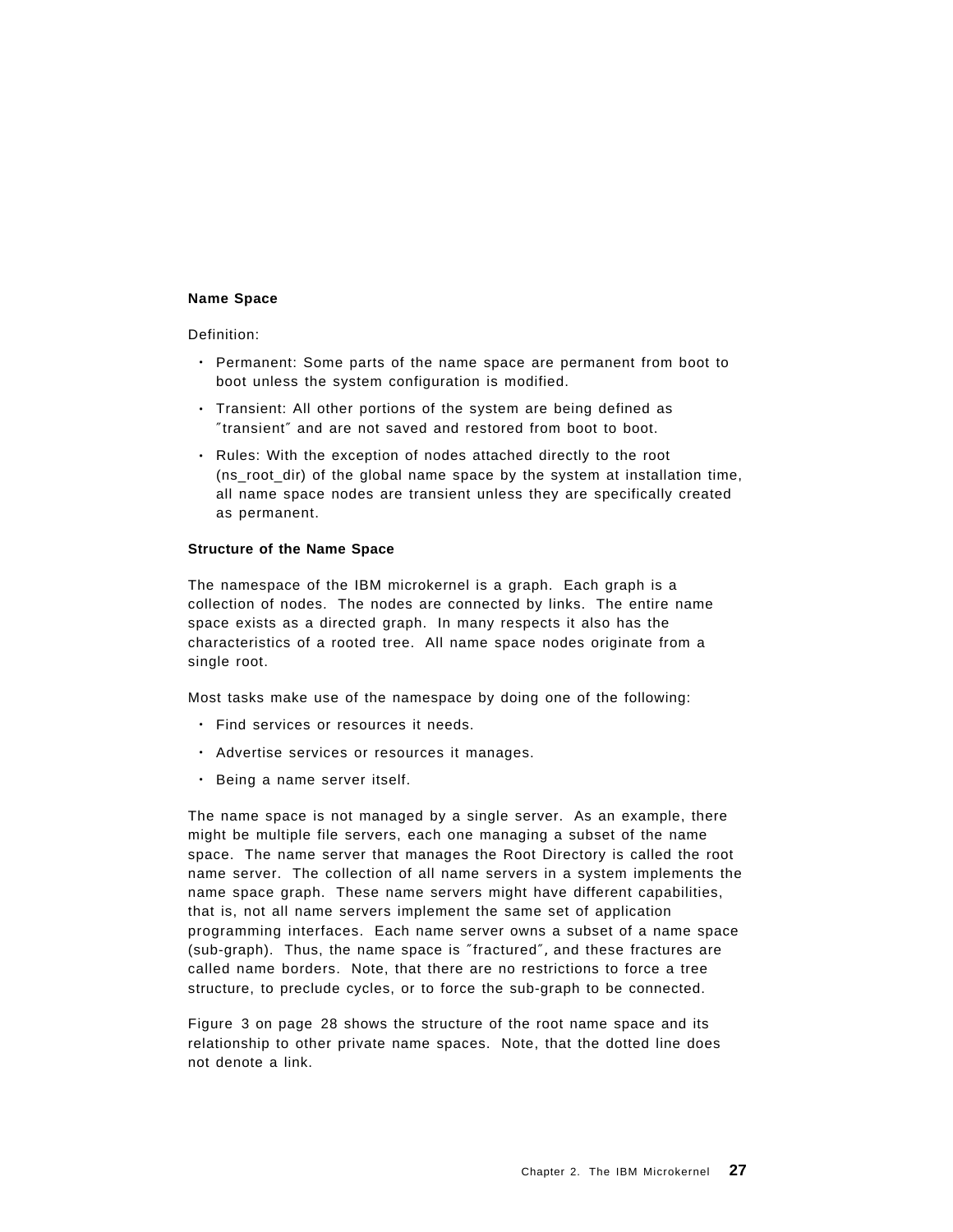

Figure 3. Root and Private Name Space

### **Links**

A link maps a node and a name to a node. There are two restrictions placed on links:

- A link cannot cross name borders. The two nodes that are connected by a link must be managed by the same name server.
- The two nodes connected by a link must exist. If the node that the link points to is deleted, then the link is also deleted.

### **Nodes**

Nodes are the data containers of the name space. Each node has a type, a set of zero or more attributes and an access control list (ACL). ACLs are the only mechanism used to protect the integrity of the name space, thus it is important to properly protect directory nodes. Attributes are used to store information and are pairs made up of a name and a value. The name is a possibly empty unicode string.

Thus, the name server provides more than just a naming service. It is also an information repository and a powerful query facility can be used to navigate the name space based on this information.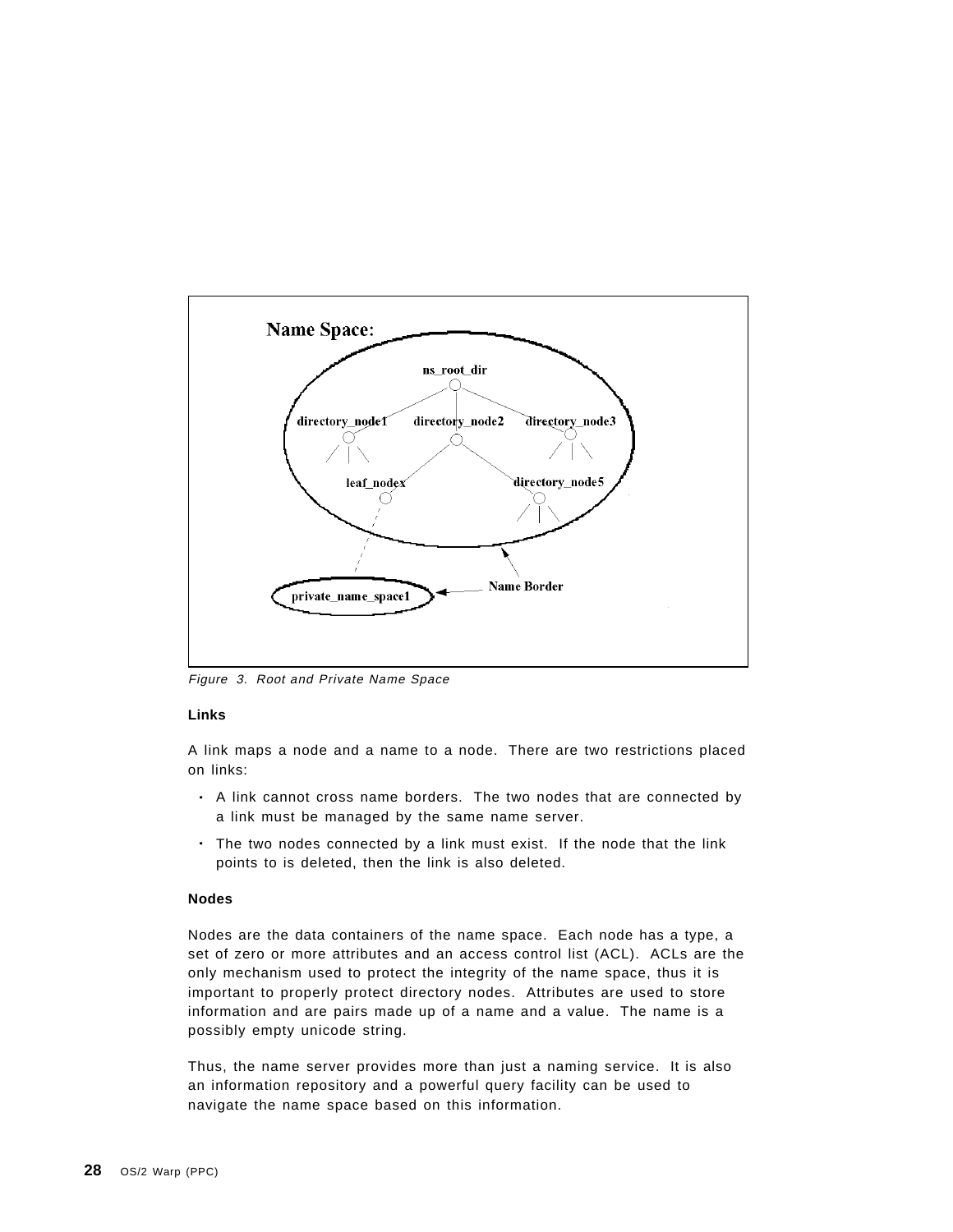There are three types of nodes:

### • **Directory nodes**

Nodes that contain outgoing links to other nodes. However, directory nodes can be empty, that is, they have no outgoing links. Directory nodes can be used in much the same way that they are used in a file system. Related items are grouped together and organized within the name space. For example, different devices can be found under the devices directory. There is a special directory node called the root directory node (ns\_root\_dir) which has the following characteristics:

- − A handle to this node is inserted on all tasks.
- − It cannot be deleted.
- − It is created by the root name server at boot time.
- − Its ACLs are initialized in such a way that only trusted tasks can add or delete outgoing links.

### • **Alias nodes**

Alias nodes are used to reshape the name space. They provide a way to jump from one portion of the name space to another portion of the name space. To accomplish this, an alias node contains a reference to a node and a path. The node that the alias refers to must exist. When an alias is found during the name (for example path) resolution process, then the resolution process jumps to the node referenced by the alias and resolves the path stored in the alias before continuing with the resolution of the rest of the original path.

### • **Leaf nodes**

A leaf node does not have any outgoing links, that is it is the end of a name space path.

A leaf node may or may not contain a send right, which can be given to a requesting task by the name server. If there is no send right, the leaf is just a placeholder for arbitrary information. If the leaf contains a send right, this points to a service provider associated with this leaf. The send right to this service provider allows the requesting task to communicate with the object or resource represented by this leaf. On the other hand, this service provider might also be another name server. This is the mechanism used to allow the name space to span multiple name servers (see the dotted line in Figure 3 on page 28).

The type of a node is determined at creation time and cannot be changed later on. Directories and aliases have the node type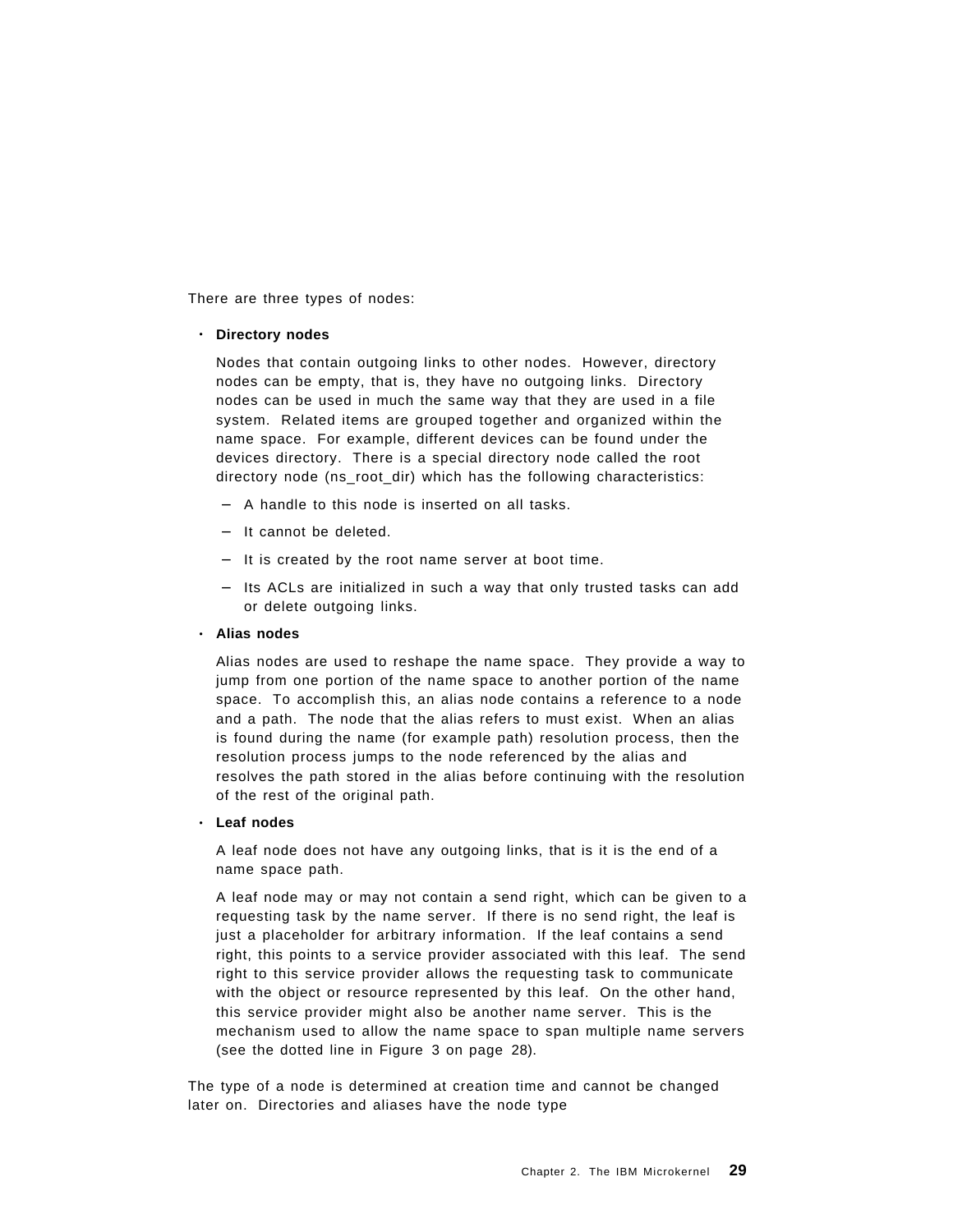NS\_NODE\_TYPE\_DIRECTORY and NS\_NODE\_TYPE\_ALIAS, respectively. Leafs, on the other hand, can have the generic type NS\_NODE\_TYPE\_LEAF, or they can have a user-defined type.

Each node has a reference count. The reference count is incremented whenever a new reference to the node is established. When the reference count drops to zero, the node is deleted.

### **Anonymous Nodes**

A node which has no incoming links is called an anonymous node, that is, it cannot be reached from the root directory. A task can create such an anonymous node in order to build a private name space, which is administered by the root name server. From such node an anonymous subgraph can be created, which is not part of the global name space and is therefore not known publicly. The anonymous directory can be shared by other tasks by having the task that created it provide a send right to the anonymous directory port to other tasks. Anonymous nodes and graphs can be used by peer processes as a means of interprocess communication.

### **Paths and Name Resolution**

The concatenation of one or more link names is called a path. Paths are used to traverse the name space. In order to get a node handle, the requesting task has to provide:

- A handle to a starting node
- A path

Given a starting node and a path, a simple, recursive algorithm returns the last node as a result of this name resolution algorithm.

### **Accessing the Name Space**

Service providers need to modify the name space by means of an API in order to advertise services or to update system information. Therefore, to accomplish this task, a rich set of functions is provided by the root name server (for example, creating nodes/links as well as performing path resolution).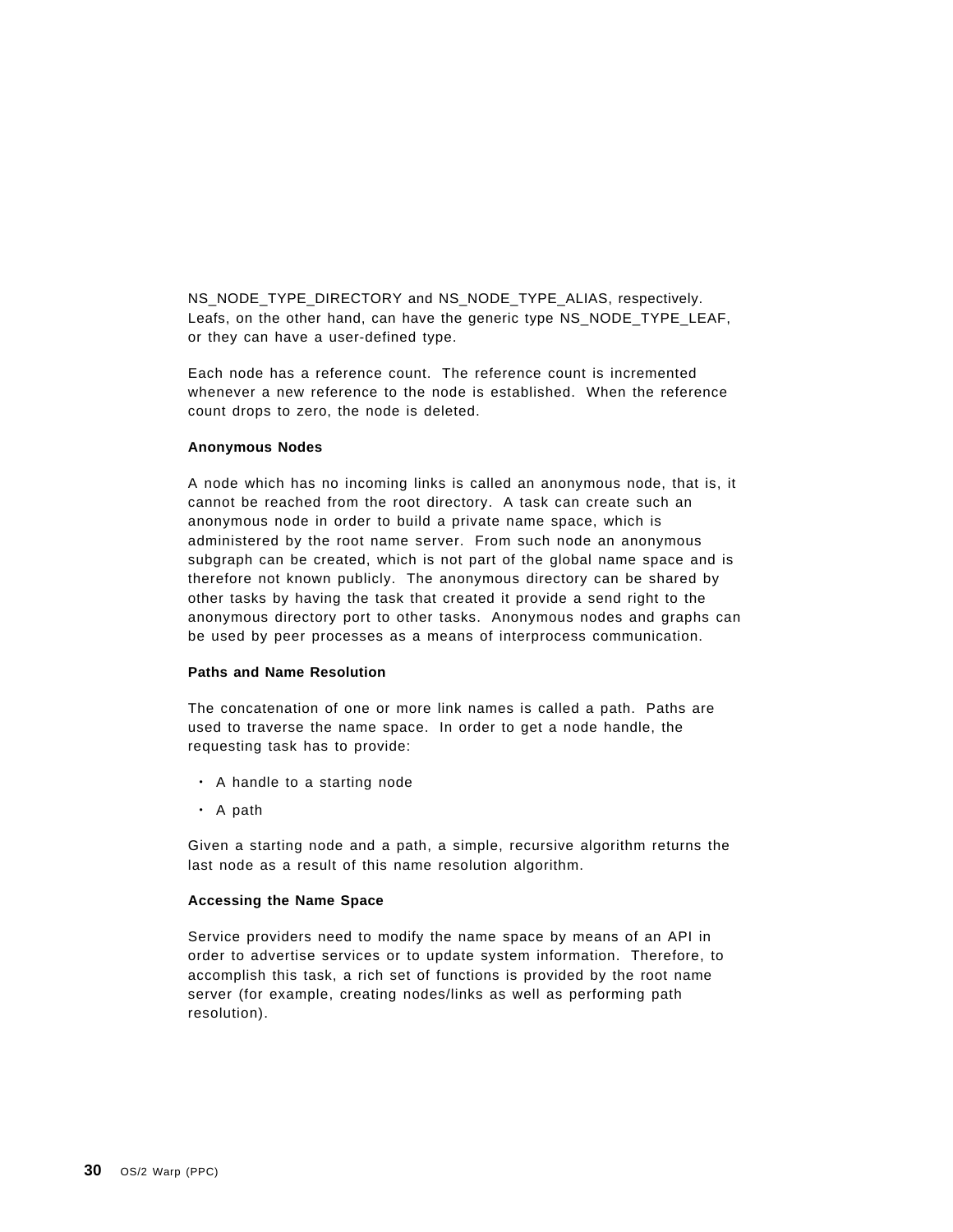# **Chapter 3. System Services**



The system services play a unique role in the OS/2 Warp Connect (PowerPC Edition) environment. They are not a part of the microkernel, nor are they part of the OS/2 Server. The system services are effectively neutral services that are utilized by the other components of the operating system. The advantage of this architecture means that the OS/2 server could be replaced, or additional servers could be added to the system, without having to recode the information that is part of the system services.

# **3.1 Device Support**

One of the most important components of OS/2 Warp Connect (PowerPC Edition) is the device services. The device services, through the use of device drivers, provide access to the hardware for the other components of the OS/2 Warp Connect (PowerPC Edition) operating system.

To keep the microkernel small and to improve modularity and real time response, the device services can be implemented as user-level functions. This means that the device drivers, which in other operating systems are logically part of the operating system kernel, are application programs. They have privileges that other application programs do not have, such as having access to the physical device hardware, but they execute as standard tasks.

One of the advantages in having the device drivers in the user level of the operating system, is that it is possible to use conventional application development techniques to develop and test them. This aids in the reliability of the system since the failure of a single device driver does not imply a total failure, as is usually the case when device drivers reside in the kernel.

In the first release of OS/2 Warp Connect (PowerPC Edition), several of the system device drivers have been implemented to run wholly within the kernel. The reason for this has been to increase the performance of those device drivers over a user level implementation.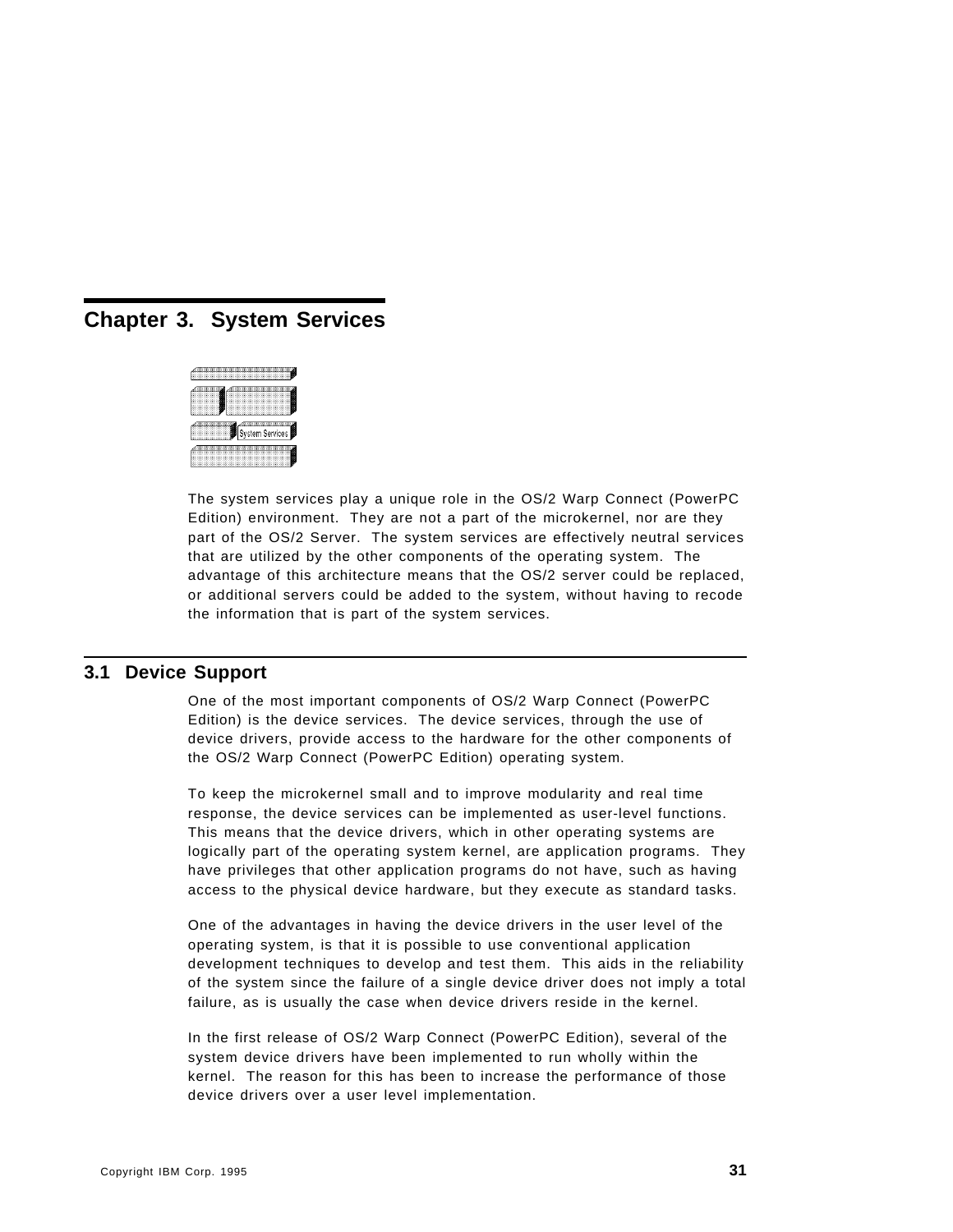A limited set of device drivers have been supplied with the first release of OS/2 Warp Connect (PowerPC Edition). Support is provided only for devices originally supplied with IBM Power Personal Systems Series machines. The reason behind the limited availability of device drivers is that the current device driver architecture is due to be replaced by a proposed layered device driver architecture in a future release of the OS/2 Warp Connect (PowerPC Edition) system.

The device drivers supplied with this release of OS/2 Warp Connect (PowerPC Edition) include:

- Parallel port
- Serial port
- Diskette drive
- Console This driver is actually a set of different drivers, including drivers for keyboard, mouse and the display adapter.
- Token-ring
- Ethernet
- PCMCIA Ethernet
- PCMCIA Token-ring
- SCSI
- IDE
- Audio

# **3.2 Event and Window Services**

Event and Window Services (EWS) is the OS/2 Warp Connect (PowerPC Edition) mechanism for sharing the console device among applications. EWS handles screen groups, sessions and events.

A session is a collection of one or more tasks (or processes in OS/2). A session owns an input queue for keyboard and mouse input, and it owns a video buffer.

A session may have child sessions. Sessions maintain the state necessary to share console resources. A session may be active or inactive. Only active sessions can receive input events and be switched to the foreground.

A screen group is a session which controls the state of a physical video device, keyboard and mouse (or any other locator).

The events handled by EWS are essentially keyboard, mouse and pen events.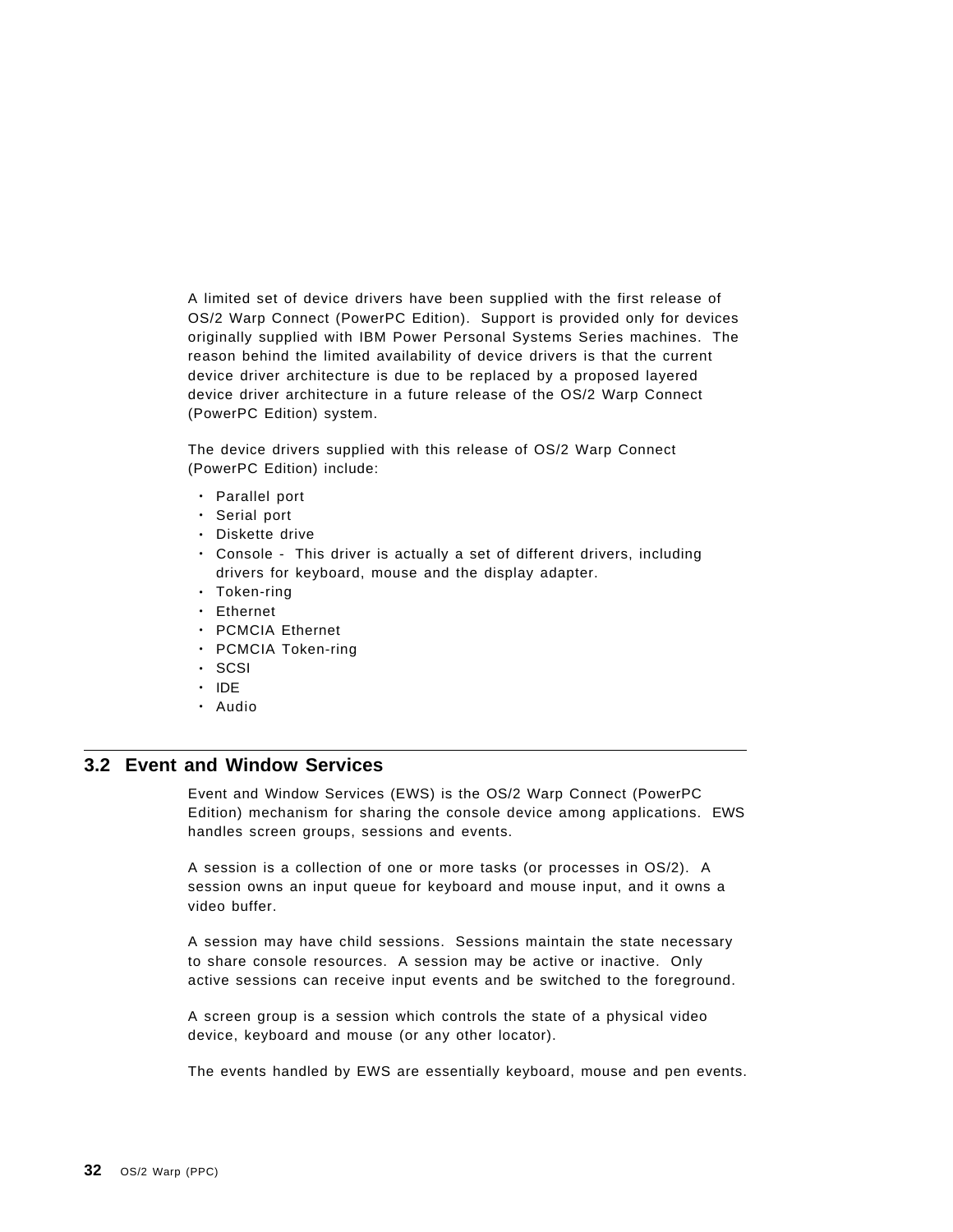# **3.2.1 Screen Group and Session Management**

The EWS is called to create and destroy sessions and screen groups.

The EWS maintains the session states and session interrelationships. The latter being parent/child, independent/dependent, bound/unbound, foreground/background and selectable/unselectable.

The EWS provides support for exclusive sessions such as Hard Error and Popups.

The EWS provides for switching screen groups, by notifying the screen groups being switched in an out of the foreground.

The EWS notifies screen group owners, session owners and session watchers of session management events. The EWS allows programs to register as session watchers. As such, they will be notified about session management events. An example of a session watcher, is the OS/2 tasklist.

## **3.2.1.1 Session Manager**

The Session Manager component is responsible for:

- 1. Maintaining the list of active sessions
- 2. Maintaining the z order of screen groups The z-order determines the layering of windows on the screen.
- 3. Notifying session watchers (tasklist) about session changes (creation, deletion, switch and title change)
- 4. Providing the session management API

The session manager receives all its requests as microkernel interprocess communication messages generated from the session management API of OS/2 Warp Connect (PowerPC Edition). The session manager deals with three types of requests:

- 1. Popup display requests
- 2. Hard error display requests
- 3. All other requests

The session manager maintains internal queues to hold the requests. Popup and Hard error requests are served before the session switching requests.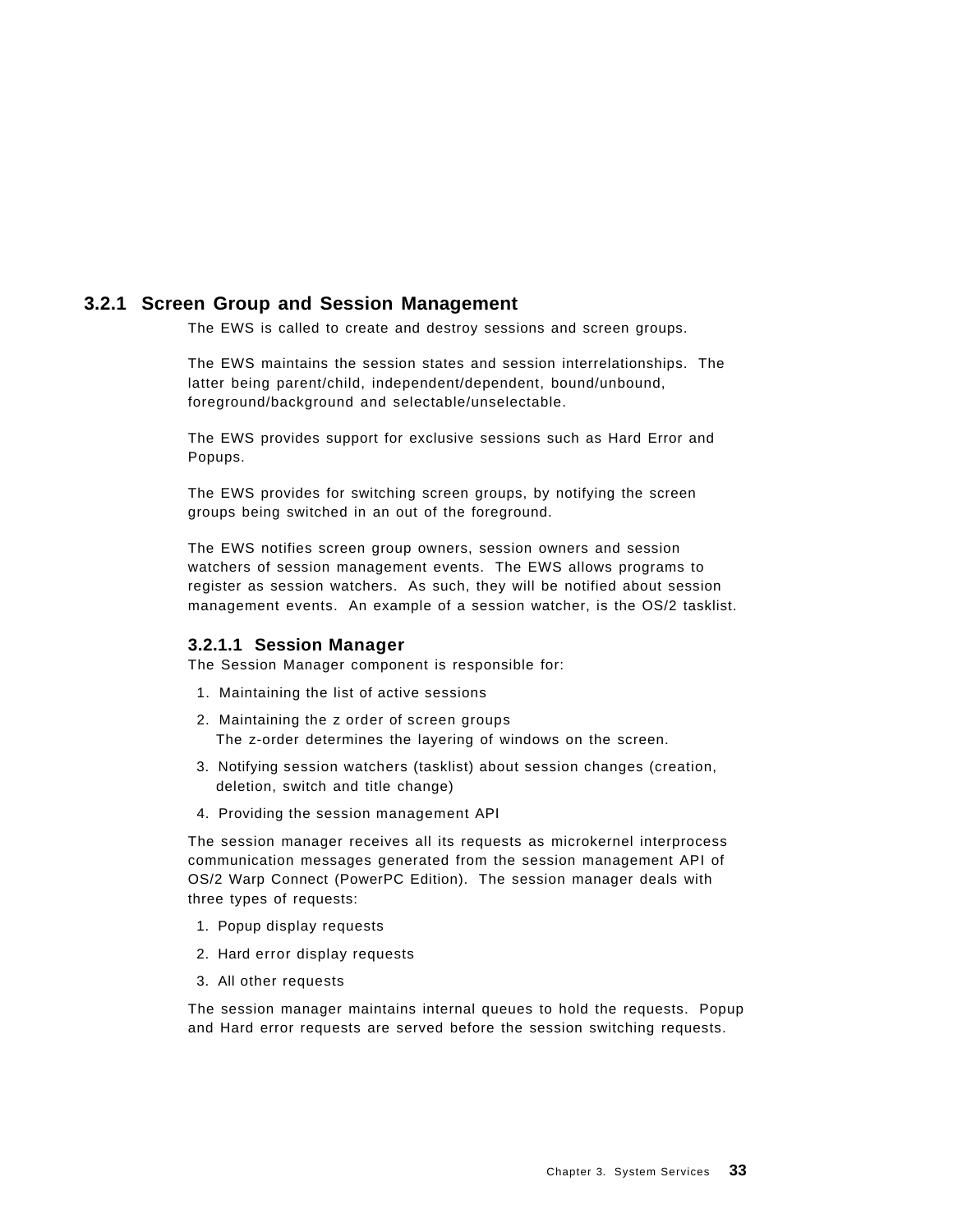## **3.2.1.2 Sessions**

A session has a session owner, it has a video resource and it has an input queue for receiving keyboard and locator (mouse) input.

Session owners in OS/2 Warp Connect (PowerPC Edition) are the OS/2 Server and the Multiple Virtual Machines component. A session owner receives a notification when a session terminates. The session owner is responsible for maintaining a list of the processes belonging to the session, and for terminating them.

Sessions may be related to other sessions in parent/child relationships. Children may be bound to their parents. Selecting a session with a bound child, results in the child session being brought to the foreground instead of the parent.

## **3.2.1.3 Shutdown Services**

On a normal shutdown, EWS is called twice by the OS/2 Server. The first time it is called, EWS is requested to send a message to all screen groups and sessions, that the system is about to shutdown. This allows the involved session owners and applications to terminate normally. They may also cancel the shutdown. If none of the session owners request cancellation of the shutdown, the OS/2 Server will call event and window services a second time, and this time EWS will notify the screen groups and sessions that the shutdown is imminent.

# **3.2.2 Event Services**

The primary responsibility of the event services component of event and window services is to facilitate high-level sharing of console input. It runs as a thread of the event and window services task, reading messages posted by the micokernel to the event and window services input port. The messages received, are basically keyboard and mouse messages. However, other sources may also send messages to the input port. An example could be a pen server sending pen-created input formatted as keyboard messages, so the event services component would not know the true source of the messages.

The primary job of the event services component is to translate the input events (keyboard, mouse, pen, etc.) into a common event packet, maintain shift state and pointer position, and route the message to the current input queue.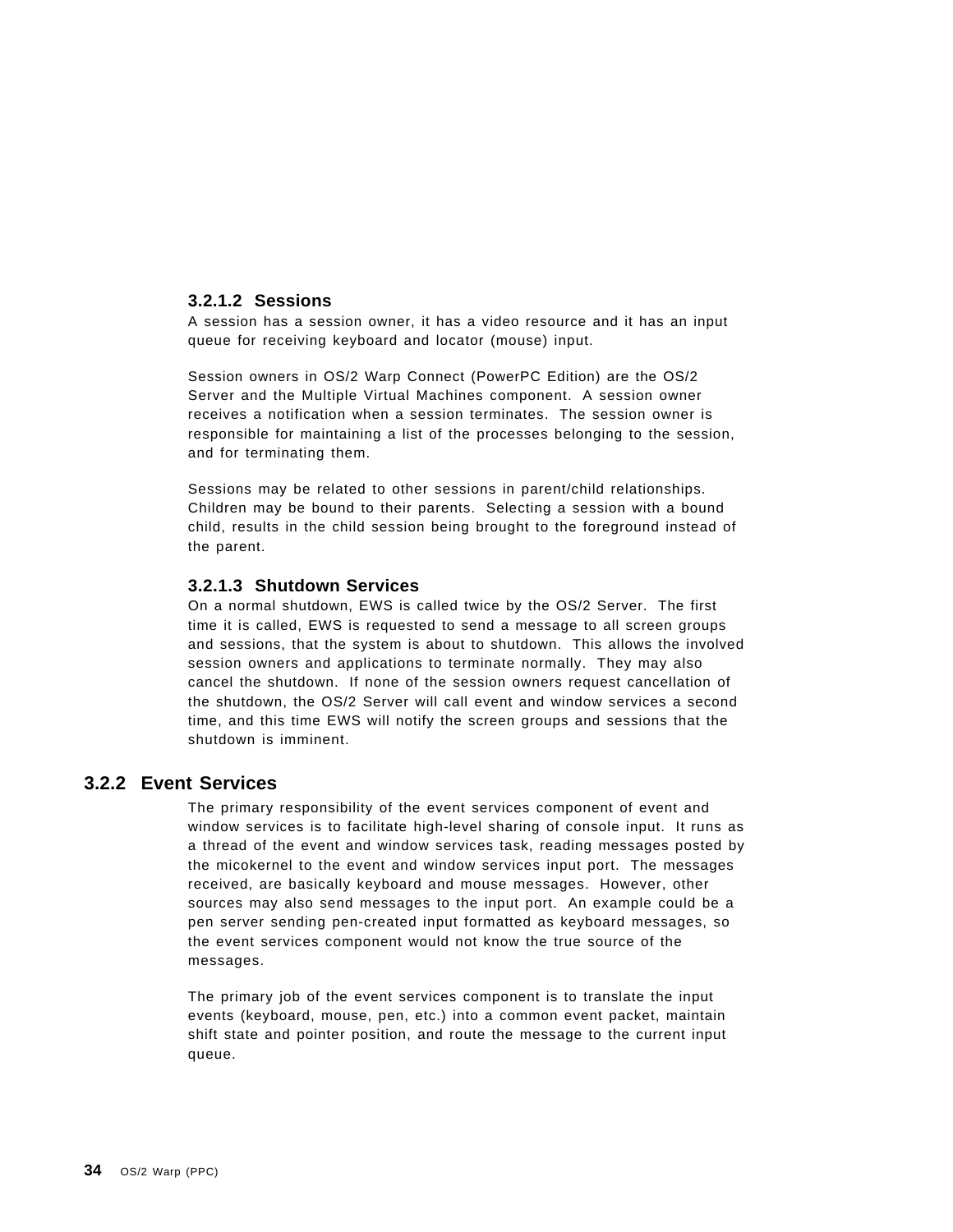In OS/2 Warp (Intel), this was done in the keyboard and mouse device drivers and in the PMWIN.DLL. The event services component of event and window services provides a common location to place all input handling.

# **3.2.2.1 Input Port Messages**

Five types of messages are allowed on the input port of the event services. These messages can come from the console device driver, from another device driver simulating a console device driver, or from a program simulating keyboard or mouse input.

The five message types allowed, are:

1. Keyboard scancode

This is the basic keyboard event as received from the console device driver. It consists of a packet containing a timestamp and a single byte of type 1 (AT enhanced) scancode.

2. Locator record

This is the basic mouse event as received from the console device driver. It consists of a packet containing a timestamp, mouse button action, and position information.

3. Control

The control event message is used by device drivers to send status change requests to event services. A control event message indicates a state change in the physical device, and requires that event services update its local state.

4. Multi-event

The multi-event message is designed to allow a programmable interface to all of the above mentioned events. In addition, the multi-event allows input of unicode characters, virtual keys and PM scan codes.

5. Notification

Notification events are sent to event services from other threads within event and window services. These are not meaningful if sent from any other place. Notifications such as session termination are sent this way.

### **Logical Devices:**

Input events can come from either real devices or simulated devices, such as a pen device, or the special needs component of event and window services (see 3.2.2.4, "Keyboard Special Needs" on page 39). When the data comes from a simulated device, it is necessary to understand how the state of the real device affects the simulated events. Event services define the logical devices as a means of specifying these relationships. Each session has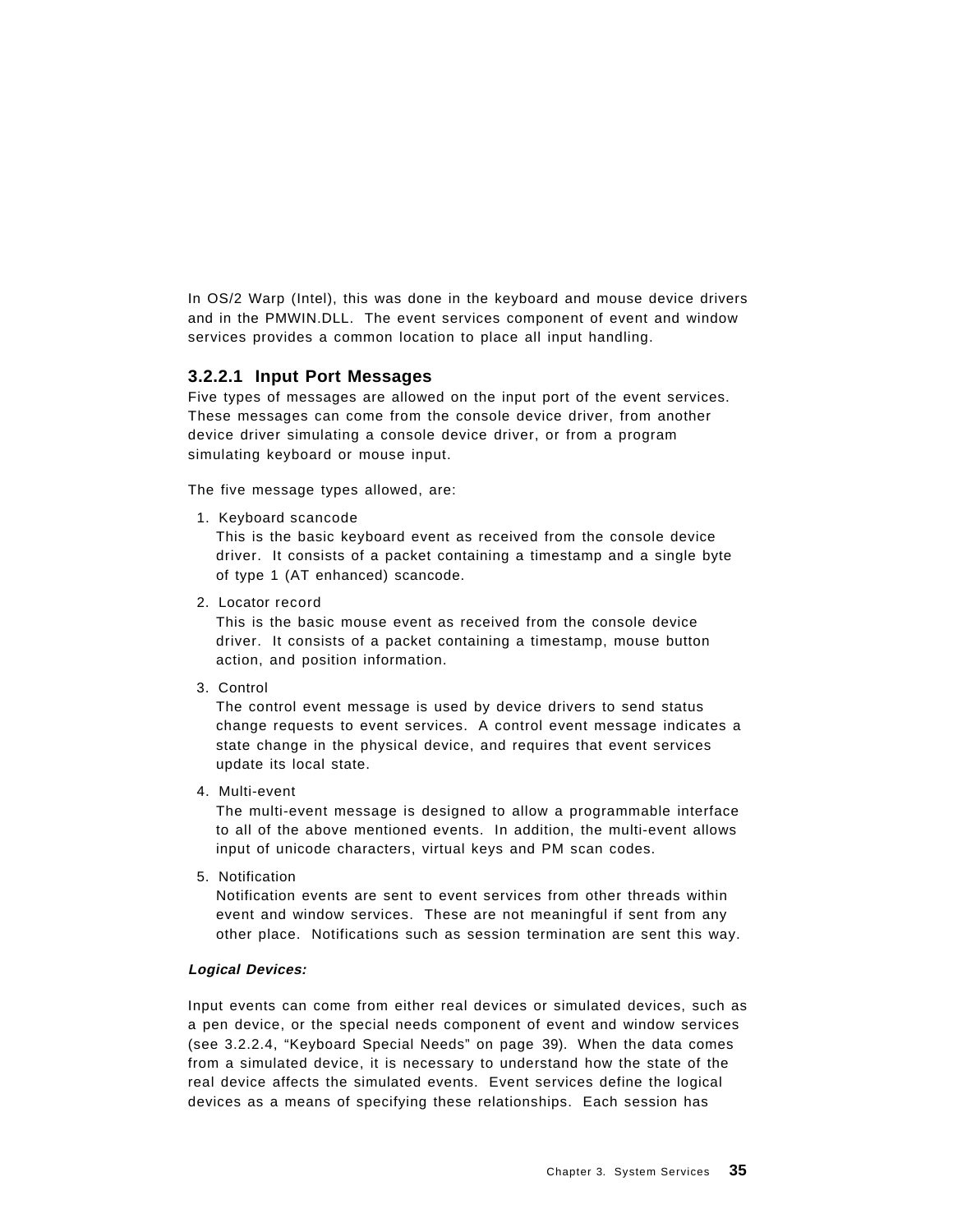three logical console devices defined. These can be used to maintain separate settings, such as shift, for the various logical devices. This is mostly useful for a program wishing to simulate keyboard and mouse events without changing the state of the real shift and button states.

The logical devices are:

• Device 0

This defines the real device. Any changes made to this device are affected by the state of the real device.

• Device 1

This defines a long term logical device. Users of this device should be careful to complete a set of actions. For instance, any keys which are pressed should be released.

• Device 2

This defines a transient logical device. Users of this device should include a EV\_RESET control at the start of each record, which sets the state to match the physical device and a known shift state.

### **Multi Event Input:**

Events from real keyboard and locator devices tend to consist of a single action. Simulated events are often more complicated, and consist of a series of events which must be synchronized.

For instance the simulated event may consist of a mouse move, a button down and a series of keystrokes.

Multi-events consist of a header followed by a series of two byte values which are interpreted sequentially. Some control values (such as the scan code input) represent a single event. Other control values (such as unicode character) contain a length where many following values are data values.

The following types of events can be sent using the multi-event interface:

### • **Unicode Characters**

Unicode characters are sent with a control value which gives the count of characters, followed by a string of unicode characters. The characters are translated to complete input event packets and sent to the application as if they where entered from the keyboard.

### • **Codepage Characters**

Characters in the current keyboard codepage can be sent with a control value containing a count, followed by a string of characters. Each character is contained in a two byte field. The characters are translated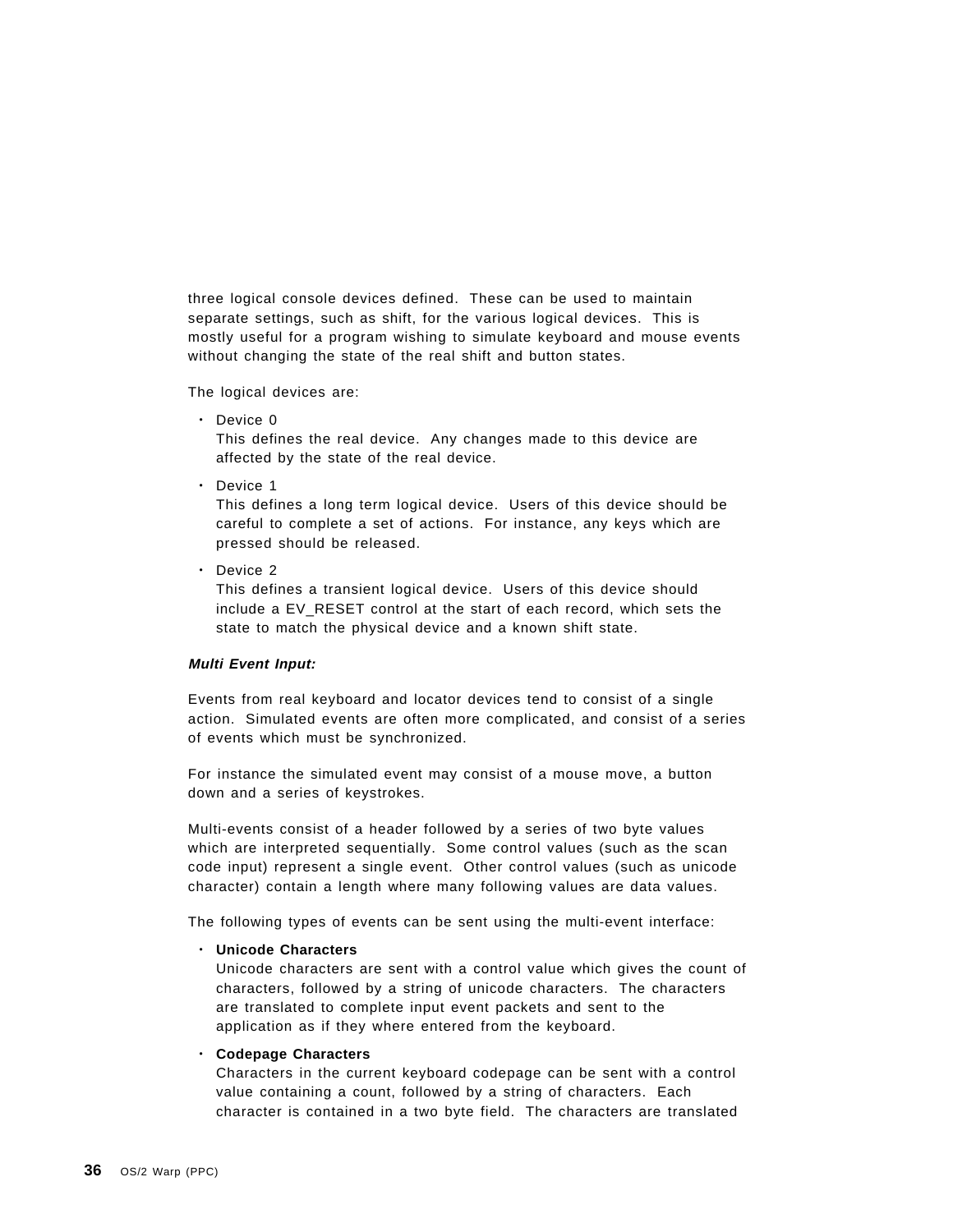to complete input event packets and sent to the application as if they where entered from the keyboard.

### • **Virtual keys and Deadkeys**

Virtual keys and Deadkeys are sent using the two byte VK\_ or DK\_ value as a single event. This sends a make/break of the key and has no permanent effect on the shift state. The resulting virtual or deadkey is translated and sent to the application as if entered from the keyboard.

### • **PM Scancodes**

PM translated scan codes are sent by OR-ing the scancode with the desired make/break code. It is sent as a single event value. Four make/break codes are defined:

EV\_SCAN, EV\_SCANDOWN, EV\_SCANUP and EV\_REPEAT.

The scancode is sent through keyboard translation and to the application as if entered from the keyboard.

## • **Type 1 Scancodes**

These are the native scancodes of the PC/AT keyboard, with additional support for the enhanced keyboard. This is the scancode sent by the keyboard. It consists of a single byte, where the highorder bit is the break indicator. A scancode of 0XE0 indicates that the next byte is an extended scancode.

The scancode is sent through keyboard translation and to the application as if entered from the keyboard.

### • **Locator Buttons**

The buttons are normally associated with the mouse, although devices like pen, tablet and trackball are also supported. Button events are sent as a single event value, indicating the make/break status and the number of the relevant button. Event services support 32 buttons. The event is sent to the application as a mouse event.

### • **Locator Position**

position events are sent as a control value followed by a set of dimensions. A mouse would have two dimensions, but other devices might have more. The position can be either relative or absolute. The absolute dimension must be in the coordinate space of the locator and is translated to video coordinates by the event services. Several event types are defined:

EV\_RELMOVE, EV\_ABSMOVE, EV\_RELPOS and EV\_ABSPOS. These all require the number of dimensions to be specified. Two dimension version of the above mentioned event types are also defined. This is for example EV\_RELMOVEXY.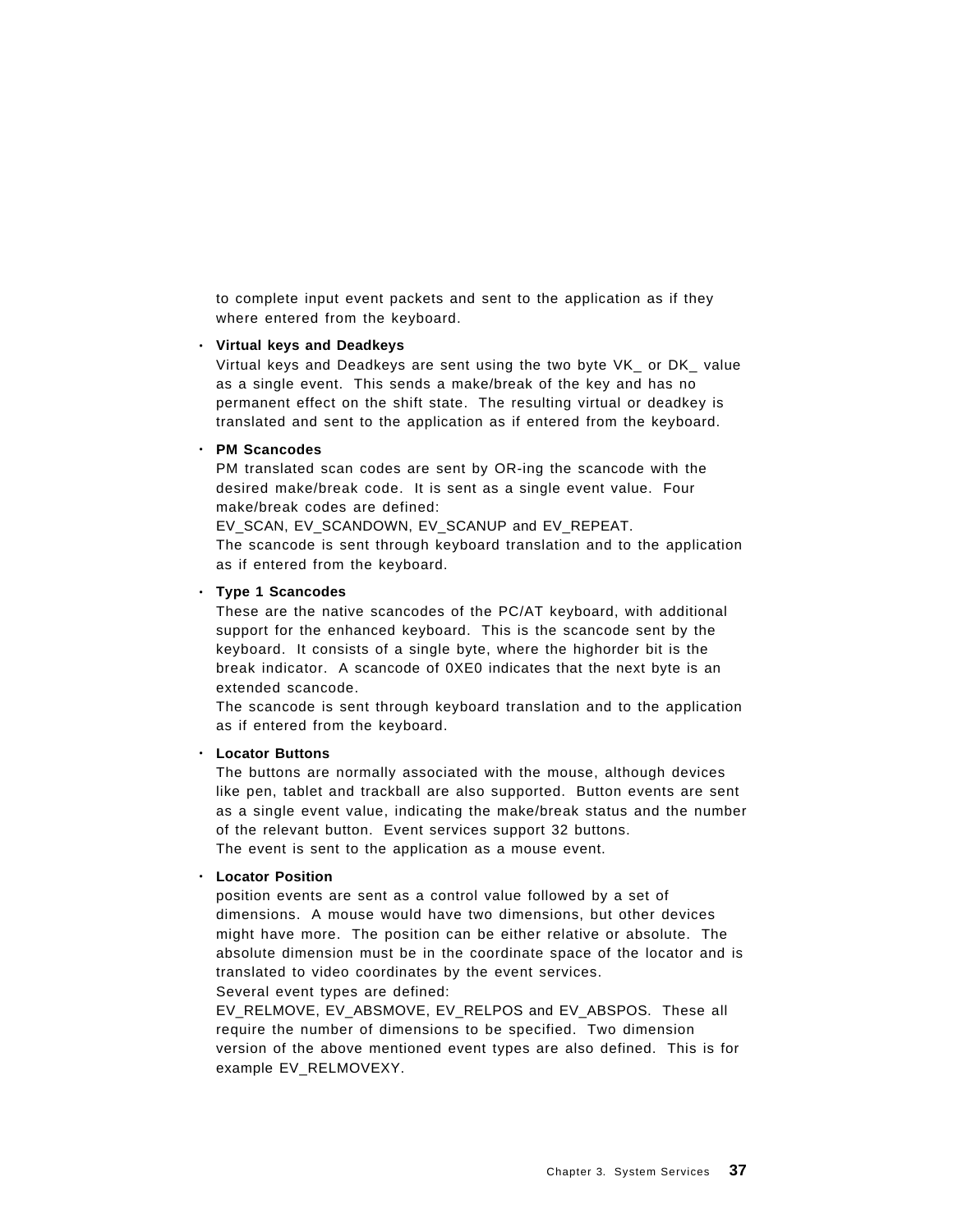These events are translated and sent to the application as mouse events. If the mouse is currently being drawn on the display, it is redrawn in the current position.

## • **Control Events**

Control events come with or without data values. Control events without data consist of a single control value. Control events with data consist of a control value containing a length, followed by some data values.

# **3.2.2.2 Keyboard Translation**

Keyboard translation is done using a set of global scancode translation tables and by calling the Universal Language Support (USL) keyboard functions. Scancodes arrive as either type 1 scancodes or PM scancodes. Type 1 scancodes are translated to PM scancodes with a simple translation table. This logic also detects repeat keys. The result of this step is a PM scancode with an indicator of make/break/repeat.

The ULS keyboard function is called to update the shift state, and the resulting scancode and shift state are used to generate the BIOS scancode. If the keyboard LED state is changed, the keyboard device driver is called to do the update.

The ULS keyboard function is called to generate the unicode character and the virtual key. The unicode character is used to construct the codepage character.

When the input is a character, the ULS keyboard untranslate function is used to translate the character to a scancode.

Keyboard layouts are defined by the ULS component, and are global to all session owners (OS/2 Server and Multiple Virtual Machines Server) in OS/2 Warp Connect (PowerPC Edition). They may be changed at any time, and applications may simultaneously be using different keyboard layouts. These keyboard layouts are user definable and created using the keyboard compiler (makekb).

### **Hotkey Processing:**

After a key is translated, and before it is routed to the current input queue, a check is made to see if it is a hotkey. This can be done only after shift translation is done. Then keys are matched against the hotkey table within event and window services. If the key is a hotkey, the associated port is notified.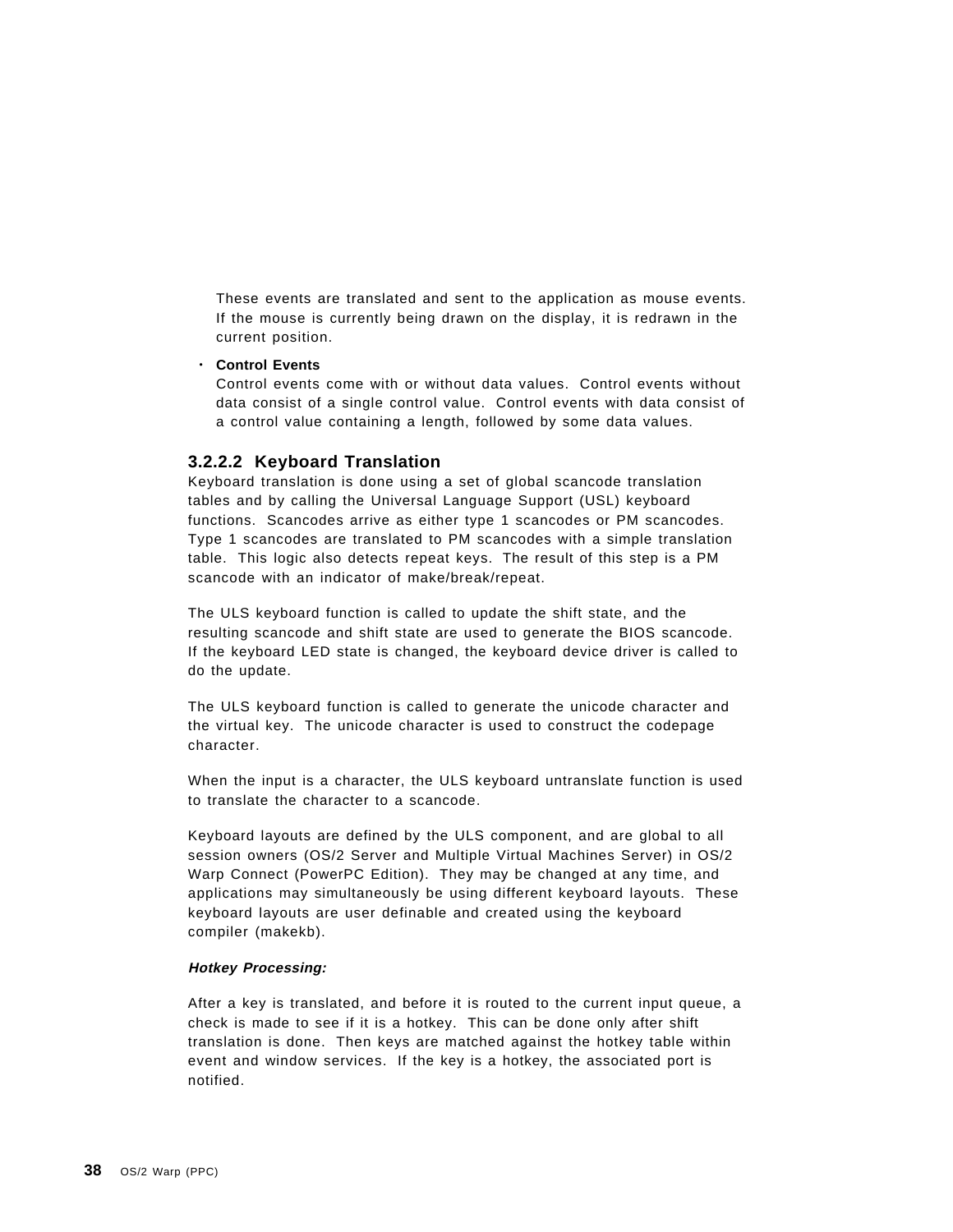Hotkeys may be global (for instance CTL-ALT-DELETE) or session (for instance CTL-BREAK). Event and window services support an API call to set hotkeys.

# **3.2.2.3 Locator Conversion And Pointer Painting**

The coordinates of the locator must be converted to absolute coordinates in the coordinate space of the current video mode.

The locator coordinate mapping logic can be replaced with a user function. This function is an entrypoint in a shared library, and is called with the current locator position, coordinate mapping information and the locator event.

In OS/2 Warp (Intel), the mouse pointer is painted as part of the mouse interrupt. In OS/2 Warp Connect (PowerPC Edition), the locator pointer is painted when the event is processed by event services. The actual painting is done by sending a message to the session owner, and the session owner′s paint function (for instance PM if the session owner is the OS/2 Server) will do the actual painting.

A paint request is only sent when it is necessary. The decision of when to paint is based on the time since the last painting and distance moved.

Event and window services allow each session to specify an interest rectangle. This rectangle is set up by the session owner, and is used to allow suppression of certain locator events, either inside or outside of the rectangle.

# **3.2.2.4 Keyboard Special Needs**

Some people have difficulties using the traditional keyboard and mouse so that they need special accomodations. The event and window services keyboard special needs component provides these accomodations.

This support is modeled closely on the industry standard AcessDOS from the Trace Center at the University of Wisconsin. The functional names used in this section are the names used in AccessDOS.

The following functions are supported:

• **StickyKeys**

Allows the user to press each key of a multiple key operation separately.

• **RepeatKeys**

Sets the keyboard repeat rate to a slow rate, or turns it off all together.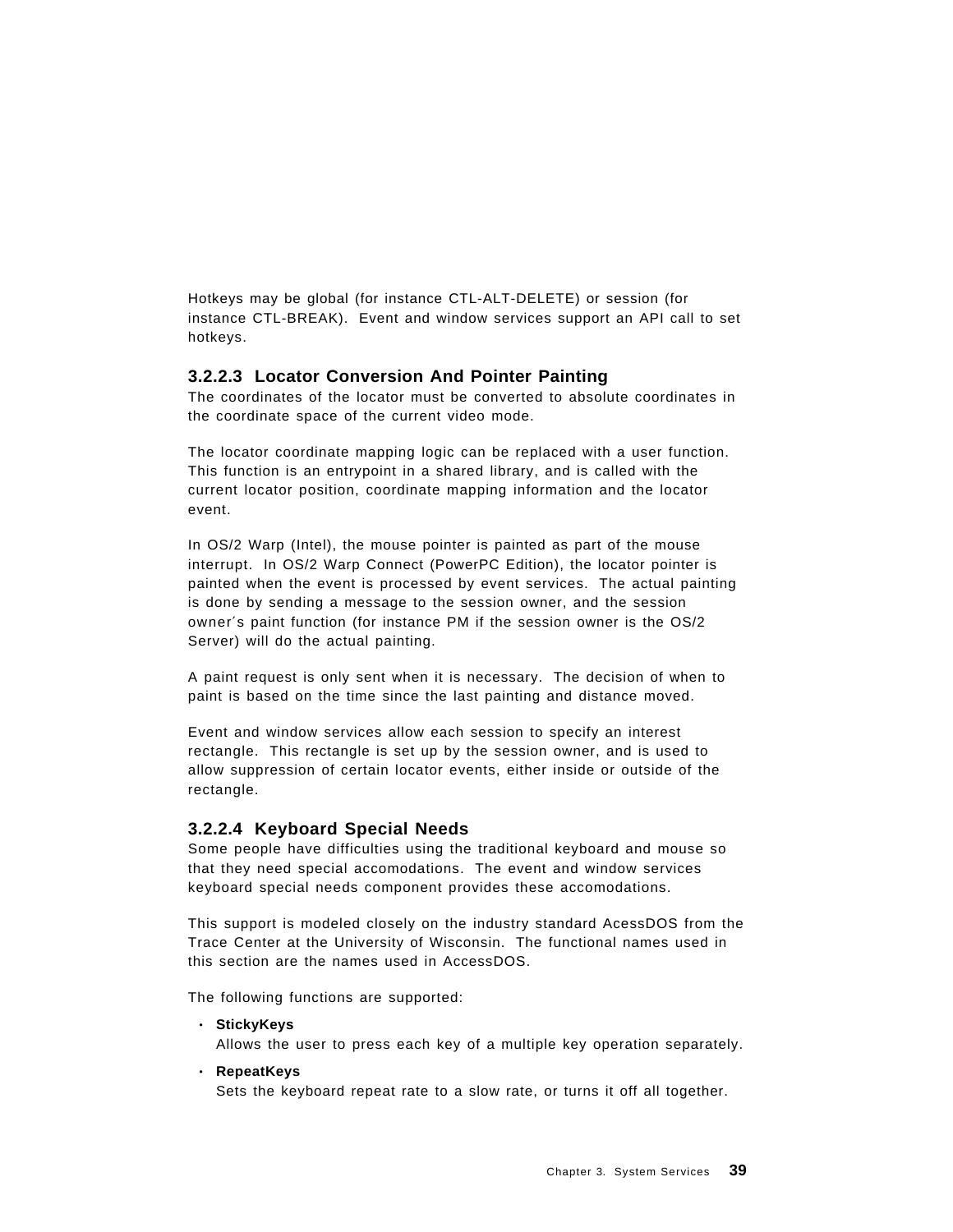### • **SlowKeys**

Sets the sensitivity of the keyboard by not accepting a key until it is held down for a certain period of time.

• **BounceKeys**

Prevents a key which is quickly repressed from being seen as a double press on the key.

• **ToggleKeys**

Use a sound to indicate that a toggle key has been pressed.

• **MouseKeys**

Use the keys on the numeric keypad to simulate a mouse.

• **SerialKeys**

Use an external device attached to the serial port (or other character device) to act as an additional keyboard.

# **3.3 File Services**

The file services provide file system support to the rest of the OS/2 Warp Connect (PowerPC Edition) operating system. The file services are based on a file services framework, which provides the model on which the components of the operating system can access the file services.

The File Services framework consists of both File Services Client interface and the File Services Server. A client is an application running as a user task together with the File Services-related libraries linked to the application. The OS/2 Server is an example of a File Services Client.

The File Services Server task includes the Logical File System, the File Server Pager, and a Physical File System and runs in user space. In this context, the term client/server does not mean that a machine-to-machine relationship exists, instead it is derived from the message passing architecture of the MK. Any application task that interfaces with the File Services Server is considered to be a File Services Client.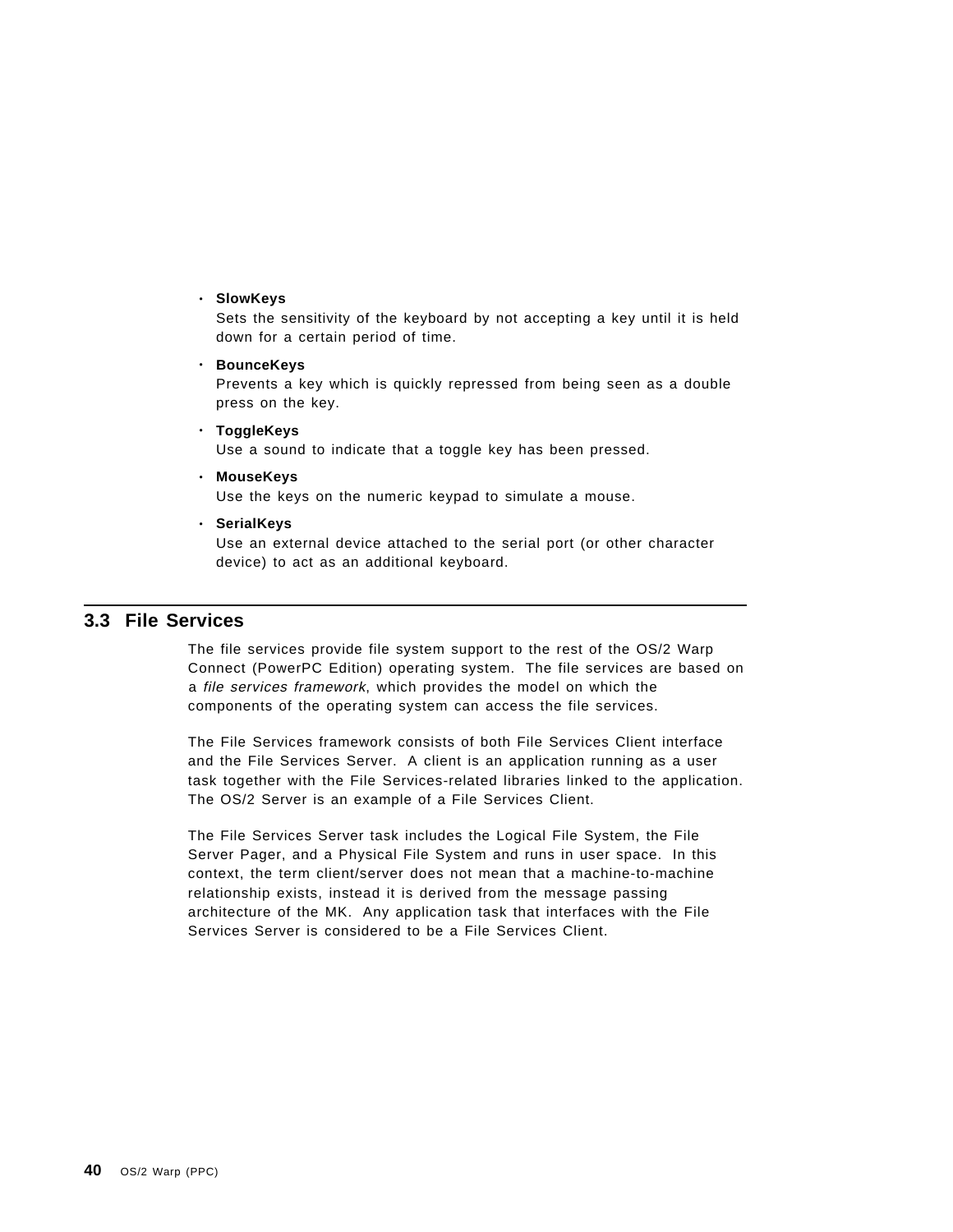

Figure 4. File Services Framework Overview

# **3.3.1 File Service Client**

The File Services Client interfaces part of the File Services framework is the task which originates the file system request. An application submits a file system request (using native OS/2 calls), which gets translated into a file system server request. The LIBFS library, which is part of the File Services framework, then sends this request to the File Services Server.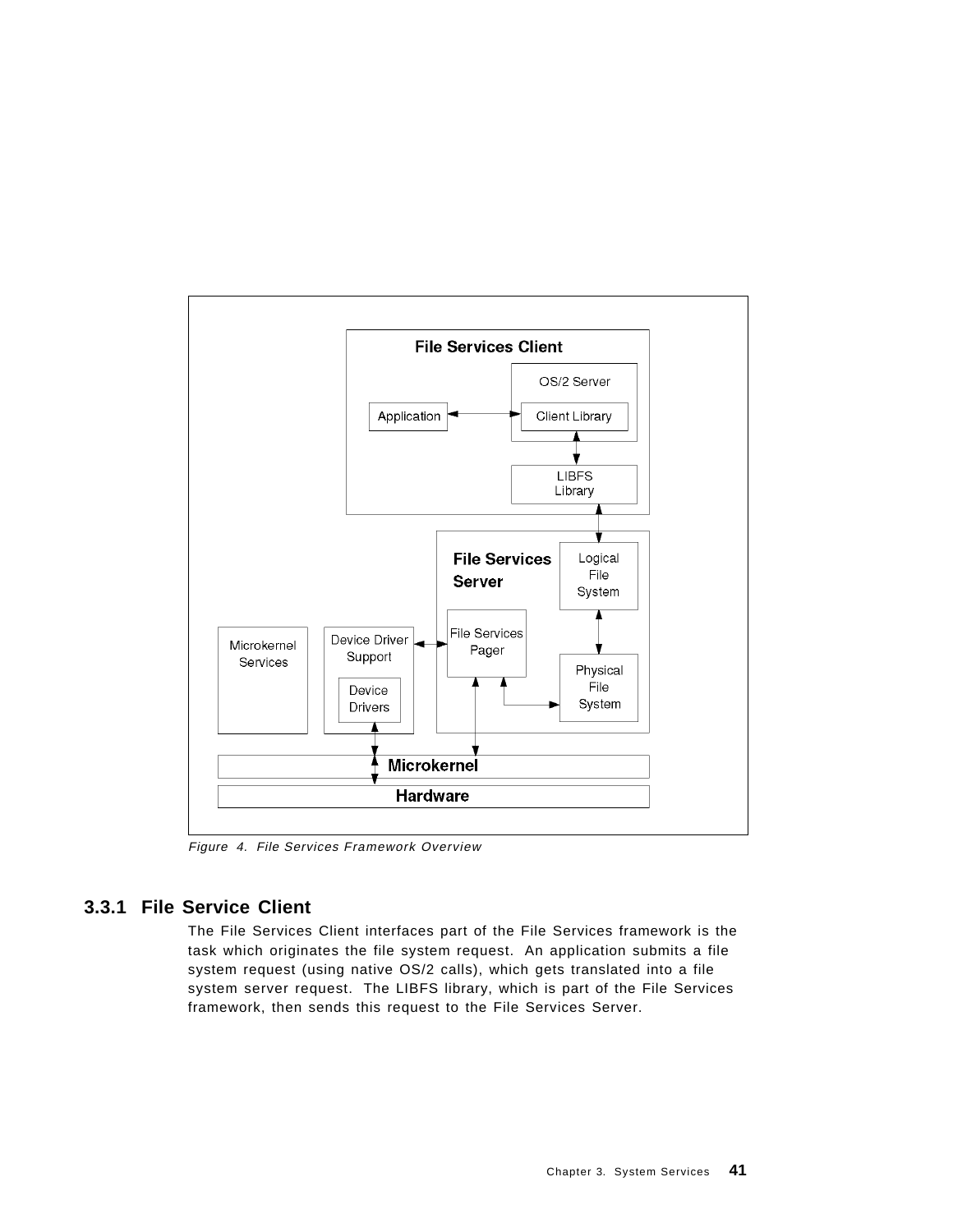# **3.3.2 File Services Server**

The File Services Server part of the File Services framework includes the Logical File System, the File Services Pager and the Physical File System. This framework is designed to allow many different Physical File Systems (from within IBM or from other vendors) to be plugged in with minimal effort. In the first release FAT, HPFS and a CD-ROM Physical File System are supported. IBM plans to encourage other vendors to port their Physical File Systems to this framework.

## **3.3.2.1 Logical File System**

The Logical File System provides path resolution, notifications, attributes, tokens support and common resource management.

- Path resolution resolves a path to the correct File Services entity (directory or file).
- Notifications allow a client to request a message when a particular type of change is made to the userdata or metadata maintained by the File Services.
- Attributes are additionally named and typed data to be attached to a File Services entity.
- Tokens allow client applications to explicitly map files and control access while mapping.

## **3.3.2.2 File Services Pager**

The File Services Pager handles all paging activity on behalf of its File Services Server. This includes receiving page requests and page returns from the IBM microkernel, and handling all I/O to the device drivers. The File Services Pager provides a buffer manager abstraction to the Physical File System that is much simpler than the IBM microkernel′s external memory manager interface (EMMI). Because the File Services Pager does all I/O for the File Services Server, it also shields the Physical File System from knowledge of the device interface, and the thread and port interfaces. Using the FS pager allows for a global shared cache that is much more dynamic than traditional file system caching mechanisms.

## **3.3.2.3 Physical File System**

A Physical File System manages the on-disk storage, indexing, mounting and recovery. A Physical File System is a part of the File Services framework. Instead, a Physical File System is the service provided to the File Services framework.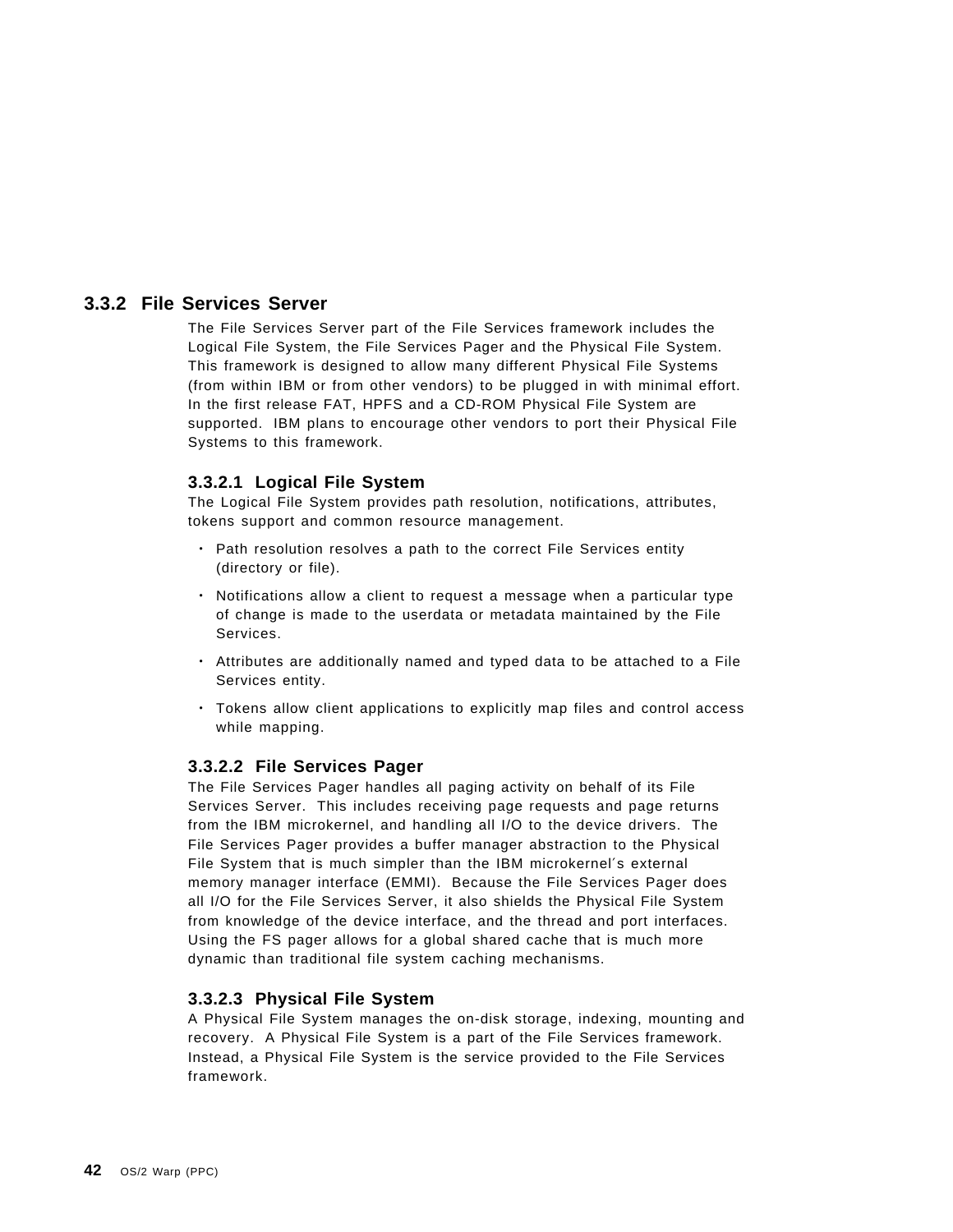A Physical File System may exploit the IBM microkernel global cache mechanism, if so the Physical File System must also use the File Services Pager′s interface for buffer management instead of using its own private pinned buffer cache. The Physical File System has the option of performing the device I/O. This is intended for those special cases where the device does not fit in the conventional storage system architecture.

The only differences between different Physical File Systems that can be seen by an application are performance, degree of data integrity, and any function not supported by a particular Physical File System.

# **3.3.3 Thread and Port Model**

The components of the File Services are executed on a thread and port model that is provided by the File Services framework. Ports are used in the communication between the File Services Server, the File Services Client, the device drivers and the microkernel. Threads are used to multi-thread the activity of the File Services Server.

# **3.3.4 File Services Pager**

The File Services Pager is one of the external pagers for OS/2 Warp Connect (PowerPC Edition). It is the only component in the File Services Server that is communicating with the hardware through the Device Services The File Services Pager consists of components to control the usage of memory, to handle page-in and page-out requests and to interface with the other parts of the File Services Server

The File Services Pager and its related components have the following key responsibilities:

- Handling of all paging requests returns from the microkernel for the memory objects that it owns.
- Handling of all input/output required to process a page-in or page-out request for the memory objects that it owns.
- Support mapping of memory objects into the address space of the File Services Server and the address space of the File Services Client.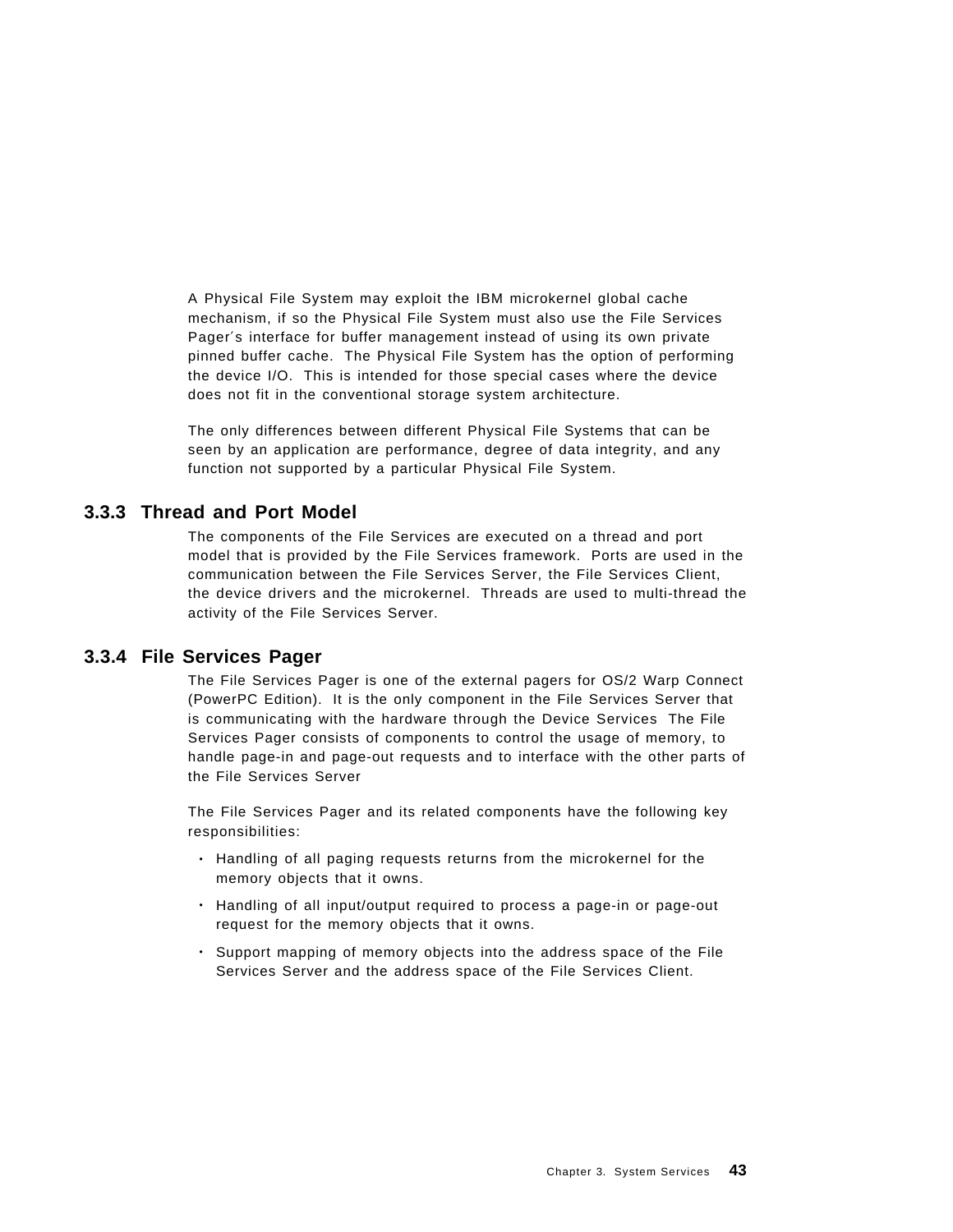# **3.3.5 Physical File System (PFS)**

The File Services Framework is designed to allow many different Physical File Systems to be plugged in with minimal effort. The Physical File System is a service provider to the File Services Framework.

Each Physical File System must include a set of Physical File System utilities to support CHKDSK, FORMAT, RECOVER and SYS.

If the Physical File System contains files needed to boot the system, it will need to have a Boot-PFS included.

Physical File Systems included in OS/2 Warp Connect (PowerPC Edition) are: FAT, HPFS and CD-ROM.

## **3.3.5.1 Physical File System Interfaces**

The Physical File System attaches to the framework as part of the File Services Server task. The Physical File System must interface with the following three major system components:

### • **The Logical File System part of the File Services Server**

The Logical File System uses the Virtual File System++ interface to communicate with the Physical File System. The original Virtual File System interface was introduced by Sun Microsystems to make it possible to implement different file systems within one UNIX kernel. This interface, or variants of it, appear in most UNIX kernels today. The Open Software Foundation (OSF) made some enhancements to this interface to support their DCE Distributed File System. The OSF interface is called Virtual File System+. The Virtual File System+ interface is defined in an OSF document titled ″DCE DFS VFS+ Interface Specification″ from Transarc Corp.. Virtual File System++ (VFS++) is an extension of the Virtual File System+ (VFS+) interface. Currently, these extensions are primarily associated with additional operations to support Unicode and OS/2 Warp Connect (PowerPC Edition) user-defined attributes.

The Physical File System uses the vnode pool that is provided by the Logical File System and jointly maintained by the Logical File System and the Physical File System.

### • **The File Services Pager or external memory manager**

The File Services Pager handles all paging and input/output for the Physical File System, shielding the Physical File System from the more complex interfaces of the microkernel and the device drivers and also provides caching. The microkernel includes threads, ports, and memory-object management. The Physical File System has the option of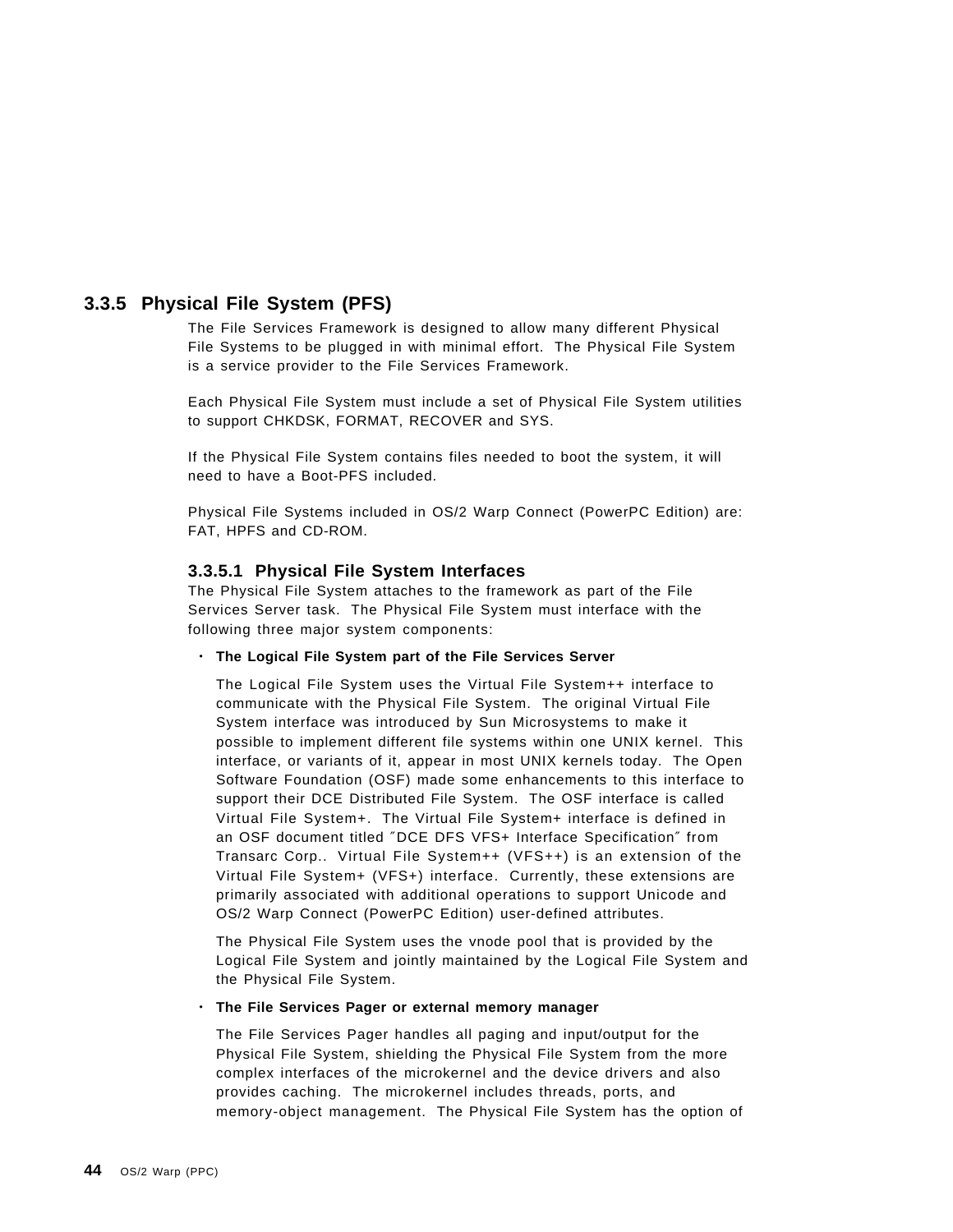making use of the name cache facility, also provided in the Physical File System library.

## • **The microkernel interfaces**

The interfaces to the microkernel are used to allocate memory objects.

All length and offset parameters are 32 bit in this release of the OS/2 Warp (PowerPC Edition). Until the microkernel provides a 64 bit memory object, the File Services will use 32 bit memory objects. This places a restriction on OS/2 Warp Connect (PowerPC Edition) allowing the maximum file size of 32 bits. When the microkernel provides a 64 bit memory object, the File Services will then be changed to use the 64 bit memory object, increasing the maximum file size to 64 bits.

# **3.3.5.2 File System Utilities**

The utilities described here are those that require knowledge of the Physical File System layout.

## • **CHKDSK**

CHKDSK analyzes a file system or volume for layout integrity and produces a disk status report.

## • **FORMAT**

FORMAT prepares the specified media with a file system layout. After FORMAT has completed, the specified file system may use the media for normal read/write activity.

• **RECOVER**

RECOVER recovers portions of a file from a disk that has defective sectors. RECOVER works with single and multiple files from the same volume.

• **SYS**

SYS adds files to a specified volume to enable booting.

### • **DISKCOMP**

DISKCOMP compares the contents of the diskette in the source drive to the contents of the diskette in the target drive.

## • **DISKCOPY**

DISKCOPY copies the contents of the diskette in the source drive to the diskette in the target drive. If necessary, the target drive diskette is formatted during the copy.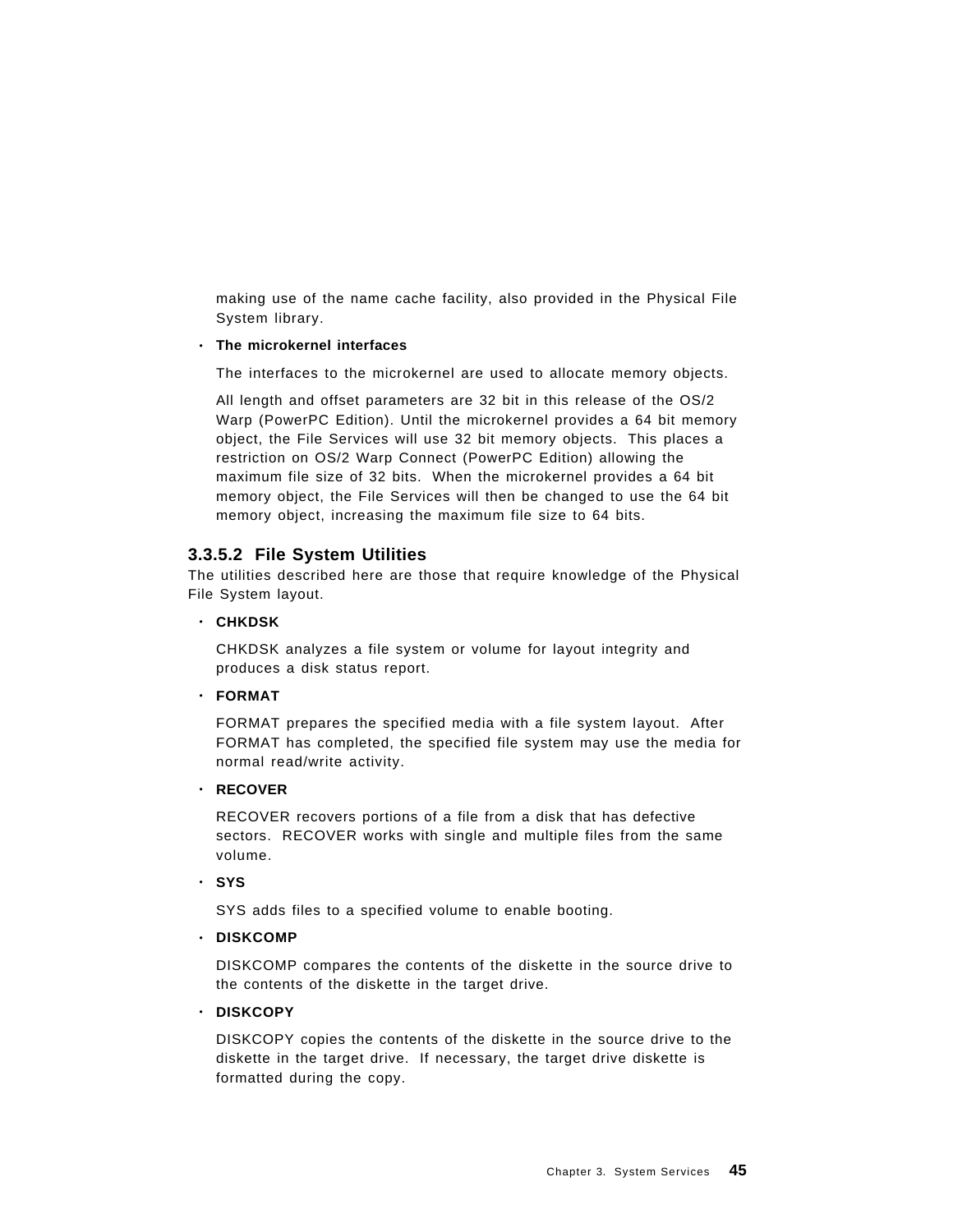In addition to the listed functions, FDISK also runs from the Utility File Services Framework. DISKCOMP and DISKCOPY only support FAT. FDISK does not require any knowledge of the Physical File System layout and therefore only one FDISK is required. All other utilities are part of the OS/2 personality.

### **Utility File Services (UFS):**

To support the CHKDSK, FORMAT, RECOVER and SYS utilities OS/2 Warp Connect (PowerPC Edition) provides the Utility File Services. The Utility File Services is part of File Services and functions in a similar manner as the File Services The OS/2 personality is responsible for the front-end function to each of the utilities supported by the Utility File Services. In addition the front-end calls the specific utility entry in the Utility File Services which sends the necessary parameters. The Utility File Services provides a set of entry points that the client uses to access the functionality of the utilities.

The Utility File Services are divided into three sections: the Utility File Services client library (libufs), the Logical Utility File Services (LUFS), and the Physical Utility File Systems. The libufs exports the UFS\_ APIs to the client. The LUFS contain a routing mechanism used to dispatch the utility call to the proper Physical File System implementation. The Physical Utility File Services contain the worker routines which understand the Physical File System′s on-disk structure. The Physical Utility File Services communicate with the Device Drivers and the microkernel to perform its duties.

During the execution of these utilities it is necessary for the Physical Utility File Services and the front-end utility code to communicate with each other. This communication is to provide status and obtain additional user input.

To support this communication, the front-end utility code will establish a port which will be used to receive messages. This port is passed to the Physical Utility File Services as one of the API parameters. The Physical Utility File Services will respond to the front-end utility code passing its message port. A two-way communication is now established.

## **3.3.5.3 FAT, HPFS and CD-ROM Physical File Systems**

The implementation of the FAT and the HPFS Physical File System is based on the standard DOS and/or OS/2 file system layout including OS/2 extended attributes. The design takes into account compatibility with standard FAT and OS/2 functionality.

The CD-ROM Physical File System is the link between the data on the CD-ROM drive itself and the File Services Logical File System layer. It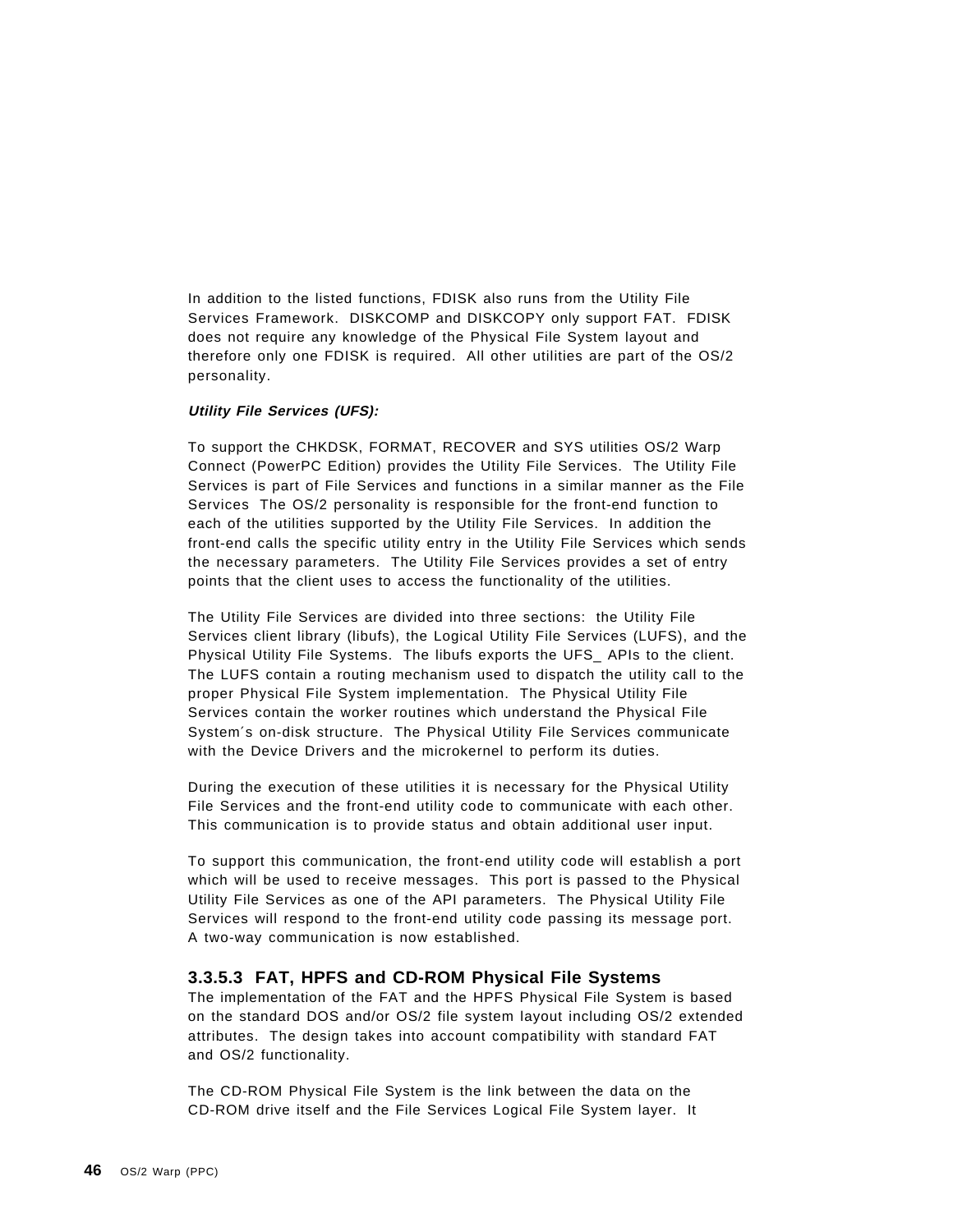supports regular (ISO 9660) CD-ROMs at this time. OS/2 Warp Connect (PowerPC Edition) also supports booting from CD-ROM on hardware where the BIOS supports this.

## **3.3.6 Volume Manager**

The intent of the Volume Manager is to encapsulate the details associated with the identification and accessing of the different storage volumes available to the system. It simplifies the requirements on the File Services Server by isolating it from variations in partition schemes and by providing a repository for pertinent partition/volume information.

It additionally can serve as a centralized component for general volume management function, ranging from the mundane task of obtaining the data associated with the separate volumes to more sophisticated volume management features such as volume spanning, striping, mirroring, etc.

The first implementation of the Logical Volume Manager is called Basic Volume Manager (BVM) and is implemented to meet the initial requirements, with consideration given to future expansion.

The functions that are provided by the Basic Volume Manager are the following:

- Upon invocation at IPL, the Basic Volume Manager spawns the volmgr server and inserts the appropriate node under the servers branch of the root name server. Subsequent invocations will fail when the presence of the volmgr node is detected.
- The Basic Volume Manager creates and maintains the volumes subtree under the root name server
- The Basic Volume Manager creates a logical device instance for all valid and recognized partitions (volumes).
- The Basic Volume Manager provides an interface that allows external parties to query and/or notify the Basic Volume Manager of changes in the status of any volume subtree entries, and it updates those entries appropriately.
- The Basic Volume Manager monitors the root name server devices subtree and the logical device instances created for the tracked volumes and performs the appropriate updates on the root name server volumes subtree as devices/partitions/volumes are changed.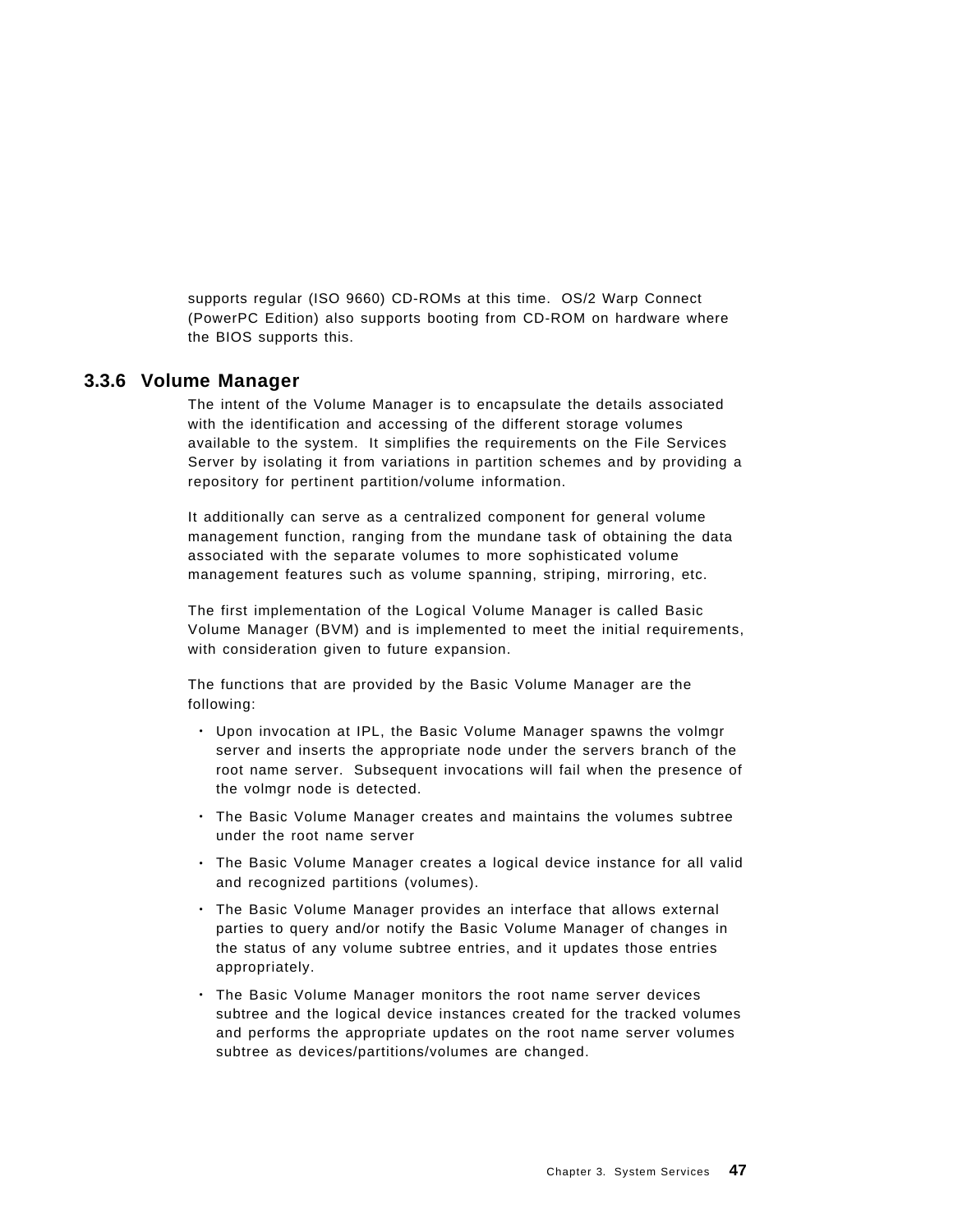## **3.4 Pipe Services**

The pipe server is a personality neutral server that provides OS/2 Warp Connect (PowerPC Edition) applications with the abstractions required for interprocess communication through the use of pipes. The IBM microkernel′s message passing architecture through one way message passing and Remote Procedure Call (RPC), provides the basis for the pipe server, with some additional capabilities provided to the pipe server clients, for example, named communications channels, reading the pipe data in a user specified format, queueing up for a pipe till it becomes available for use, remote pipe support, among others.

The purpose of the pipe server is to provide a basic set of interfaces for creating and using pipes, without attempting to be specific to any particular operating system′s implementation of pipes. The API set is therefore generic, and any further specific functionality required by OS/2 Warp Connect (PowerPC Edition) will have to be implemented in an emulation library. The OS/2 Warp Connect (PowerPC Edition) emulation library provides the OS/2 pipe APIs with specific functionality such as:

- Peeking into a pipe to look at the data in it, without removing the data from it.
- Associating a semaphore with a pipe, to synchronize read and write operations on a pipe.

### **Pipe Server and the Name Space**

Upon initialization, the pipe server will register itself with the root name server which will provide a service port, that can be used by any client that needs to communicate with the pipe server.

When an application wants to create a pipe, the pipe server registers this pipe in the root name server under the pipe server′s directory on behalf of the requesting application. Thus, the name space tree regarding pipes is created and controlled by the pipe server. The name space for the pipes consists of the pipe tree which has an entry for each named pipe in the system.

As pipes can also be used as a means of communications between remote machines, the pipe server will also register remote pipe names under the name space for the corresponding redirectors (like IBM LAN, Novell). This allows the pipe server to determine which redirector to request services from, for an opening of a specific pipe on a remote server. In order to keep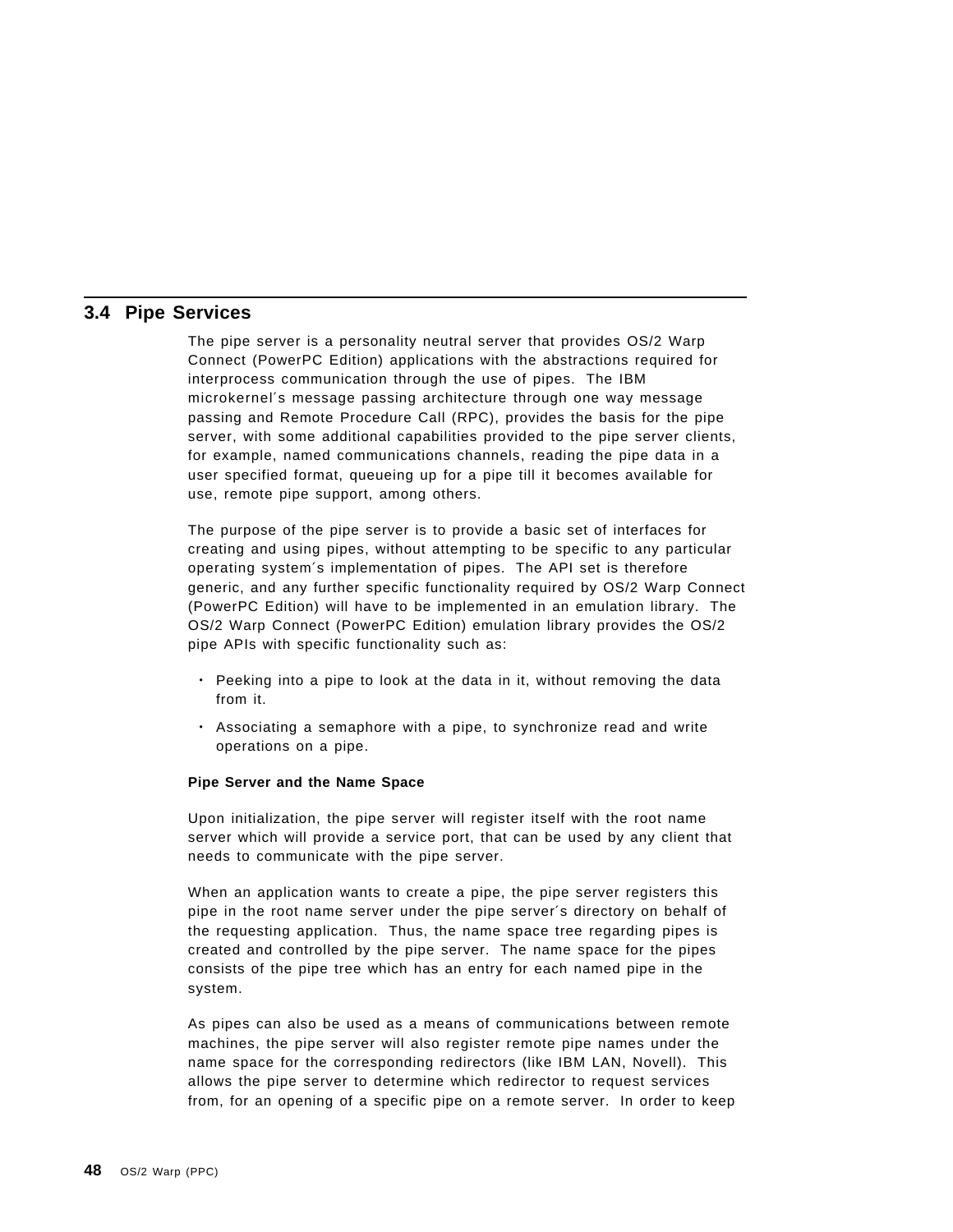an updated list of network redirectors, the pipe server requests the root name server for notifications about changes to the tree of redirectors in the name space.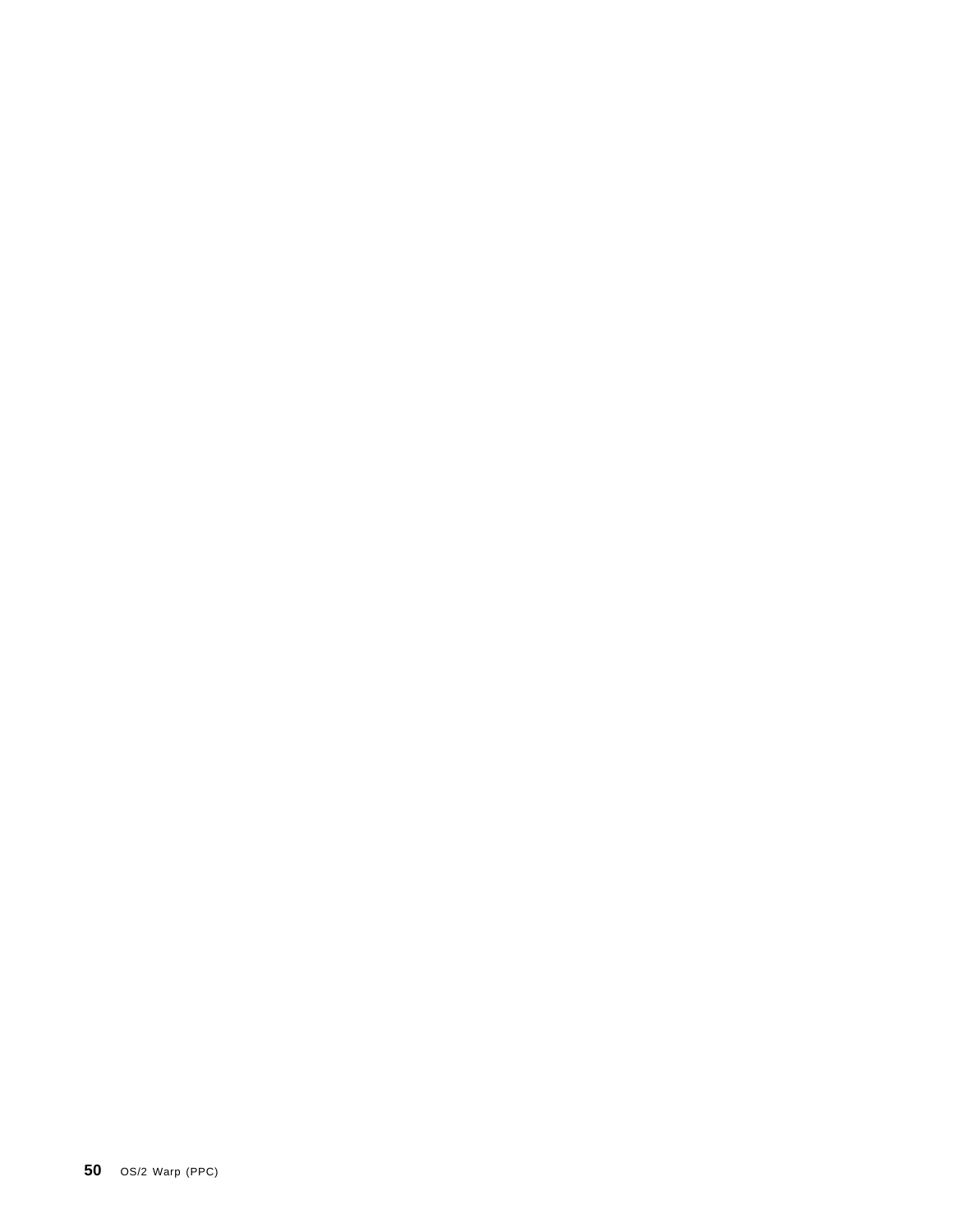# **Chapter 4. OS/2 Functions**



This chapter describes the basic OS/2 functions known from OS/2 Warp (Intel). They are 4.1, "OS/2 Server," 4.2, "The MVM Environment" on page 72, 4.3, "Graphics Subsystem" on page 87, and 4.5, "Printing Services" on page 119. There is also a section describing the systems management functions of OS/2 Warp Connect (PowerPC Edition), 4.6, "System Management." on page 122.

# **4.1 OS/2 Server**

The OS2 Server is designed to provide the OS/2 Warp 3.0 API (the API calls with prefix DOS) on behalf of OS/2 Warp Connect (PowerPC Edition).

It is assumed that the reader is familiar with the basic functionality of the OS/2 Warp (Intel) kernel, also called the OS/2 Control Program. For more information about the OS/2 Control Program, see OS/2 Version 2.0. Volume 1: Control Program, GG24-3730 .

# **4.1.1 OS/2 Server Architecture**

The OS/2 Server architecture is based on a client/server model that makes use of microkernel interprocess communication (IPC). The client side of the model is OS/2 Warp 3.0 applications. The applications communicate through the API to a set of DLLs, which are responsible for providing the APIs, either directly or by requesting service from the server side of the model. Figure 5 on page 52 depicts the base API calls implementation.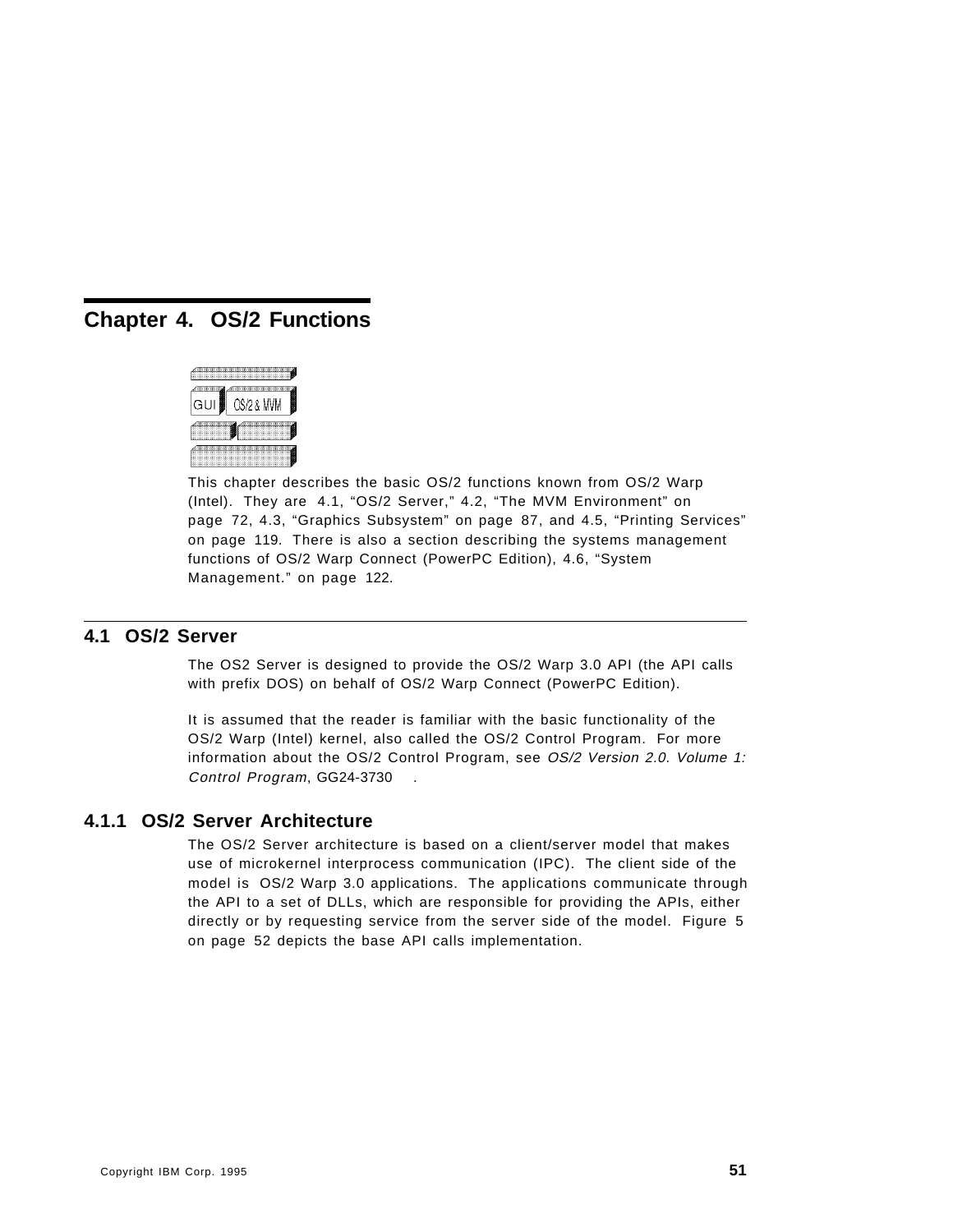

Figure 5. Base API Calls Implementation

## **4.1.1.1 Client Side**

This section looks at the general aspects relating to the client side of the client/server model mentioned earlier. When we describe the different components of the OS/2 Server in more detail, we see that there might be client side issues to be discussed.

The client side is a collection of DLLs and libraries, bound to OS/2 user processes. The DLLs are as follows:

• **DOSCALLS.DLL**

This DLL contains the most commonly used API calls with prefix DOS.

• **QUECALLS.DLL**

The entry points for the Queue related API calls are found in this DLL.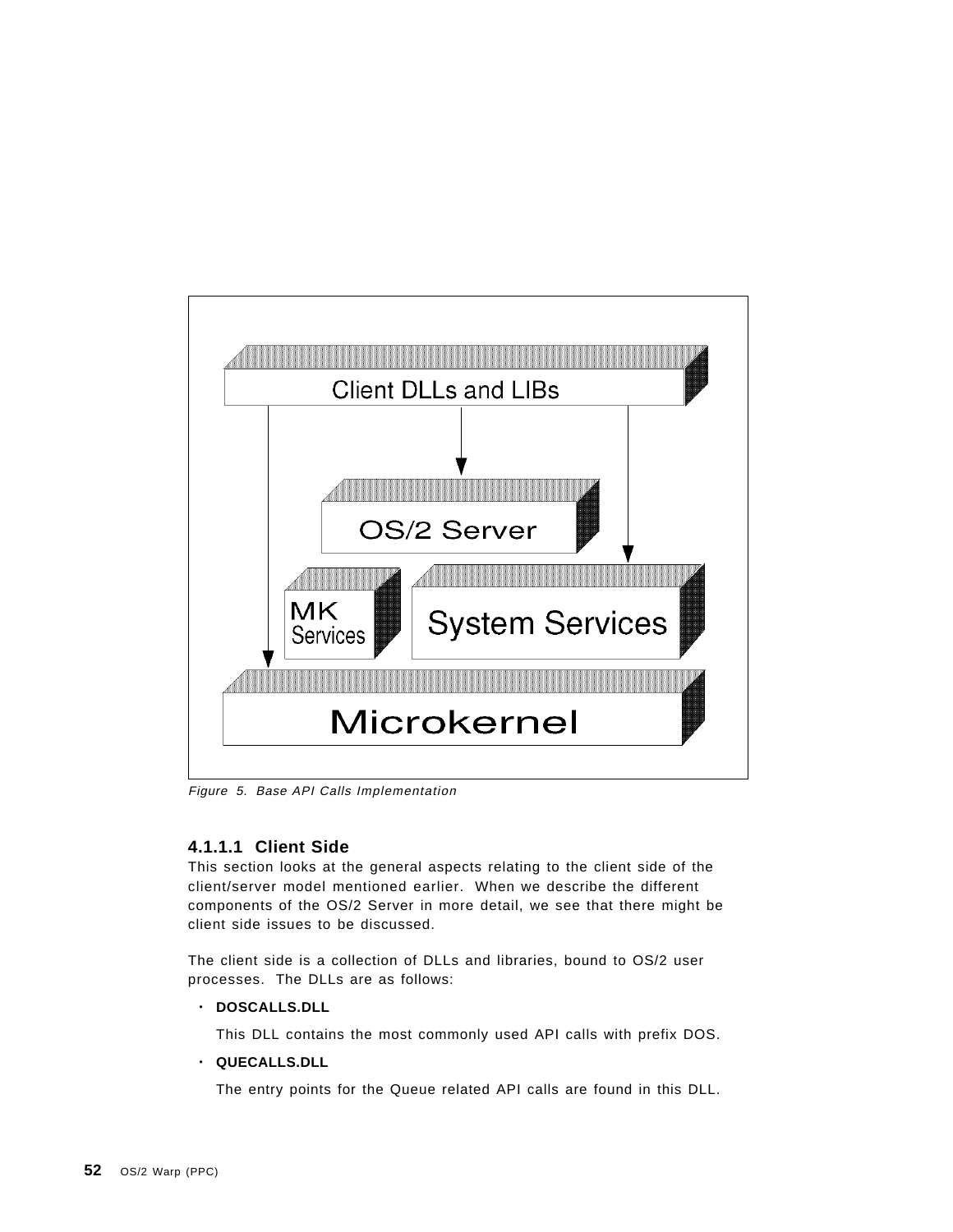### • **LIBMK.DLL**

This DLL contains library routines for the microkernel system calls.

### • **LIBCXPG.DLL and LIBCMXPG.DLL**

These libraries contain the common ANSI C runtime routines. The system calls in LIBMK.DLL are used to implement some of the functions in LIBCXPG.DLL and LIBCMXPG.DLL.

### • **FSCALLS.DLL**

This library contains the API calls to the file services in OS/2 Warp Connect (PowerPC Edition), implemented as a shared service.

The base API calls to the OS/2 Server are resolved by the loader into entrypoints in the DLLs on the client side.

Some of the API calls are handled entirely within the client side DLL, while other calls result in messages being sent to the microkernel. The majority of calls are made as remote procedure calls to components of the OS/2 Server.

## **4.1.1.2 Server Side**

This section looks at the general aspects relating to the server side of the client/server model mentioned earlier.

The OS/2 Server consists of a single multithreaded task (task is the microkernel term equivalent of an OS/2 process). For performance reasons, the OS/2 Server is multithreaded.

The following are the main threads:

• One initial thread

Which performs the initialization and spawns other threads.

• Multiple message threads

These threads read client requests, in the form of IPC messages from a microkernel port set. When finished with a request, a reply is sent back to the request originator.

• One exception thread

Which reads exceptions raised by the microkernel.

• Multiple pager threads

Which handle page faults.

• One semaphore timeout thread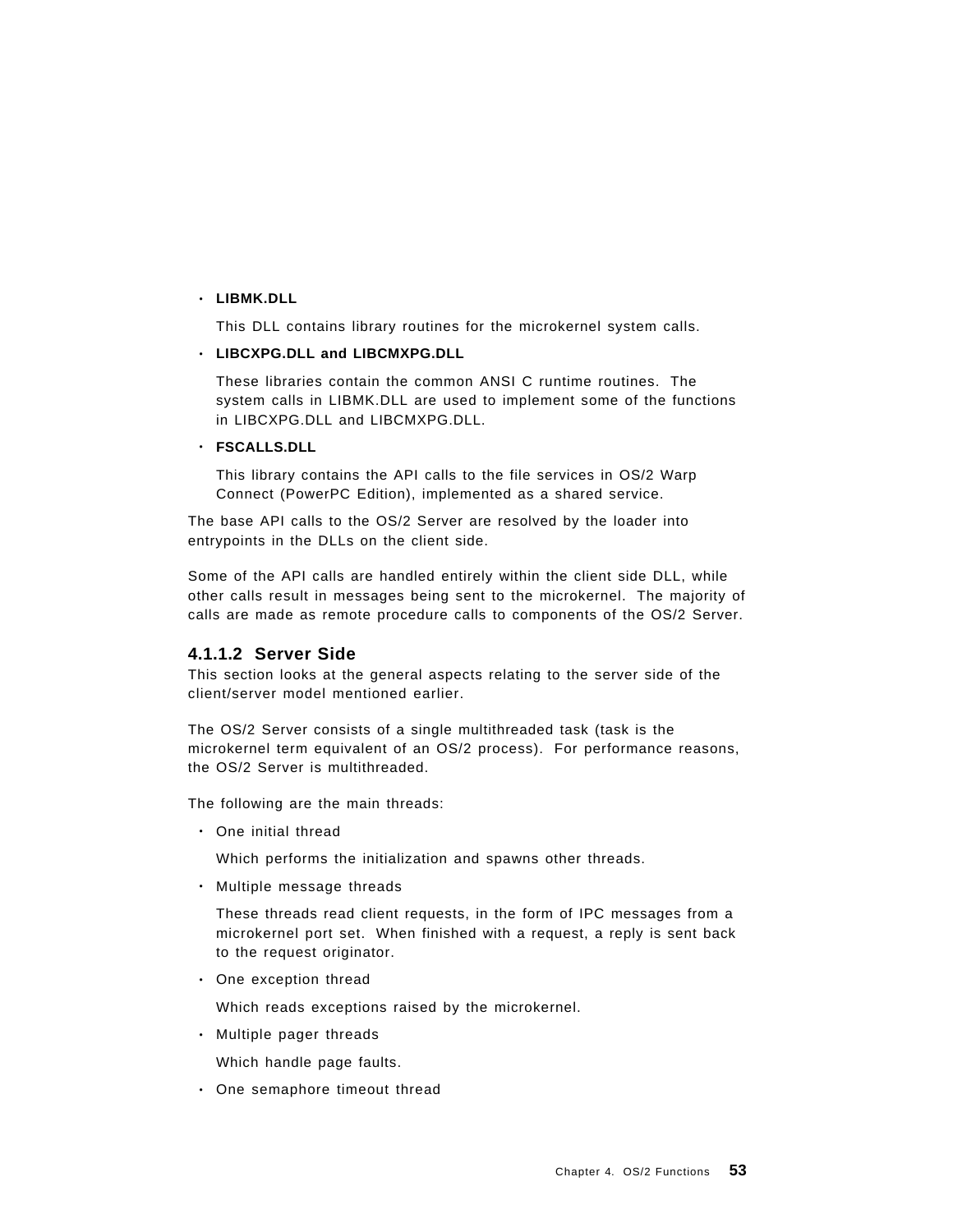Which implements semaphore timeout functionality.

• One timer timeout thread

Which implements timer timeout functionality.

• One control port read message thread

Used to spawn other tasks from external servers.



Figure 6. Main Interfaces of the OS/2 Server

Figure 6 shows the microkernel ports used by the OS/2 Server in order to interface with other components of OS/2 Warp Connect (PowerPC Edition).

2.1.3, "Inter Process Communication (IPC)" on page 10 describes the interprocess communication supported by the microkernel and used by the components of OS/2 Warp Connect (PowerPC Edition). Whenever a task (or OS/2 process) or thread is created, it is associated with a microkernel port. These ports are not depicted in the figure.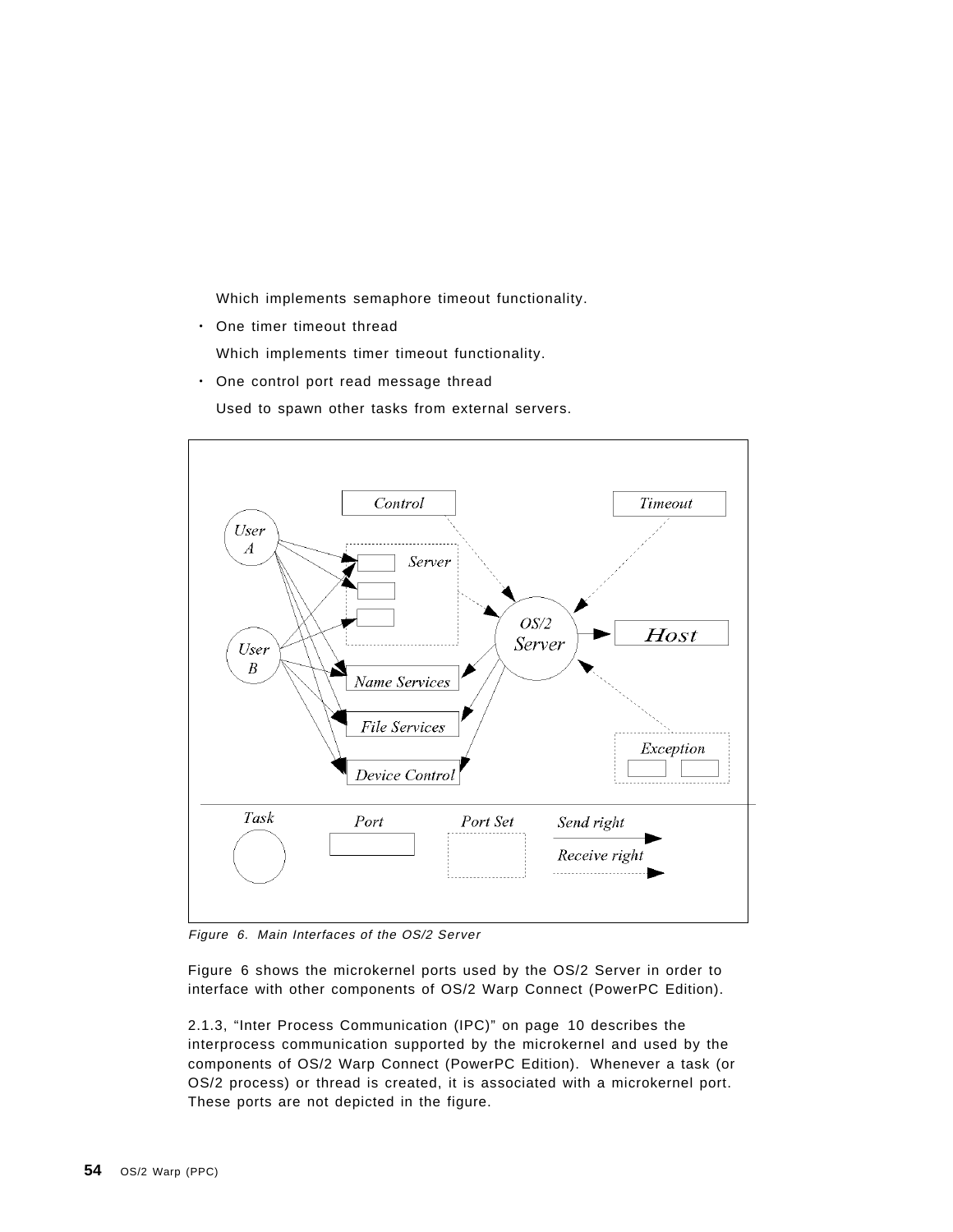### • **Control Port**

The OS/2 Server receives messages on this port from other servers in the system wanting to run OS/2 programs.

#### • **Server Port Set**

The OS/2 Server has read rights to this port set, and uses it to read requests from user processes.

#### • **External Server Ports**

Used by the OS/2 Server to send messages to external servers, such as name services, or File Services.

#### • **Device Control Port**

Privileged microkernel port used to access devices.

• **Timeout Ports**

The OS/2 Server receives messages on these ports from the microkernel, when requested timers are expired.

• **Host Ports**

These ports are used to inquire and set the system clock, and to alter scheduling policies on behalf of threads.

### • **Exception Port Set**

A port set where the OS/2 Server receives exception messages from the microkernel on behalf of any user thread.

## **4.1.2 Configuration**

The OS/2 Warp Connect (PowerPC Edition) environment defines a system name space, which contains persistent object information for all the OS/2 Warp Connect (PowerPC Edition) environment including configuration information for the OS/2 Server. In OS/2 Warp (Intel), configuration information is found in the CONFIG.SYS file. No API is present in OS/2 Warp (Intel), with the purpose of updating the CONFIG.SYS file. All updates are made directly to the CONFIG.SYS file. This is common practice, when installing application programs. It makes the boot process of OS/2 Warp (Intel) vulnerable, because a successful boot is dependent on the contents of CONFIG.SYS.

The CONFIG.SYS file still needs to be maintained in OS/2 Warp Connect (PowerPC Edition) for compatibility with applications that use the file directly. OS/2 Warp Connect (PowerPC Edition) however, only uses the following statements during the boot process: SET, RUN and RUNSERVER.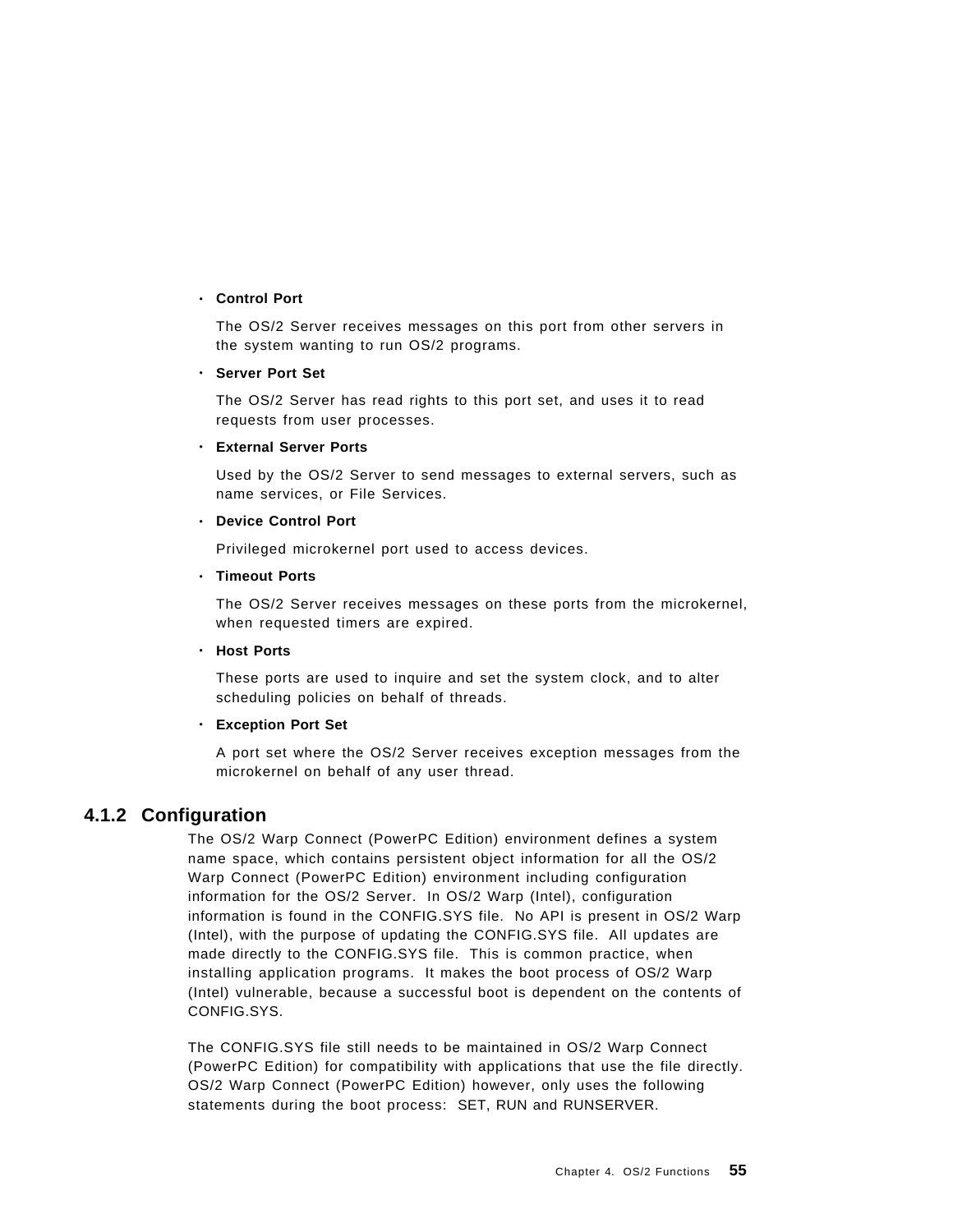The SET and RUN statements, are the ones we know from OS/2 Warp (Intel), while RUNSERVER is new in OS/2 Warp Connect (PowerPC Edition). RUNSERVER starts only privileged services. All RUN statements will take place after all the RUNSERVER statements.

The RUNSERVER command takes the following parameters:

RUNSERVER=<program>

{-arg ″arguments″} {-lookfor <name space entry>} {-timeout <seconds>}

The RUNSERVER statement synchronizes the startup of a server program based on the parameters provided. By default the RUNSERVER will wait until the program terminates. If the option -lookfor is specified with a name, the RUNSERVER will wait until the name has been created in the system name space. If some maximum time has been specified with the -timeout option, the RUNSERVER will wait this maximum amount of time before returning. If both -lookfor and -timeout are given, the RUNSERVER will return as soon as one of the options is satisfied, or a completion notification is received (the program has terminated).

The following RUNSERVER statement shows how the event and window services may be started:

RUNSERVER=C:\os2\ews.exe -LOOKFOR servers\SessionClient -TIMEOUT 20

## **4.1.3 Components Of The OS/2 Server**

This section looks at the different components of the OS/2 Server. We start with the description of handle management, because it is common to many of the components we describe later in the section.

### **4.1.3.1 Handle Management**

The concept of a handle is well known from OS/2 Warp (Intel). After an initial API call, giving the name of a requested resource, when successful, OS/2 returns an entity known as a handle. All subsequent API calls referring to the mentioned resource, must use the handle to identify the resource to OS/2.

Handle management must manage two types of handles. The handles on the client side in DOSCALLS.LIB and the handles on the OS/2 Server side.

Figure 7 on page 57 shows two user applications (represented by PTDA 1 and PTDA 2) and their involvement with the handle management.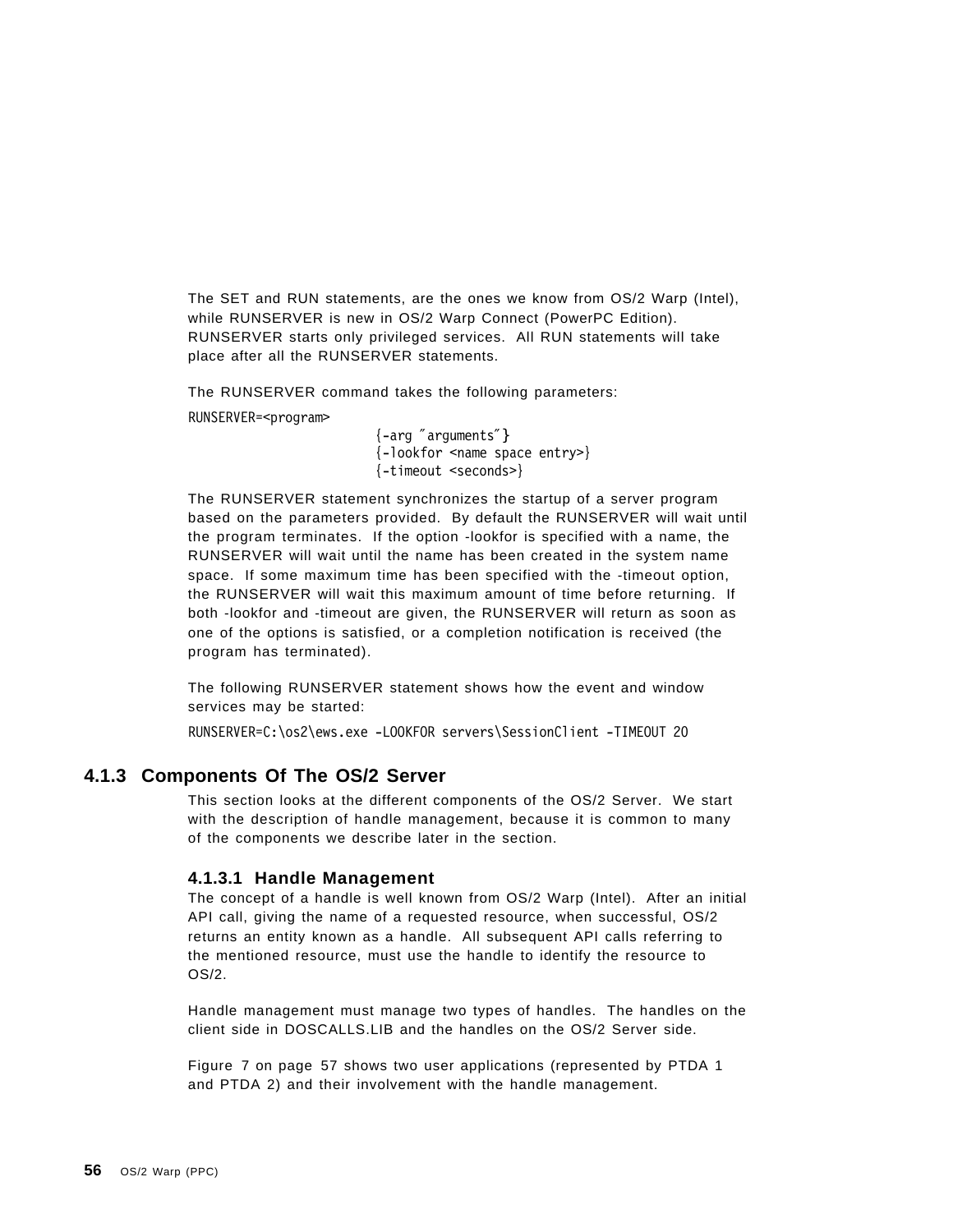

Figure 7. Handle Management Examples

• Client side handle management

The handle management on the client side maps the OS/2 handle to a microkernel port and a handle type. The OS/2 handle is actually an index into a table. There is one handle table per process, and handles can be inherited by child processes. The handle type is used to identify the component serving the object referenced by the handle. This component will either be routines residing entirely on the client side, or it will be a component of the OS/2 Server or it may be a system service.

In Figure 7, we see that the client part of the application requesting file services (represented by PTDA 1), communicates directly with File Services. The client side of the other application (represented by PTDA 2), points to the handle table on the server side, and eventually winds up communicating with the pipe server. Notice also that the linked list based on the microkernel port, also contains a timer data structure, indicating that application 2 also has a pending timer request.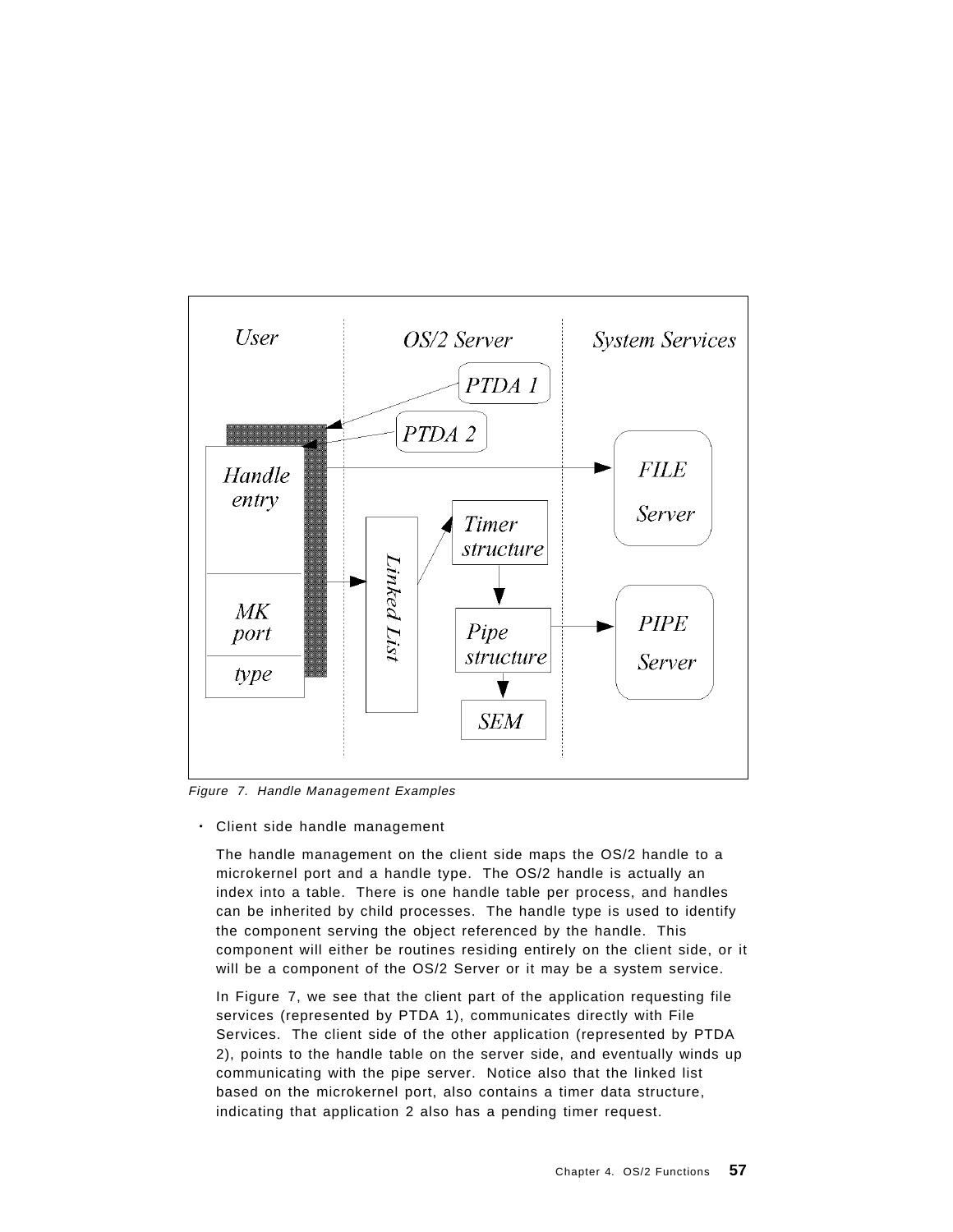The semaphore and the queue component of the OS/2 Server have their own handle management.

• Server side handle management

The handles on the OS/2 Server side are microkernel ports. There is one global handle table on the server side, which is an array of pointers. The microkernel ports are hashed to get their position in the table. Each pointer points to a linked list of handle table entries, with the last pointer being null. Each handle entry is part of the data structure associated with the component being managed, so the address of a component′s data structure can be found by getting the address of its table entry via the microkernel port.

The handles managed by the handle management component, and how they participate on the client and/or server side are:

- File only client side interaction
- Device only client side interaction
- Pipe both client and server interaction
- Timer only server side interaction
- Process only server side interaction
- Thread only server side interaction

### **4.1.3.2 Session Support**

Refer to 3.2, "Event and Window Services" on page 32, to get a definition of a session.

The session component of the OS/2 Server provides the API calls which implement the functionality of the OS/2 Warp (Intel) session management. In OS/2 Warp Connect (PowerPC Edition), session management is the responsibility of the event and window services. When the OS/2 Server receives a session request, it will work in conjunction with the event and window services to fulfill the request. Event and window services will be started by the OS/2 Server during startup.

### **4.1.3.3 Tasking**

The tasking component of the OS/2 Server is responsible for the management of OS/2 processes and threads. This include process and thread creation, control and termination. The tasking component is also responsible for providing process and thread information and for handling thread synchronization through thread suspension or allowing threads to wait on other threads. Finally, the tasking component is responsible for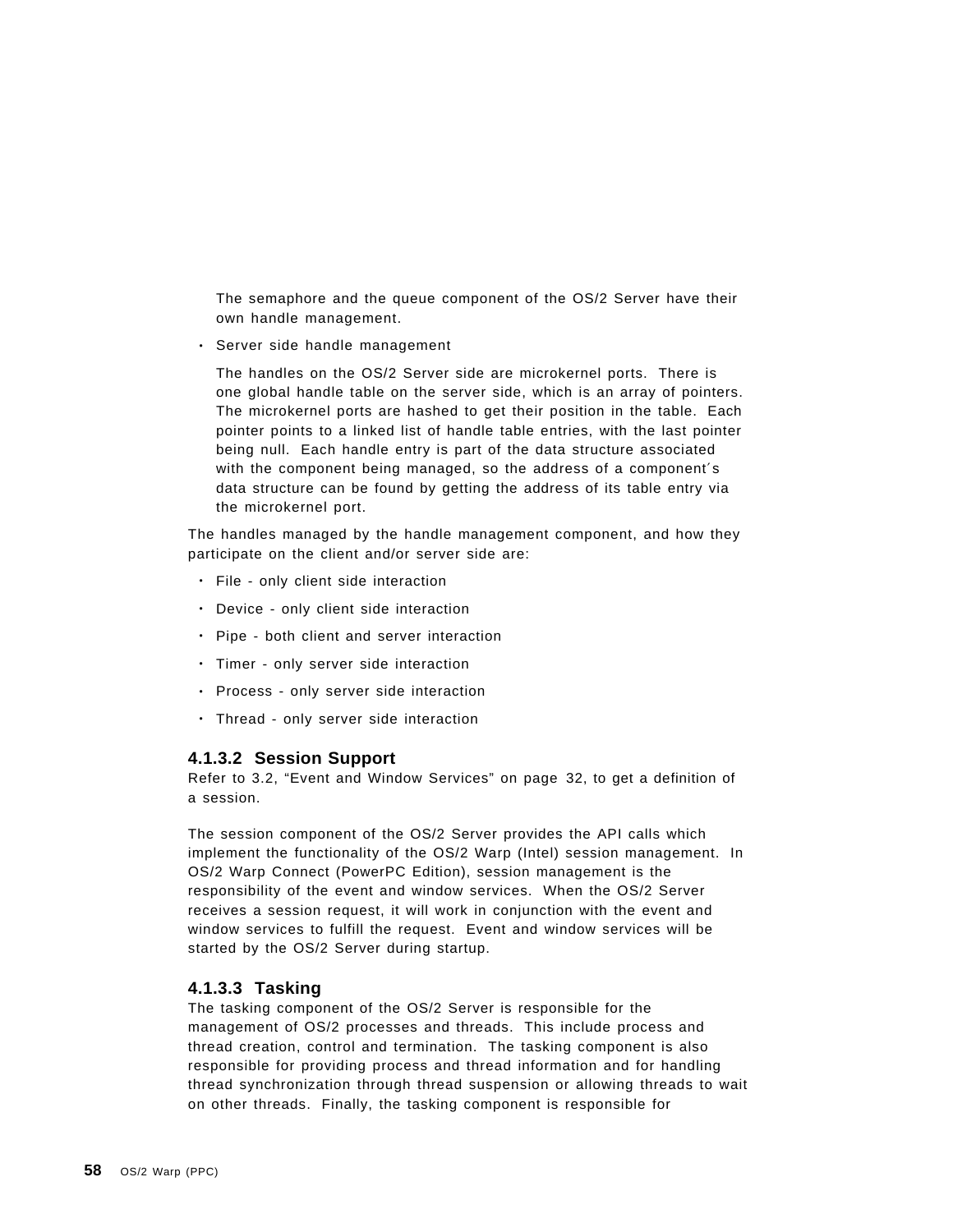implementing the process and thread API as we know it from OS/2 Warp (Intel). The tasking component interacts with other OS/2 Server components including memory management, the loader, and the semaphore system. Its main interface is the microkernel, because it directly uses the microkernel task and thread support, see 2.1.4, "Tasks and Threads" on page 16.

The tasking component of the OS/2 Server has the following key responsibilities:

- Process creation and thread creation
- Maintain information about process and thread specific data
- Control and provide information about current processes and threads
- Process and thread termination and cleanup

#### **Process and Thread Creation:**

An OS/2 process maps directly to a microkernel task. A process is started by a DosExecPgm call to the tasking component. A control block called the Per Task Data Area (PTDA) is created on behalf of the process. An initial thread is created on the behalf of the process.

An OS/2 thread maps directly to a microkernel thread. A thread is created by the DosCreateThread call to the tasking component. A thread information block (TIB) structure is initialized and associated with the thread.

#### **Process and Thread Information Maintenance:**

Each process has a PTDA associated with it. The PTDA is kept in the address space of the OS/2 Server.

The main content of the PTDA is the OS/2 handle of the process, the associated microkernel port and the address of the TIB for the initial thread.

As each new thread is created, a TIB is associated with it. The TIB is kept in the address space of the OS/2 Server and it contains port information, priority information, thread stack information, and the rest of the machine state information.

#### **Process and Thread Query and Control:**

The DosGetInfoBlocks API call provides information to an application about its process and its current thread. The DosSetPriority call enables applications to alter the priorities of their threads.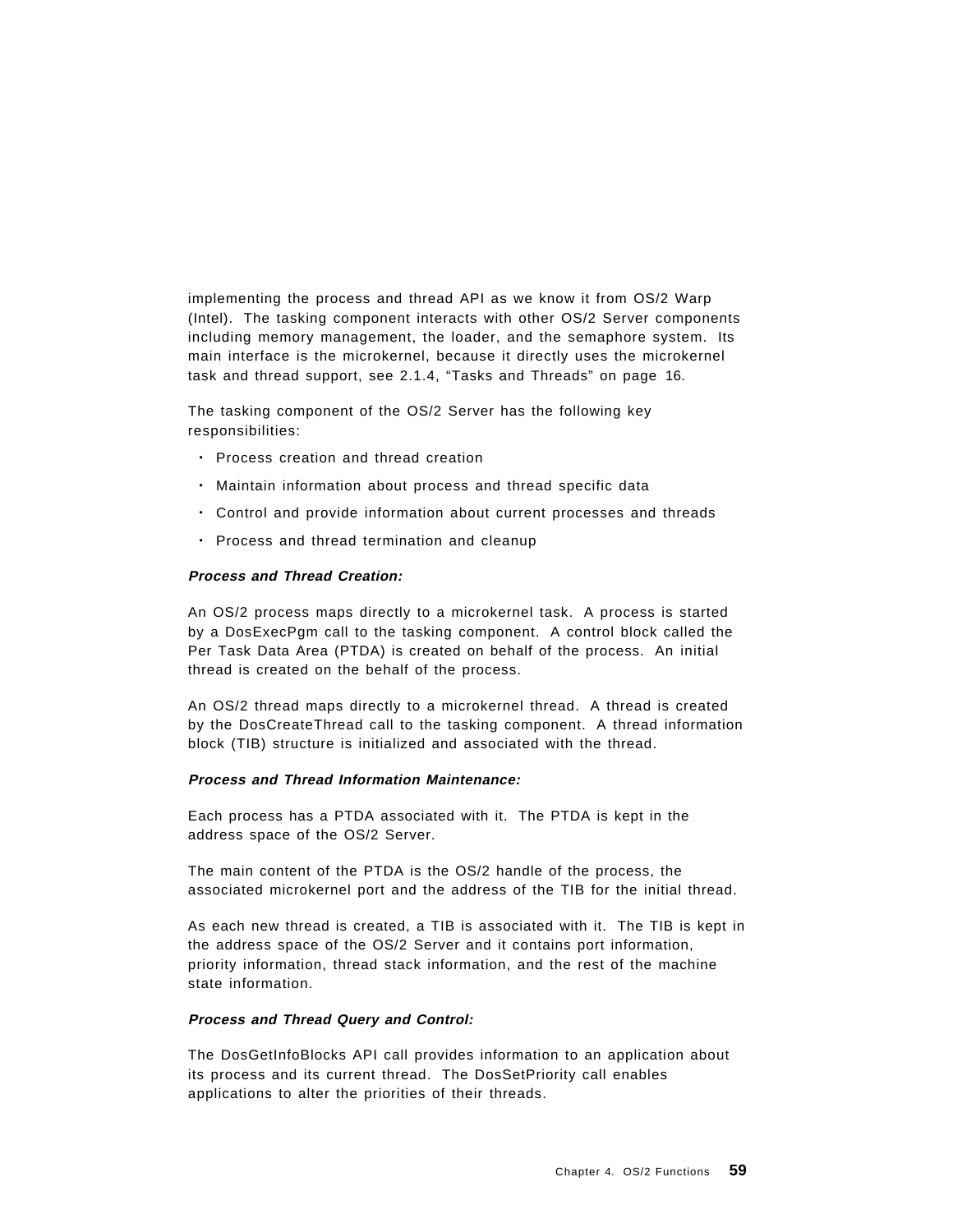The tasking component supports synchronization between a process and its child processes. It supports synchronization between threads, so that threads may wait on other threads, threads may suspend other threads and threads may kill other threads. Also the DosEnterCritSec/DosExitCritSec calls are supported.

#### **Process and Thread Termination and Cleanup:**

Process and thread termination is managed by the tasking component of the OS/2 Server. When the initial thread of a process is terminated, the process is terminated.

When a thread terminates, its TIB is released. When a process terminates, its PTDA is released. A process may have registered exit processing. In this case the tasking component is responsible for managing the exit list processing.

### **4.1.3.4 Memory Management**

The memory management component of the OS/2 Server has the following key responsibilities:

- Manage private/shared memory areas for OS/2 applications
- Manage page faults for guard pages and executable objects
- Manage the growth and shrinkage of the paging space used by the microkernel′s default pager.
- Implement memory related OS/2 API

The memory management component of the OS/2 Server uses the microkernel virtual memory management functions to implement the OS/2 memory management semantics. OS/2 applications expect certain behavior with regard to memory allocation and shared memory, such as all shared memory must be loaded at the same virtual address in all participating processes.

The memory manager component takes advantage of the microkernel′s External Memory Management (EMM) support to free it from page management, and instead let it focus on memory object management.

See 2.2.3, "External Memory Managers" on page 25 for more information on the EMM. The EMM will direct a page fault to the appropriate page fault handler for that particular page. The page fault handler would be the default pager, the OS/2 loader or the File Services, depending on the context of the faulted page.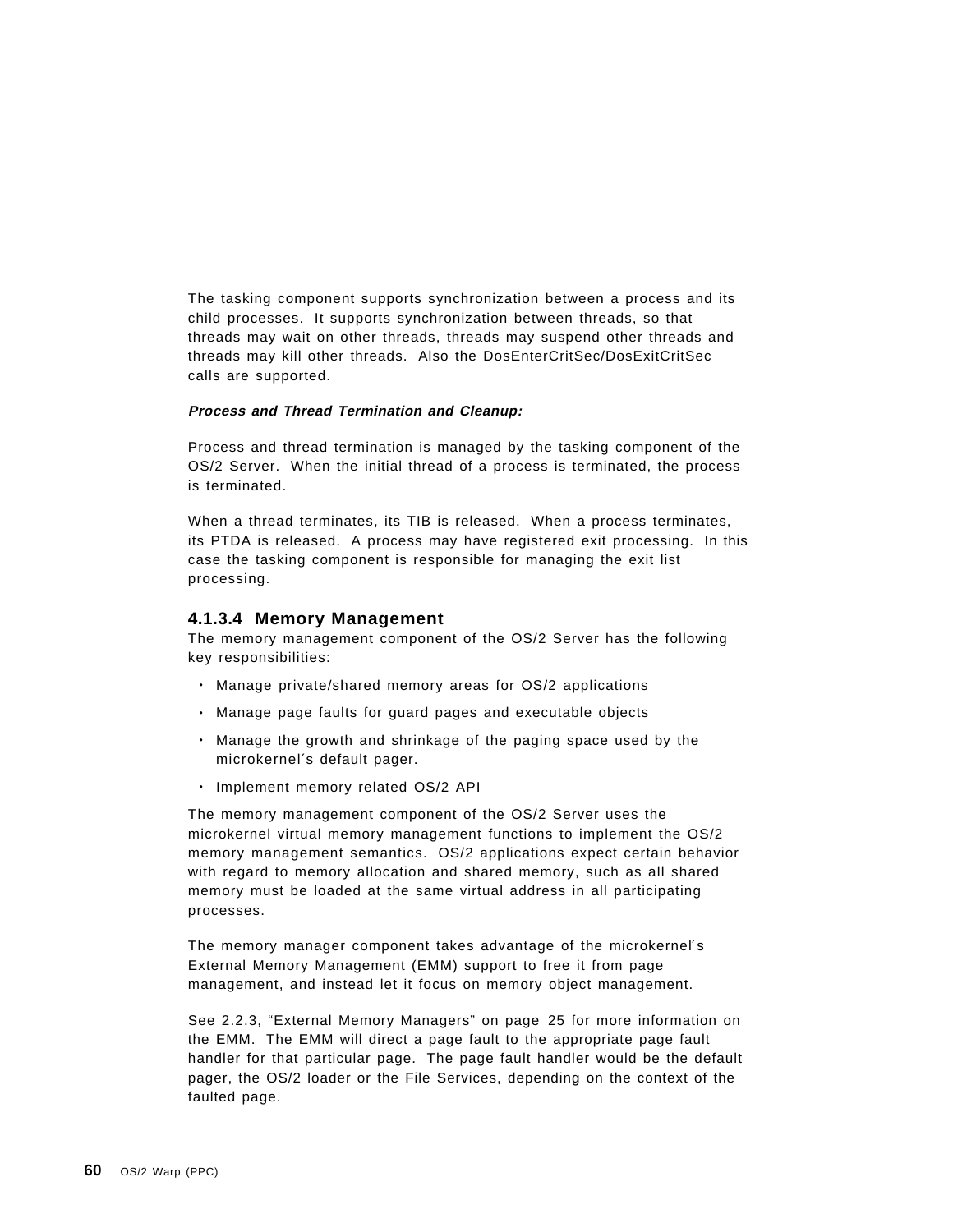### **Private and Shared Memory for OS/2 Applications:**

The memory manager component uses arenas to manage private and shared memory for OS/2 processes. An arena is a circular-linked list that is used to keep track of memory allocation in the address space of an OS/2 process. The information contained in the arenas is just what is needed to extend the microkernel memory semantics to OS/2. The virtual address space supported by OS/2 is a 4GB linear address space with its layout (see Figure 8).



Figure 8. Virtual Address Space Layout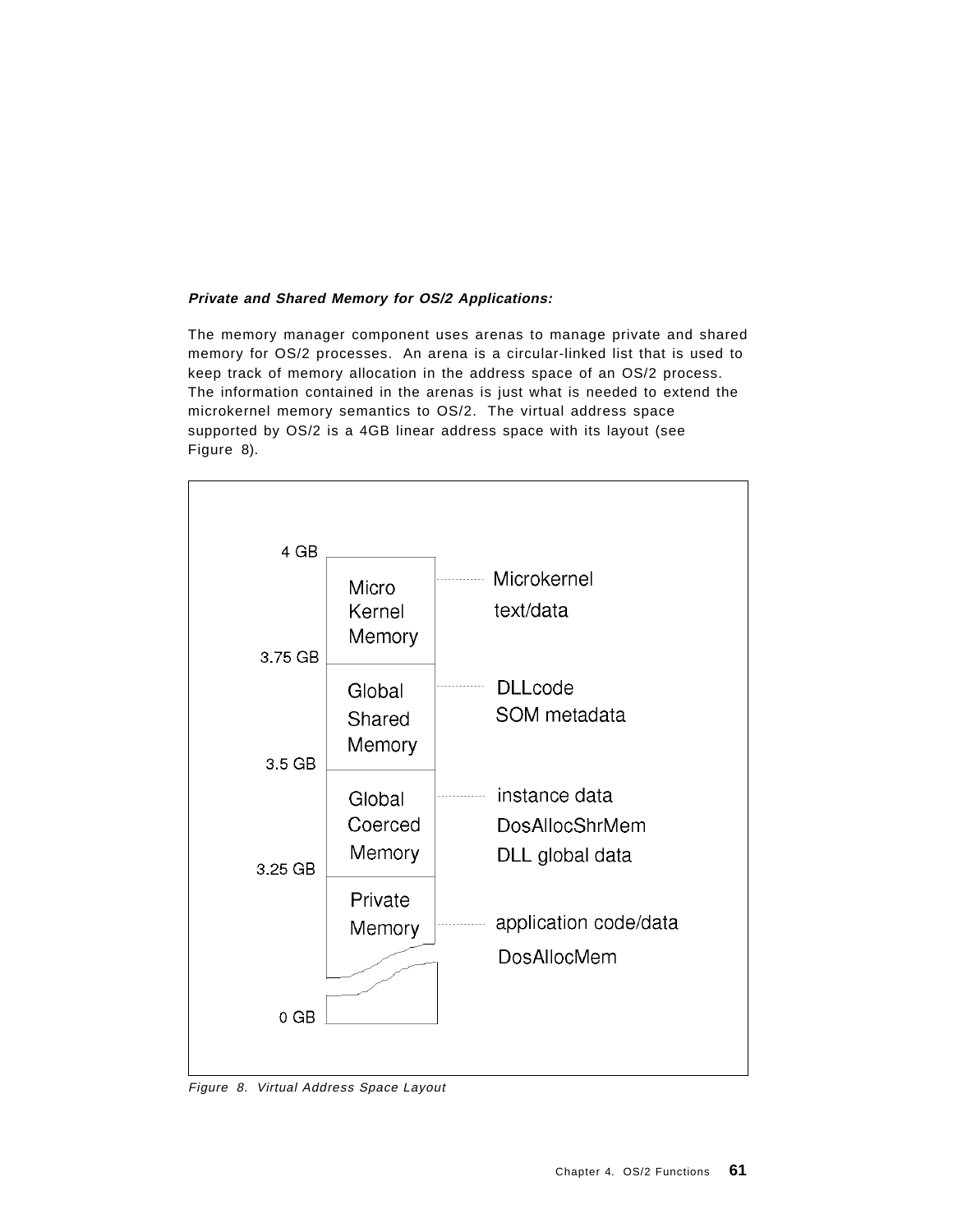An OS/2 process may request private memory either by using the DosAllocMem call or by using the C runtime support. The C runtime support of malloc, realloc, etc. is not using the memory management component, but calls the appropriate microkernel functions directly.

The Global Shared Memory (GSM) contains memory that is immediately accessible to all processes in the system. The user processes will only have read/execute access to the GSM, while servers (for example the loader) may have write access.

The Global Coerced Memory (GCM) is used where there is need for more restricted access to memory objects. In the GCM area, memory is allocated in blocks, where each block may have different access attributes for each process with addressability to the block.

### **Page Faults for Guard Pages and Executable Objects:**

The manager of page faults on behalf of the memory manager is called the OS/2 pager. The OS/2 pager is responsible for managing page faults for pages that contain compressed data (for example Presentation Manager resources) and stack guard page faults.

Compressed data page faults are handled by invoking the loader to load the appropriate information from the executable file and decompressing it.

Stack guard page faults are handled by simply allocating more stack space via the exception handling component, see 4.1.3.10, "Exception Handling" on page 64.

All other page faults are handled by the default pager or File Services.

### **Growth and Shrinkage of Paging Space:**

The growth and shrinkage of the default pager′s paging space is the responsibility of the OS/2 Server. It does so by issuing appropriate API calls (DPAGER\_XX...) to the default pager.

The OS/2 Server must:

- Monitor the utilization of the paging space via DPAGER\_Set\_Threshold. The default pager will send a notification message to the OS/2 Server when the threshold is reached.
- Allocate additional space to the paging space when the utilization of the paging space has reached 80%. This is done by the call DPAGER\_Add\_Space.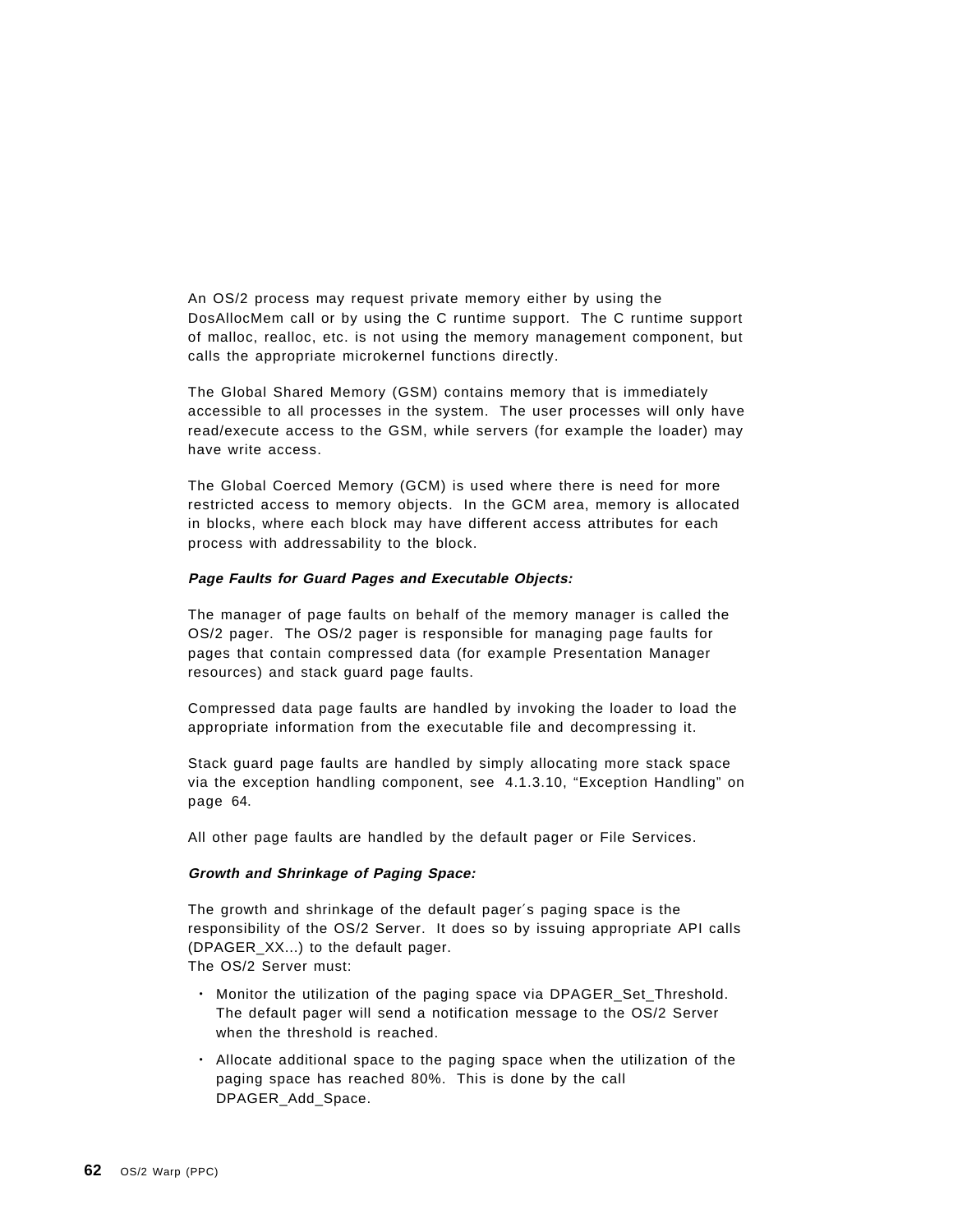- Remove excess space from the paging space when the utilization of the paging space drops below 50%. This is done by a call to DPAGER\_Remove\_Space.
- Log errors to the system log

### **Implement Memory Related OS/2 API:**

The memory manager component of the OS/2 Server handles all the memory related API calls, with the exception of the Memory Suballocation Package (MSP). The MSP is implemented solely in the DOSCALLS.DLL client library.

The memory manager component uses the microkernel virtual memory manager functions in order to implement the memory related API. The calls for memory allocation need to be identified to the microkernel. This is done by sending the task port of the OS/2 process doing the API call, with the call to the microkernel.

The process of identifying the originator of the API call and manipulating the message parameters is the job of the Message Interface Generator code.

### **4.1.3.5 Semaphores**

The semaphore component of OS/2 Warp Connect (PowerPC Edition) is ported directly from OS/2 Warp (Intel). The only alteration necessary, is to the DOSCALLS.DLL, which now uses microkernel interprocess communication to communicate with the semaphore component of the OS/2 Server.

## **4.1.3.6 File I/O Support**

The OS2 Server is not involved with the file I/O requests made by the applications. The file I/O API calls in DOSCALLS.DLL are converted to the FS\_XX... API calls of File Services.

## **4.1.3.7 Pipes**

The main effort regarding pipe creation and maintenance is with the Pipe Server running as a system service. An application calls a pipe API residing in the DOSCALLS.DLL. Parameters are validated within the DLL. If OK, the request is shipped to the pipe server and handled there. Upon completion of the request, a process handle on the client side is generated or updated (if it already exists). See 4.1.3.1, "Handle Management" on page 56 for an explanation of handle management.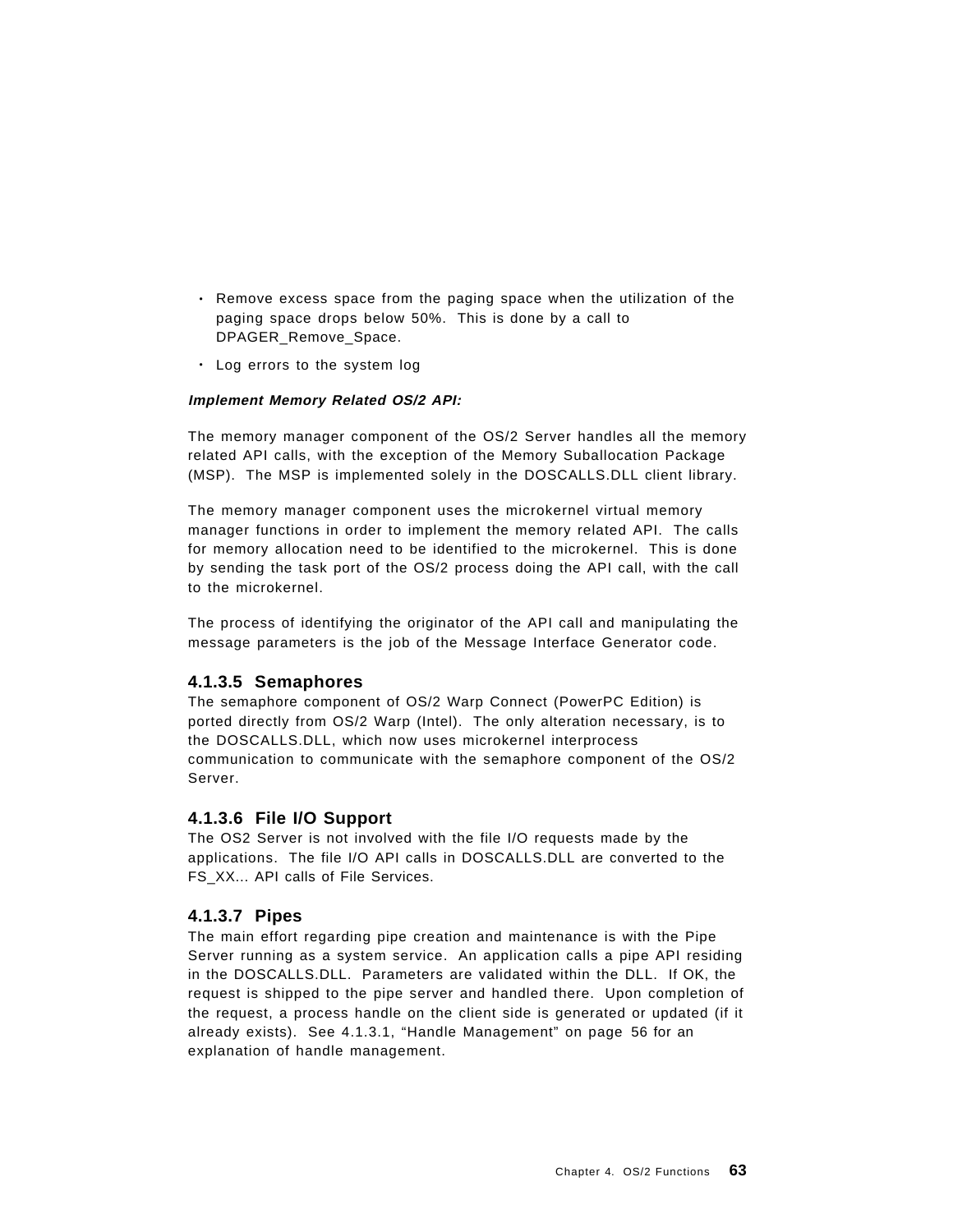If the API request involves a semaphore, or the pipe content is of type message, the OS/2 Server participates in the pipe management process, otherwise the pipe is managed solely by the pipe server.

### **4.1.3.8 Queues**

The queues component of OS/2 Warp Connect (PowerPC Edition) is just ported from OS/2 Warp (Intel), with the necessary alterations to the QUECALLS.DLL to use microkernel interprocess communication to the queue component of the OS/2 Server.

### **4.1.3.9 Timer Management**

The timer management component of the OS/2 Server is responsible for implementing the API calls DosSleep, DosGetTime, DosSetTime and the start and stop timer API calls.

The DosSleep call and the DosGetTime call are implemented by directly calling the similar function in the microkernel from the DOSCALLS.DLL.

The DosSetTime function is handled differently, because it must perform a privileged operation on the microkernel. In this case the OS/2 Server is called via the RPC interface, and the OS/2 Server does the necessary call to the microkernel, through the Host port in Figure 6 on page 54.

The timer calls are handled as in OS/2 Warp (Intel), apart from the fact that the timeout notifications are handled by the microkernel by sending messages to the timeout port of the OS/2 Server. The notifications are sent as a result of preceding set alarm calls made by the OS/2 Server to the microkernel.

### **4.1.3.10 Exception Handling**

The exception handling component of the OS/2 Server is responsible for emulating all the exception related API calls and also for handling exceptions raised by the microkernel. Exceptions that arrive at the OS/2 Server can have two distinct origins:

• Microkernel Raised Exceptions

These are the actual microkernel exceptions that the OS/2 Server receives by a thread of the OS/2 Server called the system exception server.

Examples of these exceptions are all the hardware generated exceptions, such as memory access violations, divide by zero, etc. The OS/2 system exception server receives these exceptions, translates them into OS/2 style exceptions and calls the appropriate routines to handle them. One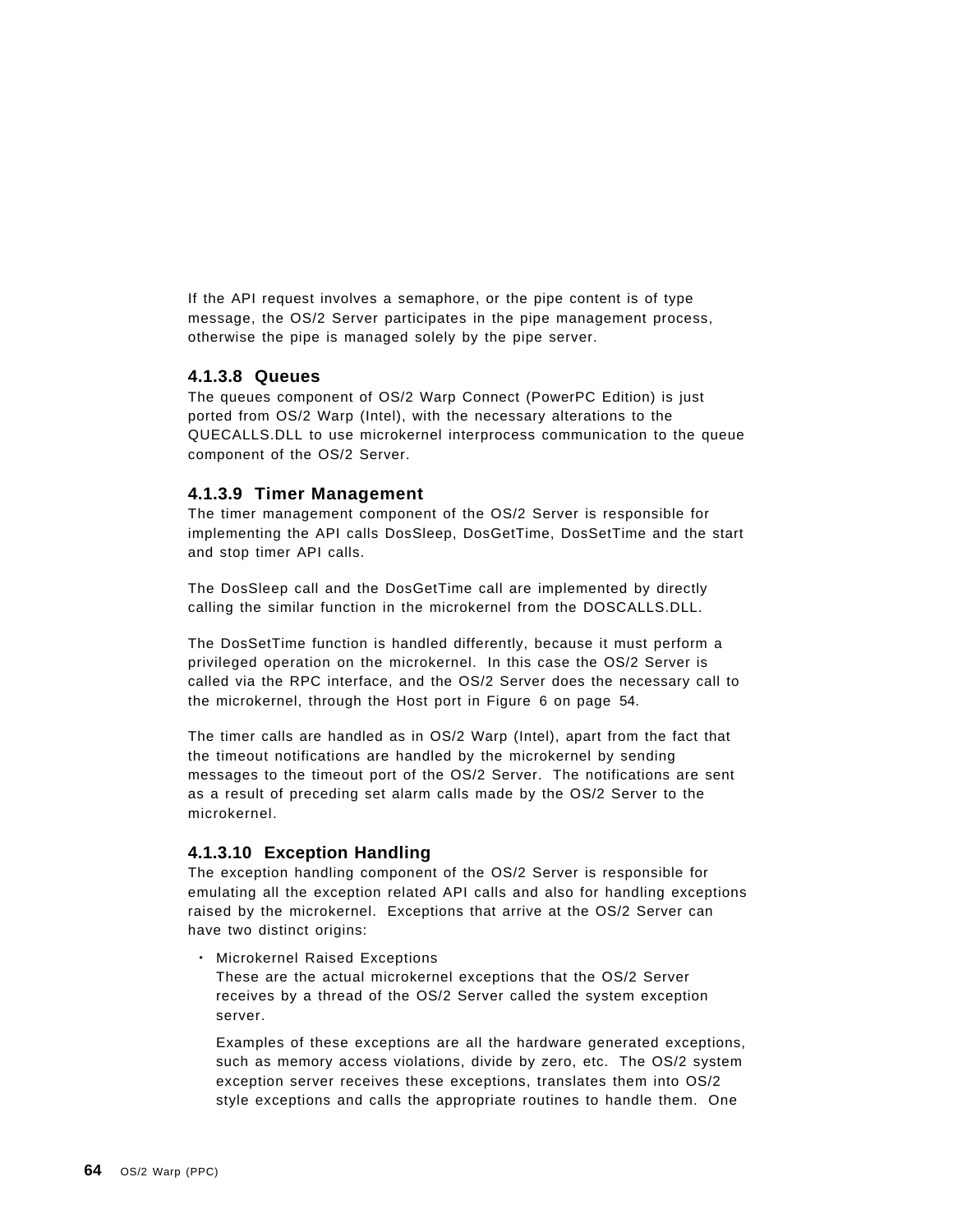special exception handled by the system exception server, is the guard page fault exception (see "Page Faults for Guard Pages and Executable Objects" on page 62).

The system exception server simply allocates more stack memory on behalf of the failing thread.

• Client Side Raised Exceptions

These exceptions are not exceptions from the microkernel point of view, but are actually OS/2 exceptions resulting from DOSXXX API calls on the client side. These API call generated exceptions are handle by a component of the OS/2 Server called the application exception server.

### **4.1.3.11 Message Management**

The message management component of the OS/2 Server enables application programs access to messages kept in separate files outside of the applications. This component is ported directly from OS/2 Warp (Intel) The utility MKMSGF is ported and also the linker must support the binding of the message support segment created by the MKMSGF utility.

### **4.1.3.12 Debugging Support**

The debug component of the OS/2 Server supports two interfaces to its system services. These interfaces are the DosDebug API known from OS/2 Warp (Intel), and the new Debug Probe. Debug support enabled by the debug probe is the capability to follow the flow of an application request across all server calls and into the microkernel.

The debug probe provides an interface to the OS/2 Server for debuggers which require information specific to the OS/2 Server. The primary interface is a set of request/reply messages required to debug or trace debuggee programs.

The API calls available to debuggers are similar to the DosDebug API calls.

# **4.1.4 Loader**

All tasks (or OS/2 processes) in the system after the initial tasks loaded by the bootstrap loader (see 4.1.5.1, "Bootloader" on page 67) are loaded by a single loader, the OS/2 server loader, in cooperation with the OS/2 Server memory management component.

The OS/2 Warp (Intel) semantics of global shared memory (text and data) at the same virtual address in every task′s address spaces is preserved. This is true for all tasks including virtual DOS machines, device drivers and system services.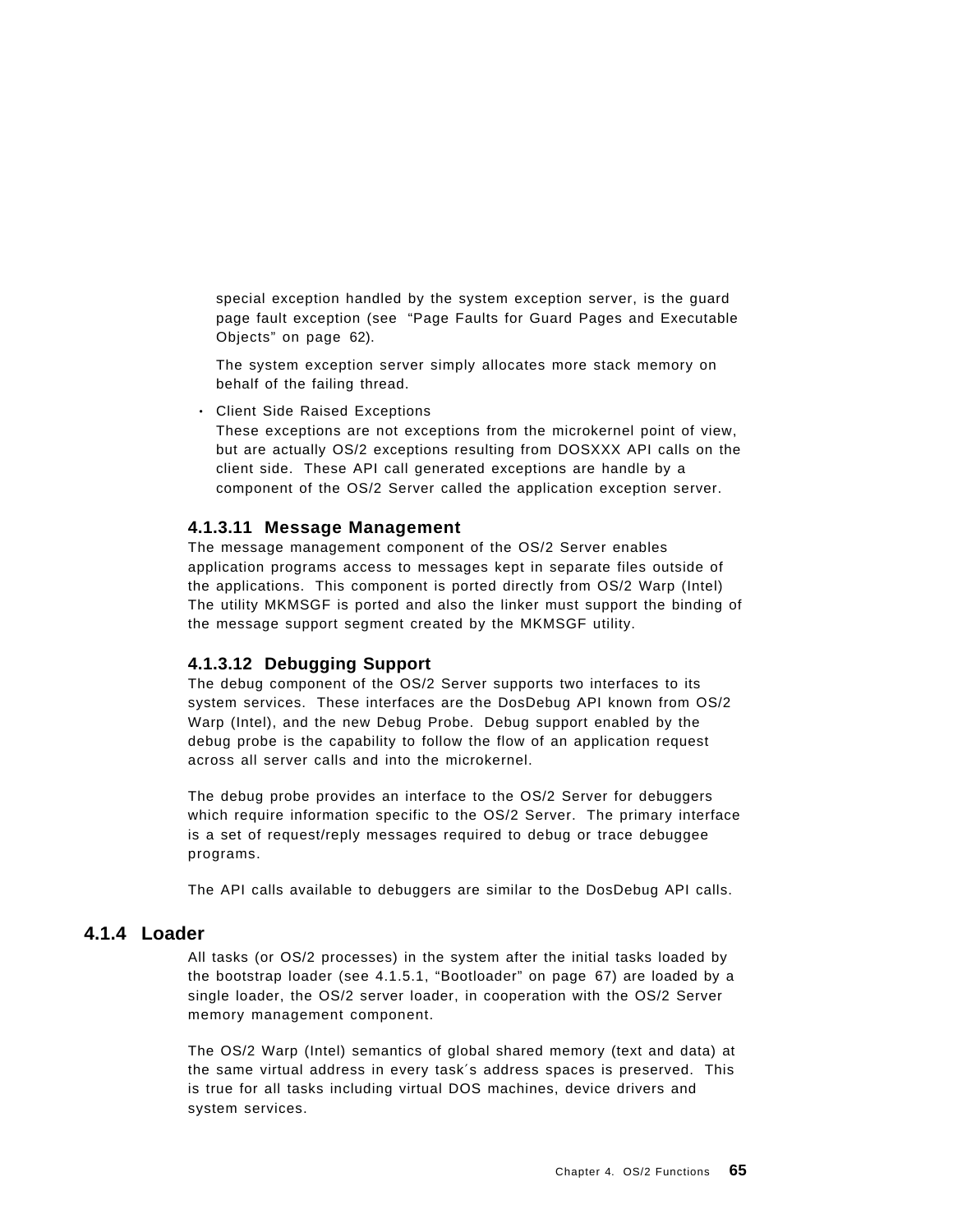Some of the design goals for the OS/2 loader are:

- Use a single library binary and a single virtual copy of libraries loaded by both OS/2 processes and system services.
- Have a single loader in the system at any point in time. Preferably, this loader should have been implemented as a system service.
- Provide global shared memory services for those tasks (and OS/2 processes) that require them.

The loader is responsible for the loading of code and data from executable modules on disk on behalf of an OS/2 application. The loader supports 32-bit little endian modules in the Executable and Linking Format (ELF) format. See AT&T UNIX System V Release 4 Programmer′s Guide: ANSI C and Programming Support Tools for more information about ELF.

The responsibilities of the loader can be summarized as follows:

- Loading of OS/2 executable and OS/2 dynamic link libraries and system service libraries at OS/2 process creation time at the request of the tasking component of the OS/2 Server.
- Unloading the OS/2 executable and OS/2 dynamic link libraries and system service libraries at OS/2 process termination time at the request of the tasking component of the OS/2 Server.
- Loading and unloading of OS/2 dynamic link libraries and system service libraries as requested by the OS/2 application.
- Cooperating with the tasking component of the OS/2 Server to supply per process and per system library initialization and termination.
- Cooperating with the debug component of the OS/2 Server to support the DosDebug API.
- Providing access to resources as requested by the OS/2 application.
- Providing the API for loading, unloading and querying dynamic link libraries.
- Allowing OS/2 applications access to functionality exported by system services.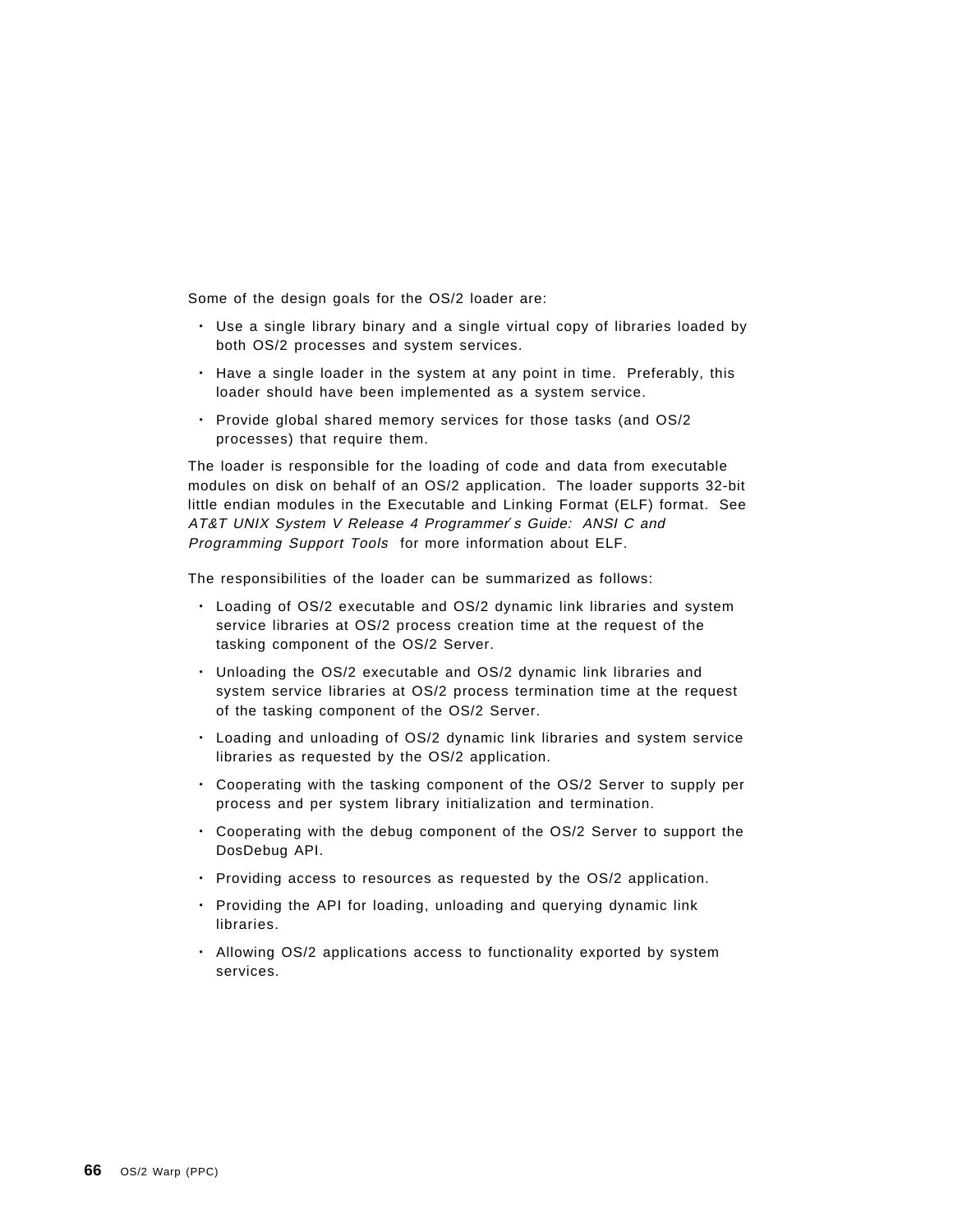# **4.1.5 Startup**

This section describes the OS/2 Warp Connect (PowerPC Edition) boot sequence resulting in the microkernel and the OS/2 Server running. The OS/2 Server subsequently starts up the rest of the OS/2 services including the user interface and the Multiple Virtual Machines. Also the event and window services is started by the OS/2 Server.

### **4.1.5.1 Bootloader**

The boot process begins when the bootloader image is brought into memory by the PowerPC firmware.

The image in memory contains the bootloader program, the boot device driver and the file system extensions needed to access the boot media. The device driver and the file system support in the bootloader can change depending on the installation (for example the boot device is a CDROM device and the installation target is a hard disk). The device extensions and file system extensions are dynamically linked to the bootloader to allow it to read files for each boot device.

There is a distinction between the boot device and its file system extension and the paging device and its file system extension. They may be the same for a particular boot of the system, but if the boot device is a CDROM device, the paging device would be assigned to a different device.

The OS/2 Warp Connect (PowerPC Edition) installation for release 1.0 requires two disk partitions, a small hidden partition required by the PowerPC firmware, and the system partition. Chapter 5, "Installation" on page 129 will provide you with more information about installation requirements.

The hidden partition only contains the bootloader, which is loaded and started by the firmware.

The system partition contains the microkernel binaries, the base paging space, the Basic Volume Manager, the registry, all of the OS/2 services and configuration files such as BOOT.CFG and CONFIG.SYS, as well as stanza files describing the hardware.

A paging file managed by the OS/2 server will also be on the system drive. The bootloader is responsible for loading programs and files into memory and creating and maintaining a data structure to be delivered to the microkernel when it is started by the bootloader.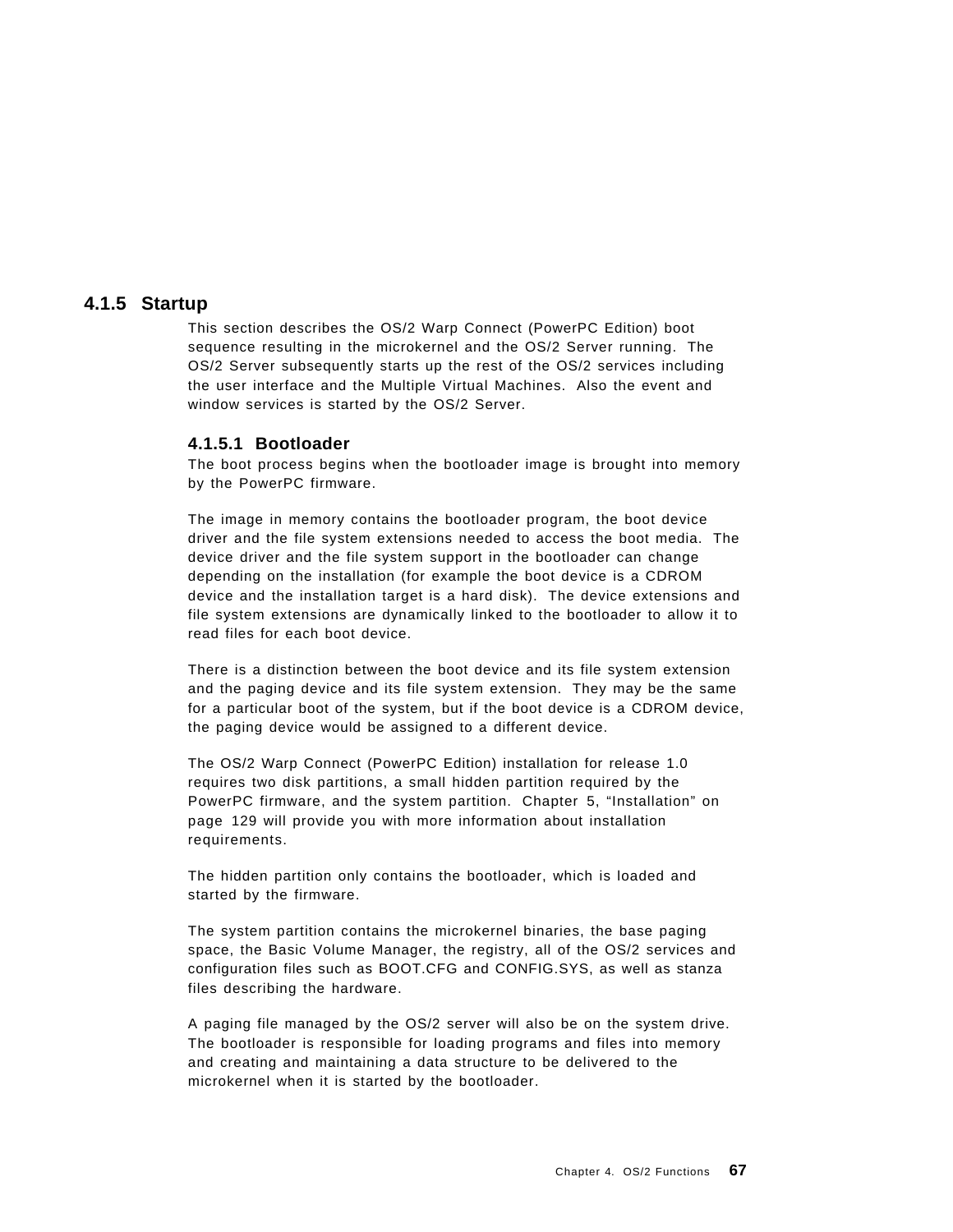The bootloader reads the BOOT.CFG file from the system partition. BOOT.CFG is an ASCII file containing information about programs and files to be loaded into memory by the bootloader.

BOOT.CFG may contain entries PN\_BOOT\_DEV and PN\_BOOT\_FS that specify the storage device and the file system to be used for reading the remainder of the files loaded by the bootloader. The entries may appear multiple times, allowing the boot information to be collected from different places.

A PN\_BOOT\_CONFIG statement in BOOT.CFG gives the name of a configuration file that contains additional configuration information.

The bootloader has a fail safe boot recovery capability in the case of bad boot information. The bootloader will use the last good copy of BOOT.CFG in this case.

After the bootloader has finished its task (loading programs and files into memory), it starts the microkernel. The microkernel starts the bootstrap task.

## **4.1.5.2 The Bootstrap Task**

The bootstrap task has all of the files loaded by the bootloader in its virtual address space. The bootstrap task knows which tasks to start via the information it obtains from the microkernel through the host\_get\_boot\_info interface. The microkernel, on the other, hand got the information directly as a data structure from the bootloader.

The bootstrap task starts the tasks as identified by the PN\_FILE\_NAME entries in BOOT.CFG. The bootstrap task knows if a file named in a PN\_FILE\_NAME is a program to be started, because a program must have at least one PN\_FILE\_ARG=<string> entry. If no argument is required, the <string> is just a null string.

The order of the startup of the individual components is important. They are started in the order they appear in the BOOT.CFG file, due to dependencies on previously started components. The bootstrap task waits for a started component to register itself with the root name server and to place its service port within the root name server.

The root name server itself is a special case to the bootstrap task, in that the bootstrap task waits for a message from the root name server (after having started it), containing the root name server service port. The bootstrap task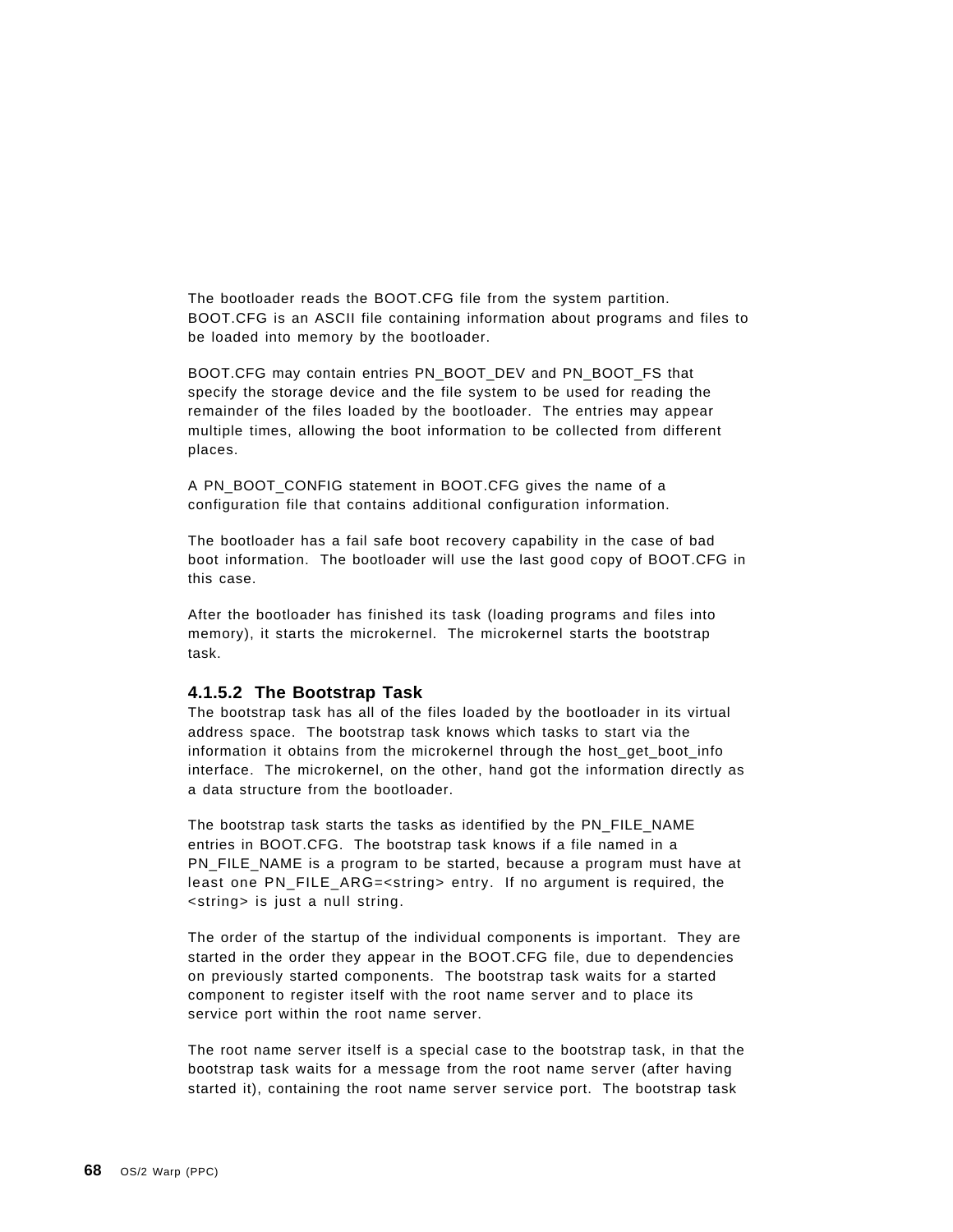provides the root name server service port to all services is starts. The bootstrap task also registers its file services port with the root name server.

#### **Services Started by the Bootstrap Task:**

As already mentioned, the root name server is started and its service port kept by the bootstrap task. The root name server enables name services to be present for all components started subsequently. The name space entries which need to be persistent, will not be made persistent until the registry server is started later in the boot sequence.

The default pager is started with no paging space available. It registers itself with the root name server. The base paging space is allocated by the dominant personality pager initialization task (PAGRINIT), after the paging device driver and File Services are started later in the boot sequence.

In release 1.0, Device Configuration Services consists of the Hardware Resource Manager (HRM), Configuration Manager and Device Manager. HRM is started first, and it uses stanza files to recognize the hardware in the system. Stanza files are ASCII text files containing descriptions of the various hardware components. Next, the Configuration Manager is started, followed by the Device Services. Device Services calls the API LDR\_XX... to start the device drivers. The drivers are then placed in memory by the bootloader.

The bootstrap task now starts the OS/2 initialization, the Basic Volume Manager and the File Services. It is now ready to start PAGRINIT, because the file system is available. After paging is enabled, the registry is started. Finally, the bootstrap task creates the OS/2 Server task and starts the OS/2 Server.

# **4.1.6 Shutdown**

The intent of a shutdown is to quiesce applications and system services in preparation for rebooting or powering off the system. Therefore, programs receiving a shutdown message, should make sure that any volatile data should be saved before it terminates. A program does not need to terminate, and could in fact request that shutdown be halted. An OS/2 Server thread controls the shutdown process.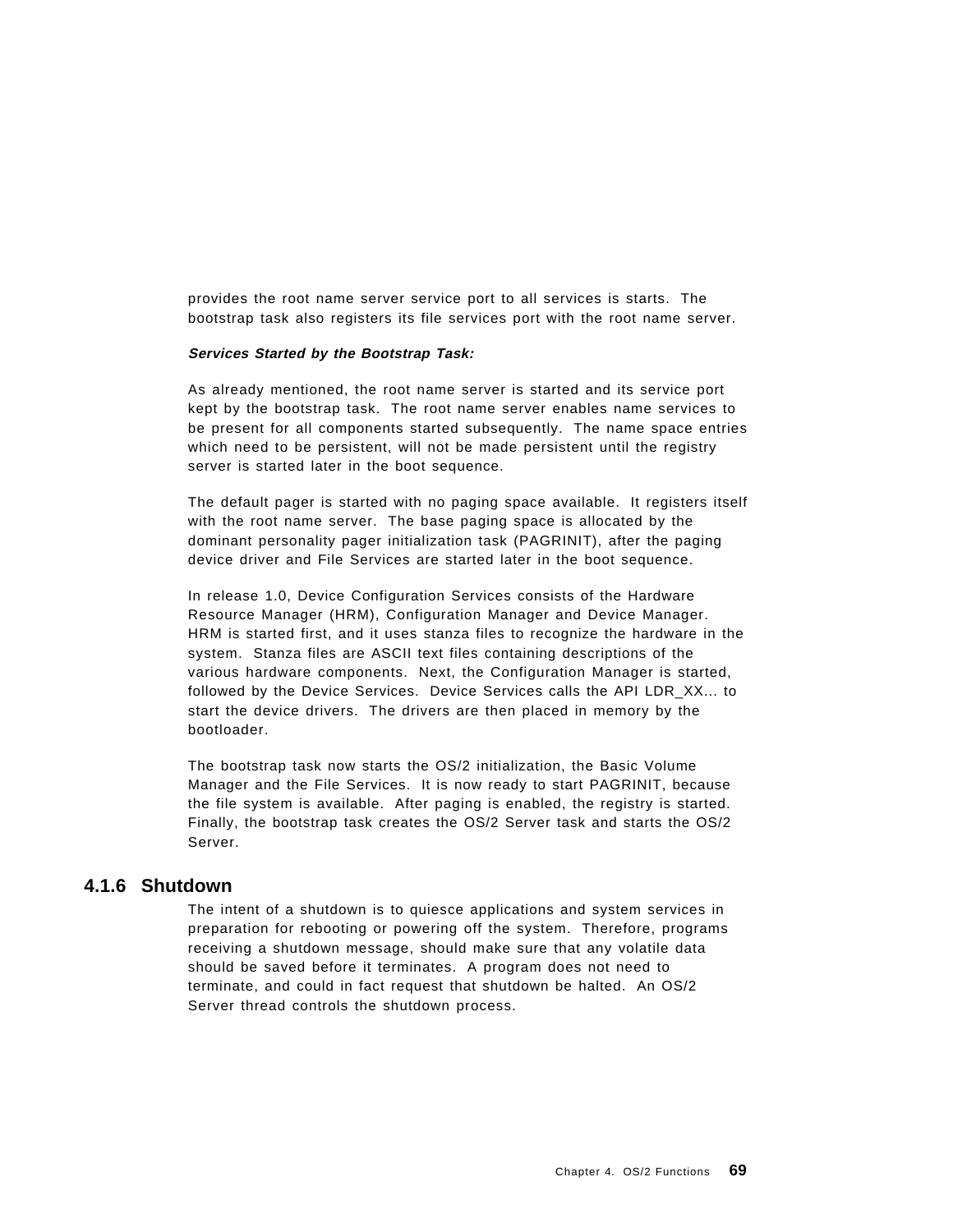## **4.1.6.1 Shutdown Invoked by User or API**

The user or an OS/2 application can request a shutdown of the system. This is done via a Workplace Shell desktop selection, or via the APIs WinShutdownSystem and DosShutdown. WinShutdownSystem is an orderly shutdown for OS/2 applications and system services that elect to be notified of a pending shutdown. DosShutdown simply flushes the file system cache and perform other requested actions such as system dump and reboot.

### **WinShutdownSystem:**

The Workplace Shell gets the desktop shutdown request from the user and issues a WinShutdownSystem call to Presentation Manager. A Presentation Manager application may also call WinShutdownSystem. Then the Presentation Manager calls the OS/2 Server.

The OS/2 shutdown thread:

- Calls event and window services to shutdown screen groups and sessions as described in 3.2, "Event and Window Services" on page 32. A nonzero return code makes the shutdown halt.
- Sends a shutdown message to each server that registers its service port in the \server or \device name space nodes with an attribute of ShutdownMessage=Yes. Servers or device drivers that do not have this attribute will not be informed about the shutdown.
	- − The shutdown thread sends shutdown messages to each server followed by shutdown messages to each device driver. An attribute of ShutdownOrder={range 0-255} can be specified to control the order of notification. Servers with a value of 0 are notified first, while servers with a value of 255 are notified last. Servers with the same value have no implied ordering.
	- − The File Services shutdown, ShutdownOrder=128, will flush any disk caches and disable further write operations, but the File Services will remain operational and able to handle page faults.
	- − These shutdown messages are done as remote procedure calls. The shutdown thread will wait for each server to respond. In release 1.0, the number of servers requesting notification are small, and they are trusted to respond.
- Calls event and window services again to indicate that shutdown is complete or that it is cancelled.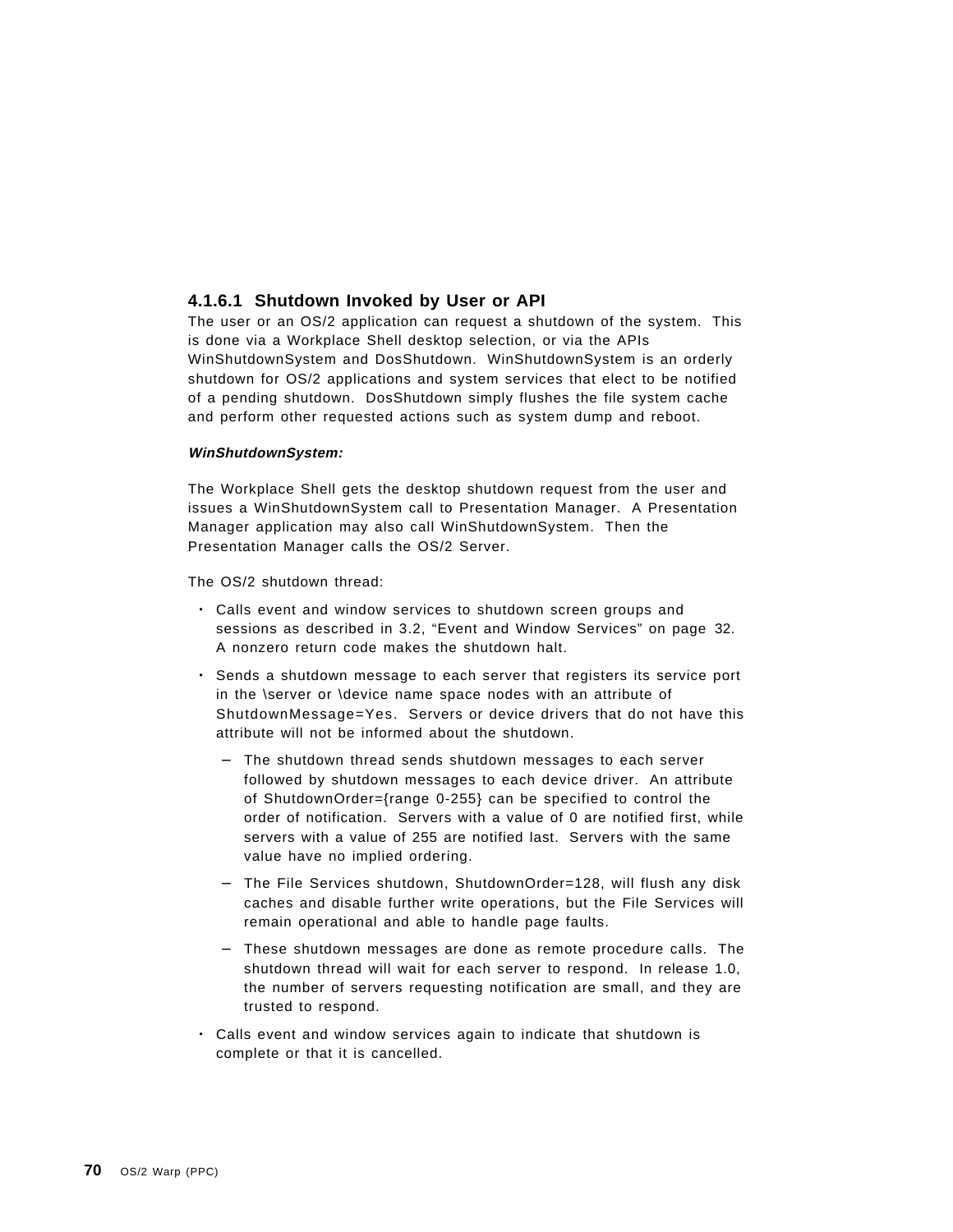• Returns control to the caller of WinShutdownSystem (the Workplace Shell or the Presentation Manager application) which displays a message to the user that it is safe to power off or reboot the system.

### **DosShutdown:**

The DosShutdown API has been extended to allow a Software Distribution Manager like NetView/DM to initiate a file system shutdown, followed by a reboot. System dump and halt options have also been added.

DosShutdown can perform the following actions:

- Send a Shutdown message to the File Services to flush buffers to disk and quiesce the File Services. The File Services will disable further write operations but will remain operational and able to handle page faults.
- Perform a system dump, reboot the system or halt the system as required.
- Control is returned to the caller which can then display a message informing the user that it is safe to turn off the power or reboot the system. If a dump, halt or reboot is requested, control is not returned if the request is successful.

In order for a system dump to be taken, the location of the dump file must be specified to the microkernel by a systems management utility.

The dump, halt and reboot actions are initiated through the host\_reboot call to the microkernel, using the Host Control port, with RB\_DUMP, RB\_HALT or RB\_REBOOT option specified.

### **4.1.6.2 Shutdown via CTRL-ALT-DEL**

The shutdown thread of the OS/2 Server performs the following actions when it receives a CTRL-ALT-DEL notification:

- 1. Sends a message to the screen, indicating rebooting.
- 2. Sends a Shutdown message to the File Services to flush buffers to disk and quiesce the File Services. The File Services will disable further write operations but will remain operational and able to handle page faults.
- 3. Reboots the system via the host\_reboot call to the microkernel, using the Host Control port.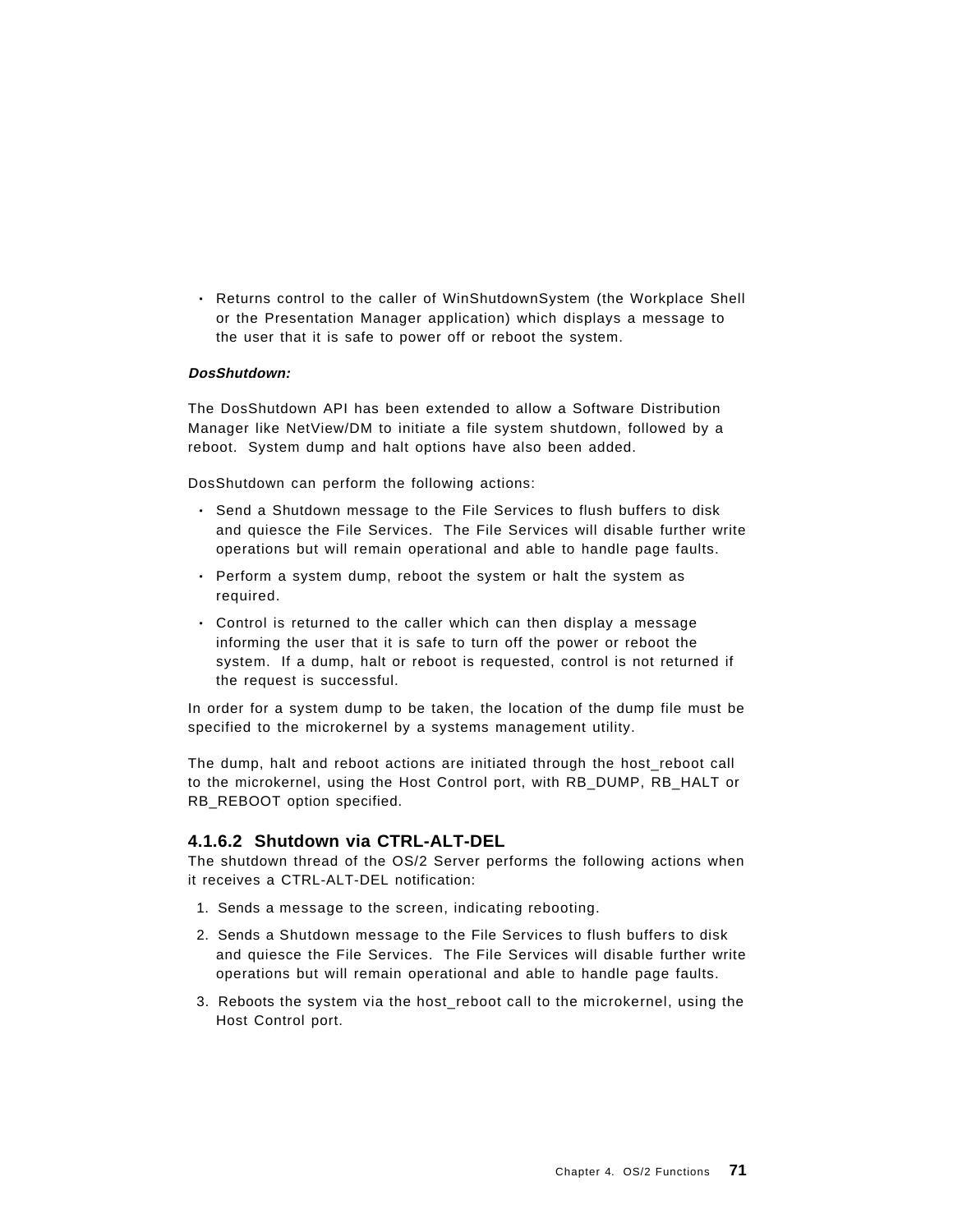### **4.1.6.3 Abnormal Termination of a Shared Service**

In release 1.0, there is no provision for restarting a failing system service The architecture allows for a monitoring of servers through the port\_death notification, so that the OS/2 Server might restart failing system services.

# **4.2 The MVM Environment**

OS/2 Warp Connect (PowerPC Edition) includes binary support for DOS, Windows or DPMI applications. In this, the first release, the operating system provides DOS support that is based on the OS/2 Warp (Intel) version of the product.

The Multiple Virtual Machine (MVM) environment provides the following functionality to the OS/2 Warp Connect (PowerPC Edition) operation system:

- Boots a DOS emulation kernel in a Virtual DOS Machine (VDM).
- Boots a non-emulated version of DOS (for example DRDOS, Novell DOS, DOS V3.3 and above) in a Virtual Machine. In OS/2 Warp (Intel), this is referred to as a Virtual Machine Boot (VMB) .
- Runs multiple DOS applications concurrently in the system.
- Runs DOS applications fullscreen or windowed.
- Provides DOS, Windows, DPMI applications access to a common set of file systems shared with other personalities in the OS/2 Warp Connect (PowerPC Edition) environment.
- Provides virtual device support to allow sharing of devices between DOS, Windows, DPMI applications and OS/2 applications.
- Provides LIM EMS 4.0 support.
- Provides LIMA XMS 2.0 support.
- Provides DPMI 0.95 host support in the system.
- Provides support for Windows 3.1 applications by running WIN-OS/2 from OS/2 Warp (Intel) in a virtual machine.
- Provides support for network redirection of drives in a VDM.
- Provides support for user configuration of the MVM environment on a per VDM basis.
- Support Win32s applications as found in OS/2 Warp (Intel).

The MVM environment provides the above listed functionalities in the OS/2 Warp Connect (PowerPC Edition) system with the help of several components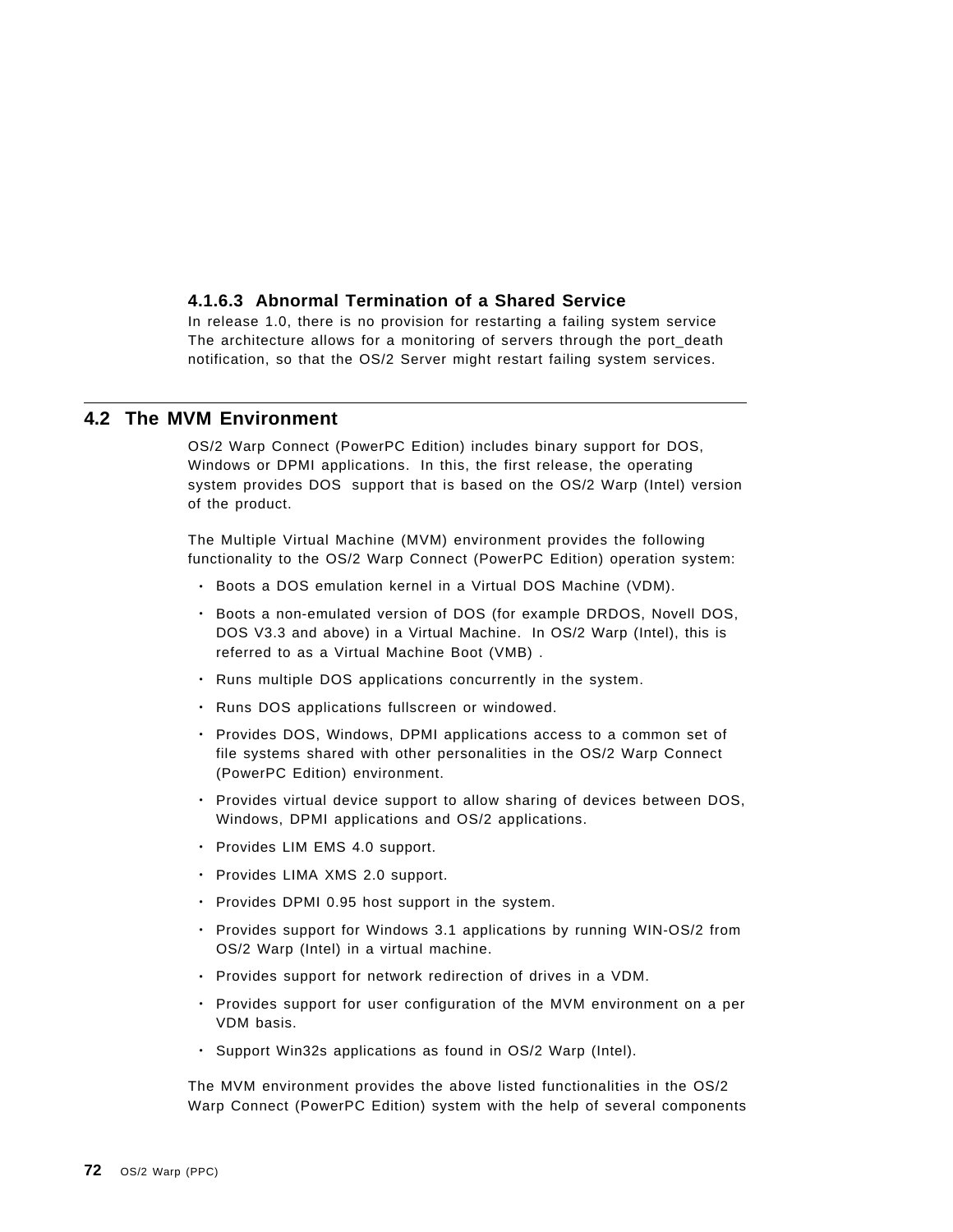from the Service Layer of the system. The service layer is a term to describe services or facilities available in the operating system, but which are not part of either the OS/2 Server or the MVM environment.

The components that the MVM environment uses are:

• **OS/2 Loader**.

The OS/2 loader is used for loading programs of attaching libraries to already running programs.

• **HRM**.

The Hardware Resource Manager portion (HRM) is used to request and get hardware resources for a virtual machine.

• **File Server**.

The file server provides file system services to Virtual Machines.

• **Event and Session Manager**.

For session management and keyboard and mouse events.

# **4.2.1 OS/2 Warp (Intel) Multiple Virtual DOS Machine**

The Multiple Virtual DOS Machine (MVDM) architecture in OS/2 Warp (Intel) is designed to exploit the virtual 8086 (V86) mode of the 80X86 processor, which allows operating systems such as OS/2 Warp (Intel), to execute multiple DOS applications within the 80X86 protected mode environment.

The MVDM Kernel controls the state and the architecture of concurrent VDMs, and is composed of the following four major components as shown in Figure 9 on page 74.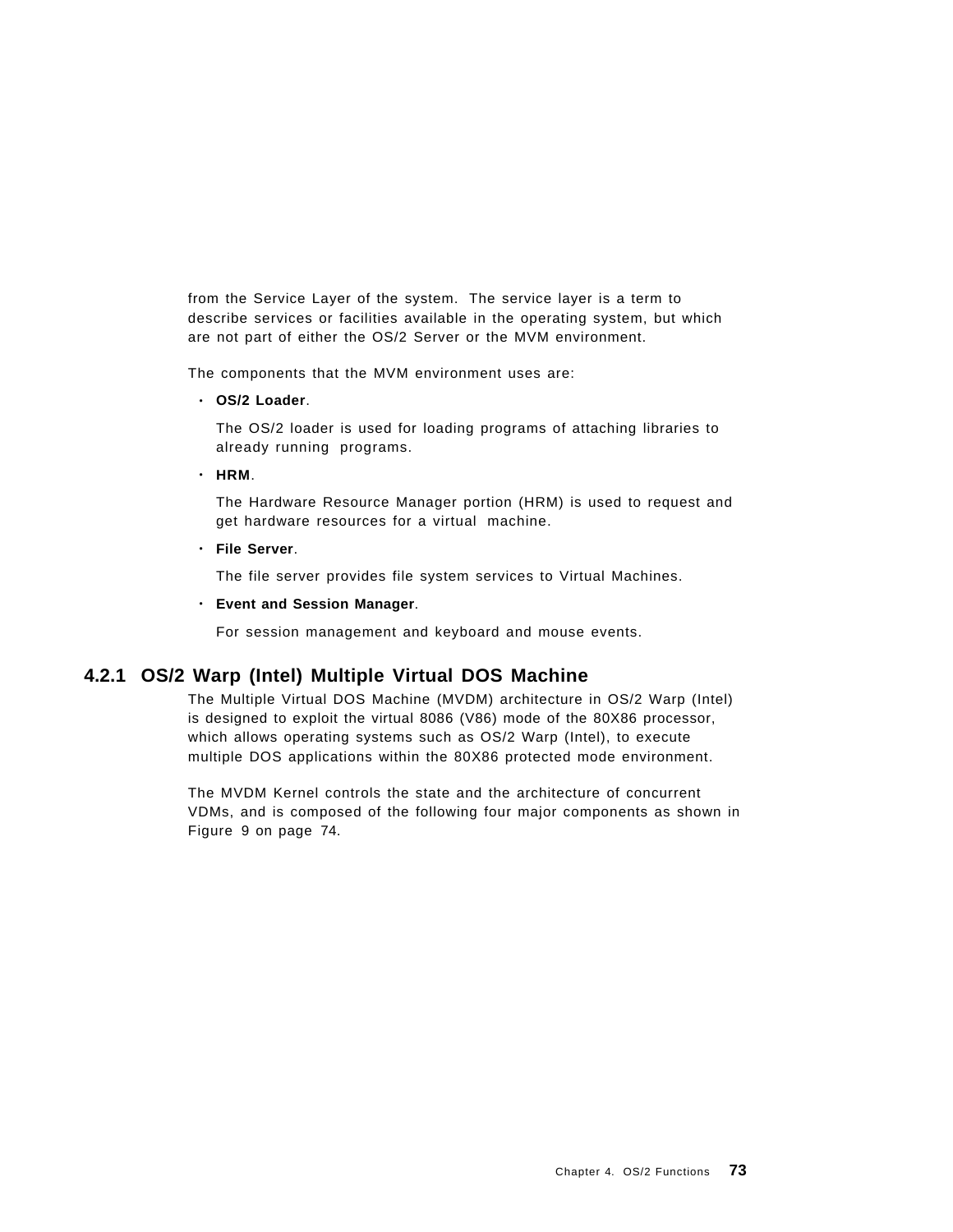

Figure 9. MVDM Architecture

### 1. **The Virtual DOS Machine Manager (VDMM)**

This component contains the mechanism to start and interact with DOS applications. It creates, initializes, and terminates Virtual DOS Machines (VDM).

#### 2. **8086 Emulation**

The 8086 emulation manages communication between 8086 instruction streams and virtual device drivers.

### 3. **DOS Emulation**

This component emulates the function and operation of the DOS operating system on a per-VDM basis. DOS services are emulated with the MVDM kernel, or by invoking protected mode services provided by the OS/2 kernel.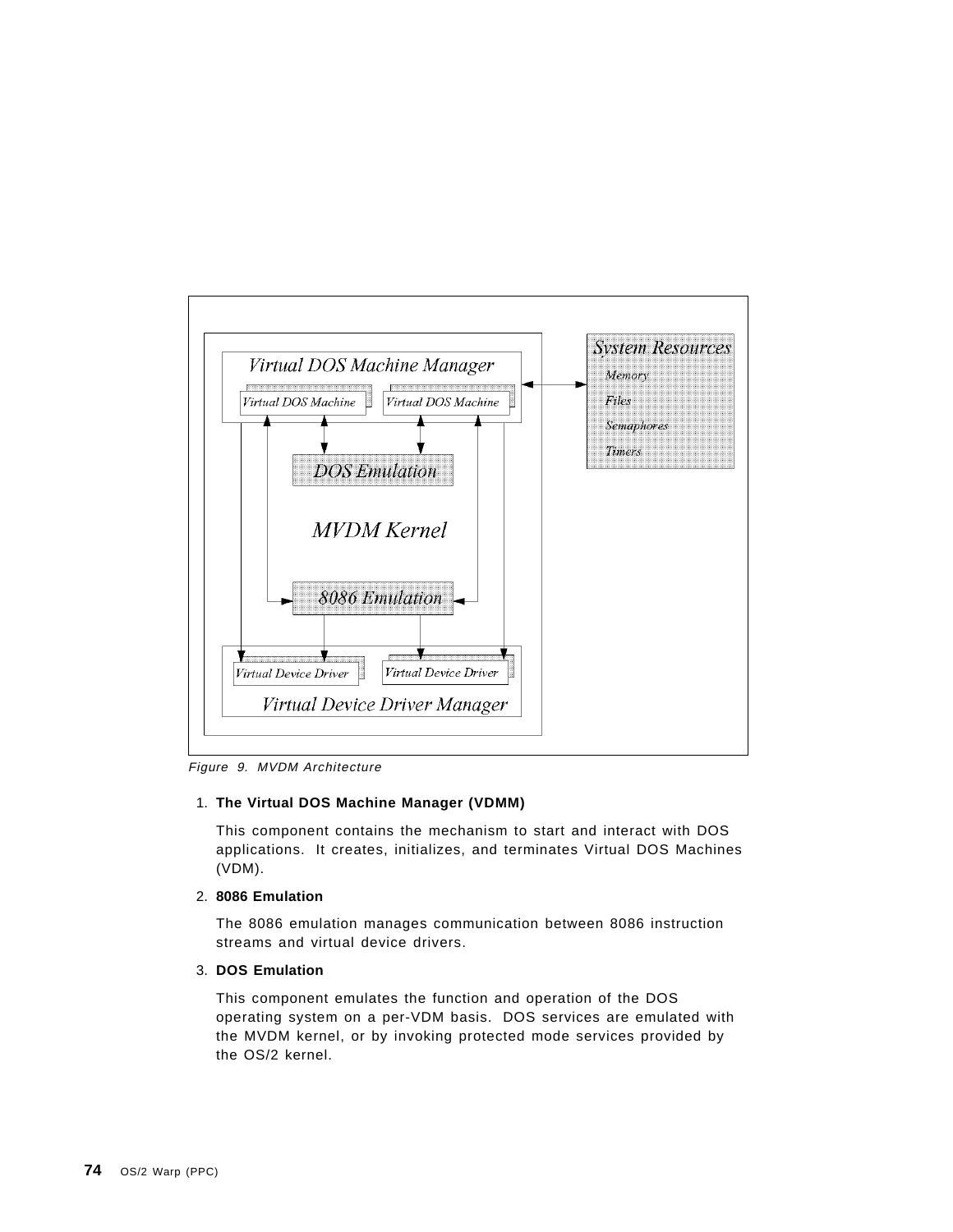### 4. **The Virtual Device Driver Manager (VDDM).**

The VDDM loads, initializes and communicates with virtual device drivers. Virtual device drivers are required to virtualize the hardware and ROM BIOS, thereby allowing DOS applications to access hardware device and BIOS without affecting other applications in the system.

# **4.2.2 OS/2 Warp Connect (PowerPC Edition) MVM Environment**

The MVM environment is the facility that provides DOS, Windows or DPMI support in the OS/2 Warp Connect (PowerPC Edition) operating system. Based on the OS/2 Warp (Intel) Multiple Virtual DOS Machine (MVDM) architecture, the MVM environment is built from many of the same components as the MVDM. Figure 10 shows the MVM environment architecture.



Figure 10. MVM Architecture

Obviously, with the change to the PowerPC platform, the MVM environment had to grow in order to support the new requirements of the PowerPC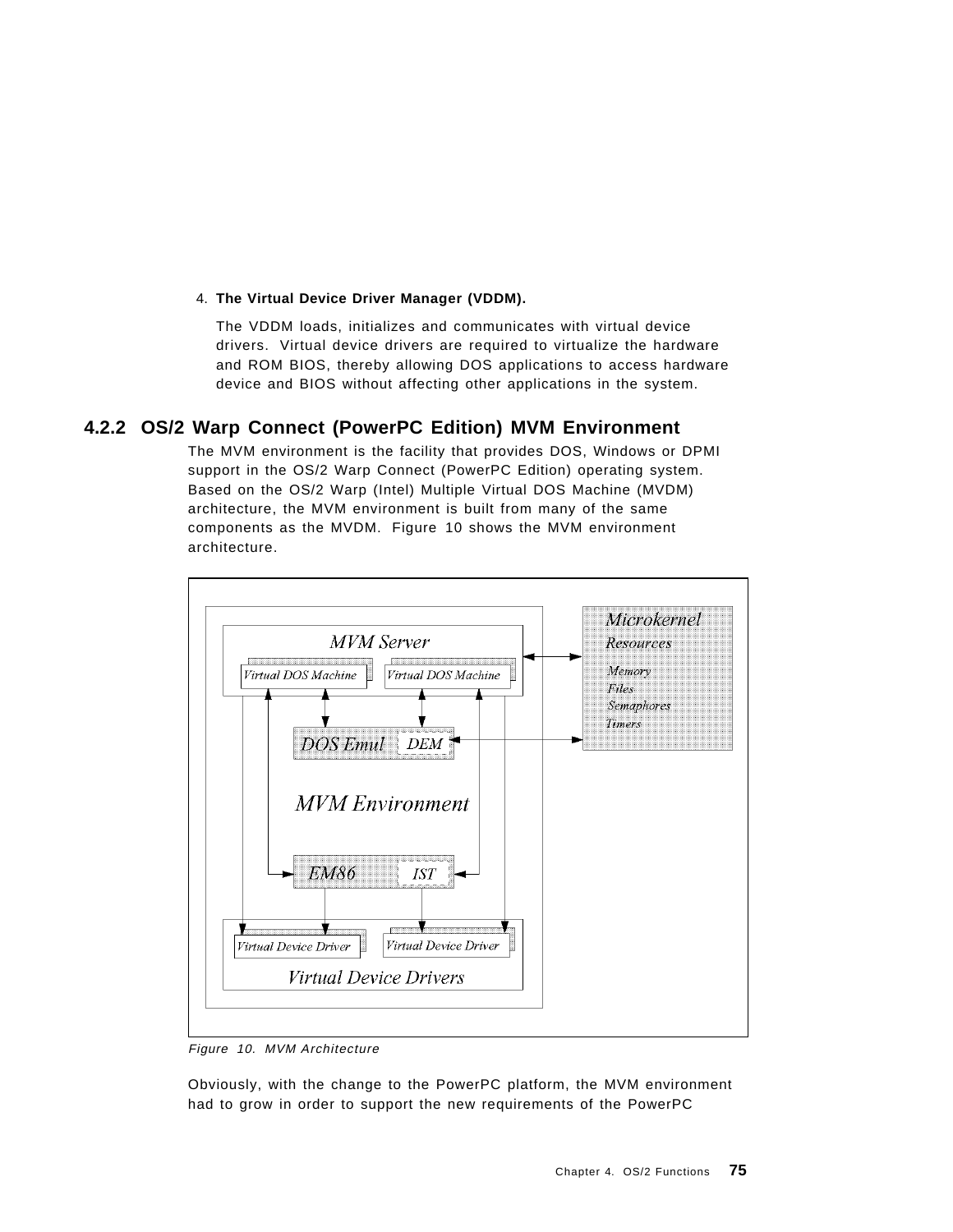processor. For example, without the Intel 80X86 processor to cater for Intel instructions, OS/2 Warp Connect (PowerPC Edition) provides an Instruction Set Translator (IST) to do the job.

The MVM environment is comprised of the following four major components:

### • **MVM Server**

A Multiple Virtual Machine server that exports a message based API to create, configure and destroy VDMs. The server maintains a database of global and per virtual machine configuration and tuning properties.

### • **8086 Emulation or EM86**

The EM86 component services all exceptions in a VDM, decodes the instruction that caused the exception and dispatches an appropriate Virtual Device Driver to emulate or virtualize it.

### • **DOS Emulation**

This component emulates the function and operation of the DOS operating system on a per-VDM basis. This component utilizes a DOS Emulation Service Interface (DEM) in order to access microkernel resources.

### • **Virtual Device Drivers**

A collection of Virtual Device Drivers (VDDs) that virtualize or emulate different aspects of the PC and X86 environment for the VDM.

# **4.2.3 Installation**

The MVM Environment can be installed during the Personality Feature Installation Phase of the OS/2 Warp Connect (PowerPC Edition) install process. This means that the MVM can be installed during the OS/2 Warp Connect (PowerPC Edition) installation, or later as part of an additional installation of features. More details about the OS/2 Warp Connect (PowerPC Edition) installation is available in section 5.2, "Feature Install" on page 131.

For the purpose of installation, the MVM environment is composed of three main components. They are:

- Multiple Virtual DOS Machine (MVM) server, which supports the Virtual DOS Machines (VDM)
- WIN-OS/2
- Win32s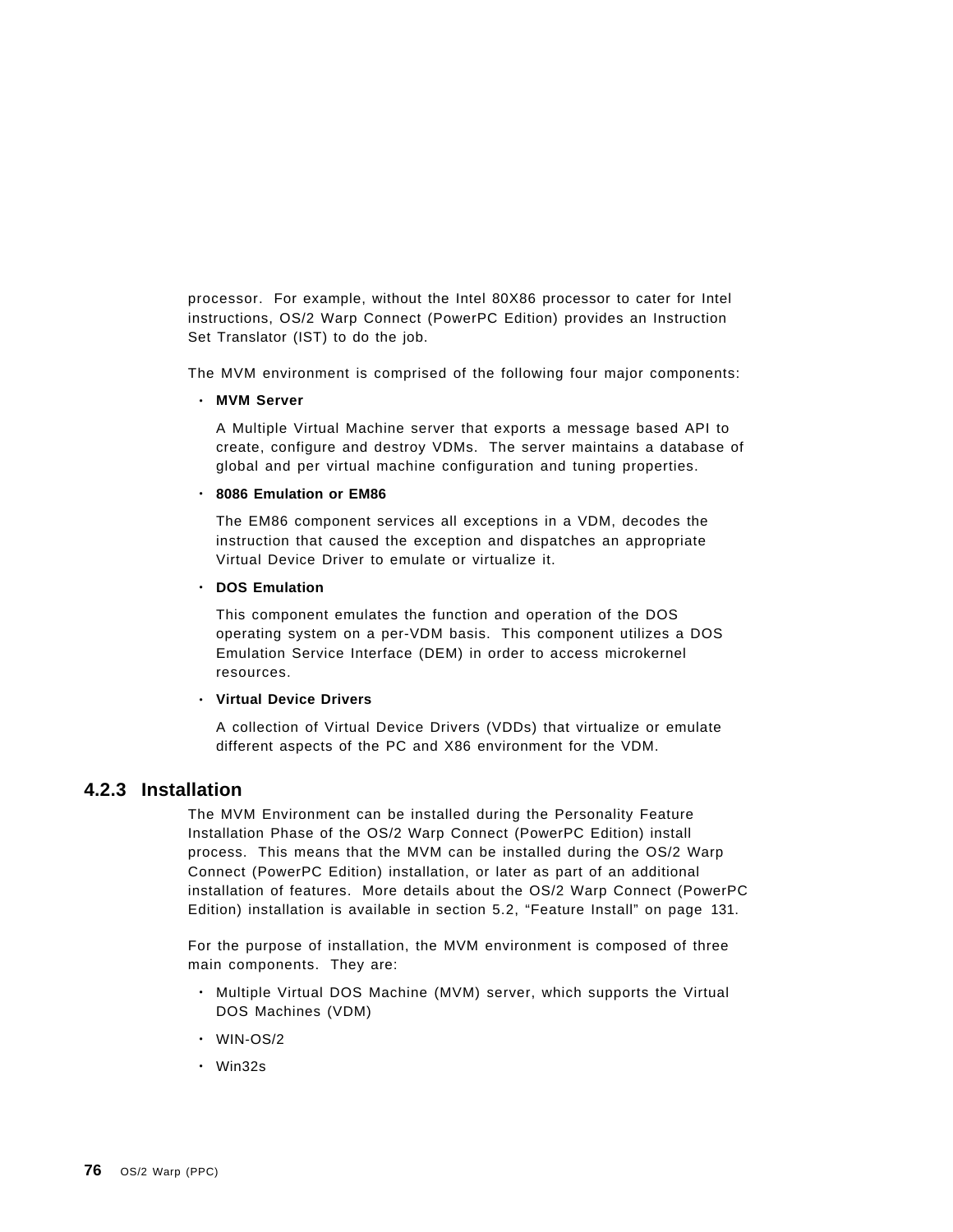Although you can install the MVM environment using the defaults, you can customize which of the sub-features of the environment that you install. Optional sub-features of the MVM Environment available are:

- **DOC** Documentation Install Object includes child install objects if there are many kinds of documentation.
- **DPMI** DOS Protected Memory Interface support.
- **EMS** Expanded Memory Specification support.
- **XMS** Extended Memory Specification support.
- **Sys Util** System Utilities support includes, backup hard disk, change file attributes, display directory tree, manage partitions, label diskettes, link object modules, recover files, restore backed-up files, and sort filters.

WIN-OS/2 and Win32s installation is optional, and is dependent in the MVM server (with DPMI support) also being installed.

# **4.2.4 Multiple Virtual Machine Server**

The MVM server in OS/2 Warp Connect (PowerPC Edition) provides the mechanism for the creation, initialization and destruction of Virtual Machines. A Virtual Machine is an environment in which a DOS, Windows or DPMI application can execute.

Although providing somewhat behind the scenes support, the MVM server is integral to the MVM environment. The server provides functionality that is similar to that of both the Virtual DOS Machine Manager (VDMM) and the MVDM Kernel found in OS/2 Warp (Intel).

The MVM server is closely integrated into the OS/2 Warp Connect (PowerPC Edition) environment. The MVM server starts via a RUNSERVER= entry in the CONFIG.SYS when OS/2 Warp Connect (PowerPC Edition) boots. Additional information on the OS/2 Warp Connect (PowerPC Edition) boot process is found in section 4.1.5, "Startup" on page 67. The MVM server provides the following services to the MVM environment:

- Identifies the hardware environment that it is running in (for example, the PowerPC) and loads the appropriate module binaries into the MVM environment.
- Loads and initializes the other components in the MVM environment by using the system loader in the task manager.
- Provides services to create, manage and destroy X86 VDMs in which DOS, Windows or DPMI applications can be executed. These services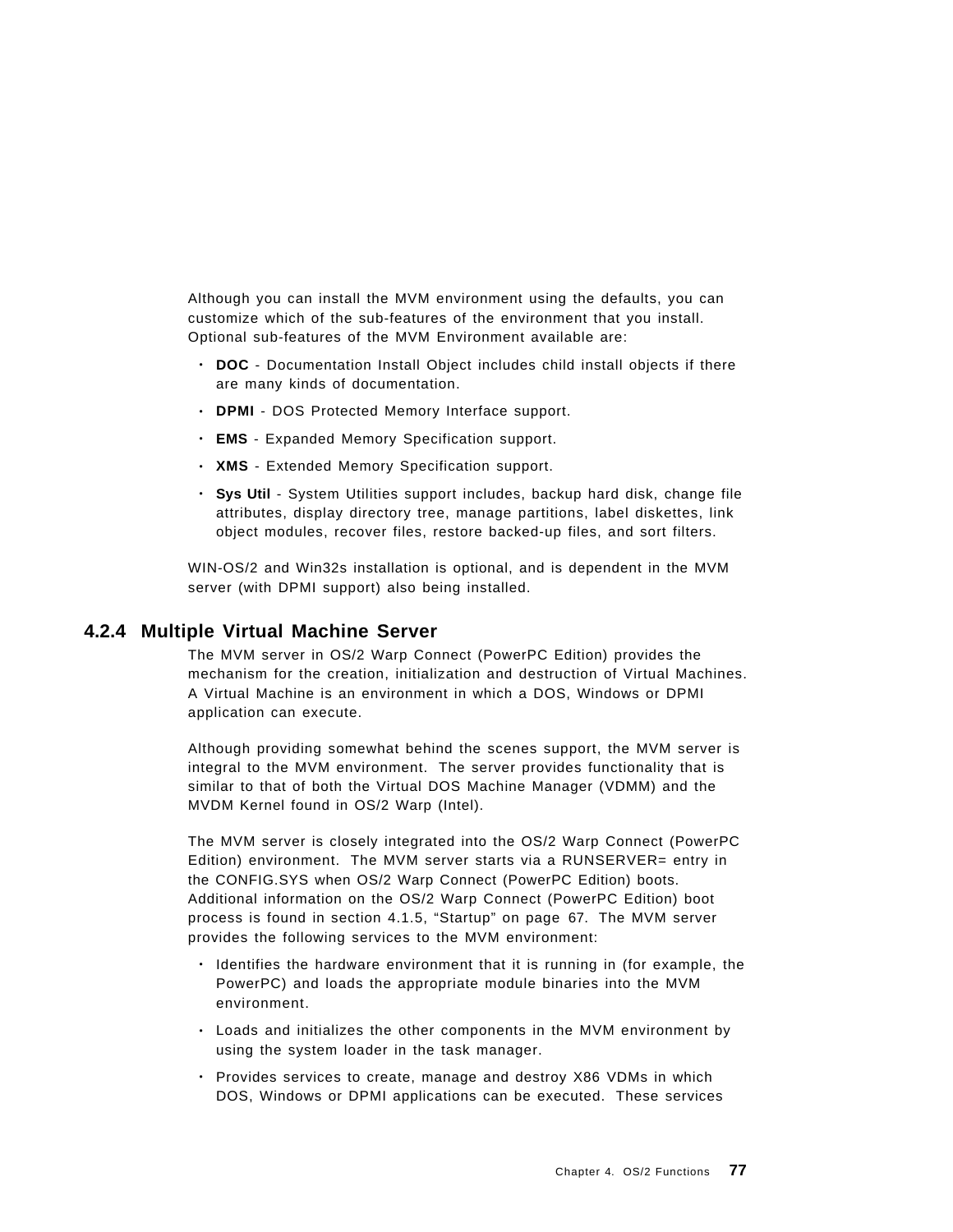are exported to other servers in the OS/2 Warp Connect (PowerPC Edition) service/personality layer in the form of a message based API.

- Exports a set of services to other components in the MVM environment as well as other components in the OS/2 Warp Connect (PowerPC Edition) service/personality layer to control the execution state of the Virtual DOS Machines.
- Provides a set of services to allow per VDM configuration to be done. This allows users to configure and control the resources associated or needed by the application that they need to execute in a particular VDM.

Although the MVM environment is structured as an OS/2 task it still utilizes the resources provided by the microkernel. It does this through the use of ports. A port is a unidirectional communication channel between a client that requests a service and a server that provides the service. Ports are discussed in more detail in section 2.1.3, "Inter Process Communication (IPC)" on page 10. In future releases of OS/2 Warp Connect (PowerPC Edition), the MVM environment will move away from the port communication structure and communicate directly to the OS/2 server.

The MVM server itself is comprised of a number of components. Many of these components provide similar services to those already found in the OS/2 Warp (Intel) environment. The MVM server components are:

### • **Boot/Initialization**

This component of the MVM server is the one that performs boot time initialization of the MVM environment.

#### • **Event List Management**

The Event List Management component of the MVM server exports a set of services that are used by the emulation code (EM86 + VDDs) components in the MVM environment to register event handlers for various events.

### • **Virtual Machine Manager**

The virtual machine manager (VMM) supports services that control the operation of virtual machines though creation to termination. Access to the services are through the SERVICE\_PORT.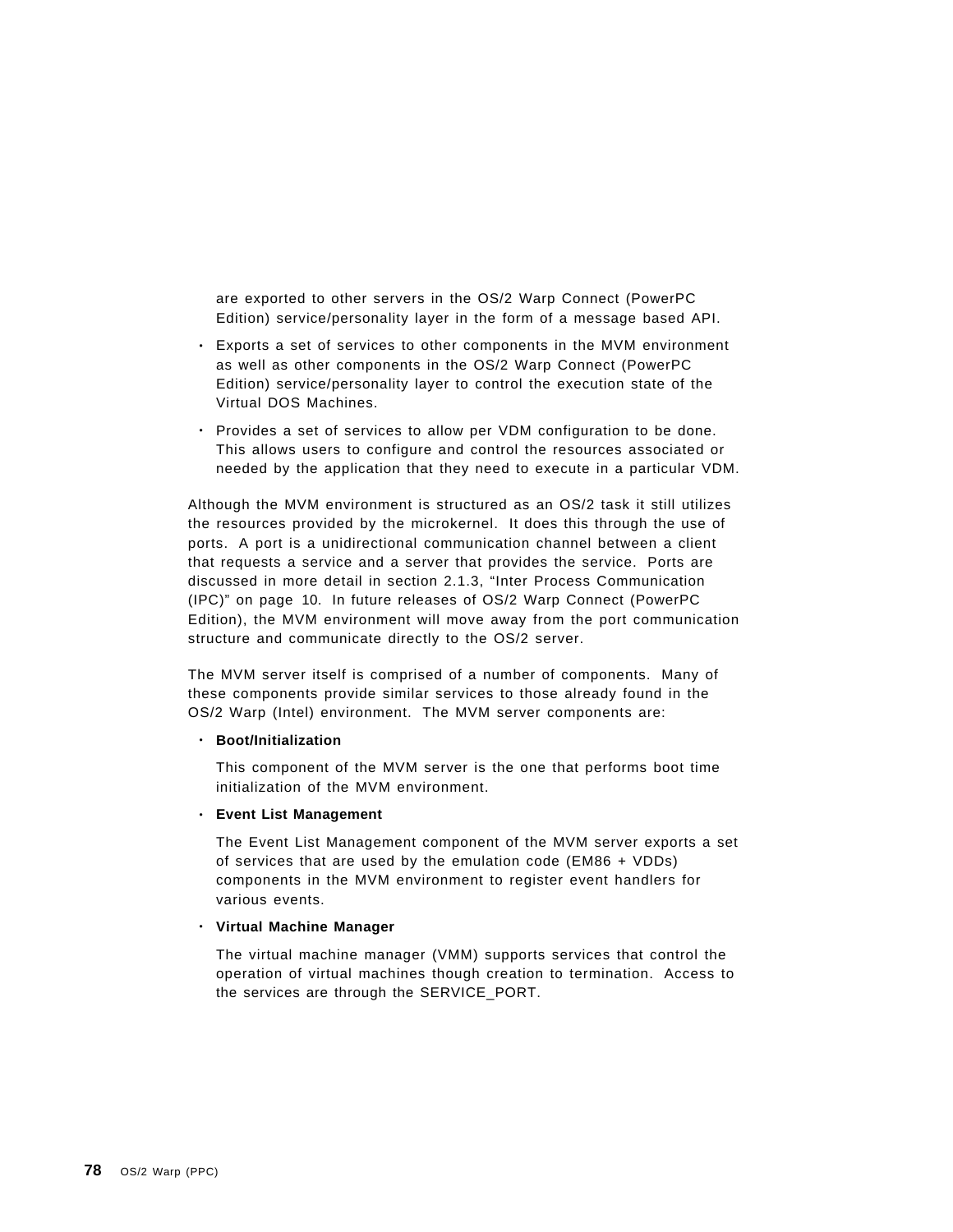# **4.2.5 EM86 (8086 Emulation)**

The 80X86 emulation component (EM86) emulates 80X86 instructions and provides the functions required to support emulation to the other components of the MVM server. On an Intel based machine, EM86 would use the virtual 8086 mode of the Intel processors to provide low-level emulation functions. On the PowerPC, EM86 uses the services provided by the Instruction Set Translator (IST) to support the functions that it provides.

The EM86 components emulate some INT instructions, all IOPL-sensitive instructions, and some I/O instructions for 80X86 processors. These components also helps virtual device drivers emulate INT and I/O instructions. EM86 consists of the following major components:

- Boot-time initialization
- Client creation-time initialization
- Instruction emulation
- Virtual Device Helper (VDH) functions
- Hardware interrupt dispatcher.

EM86 uses the Instruction Set Translator (IST) to support the emulation of Intel instructions on the PowerPC. Low level instruction is performed by the IST. EM86 decodes instructions using the IST and passes control to the appropriate handler. If the instruction is unsupported or cannot be decoded, an invalid opcode (INT 6) is reflected to the VDM.

# **4.2.6 Instruction Set Translator**

The Instruction Set Translator (IST) is a mapping layer to allow Virtual Device Drivers to use the current Virtual Device Helper (VDH) services with the IST. The IST also provides a *black box* emulator that emulates the Intel instruction set on non-Intel (PowerPC) hardware. This means that the Instruction Set Translator is the only area that understands Intel instructions on the non-Intel (PowerPC) machines.

The use and functionality of the IST is not restricted to the MVM environment. When the Intel Binary Support for OS/2 applications is added to OS/2 Warp Connect (PowerPC Edition) in a future release, the IST will be used to provide the required emulation support.

The architecture of the DOS emulation is such that the IST is perceived as a replaceable module. That is, if the MVM environment was moved to an Intel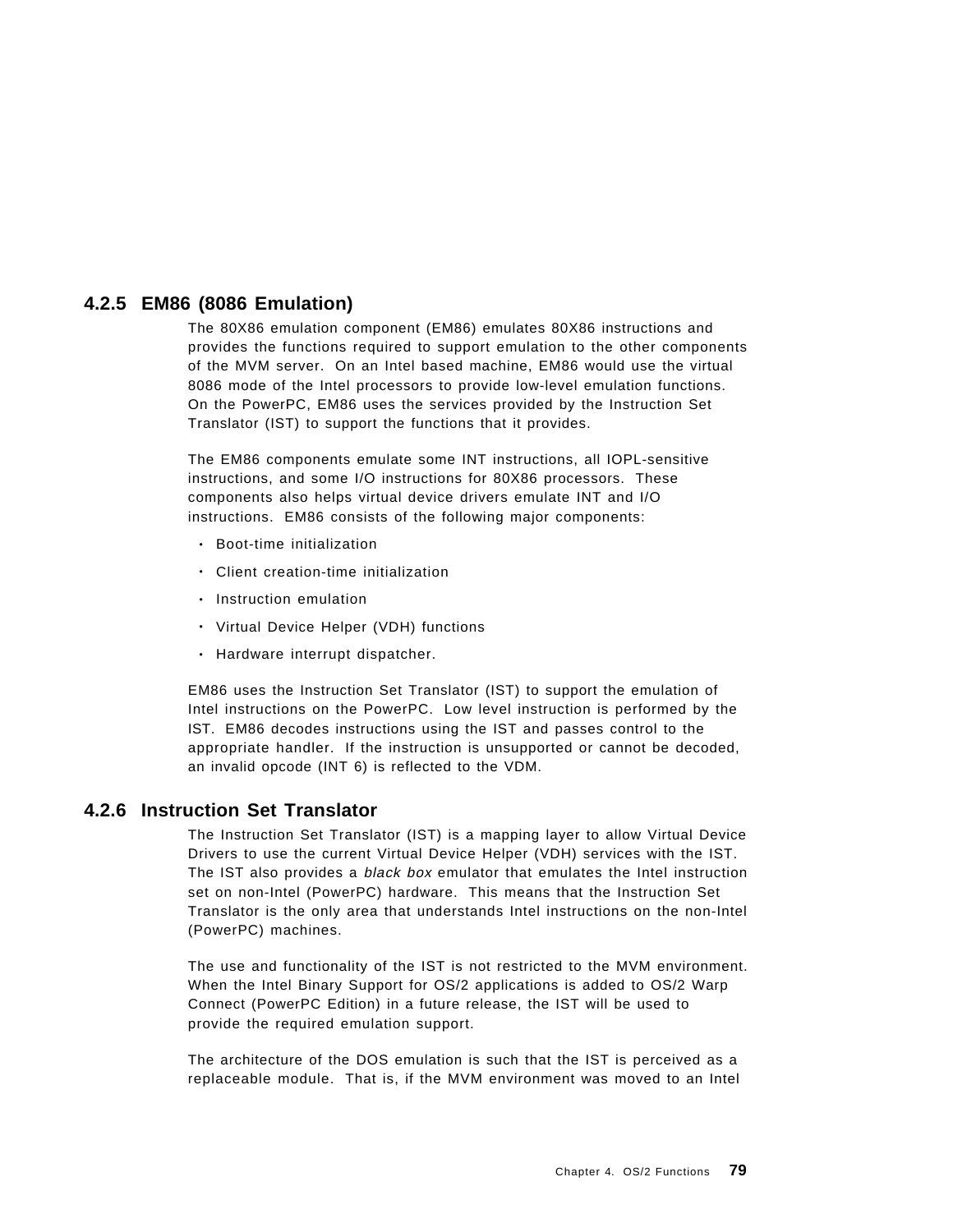based platform, then the function of the IST could quickly and easily be replaced by the actual Intel 80X86 processor.

The performance of the IST exceeds that of most of the other DOS/Windows software emulators that are available in the market today. In order to achieve this result it was necessary to limit the function supported by the IST. A brief summary of the limitations of the IST are listed below:

- Numeric coprocessor support is limited to 64 bits, instead of the 80 bits supported in the Intel Architecture.
- No limit checking for selectors.
- No checking of selector attribute bytes.
- No page table emulation (no page level memory protection or per-page memory management for protected mode applications). The means that it will not be possible to support the DPMI 0.95 demand-page memory functions.
- The IST is 386 only. Instructions specific for 486 (and above) are not supported.

# **4.2.7 DOS Emulation**

The DOS Emulation Kernel emulates the DOS environment (such as DOS data structures and interrupt 21s) for each DOS session. DOS emulation is broken into two major pieces, one half that runs in the Intel address space (V86 mode on Intel or real mode in the IST) and the other half runs natively.

Figure 11 on page 81 shows the two parts of the DOS emulation servicing an interrupt in the MVM environment.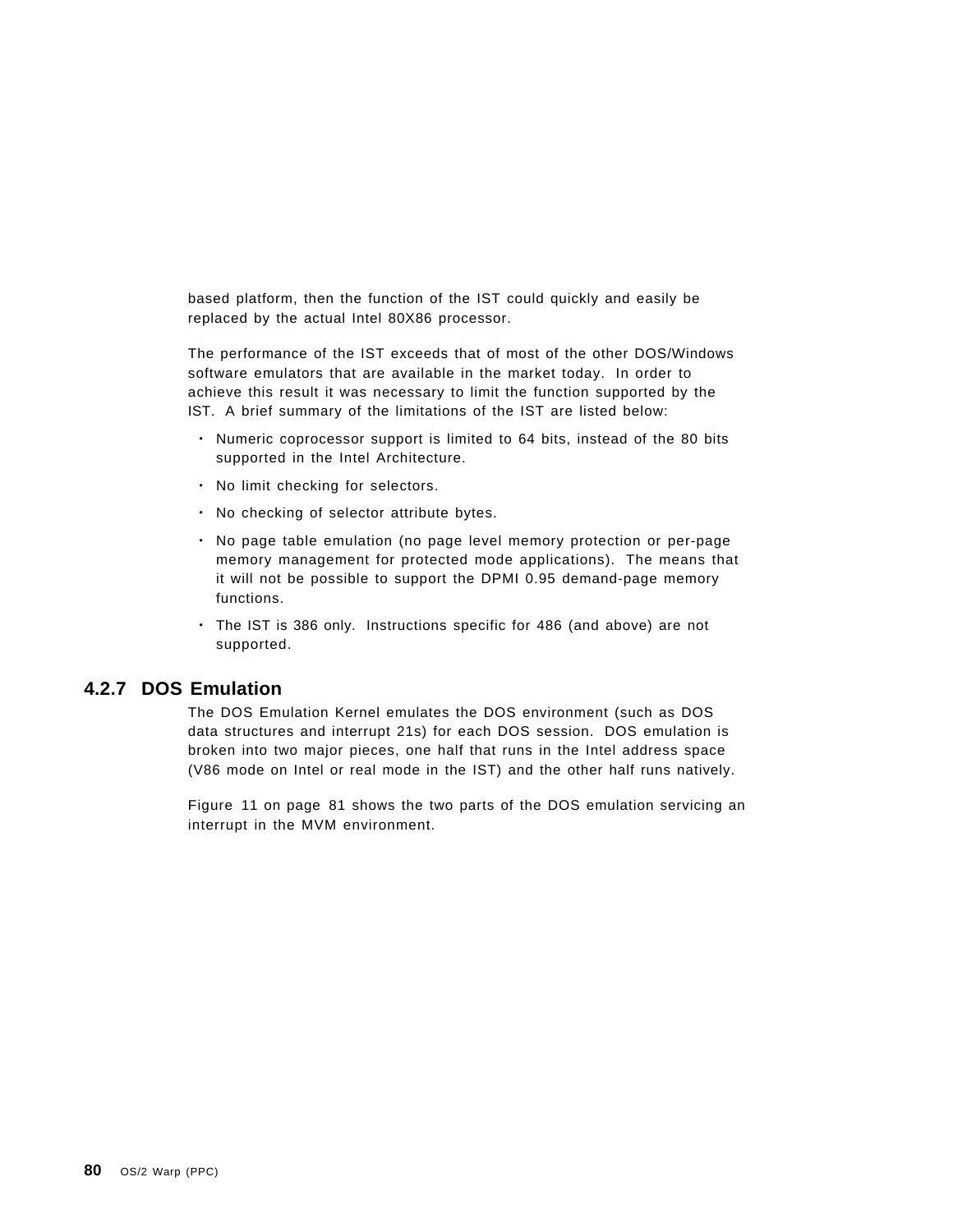

Figure 11. MVM Interrupt Processing

The piece of the DOS emulation running in the Intel space receives application requests in the Intel address space, updates the appropriate data structures, and then passes the request to the native piece of DOS emulation. The native piece of code acts of a router and routes the request to the appropriate worker routine, such as a file serve routine. The return code from the worker routine is then passed back to the Intel piece of code, so that it can return the proper result to the application.

The two components of the DOS emulation are:

- **DOS Kernel.** The DOS Kernel services the requirements of the DOS function calls that do not require services from outside the Intel space. An example of this would be the alloc\_mem function call.
- **DOS Emulation Service Interface**. The DOS Emulation (DEM) Service Interface acts as a router of information requests for the DOS Kernel. The DEM interface is a PowerPC specific and is not present in the OS/2 Warp (Intel) version of the emulator. The DEM requests are routed to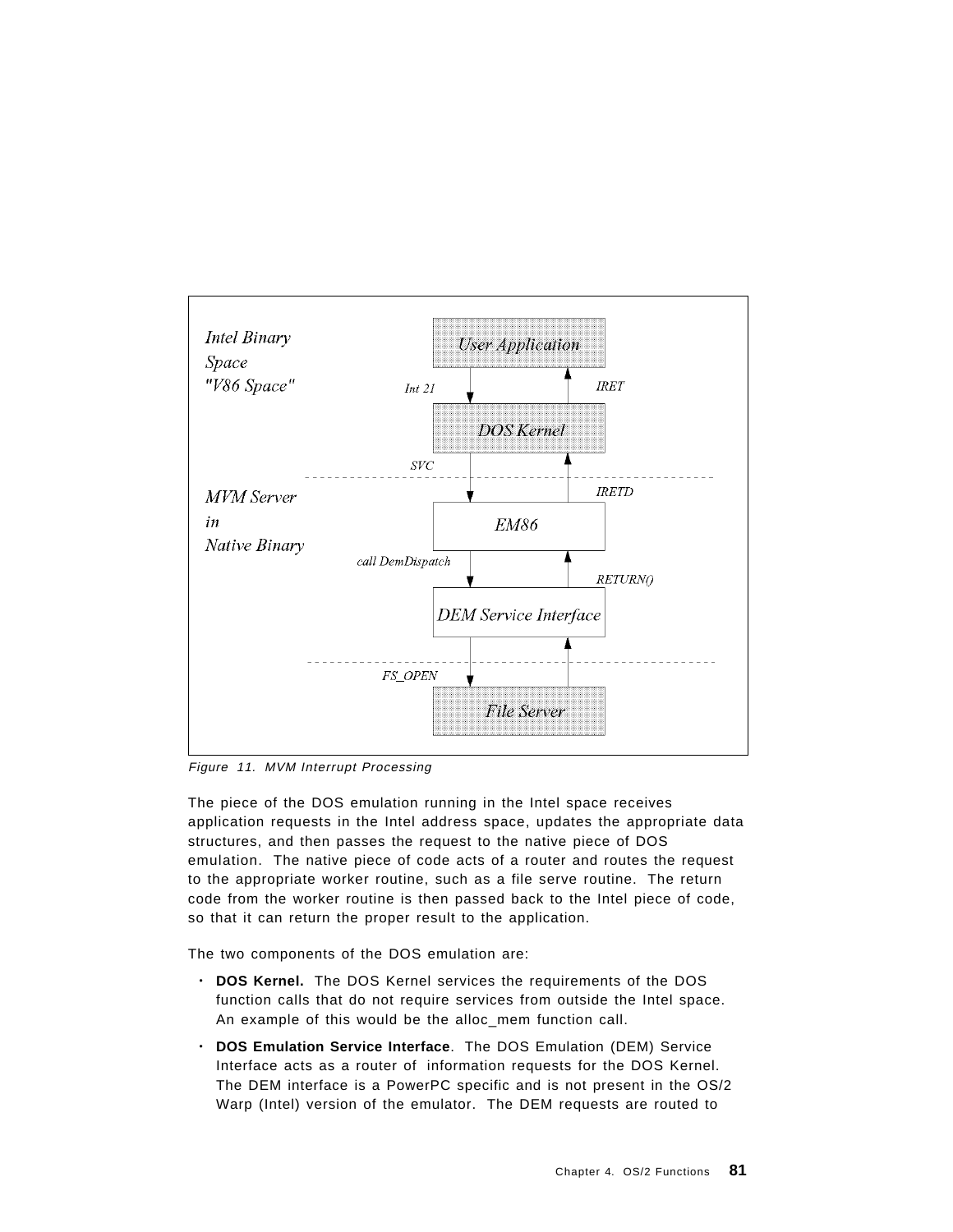either a Personality Neutral Service, a Cross Personality Service, the IBM Microkernel, a Virtual Device Driver, or a Physical Device Driver.

The services that the DEM layer provides include:

- − **File I/O** File, directory, and disk I/O to include Universal Naming Convention (UNC) names.
- − **Device I/O** I/O to devices to include IOCtl support.
- − **Named Pipe I/O** Support for the client end of named pipes.
- − **Semaphores** All semaphore support.
- − **Internationalization** Internationalization to support both DBCS and Unicode.
- − **Other** Other services such as initialization and termination support.

### **4.2.8 Virtual Device Drivers**

DOS applications tend to access the hardware resources like devices directly. In order for multiple DOS applications, each running in a Virtual Machine, to access physical hardware devices, each virtual machine must be provided with a set of virtual interfaces to these devices. This is so the actions of one application running in a virtual machine does not affect the state of the device as perceived by other entities in the system.

The Virtual Device Drivers (VDD) provide these virtual interfaces. The VDD model used for the drivers is mostly unchanged since OS/2 Warp (Intel). The virtual device drivers that are supplied with OS/2 Warp Connect (PowerPC Edition) provide the same level of support that is available in OS/2 Warp (Intel).

Although the VDD model is mostly unchanged, there has been some changes to the implementation of the virtual device drivers in the OS/2 Warp Connect (PowerPC Edition) environment. One of the most obvious changes is that the virtual device drivers are no longer loaded at ring 0. Along with some of the physical device drivers, they are now at the user (ring 3) level of the operating system.

In OS/2 Warp (Intel), all of the virtual device drivers stored in the system as individual .SYS files and are loaded from the CONFIG.SYS file. In the first release of OS/2 Warp Connect (PowerPC Edition), that has changed. The base VDDs are found in the system dynamic link librariy MVDM.DLL, while the installable VDDs are still listed in the CONFIG.SYS file.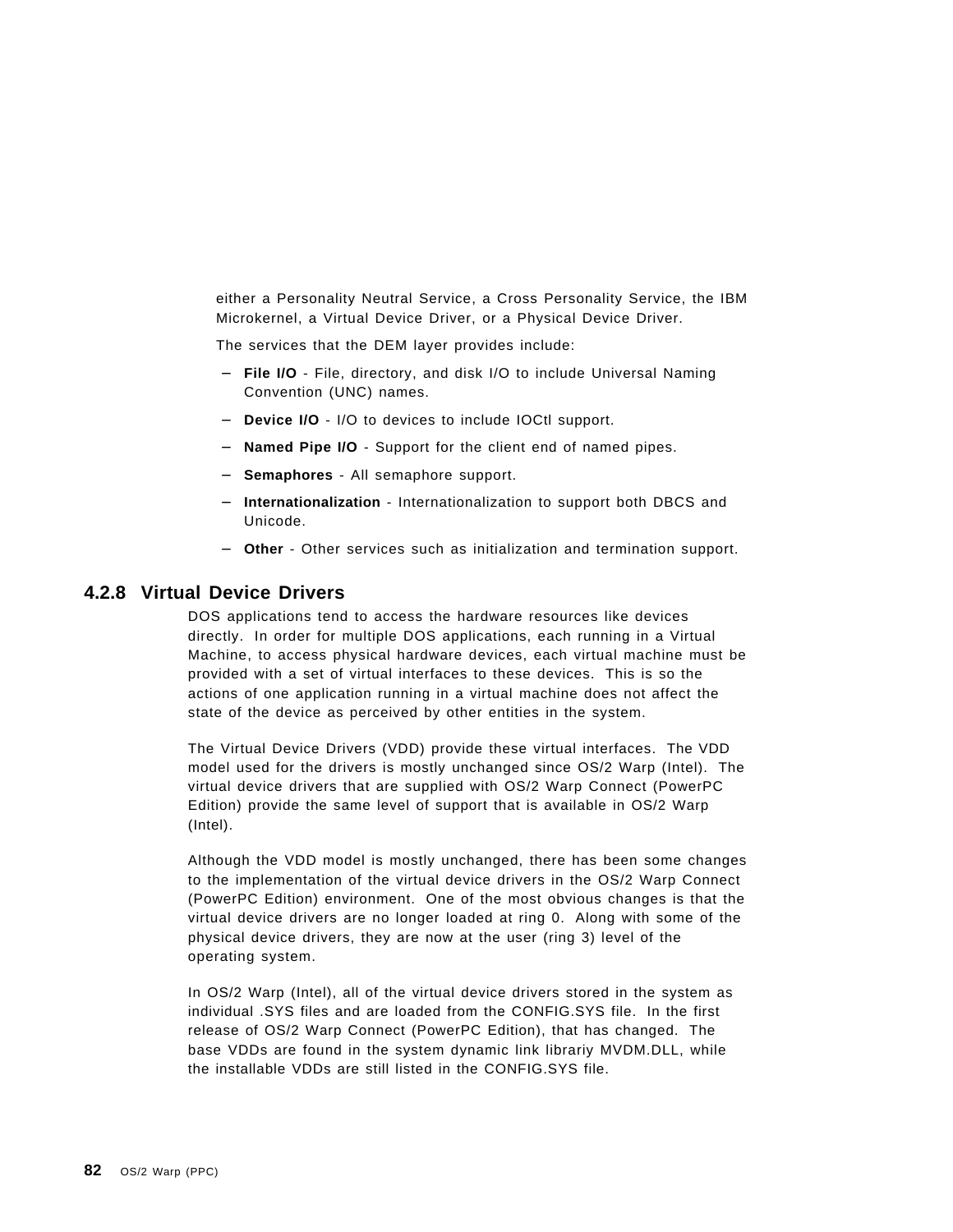# **4.2.8.1 Available VDDs in OS/2 Warp Connect (PowerPC Edition)**

The list of Virtual Devices Drivers in OS/2 Warp Connect (PowerPC Edition) is no different to that of OS/2 Warp (Intel), whether they are individual DLLs or combined in the MVDM.DLL file. Table 1 briefly defines the function of each of the available VDDs.

| Table 1. OS/2 Warp Connect (PowerPC Edition) Virtual Device Drivers |                                                                      |  |  |
|---------------------------------------------------------------------|----------------------------------------------------------------------|--|--|
| <b>VDD</b>                                                          | <b>Function</b>                                                      |  |  |
| <b>VAUDIO</b>                                                       | Virtualizes Winos2 audio support                                     |  |  |
| <b>VBIOS</b>                                                        | Virtualizes the BIOS data areas                                      |  |  |
| <b>VCDROM</b>                                                       | Virtualizes CD-ROM support                                           |  |  |
| <b>VCMOS</b>                                                        | Virtualizes the CMOS areas                                           |  |  |
| <b>VCOM</b>                                                         | Virtualizes serial ports                                             |  |  |
| <b>VDISPLAY</b>                                                     | Virtualizes Winos2 display (Uses OS/2 graphics DLL's)                |  |  |
| <b>VDMA</b>                                                         | Virtualizes the DMA controller                                       |  |  |
| <b>VDPMI</b>                                                        | Implements DPMI services                                             |  |  |
| <b>VDPX</b>                                                         | Implements the DOS extender (DOSX) services for DPMI<br>applications |  |  |
| <b>VDSK</b>                                                         | Virtualizes a hard disk controller                                   |  |  |
| <b>VEMM</b>                                                         | Supports expanded memory (EMS) management                            |  |  |
| <b>VFLPY</b>                                                        | Virtualizes the floppy disk controller                               |  |  |
| <b>VKBD</b>                                                         | Virtualizes the keyboard controller                                  |  |  |
| <b>VLPT</b>                                                         | Virtualizes the parallel ports                                       |  |  |
| <b>VMOUSE</b>                                                       | Virtualizes the mouse                                                |  |  |
| <b>VNPX</b>                                                         | Virtualizes the numeric coprocessor of Intel based machines          |  |  |
| <b>VPIC</b>                                                         | Virtualizes the programmable interrupt controller                    |  |  |
| <b>VTIMER</b>                                                       | Virtualizes the Intel 8259A timer                                    |  |  |
| <b>VVIDEO</b>                                                       | Virtualizes the video display                                        |  |  |
| <b>VW32S</b>                                                        | Supports Win32s services                                             |  |  |
| <b>VWIN</b>                                                         | Supports seamless Windows applications on the desktop                |  |  |
| <b>VXMS</b>                                                         | Support extended memory management                                   |  |  |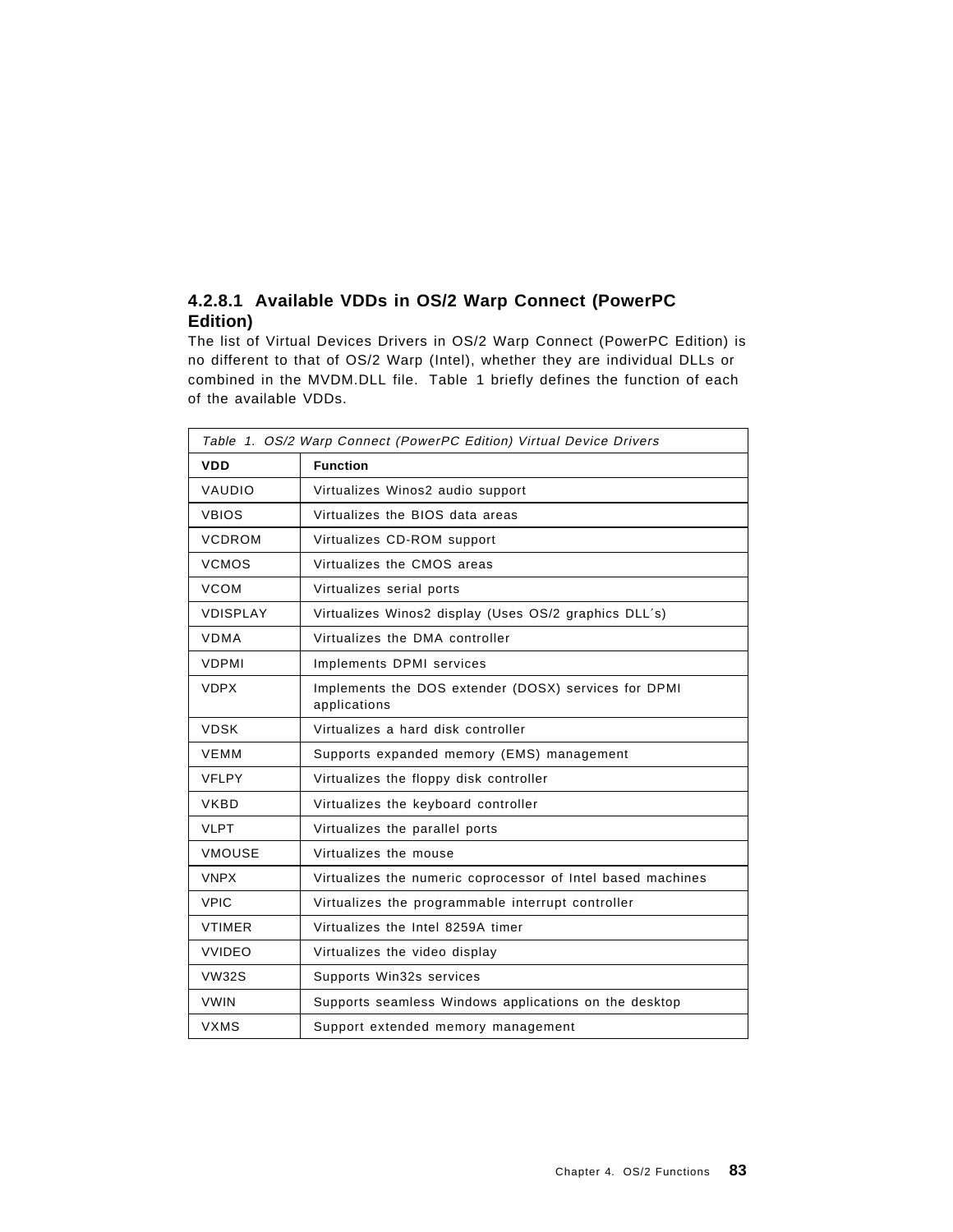## **4.2.9 Windows Support**

The Windows support for the MVM environment is provided by WIN-OS/2. This is the same support that is currently provided in OS/2 Warp (Intel) The windows support provides Windows 3.1 application compatibility as well as support for Win32s version 1.15 and below applications .

The performance of the WIN-OS/2 subsystem is heavily dependent on the Instruction Set Translator (IST). On the PowerPC, all of the WIN-OS/2 code runs in the emulated Intel space, so the performance of the IST and the MVM server are pivotal to the performance that the Windows system will display.

By providing the same support for DOS and DPMI applications as OS/2 Warp (Intel), WIN-OS/2 is able to run unmodified for MVM. The OS/2 Warp Connect (PowerPC Edition) WIN-OS/2 implementation provides support for the Windows 3.1 API set (with the exception of VxD support).

# **4.2.10 Changes to The Command Set**

OS/2 Warp Connect (PowerPC Edition) and the MVM environment, continue to offer the user a command line interface to the system.

In OS/2 Warp (Intel), due to the similarity of the OS/2 and DOS versions of these utilities, many of the utilities were coded using the Family API (FAPI) so that a single binary executable resided on the system.

With the lack of 16 bit OS/2 support in the current release, FAPI is no longer an option. However, by splitting the utilities into separate executables, the DOS versions can offer a flexibility that was unavailable in the previous OS/2 releases. Future releases of OS/2 Warp Connect (PowerPC Edition) will allow DOS only devices such as network redirectors and other block device drivers. In addition, the operational level of the DOS compatible function can be improved beyond what real DOS is capable of. The START command, or the seamless integration with OS/2 and Windows programs can be done in a superior fashion as compared with similar offerings in the marketplace.

The DOS functionality for the utilities has been taken from PCDOS 6.3.

For this reason, and other architecture considerations, several OS/2 and DOS commands and utilities are no longer available in OS/2 Warp Connect (PowerPC Edition). The changes to the available utilities are shown in Table 2 on page 85.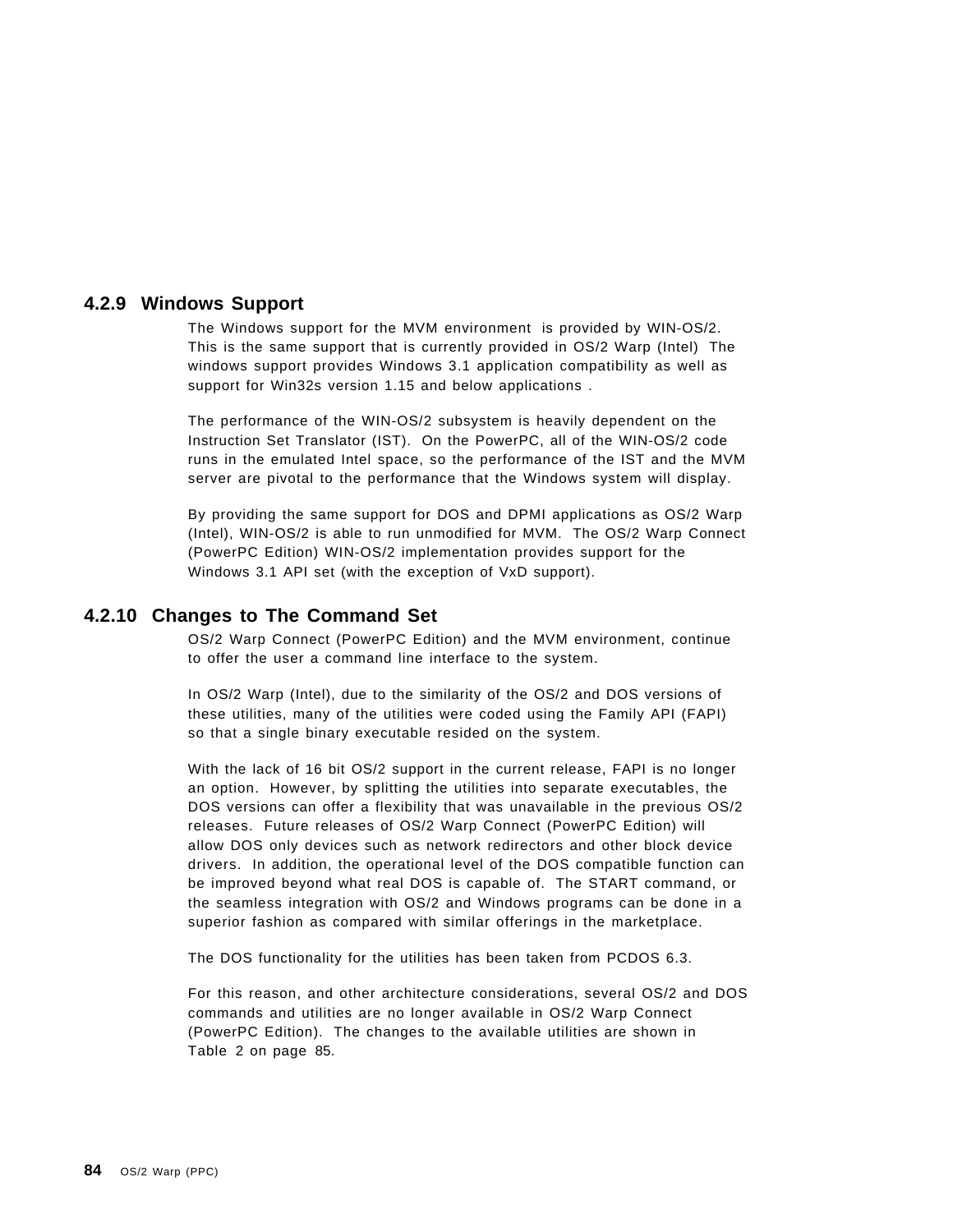|                     | Table 2 (Page 1 of 2). Changes to DOS Utilities                                                                                                                                                              |            |           |
|---------------------|--------------------------------------------------------------------------------------------------------------------------------------------------------------------------------------------------------------|------------|-----------|
| <b>Utility Name</b> | <b>Comments</b>                                                                                                                                                                                              | Added      | Deleted   |
| ARABIC              | A new command to OS/2 Warp Connect<br>(PowerPC Edition), it provides for ARABIC<br>character support in VDM sessions.                                                                                        | $\sqrt{ }$ |           |
| <b>BOOT</b>         | Since OS/2 and DOS are not available on the<br>PowerPC platform as native systems there is<br>nothing to dual-boot to.                                                                                       |            |           |
| <b>CACHE</b>        | Caching has been reimplemented in OS/2 Warp<br>Connect (PowerPC Edition), making this<br>command no longer required.                                                                                         |            |           |
| <b>CHOICE</b>       | This command is used in batch files to display a<br>specified prompt. The prompt provides the<br>opportunity to choose whether or not the batch<br>program is to be processed.                               | $\sqrt{}$  |           |
| <b>CRC</b>          | Gives a Cyclic Redundancy Check (CRC) number<br>for a filename. The number can be used to<br>uniquely identify a file. An OS/2 equivalent<br>function also exists in OS/2 Warp Connect<br>(PowerPC Edition). | $\sqrt{}$  |           |
| CREATEDD            | New System Management routines with regard<br>to dumps and dump taking, has removed the<br>need for this command.                                                                                            |            |           |
| <b>DELTREE</b>      | Allows users to delete whole directory trees<br>from a DOS command line. There is no<br>equivalent OS/2 command line function.                                                                               | $\sqrt{}$  |           |
| <b>DRVLOCK</b>      | Locks or unlocks the specified drive or socket.                                                                                                                                                              | $\sqrt{2}$ |           |
| Е                   | A full screen text editor for DOS.                                                                                                                                                                           | $\sqrt{}$  |           |
| <b>EDLIN</b>        | This editor was replaced with the DOS E editor.                                                                                                                                                              |            | $\sqrt{}$ |
| HELPMSG2            | The help system has been re-worked make this<br>file redundant.                                                                                                                                              |            | V         |
| <b>NLSFUNC</b>      | The internationalization in OS/2 Warp Connect<br>(PowerPC Edition) has replaced this function.                                                                                                               |            | $\sqrt{}$ |
| REXX                | Added REXX support for DOS sessions, similar<br>to that found in PC DOS 7.0. This change allows<br>REXX program execution in both DOS and OS/2<br>sessions in OS/2 Warp Connect (PowerPC<br>Edition).        | $\sqrt{}$  |           |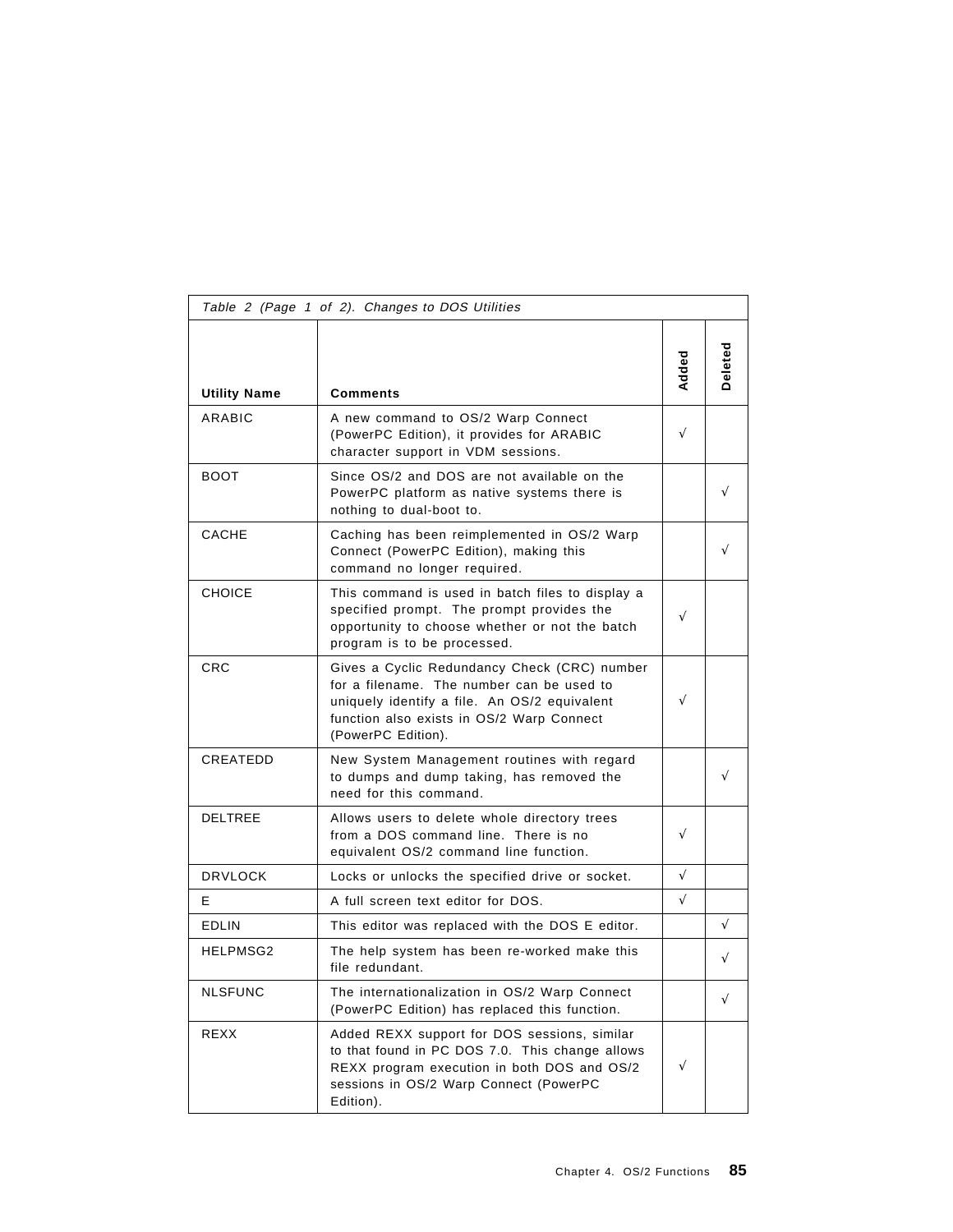| Table 2 (Page 2 of 2). Changes to DOS Utilities |                                                                                                                                                   |       |            |  |  |
|-------------------------------------------------|---------------------------------------------------------------------------------------------------------------------------------------------------|-------|------------|--|--|
| <b>Utility Name</b>                             | <b>Comments</b>                                                                                                                                   | Added | Deleted    |  |  |
| <b>RC</b>                                       | Not supported due to architecture change.                                                                                                         |       | $\sqrt{ }$ |  |  |
| <b>SETBOOT</b>                                  | This utility is part of a multiboot system, which<br>is not an OS/2 Warp Connect (PowerPC Edition)<br>Release 1 function.                         |       |            |  |  |
| <b>SETVGA</b>                                   | Not supported in this release.                                                                                                                    |       | V          |  |  |
| SHARF                                           | Added DOS share exe support to VDM sessions<br>in addition to support already provided by OS/2.                                                   |       |            |  |  |
| <b>START</b>                                    | This utility allows users to start new sessions<br>from the command shell. This function was<br>restricted to OS/2 sessions in OS/2 Warp (Intel). |       |            |  |  |
| <b>SVGA</b>                                     | Not supported in this release.                                                                                                                    |       | $\sqrt{ }$ |  |  |
| <b>SYSLEVEL</b>                                 | Allows the user to check the syslevel of the DOS<br>components.                                                                                   |       |            |  |  |
| <b>VIEWDOC</b>                                  | Functionality has been rolled into the VIEW<br>command.                                                                                           |       |            |  |  |

In addition, due to the lack of FAPI support in OS/2 Warp Connect (PowerPC Edition), several more utilities are now found in the MDOS directory. These commands perform the same function as they did previously in OS/2 Warp (Intel), and have native OS/2 equivalents. They are:

- CHKDSK
- EAUTIL
- PATCH
- UNDELETE

## **4.2.11 Changes to the MVM DOS Settings**

The DOS settings that are used to configure MVM sessions in OS/2 Warp Connect (PowerPC Edition) are very similar to those available to current users of OS/2 Warp (Intel). However, several changes have been made, with new DOS settings appearing in OS/2 Warp Connect (PowerPC Edition), and others being no longer supported. A summary of these changes are shown in Appendix A, "Changes to MVM DOS Settings" on page 143.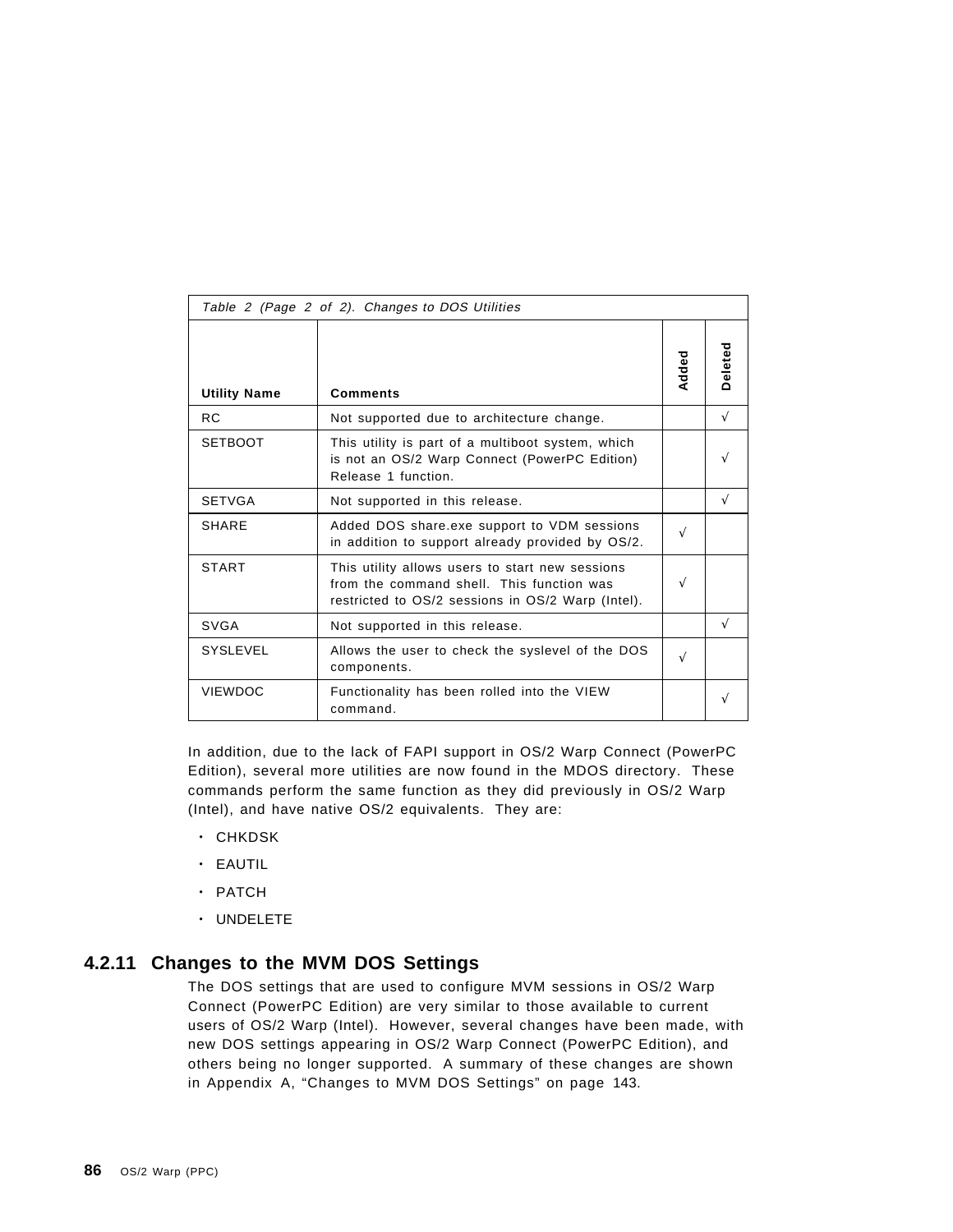## **4.3 Graphics Subsystem**

Graphics Subsystem is a part of OS/2 Warp Connect (PowerPC Edition) that is responsible for drawing all graphic requests from applications to the specific hardware output.

The Graphics Subsystem exists in two components of OS/2 Warp Connect (PowerPC Edition) as shown in Figure 1 on page 2:

- Presentation Services
- System Services

For detail information about Graphical Subsystem in OS/2 Warp Connect (PowerPC Edition), please refer to document, OS/2 Warp Connect (PowerPC Edition), Graphical Subsystem, SG24-4639.

A Part of graphics subsystem that resides in Presentation Services are:

- Graphics Engine
- Translation Layer (GRE2VMAN, GDI2VMAN)

Graphics Engine will be discussed in 4.3.2, "Graphics Engine" on page 89. Translation Layer is a part of GRADD Model that will be described in 4.3.3, "PM Video Device Driver" on page 92.

The rest of the graphics subsystem that resides in System Services are:

- VMAN
- GRADD
- Softdraw
- Base Video Services

VMAN, GRADD and Softdraw are part of Graphics Subsystem which will be discussed in 4.3.3, "PM Video Device Driver" on page 92. Base Video Services will be discussed in 4.3.4, "Base Video Services" on page 98.

## **4.3.1 Graphics Subsystem Overview**

This section will describe the overview of the new model that is specifically designed for OS/2 Warp Connect (PowerPC Edition).

The Graphics Subsystem of OS/2 Warp Connect (PowerPC Edition) provides the same functions as OS/2 Warp. There are changes and enhancements due to Microkernel architecture.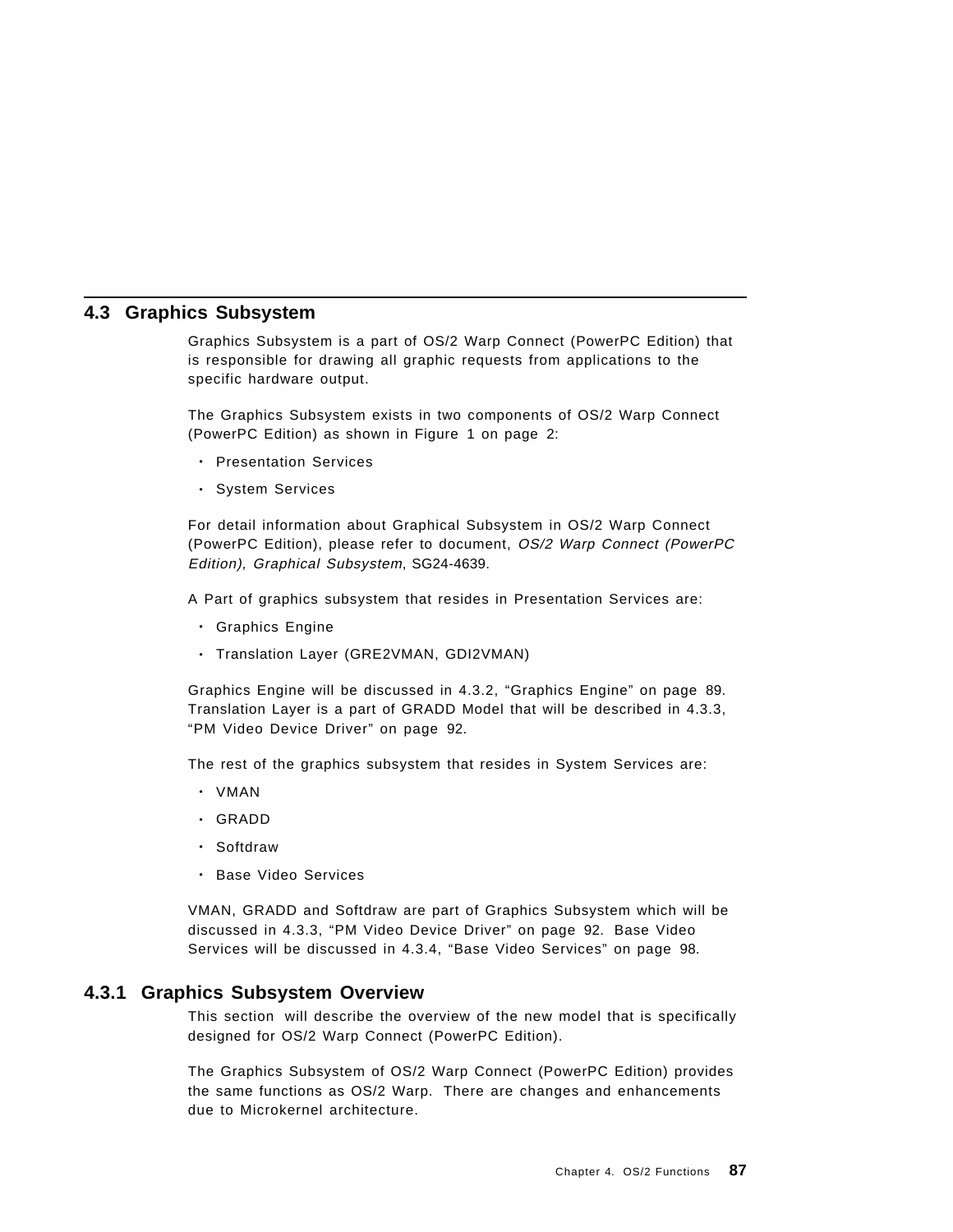The new video device driver can be written by the developer using Graphics Adapter Device Driver (GRADD) APIs. GRADD will simplify the device driver by providing a smaller number of mandatory functions to be implemented.

The structure of OS/2 Warp Connect (PowerPC Edition) Graphics Subsystem is shown in Figure 12.



Figure 12. OS/2 Warp Connect (PowerPC Edition) Graphics Subsystem

- **PMGPI** The Graphics Programming Interface provides the means used by applications to do graphic requests. For example, to draw an arc and/or to write a text at a certain position on the screen, an API call is made to PMGPI.
- **PMWIN** The Window Manager is responsible for creating, maintaining and destroying windows on the PM desktop. For example, if we want to open the pop-up dialog, the mechanism will be provided by PMWIN.
- **PMGRE** The PM Graphics Engine is the core of PM System. It will be called by PMWIN and PMGPI on behalf of the applications. It works very closely with the device driver.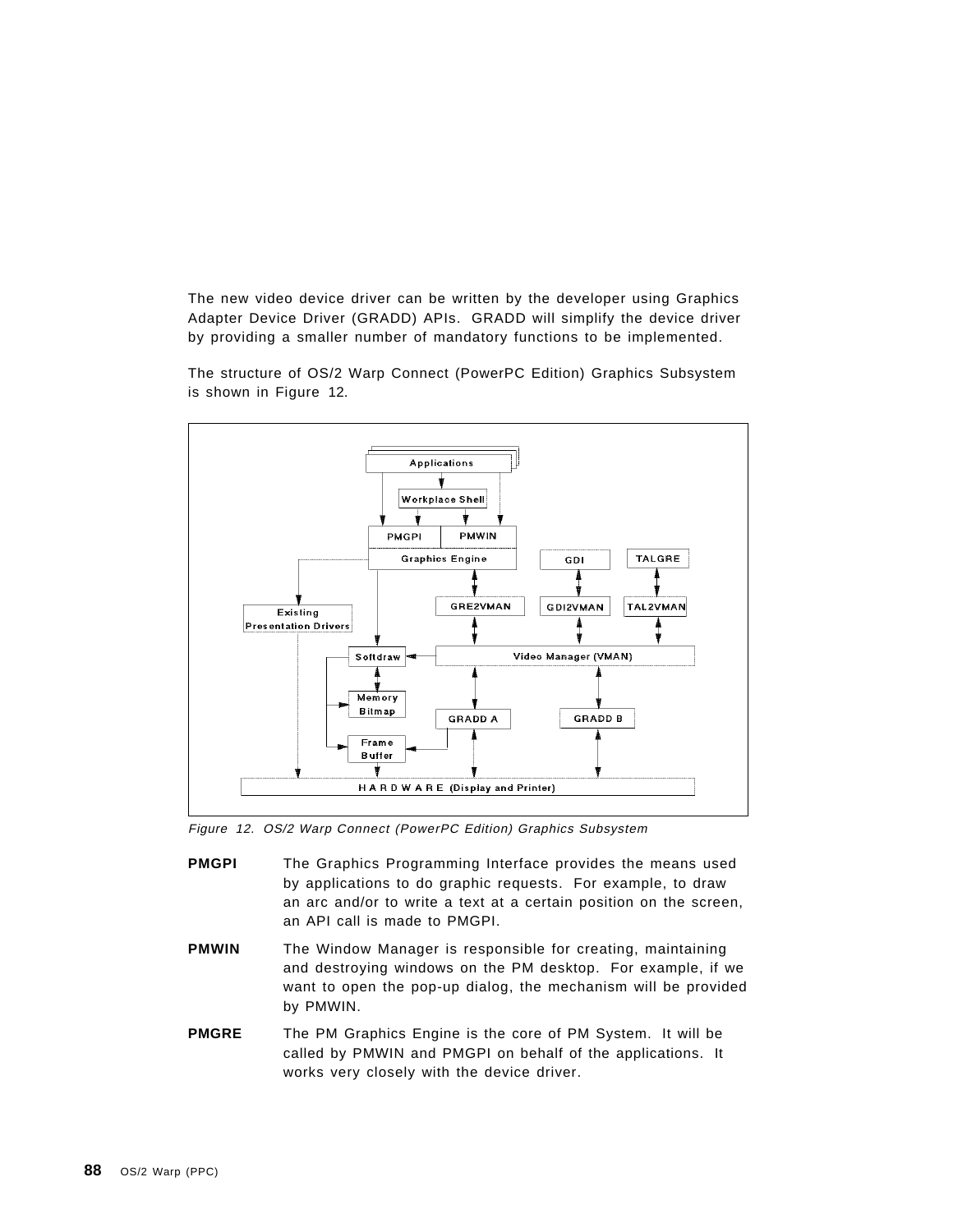- **PDs** Presentation Drivers are the device-dependent tools used by Graphics Engine to map its graphics layout. Presentation Drivers will be different for every hardware supported.
- **Softdraw** Softdraw stands for Software Drawing for Non-Accelerated Graphic Operation. Softdraw will be used by Graphics Engine when it needs to do some raster graphics. Softdraw is needed to perform raster operations to a linear address space.
- **GRE2VMAN** The GRE2VMAN is also called a translation layer. It is responsible for reporting current GRADD modes and capabilities to the Graphics Engine. GRE2VMAN is the first translation layer that will be loaded if the system uses PM as the dominant personality.
- **VMAN** Video Manager is the main component of GRADD model that will be responsible for serializing the communication between access to the GRADDs and the translation layer. Video Manager can also call Softdraw for simulation.
- **GRADD** Graphics Adapter Device Drivers provides video support to all the graphics subsystems which can run on the OS/2 Warp Connect (PowerPC Edition). A GRADD contains only the hardware dependent code that is needed to graphic functions that are common among the different graphics subsystems.

# **4.3.2 Graphics Engine**

This section will discuss GRADD model as a new graphics subsystem model in OS/2 Warp Connect (PowerPC Edition).

Figure 13 on page 90 shows the detail structure of OS/2 Warp Connect (PowerPC Edition) Graphics Engine.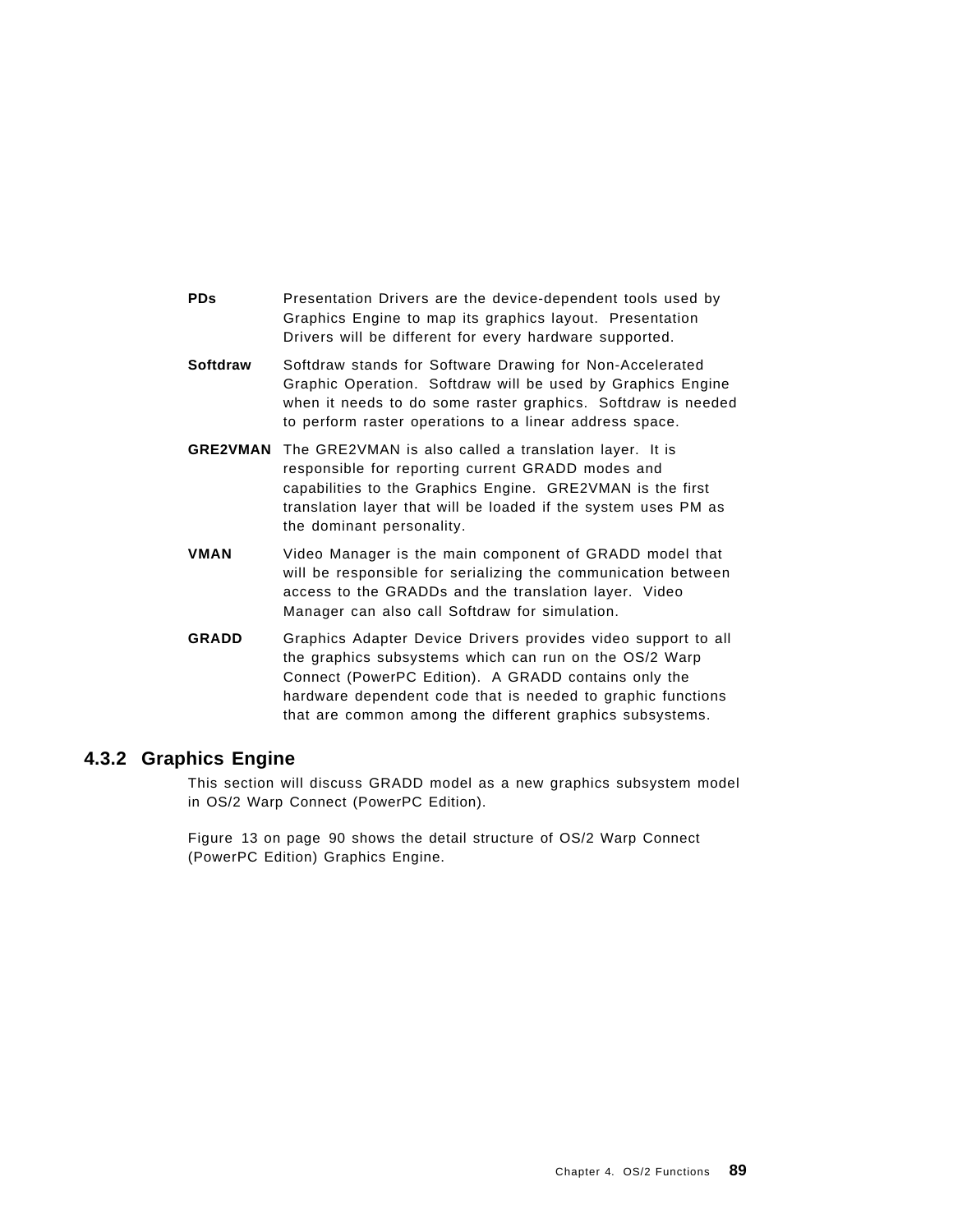

Figure 13. OS/2 Warp Connect (PowerPC Edition) Graphics Engine

Graphics Engine (PMGRE) will receive and forward requests for graphic operations. The capability of Graphics Engine in OS/2 Warp Connect (PowerPC Edition) is enhanced and some mandatory functions are added. These enhancements will be described later in this section.

The Device Driver Interface function of OS/2 Warp Presentation Driver has been changed by GRE2VMAN. The GRE2VMAN is also called a translation layer in GRADD model. It is responsible as a callpath between Video Manager (VMAN) and Graphics Engine. It is also responsible for handling the OS2\_PM\_ENABLE and DevEscape functions.

GRE2VMAN will then forward the requests to Video Manager (VMAN) module which will handle serialization and dispatching to the correct device driver. VMAN is part of Shared Services.

The display device driver for OS/2 Warp Connect (PowerPC Edition) is now called Graphics Adapter Device Driver (GRADD). GRADD can now perform the function to the specific hardware via Microkernel but it can also return RC\_SIMULATE which will allow VMAN to call SOFTDRAW for simulation.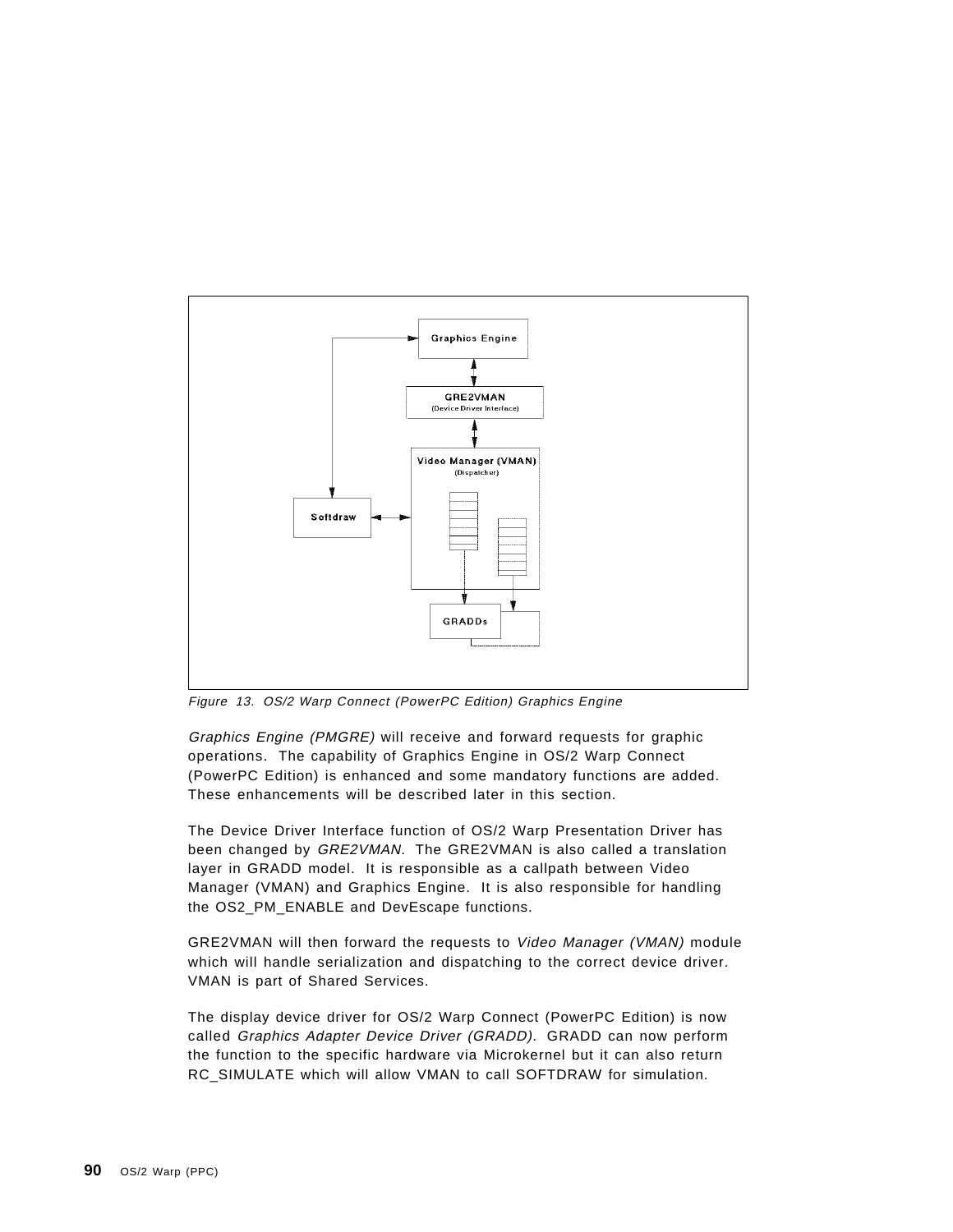Softdraw fully performs rasterization functions. In the previous version of OS/2 it can be performed also by Presentation Driver.

Table 3 is the summary of OS/2 Warp Connect (PowerPC Edition) Graphics Engine Structure.

| Table 3. A Summary of OS/2 Warp Connect (PowerPC Edition) Graphics Engine |                 |                                                                                                                                   |  |  |  |  |
|---------------------------------------------------------------------------|-----------------|-----------------------------------------------------------------------------------------------------------------------------------|--|--|--|--|
| No.                                                                       | Module          | Task                                                                                                                              |  |  |  |  |
| 1.                                                                        | <b>PMGRE</b>    | Translates PM graphic primitives into PMGRE<br>independent GRADD primitives.                                                      |  |  |  |  |
| 2.                                                                        | GRE2VMAN        | Converts the commands and send them to VMAN<br>using Video Manager Interface (VMI) as a<br>protocol.                              |  |  |  |  |
| 3.                                                                        | VMAN            | Responsible for serialization of GRADD updates.<br>commands to GRADD using Graphics Hardware<br>Interface (GHI) as a protocol.    |  |  |  |  |
| 4.                                                                        | GRADD           | Performs the operation or returning<br>RC SIMULATE to inform that the commands need<br>to be simulated. VMAN then calls SOFTDRAW. |  |  |  |  |
| 5.                                                                        | <b>SOFTDRAW</b> | Simulates the commands as requested by VMAN<br>and also fully performs rasterization functions.                                   |  |  |  |  |

The GRADD model will benefit the device driver developer since it needs a small number of functions that need to be implemented before a system can be fully functional.

The structure of OS/2 Warp Connect (PowerPC Edition) Graphics Engine not only gives the easier way to enhancing the device driver but it also reduces the time for maintenance of the Presentation Driver (PD), as shown in Figure 14 on page 92.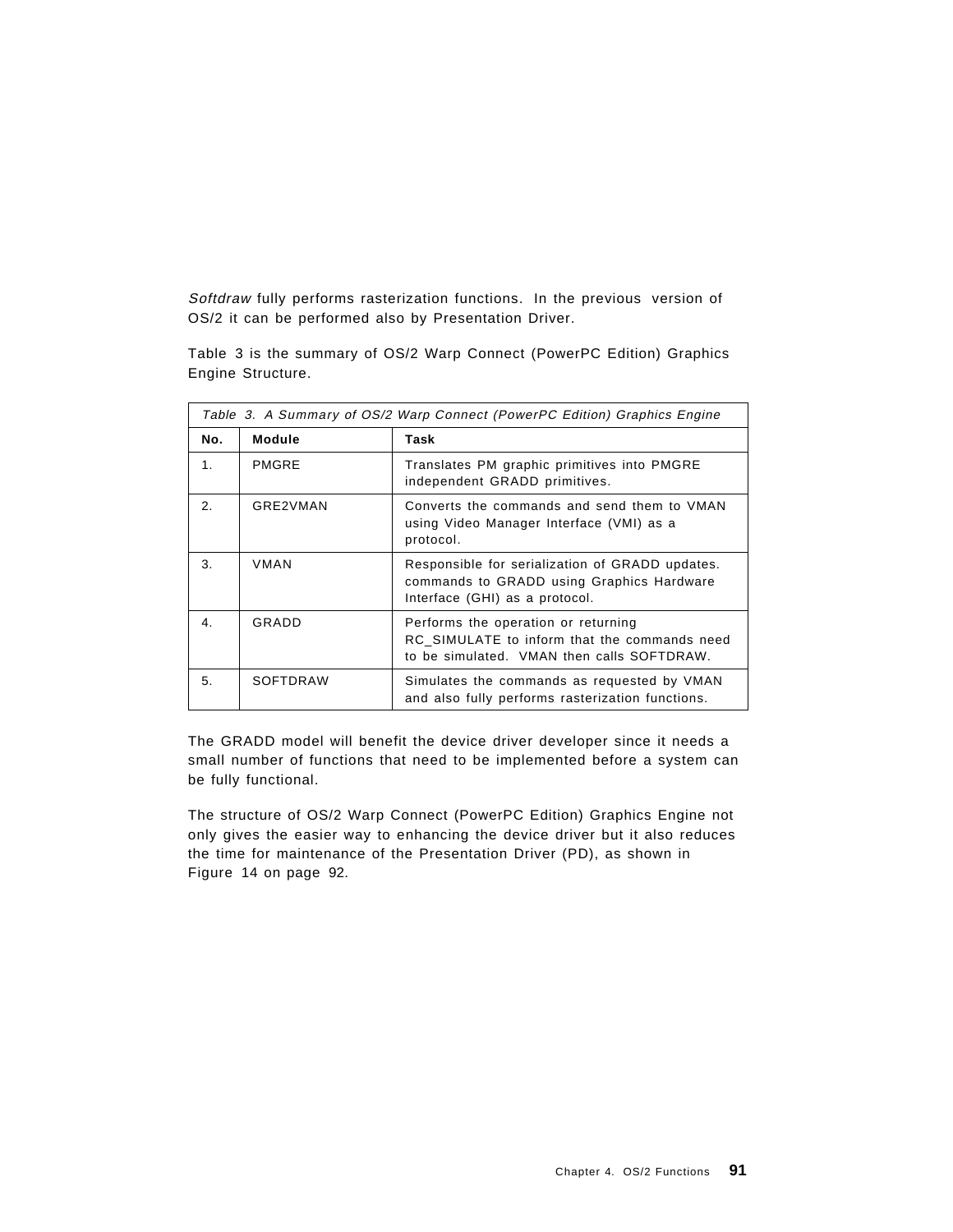

Figure 14. GRE/Presentation Driver Design

The Graphics engine is being designed so that a developer can create PD with minimal effort, and then incrementally add functions that support specific hardware. In order to achieve this, the new design will:

- Have the GRE manage contextual/state information
- Provide a copy of contextual/state information when the PD hooks functionality
- Provide a device contextual serialization routine
- Perform rasterization into a linear address specified by the PD
- Provide a set of device support routines

## **4.3.3 PM Video Device Driver**

This section will describe the PM Video device driver model for OS/2 Warp Connect (PowerPC Edition).

The PM Video device driver model for OS/2 Warp Connect (PowerPC Edition) incorporates two models:

• Existing PM Video device driver model for OS/2 Warp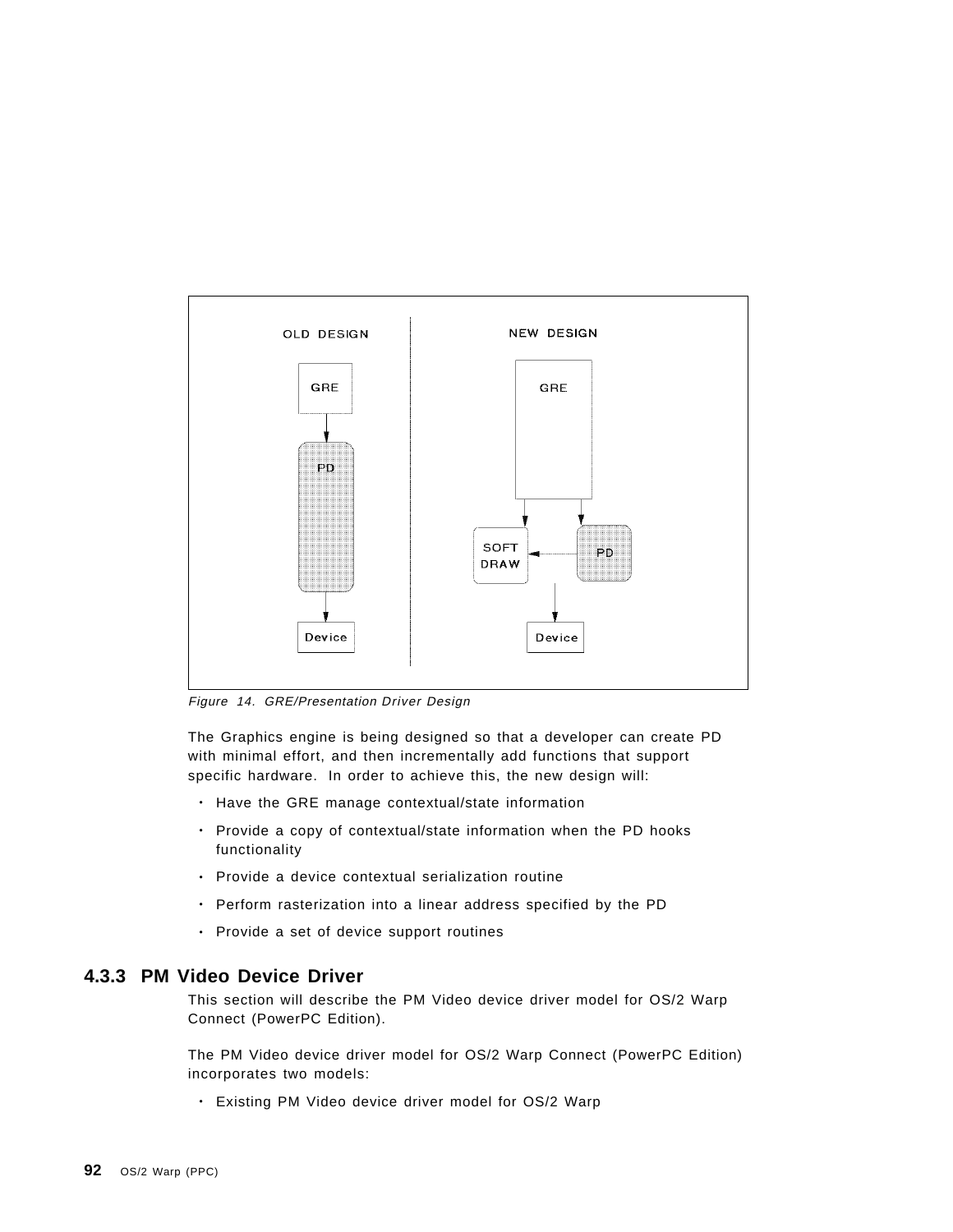• New model called the Graphics Adapter Device Driver (GRADD) model

OS/2 Warp Connect (PowerPC Edition) will continue to support the existing full Device Driver Interface, as described in the OS/2 2.1 Presentation Driver Reference. Existing OS/2 2.X drivers that are being ported to OS/2 Connect (PowerPC Edition) will not be forced into using the GRADD model, although it will be the recommended approach for driver developers from now on.

The GRADD model design is a clean and simple architecture, giving developers the opportunity to write display device drivers very easily and quickly. The GRADD model is devided into several components that coordinate the communication between OS/2 and the available hardware. These components are:

- Translation layers (GRE2VMAN, GDI2VMAN, TAL2VAM, etc.)
- Virtual VMI VDD (VVMI)
- Video Manager (VMAN)
- Graphics Adapter Device Drivers (GRADDs)
- Softdraw

The GRADD model with all its components is shown in Figure 15 on page 94.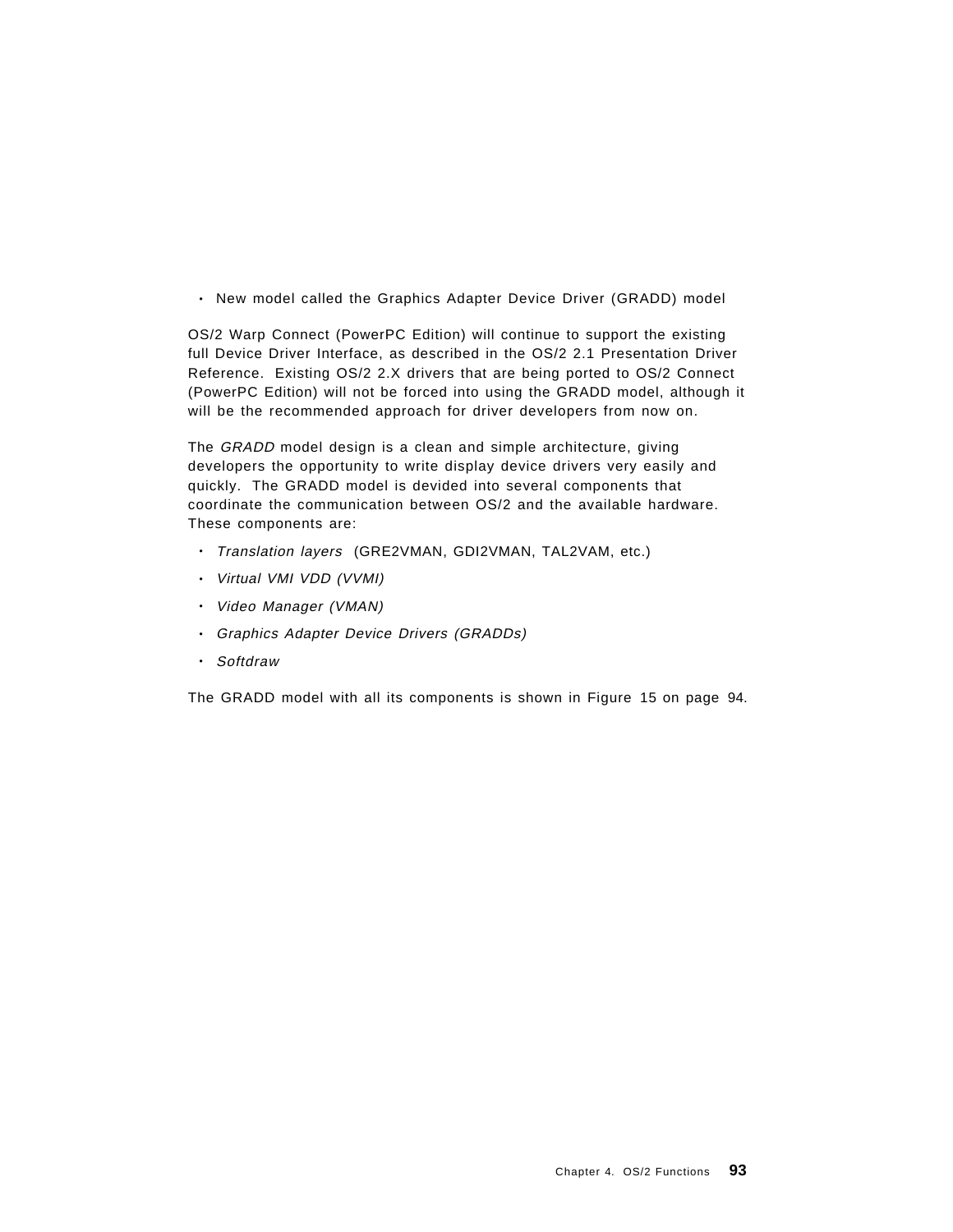

Figure 15. GRADD Model

The following lines explain how these components handle a basic operation:

- The translation layer sends VMAN one of the defined Video Manager Interface (VMI) commands.
- Upon receiving a VMI command, VMAN waits for a semaphore, if required. This semaphore is used to protect the hardware from more than one thread accessing a GRADD, and therefore protecting the hardware at the same time.
- VMAN then sends the hardware command to the appropriate GRADD.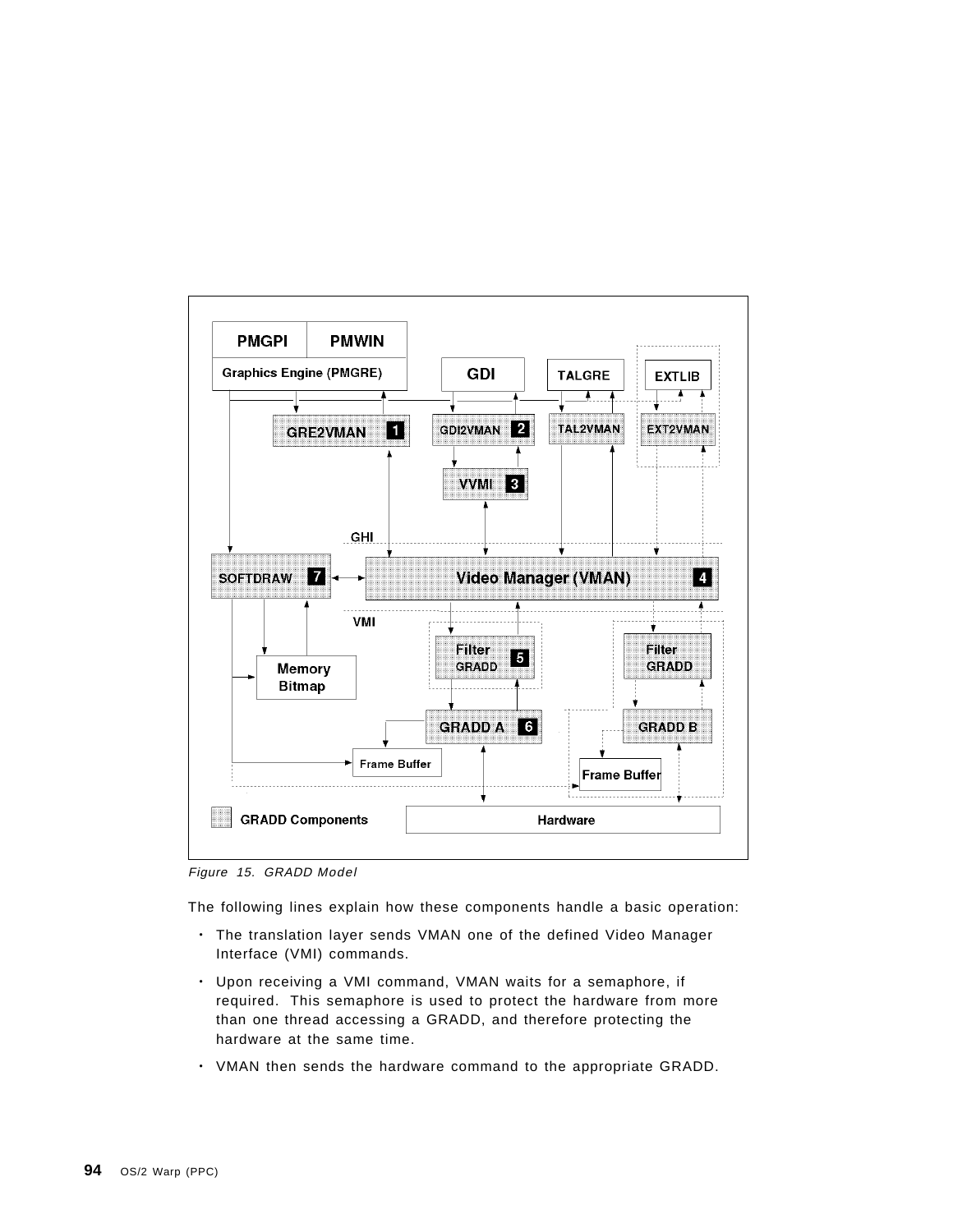- After the GRADD has received the Graphics Hardware Interface (GHI) command which is not mandatory, it has the option of performing the request operation or returning the request back to VMAN with a return code of RC\_SIMULATE. The RC\_SIMULATE informs VMAN that the command needs to be simulated in software.
- VMAN then calls a component Softdraw to simulate the operation.

The following pages will discuss each component in the GRADD model.

**1** GRE2VMAN is the first translation layer and the first component of the GRADD model to be loaded and called by the GRE. When GRE2VMAN is loaded, it calls VMAN′s VMIEntry function with a VMI\_CMD\_INIT command. When VMAN receives a command VMI\_CMD\_INIT for the first time, it loads the other GRADD model components.

GRE2VMAN.DLL translates the PM graphics′ engine commands into VMI commands. GRE2VMAN is a passthrough from PMGRE to VMAN. PMGRE has also been optimized to package the drawing command before calling GRE2VMAN. This technique reduces the number of calls down to the video subsystem and helps overall performance.

The GRE2VMAN component will also be responsible for handling the OS2\_PM\_ ENABLE and the DevEscape functions.

2 GDI2VMAN is a Windows translation layer. It translates the Windows graphics engine (GDI) commands into VMI commands. GDI2VMAN calls VMAN directly via a virtual device driver called VVMI (Virtual Manager Interface). Windows support is accomplished this way.

**3** The Virtual VMI VDD (VVMI) component provides only a callpath from GDI2VMAN to VMAN.

4 Video Manager (VMAN) is the primary component in the GRADD model, as shown in Figure 15 on page 94. VMAN is responsible for the following:

- Communication
- Input Management

VMAN is a link between the translation layers and the GRADDs and is used to serialize the communication between these components.

VMAN relies on a special protocol to receive requests from the translation layers. The VMAN protocol is called the Video Manager Interface (VMI). This protocol consists of small set of operations which are individually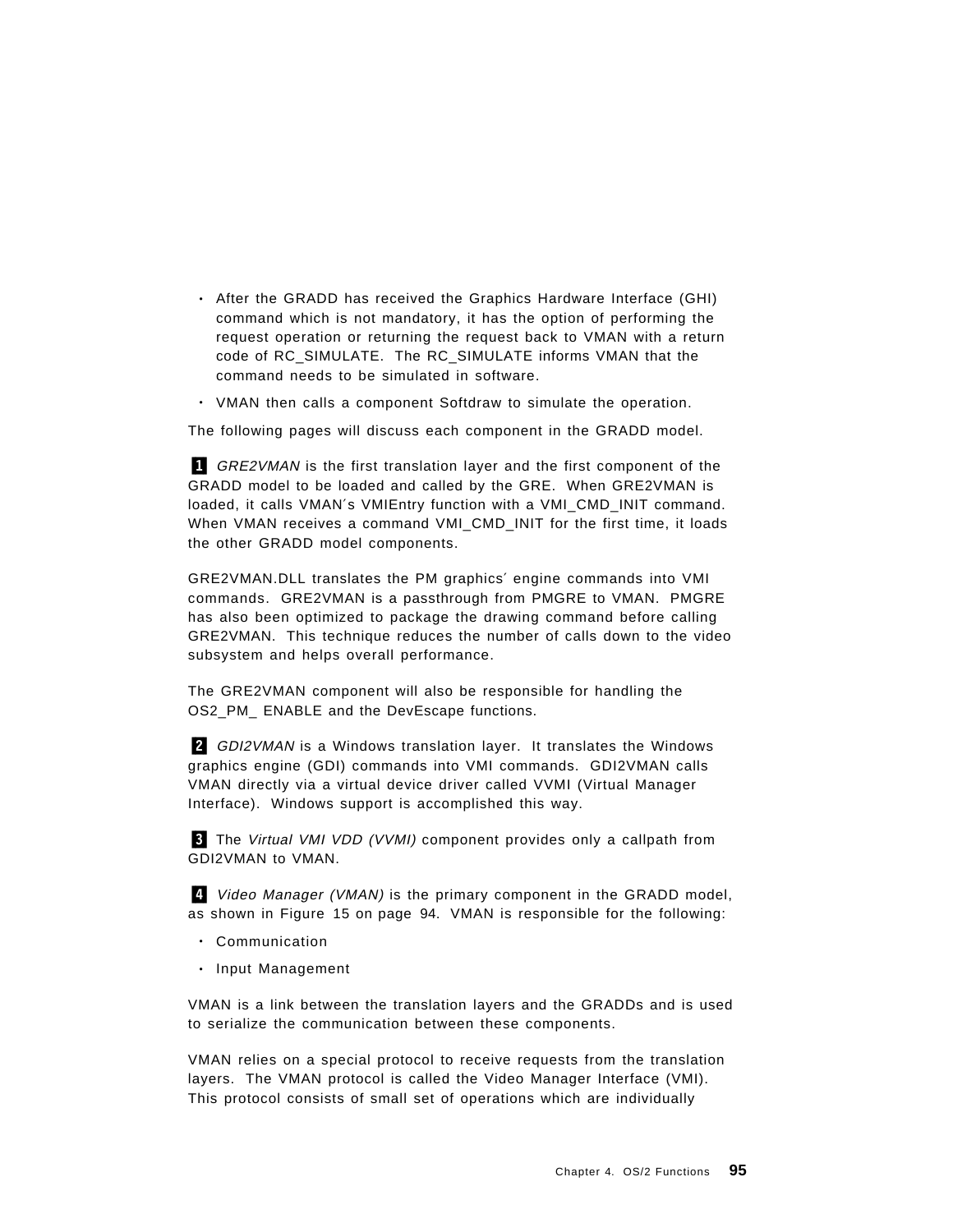identified by a function number. The translation layers communicate to VMAN via one entry point using export functions.

For input management, mouse movement is sent from the Event Window Server (EWS) to the Video Manager (VMAN). The mouse event thread calls VMAN which calls the GRADD to perform a mouse pointer update. The GRADD has the options to update the pointer or return to VMAN for simulation. When RC\_SIMULATE is returned, then VMAN will simulate the pointer movement using the regular BitBlt commands.

**5** The Filter GRADD component is shown in Figure 15 on page 94. This component is optional in the GRADD model. There is no way anyone can anticipate the changes in the graphics′ hardwares. We must allow a mechanism to extend the architecture in a manner which takes fullest advantage of the new hardware.

The Filter GRADD provides a way of modifying the GRADD′s behavior without rewriting and compiling the GRADD. A Filter GRADD is placed between VMAN and the GRADD. This component provides now an extra link to the GRADDs. This is called chaining.

The GRADD model can be extended by using the VMI\_CMD\_EXTENSION command. An extension can be written to pass its own defined commands to a GRADD or a new GRADD can be written to handle the additional support for a given extension.

**6** The *GRADD* as shown in Figure 15 on page 94 is a hardware specific device driver. GRADDs contain only a small set of common functions, which are designed to act as building blocks for the larger more complex operations. These complex operations are required by the GRE.

GRADDs are the only components in the model that have direct access to the hardware. A GRADD contains only the hardware specific code to exploit the accelerated features of a specific graphics adapter. For most developers, the GRADD will be the only code that needs to be written.

GRADD relies on a special protocol to receive requests from VMAN. The GRADD protocol is called Graphics Hardware Interface (GHI). A GRADD receives all of the operations from VMAN via a single export function called HWEntry. HWEntry is the exact same as the VMIEntry.

**7** Softdraw is the component in the GRADD model, as shown in Figure 15 on page 94, that, provides the Software simulation. Softdraw consists of a generic graphics library to be used by VMAN and the system for software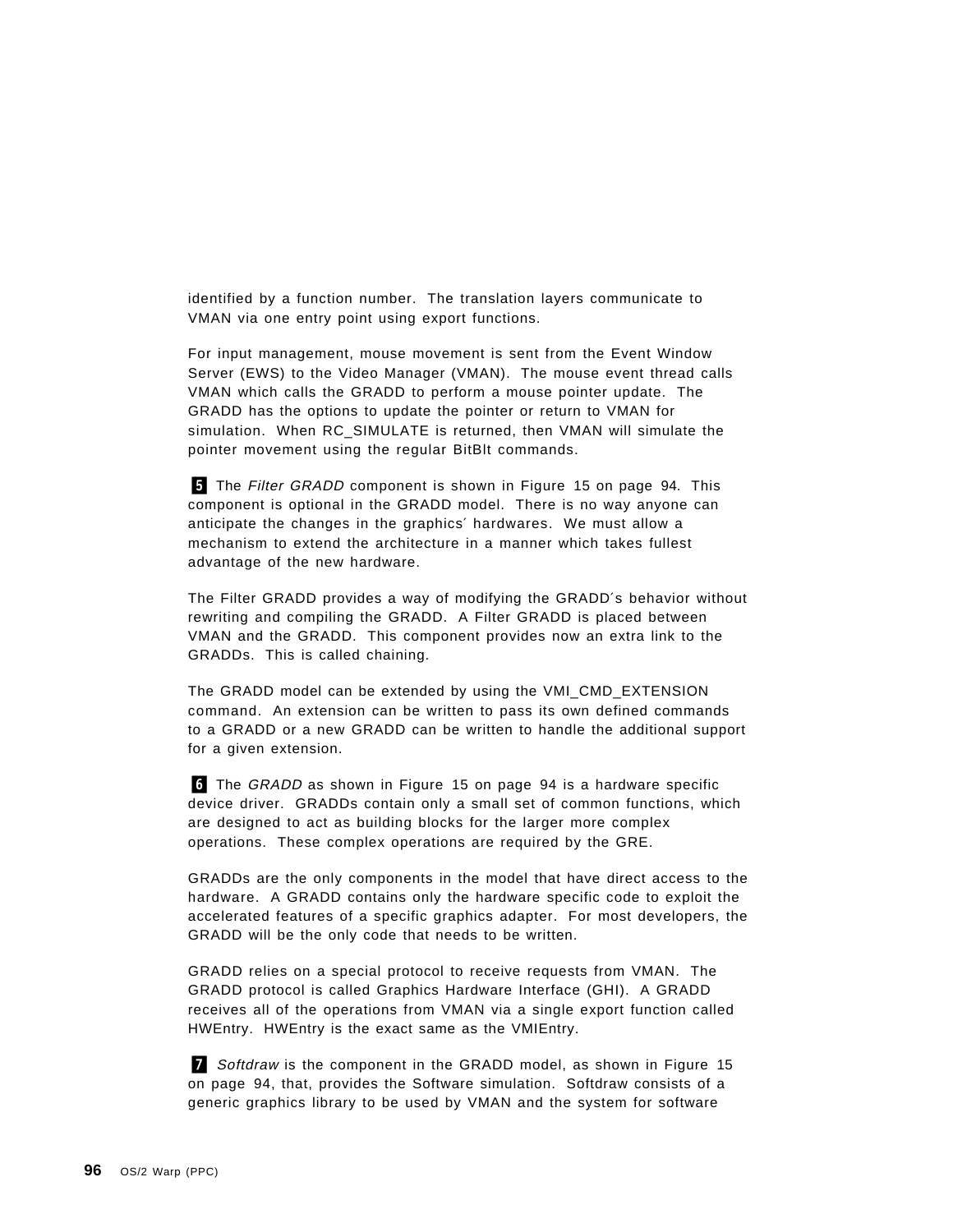simulations. Softdraw exports two functions called SDBitBlt and SDLine that are used by VMAN to simulate in software bitblt and line operations, respectively. Softdraw can draw the bits directly into the bitmap, if given a pointer to a linear address, a VRAM bitmap or system bitmap. The Softdraw component will support rasterization concepts.

Software simulation allows a developer to write the driver in incremental stages, rather than writing the entire driver up front. Once the mandatory functions are completed, a developer can use the software simulation to simulate the non-mandatory functions. When the non-mandatory functions are coded to exploit the capabilities of the graphics adapter, the result can be compared to the result of the software simulation. This is a way for the developers to assure that their PM drivers look consistent to drivers written for different hardware platforms.

The PM Video Device Driver model for OS/2 Connect (PowerPC Edition) is shown in Figure 16 on page 98. Note the Graphics Engine will either dispatch drawing requests to a driver coded to the existing DDI interface or to the new driver coded to the GRADD model via the Video Manager(VMAN) interface.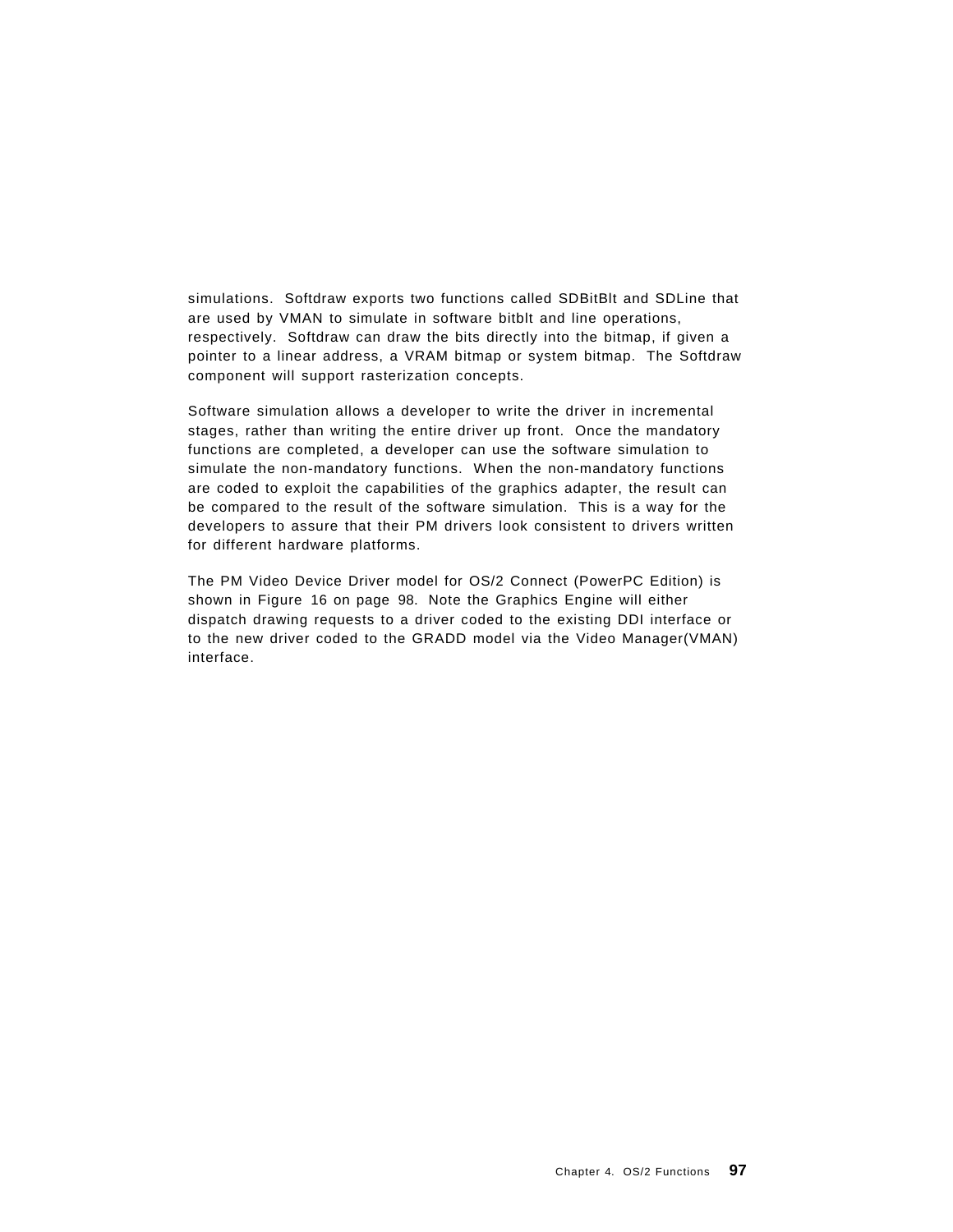

Figure 16. OS/2 WARP Connect (PowerPC Edition) PM Video Device Driver Model

# **4.3.4 Base Video Services**

The Base Video Subsystem is comprised of a shared module (VIDEOPMI) which communicates to/from the protected mode video device driver (BVHSVGA - OS/2 Warp Connect (PowerPC Edition)), as well as the virtual video device driver (VSVGA - Multiple Virtual Machine).

It is the part of Presentation Manager which maintains compatibility with text mode application and graphical system in protected mode. The discussion of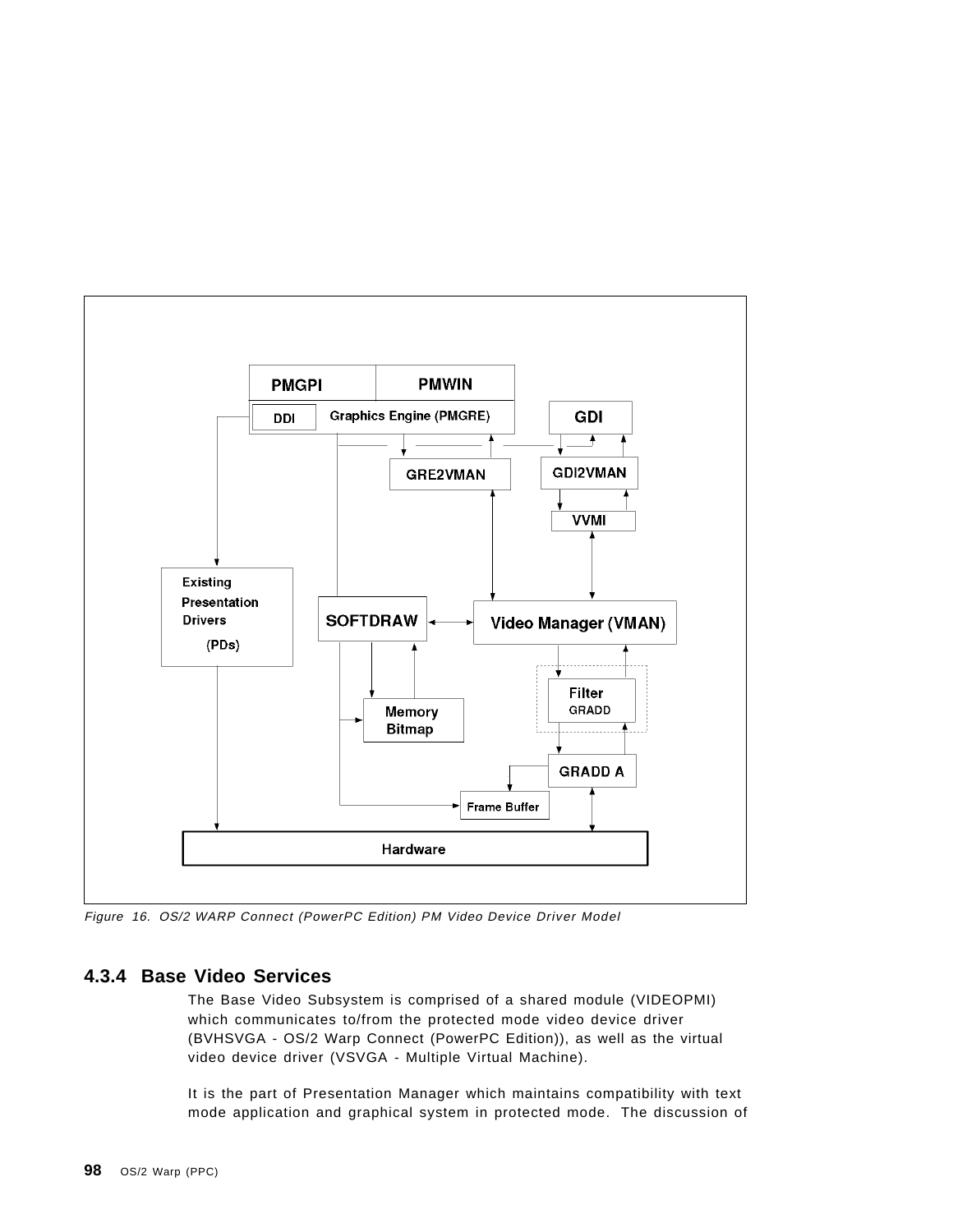Base Video Subsystem in OS/2 Warp Connect (PowerPC Edition) will deal with the design and function of VIDEOPMI.

VIDEOPMI is a neutral subsystem which provides services to:

- 1. BVHSVGA for OS/2 full-screen sessions
- 2. BVHWNDW for OS/2 windowed session
- 3. VSVGA for VDMs
- 4. VIO API for 32-bit programming interface
- 5. Base Video Subsystem

All these callers will be discussed separately in 4.3.4.1, "Text Mode in OS/2 Warp Connect (PowerPC edition)" on page 101. Virtual Video Device Driver which provides DOS Full screen and windowed support will be discussed in 4.3.4.2, " Virtual Video (VVIDEO)" on page 103. VIDEOPMI will be called by GRADD when an application requests for example, drawing a line in a OS/2 windowed. The structure is shown in Figure 17.



Figure 17. VIDEOPMI Accessed from GRADD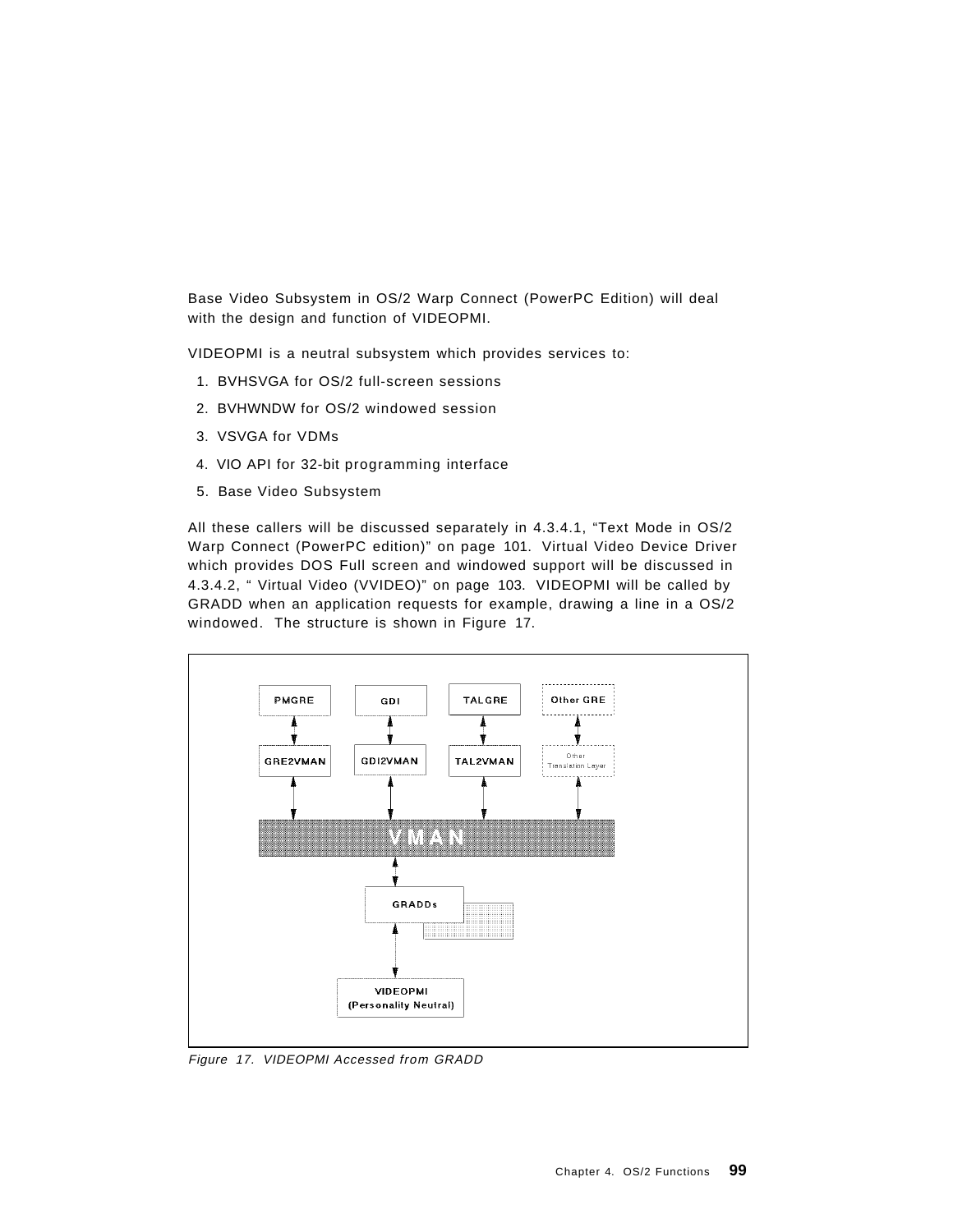The design of VIDEOPMI is built around information contained in the Protect-Mode Interface (PMI) file. It is based on the SuperVGA Protect-Mode Interface (SVPMI) VESA standard.

The PMI file will contain data and commands necessary to provide support for modes beyond VGA in a non-BIOS environment. Adapter manufacturer or display device driver provider is responsible for providing PMI file.

The main goals of VIDEOPMI are:

- To centralize all of the setmode related services
- To provide a consistent interface which is not dependent on any BIOS services
- To facilitate multiple adapter support and dynamic video configuration

In its implementation, VIDEOPMI will be called by the callers. All functions will request one entry point. All calls are then routed to the appropriate routine. VIDEOPMI will not hold any instance data, all data must be maintained by the caller. All data maintained by VIDEOPMI will be allocated dynamically as shared data during initialization. And since the data will be shared, it will need a handle which is the base address of data allocated during initialization. This handle will be notified and referenced to every caller.

Initialization of VIDEOPMI takes the following four main steps:

- 1. Allocating and initializing internal memory management routines
- 2. Loading and parsing of the PMI file
- 3. Setting up addressability to code and data
- 4. Notifying the Virtual Video Driver of entry points and handle values

The most important file in VIDEOPMI is Protect-Mode-Interface file. This file resides in directory \OS2. The first release of OS/2 Warp Connect (PowerPC Edition) provides 3 PMI files: WD\_90C24.PMI, S3\_864.PMI and S3\_928.PMI. These files are readable and will be parsed by VIDEOPMI Initialization and put in shared memory as an internal linked-list.

The PMI file is responsible for:

- Describing a graphics adapter to the OS/2
- Providing means to set, save and restore video modes in Protected-Mode
- Providing parameters for the adapter virtualization in multiple DOS session.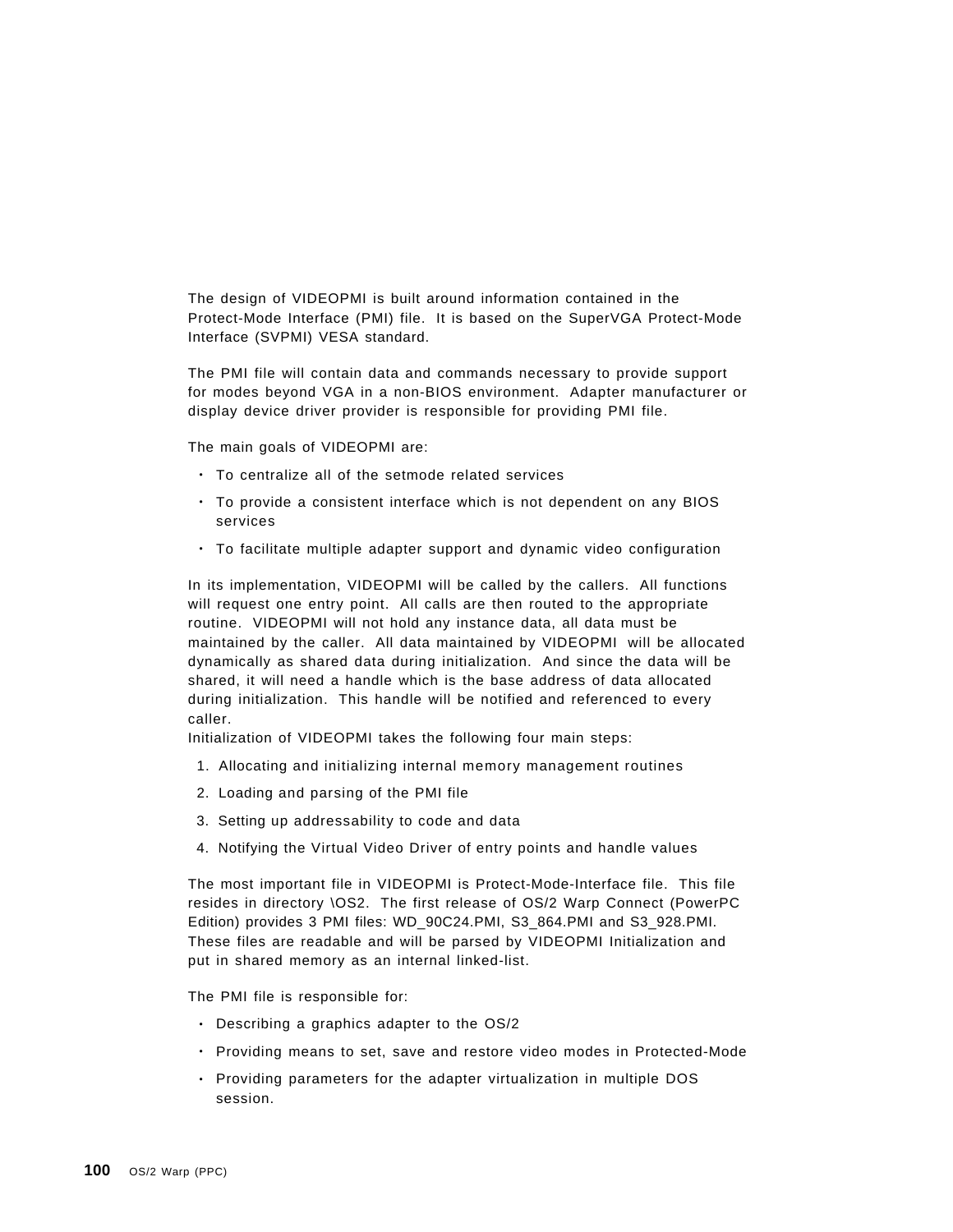The PMI language and its interpreter can facilitate dynamic hardware configuration, which includes port remapping, adding or removing an adapter and its PMI definition, changing the attached display and multiple instances of the same video hardware. It also facilitates different refresh rate support and programming of external video-support chips, such as clock chips or smart DACs. PMI file should list default adapter port configuration and mode sections which are capable of supporting different refresh/monitor setups. Monitor configuration, port mapping, and selection of the adapter instance are performed by components other than VIDEOPMI.

The PMI file can list one or more adapter description starts with its hardware section, followed by IdentifyAdapter and a number of support sections and a list of all available modes with the actual hardware sequence required for a successful mode set from any hardware state of the adapter. If multiple adapters are listed, support sections for each adapter are considered private and cannot be referenced from other adapter descriptions.

PMI files are to be provided by the video chip or adapter manufacturers, or by the providers of the display drivers. The file should be part of the video adapter installation kit, either as a pre-manufactured flat file or one just created by the OEM′s installation utility. OS/2 Warp Connect (PowerPC Edition) Installing utility will add the file into the OS2.INI file with its full pathname and with adapters OEMString identifier.

PMI services for a recently installed adapter are available as soon as the hardware described in its PMI file is installed and available. The adapter is considered available if IdentifyAdapter section in the PMI file returns true.

#### **4.3.4.1 Text Mode in OS/2 Warp Connect (PowerPC edition)**

The need for the VIO and Keyboard calls has not gone away, and to protect legacy applications they must continue to be supported. There also remains the needs for a simple program video and keyboard interface. While PM gives a rich graphical interface, it is difficult to write a simple PM program just for simple requirements for keyboard and screen output.

OS/2 Warp Connect (PowerPC Edition) has to provide a simple text mode interaction. In OS/2 Warp Connect (PowerPC Edition) there is a legacy of VIO APIs and in DOS there is a legacy of BIOS and direct hardware I/O.

OS/2 Warp Connect (PowerPC Edition) provides base video support by implementing 32-bit versions of most of the OS/2 1.x VIO calls, while for DOS applications Multiple Virtual Machine (MVM) provides textmode support using VDDs. More discussion on MVM can be read in 4.2, "The MVM Environment" on page 72.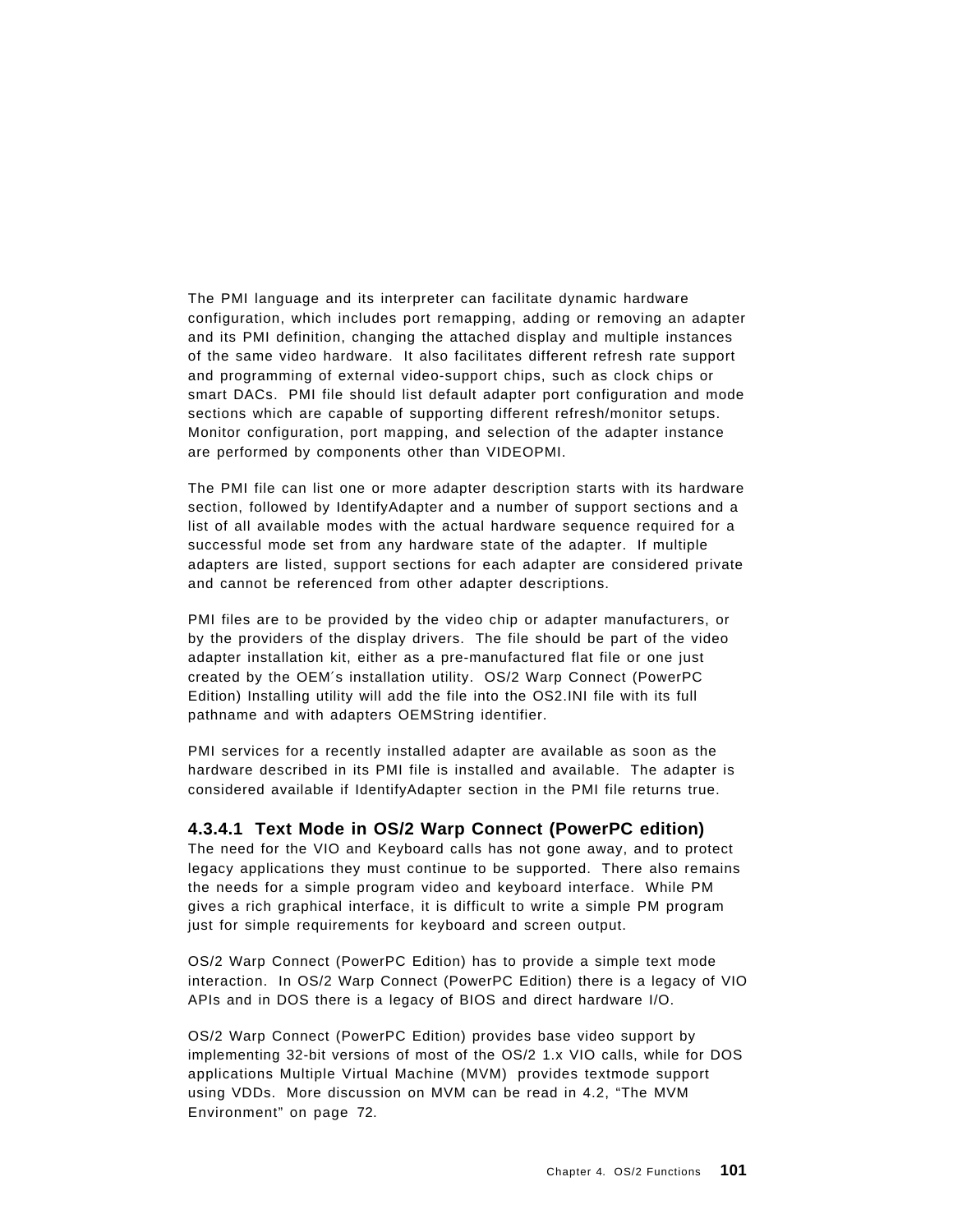Since the current APIs are 16 bit only, binary compatibility with existing applications is not possible. However, in most cases it is possible to move to the 32-bit VIO APIs by doing only a recompile.

The concept in OS/2 Warp Connect (PowerPC Edition) provides a simple graphic interface based on a generic monospaced rectangular text window where each character has an attribute. This can be implemented on any hardware base. OS/2 Warp Connect (PowerPC Edition) has an integrated OS/2 Base Video Handler and Presentation Manager so that all user interaction in OS/2 goes through Presentation Manager.

Full screen sessions are in fact just PM Windows with no border. PM can then decide whether to use a graphical mode or hardware text mode to actually display them. Both DOS and OS/2 sessions are then movable between windowed and full screens. This requires that the font be scaled to match the size of the physical screen (unlike the normal maximize).

The OS/2 text mode support (OS2CHAR) provides a common set of video code to implement both full screen and windowed VIO. OS2CHAR is a component of the OS/2 Presentation Manager which processes input for OS/2 sessions. OS2CHAR is maintained by a per session logical video buffer.

The base video handlers are implemented as VIDEOPMI which is documented in 4.3.4, "Base Video Services" on page 98. These are called from the OS/2 and MVM to do mode set, save, and restore.

The BVS (Base Video Services) and BVH (Base Video Handler) layers no longer exist. Most of the functions have been moved to VIDEOPMI, and the rest is moved directly into the OS2CHAR implementation. The consequences are that all video presentation drivers must support the small number of AVIO calls. In OS/2 Warp Connect (PowerPC Edition) implementation, these functions are implemented by the graphics engine.

The structure of Text mode processing in OS/2 Warp Connect (PowerPC Edition) will be basically the same as Figure 17 on page 99 since OS2CHAR is only the part of PM. The more detail structure including MVM (DOS) module is shown in Figure 18 on page 103.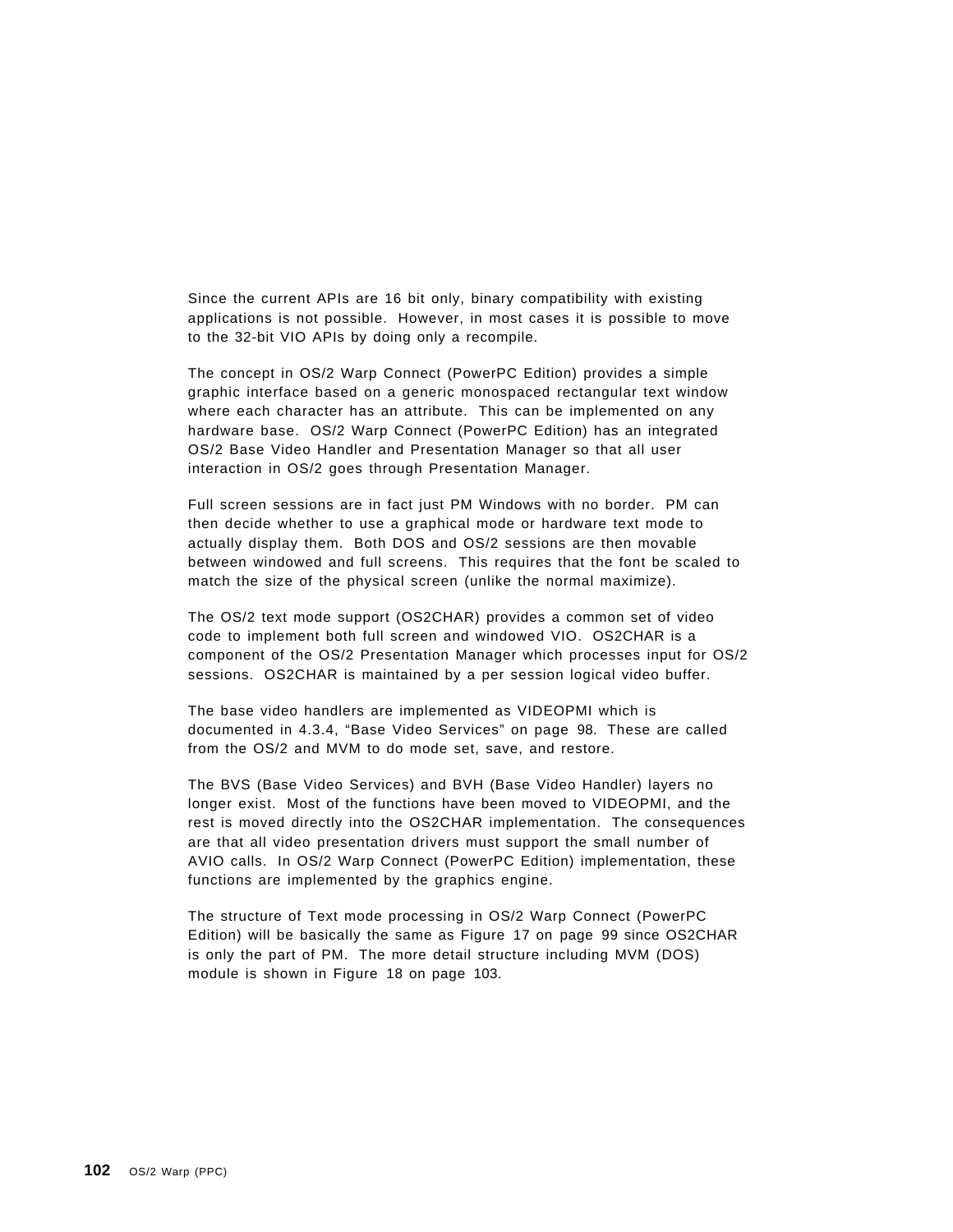

Figure 18. OS/2 Warp Connect (PowerPC Edition) Text Mode

Event Server is a part of Event and Window Services (EWS). It runs as a thread which is responsible for processing the event input port. Event input port is a microkernel port which receives messages from the interrupt logic for the keyboard and mouse devices. More discussion on EWS could be seen in 3.2, "Event and Window Services" on page 32.

Return codes from the VIO calls are changed from 16-bit API (USHORT) to 32-bit API (APIRET) and most USHORTs in the parameter lists have been changed to ULONG.

# **4.3.4.2 Virtual Video (VVIDEO)**

Multiple Virtual Machine (MVM) Environment is the part of the OS/2 Warp Connect (PowerPC Edition) operating system that is responsible for providing the DOS/WINDOWS/DPMI program compatibility. Virtual Video (VVIDEO) is one component of MVM that is responsible for routing all the video requests to hardware.

The VVIDEO component processes INT 10h requests for video events from the v86 thread and services them. Virtual 8086 mode is historically a component of 80386 intel chip which enables system software to emulate an 8086 environment with a virtual machine. In PowerPC, it will use 8086 Emulation Component (EM86) which is part of MVM.

The VVIDEO exists in three parts:

- I/O Thread
- INT 10h Emulator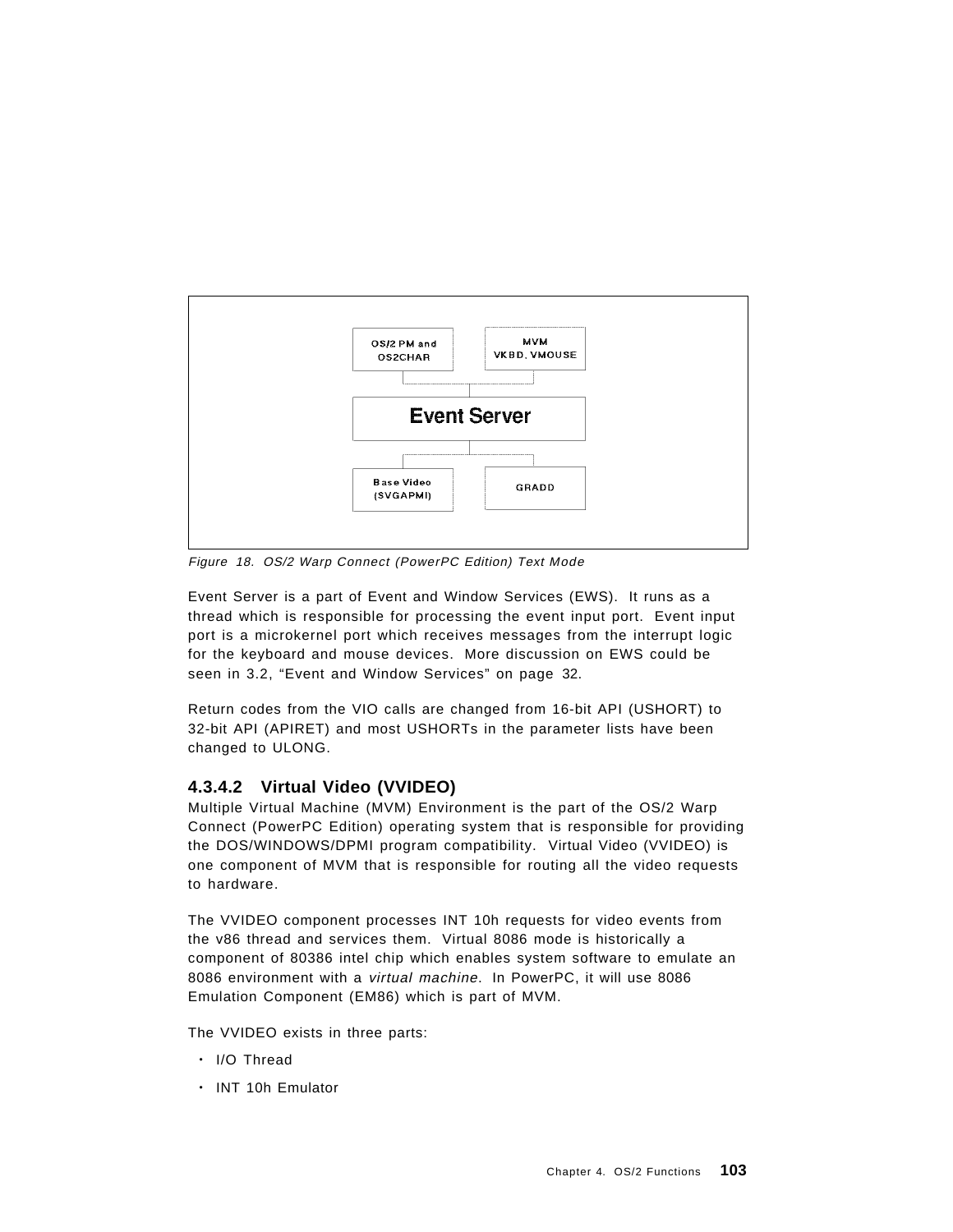It hooks interrupts generated by the DOS application. It also requests query or set the video state from the v86 thread and services them.

• Port Handler Routines.

It services In and Out requests for the video ports. It also hooks all relevant video ports.

The VVIDEO consists of the following components:

#### 1. **Boot-time Initialization**

This component performs the global initialization at the MVM server boot initialization time and functions as follows:

- Initializes the global data structures
- Registers the user handler VVCreate with the MVM server and must be called every time a new VDM is created

#### 2. **Client Creation-time Initialization (VVCreate)**

The client creation-time initialization component is called every time a new virtual DOS machine (VDM) is created. The VVCreateVM function is called in the context of the newly created VDM and does the following:

- Installs INT 0x10 hook handler, VVINT10Hook
- Installs video port handler, VVIOHookHandler for the device dependent ports
- Communicates with the SVGAPMI PNS to gain port rights to the video hardware

#### 3. **Software Interrupt and port I/O emulation**

Instruction emulation is provided through the Instruction Set Translator (IST). IST is responsible for emulating Intel instructions on non-Intel machines, such as the PowerPC. It provides 386 ring 3 protected mode and real mode. IST is the only module that understands Intel instructions, and provides services that the rest of MVM depend upon to run DOS and Windows applications on a PowerPC. I/O port requests will be passed on to virtual video provided that the virtual video driver has called VDHInstallIOHook. Conversion of Intel based port I/O to the appropriate memory mapped load-and-store will accomplished in the IST.

Figure 19 on page 105 provides a general view of the virtual video device driver architecture.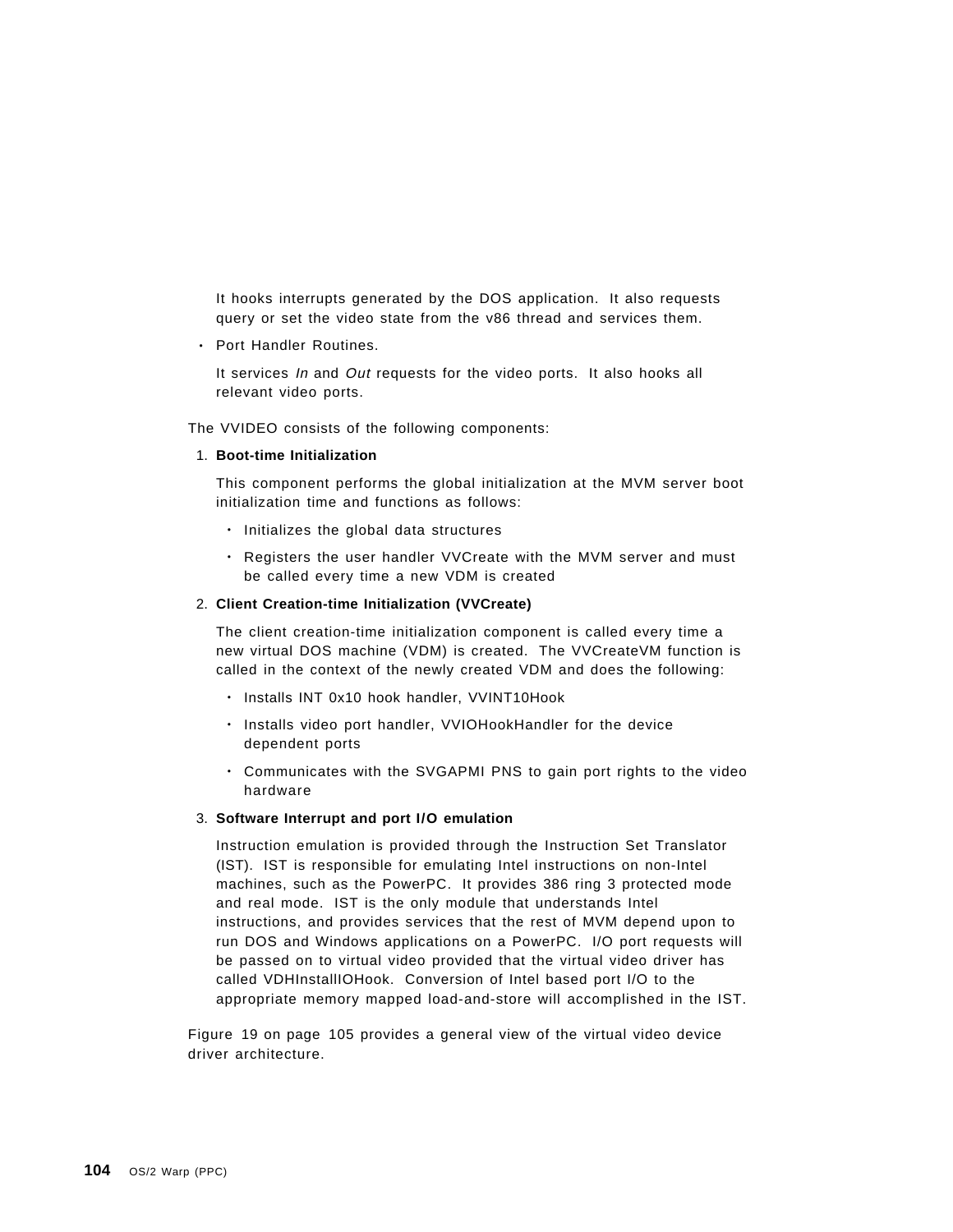

Figure 19. VVIDEO Internal Architecture

For optimal performance and compatibility, the Video VDDs support full-screen operation. For convenience, an option appears on the VDM system menu to convert the VDM from Windowed mode to Full-screen mode and back.

The Video VDDs support full-screen operation by doing the following operations:

- Registering foreground/background screen-switch notification hooks with the VDM Manager
- Utilizing the save/restore video buffer services which is provided in the PNS of base video
- Installing I/O hooks to shadow key video port accesses
- Mapping physical video memory into the appropriate video address space
- Coercing text mode fonts to match the currently selected codepage
- Providing pointer drawing services to the mouse VDD to define, draw and erase pointer images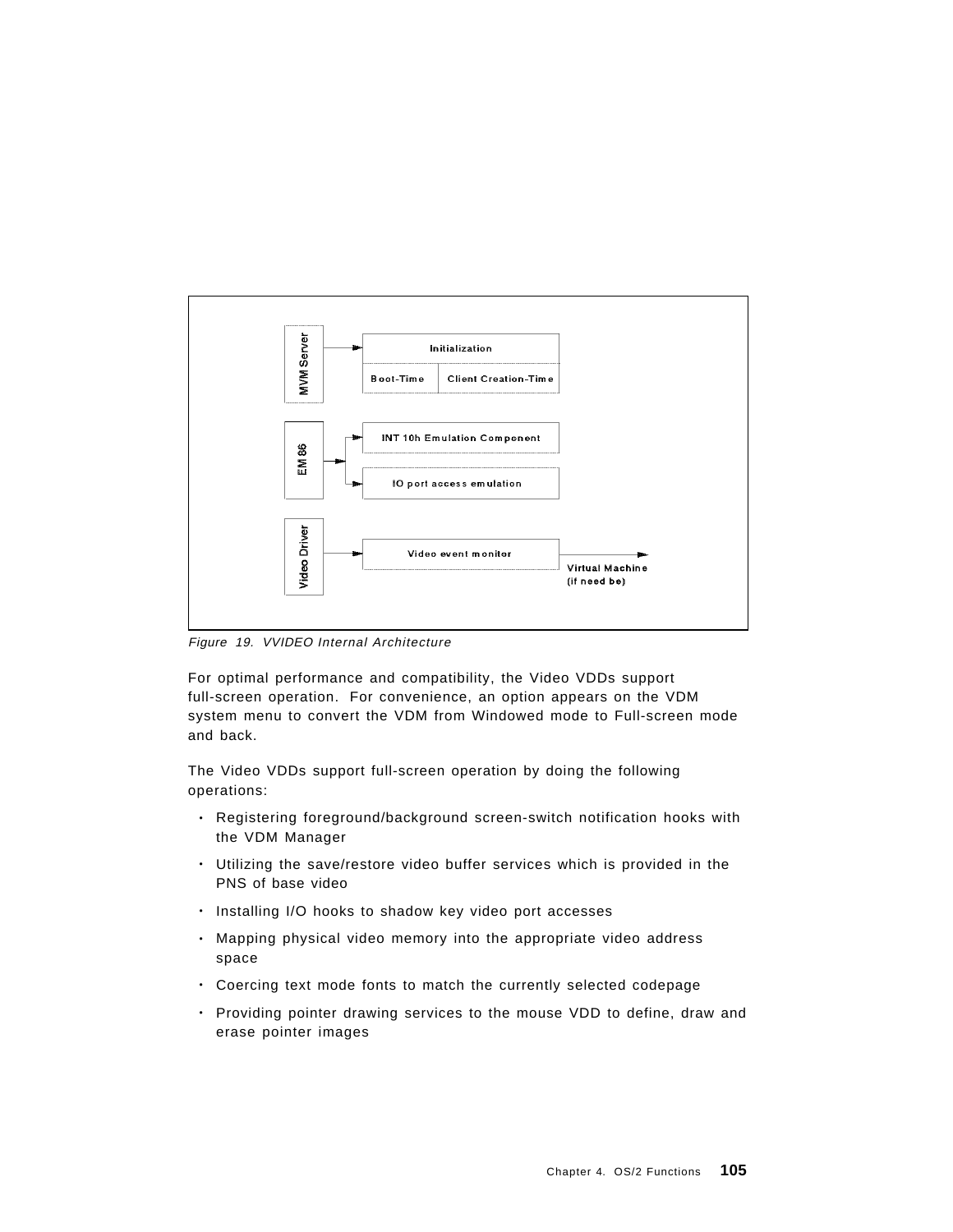# **4.3.4.3 Virtual Windows (VWIN)**

Virtual Windows (VWIN) is a virtual device drive that allows a Windows program to run on the OS/2 2.x desktop, side by side with OS/2 applications and other Windows applications. It is the link that passes messages from one GUI to another so that both environments can know about and adjust for each other.

In the first release of OS/2 Warp Connect (PowerPC Edition), seamless will work the same, but the components will be implemented differently to fit the OS/2 Warp Connect (PowerPC Edition) Architecture.

In OS/2 Warp Connect (PowerPC Edition), VWIN will provide a number of services to facilitate the communication between Win-OS/2 and the presentation task. Win-OS/2 will use INT 66h to access it. VWIN will exist in each VDM and do the following tasks:

- Receive all messages from presentation task
- Send all Win-OS/2 messages

The presentation task will use APIs, generated with MIG (Message Interface Generator), to send and receive messages from Win-OS/2.

The exchange of messages between the VDM task and the presentation task represents a peer-to-peer form of client/server communication. At one point, the VDM may be the server, handling messages sent from another VDM or the presentation task. At another point, the presentation task may become the server, handling requests from the VDMs.

In OS/2 Warp Connect (PowerPC Edition), WinShield will call into VWIN as it does in OS/2 Warp by executing an INT 66h, causing the Interrupt Handler to execute the VWIN entry point function for Win-OS/2. VWIN in VDM needs send rights to the port of VWIN in presentation task in order to send messages.

To receive a message, a stub routine will exist that listens at VWIN′s receive port, waiting for incoming messages. Multiple threads will exist to receive the messages. They are threads to receive shield messages, error messages and clipboard/DDE messages. Once a message arrives, it will be placed on a local message linked list. WinShield can then access the list through an INT 66h call to VWIN.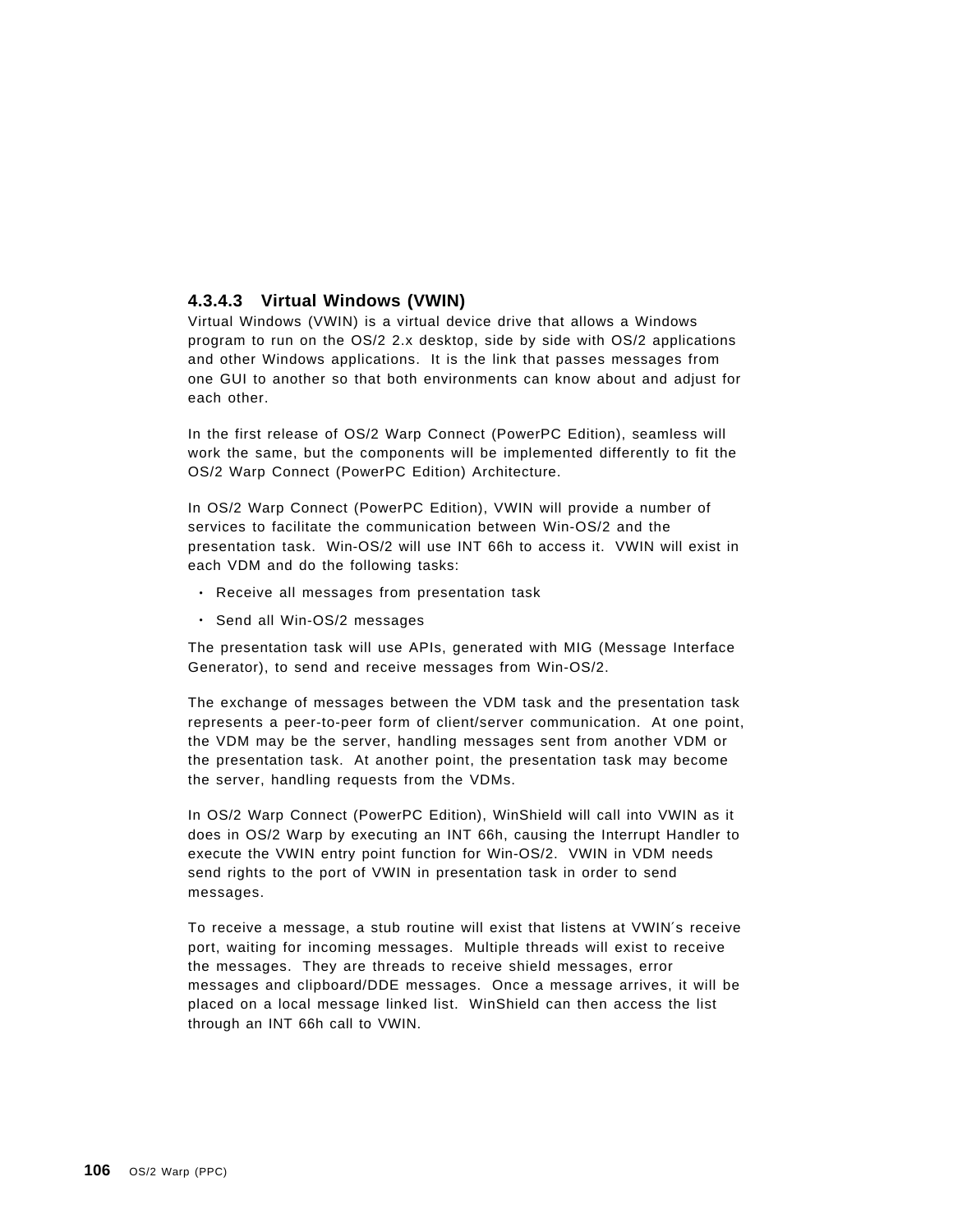The VWIN Central Services Task will be started by the presentation task VWIN code. The following list are the tasks of VWIN Central Services Task:

- Handles all clipboard/DDE requests
- Holds the master clipboard

ੋ

●

- Contains a list of all VDMs and the presentation task
- Routes the broadcast messages from the VDM or Presentation Task using a list of all VDMs and the presentation task

Overall message flow of OS/2 Warp Connect (PowerPC Edition) can be seen in Figure 20.



Figure 20. Overall Message Flow of OS/2 Warp Connect (PowerPC Edition)

When the presentation task VWIN initializes, it creates the VWIN Central Service Task. It provides it with a send right to the presentation task VWIN port.

The MVM Server creates the VDM. It passes to the new VDM a send right to VDM Central Services Task.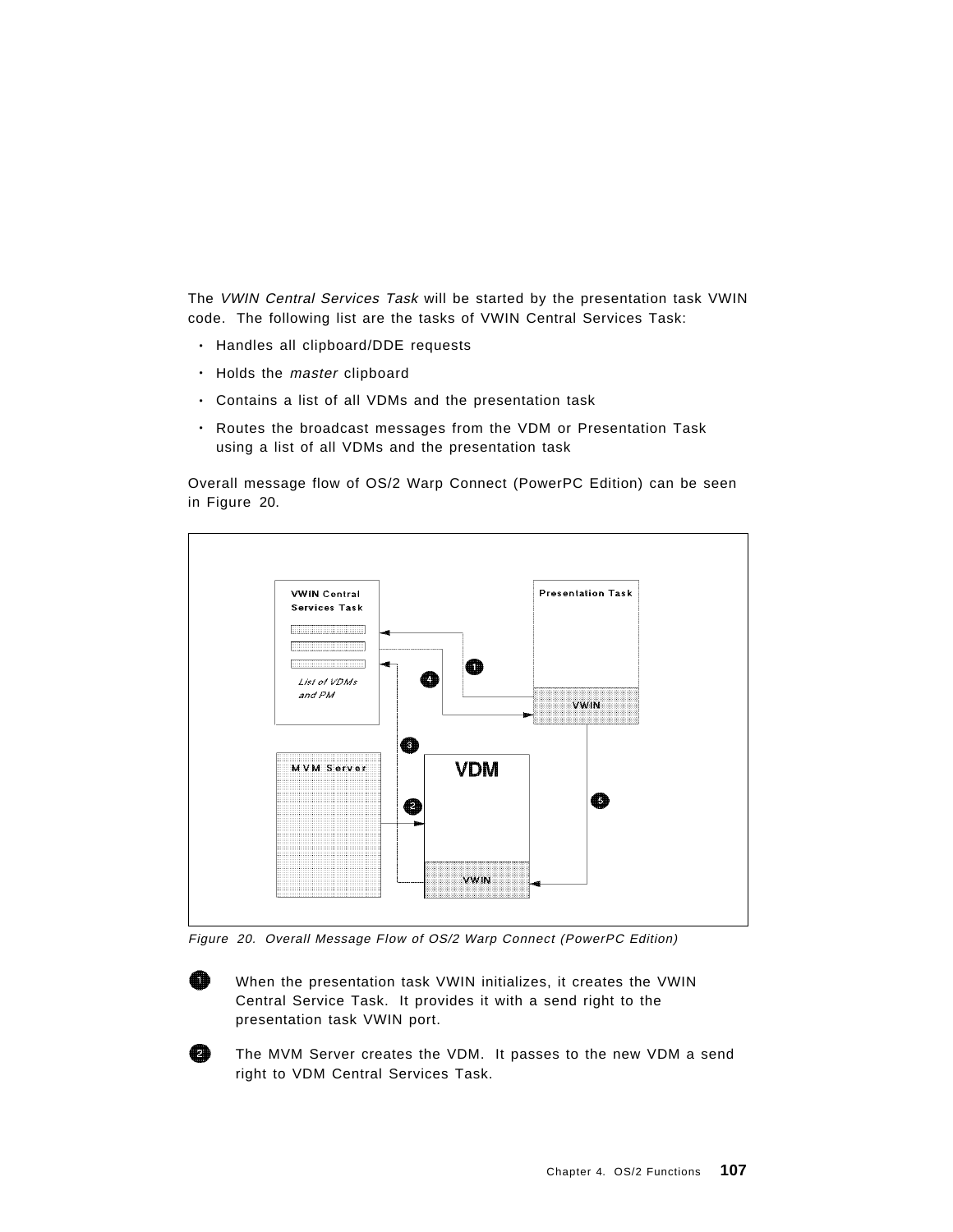

When the VDM VWIN initializes, it will send its information, along with a send right to itself, to the VWIN Central Services Task.



The VWIN Central Services Task then passes the VDM VWIN send right to the presentation task VWIN.



The presentation task VWIN then passes a send right to its port to the VDM VWIN.

In OS/2 Warp Connect (PowerPC Edition), the new video engine/video manager (VMAN) will provide the services found in the VWIN display driver routines. More discussion on VMAN could be seen in 4.3.3, "PM Video Device Driver" on page 92.

# **4.3.5 Fonts**

This section will describe the font support of OS/2 Warp Connect (PowerPC Edition).

OS/2 Warp Connect (PowerPC Edition) will support generic fonts and can be used by all presentation drivers. The generic font can either be an outline or image font. The outline font technology supported depends on the Intelligent Font Interface (IFI) font drivers that are installed on OS/2 Warp Connect (PowerPC Edition).

The following figure shows font support for OS/2 Warp Connect (PowerPC Edition).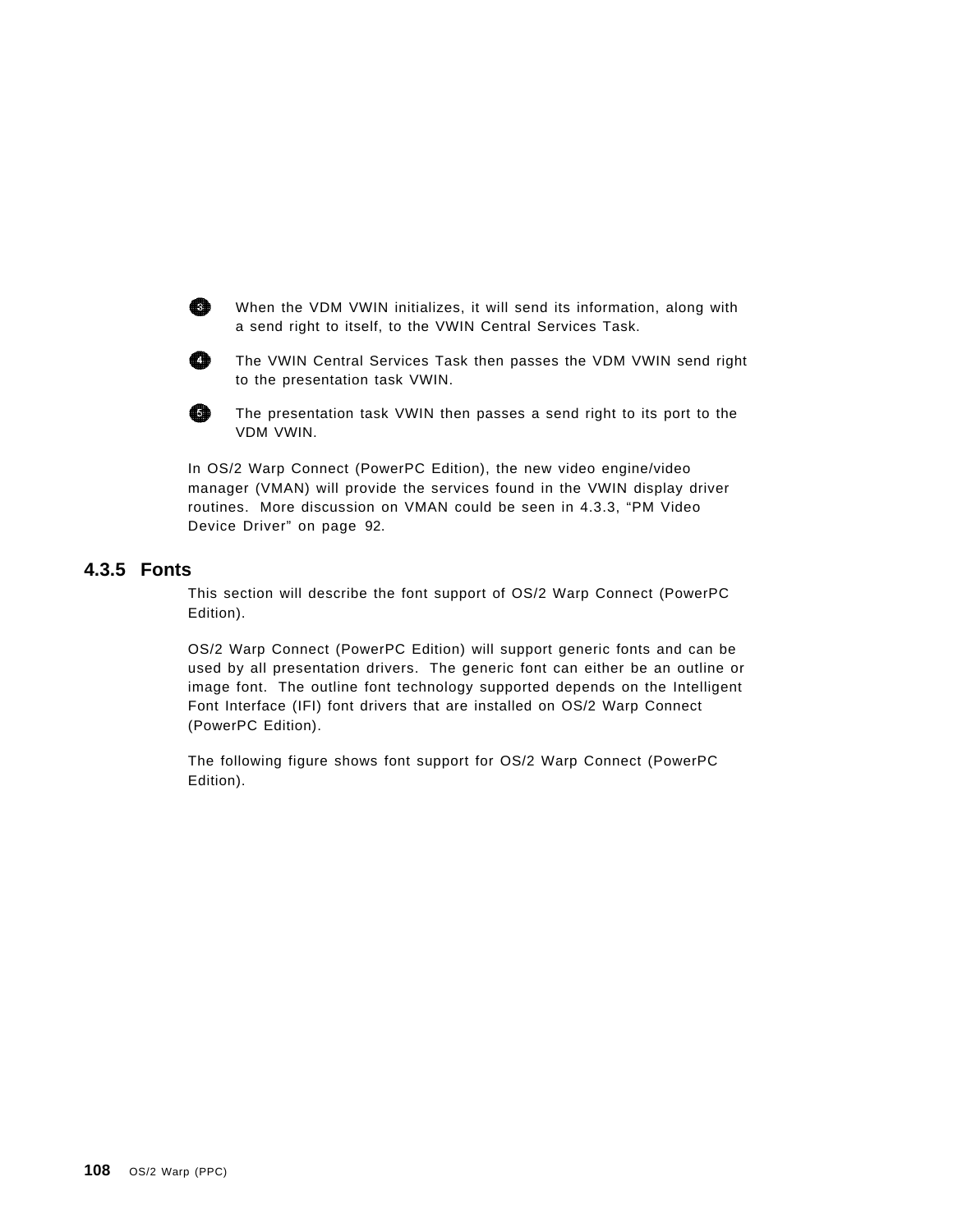

Figure 21. OS/2 Warp Connect (PowerPC Edition) Font Support

OS/2 Warp Connect (PowerPC edition) will support the following font formats as shown in Figure 21.

- IBM UNI font-file format
- IBM Combined font-file format
- OS/2 PM font-file format
- Adobe Type 1 font-file format
- Adobe Composite font-file format called NCF format
- Truetype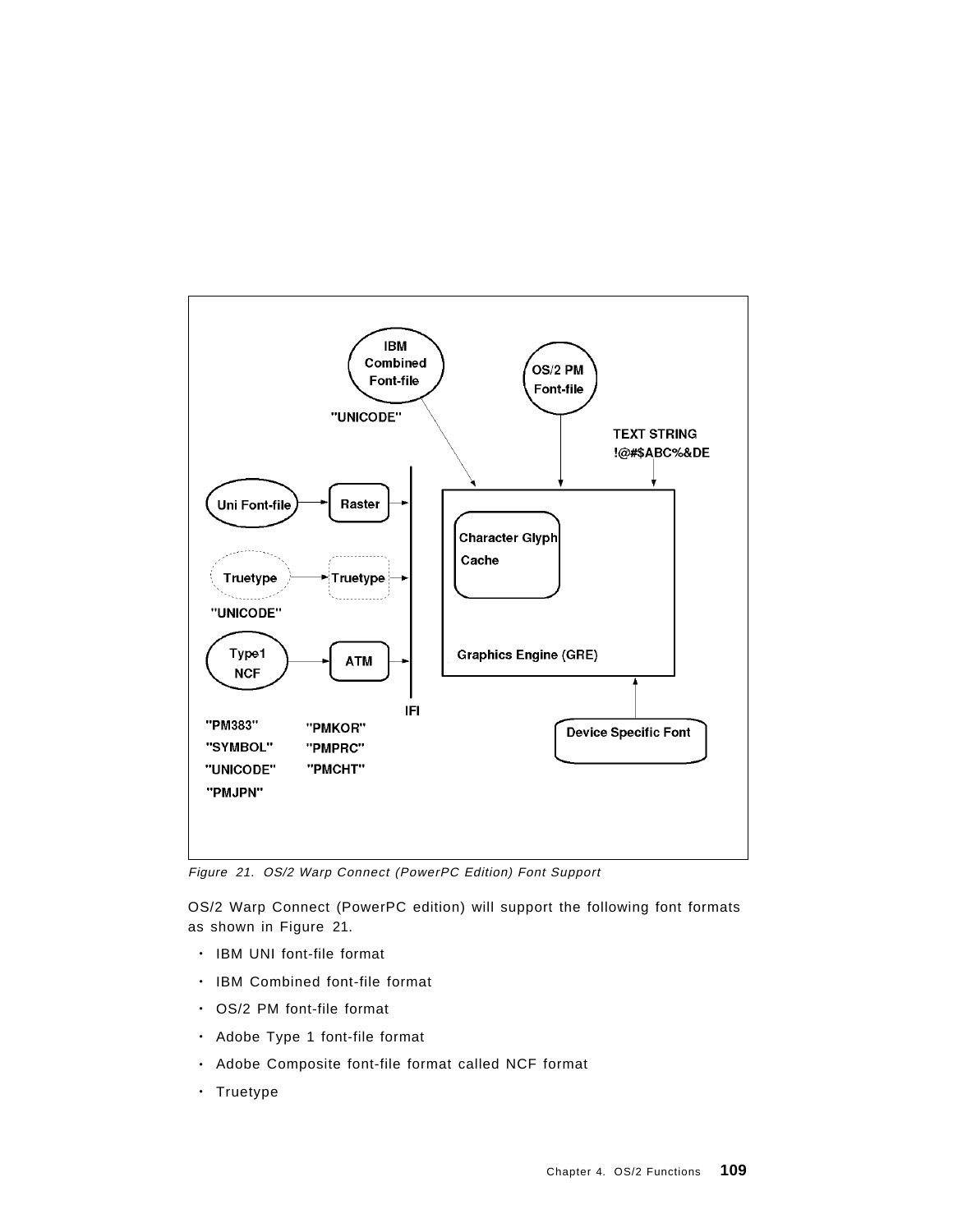- **Glyph** Fonts are applied to a table called a code page. A code page has several entries which contain different symbols. These symbols usually include letters, numbers, and special characters. Each of these symbols or images in a code page is called a glyph. Each entry in the code page is called a code point. A code point is an index into a code page to identify a glyph. For example if you take an ASCII code page, you would notice code point X'31' would have a glyph for the character "1" defined in it.
- **Glyphlist** The glyphlist name is the name that identifies a set of character glyph names and font index sequence of the character glyph set. All physical fonts are associated with a glyphlist name.

#### **Glyph Index Translation**

When an application draws a text string, the graphics engine parses the text string using a code page associated with the device context of the target device and translate it into font indices or indexes for the physical font. This is called Glyph Index Translation.

OS/2 Warp supports only the character glyphs which are defined in the PM383 glyphlist at present. Six more glyphlists have been added to OS/2 Warp Connect (PowerPC Edition). These added glyphlists enable the graphics engine to support new country and new language fonts.

OS/2 Warp Connect (PowerPC Edition) supports the following glyphlists:

• PM383

383 Character glyphs are defined in this glyphs are defined in this glyphlist.

• UNICODE

Consists of the UNICODE specification adopted by the International Organization for Standardization (ISO) as ISO 10646.

• SYMBOL

Font specific encoding used to define a symbol character set.

• PMJPN

PM383 extension for the Japanese language.

• PMCHT

PM383 extension for the Traditional Chinese language.

• PMKOR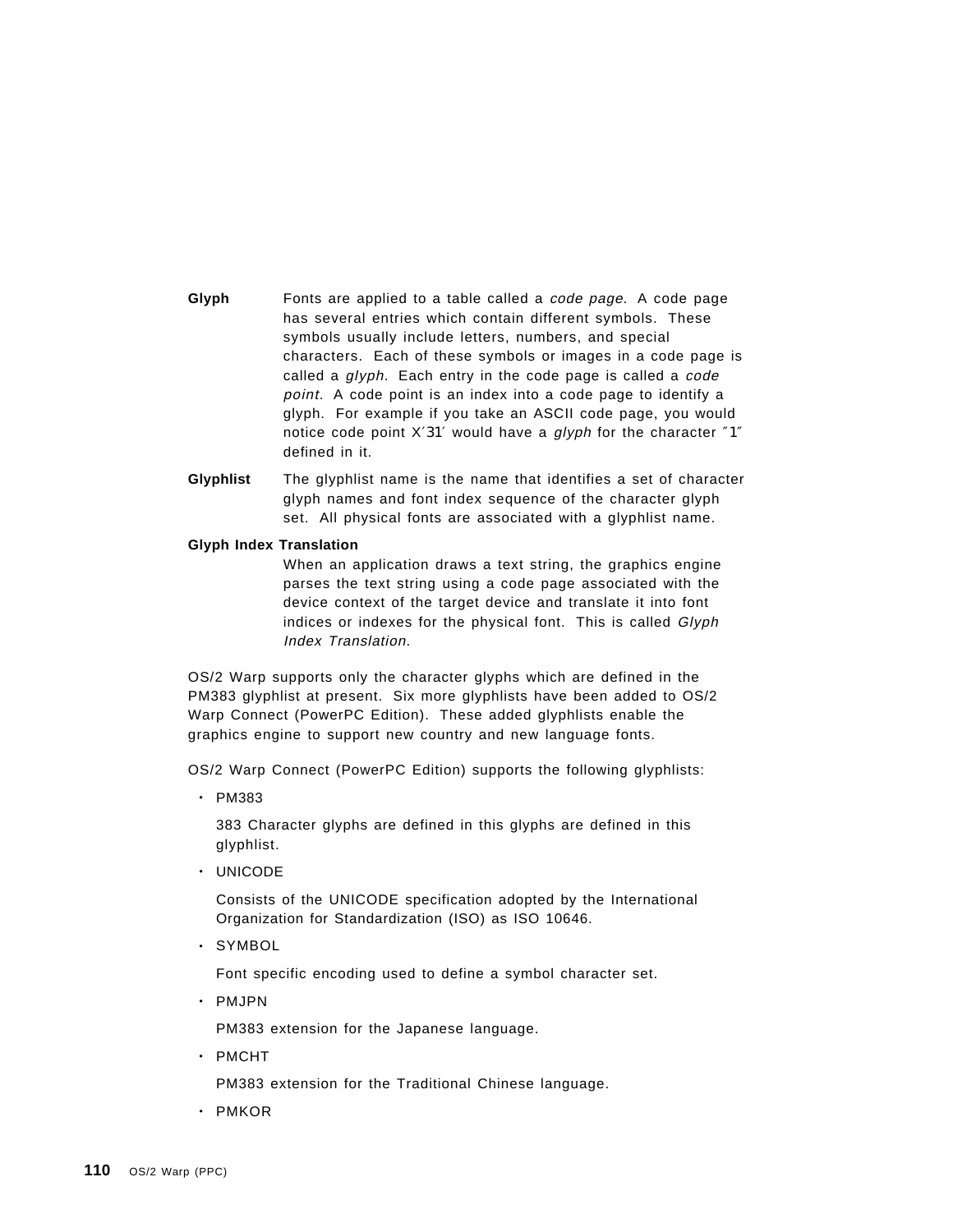PM383 extension for the Korean language.

• PMPRC

PM383 extension for the Simplified Chinese language

**Graphics engine fonts:** The graphics engine (GRE) reads and parses the following font formats directly:

• IBM Combined font-file format

This a new format being supported by OS/2 Warp Connect (PowerPC Edition), which will be described later in this section.

• OS/2 PM font-file format

This is the OS/2 2.1 font-file format which is designed for small character sets and will be supported.

**ATM IFI font driver font:** The ATM IFI font driver supports the following font file formats:

• Adobe NCF font-file format

This is the Adobe new composite font format designed for small and large character set fonts.

• Adobe Type 1 font-file format

This is the Adobe Type 1 font file format designed for small character set fonts. The Object Font Metrics (OFM) file format was enhanced in order to support the UNICODE glyplist.

**Raster IFI font driver font:** The following font-file format is supported by the Raster IFI font driver.

• IBM UNI font-file format

The Uni font-file format is designed for image fonts which have large characters set in the font file such as the Double Byte Character Set (DBCS) and the UNICODE encoding. The Uni font-file format is a super set or extension format of the OS/2 2.1 PM font-file format.

**Trutype IFI Font Driver Font:** The Trutype IFI driver font is a new font driver that is developed to support the widely available true type fonts in the market place. The driver font supports the following font file format:

• Truetype font-file format

The following table is a summary of font format and glyplist support for OS/2 Warp Connect (PowerPC edition):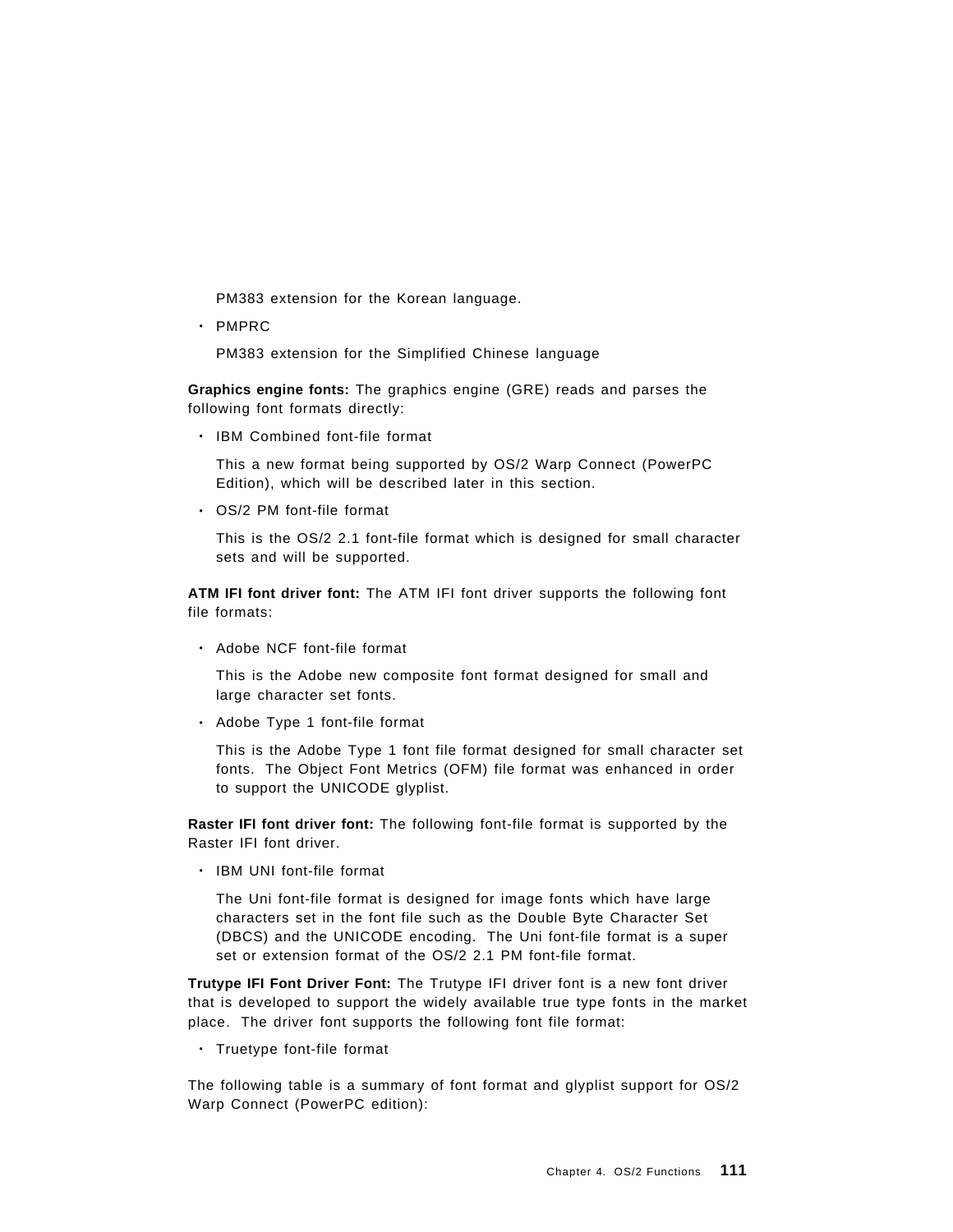| Table 4. OS/2 Warp Connect (PowerPC Edition) Font Format Support |                   |                    |       |              |       |       |           |
|------------------------------------------------------------------|-------------------|--------------------|-------|--------------|-------|-------|-----------|
|                                                                  | <b>Glyphlists</b> |                    |       |              |       |       |           |
| <b>Font-file formats</b>                                         | ∾<br><b>PM38</b>  | ш<br><b>UNICOD</b> | SYMBO | <b>NALMA</b> | PMCHT | PMKOR | ပ<br>PMPR |
| <b>IBM Uni Font-file format</b>                                  | X                 | X                  | X     | X            | X     | X     | X         |
| <b>IBM Combined Font-file Format</b>                             |                   | X                  |       |              |       |       |           |
| OS/2 PM Font-file format                                         | X                 |                    | X     |              |       |       |           |
| Adobe Type 1 Font-file format                                    | X                 | X                  | X     |              |       |       |           |
| Adobe NCF Font-file format                                       | X                 | X                  | X     | X            | X     | X     | X         |
| Truetype                                                         | X                 |                    |       |              |       |       |           |

**Font Cache:** The graphics engine implements character glyph (bitmap) caching for IFI font driver fonts.

The caching was designed to work for large characters set fonts with reasonable performance, hit ratio point of view. The following points were considered as the criteria for handling multiple large characters set font for the caching:

- High hit ratio for the given buffer size
- Linear search must be prohibited
- Fragmentation glyphs have different sizes

**Intelligent Font Interface (IFI):** OS/2 Warp Connect (PowerPC Edition) graphics engine enhances the Intelligent Font Interface (IFI) in order to support raster IFI font drivers, additional glyphlists, etc. This IFI driver version will be defined as IFI version 2.1

**Device Specific Font:** A presentation device driver can provide device specific fonts for the built-in fonts in the hardware such as a printer or a display adapter card. For the device specific font the responsibility of the glyph index translation resides at the device driver. Device drivers must recognize which code page is associated with the text string and to the proper conversion to the font indices of the device specific font.

**OS/2 Warp Connect (PowerPC Edition) Font object design:** As we enter new markets with new character set requirements or attempt to support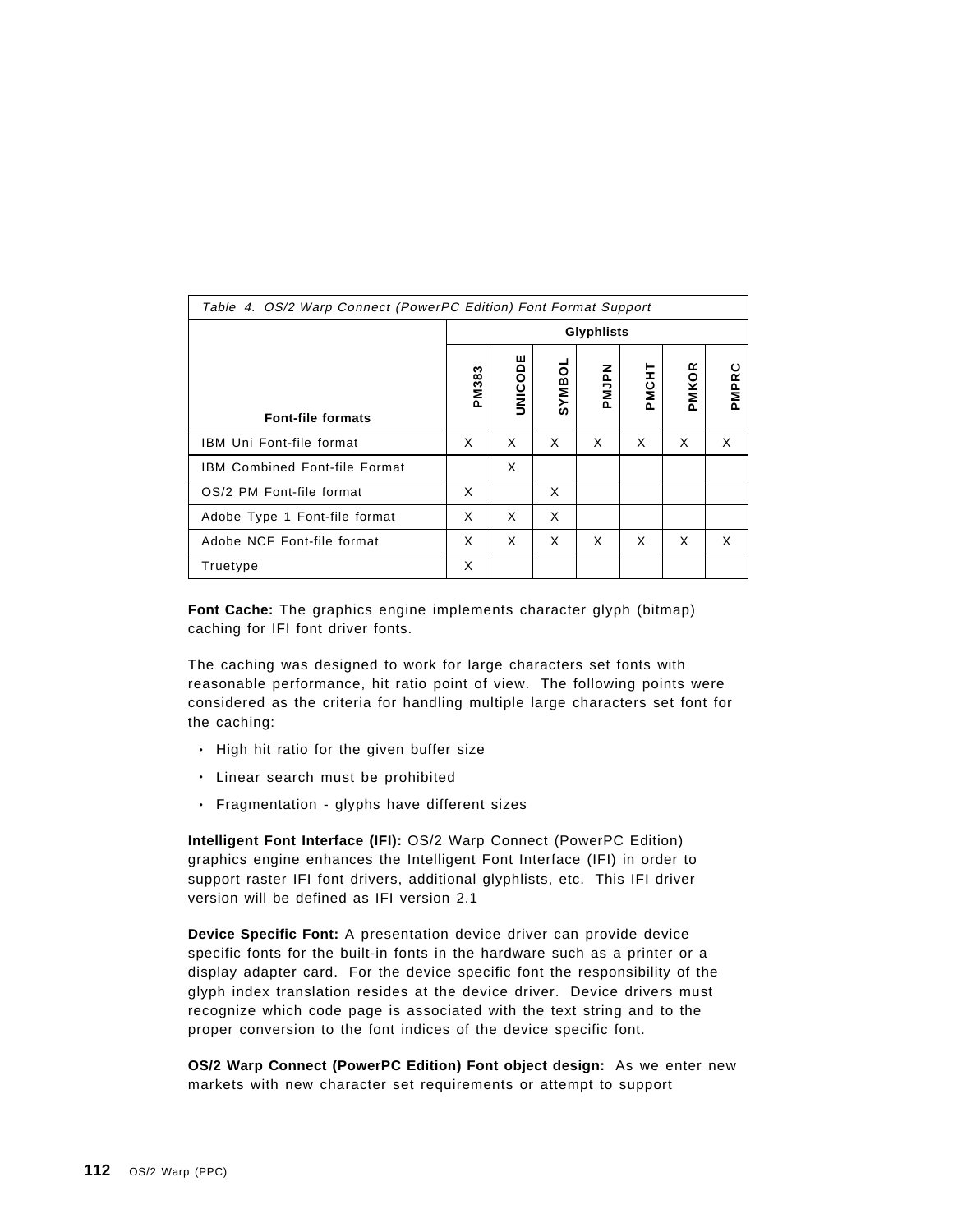multilingual text, we are facing the problem of building new UGLs or combining and using an existing one.

OS/2 Warp Connect (PowerPC Edition) uses a new model as shown in Figure 22 on page 114. An alternative approach was taken, this design supports font objects which maintain the information about the character sets they support. Each font object will have an associated DLL which maps the ASCII or UNICODE character encodings to the character glyph definition supplied by the font. This means that we remove the notion of the system maintaining a single list of supported characters, the UGL.

The advantage of this are:

- 1. The dependencies of the GRE on font encodings are isolated.
- 2. New character sets can easily be added through new fonts.
- 3. Multilingual text can now be supported through the UNICODE mapping support.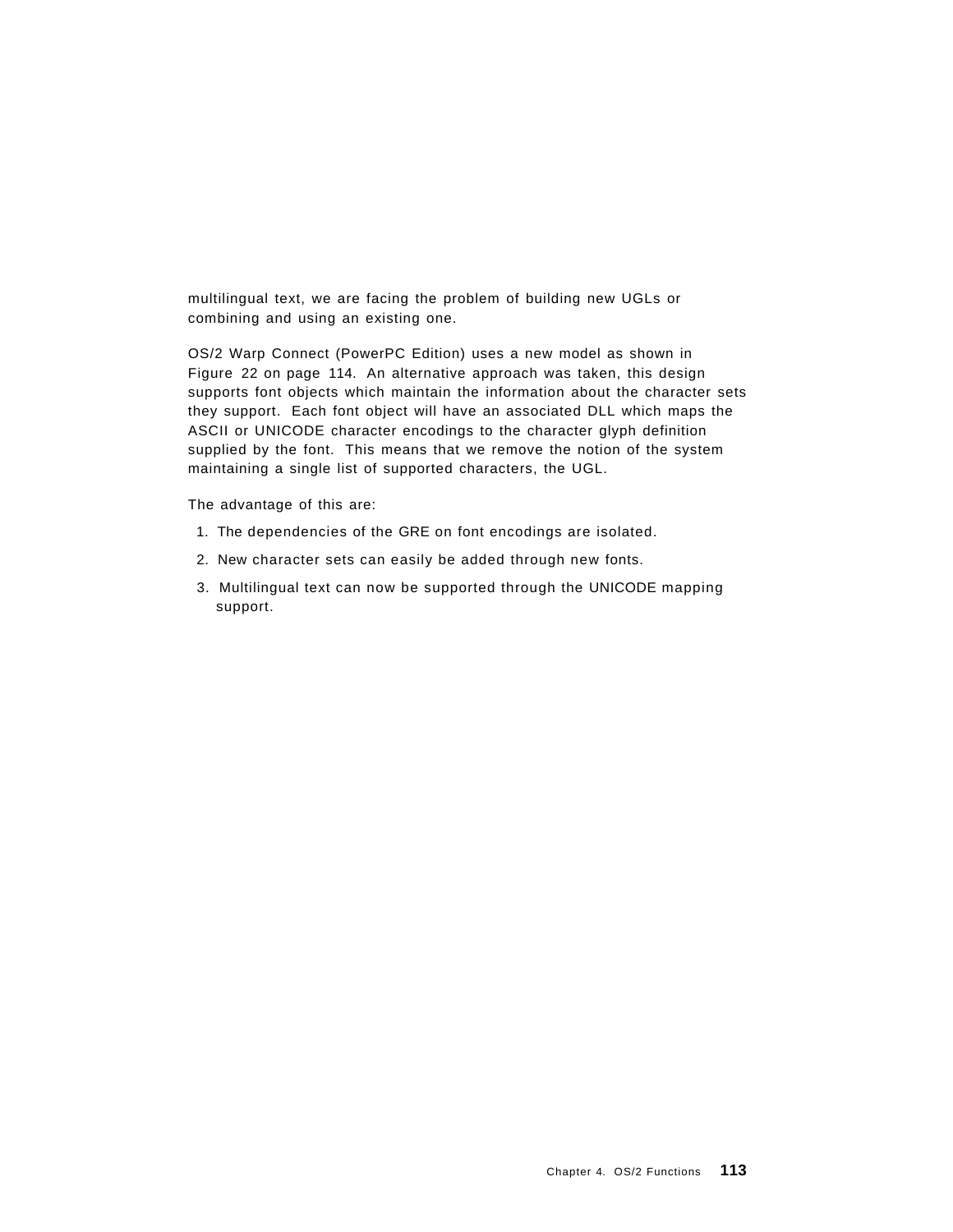

Figure 22. New Model for Font Architecture Support Under OS2 Warp Connect

The new model for OS/2 Warp Connect (PowerPC Edition) is shown in Figure 22. The glyphlist associated with the font is identified by the font header. This could be SYMBOL, UNICODE, PM383, PMJPN or some other name. Current bitmaps fonts have no header and are assumed to be PM383 bitmap fonts. The graphics engine (GRE) will use a table to associate the font with a DLL. The DLL will be associated with the glyphlist name.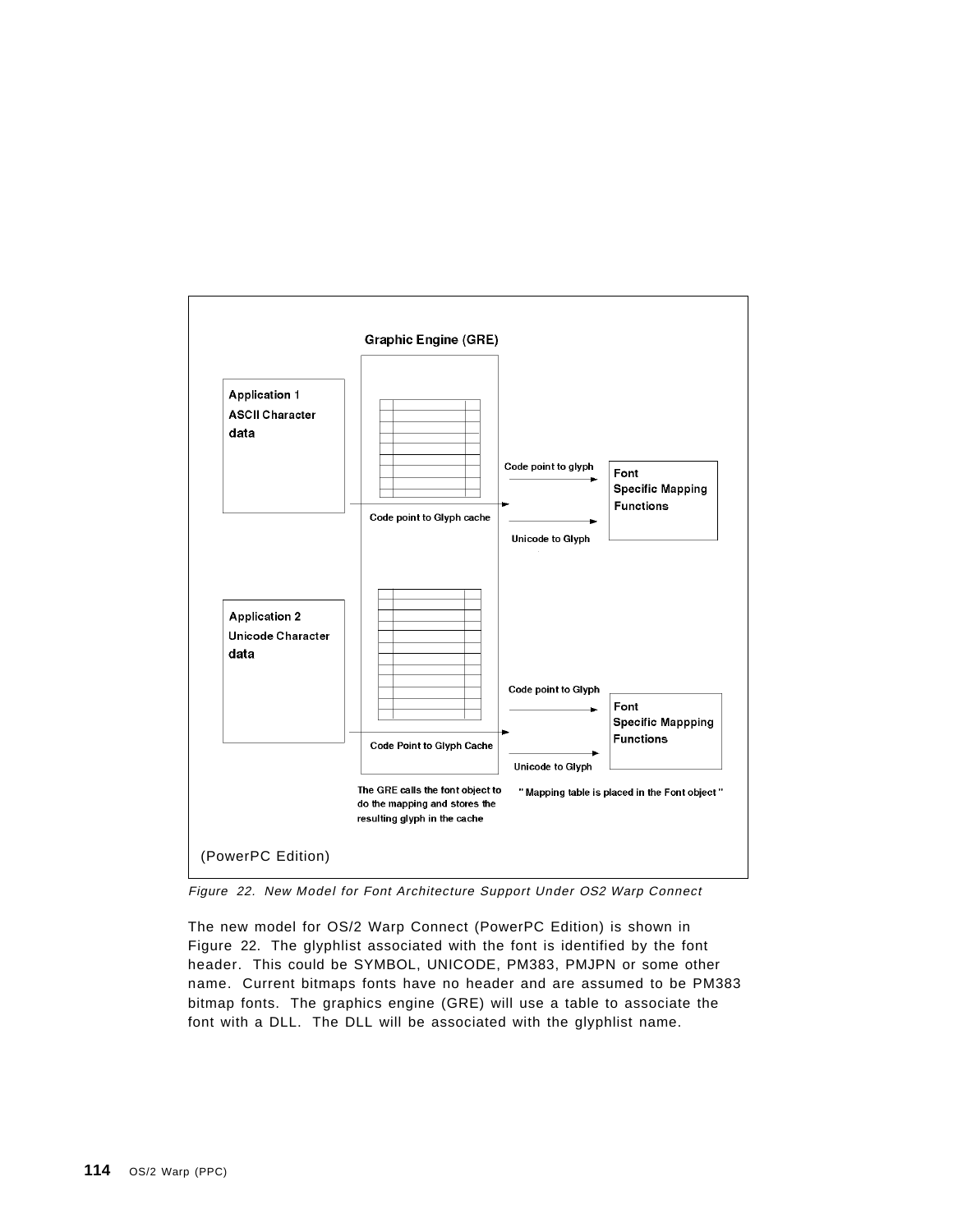This DLL supports three functions:

- Install
- CodePointToGlyph
- UnicodeToGlyph

The CodePointToGlyph and UnicodeToGlyph functions are used to do the mapping from either an ASCII codepoint or UNICODE to a 16 bit glyph index, which represents the appropriate character.

The font glyph index is used to query the intelligent font interface (IFI) driver of the font to retrieve the rasterized character bitmap. The install function is used to set up the mapping tables needed for the conversions and also establishes some of the font characteristics. Some of the values established at this point are:

- Number of glyphs in the font
- Lowest value of the font index
- Highest font index value
- Set of index ranges which contain the entire set of glyphs in the font

The Graphics Engine (GRE) deals with two kinds of fonts:

#### • **Engine Fonts**

An engine font is a bitmap font with a defined structure. The engine fonts used today support only the characters in PM383. A table 383 entry is built with entry, size of the character and an 64k heap pointing to the character bitmap definition. This table is part of the interface to the Graphic Engine and is used by the graphic device drivers.

• **IFI Fonts**

An IFI font is a font, outline or bitmap, and is accessed through a special interface called an IFI driver. The IFI driver accepts 16 bit glyph index and returns a rasterized image. The Graphics Engine creates a fake representation of an engine font for each IFI font that is loaded. As characters are rasterized, the entries in the header field are filled in. The display devices are not aware of the differences between engine fonts and IFI fonts. This mechanism is also a simple cache mechanism for small fonts. Large fonts use a secondary cache to store the rasterized bitmaps. Just before the display device is called to render the characters, the bitmaps are copied to the fake engine font format. In this way the display devices are also unaware of the difference between the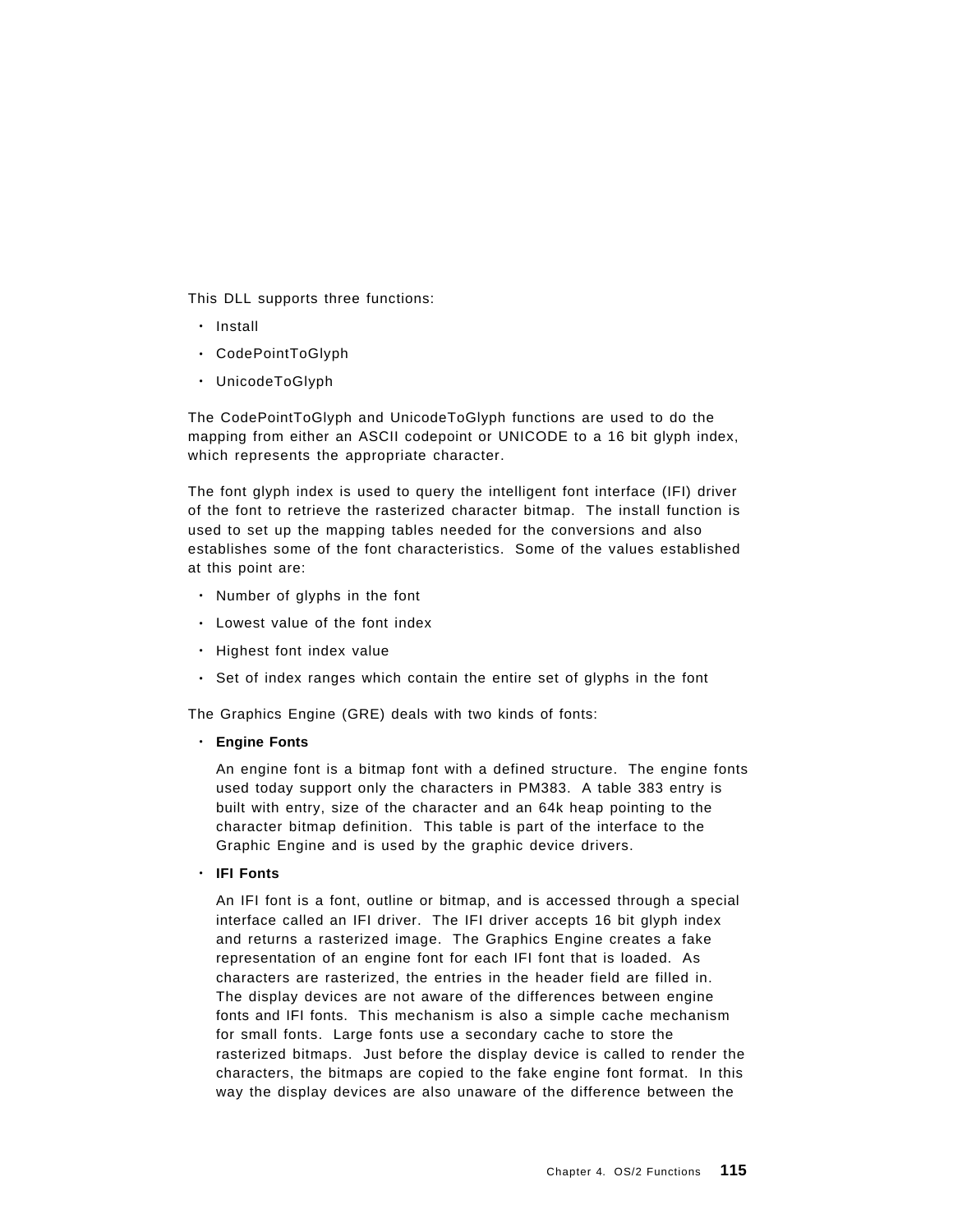small and large fonts, however this will have a impact in performance for large fonts.

The engine font, Font Transfer Area (FTA) is supplied to the display drivers. This font will be used for existing support for PM display drivers.

The following algorithm is used as shown in Table 5. This is an example where Unicode encoded text and ASCII encoded text are used.

| Table 5. Encoding Font Algorithm |                                                                                                                                                 |  |  |  |
|----------------------------------|-------------------------------------------------------------------------------------------------------------------------------------------------|--|--|--|
| <b>No</b>                        | <b>Description</b>                                                                                                                              |  |  |  |
| 1.                               | Unicode or ASCII text is passed to the GRE to be rendered in a<br>Presentation Space (PS).                                                      |  |  |  |
| 2.                               | Identification of the current logical font for the PS will take place.                                                                          |  |  |  |
| 3.                               | If ASCII text is passed get the current PS codepage.                                                                                            |  |  |  |
| 4.                               | Next the font's UnicodeToGlyph or CodePointToGlyph function will be<br>called, which will return a font index for each character in the string. |  |  |  |
|                                  | Either the native glyphlist of the font object is Unicode, which will<br>result in a no operation, or                                           |  |  |  |
|                                  | The font object will convert from Unicode to the native encoding, that<br>is PM383.                                                             |  |  |  |
| 5.                               | Next the font cache will be searched for the bitmap.                                                                                            |  |  |  |
|                                  | If it is a engine font then the bitmap will always be there, or                                                                                 |  |  |  |
|                                  | If it is a IFI font, the bitmap may not be available.                                                                                           |  |  |  |
| 6.                               | If the bitmap is not available, approach the IFI driver for the glyph,<br>and place it in the cache.                                            |  |  |  |
| 7.                               | Copy the bitmaps to the Font Transfer Area (FTA), if required, this is<br>not required if the font caching mechanism uses the FTA directly.     |  |  |  |
| 8.                               | The graphics driver is then called for the PS to render the bitmap.                                                                             |  |  |  |

This algorithm, together with the font objects, will support multiple glyphlists and Unicode in an efficient manner.

**IBM Combined Font:** Combined font originated from the limitation of OS/2 2.1 PM Universal Glyph List (UGL), which makes it difficult to support new languages and countries. OS/2 Warp Connect (PowerPC Edition) uses a Combined Font font architecture to overcome this limitation.

The following sections will show the design and concept and also the implementation of the combined font in the graphics engine.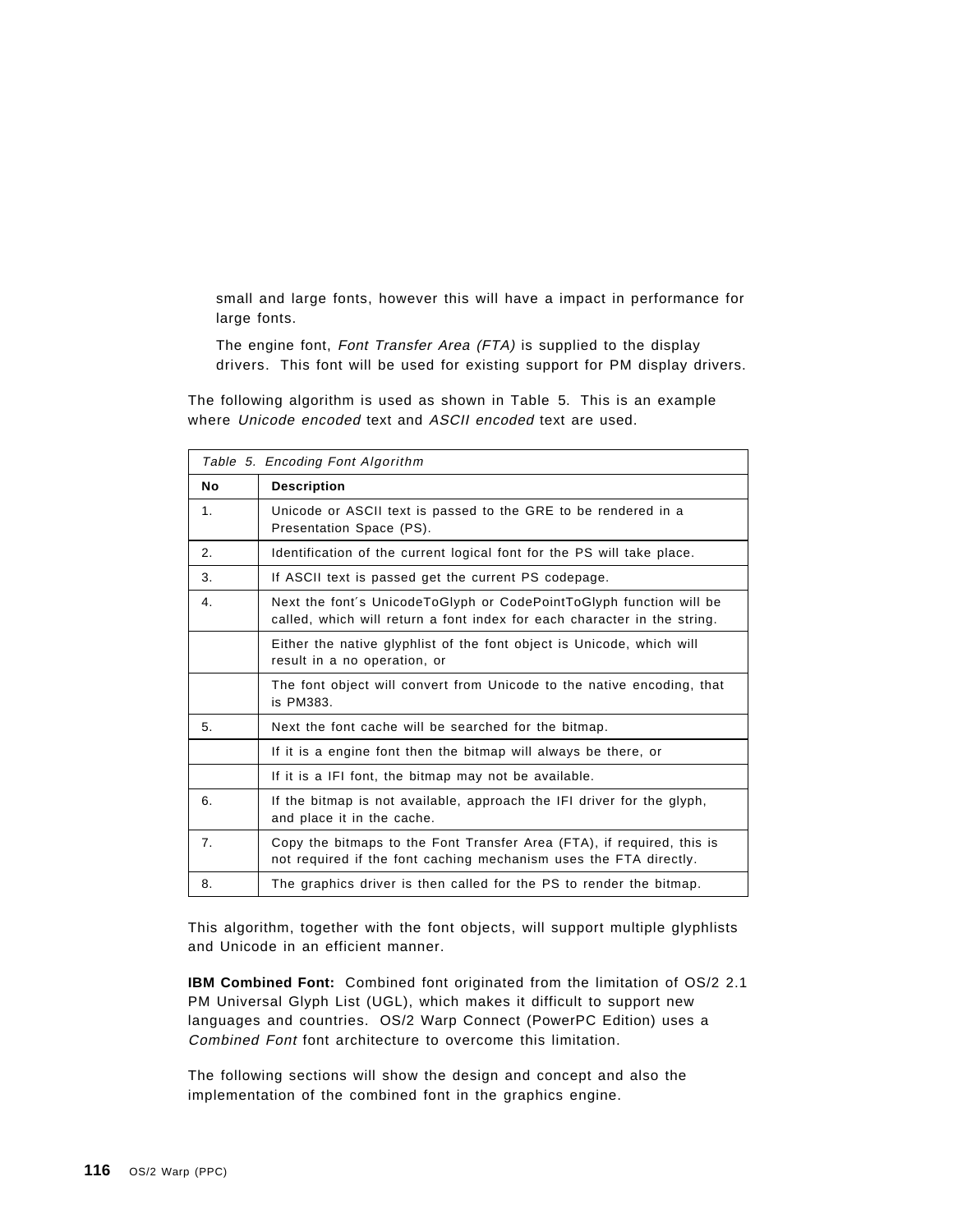**IBM Combined Font** A Graphics engine font that is dynamically created by combining several physical fonts. A application can select and use the font in the same way as a physical font.

A IBM Combined font consists of the following font entries:

• **Physical Font Entry**: A physical font entry is a Graphics Engine heap representing a Graphics Engine generic font. This contains information such as font metrics, glyphlist name. It uses count and pointers to retrieve character glyph data and character attributes.

Physical font entries are created when a new font is installed through the GreLoadFont function, and will be destroyed when it is unloaded through the GreUnloadFont function.

Physical font entries are stored in two different places in the Graphics Engine heap, which are in a global shared heap to be accessed by all processes, or in an instance heap to be accessed by only one process. The physical font entries for private fonts are placed in the instance heap, and the ones for public fonts are placed in a global shared heap.

• **Combined Font Entry:** Combined font entry is a binary representation of IBM Combined font-file format and is located in the Graphics Engine heap. The combined font entry includes font metrics for the combined font, an array of component font entries, use count and a priority list of component fonts. The component font must be a public font. The priority list of component fonts will be used to choose a component font from the UNICODE glyph index that is translated from the text string.

 **Note** 

The only supported glyphlist for combined font is UNICODE.

Component fonts may have different glyphlist. In this case, the graphics engine will do the necessary conversion from UNICODE indices to indices of the appropriate glyphlist, in order to retrieve a character glyph from the component font.

There are two passes in the process of the glyph index translation of a combined font. The first pass is to translate from code points to indices of the UNICODE glyphlist. The second pass is to translate the indices of the UNICODE glyphlist to the indices of the component font glyplist. The indices returned from the second pass will be used to extract font images and attributes from the component font file.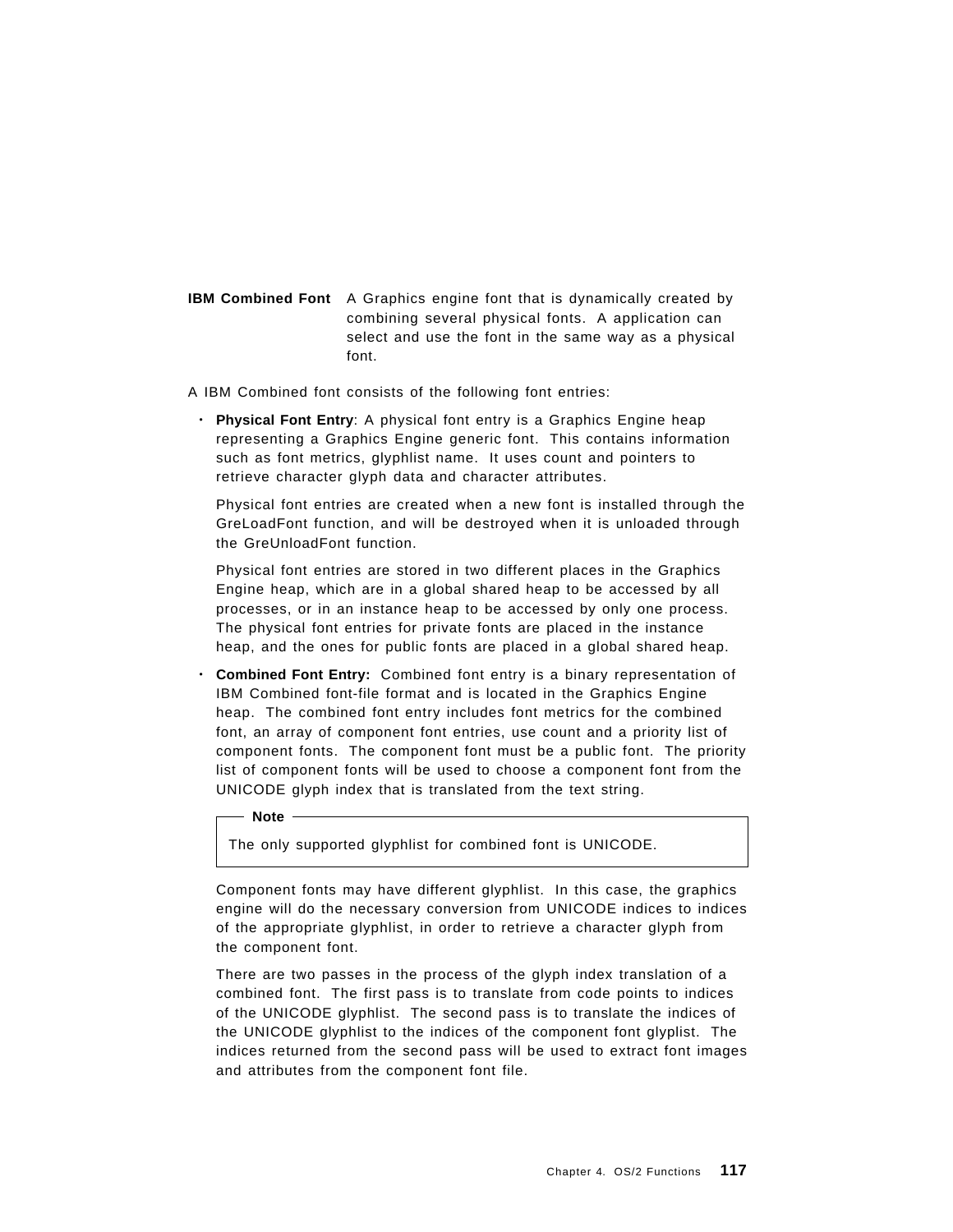The combined font points to physical font entries in the graphics engine heap, the graphics engine must assure that all component fonts are useable for the combined font. Therefore, all physical fonts installed as public fonts must be loaded prior to loading the combined font.

A combined font entry will be created when an IBM combined font is installed through the GreLoadFont function, and will be destroyed when it is unloaded through the GreUnloadFont function.

#### **Combined Font-File Creation Tool**.

IBM provides a font creation tool for users and national language developers for creating a IBM combined font easily.

#### **New Graphics Engine APIs**

The following new APIs are implemented by the graphics engine.

- GreRealizeString
- GreQueryCharOutline
- GreQueryCharMetricsTable
- GreQueryCodePageObject

### **4.4 Graphics Subsystem Summary**

From the user point of view, there are no major changes in Graphical User Interface. Users will see the same desktop and will use the same Workplace Shell as they did in OS/2 Warp.

The OS/2 Warp Connect (PowerPC Edition) Graphical Subsystem has been designed as a modular system to accommodate the fast growing hardware changes. This modular design enhances the ability for the developers to maintain and develop new code for future releases of OS/2 Warp Connect (PowerPC Edition).

The summary of Graphics Subsystem will be shown in Table 6 on page 119.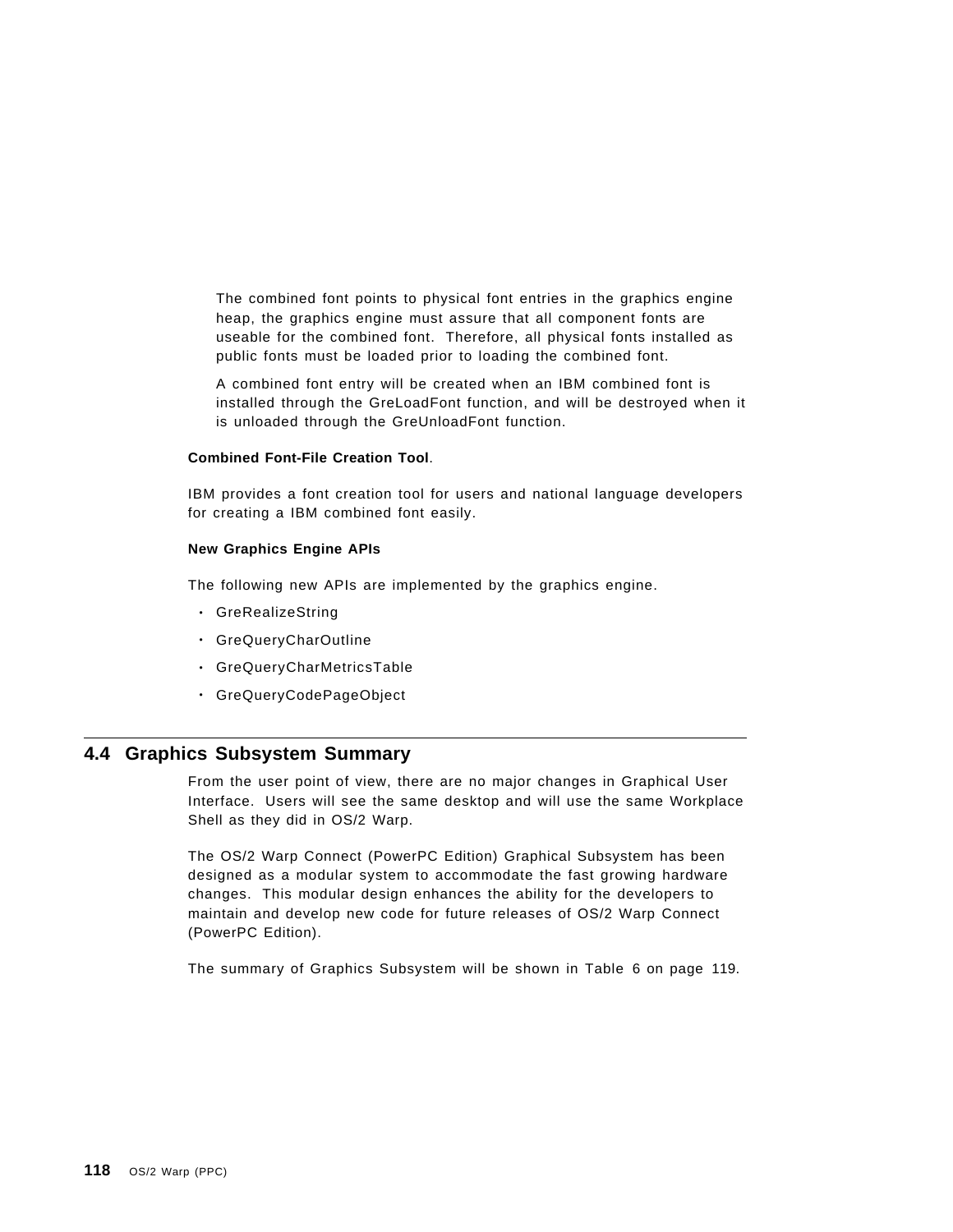| Table 6. A Summary of Graphics Subsystem |                                                                                                                                                       |  |  |  |  |  |
|------------------------------------------|-------------------------------------------------------------------------------------------------------------------------------------------------------|--|--|--|--|--|
| <b>Item</b>                              | <b>Description</b>                                                                                                                                    |  |  |  |  |  |
| GRE                                      | Some functions have been moved from Presentation Driver<br>to Graphics Engine. It will be easy to maintain the<br>Presentation Drivers.               |  |  |  |  |  |
|                                          | Graphics Engine will only map the device-independent<br>output into specific device output and GRE2VMAN will act<br>as a Device Driver Interface.     |  |  |  |  |  |
| <b>PMVDD</b>                             | Uses a <i>GRADD</i> model that is modular in design to<br>accommodate and assist driver developers to write drivers<br>in stages.                     |  |  |  |  |  |
| Base Video<br>Services                   | OS/2 Full-Screen is only a part of the PM windowed<br>application without the border. OS/2 sessions are swapable<br>between windowed and full screen. |  |  |  |  |  |
|                                          | OS/2 Warp Connect (PowerPC Edition) will not use Base<br>Video Handler. All the functionality has been moved to<br>OS2CHAR and VIDEOPMI.              |  |  |  |  |  |
| <b>Fonts</b>                             | New font-file formats have been added with more character<br>glyphs support for these new formats.                                                    |  |  |  |  |  |
|                                          | Uses a combined font architecture whereby new languages<br>and countries can be added easily.                                                         |  |  |  |  |  |

# **4.5 Printing Services**

Printing Services in the OS/2 Warp Connect (PowerPC Edition) operating system provide functions equivalent to those that are currently available in OS/2 Warp (Intel). The requirements that the printer server (spooler) had to meet to provide this support include:

- Allow printing from both OS/2 and MVM (DOS).
- Print using the same interfaces as those used for display.
- Print data which is already in the print stream.
- Allow for serialization and prioritization of print jobs.
- Provide an application interface to allow attributes to be specified for print jobs.
- Allow printing from current OS/2 and Windows applications.

The most obvious change in the printing system when comparing it to OS/2 Warp (Intel) is that, as with the other components of the architecture, the IBM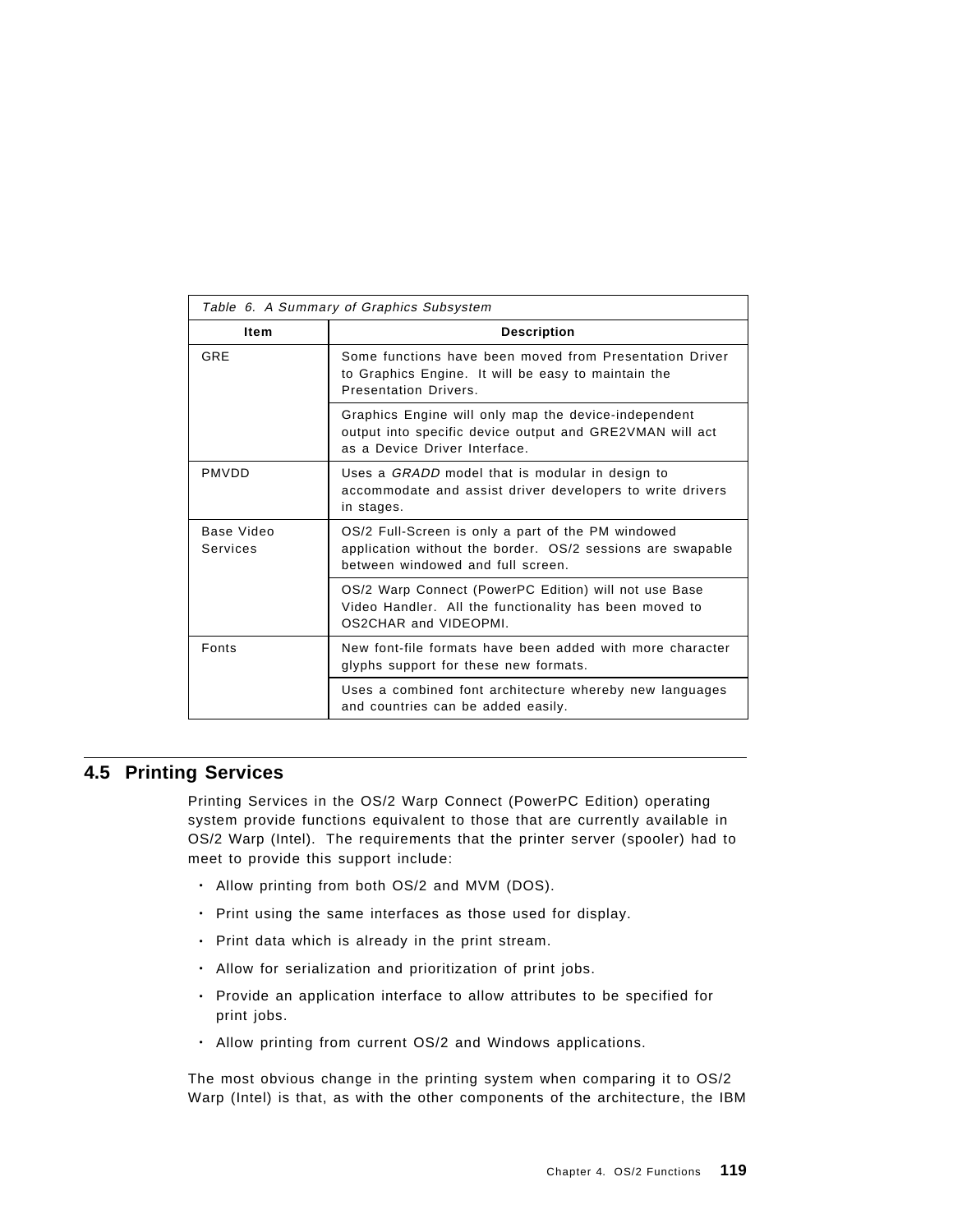microkernel is used when accessing hardware devices. Figure 23 on page 120, shows the utilization of the IBM microkernel when an application is printing.



Figure 23. Printing in OS/2 Warp Connect (PowerPC Edition)

The components of the printer server are discussed is the following sections.

# **4.5.1 Spooler Objects**

The OS/2 Warp Connect (PowerPC Edition) spooler function is provided to the system by a number of objects. Mostly these objects have been moved across from the OS/2 Warp (Intel). The spooler objects available in OS/2 Warp Connect (PowerPC Edition) are outlined below.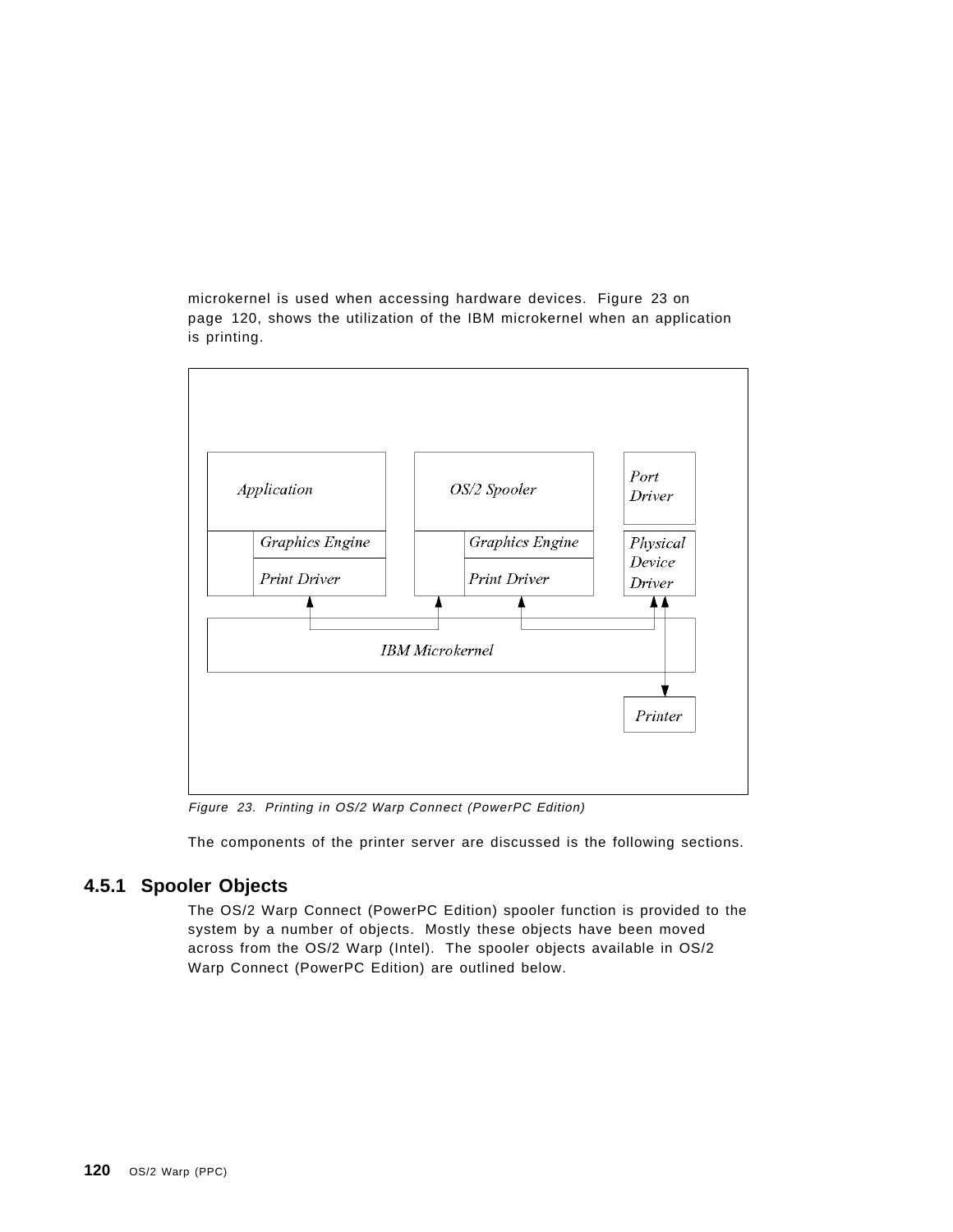# **4.5.1.1 Logical Printer (Queue)**

The logical printer matches the current OS/2 print queue. The user may have as many of these as they desire.

There may be multiple Print Drivers and Port Drivers associated with a Logical Printer. However, at the time a spool job is opened, one of them must be selected. Normally, the default Print Driver and Port Driver are used.

#### **4.5.1.2 Print Driver**

The print driver matches the current OS/2 print driver object. The print driver determines the Printer Description Language used (for example, Postscript, PCL5, Dot Matrix).

The print driver has a set of attributes. These are specified on a per printer, or per job basis (print properties or job properties). Many attributes can be specified in either place.

#### **4.5.1.3 Port Driver**

The port driver is a high level controller for data going across a port. It provides a high level interface to the physical device. The port driver handles bi-directional interface with the printer and maintains the current state of the printer.

In OS/2 Warp (Intel), the port drivers were significantly enhanced to support the needs of bi-directional communications. The function of the port driver has been implemented in OS/2 Warp Connect (PowerPC Edition). However, bi-directional printer communications will not work since the required device driver support is not yet available.

The persistent state of the port is kept as a set of attributes to the port driver in the registry. Normally, this data is only accessed by the spooler.

# **4.5.1.4 Spool Job**

The spool job is created when an open is done of the logical printer. The spool job inherits the attributes from the logical printer, print driver and port driver. Many of these attributes may be specified on an individual job basis.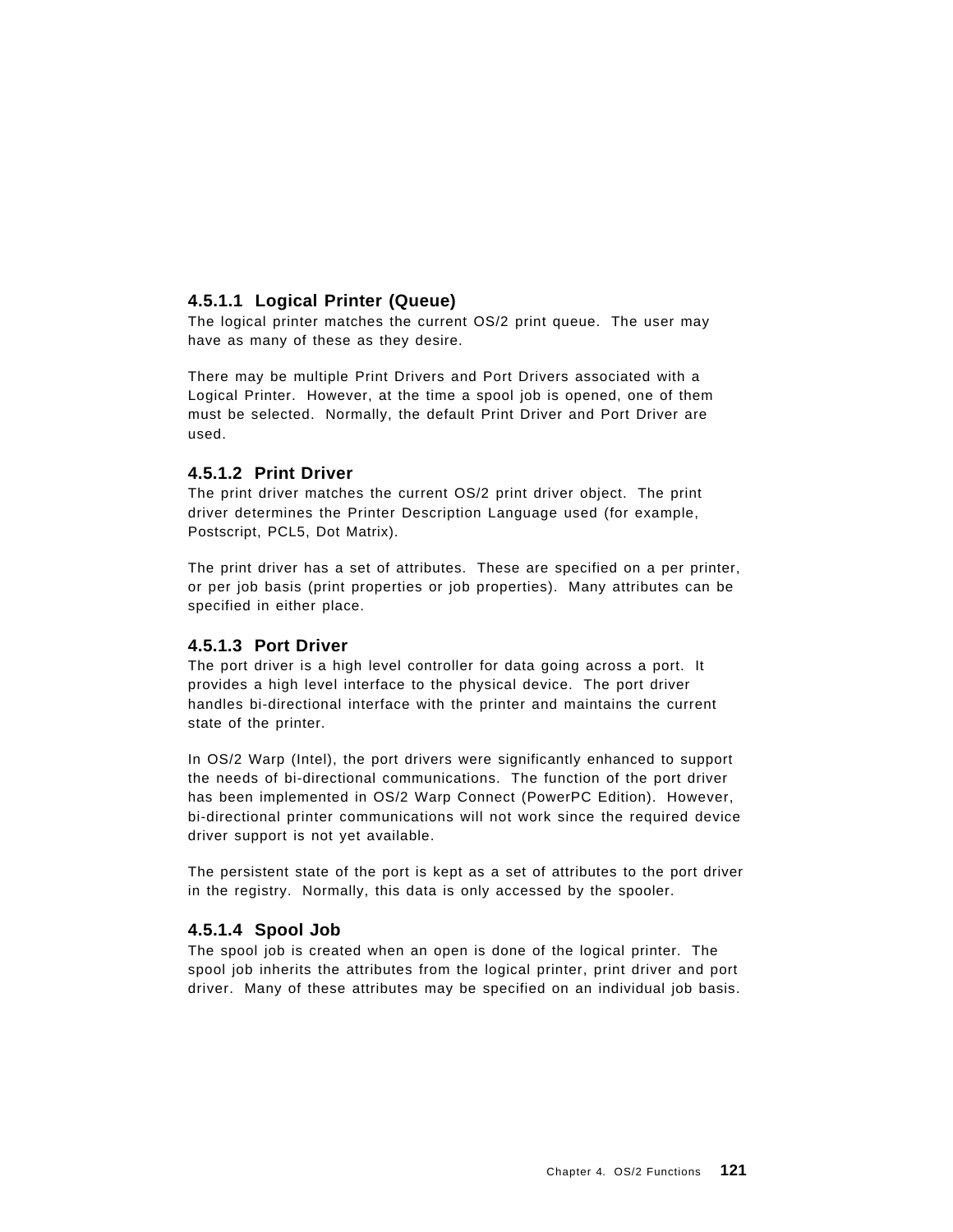# **4.5.2 Printing from DOS and Windows**

There are several methods of printing from DOS and Windows:

- Use the Windows Print interfaces which print using the GDI APIs using the same method as is used for display.
- From DOS, copy a file to a port using the copy of print command, or an application which opens the port as a file. DOS selects the logical printer associated with that port.

DOS printing is done by have the OS/2 spooler perform a DosFSAttach in place of the parallel port for logical devices supported by the spooler (LPTx).

The MVM Server provides a virtual device driver (VLPT) which handles the DOS side of this communication.

## **4.5.3 Printer Driver Support**

OS/2 Warp Connect (PowerPC Edition) provides support for the following printers. All of the drivers are 32 bit C presentation drivers which are source compatible between OS/2 Warp (Intel) and OS/2 Warp Connect (PowerPC Edition). Unlike the current IBM printer drivers which are already 32 bit C drivers, most non-IBM print drivers will not be easily recompiled because they are written in 16 bit assembler. However, this list includes almost all of the following PC attached printers:

- IBMNULL (passthru)
- PostScript (level 1, level 2)
- HP LaserJet (III, 4)
- PPDS (4019, 4029)
- Omni driver (HP DeskJet, HP PaintJet, Epson)

## **4.6 System Management.**

One of the goals for OS/2 Warp Connect (PowerPC Edition) is to learn from past experiences and create a product that can be supported in the field in a timely and cost effective manner.

In OS/2 Warp (Intel) kernel level debugging was used to isolate the failures that were encountered in the system. The OS/2 Warp Connect (PowerPC Edition) design depends instead on the serviceability-oriented instrumentation as the primary means of debugging problems. This is a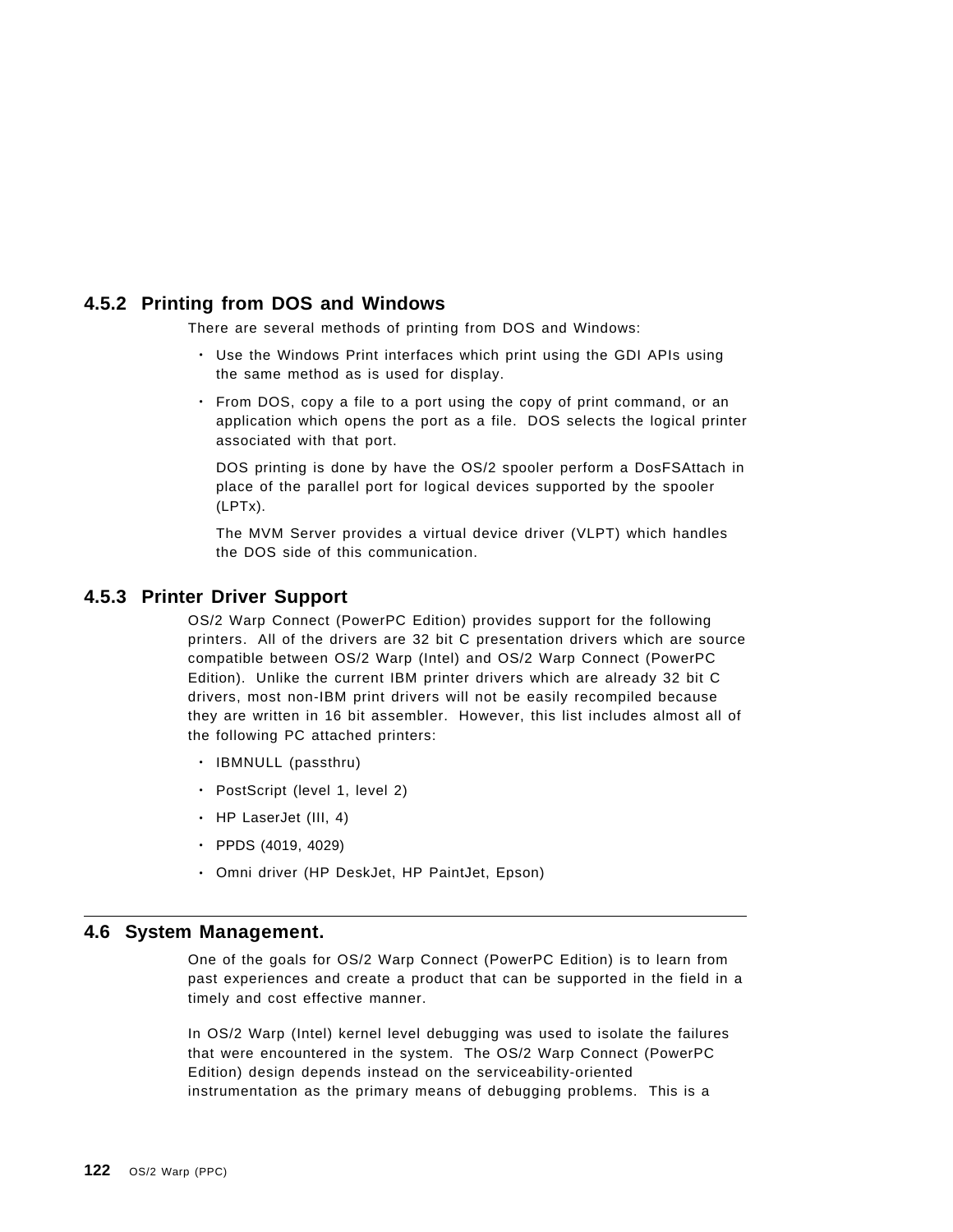radical departure from the traditional debug techniques, and has resulted in a system that can be managed in a more intelligent fashion.

Additionally, since much of the systems management architecture is intended to be shared with OS/2 Warp (Intel), the serviceability of the OS/2 Warp Connect (PowerPC Edition) enhancements will eventually be incorporated within the OS/2 Warp (Intel) platform.

#### **4.6.1 Installation**

As mentioned in section 5.2, "Feature Install" on page 131, the OS/2 Warp Connect (PowerPC Edition) install process treats all system components as features. Based on this philosophy, the system management component is installed as a base feature.

The system management install process installs all of the system management components and consists of 3 parts:

- Module Install
- Configuration Information
- Workstation identification information

The installation, by default, places the systems management components into the OS2SYSTEMRAS directory of the boot drive. Once completed, the following ICONS will be available to the end user from the Systems Management folder:

- **Syslog Display** Utility to display error log details.
- **FFST Configurator** First Failure Support Technology (FFST) configuration utility.
- **Dump Formatter** PMDF Dump formatter.
- **Trace Formatter** Utility to display trace entries.
- **SYSLEVEL** Utility to query system configuration.
- **System Dump Configurator** System Dump configuration.
- **DMI MIF Browser** Utility to display Vital Product Data (VPD) information.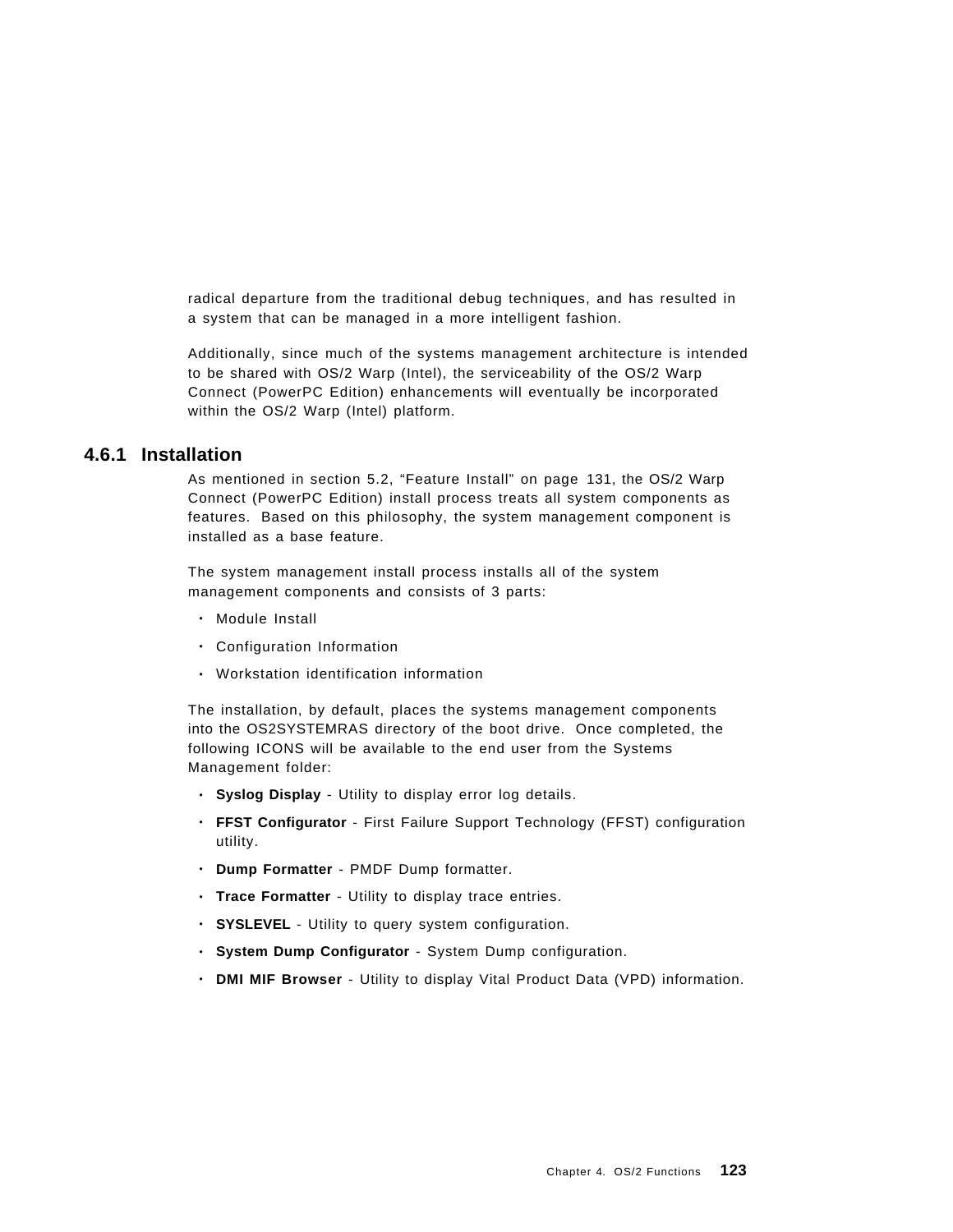#### **4.6.2 System Management Initialization Process**

In order to obtain the necessary information or data for systems management, OS/2 Warp Connect (PowerPC Edition) contains a system management initialization process called SMSTART. The SMSTART module is invoked by the OS/2 Server during startup of the OS/2 Warp Connect (PowerPC Edition) operating system.

SMSTART is a simple program that provides the following services to the system:

- Starts a thread that handles the enablement part of the system dump.
- Creates a thread for each of the following processes and starts them in the following order:
	- − First Failure Support Technology (FFST) microkernel service daemon
	- − Desktop Management Interface (DMI)
	- − Error log daemon
	- − Trace daemon
	- − FFST daemon

These process are continuously monitored and restarted if they die.

If the SMSTART process experiences problems in starting one of the processes, other than the error log daemon, then it will append the reason to the error log. If SMSTART is unable to start the error log daemon, or is having problems starting its own process, then it will log the error to an internal file (SMSTERR.DAT) on the boot drive, and in the OS2SYSTEMRAS directory.

#### **4.6.3 Serviceability Tools**

In OS/2 Warp Connect (PowerPC Edition), the serviceability tools are programs that have been supplied with the system in order to provide system management capabilities. The serviceability tools belong to several different classes, each of which provides a different level of system management information to the user.

The serviceability tools architecture is layered to provide a hierarchy of tools:

- First Failure Data Capture (FFDC)
	- − Error Logging
	- − First Failure Support Technology (FFST)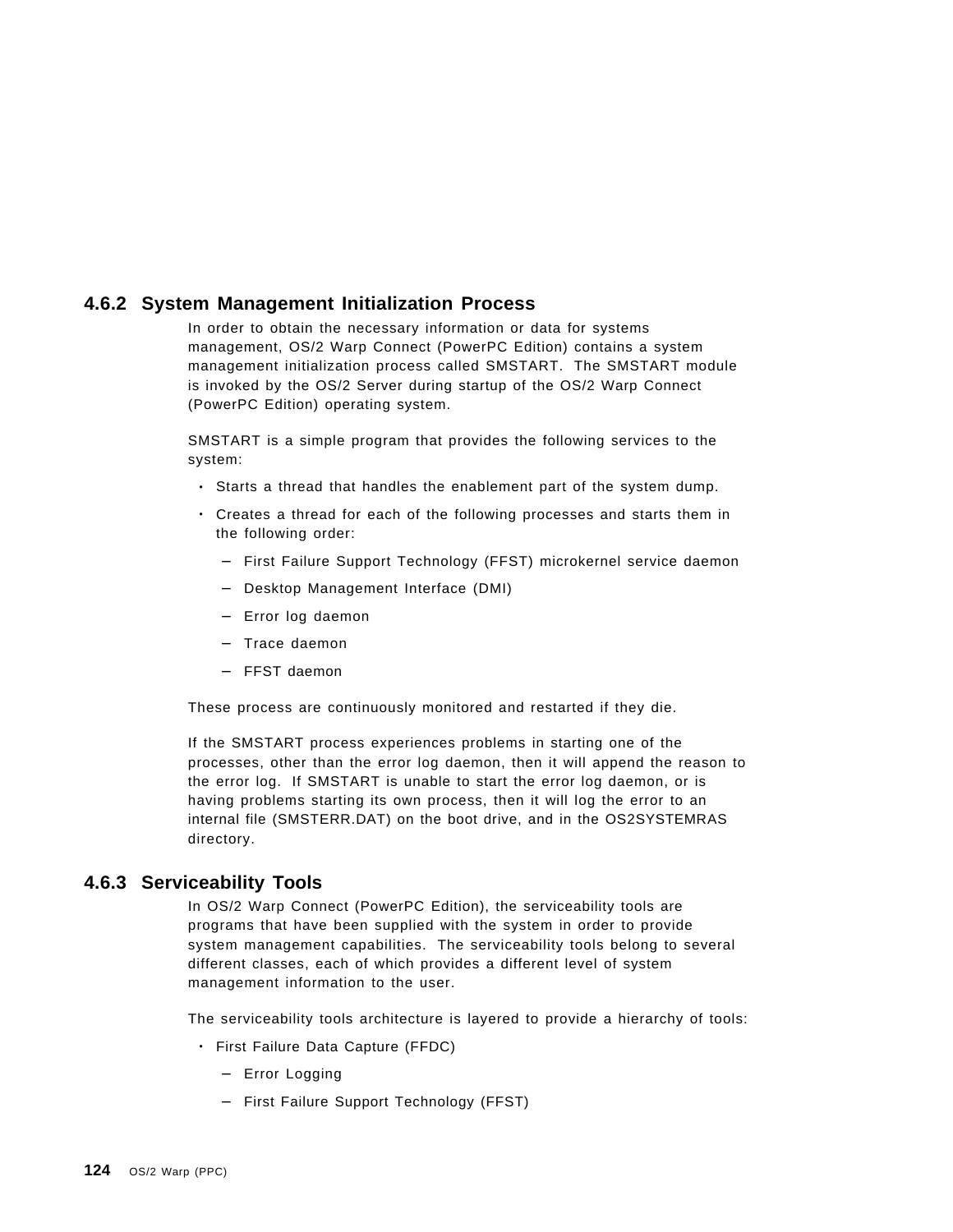- Data Browsing
	- − Event Tracing
	- − Resource Monitoring
	- − Performance Monitoring
- System Dump
- Low Level Remote Debug

Information on how to use the various tools described in this section is found in the on line book Systems Management User's Guide, in the Systems Management folder.

#### **4.6.3.1 First Failure Data Capture**

First Failure Data Capture (FFDC) is intended to decrease the need for the reproduction of user failures by automatically capturing the data associated with a failure as soon as it is detected. In order to accomplish this, the software modules in OS/2 Warp Connect (PowerPC Edition) have been coded in a defensive manner which allows them to detect aberrant conditions. Once such a failure is detected, key internal failure states will be logged for subsequent analysis. The primary FFDC tool is the First Failure Support Technology (FFST) which utilizes the logging service.

All system logs, including the all important central error log, are created and stored in the OS2SYSTEMRAS directory of the boot drive.

#### **4.6.3.2 Data Browsing**

Data browsing allows service personnel to query and sample running systems in order to better understand the operation of those systems. Data browsing is the least invasive from of serviceability tool. It should not affect the operation of a running system. The primary data browsing tools in OS/2 Warp Connect (PowerPC Edition) support Event Tracing, Resource Monitoring and Performance Monitoring.

**Event Tracing:** Event tracing in OS/2 Warp Connect (PowerPC Edition) has been designed to incorporate the best aspects of the currently available tracing methodologies. The trace facility has been built upon the base Event Trace capabilities of the microkernel which allows the facility to be used by the microkernel, by the microkernel services and by OS/2 applications.

The event tracing facility is comprised of a number of tools. They include:

• TRACE - This utility is used to turn on and off trace points.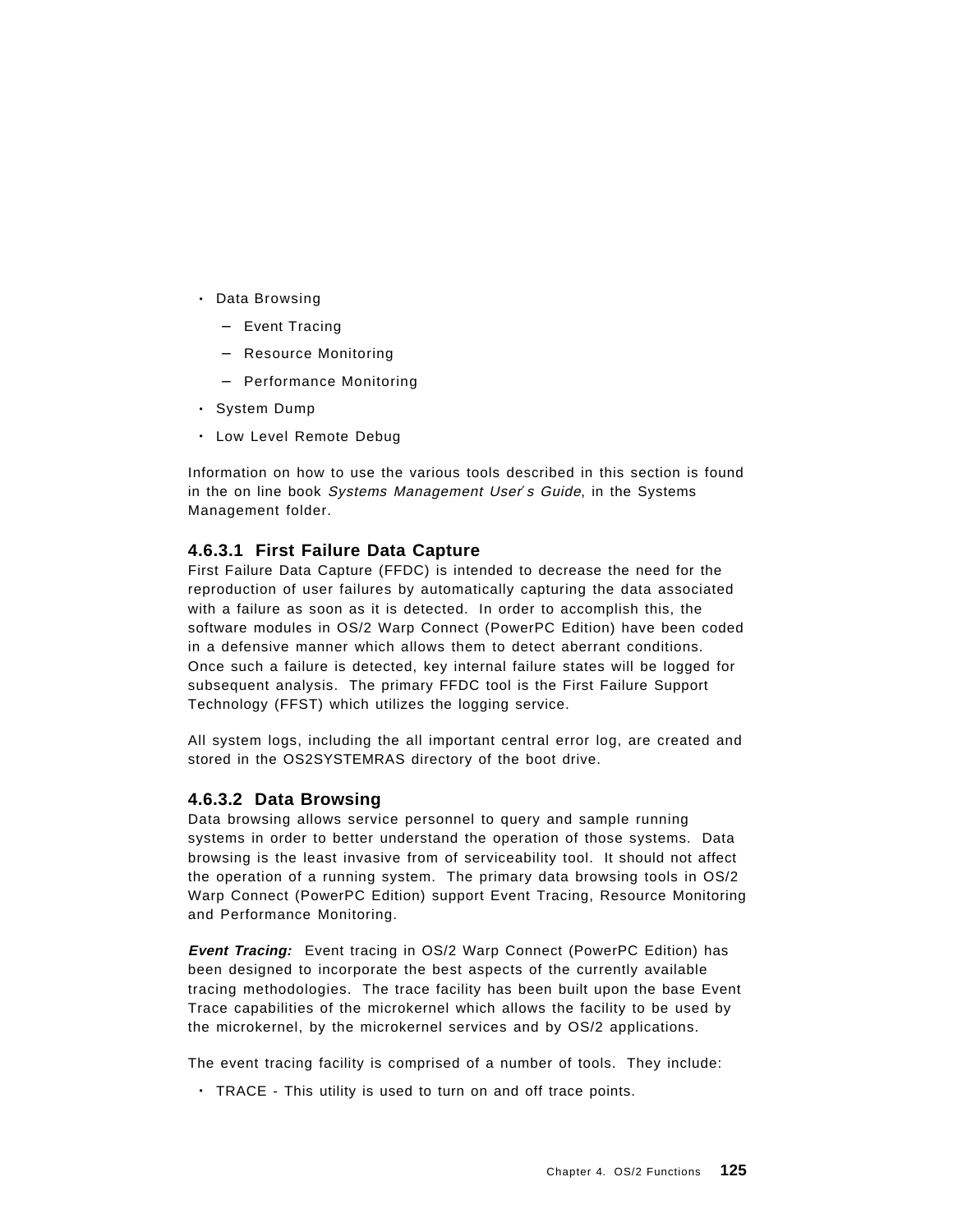- TRACEFMT This utility is used to view logged event trace data.
- TRCUST This utility is a trace point definition tool.

The event trace facility has been built on the existing OS/2 trace facility. It has been expanded to include support for the new OS/2 Warp Connect (PowerPC Edition) components (for example, the microkernel). The changes will be incorporated into the OS/2 Warp (Intel) version of the operating system.

**Performance Monitoring:** The main tool provided in OS/2 Warp Connect (PowerPC Edition) for performance monitoring is called the System Performance Display program (SPD) for OS/2 Warp Connect (PowerPC Edition). It is designed to assist end users in analyzing system performance. The SPD helps in managing the major system resources (CPU, DASD, paging and memory) to achieve greater efficiency and maximum performance.

The SPD tool allows for collecting of performance data about the operating system and applications, displaying this information graphically, and creating reports or providing statistics on the collected data.

**Resource Monitoring:** Resource monitoring allows the user to obtain data on usage of the various system components. Since this process is tightly coupled with performance monitoring, the Systems Performance Display program contains features that allow resource monitoring to occur. For example, the SPD program, has a memory analysis tool which allows memory analysis at various levels, including the working set.

#### **4.6.3.3 System Dump**

It is possible that First Failure Data Capture (FFDC) will not be sufficient to solve all detected system and application problems. In some cases it will be necessary to use the broader approach of taking a full system dump.

OS/2 Warp Connect (PowerPC Edition) supports an automatic system dump capability that can dump system images to a defined disk area. The system dump mechanism also has the ability to automatically reboot the system.

The OS/2 Warp Connect (PowerPC Edition) system dump process consists of three parts:

• Configuration/Enablement

The covers all the preparatory activities that occur before a system dump is taken. Control of this function is through the System Dump Configurator program.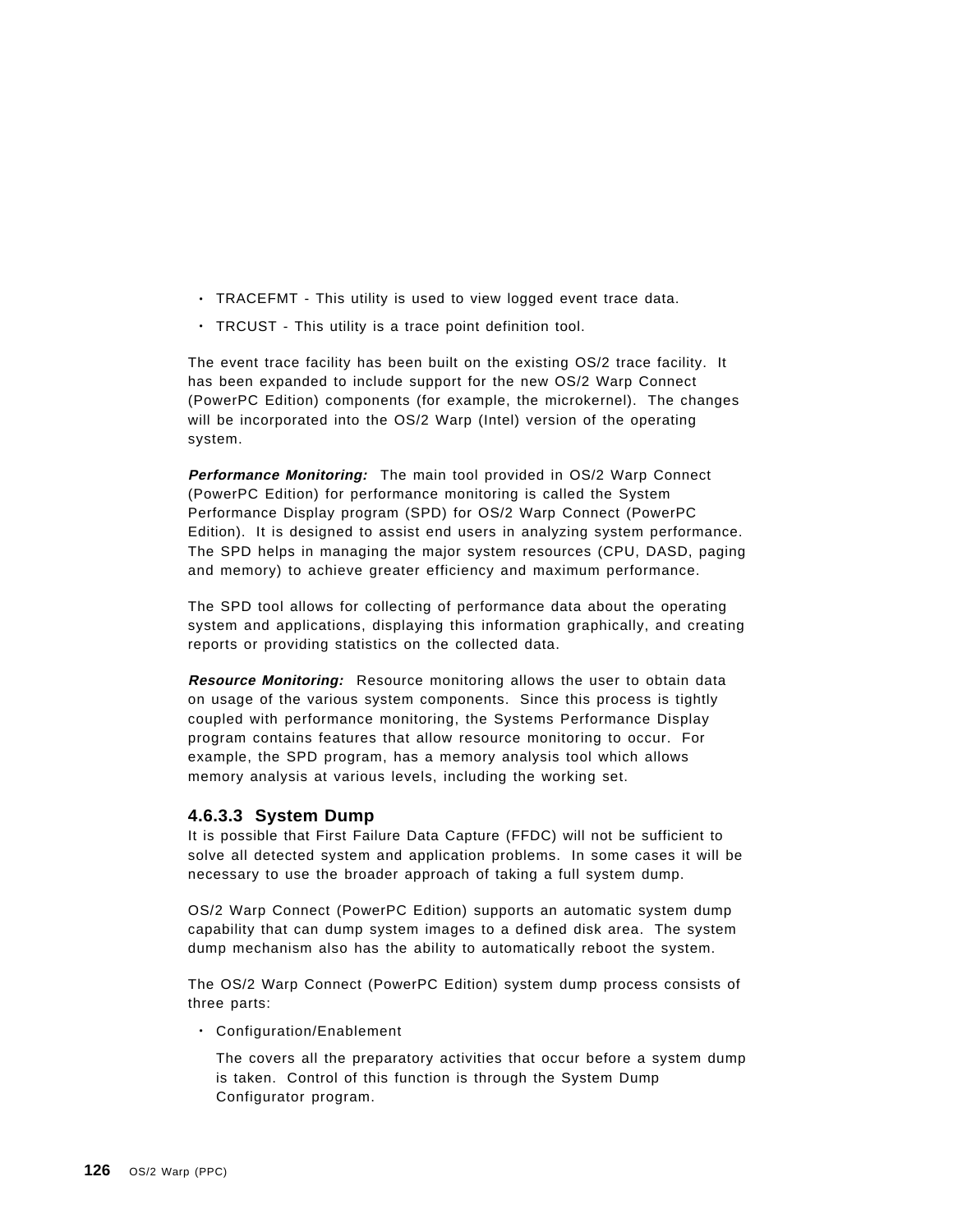• Triggering

As with OS/2 Warp (Intel), the system dump can be triggered by keyboard entry sequences, programmable APIs or CONFIG.SYS entries. One difference is that the system dump is now taken by the microkernel.

• Formatting

OS/2 Warp Connect (PowerPC Edition) provides a system dump formatter to display all portions of the system dump.

#### **4.6.3.4 Low Level Remote Debug**

When occasions occur that FFDC and System dumps do not provide enough information, OS/2 Warp Connect (PowerPC Edition) also has the ability for remote debug.

The remote debugging facility is based on a core kernel-level debugger that is included in all OS/2 Warp Connect (PowerPC Edition) systems (as part of the microkernel product).

The debug system can be accessed by attaching another machine to the serial port of the PowerPC machine and using the debugger through a communications program.

#### **4.6.4 Vital Product Data**

The Vital Product Data (VPD) facility is a new capability for the OS/2 environment. It provides a standard way in which to describe the hardware and software parts of a system. VPD information is used for a variety of purposes that include:

- Enables the creation of serviceability tools that display what components are present of a customer′s system.
- Allows standard component identification information to be included on all logged error records.
- Enables the installation tools to determine the current state of product prerequisites and co-requisites on a customer′s system.
- General system management.

The VPD facility has been based on the Desktop Management Interface (DMI) standard, which was developed by the Desktop Management Task Force (DMTF).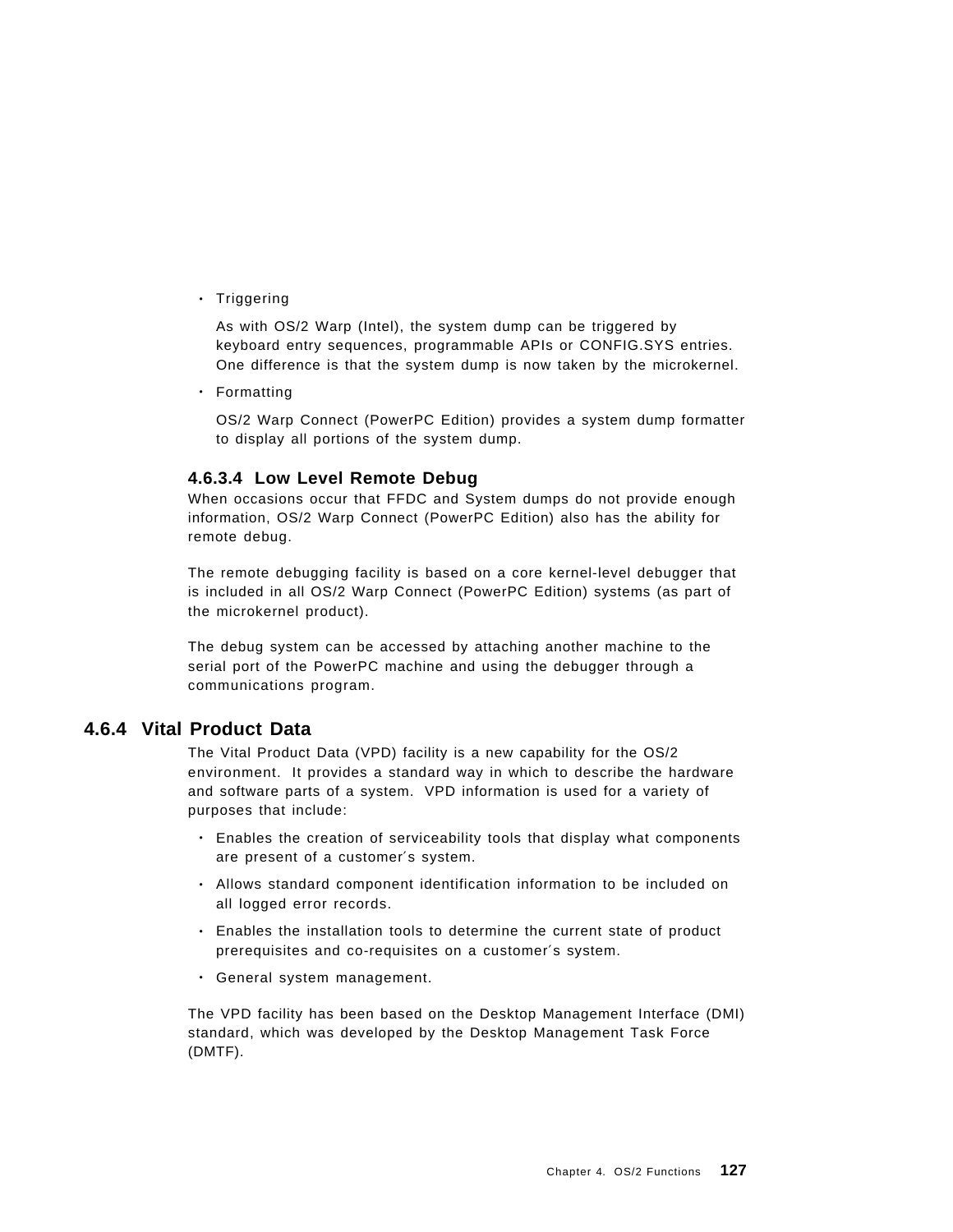#### **4.6.4.1 The DMI Standard**

The DMTF DMI standard is an attempt to create a local operating system framework that links network management agents to the hardware and software components running on the system.

The DMI standard addresses four levels of definition:

- An API set (called the Management Interfaces (MI)) that can be called by management applications (or their agents).
- A Logging Service Interface (SPI) set (called the Component Interface (CI)) that allows hardware and software components to respond to MI requests.
- A file-based syntax (called the Management Information Format (MIF) syntax) that allows DMI-compliant components to be defined to the DMI Service Layer (SL).
- A set of standardized group definitions that define classes of attribute sets that are shared by classes of components.

The heart of the DMI architecture is the MIF database. As DMI components are installed, their MIF file definitions are installed within the MIF Database. As with a products relating to systems management in OS/2 Warp Connect (PowerPC Edition), the MIF database resides in the OS2SYSTEMRAS directory on the boot drive.

In OS/2 Warp Connect (PowerPC Edition), access to the VPD information is through the DMI MIF Browser program.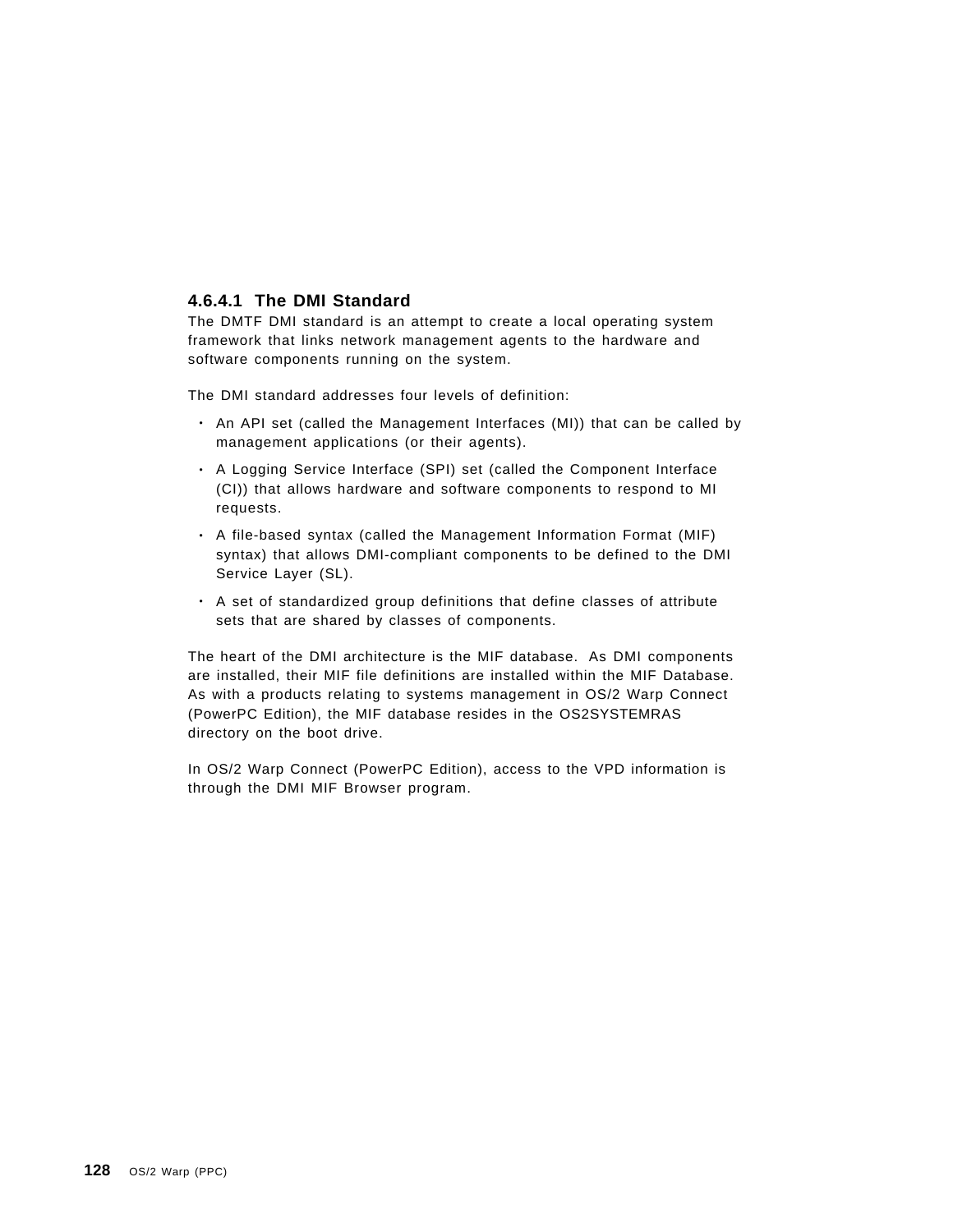### **Chapter 5. Installation**

The OS/2 Warp Connect (PowerPC Edition) installation process has changed significantly from the current OS/2 Warp (Intel) version of OS/2. The first release of the installation program provides the ability to install the operating system, its features, device drivers, and other applications. Applications can be pure OS/2 applications, OS/2 applications with system service components, or pure system services that run on the IBM microkernel.

In this release of OS/2 Warp Connect (PowerPC Edition), the Configuration Installation and Distribution (CID) methodology of installing of the operating system is not possible. However, CID installation is still available for the installing of CID enabled applications into the OS/2 Warp Connect (PowerPC Edition) environment.

The OS/2 Warp Connect (PowerPC Edition) installation is described in two phases. The goal of the first phase, called media preparation, is to prepare the machine for the installation of the OS/2 Warp Connect (PowerPC Edition) system. The second phase, feature install, allows the installation of the OS/2 Server and optional features.

#### **5.1 Media Preparation**

The media preparation phase of the OS/2 Warp Connect (PowerPC Edition) installation is similar to the initial phase of the OS/2 Warp (Intel) version of the operating system. The aim of this phase is to prepare the machine for the installation of the operating system by partitioning the hard disk into the necessary configuration.

During this phase of the installation, the following sequence of events occurs:

- 1. Initial boot from the CD-ROM installation media.
- 2. Load and start the Microkernel, Microkernel Services, Shared Services, and the OS/2 installation program from the installation media.
- 3. Load and start the media preparation program by the OS/2 initialization program.
- 4. Partition the hard disk using the utility file server (FDISK).
- 5. Create the initial file system(s) using the utility file server (FORMAT).
- 6. Return to the OS/2 initialization program.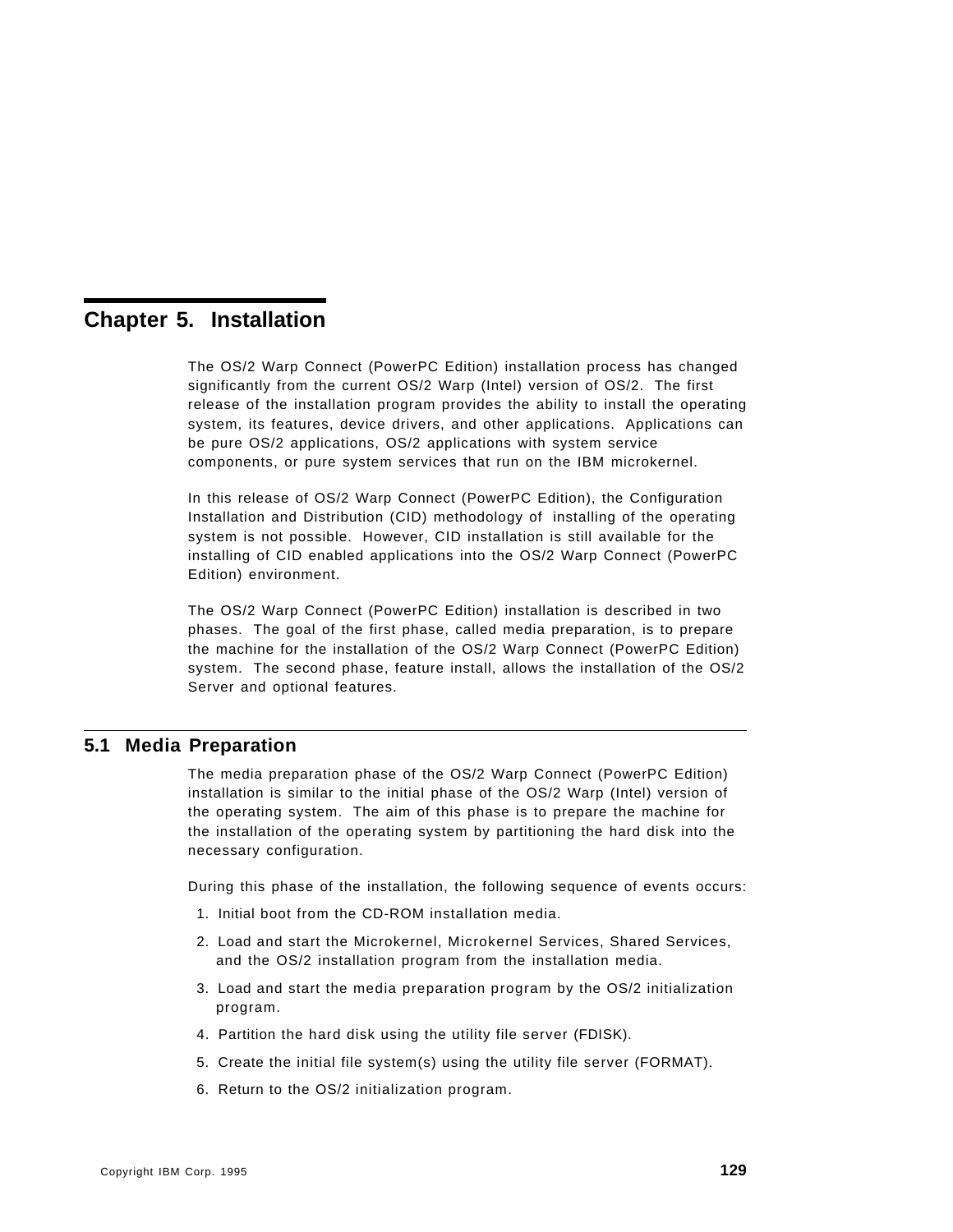- 7. Load and start the OS/2 Server from the installation media with PM Shell activated.
- 8. Copy files of MK and OS/2.

The IBM Microkernel relies on device configuration data, and resource description, to properly configure a device. Depending on the system architecture, the device configuration information is obtained from a variety of sources.

#### **5.1.1 Partitioning**

One of the main differences in OS/2 Warp Connect (PowerPC Edition) and OS/2 Warp (Intel) is the requirements for the partitioning of the hard disk. Instead of a single partition that was used in OS/2 Warp (Intel), two partitions are created OS/2 Warp Connect (PowerPC Edition). A typical example of an OS/2 Warp Connect (PowerPC Edition) disk configuration is shown in Figure 24. The two partitions are known as the:

- Boot or Type 41 Partition
- System Partition



Figure 24. Disk Partitions in the Boot Device

The boot partition contains the boot loader. The boot loader is a requirement by the firmware of the PowerPC and is loaded by the firmware when the system boots. The boot partition is a small partition of approximately 1-2MB.

The system partition is the main partition of OS/2 Warp Connect (PowerPC Edition). It is entered into the name space as ( /file/system ) and contains the following OS/2 Warp Connect (PowerPC Edition) components: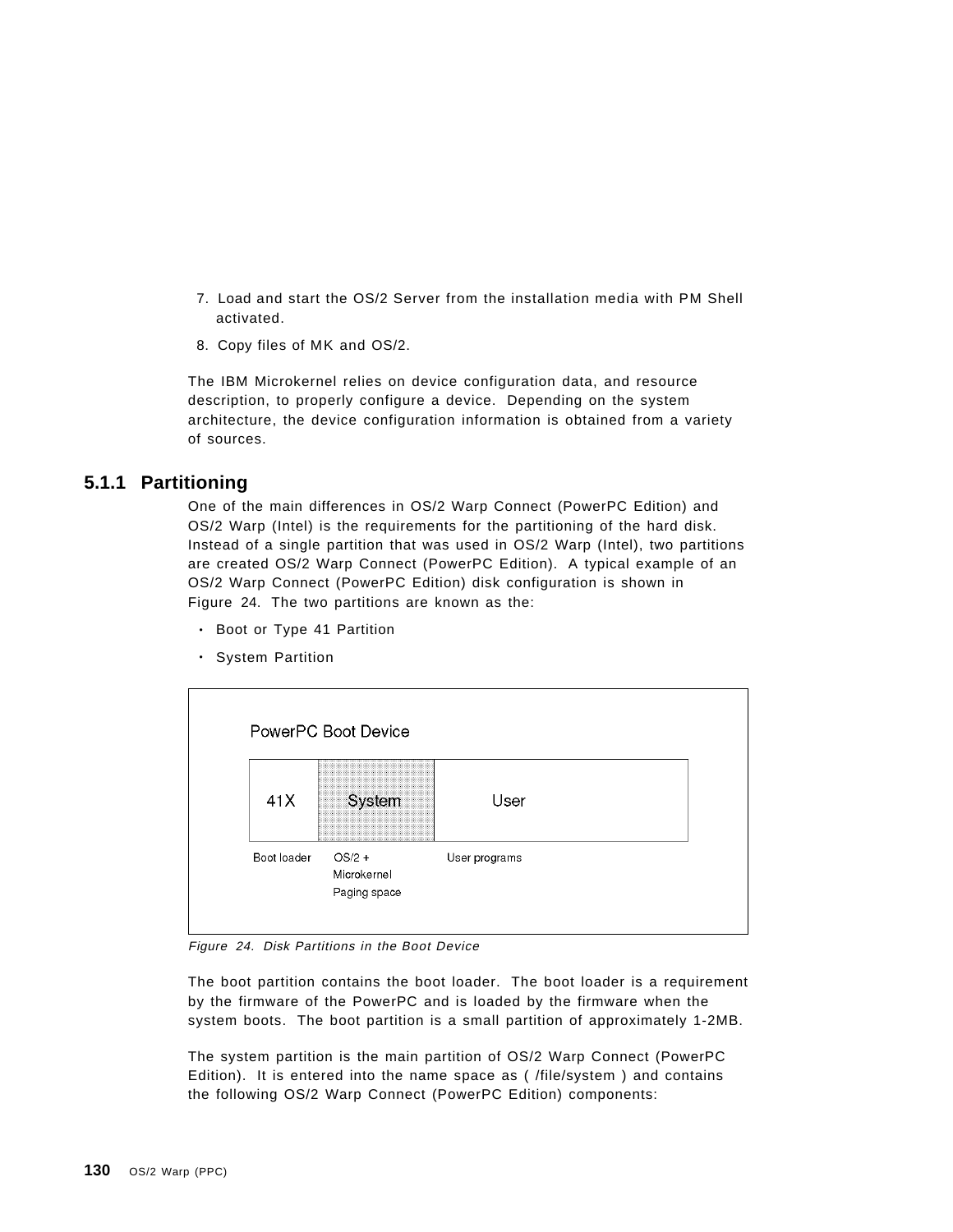- The Microkernel, Microkernel Services, System Services, Device Drivers and control files necessary to correctly execute the microkernel.
- The OS/2 Server and its associate support files.
- Enough space to support paging during the boot process. Once the system has started, the OS/2 Server will start an additional paging system for its own needs.

In the first release of the operating system, the system partition is a primary partition, formatted using the FAT file system. There is no option during the installation to choose the file system for the system partition. HPFS formatted system partitions may be an option in a future release of the operating system.HPFS partion is supported in the user partition.

#### **5.1.2 System Migration**

OS/2 Warp Connect (PowerPC Edition) can be installed over any previous PowerPC based operating system. However, there are a number of restrictions in what information can be migrated to the new installation.

If you are re-installing the system over a previous copy of the OS/2 Warp Connect (PowerPC Edition) operating system, then the system will migrate exiting applications and programs.

If you are installing over one of the two currently available PowerPC operating systems, Windows NT (PowerPC Edition) or AIX, then no system migration occurs. In fact if the native file system of Windows NT or AIX is being used (for example the NTFS file system for Windows NT) then the hard disk must be reformatted during the first phase of the OS/2 Warp Connect (PowerPC Edition) installation.

In OS/2 Warp (Intel) the boot manager facility allowed different operating systems to co-exist on the same hard disk. In this release of OS/2 Warp Connect (PowerPC Edition), a boot manager facility has not been provided. A multi-boot facility which would allow a combination of PowerPC based operating system may be available in a future release.

#### **5.2 Feature Install**

Feature install handles the installation of documentation, games and the BonusPak.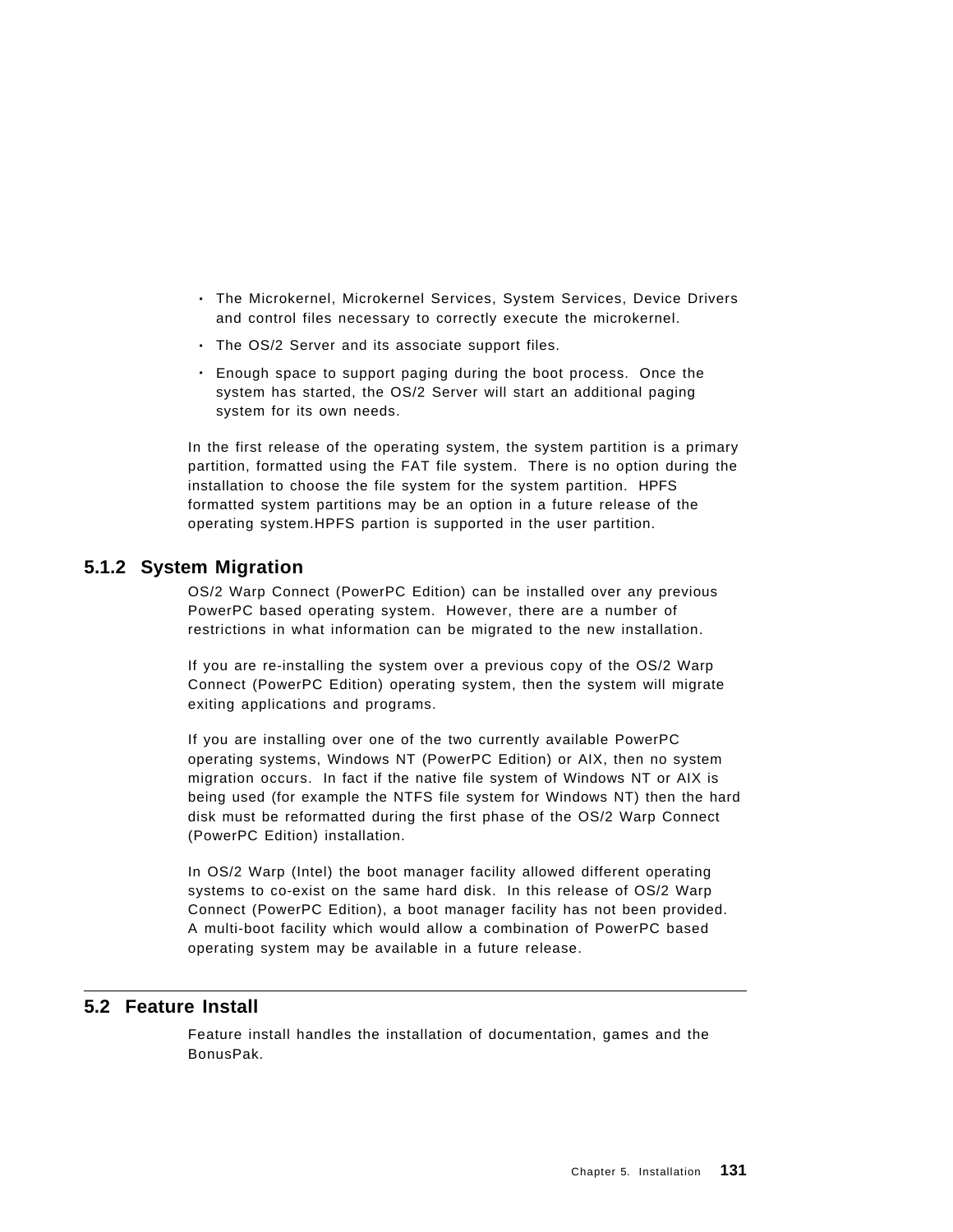Feature install also handles maintenance of software in that same way that it handles new software installation. This means that unlike in OS/2 Warp (Intel) a separate service installation tool is not necessary.

Although the new installation routines will allow for cumulative and selective fixes to be applied to the system, for the first release of the OS/2 Warp Connect (PowerPC Edition) operating system, backout of service installations is not supported.

#### **5.2.1 Feature Install Catalog**

The first screen that is shown during the installation is the Feature Install catalog. Not unlike the selective install program in OS/2 Warp (Intel), the Feature Install program allows you to choose to install documentation, games and BonusPak.

#### **5.2.2 Drag and Drop Install**

One of the most innovative features of the feature installation program is that each feature that is installed is considered an object by the system. This is totally different to the OS/2 Warp (Intel) installation program and allows a level of configurability that was unavailable in previous OS/2 versions. In order to accomplish this, the feature installation program adds two objects to the Workplace Shell environment. They are:

- Install Object
- Inventory Object

Both of these objects have settings that can be changed by the user. The install objects can be opened to make selections and configuration changes, while the inventory objects contain information about system software installed in the system.

#### **5.2.3 Install Objects**

The install object represents a product that can be installed to your system. The object exists on the product source media, and can be accessed through the file system object.

For example, a product that is shipped on CD-ROM could be represented by an install object in the root directory of the CD-ROM. In this case, the user could view the product′s install object by placing the CD-ROM in the drive and selecting **Open - icon view** from the context menu of the CD-ROM drive object. The install object would be visible alongside any file objects in the top container of the opened CD-ROM object.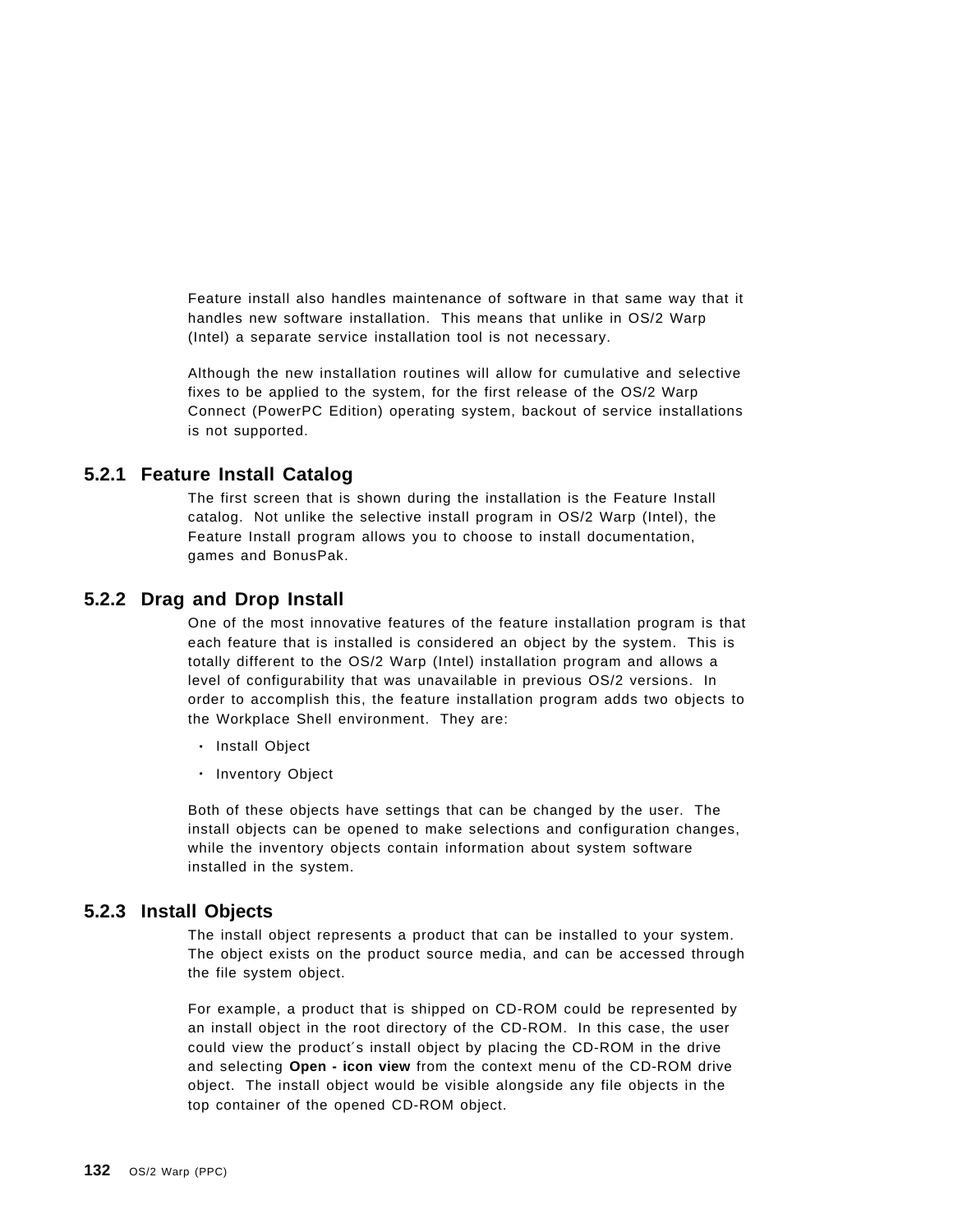For OS/2 Warp Connect (PowerPC Edition), the existence of the install object allows you to bypass the Feature Install catalog and install the various components directly from the install object.

The install object class supports commonly used installation functions (such as file copy, configuration file updating, and product registration).

Once the install object is visible, you may install all defaults for the product by simply dragging the install object to any Workplace Shell folder, including the desktop itself. Alternatively, you could perform actions on the install object to configure the product before installation.

From the install object context menu, the user can open a tree view of the object (to obtain access to a lower level of install objects) or open the object settings (to view product information).

#### **5.2.3.1 Available Modes**

Install objects support two different modes of operation. They are:

- Development
- User

Development mode enables the creation of install objects. This mode is used by software developers. User mode allows for the installation of install objects. This mode is used by the end user. For example, the end user should not be able to modify the information on the install object settings pages.

#### **5.2.4 Inventory Objects**

An inventory object represents a product that has been installed to the your system. This object may be used to remove the product the product from the system (uninstall), or simply to view the features and settings that were selected when the product was installed.

One advantage of the inventory objects is for CID administrators. Each inventory object provided by the Feature Installer stores its persistent data in an associated text file called INSTDATA.INI. This file contains the CID keywords that were used to create the object. This means that creating a CID response file merely involved copying the information from the INSTDATA.INI files to a new response file.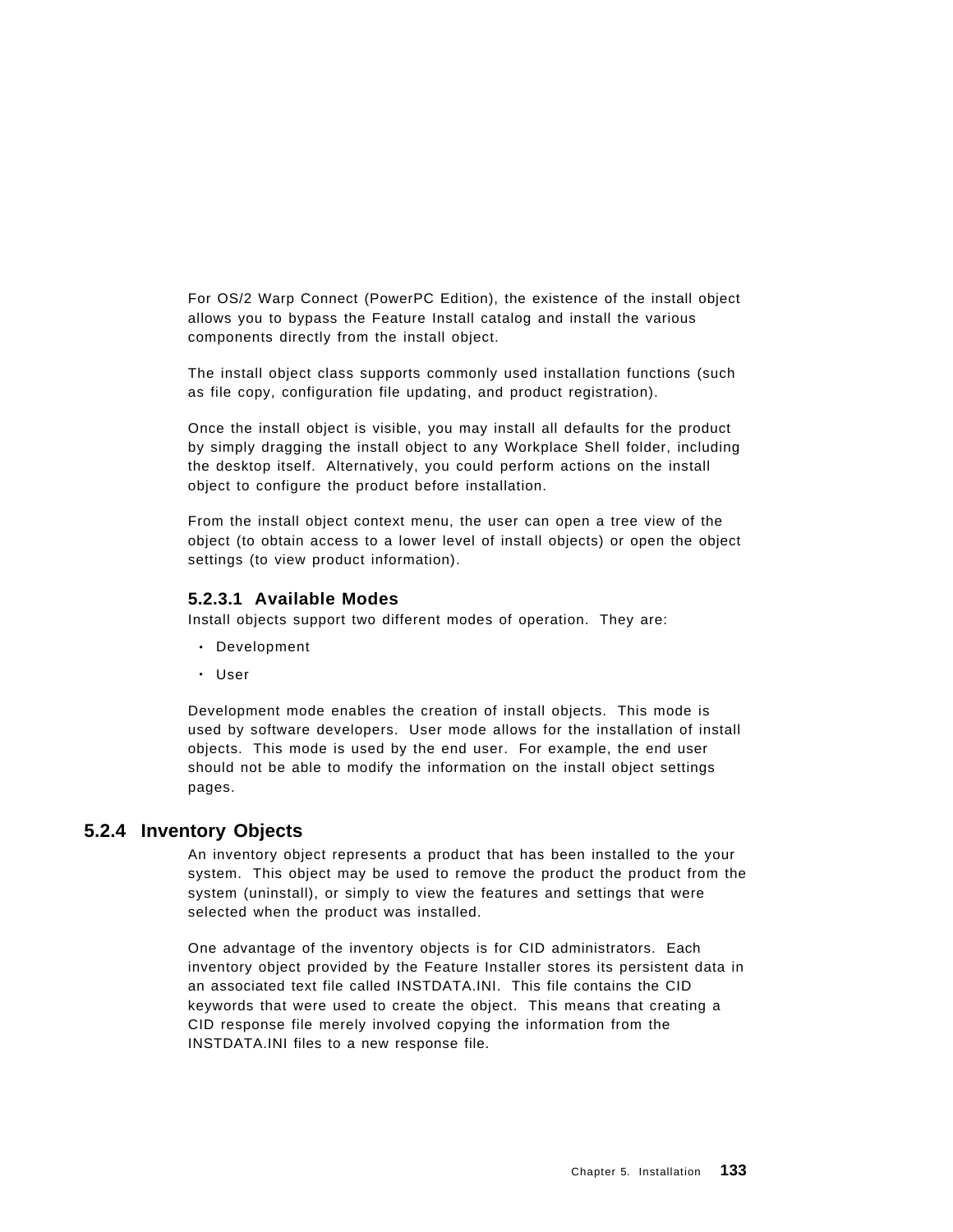#### **5.2.4.1 Views**

The inventory hierarchy parallels the hierarchy of install objects that were selected when the product was installed.

#### **5.2.4.2 Removing Features**

The inventory objects offer greater control over removing operating system features than was available in OS/2 Warp (Intel). In order to remove a feature from the system, simply drag the inventory object representing the installed product to the shredder, or by selecting uninstall from the open view or from the objects context menu.

This will result in the deletion of the product files, the reversal of any configuration changes made when the product was originally installed, the deletion of any workplace objects created for the product, and the deletion on the products inventory object.

The Inventory objects are kept in an Installed Software folder. The Installed Software folder is available from the OS/2 desktop.

Although this system is somewhat more powerful than the uninstall feature of OS/2 Warp (Intel), it does not support the removal or the entire operating system. If you wish to install a different operating system onto the machine, then the most common practice is still to use FDISK and FORMAT, in the same way that OS/2 Warp (Intel) is working currently.

#### **5.2.4.3 Adding Features to the System**

Adding additional features once a component is installed is very easy. To add features or components that were not originally selected simply follow one of the steps outlined below:

- Re-open the install object and drag the desired subfeature to the corresponding inventory object.
- Select install from the context menu for the feature.

#### **5.3 Inventory Information**

Documentation of what is installed on the system, and the level of the software on the system is maintained in an installed software inventory. This ensures that service applied to the system will not return the user to a previous level of the software. Using the installed software inventory, also provides service with an accurate description of products and services installed onto a machine. This makes it easier for service to give a customer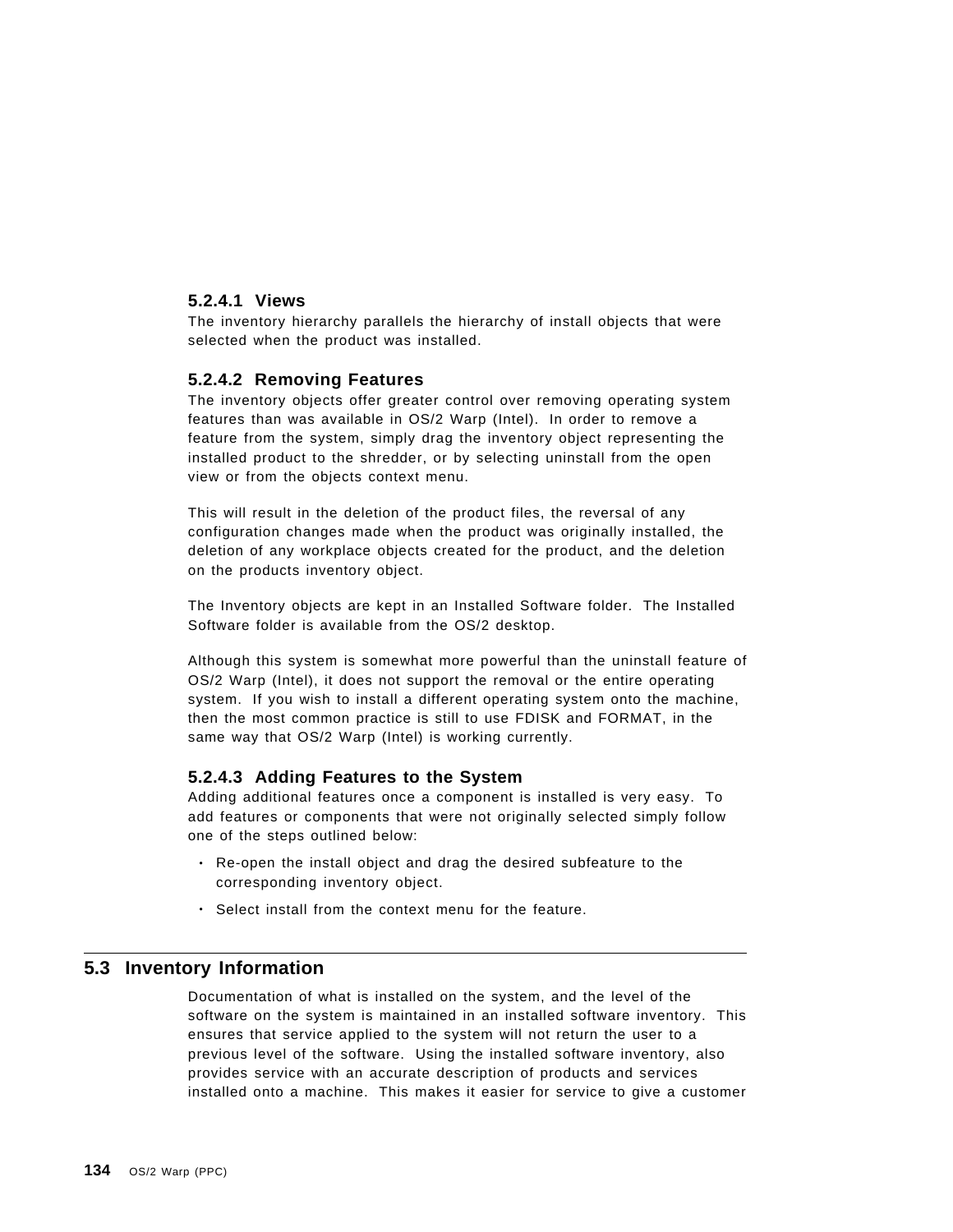a response to his problem, and it gives service the ability to more accurately duplicate a customer′s system for problem re-creation.

The following information is recorded in an installed software inventory about each product subproduct installed:

- **Description** A description of the software.
- **Tag** A short name for the software.
- **Title** The software package title.
- **VendorTag** A short name for the software manufacturer.
- **VendorTitle** The name of the software manufacturer.

### **5.4 CID and Unattended Installation Support**

All of the installation programs and mechanisms in OS/2 Warp Connect (PowerPC Edition) support the Configuration, Installation, and Distribution (CID) architecture which calls for support of installation from redirected sources and installation in an unattended fashion. This entails:

- Redirected installation
- Response file support
- Ability to transfer product files / images to a code servers hard disk for installation purposes
- Command line support is implemented via Clifi executable
- Logged process information

In this release of the OS/2 Warp Connect (PowerPC Edition) operating system, CID support differs slightly from what is available in OS/2 Warp (Intel). Although it is still possible to install applications and fixes using the CID methodology, the operating system itself cannot be installed using CID.

#### **5.4.1 Standard Keywords**

The following standard keywords are supported by the OS/2 Warp Connect (PowerPC Edition) Feature Installer:

- **Include** Include other response files for processing
- **Reinstall** Force reinstallation, even if the product is up to date (Implemented only through Clifi).
- **Append** Append log information to log files (Implemented only through the Clifi).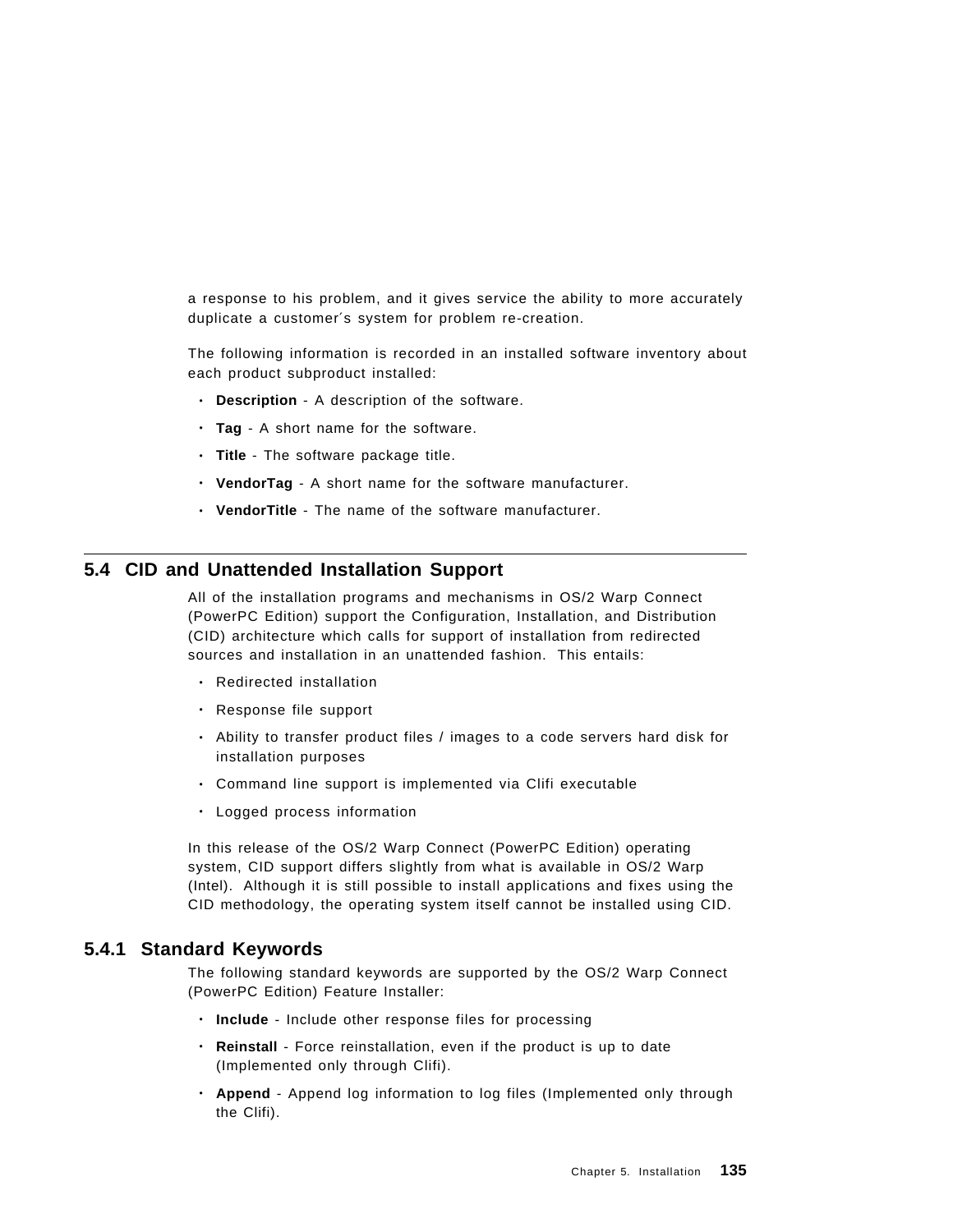Several of the commonly used keywords are no longer supported by the OS/2 Warp Connect (PowerPC Edition) Feature Installation program, and are shown in Table 7 on page 136.

| Table 7 (Page 1 of 2). Unsupported CID Keywords in OS/2 Warp Connect<br>(PowerPC Edition) |                                   |                                                                                                                                                                                                                                                           |  |  |
|-------------------------------------------------------------------------------------------|-----------------------------------|-----------------------------------------------------------------------------------------------------------------------------------------------------------------------------------------------------------------------------------------------------------|--|--|
| Keyword                                                                                   | <b>Definition</b>                 | Comment                                                                                                                                                                                                                                                   |  |  |
| Copy                                                                                      | Copy a file.                      | This keyword will be ignored by the<br>OS/2 Warp Connect (PowerPC Edition)<br>Feature Installer                                                                                                                                                           |  |  |
| UserExit                                                                                  | Execute a user<br>exit program.   | This keyword will be ignored by the<br>OS/2 Warp Connect (PowerPC Edition)<br>Feature Installer. The Installer<br>provides a rich ability for a package<br>developer to specify user exits.                                                               |  |  |
| Reconfigure                                                                               | Force product<br>reconfiguration. | The OS/2 Warp Connect (PowerPC<br>Edition) Installer does not separate<br>the file transfer and configuration<br>steps. Configuration will always be<br>done.                                                                                             |  |  |
| Software                                                                                  | Identify product<br>features.     | This keyword will be ignored by the<br>OS/2 Warp Connect (PowerPC Edition)<br>Feature Installer.                                                                                                                                                          |  |  |
|                                                                                           |                                   | The Installer uses a <i>SELECTED</i><br>variable for each object that is to be<br>installed. The value of this variable<br>can be changed by the actions that<br>occur as a result of processing<br>dependencies that the package<br>developer specified. |  |  |
|                                                                                           |                                   | Within the appropriate sections of the<br>response file the SELECTED keyword<br>my be used to selected the installation<br>of specific software. Dependency<br>processing will override any setting<br>specified in the response file.                    |  |  |
| Defer_Configure                                                                           | Defer product<br>configuration.   | This keyword will be ignored by the<br>OS/2 Warp Connect (PowerPC Edition)<br>Feature Installer.                                                                                                                                                          |  |  |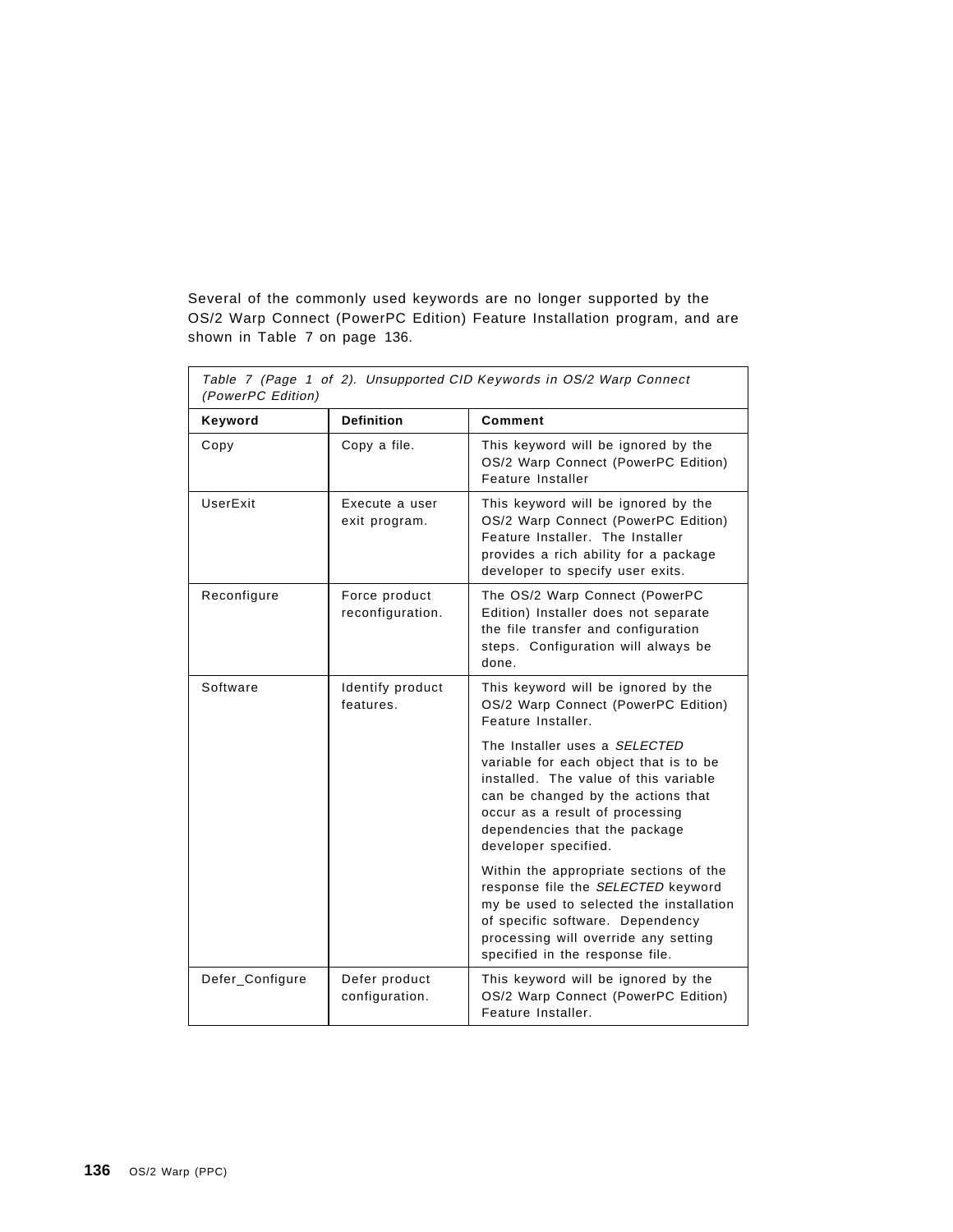| Table 7 (Page 2 of 2). Unsupported CID Keywords in OS/2 Warp Connect<br>(PowerPC Edition) |                                                                |                                                                                                                                                                                                                                                                                                                                                                                                                               |  |  |
|-------------------------------------------------------------------------------------------|----------------------------------------------------------------|-------------------------------------------------------------------------------------------------------------------------------------------------------------------------------------------------------------------------------------------------------------------------------------------------------------------------------------------------------------------------------------------------------------------------------|--|--|
| Keyword                                                                                   | <b>Definition</b>                                              | <b>Comment</b>                                                                                                                                                                                                                                                                                                                                                                                                                |  |  |
| Icon_Placement                                                                            | Specify<br>positioning of<br>product icons<br>within a folder. | This keyword will not be produced or<br>directly processed by the OS/2 Warp<br>Connect (PowerPC Edition) Installer.<br>However, it will be parsed and made<br>available to product developers within<br>user exists. If included in a response<br>file, it needs to be placed in the<br>appropriate section. When name<br>qualification will not remove an<br>ambiguity, only the last one<br>encountered will be remembered. |  |  |
|                                                                                           |                                                                | This function is handled via the Create<br>Objects pages through the setup<br>string parameter. Variables can be<br>used within the setup string to control<br>the icon placement.                                                                                                                                                                                                                                            |  |  |
| Folder_placement                                                                          | Specify<br>positioning of<br>product folders.                  | This keyword will not be produced or<br>directly processed by the OS/2 Warp<br>Connect (PowerPC Edition) installer.<br>However, it will be parsed and made<br>available to product developers within<br>user exists. If included in a response<br>file, it needs to be placed in the<br>appropriate section. When name<br>qualification will not remove an<br>ambiguity, only the last one<br>encountered will be remembered. |  |  |
|                                                                                           |                                                                | This function is handled via the Create<br>Objects pages through the setup<br>string parameter. Variables can be<br>used within the setup string to control<br>the folder placement.                                                                                                                                                                                                                                          |  |  |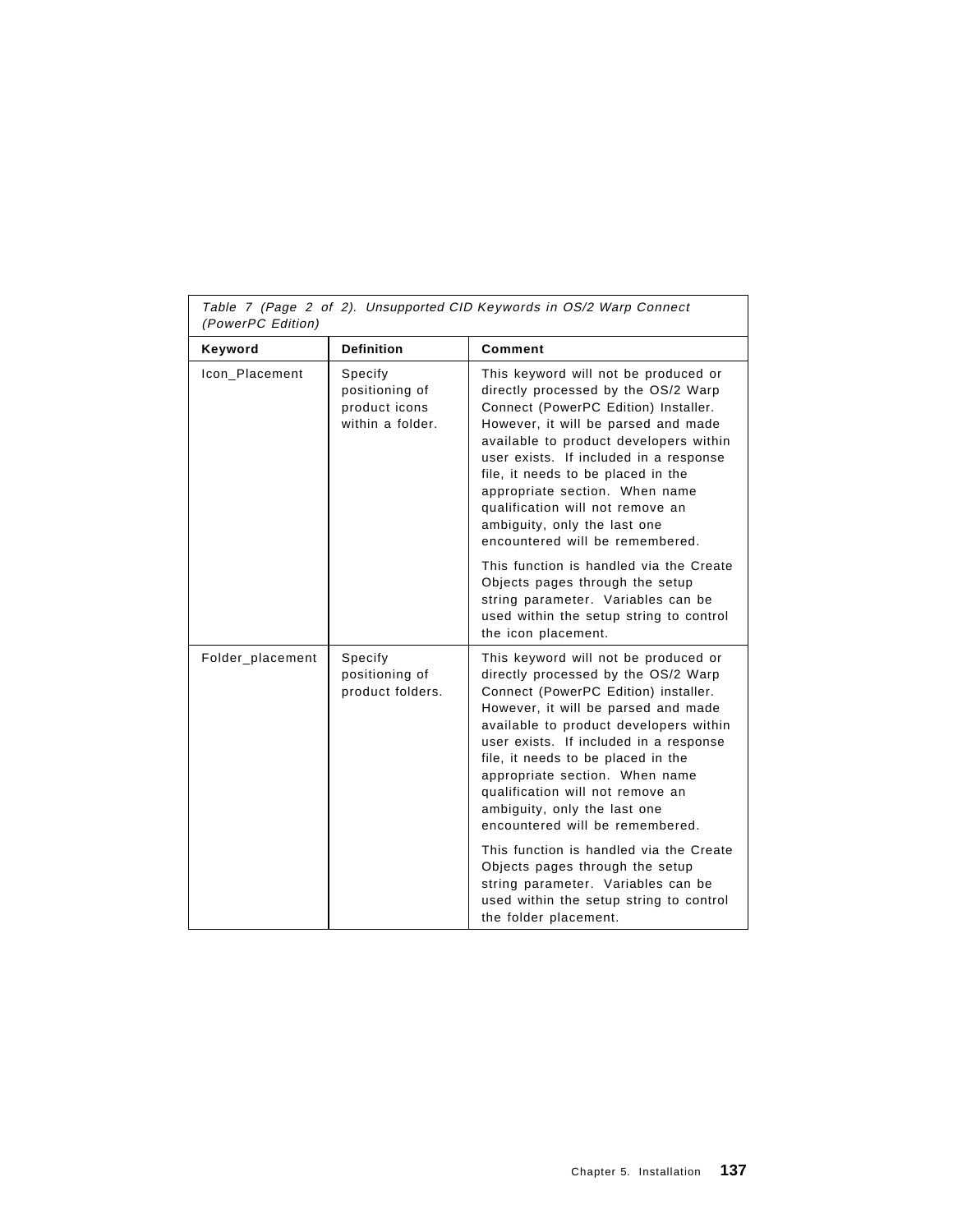#### **5.5 Tracing Installation Problems**

One of the most common problems with OS/2 Warp (Intel) was with the installation of the product. Users were often left with a system that has failed to install, but without any indication to what portion of the installation failed.

In order to rectify at least some of this problem, OS/2 Warp Connect (PowerPC Edition) supports the use of First Failure Support Technology (FFST) for error logging during the installation. It also uses FFST for its data browsing capabilities to externalize the relevant state of the component, both during system boot from a CD-ROM and during selective installation of subsystems. Externalizing the state of a component allows the user to examine what action the component was performing when it may have failed.

FFST error logging is always enabled. The default error log is kept in the install target partition during a CD-ROM boot, unless otherwise specified in the response file. In this case, the response file would be located on diskette.

In addition to the FFST support, the OS/2 Warp Connect (PowerPC Edition) Install component keeps a user-defined error and activity log independent of FFST in order to meet CID requirements.

#### **5.5.1 Media Preparation**

Only a limited number of error messages can be logged using First Failure Support Technology (FFST) before the OS/2 server is running. During the media preparation, OS/2 Warp Connect (PowerPC Edition) uses one FFST call to indicate an error has occurred and direct the user to the more detailed install error log, called INSTALL.LOG, which is kept in the target partition.

Entries will be recorded in the install log for the following:

- **Error Messages** For errors detected during media preparation and the formatting of partitions
- **Major System Changes** Such as disk partitioning and formatting of partitions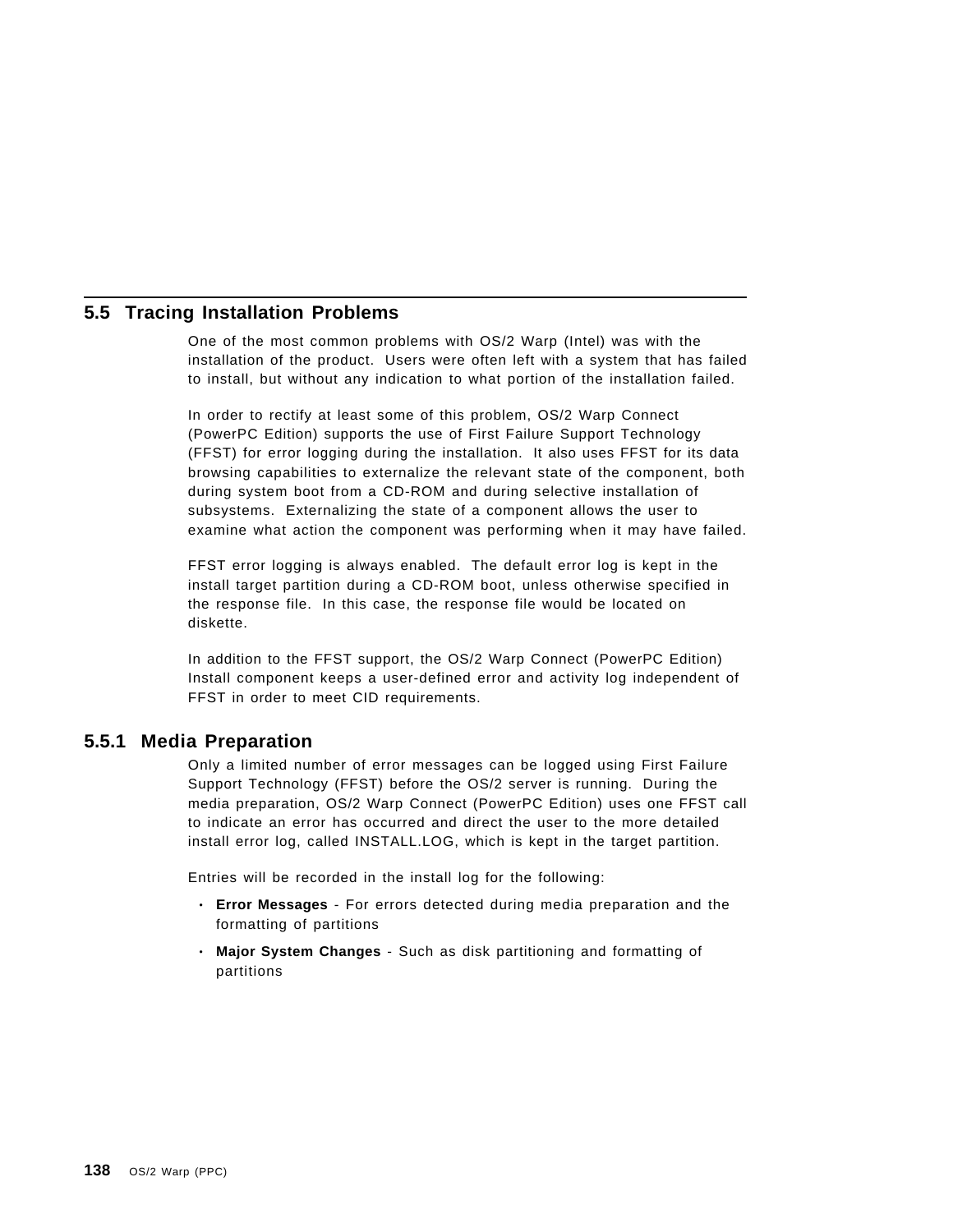#### **5.5.2 Feature Install**

Due to the object oriented and graphical nature of the Feature Installation component, much of the internal state of the installation has already been externalized. For example, feature selection and dependencies, variable resolution, and file lists are already accessible to the user and support personnel.

The OS/2 Warp Connect (PowerPC Edition) Feature Installation component provides the following information through FFST:

- 1. Procedure tracepoints. Major functions are traced to provide sufficient information to understand component failures.
	- a. File transfer functions
		- 1) Source and target filenames, including path
	- b. Object creation and class registration
		- 1) Setup string used to create the object
		- 2) Setup string used to register the class
	- c. Configuration changes to CONFIG.SYS, OS/2 and Windows INI files
		- 1) Lines deleted
		- 2) Lines added
		- 3) Lines modified
	- d. User Exit APIs
		- 1) Feature ID
		- 2) Function called
- 2. Error Messages. Error messages detailing component failure are logged with FFST, as well as with a user-selected log file for CID purposes.
	- a. Configuration change errors
	- b. File transfer
	- c. Internal install functions
	- d. Object creation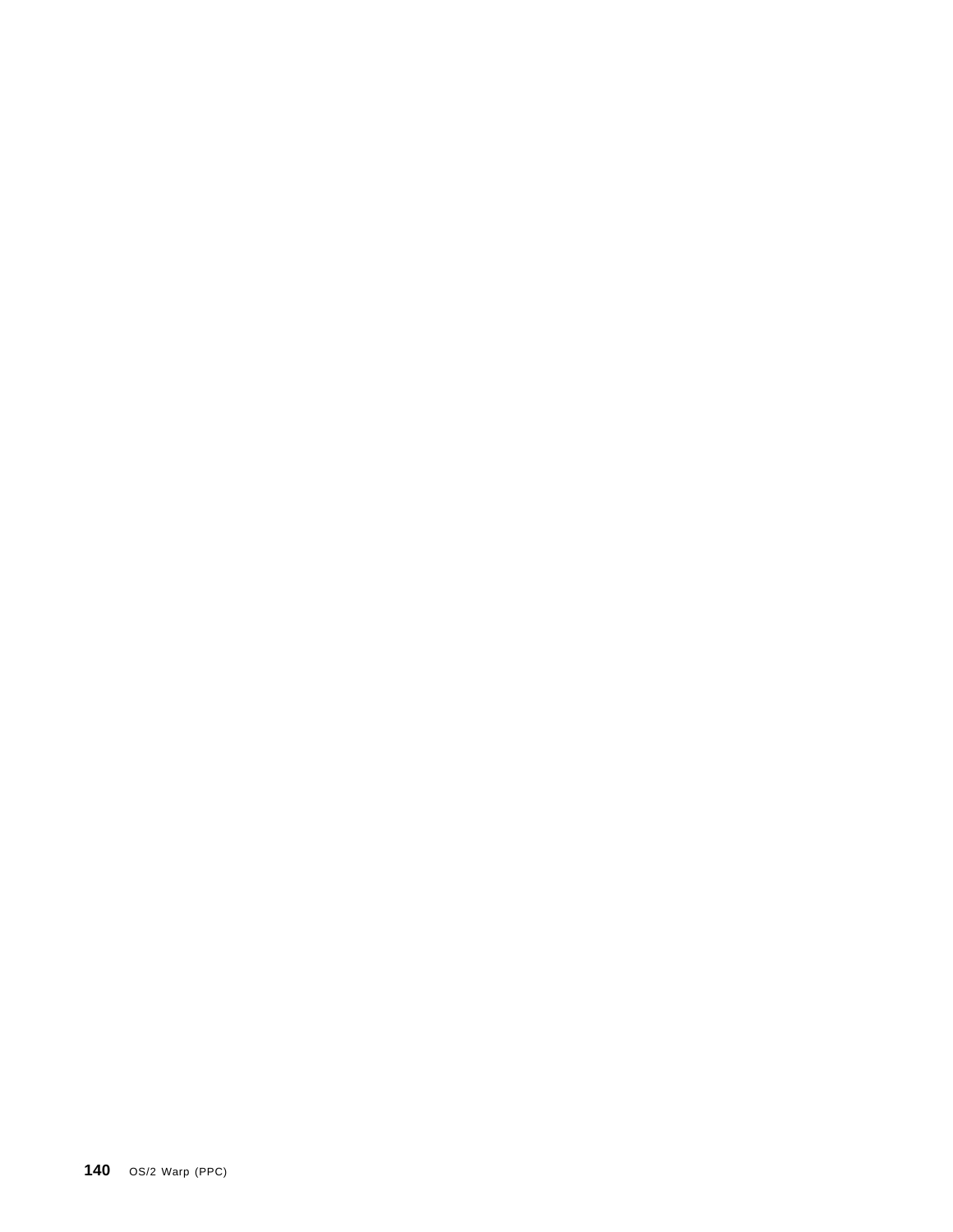### **Chapter 6. Application Support**



OS/2 Warp Connect (PowerPC Edition) runs 32 bit OS/2 applications, and DOS, Windows or DPMI applications. It is also able to run Win32s applications as OS/2 Warp (Intel) does. The 32 bit OS/2 applications, if currently available on OS/2 Warp (Intel), need to be recompiled for the PowerPC platform.

The DOS, Windows or DPMI applications run unchanged from the OS/2 Warp (Intel) environment. OS/2 Warp Connect (PowerPC Edition) provides the necessary emulation of Intel instructions to run the DOS, Windows or DPMI binaries.

OS/2 Warp Connect (PowerPC Edition) will not run 16 bit OS/2 applications, nor will it run family API (FAPI) applications.

#### **6.1 Application Development**

Currently, application development is done by the means of the Metaware cross platform development tools. This means that the compile and link of a program is done on the Intel platform, and that the executable program or dynamic library produced, has to be run on the PowerPC platform. The main components of the Metaware toolkit are:

• HCOPPC - The Compiler

The compiler may be directed to invoke the other necessary components of the toolkit. If so, it creates PowerPC assembler statements and invokes the PowerPC assembler.

The compiler must be on, or beyond Release 2.6.

• ASPPC - PowerPC Assembler

The assembler creates an ELF compatible object file from either a source file created by the compiler or a source file written by a developer.

The assembler must be on, or beyond Release 1.74.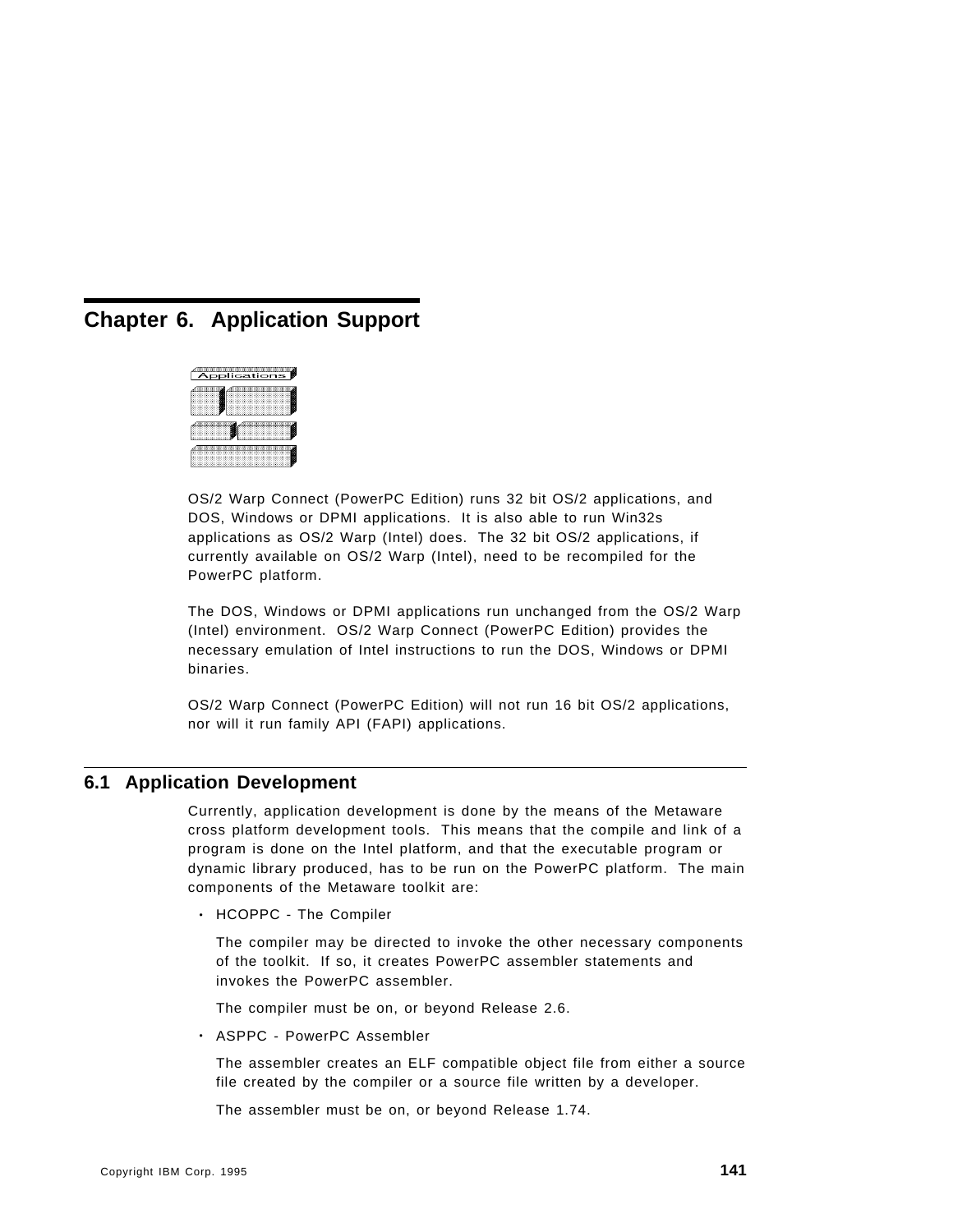• LDPPC - The Linker

The linker may be invoked by the compiler, or it may be run separately. In both cases it links any ELF compatible object modules, regardless of their source origin, and creates an ELF executable or dynamic link library.

The linker must be on, or beyond Release 3.47.

• ARPPC - The ELF Archiver

The archiver manages library files by combining .OBJ files or .LIB files into new .LIB files, deletes entries in .LIB files and lists entries in .LIB files.

• ELFDUMP - The ELF Dumper

The ELF dumper knows the ELF format, and presents the contents of an ELF compliant file in readable form.

• BD - The Binary Dumper

The binary dumper is a hexadecimal browser, which might be instructed to recognize certain data structures.

The toolkit also contains documentation in the form of postscript files. It contains the necessary header files, both the standard C and C++ header files, and the OS/2 header files normally found in the OS/2 toolkit.

The .LIB files associated with the above mentioned header files are present, as well as some sample programs. Finally, Direct-to-Som is supported in the package.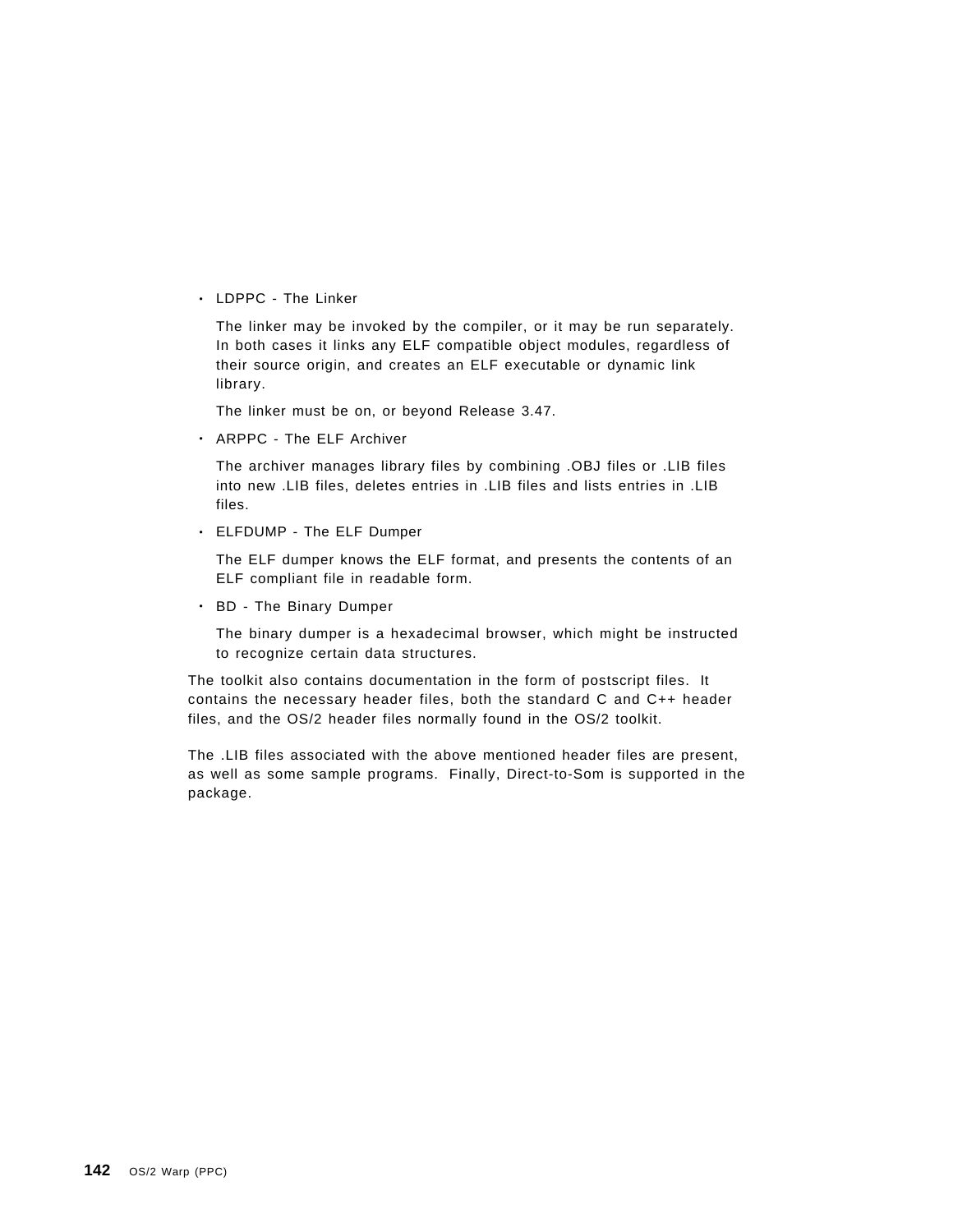# **Appendix A. Changes to MVM DOS Settings**

| Table 8 (Page 1 of 6). Changes to the MVM DOS Settings. |                                                                                                                                                                                                                                                   |            |            |         |
|---------------------------------------------------------|---------------------------------------------------------------------------------------------------------------------------------------------------------------------------------------------------------------------------------------------------|------------|------------|---------|
| <b>DOS Setting</b>                                      | <b>Description</b>                                                                                                                                                                                                                                | Added      | Deleted    | Changed |
| COM DIRECT ACCESS                                       | In OS/2 Warp Connect (PowerPC<br>Edition), direct access to<br>hardware applications is not<br>permitted by the hardware.<br>Consequently, OS/2 Warp<br>Connect (PowerPC Edition) will<br>always emulate application<br>access of hardware ports. |            | $\sqrt{ }$ |         |
| <b>DOS BUFFERS</b>                                      | Comparable to the BUFFERS=<br>statement in PCDOS, which is<br>used to allocate memory for a<br>specified number of disk cache<br>buffers when the system starts.                                                                                  | V          |            |         |
| DOS_CODEPAGE                                            | This setting allows the user to<br>specify the codepage of a DOS<br>session. The codepage must be<br>already available in the system,<br>allowing the user to choose from<br>an available list.                                                   | $\sqrt{ }$ |            |         |
| <b>DOS COUNTRY</b>                                      | This setting allows the user to<br>specify the country code for a<br>DOS session. The country code<br>must be already available in the<br>system, allowing the user to<br>choose from an available list.                                          | $\sqrt{ }$ |            |         |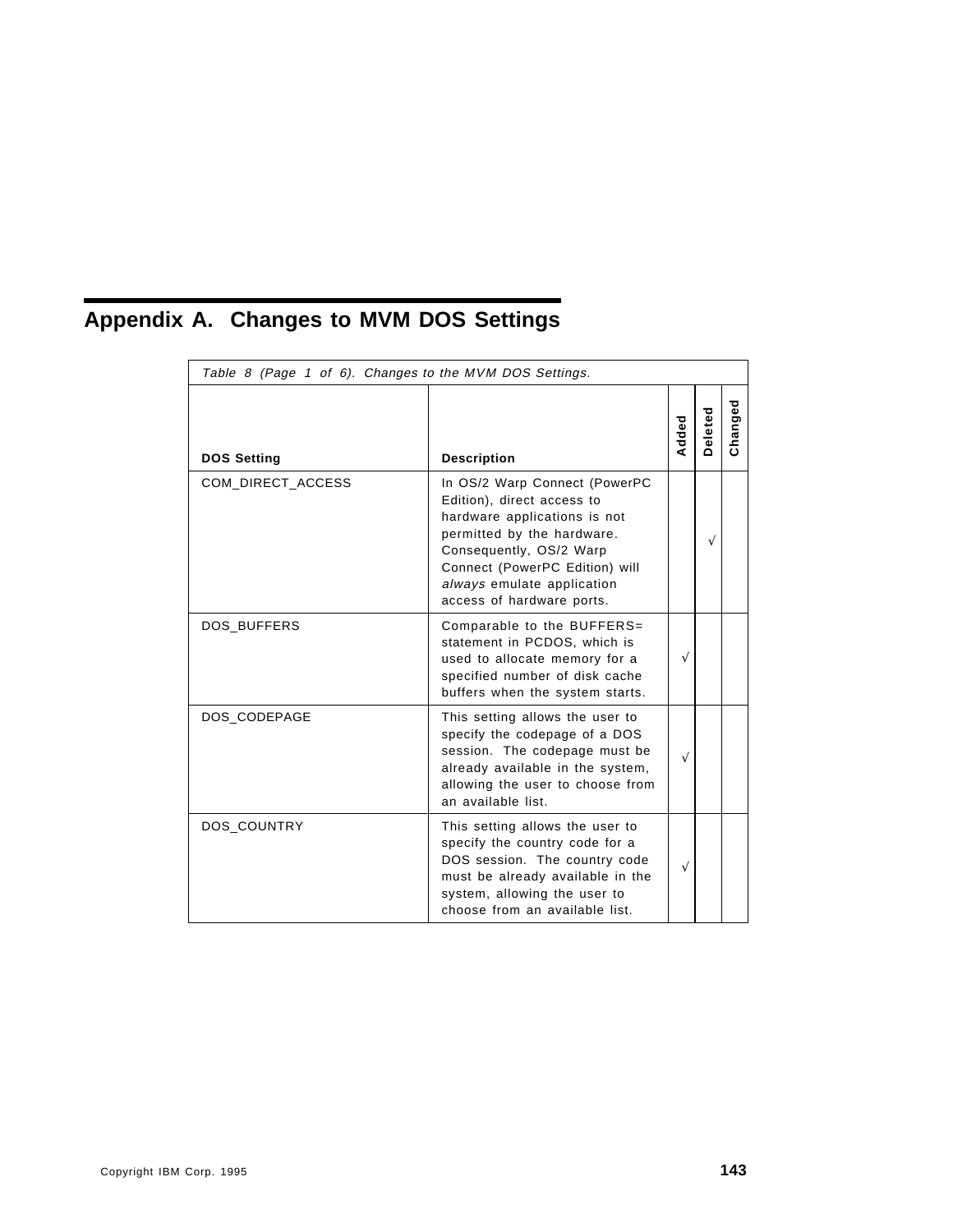| Table 8 (Page 2 of 6). Changes to the MVM DOS Settings. |                                                                                                                                                                                                                                                                                                                                                                                                                      |            |           |         |  |
|---------------------------------------------------------|----------------------------------------------------------------------------------------------------------------------------------------------------------------------------------------------------------------------------------------------------------------------------------------------------------------------------------------------------------------------------------------------------------------------|------------|-----------|---------|--|
| <b>DOS Setting</b>                                      | <b>Description</b>                                                                                                                                                                                                                                                                                                                                                                                                   | Added      | Deleted   | Changed |  |
| DOS_FCBS                                                | This DOS settings is carried<br>over from OS/2 Warp (Intel), but<br>the defaults have changed from<br>those used by OS/2 Warp (Intel).<br>This setting is used to specify<br>the maximum number of FCBs<br>(file control blocks) that can be<br>open concurrently in one DOS<br>session. One of the two<br>possible parameters on this<br>setting has been removed; the<br>default has been changed from<br>16 to 4. |            |           |         |  |
| DOS_FCBS_KEEP                                           | Under OS/2 and versions of<br>DOS prior to 6.3, there are two<br>FCB values. The second value<br>is no longer utilized, meaning<br>that this entry is no longer<br>required.                                                                                                                                                                                                                                         |            | $\sqrt{}$ |         |  |
| DOS_INSTALL                                             | Loads a memory-resident<br>program into memory when you<br>start a DOS session. The<br>memory-resident programs stay<br>in memory as long as your<br>sessions exist, and can be used<br>even when other programs are<br>active.                                                                                                                                                                                      | $\sqrt{}$  |           |         |  |
| DOS_MESSAGE_FILE                                        | This setting specifies the<br>language that will be used for a<br>session.                                                                                                                                                                                                                                                                                                                                           | $\sqrt{ }$ |           |         |  |
| DOS NUMLOCK                                             | This setting specifies whether<br>the NUM Lock key on the<br>keyboard is set to ON or OFF<br>when the VDM starts.                                                                                                                                                                                                                                                                                                    | $\sqrt{ }$ |           |         |  |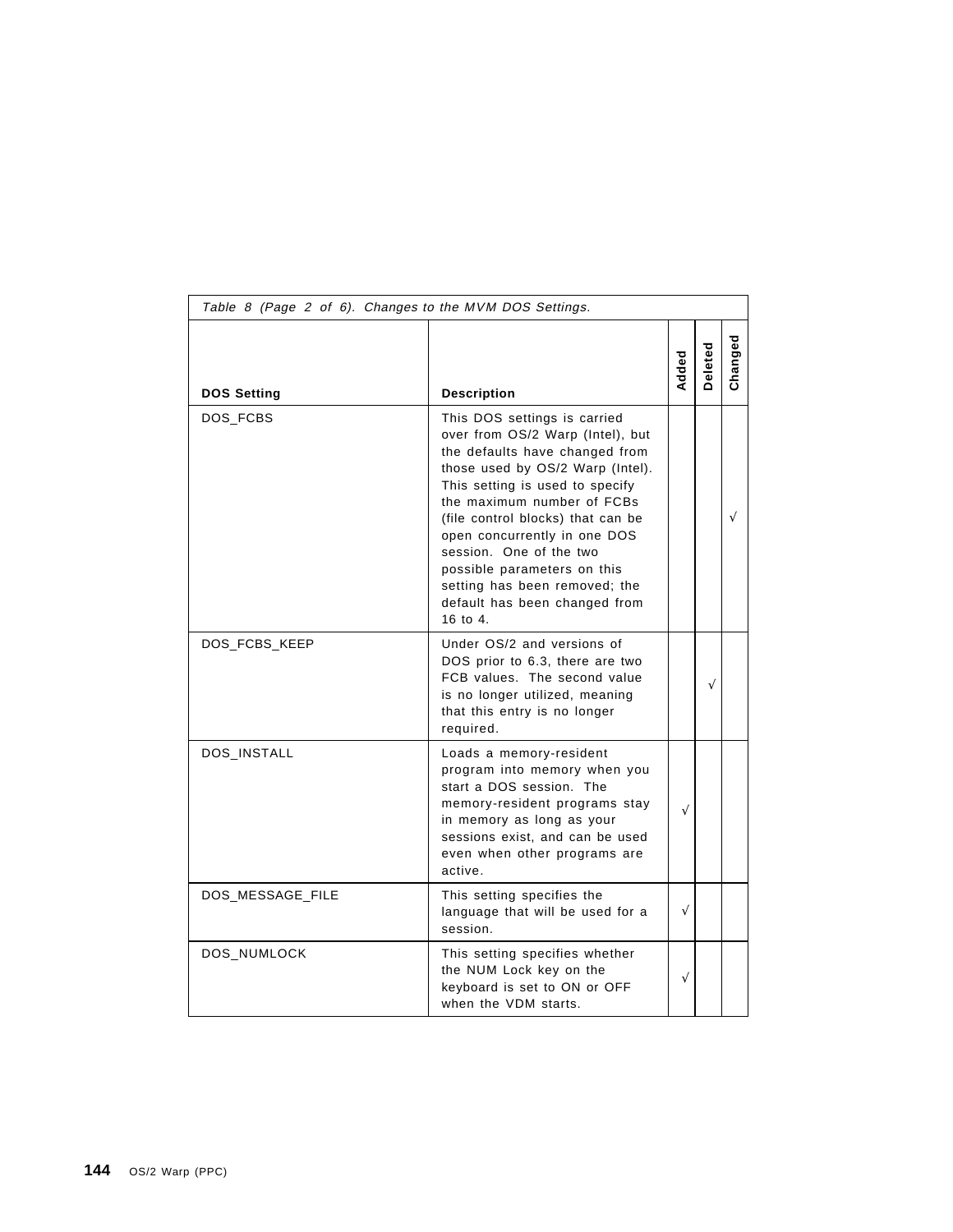|                       | Table 8 (Page 3 of 6). Changes to the MVM DOS Settings.                                                                                                                                                                                                                                       |            |           |            |  |  |
|-----------------------|-----------------------------------------------------------------------------------------------------------------------------------------------------------------------------------------------------------------------------------------------------------------------------------------------|------------|-----------|------------|--|--|
| <b>DOS Setting</b>    | <b>Description</b>                                                                                                                                                                                                                                                                            | Added      | Deleted   | Changed    |  |  |
| DOS_STACKS            | This setting supports the<br>dynamic use of stacks to handle<br>hardware interrupts.                                                                                                                                                                                                          |            |           |            |  |  |
|                       | STACKS=n,s. n specifies the<br>number of stacks. Valid values<br>for n are 0 and numbers in the<br>range 8 through 64. s specifies<br>the size (in bytes) of each stack.<br>Valid values for s are 0 and<br>numbers in the range 32<br>through 512. The default for this<br>setting is 9,128. | $\sqrt{}$  |           |            |  |  |
| DOS_SWITCHES          | This setting provides special<br>options, useful only from the<br>config.sys file. The options are:                                                                                                                                                                                           |            |           |            |  |  |
|                       | • /K, forces an enhanced<br>keyboard to behave like a<br>conventional keyboard.                                                                                                                                                                                                               |            |           |            |  |  |
|                       | • /N, prevents you from using<br>the F5 or F8 key to bypass<br>startup commands.                                                                                                                                                                                                              | $\sqrt{ }$ |           |            |  |  |
|                       | $\cdot$ /F, skips the delay after<br>displaying the 'Starting PC<br>DOS' message during<br>startup.                                                                                                                                                                                           |            |           |            |  |  |
| DPMI_DOS_API          | The default for this setting has<br>changed from AUTO to<br>ENABLED.                                                                                                                                                                                                                          |            |           | $\sqrt{ }$ |  |  |
| EMS_LOW_OS_MAP_REGION | This setting was designed<br>specifically to support Microsoft<br>Windows Version 2.0 real mode<br>applications. OS/2 Warp<br>Connect (PowerPC Edition) will<br>not support Windows 2.0<br>applications. Hence, this setting<br>is no longer required.                                        |            | $\sqrt{}$ |            |  |  |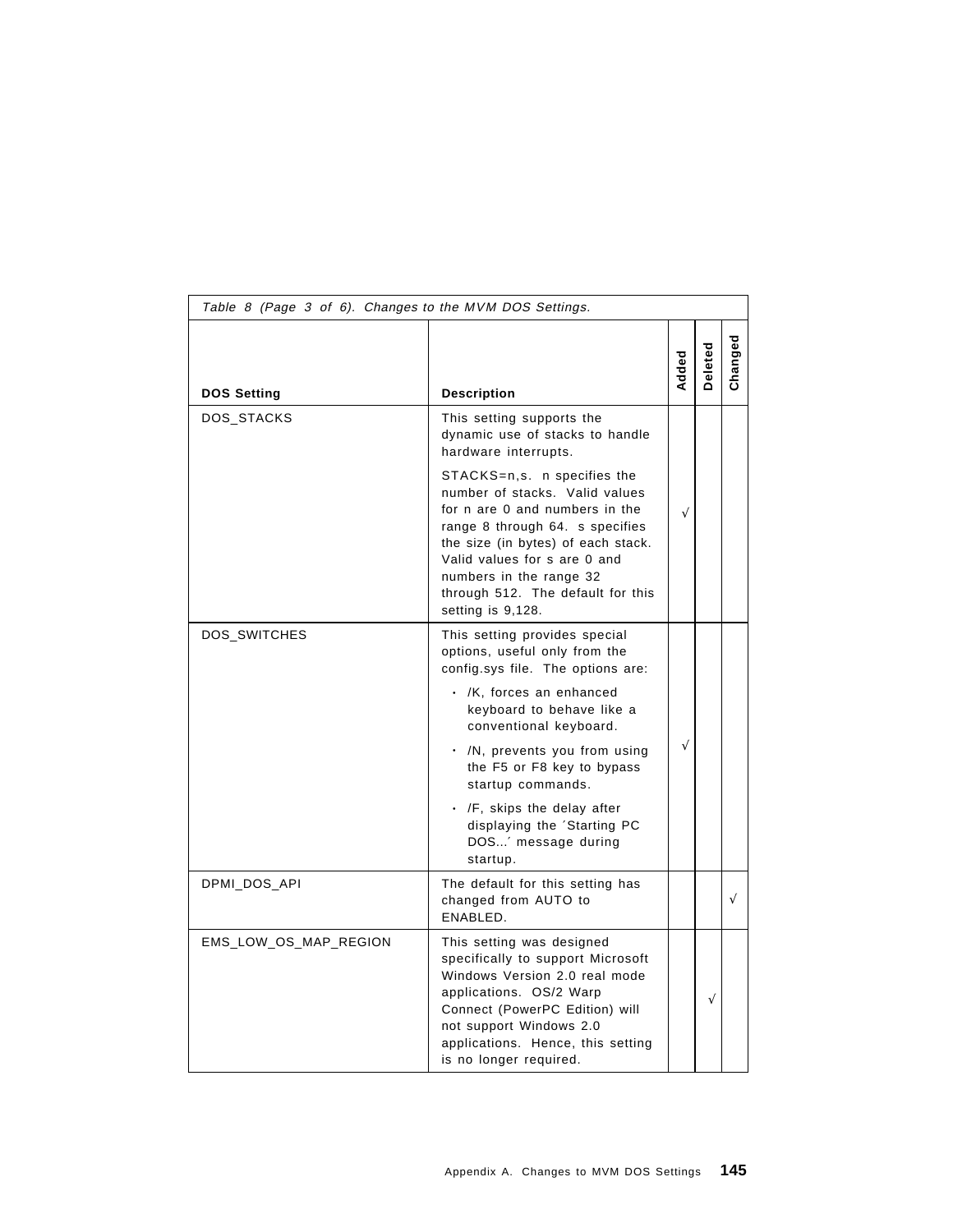| Table 8 (Page 4 of 6). Changes to the MVM DOS Settings. |                                                                                                                                                                                                                                                        |           |           |            |
|---------------------------------------------------------|--------------------------------------------------------------------------------------------------------------------------------------------------------------------------------------------------------------------------------------------------------|-----------|-----------|------------|
| <b>DOS Setting</b>                                      | <b>Description</b>                                                                                                                                                                                                                                     | Added     | Deleted   | Changed    |
| GENERIC_HW_SUPPORT                                      | This setting allows the user to<br>specify if they want support for<br>generic devices or not.                                                                                                                                                         | $\sqrt{}$ |           |            |
| HW_ROM_TO_RAM                                           |                                                                                                                                                                                                                                                        |           |           | $\sqrt{ }$ |
| IDLE_MAX_SLEEP_TIME                                     | This setting defines the<br>maximum period of time, in<br>milliseconds, that the DOS<br>session will be put to sleep<br>when it is determined that the<br>DOS session is idle. A value of<br>0 will disable the idle detection<br>in this DOS session. | $\sqrt{}$ |           |            |
|                                                         | The default setting is 2000<br>milliseconds.                                                                                                                                                                                                           |           |           |            |
| <b>IDLE SENSITIVITY</b>                                 | In OS/2 Warp (Intel), this setting<br>was used to set a threshold for<br>polling time before the operating<br>system reduced the polling<br>programs portion of the<br>processor time.                                                                 |           | $\sqrt{}$ |            |
|                                                         | This setting has been replaced<br>by:                                                                                                                                                                                                                  |           |           |            |
|                                                         | • IDLE_TIMEOUT<br>• IDLE_MAX_SLEEP_TIME                                                                                                                                                                                                                |           |           |            |
| IDLE_TIMEOUT                                            | This setting defines the amount<br>of time (in seconds) allowable<br>between the last busy event and<br>an idle event. A value of 0 will<br>disable idle detection in this<br>DOS session.                                                             | $\sqrt{}$ |           |            |
|                                                         | The default value is 5 seconds.                                                                                                                                                                                                                        |           |           |            |
| TRANSLATED_CACHE_SIZE                                   | This setting allows the user to<br>specify the size of the Intel<br>translated instruction cache.                                                                                                                                                      | $\sqrt{}$ |           |            |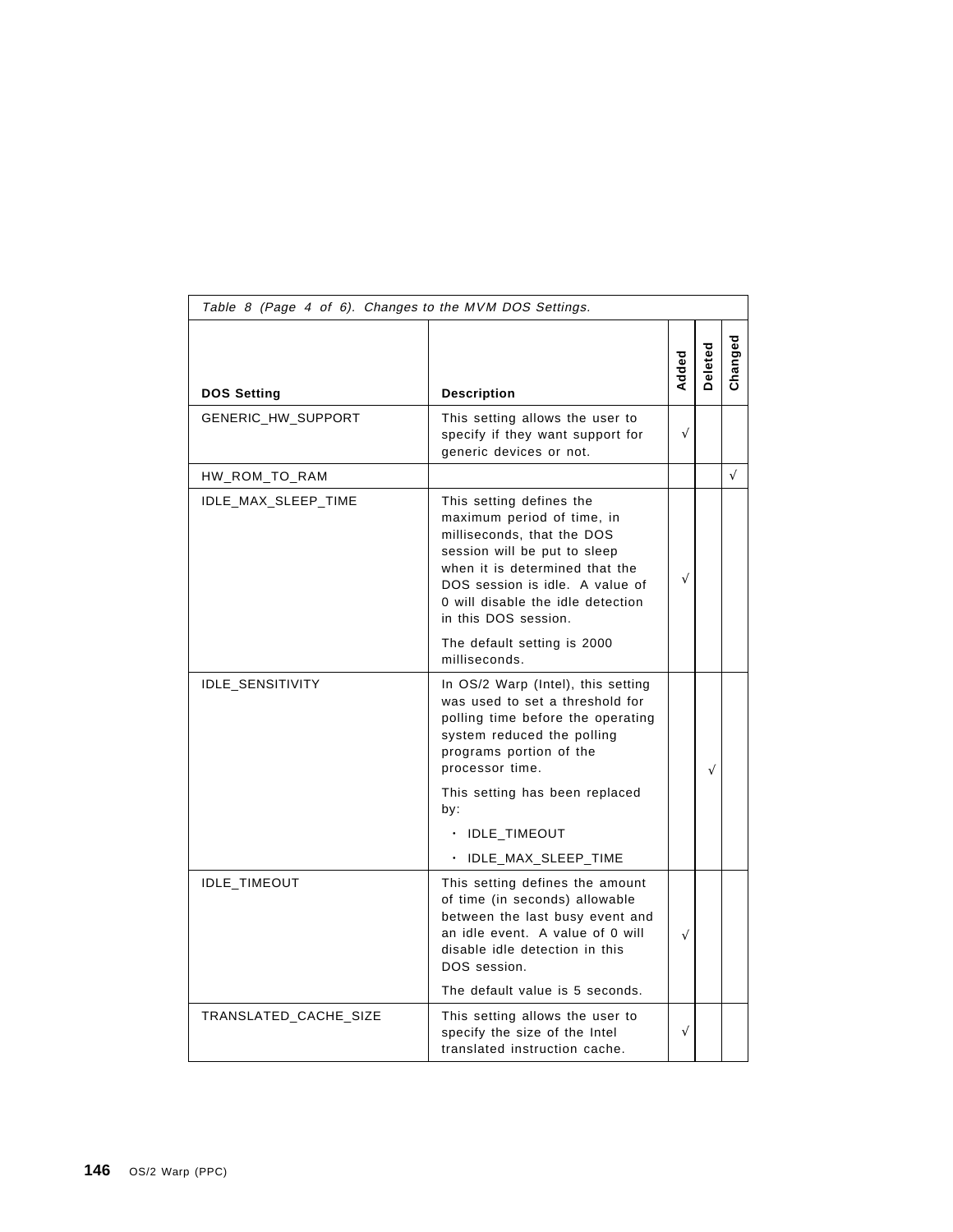| Table 8 (Page 5 of 6). Changes to the MVM DOS Settings. |                                                                                                                                                                                                                                                                                     |       |           |         |
|---------------------------------------------------------|-------------------------------------------------------------------------------------------------------------------------------------------------------------------------------------------------------------------------------------------------------------------------------------|-------|-----------|---------|
| <b>DOS Setting</b>                                      | <b>Description</b>                                                                                                                                                                                                                                                                  | Added | Deleted   | Changed |
| <b>VIDEO FASTPASTE</b>                                  | This setting exists in OS/2 Warp<br>(Intel). Its purpose is to allow<br>applications to receive pasted<br>data from the DOS shield via an<br>INT 16 fast path that bypassed<br>much of the processing a<br>normal INT 9 paste enabled.                                              |       |           |         |
|                                                         | OS/2 Warp Connect (PowerPC<br>Edition) has a built-in<br>mechanism that allows pasted<br>characters to feed to the<br>application key buffer as fast as<br>the application can retrieve<br>them without overlaying the<br>previous unretrieved characters.                          |       | $\sqrt{}$ |         |
|                                                         | Consequently, OS/2 Warp<br>Connect (PowerPC Edition)<br>provides the same function, in<br>the form of a continuous built-in<br>feature while supplying<br>additional function that prevents<br>pasted keystrokes from being<br>overwritten. Hence, this setting<br>is not required. |       |           |         |
| VIDE0_8514A_XGA_IOTRAP                                  | In OS/2 Warp (Intel), this setting<br>was set to ON to allow<br>controlled access to the video<br>device. It was set to OFF to<br>provide faster unrestricted<br>access for games and graphical<br>applications.                                                                    |       | $\sqrt{}$ |         |
|                                                         | IO trapping in OS/2 Warp<br>Connect (PowerPC Edition) has<br>to be done at all times, so there<br>is no need for this foreground<br>performance item.                                                                                                                               |       |           |         |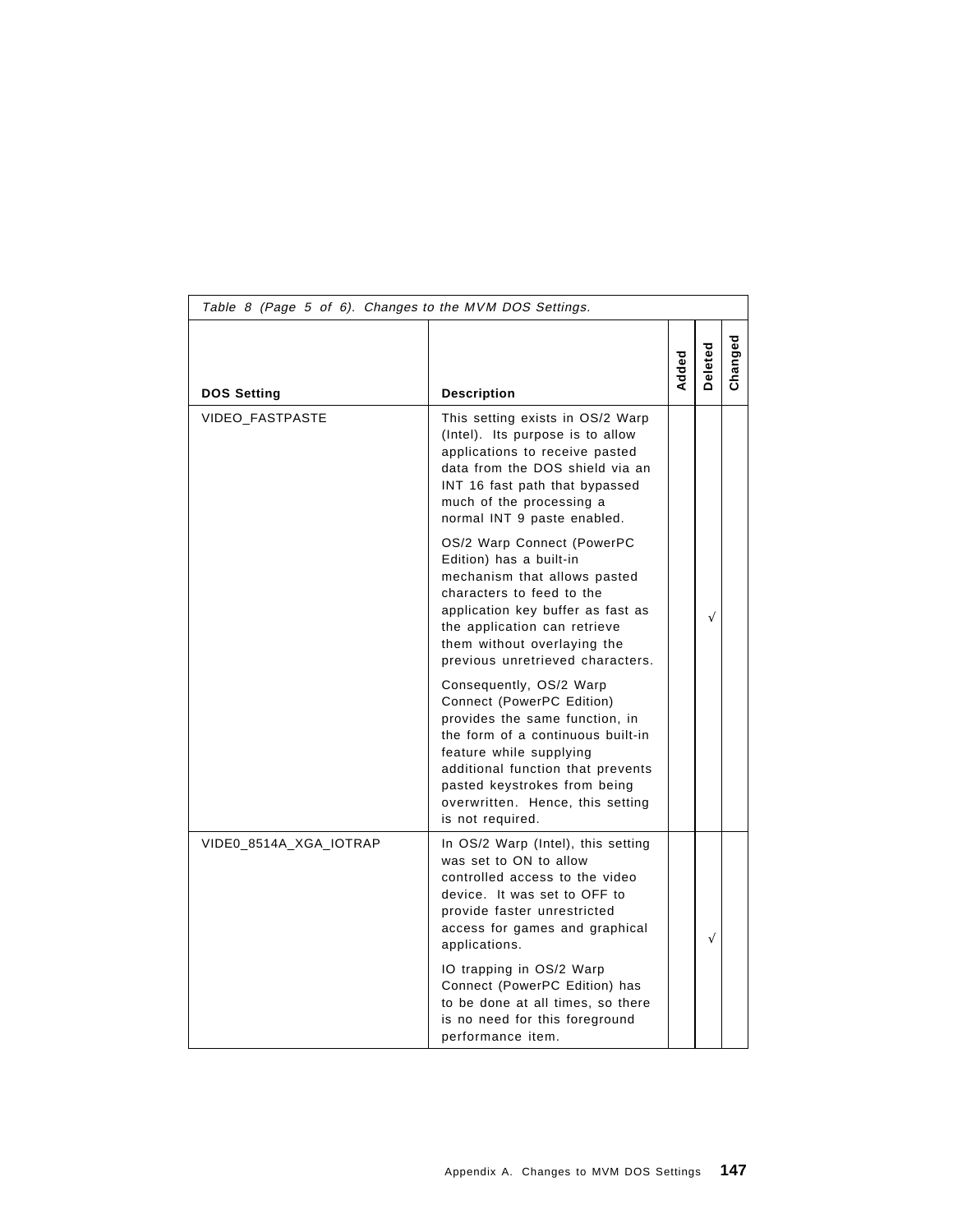| Table 8 (Page 6 of 6). Changes to the MVM DOS Settings. |                                                                                                                                                                                                               |           |           |         |
|---------------------------------------------------------|---------------------------------------------------------------------------------------------------------------------------------------------------------------------------------------------------------------|-----------|-----------|---------|
| <b>DOS Setting</b>                                      | <b>Description</b>                                                                                                                                                                                            | Added     | Deleted   | Changed |
| VIDEO_ONDEMAND_MEMORY                                   | This setting was meant to be a<br>way of increasing the speed of<br>the session switch by allocating<br>the shadow VRAM as the access<br>to the physical VRAM was<br>taking place.                            |           |           |         |
|                                                         | This setting is no longer<br>supported as it is not clear<br>whether the user can measure<br>the benefits of such a feature or<br>decide if an application would be<br>more usable if the property is<br>set. |           | $\sqrt{}$ |         |
| VIDEO_RETRACE_EMULATION                                 | This property was meant to<br>improve the performance of the<br>text VRAM updates by<br>emulating the video retrace.<br>This had an adverse effect on<br>the graphical applications.                          |           | $\sqrt{}$ |         |
| VIDEO VRAM USAGE                                        | This setting controls how the<br>off-screen usage is handled for<br>the DOS sessions.                                                                                                                         | $\sqrt{}$ |           |         |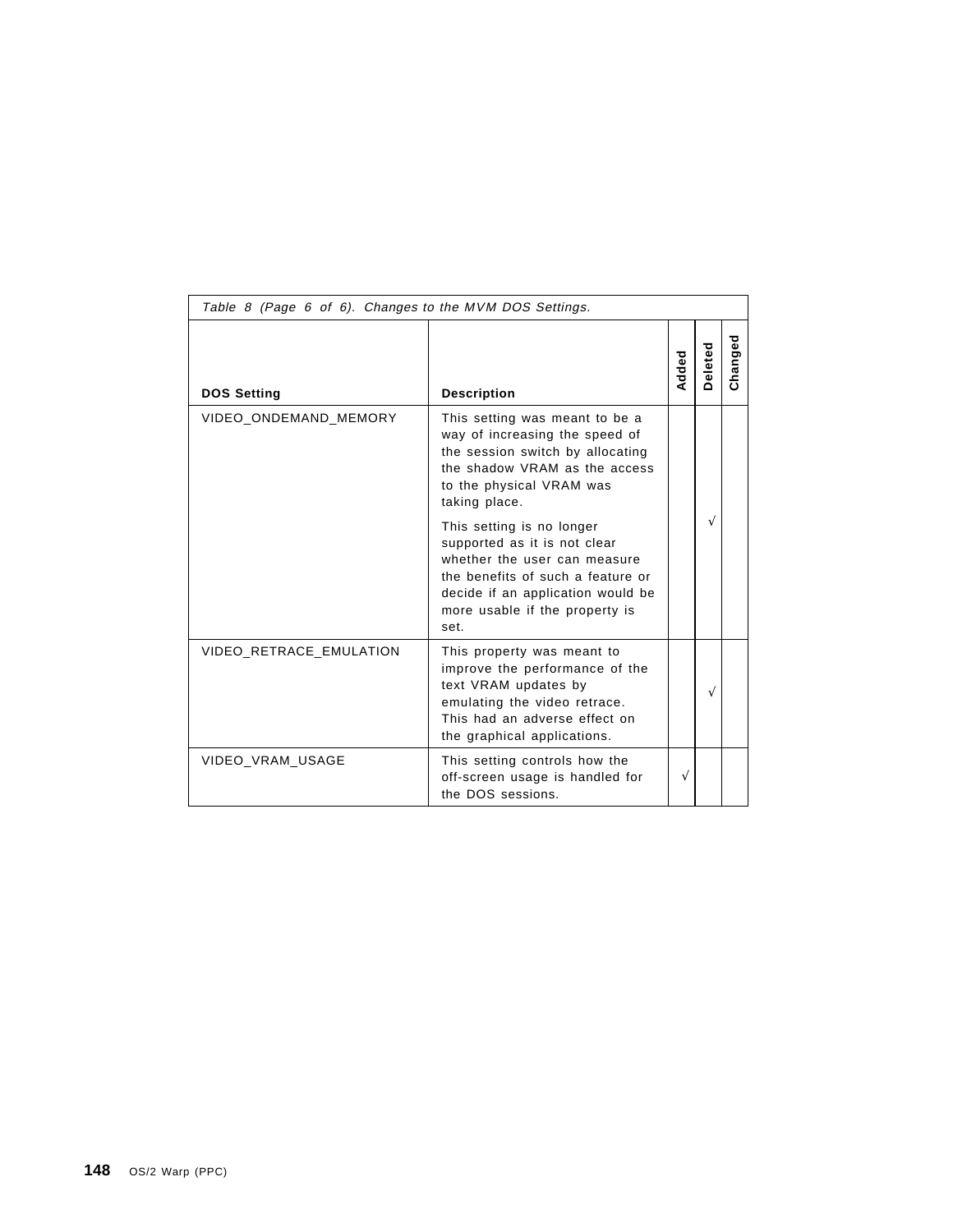### **Glossary**

### **A**

**Access**. An interaction to obtain information from any source or to communicate.

**Access control list**. A list associated with an object that identifies who can access the object and how they can access the object for example, read-only write-only access.

**Access Method**. The technique or program used for moving information or communicating.

**Access Time**. The time from issuing a command to read or write to a file on disk until the physical read or write is actually carried out.

**Access Object**. Object of the rights administration on which subjects access. Access objects are generally files and interfaces.

**Administration Object**. Rights administration object which contains rules for several users. The administration object can be assigned to domain, user groups, users, workstations and trusted programs.

**Adapter**. A part that electrically or physically connects a device to a computer or to another device.

**Address**. In data communication , the unique code assigned to each device or workstation connected to a network.

**AIX**. Advanced Interactive eXecutive: IBM variant of Unix operating system.

**Albert**. 3 Dimensional graphics model developed by Taligent.

**Algorithm**. A set of rules to solve a problem in a number of steps.

**Alias**. An alternate label, or name; for example, a name and one or more aliases may be used to refer to the same file.

**Alternate personality**. An operating mode, or personality, in an environment that supports multiple operating modes, other than the dominant personality. An alternate personality does not control the desktop on display screens. The MVM personality is an example of an alternate personality.

**Analog data**. Data in the form of physical quantity that is considered to be continuously variable and whose magnitude is made directly proportional to the data or to a suitable function of the data.

**Application binary interface**. Linkage conventions for a particular microprocessor. They define how registers are used, how they are saved and destroyed across calls, however parameters are passed, stack versus register, and other conventions.

**Application program**. A program written for or by a user that applies to the user′s work, such as a program that does inventory control or payroll.

**API**. Application Program Interface. Interface through which programs can communicate.

**ASCII**. American National Standard Code for information interchange: a coded character set used on personal computers.

**Asymmetric multiprocessing**. Unequal distribution of tasks across multiple processors.

**Asynchronous I/O**. I/O operations that are performed separately from the job that requested them.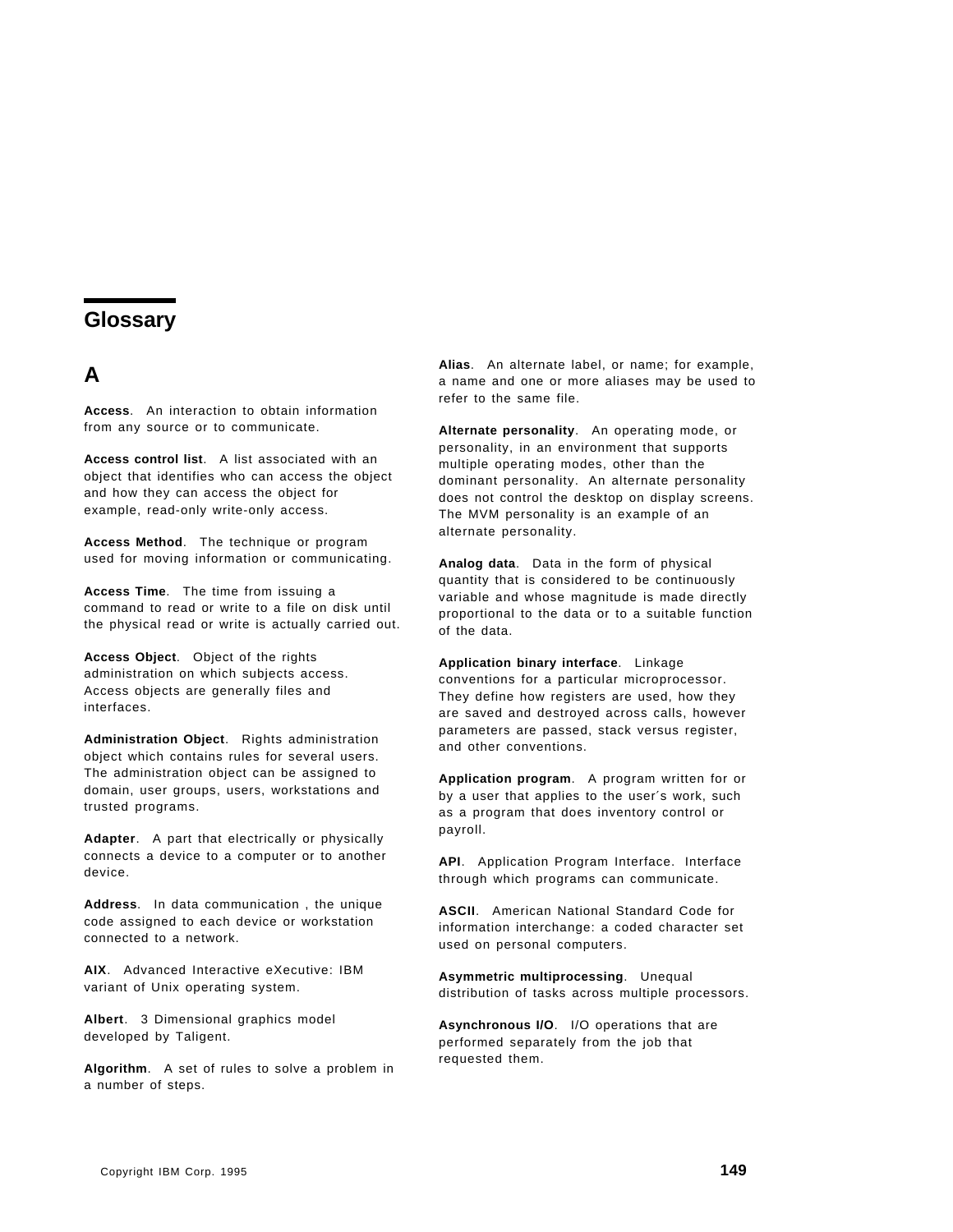**Authenticate**. A process to verify the integrity of data or a message, or to verify the user of an information system or protected source.

**Authentication**. Confirmation of a given identity, using password, smart card or ID token.

**Authentication server**. Part of a trusted security base. Responsible for authenticating identities of clients. Maintains passwords and group membership information for users.

**Authorize**. Granting someone the right to use a computer, application or database; is also used in connection with programs to grant complete or restricted access to an object, resource or function.

**Audit**. Logging of user actions for audit purposes.

**Auditor**. Role with regard to rights administration or log evaluation. DP auditor, responsible for auditing DP systems.

### **B**

**Base Video Handler**. Part of OS/2 Kernel that handles all OS/2 full-screen operations, including both text and graphics in different resolutions.

**Base Video Services**. Part of OS/2 kernel that provides services to the Presentation Device Driver, Base Video Handler and the Virtual Video Device Driver.

**Batch File**. On a personal computer, a file having the extension .BAT, which contains a list of commands that are executed when the file is called.

**Big endian**. See endian.

**Bitmap**. (1) An area of memory or storage that contains the pixels representing an image, arranged in the sequence in which they are normally scanned, to display the image.

(2) A representation of an image by an array of bits.

**BIOS**. The area of the computer that controls incoming and outgoing signals.

**Boot**. The process of starting up a personal computer.

**Boot Drive**. Logical drive from which the operating system is loaded. Generally it is the disk drive (C). It can, however, also be a floppy drive (A).

**Boot Protection**. Prevention of a system start from a medium other than the hard disk (or boot ROM). A system start with an operating system diskette is prevented.

**Bus**. In a processor, a physical facility to transfer data; for example, ISA, MCA. Adapter cards are connected to a bus.

**Byte**. A string that consist of a number of bits, treated as a unit, and representing a character.

## **C**

**Card Services**. A key element of PCMCIA software architecture. A software management interface that allows you to allocate the system resources (such as memory interrupts) automatically, once the Socket Services detects that a PC Card has been added. Card Services also releases these sources when the PC Card has been removed.

**CD-ROM**. Compact Disc Read Only Memory. A Compact disc specifically for storing data.

**CD-ROM XA**. Compact disk read-only-memory extended architecture. A partial implementation of CDI and DVI standards.

**Central Service Task**. A part of VWIN that contains a list of all Presentation Task and the VDM. It routes the broadcast messages from the VDM or Presentation Task.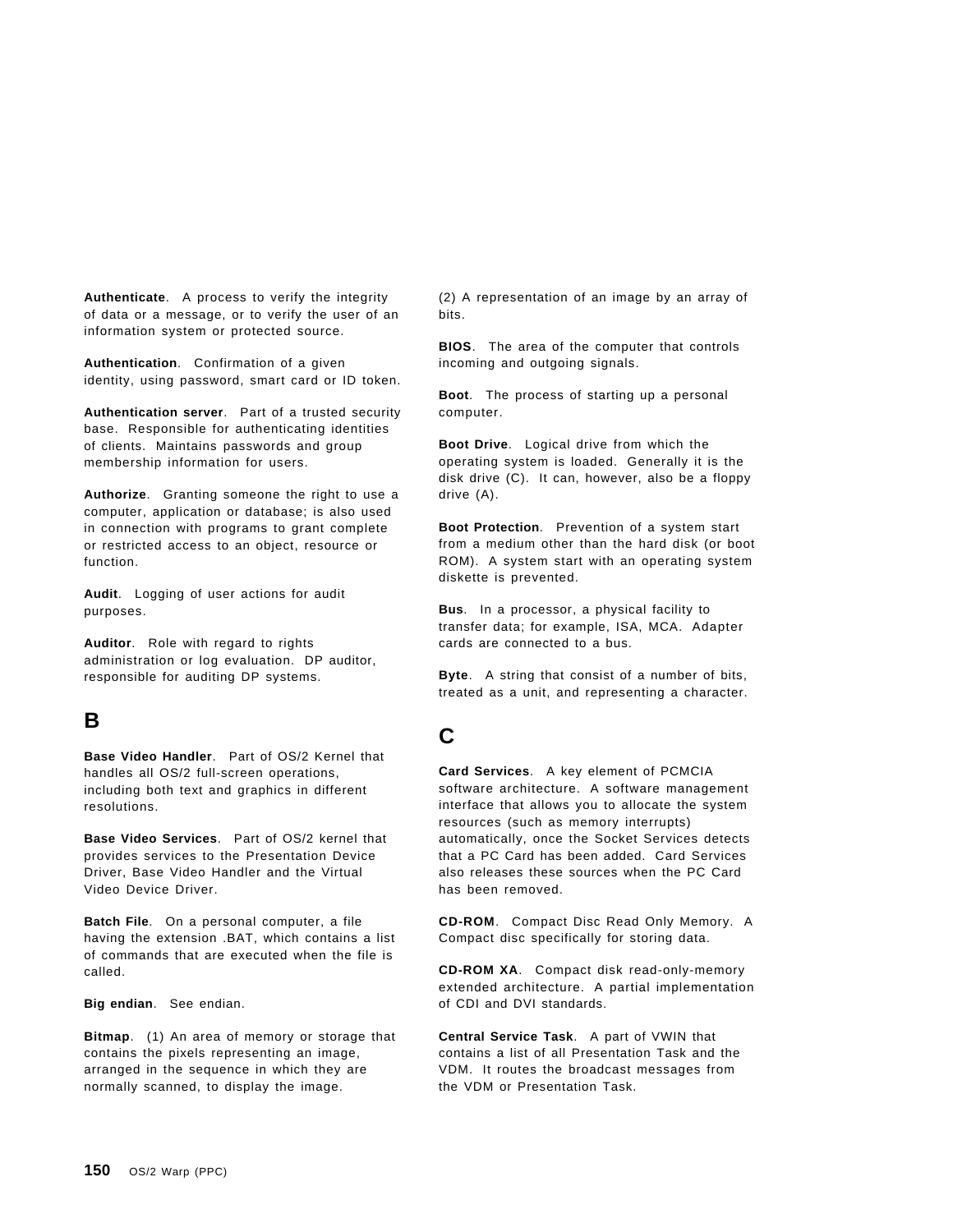**Channel**. A connection between a personal computer and one or more input/output devices.

**Checksum**. The sum of a group of data, used for checking purposes.

**CID**. The IBM architected way to automate installation and customization for Workplace and other products. CID enables LAN connected machines to be installed and maintain remotely.

**Client**. In the Workplace architecture client-server environment, the consumer of a service. An example is an application or shared service using a client library to communicate with the Workplace Naming Services to retrieve information from the system′s name space.

**Client credentials**. The set of data associated with a client: user identifier, group identifier(s), roles (i.e. administrator), special permissions etc.

**Client Library**. A collection of executable personality neutral code and data that is bound to an application and provides the API of a Workplace shared service to clients. The functions of the service API may be implemented in the library or the library may map them to requests to a server or microkernel service.

**Client-server model**. In Workplace, the Mach defined environment in which a small group of services (servers) at the system layer support a large group of clients (users) at the application layer via interprocess communication.

**Client/Server System**. A client/server system is a LAN local network.

**Clip board**. A temporary storage area used to pass information within a program or from a program to another.

**Clustered multiprocessing**. Distribution of tasks across sets of multiple processors.

**CMOS**. A chip technology that requires little power, used to store vital configuration data of a PC.

**Codepage**. An assignment of graphic characters and control function meaning to all code points.

**COM**. Serial interface for data communication. Is used to connect a modem, for example. Can only be achieved by encryption.

**Configuration**. The manner in which the hardware and software of an information processing system are organized and interconnected.

**Controller**. A device that controls the operation of input/output devices.

**Conventional Memory**. Random Access memory in a PC that DOS or OS uses as the first 640K byte.

**Core shared services**. A shared service that is includes with OS/2 for PowerPC or Workplace products and can always be counted on to be present. These include name services, file services, pipe services, print/spooler services, loader services, internationalization services, event and windows services, LAN transport services, installation services and software serviceability services.

**CRC**. Cyclic Redundancy Check. Checksum which is not cryptographic.

### **D**

**Device**. A physical unit of a computer system, often used for input/output operations, which can be used in a logical order or have a logical address.

**DDK**. Device Driver Kit; a set of programming tools provided for external device drivers developers.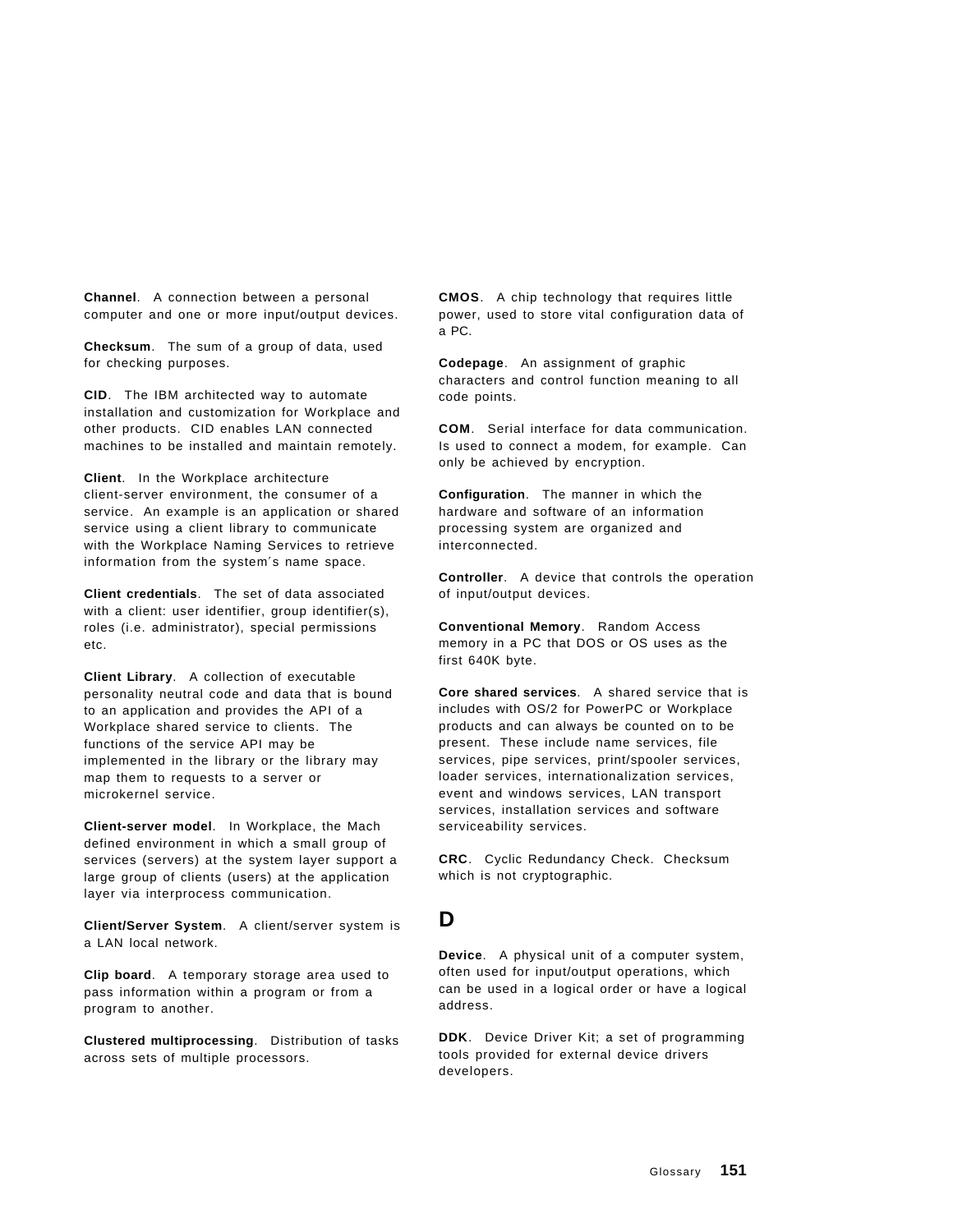**Device Context**. A data structure that is responsible for translating graphics commands made to its associated presentation space into commands that the physical device can convert to displayed information.

**Device Driver Interface (DDI)**. Part of Graphics Engine that is responsible for serializing all the calls from PMGPI.

**Directory**. A hierarchically structured logical area for storing files on a hard disk or diskette, which may include one or more sub-directories.

**Dispatcher**. Part of OS/2 Graphics Engine which is responsible for mapping all the functions coming from Device Driver Interafce and dispatch the appropriate functions to the specified driver hardware.

**Distributed File System**. A file system composed of files or directories that physically reside on more than one computer in a communication network.

**Distributed SOM (DSOM)**. Provides remote access to SOM objects in a transparent way that insulates client programmers from having to have knowledge of the location or platform type where a target object will be instantiated. DSOM allows programmers to use the same object model independently of whether the objects they access are in the same process, in another process on the same machine, or across distributed networks.

**Dominant personality**. A personality that is started first, provides the desktop (most likely, the desktop is an application of the dominant personality), and exports a set of support functions to alternate personalities and Workplace Shared Services.

**DOS**. Disk Operating System,: an operating system for personal computers.

**Domain**. Organizational unit which is commonly managed. Also known as system.

**Dynamic Data Exchange (DDE)**. A messaging protocol that allows PM applications to exchange data via shared memory. DDE transactions always take place between a client application and a server application. The client initiates a dialog with the server by requesting data from the server. The server responds by providing the request data to the client.

**Dynamic Link Library (DLL)**. A file containing executable code and that bound to a program at load time or run tome, rather during linking. The code and data in a dynamic link library can be shared by several applications simultaneously.

### **E**

**EBCDIC**. Extended Binary Coded Decimal Interchange Code: a coded character set used on main-frames.

**Emulator**. Imitator.

**Endian**. The addressing model that determines the byte ordering of both data and instructions that are stored in computer memory. The big endian model assigns the lowest address to highest-order or most significant byte of a multibyte scalar data item. The little endian model assigns the lowest address to the lowest order or least significant byte of a multibyte scalar data item.

**Event and Window Services**. A Workplace core shared service that provides the mechanism for sharing the console device among personalities and applications. It also provides services for the management of window and events.

**Event Server**. A Part of Event and Window Services (EWS) which is responsible for processing the event input port.

**Executable and linking format (ELF)**. In the Workplace architecture, the object module format.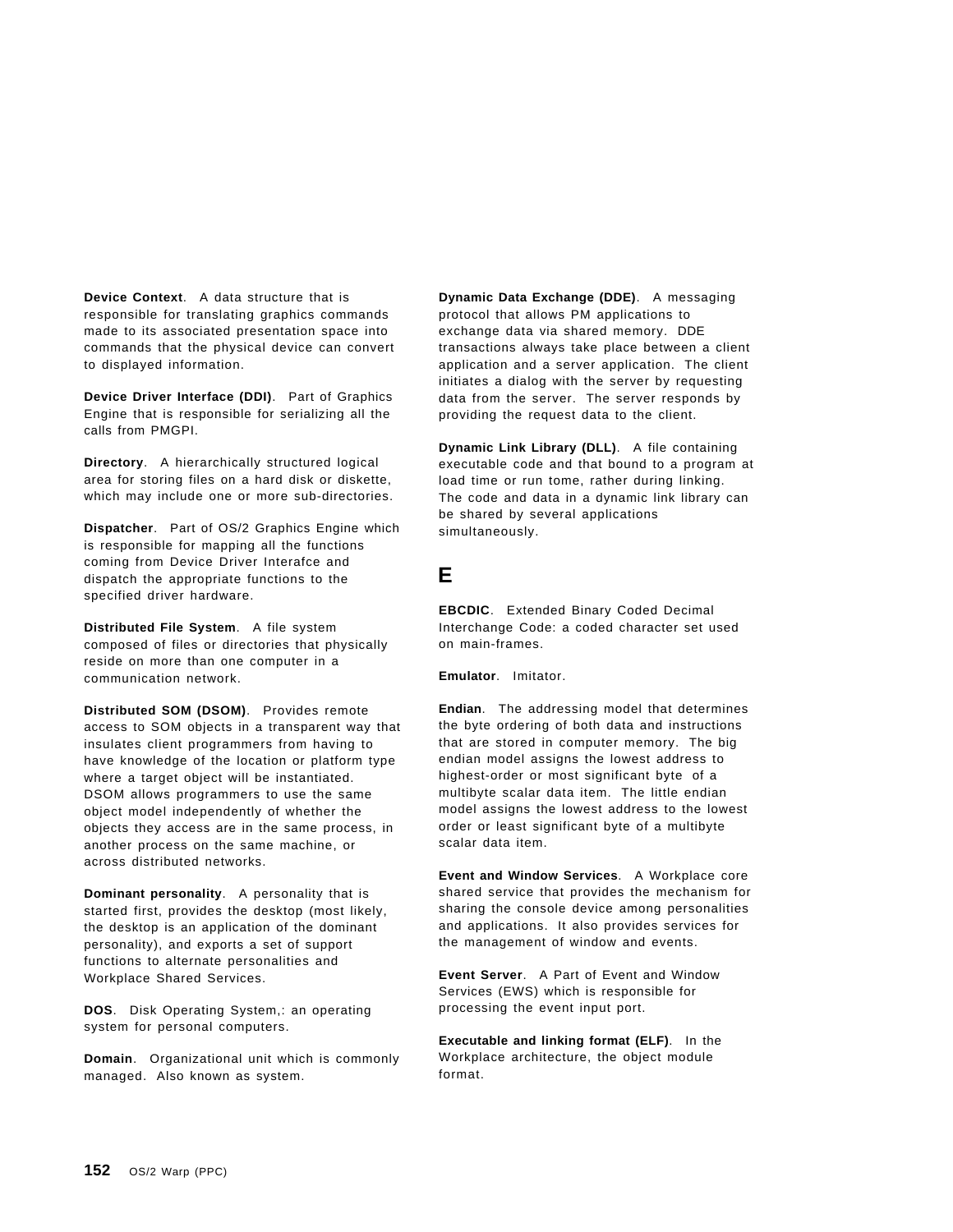**Extended attribute**. The OS/2 method of attaching additional information to a file object. Extended attributes can be used to store notes on file objects ( e.g, version, history), categorize file objects (e.g, file type, associations ), describe the format of data contained in the file object, or append additional data to the file object. They are stored separately from the file object they are associated with and are managed by the file system attached to the file object.

**Extended data**. User-defined information, including multimedia information, about Light Table folder objects. Such information goes beyond what is available in OS/2 standard data. Extended data includes user-defined columns, and may come either from a supported database or from extended attributes.

**Extension**. In the name of a file, the three letters following the dot, which often indicates the type of file, for example, BAT in AUTOEXEC.BAT indicates batch file.

### **F**

**Filter GRADD**. Extensions for the GRADD that provides a way to modify the GRADDs behavior without rewriting and compiling the GRADD.

#### **First Failure Data Capture (FFDC)**. A

methodology for decreasing the need for the reproduction of user failures by capturing the data associated with a failure as soon as it is detected. The FFDC methodology includes defensive programming, code instrumentation, event tracing, and logging facilities supported by FFST tools.

**First Failure Support Technology (FFST)**. A set of functions that applications can use for problem determination. FFST functions include logging and displaying errors and messages,

formatting and routing generic alerts, and generating data dumps.

**File Services**. A Workplace core shared service that provides a file system framework for multiple logical and physical file systems.

**Fileset**. The largest unit of a storage device that is managed by Workplace file services. A storage device can be organized into one or more file sets. A fileset is subdivided into directories, which may contain files and other sub directories. Each fileset has a root directory.

**File system**. In Workplace architecture, software that supports storing data on a storage device. File systems manage the physical locations of data on the storage devices for applications. File systems also manage file I/O operations and control the format of the stored data.

**Folder**. A directory as represented on the OS/2 desktop.

**Font**. The characters available for text with a given set of attributes.

**Framework**. Software package used to provide application programmers with a consistent, easy to use set of services. Framework exports an API for a set of functions that can be provided by multiple software vendors.

**Framework service provider**. Code that performs the functions associated with a set of service provider interfaces (SPIs). A framework exports an API to client applications. It translates the API to a service provider interface (SPI) that can be supported by multiple service providers. This enables applications to work with service providers from multiple vendors and frees programmers from the need to use a different set of interfaces each time a new product of a given class is introduced.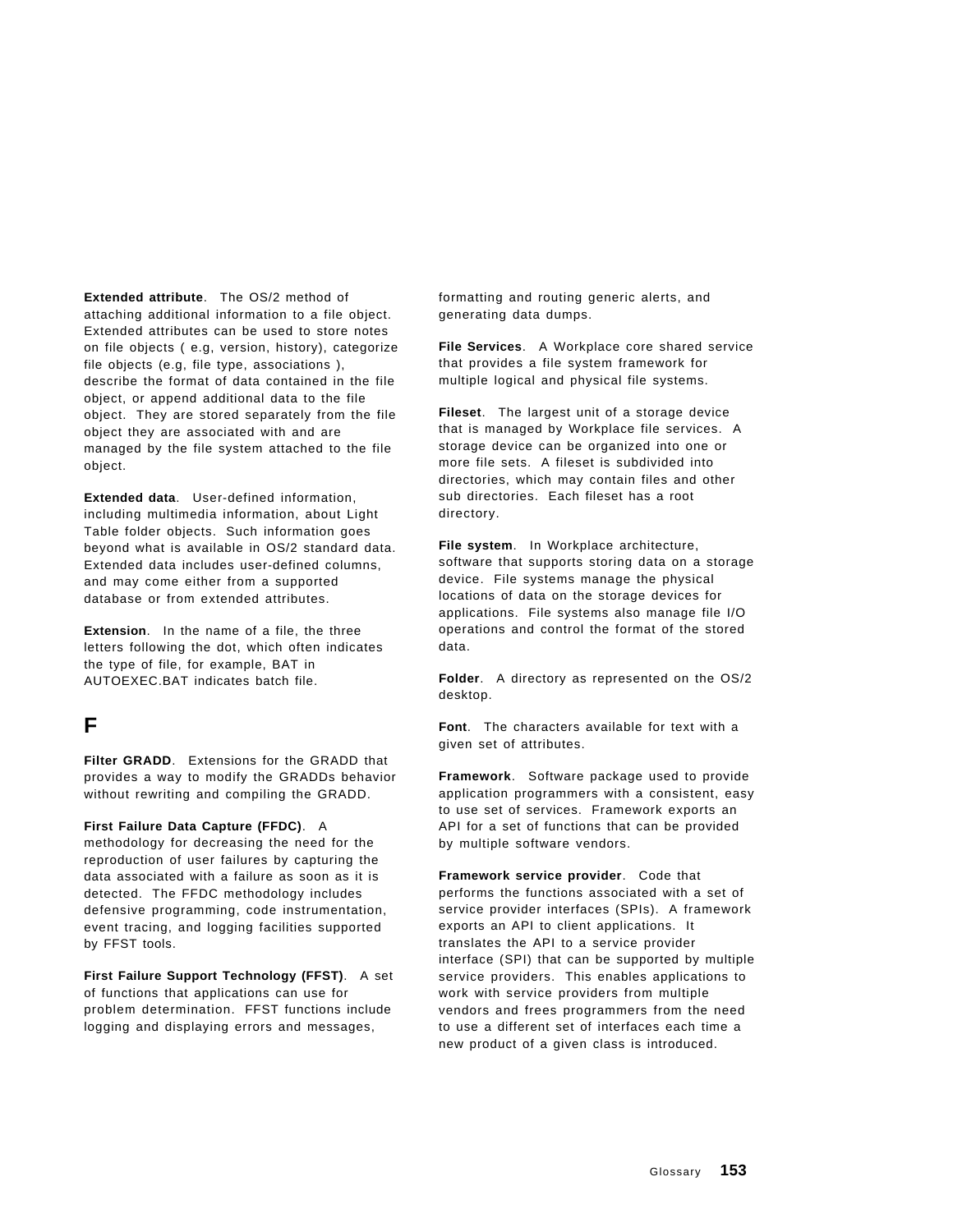### **G**

**Generation**. The number of copies away from the original.

**Glyph**. A code page has several entries which contain different symbols. These symbols usually include letters, numbers and special characters. Each of these symbols in a code page is called a glyph.

**Glyphlist name**. The glyphlist name is the name that identifies a set of character glyph names and font index sequence of the character glyph.

**Graphics Adapter Device Driver (GRADD)**. A hardware specific device driver with specific code to exploid the accelerated features of the hardware adapter.

**Graphic**. Any pictorial representation of information.

**Graphical Hardware Interface (GHI)**. An interface that provides information to the GRADD.

**Graphical user interface (GUI)**. A type of computer interface consisting of a visual metaphor of a real world scene, often of a desktop. Within that scene are icons representing objects, that the user can access and manipulate with a pointing device.

**Graphics (video)**. Text or pictorial artwork created by a variety of means, such as electronic generated graphics software and the pressed onto the video-discs.

**Graphics engine**. The drawing engine for a system. It manages display resources such as colormaps and bitmaps. The interface between the graphics transportation protocols and the presentation (display) and printer device drivers.

**Graphics Programming Interface (GPI)**. Part of Presentation Manager which provides the

means used by application to do graphics request.

**Graphics transportation protocols**. The method by which graphics data is communicated between a client (application side) and a server (graphics engine).

## **H**

**Hardware Resource Manager**. A component of the IBM Microkernel that provides services for configuration , access, and management of hardware to user level device drivers in the Microkernel Services run time environment.

**Hertz**. A measure of frequency equivalent to cycles per second.

**Host**. A host is a ″large″ computer which acts as a ″host″ for terminals or workstation PCs with terminal function.

**HPFS**. High Performance File System. HPFS provides long file name support and fast access to very large disk volumes.

## **I**

**Icon**. A pictorial representation of a function that you can select to carry out this function.

**Identification**. Identification of a DP user to the system with a user ID (Name or Personal-Nr).

**IFS**. Installable file system, the mechanism in OS/2 that permits users to have multiple file systems active at the same time. Installable file systems are loaded during system startup and are attached to storage devices that they have formatted. File system requests for a storage device is directed to the file system that formatted that device.

**Interface**. Hardware and/or software that links systems, programs, or devices.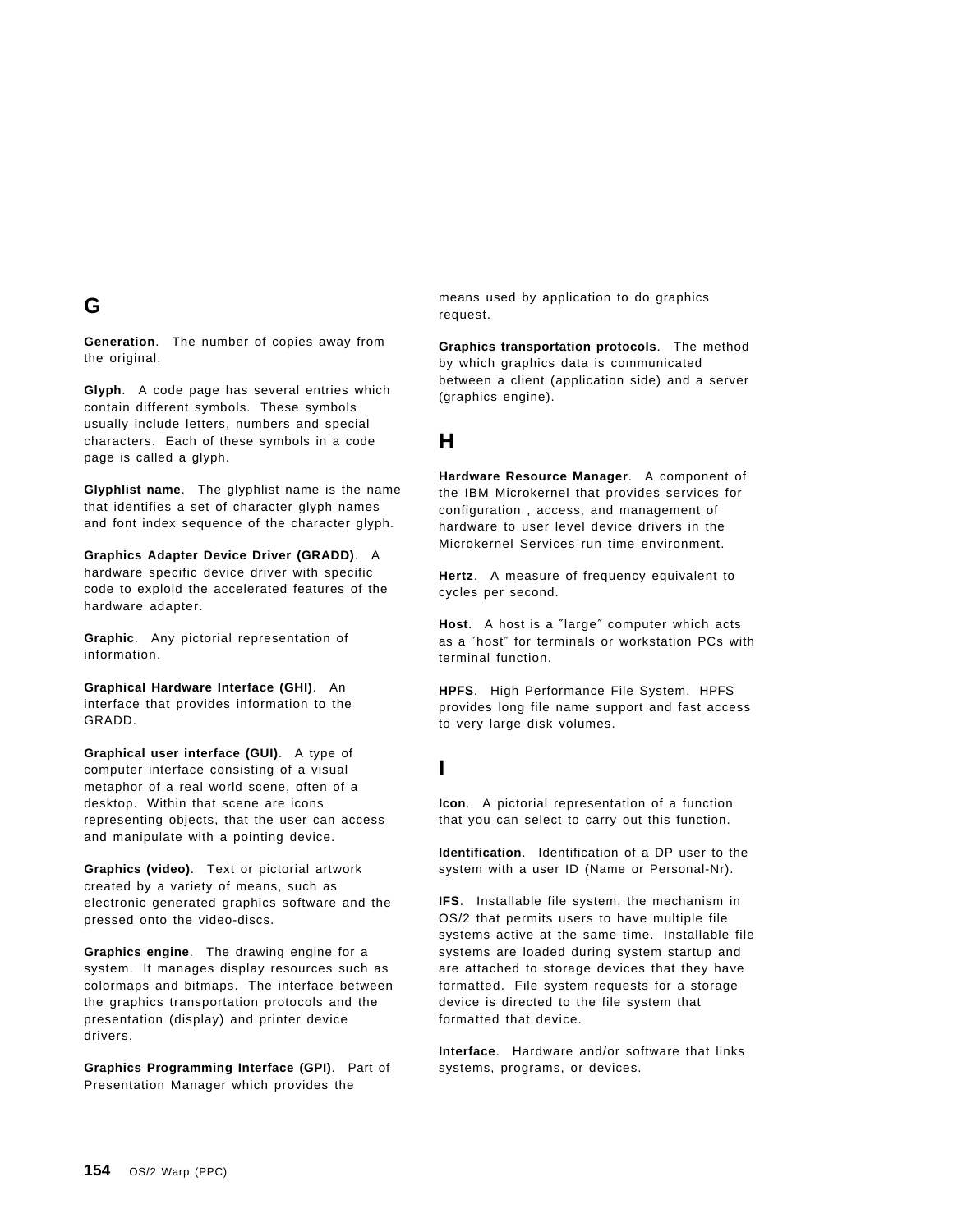**Installation Services**. A core shared service that provides a common installation facility for Workplace.

**Internationalization Services**. A Workplace core shared service that provides functions to enable national language support.

**Interprocess communication (IPC)**. In the Workplace architecture, the asynchronous messaging facility for cooperating subsystems to communicate through ports that provides the basis for the Workplace client-server system model.

**I/O**. Input/Output: pertaining to a device that performs input and/or output operations.

**IPL**. Initial Program Load; the initialization of a computer.

**Image**. A still picture or one frame.

**Interlace**. The technique of using more than one vertical scan to reproduce a complete image. In television, a 2:1 interlace is used, giving two vertical scans per frame. One scan will be odd lines, the other will be even lines.

### **K**

**KB**. Kilobyte: 1024 bytes.

**Kernel**. See Microkernel.

**Kernel security token**. Each client is tagged with a security token in kernel address space. The token is set only by trusted code and represents the user′s credentials.

**Kilohertz (kHz)**. Thousands of cycles per second.

## **L**

**Local Area Network (LAN)**. A data network located on the user′s premises in which serial transmission is used for direct data communication between workstations.

**LAN**. Local Area Network - local network consisting of server(s), the actual network and PCs as workstations. Safe Guard Professional OS/2 secures LANs.

**LAN Transport Services**. A Workplace core shared service that provides standard Local Area Network transport layer protocol stacks.

**Legacy code**. For operating systems, applications developed for earlier environments that must be supported by any new environment.

**Link**. (1) A logical connection, (2) A physical connection, (3) An interconnection between data or programs.

**Linear Executable Format**. The object module format used by OS/2 on Intel platforms.

**Little endian**. See endian.

**Loader Services**. A Workplace core shared service that provides program loading functions for both personality neutral and personality dependent tasks.

**Logical File System**. A component of Workplace File Services that provides a consistent view of multiple Physical File Systems. The Logical File System provides path resolution and other services that are independent of the on-disk format of data.

**LPT**. Parallel interface to attach a printer, streamer, etc.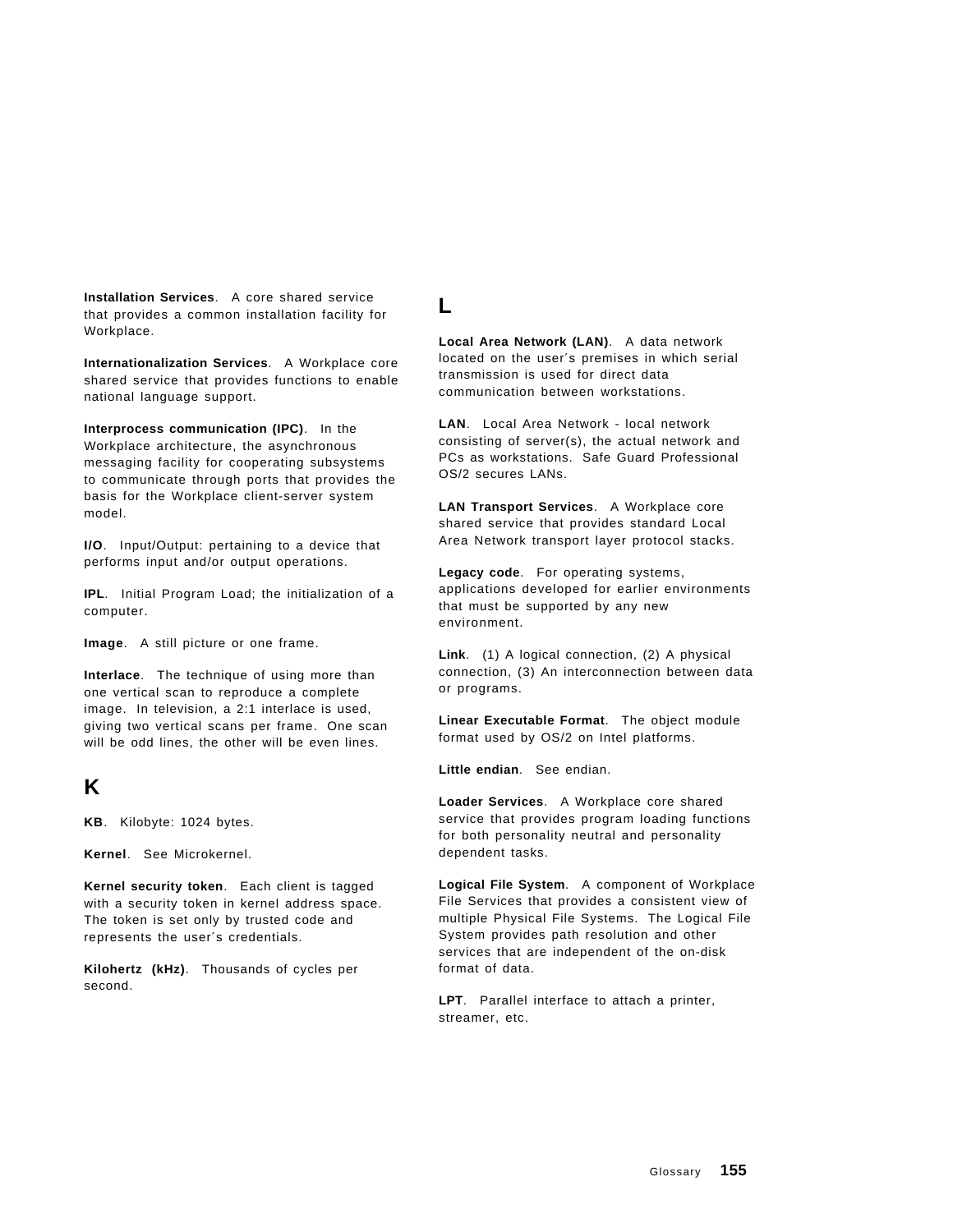#### **M**

**Machine readable information**. Text information subject to international translation considerations.

**Message Interface Generator**. A Workplace tool that generates low level remote procedure calls between a client and server process using the microkernel IPC mechanism. The code that is generated includes routines to pack and unpack the messages used to communicate between processes.

**Message Queue**. Part of PM application that contains all the messages coming from System Input Queue.

**Microkernel**. In the Workplace architecture, the component of the IBM Microkernel Product that runs in the most privileged state of the computer and controls the basic operation of the machine. It includes only those functions required to provide a set of abstract processing environments and to permit applications to work together as clients and servers. These environments are IPC, ports, tasks, threads, and virtual memory management.

**Microkernel Services**. The system services provided with the IBM microkernel product. There are three classes of services: Kernel services, Shared services Device services.

**Migrate**. (1) To move data from one storage media to another, (2) To change to a new operating environment.

**Module**. Program module which takes over a specific function. Example: logging in a linear file on the server, or logging in a local ring buffer file. Modules can be swapped by the system administrator.

**Multi-user**. Pertaining to serial or concurrent use by more than one user. Capable of distinguishing between different users and assigning individual user ownership of information.

**Multi-tasking**. A technique that allows several processes to appear to run simultaneously, even though the computer only has one CPU. This is achieved by sequentially switching the CPU between tasks.

**Multiplexer**. A device that interleaves the transmission of several input signals over a connection such that the input signals can be recovered.

**Multiprocessor**. A processing unit consisting of two or more independent processors acting as parallel.

**MVM Personality**. The Workplace personality that manages the collection of Virtual x86 machines. The MVM personality provides DOS/Windows/DPMI program compatibility on a PowerPC. It manages and supports execution of multiple x86 DOS and Windows programs (in real mode and protected mode) each in its own Virtual x86 machine.

### **N**

**Name Services**. A core shared service that provides a programming interface for its client to store and access transient or persistent system and state information in the global name space. It exports APIs to its clients and defines SPIs for name service providers.

**Name Services entry attribute**. Entry information required by Workplace Name Services for each object it manages. It consists of three descriptors: class identifier, attribute name, and attribute value.

**Name Services mount**. A point or node in a client′s name space tree established by a name service provider and implemented as a sub tree in the name space.

**Name space**. A hierarchical (tree) structure of nodes, with one distinguished node called the root. Each node is labeled by a distinct, non-empty string of characters, called a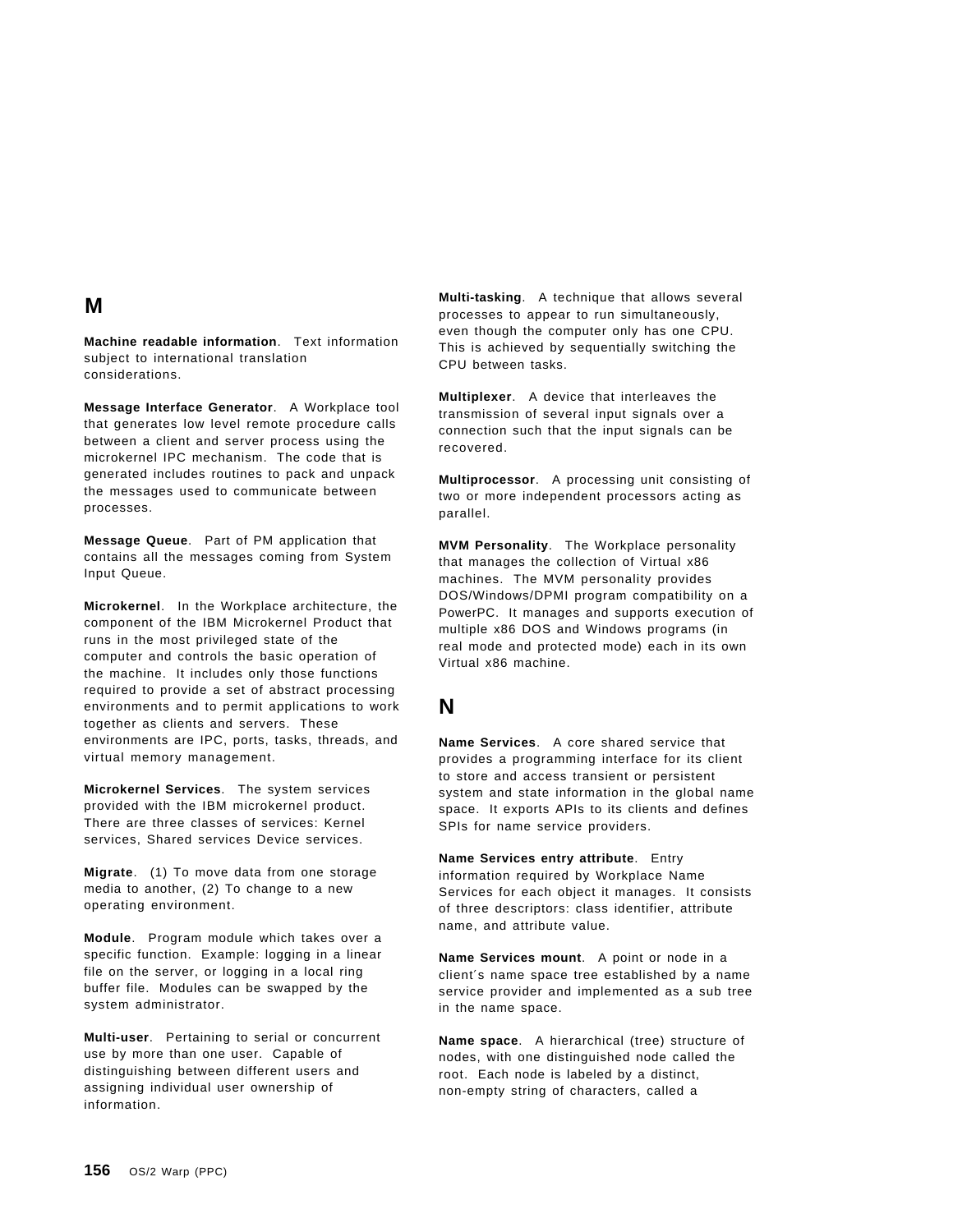component name. Nodes are directories or leaves. Leaves are terminal nodes that represent an entity identified by a mach port: file, device, root of a fileset, user name. Each node may have a list of attributes and access control. A name space is assigned naming rules during creation.

**Network**. (1) A network of devices and software connected for information interchange, (2) An arrangement of modes and connecting branches to interconnect computers, terminals and workstations.

**National Language Support (NLS)**. The modification or conversion of a United States English product to conform to the requirements of another language or country. This cam include the enabling or retrofitting of a product and the translation of nomenclature, MRI or documentation of a product.

**Node**. In a network , a point at which one or more units are connected. Each node has a network address.

### **O**

**Object**. (1) Resource of the DP system, such as files, interfaces, networks, etc. (2).A visual component of a user interface that a user can work with to perform a task.

**Object linking and embedding (OLE)**. An application protocol established by Microsoft Corp. that allows objects created by one application to be linked to or embedded in objects created by another application.

**Object module**. A binary executable or data component or both resulting from source assembly or compilation, or from secondary linkage of such object modules.

**OEM**. Equipment sold by another manufacturer.

**OS2CHAR**. A component of the OS/2 Presentation Manager which processes input for OS/2 sessions. It provides a common set of

video code to implement both full screen and windowed VIO.

#### **P**

**Panel**. The set of information displayed on the screen of a display station.

**Password**. In computer security, a string of characters used to gain access to a computer file or system, during sign-on or at a later time. A PIN can be considered as a password.

**Path**. (1) In a network, any route between two nodes, (2) The route traversed by information exchanged between two network devices, (3) A command in DOS related to the path through its (sub)directory structure to reach a file.

**Path resolution**. The resolution of a path to the correct file services entity (directory or file).

**Pause Function**. ″Logoff″ for a short work interruption. The screen is blanked, the keyboard can only be used for special entries and the work station is locked. To continue work, the user who triggered the pause, must log on again.

**Personal Computer Memory Card International Association ( PCMCIA)**. A non profit technical standards and trade association established to develop a common format for integrated circuit PC Cards. PCMCIA standards describe the physical requirements, electrical specifications, and software architecture for these cards. The key elements of the PCMCIA software architecture are Socket Services and Card Services.

**Pel**. Picture element. The smallest building block that a screen or bit-mapped image can display. Pel and pixel can be used interchangeably.

**Personality**. An operating system dependent application execution environment that corresponds to a traditional operating system such as OS/2, DOS, or AIX.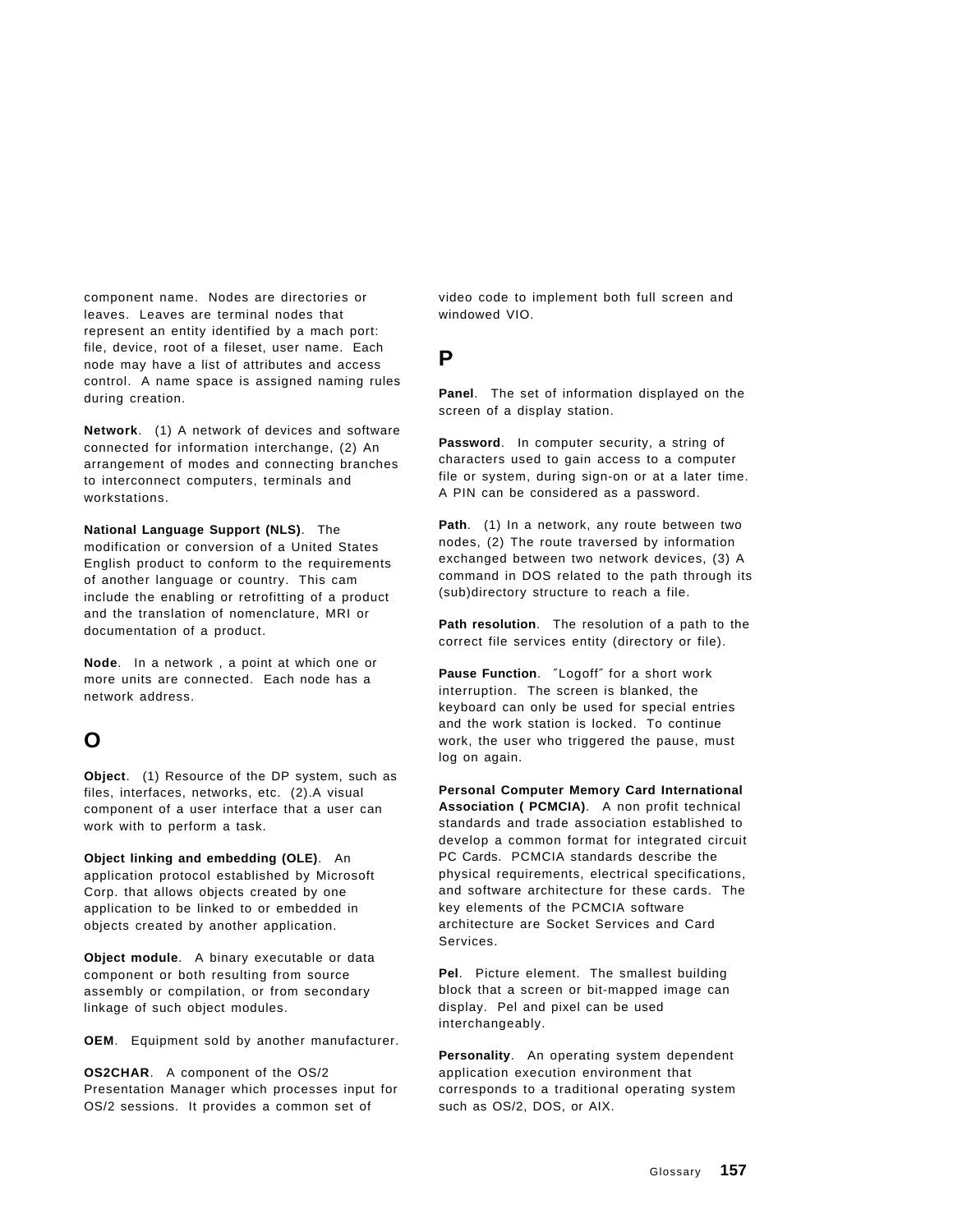**Personality dependent (PD)**. Code that depends on APIs or services provided by a Workplace personality service.

**Personality neutral (PN)**. Code that is operating system independent because it depends only on APIs provided by the IBM microkernel product or other microkernel services and does not use any APIs or services provided by a personality service.

**Pipe services**. A Workplace core shared service that implements named and unnamed pipes with OS/2 semantics.

**Pixel**. A single point of an image, having a single pixel value.

**Physical File System (PFS)**. A Workplace component that manages the on disk storage, indexing, mounting, and recovery of data. The File Services framework supports the installation of multiple Physical File Systems. Examples of Physical File Systems iclude FAT, HPFS, and CDROM.

**PM Shield**. Part of PM that is resnposible of impelementing a Presentation Manager window for the session. It manges the user interface of each of the windows it supports. It contains the window procedure for this window.

**PMI File**. A file that contains data and commands necessary to provide support for modes beyond VGA in a non-BIOS environment. The information is used by VIDEOPMI to support display adapter.

**PMWIN**. Part of Presentation Manager which is responsible for creating, maintaining and destroying windows on the PM desktop.

**Pop-up**. A window which appears on the screen to display text, graphics, messages, or documents.

**Port**. In the Workplace architecture, a unidirectional asynchronous communication channel between a client and a server. A port has a single receiver and may have multiple senders. If a reply is provided to a service request a second port must be used.

**Power Management**. A software subsystem that extends battery life in portable computer systems and conserves electrical energy for all non-battery powered systems.

**Presentation device drivers**. Device drivers that process the high level function calls to the Presentation Manager interface and communicate with physical device drivers or the display hardware.

**Presentation Manager (PM)**. The Workplace services that presents a graphics based interface to applications.

**Presentation device drivers**. Device drivers that process the high level function calls to the Presentation Manager interface and communicate with physical device drivers or the display hardware.

**Presentation Driver (PD)**. Device-dependent tools used by Graphics Engine to map its graphics layout. Presentation Driver will be different for every hardware supported.

**Presentation Manager (PM)**. The Workplace services that presents a graphics based interface to applications.

**Presentation Space (PS)**. A data structure which contains the device-independent output. This is the place which graphic images are created before being sent to an output device.

**Protocol**. Rules and agreements for communication between devices.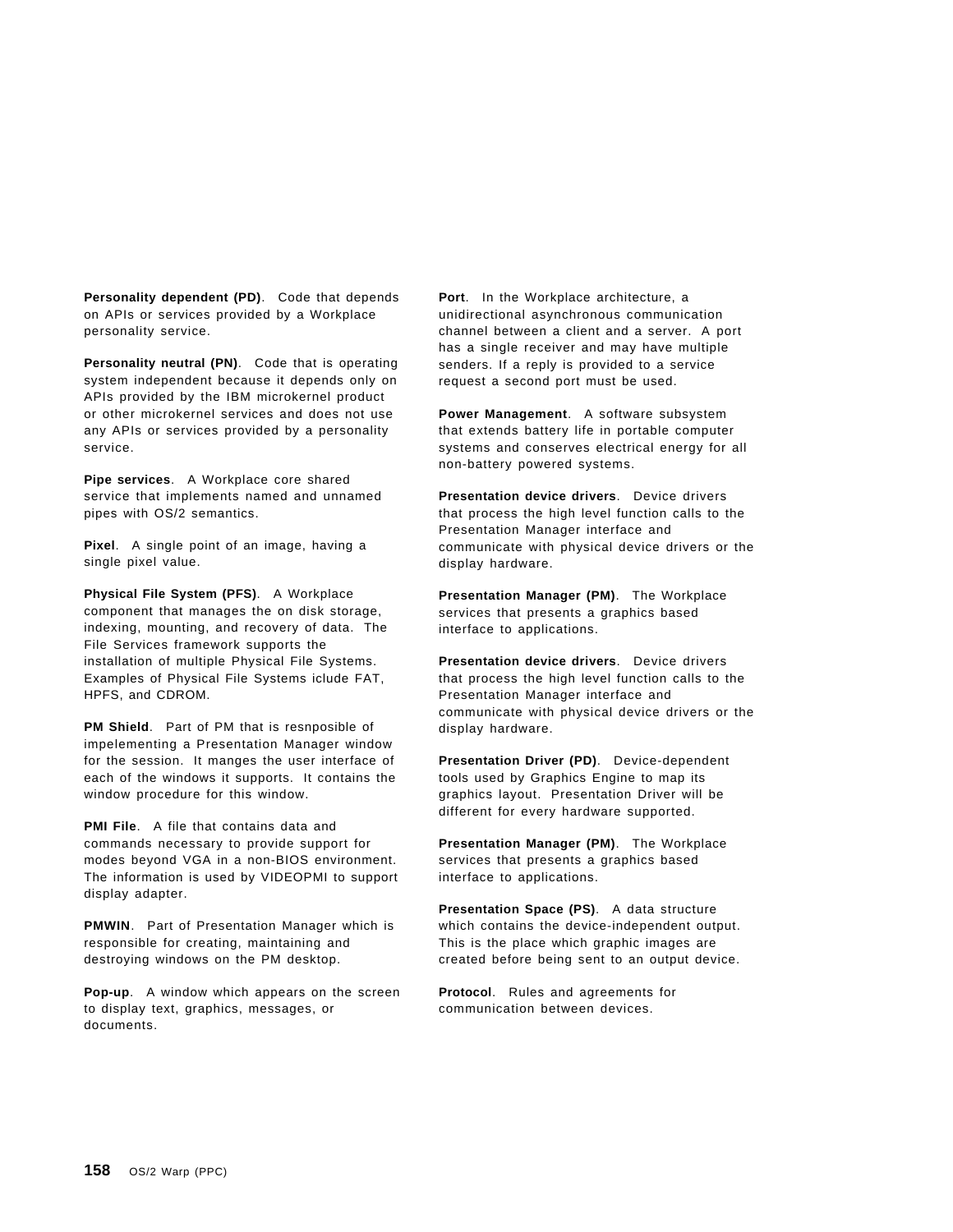### **R**

**RAM**. Random Access Memory: Memory where data can be written and read directly.

**Reuse**. This is the recreation of the original status of a file, the main memory or the swap file after it has been deleted or after the user has logged off.

**Resolution**. The ability of an image reproducing system to reproduce fine detail.

**Role**. Role which the user plays, particularly with regard to rights administration. A role is assigned specific administrative rights, e.g. system administrator, auditor, accessory or simple user.

**ROM**. Read Only Memory; Memory to store programs or data permanently.

# **S**

**Scanner**. A device which performs scanning.

**Schema**. The data-definition part of a database table.

**Seamless Windows**. A Windows application that runs in OS/2 desktop, side by side with OS/2 applications and other Windows applications.

**Server**. On a LAN, a station that provides services to other stations; for example, file server, print server, and security server.

**Service manager**. Installation programs, remote administrators, or other types of clients that can interact with the state of frameworks and service providers through the Name Services.

**Session**. The period of time that a network connection lasts, including the establishment and release of the connection.

**Shared service**. A client library that exports an API to personality neutral and personality

dependent client applications and an optional server component. The server may be personality dependent.

**Software Configuration Utility**. One of the utilities distributed with the workstation security services program for configuring security servers and device drivers.

**Software Drawing for Non-Accelerated Graphic Operations (SOFTDRAW)**. A generic graphics library used for software simulation.

**Sub-directory**. A directory contained within another directory in the file system hierarchy.

**Subject**. A subject is a user or process which accesses objects (files etc.).

**Subsystem**. A secondary or subordinate system, usually capable of operating independently.

# **T**

**Token**. Bit string (combination of bits) to enable the execution of a specific operation.

**Token-ring**. An IBM network with a ring topology that passes tokens from one attaching device to another.

**Translation layers (GRE2VMAN,GDI2VMAN)**. A layer that exists between the Graphics Engine and the Video Manager used for translation of engine commands to VMI commands.

# **U**

**Unicode**. Code that is independent of language and culture, supports multiple simultaneous character sets.

**User**. User in a system.

**Userid**. User identification, name for a user in the system.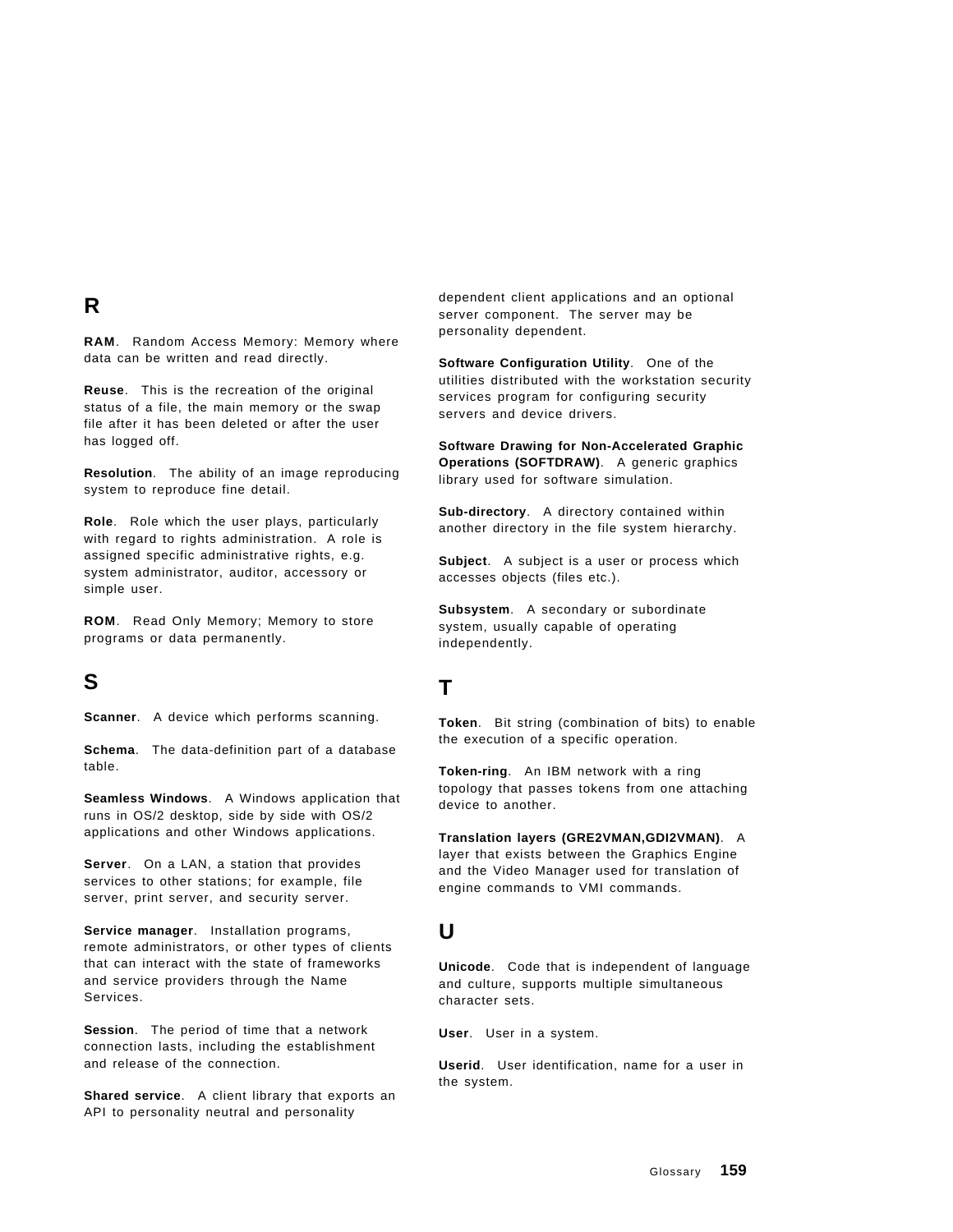#### **V**

**Video Manager (VMAN)**. A component used as a central point of distribution, for coordinationg, serializing and dispatching certain commands to different components of the GRADD model.

**Video Manager Interface (VMI)**. An Interface that provides information to the Video Manager.

**VIDEOPMI**. A shared madule which communicates to/from the protected mode video device driver (BVHSVGA) as well as the virtual video device driver (VSVGA).

**VIO API**. Set of functions that is used to create application in OS/2 full-screen.

**Virtual Device Driver**. A module that virtualizes hardware and ROM BOS services on a per-VDM basis. They provide support for direct manipulation of memory-mapped I/O devices, and the direct programming of I/O ports.

**Virtual DOS Machine (VDM)**. The place that each DOS application runs in v86 mode. It is a v86-mode variant of an OS/2 single-thread process. Each VDM executes a DOS application and emulates the functions of DOS in a virtual PC environment.

**Vital product data**. Data that describes the hardware and software parts of the system.

**Virtual Video (VVIDEO)**. A component of Multiple Virtual Machine (MVM) that is responsible for routing all the video requests to hardware.

**Virtual Video Device Driver**. It is used by DOS applications which are running in a DOS session. It will provide direct manipulation of memory-mapped video I/O devices. It manages all access to the video memory, registers and video ROM BIOS.

**Virtual Windows (VWIN)**. A virtual device driver that allows a Windows program to run on the OS/2 desktop. It is the link that passes messages from on GUI to another so that both environments can know about and adjust for each other.

#### **W**

**Wildcards**. Placeholders for any number of other characters. An asterix (\*) stands for a permitted set of any other characters. A question mark (?) stands for any other single character.

**Window Procedure**. Part of PM applications which is responsible for managing messages coming to the window object.

**Windows Seamless Device Driver**. It is a standard Windows display device driver. It is derived from the standard Windows driver by conditional compile

**WinShield**. It is the Windows counterpart of PMShield. WinShield serves a complementary purpose, maintaining Workplace Shell windowing state information for its VDM.

**Workstation**. A terminal or microcomputer that often is connected to a main frame or a network, at which the user can perform applications.

# **X**

**XGA**. Extended graphics array. A high resolution display with a display matrix (pels) of 1,024 x 768 at 256 colors. XGA can also provide more colors with reduced resolution (640 x 480 at 65,536 colors).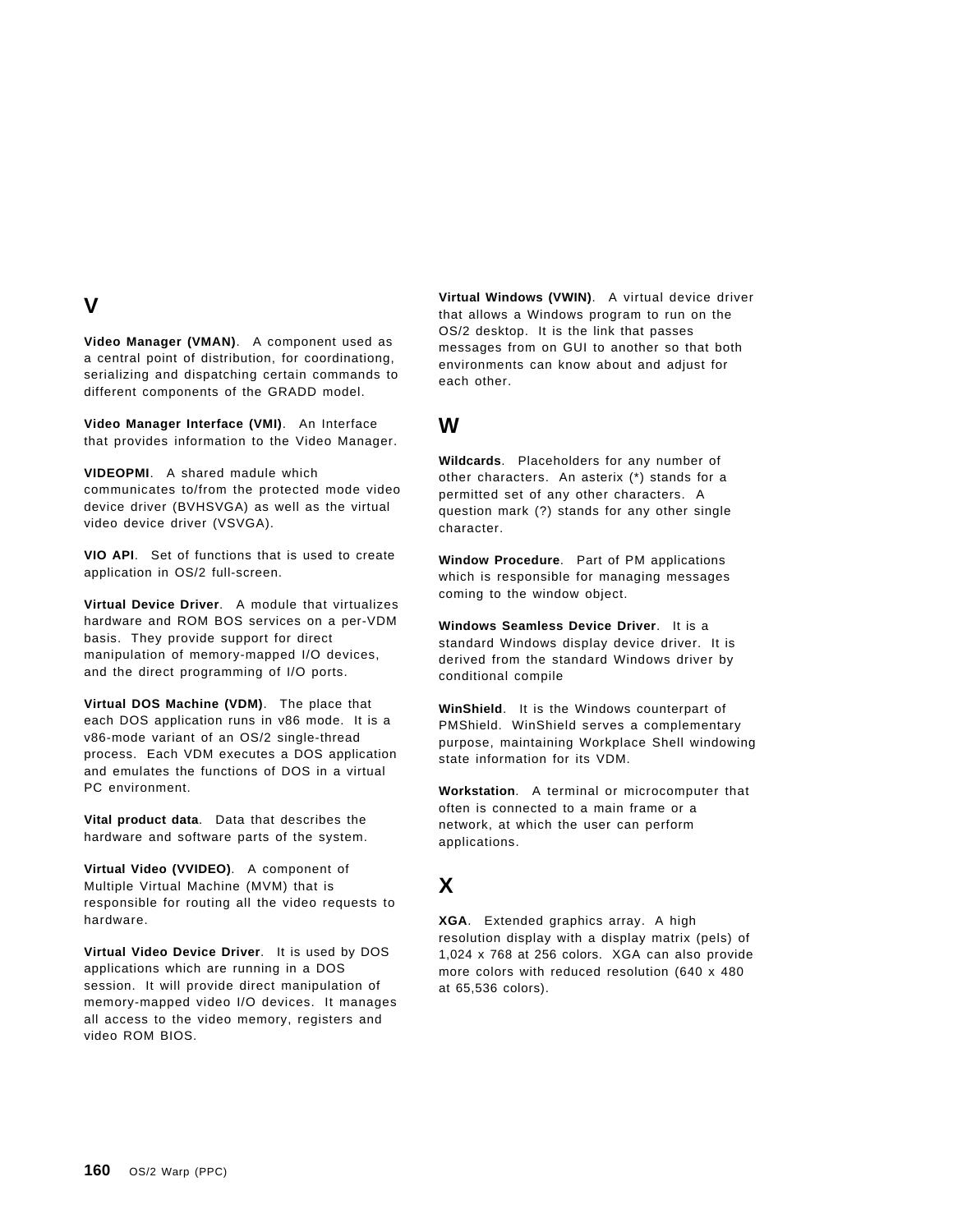# **List of Abbreviations**

| ABI           | Application Binary Interface                        | DIB             | Device Independent Bitmap                       |  |
|---------------|-----------------------------------------------------|-----------------|-------------------------------------------------|--|
| <b>ACL</b>    | <b>Access Control List</b>                          | <b>DLL</b>      | Dynamic Link Library                            |  |
| <b>ADC</b>    | Analog-to-Digital Converter                         | <b>DMA</b>      | Direct Memory Access                            |  |
| <b>AIX</b>    | Advanced Interactive                                | <b>DOS</b>      | Disk Operating System                           |  |
|               | eXecutive                                           | <b>DPI</b>      | Dots Per Inch                                   |  |
| <b>ANSI</b>   | American National Standards<br>Institute            | <b>DSOM</b>     | Distributed SOM                                 |  |
| <b>APAR</b>   | Authorized Program Analysis                         | <b>DSP</b>      | Digital Signal Processor                        |  |
|               | Report                                              | DVI             | Digital Video Interactive                       |  |
| <b>API</b>    | Application Programming                             | ΕA              | <b>Extended Attribute</b>                       |  |
|               | Interface                                           | EGA             | <b>Enhanced Graphics Adapter</b>                |  |
| АT            | Advanced Technology                                 | <b>EISA</b>     | Extended Industry Standard                      |  |
| <b>AVSS</b>   | Audio-Visual Sub System                             |                 | Architecture                                    |  |
| <b>BGA</b>    | <b>Business Graphics Adapter</b>                    | <b>ELF</b>      | Executable and Linking Format                   |  |
| <b>BIDI</b>   | Bi-directional                                      | <b>EnDive</b>   | Enhanced Direct Interface to<br>Video Extension |  |
| <b>BIOS</b>   | Basic Input Output System                           | <b>FAT</b>      | <b>File Allocation Table</b>                    |  |
| <b>BMP</b>    | <b>Bit-Mapped Graphics</b>                          | <b>FFDC</b>     | First Failure Data Capture                      |  |
| <b>BVH</b>    | <b>Base Video Services</b>                          | <b>FFST</b>     | <b>First Failure Support</b>                    |  |
| <b>CAE</b>    | Common Application<br>Environment                   |                 | Technology                                      |  |
| CD            | Compact Disc                                        | <b>GDI2VMAN</b> | Graphics Design Interface to<br>Video Manager   |  |
| <b>CD-ROM</b> | Compact Disk - Read-Only<br>Memory                  | GHI             | Graphics Hardware Interface                     |  |
| <b>CGA</b>    | Color Graphics Adapter                              | GIF             | Graphics Interchange Format                     |  |
| <b>CID</b>    | Configuration, Installation, and<br>Distribution    | <b>GPIB</b>     | General Purpose Interface Bus<br>(IEEE 488)     |  |
| <b>CORBA</b>  | Common Object Request<br><b>Broker Architecture</b> | <b>GRADD</b>    | Graphics Adapter Device<br>Driver               |  |
| <b>COSE</b>   | Common Operating System<br>Environment              | <b>GRE2VMAN</b> | Graphics Engine to Video<br>Manager             |  |
| <b>CPU</b>    | Central Processor Unit                              | GUI             | Graphical User Interface                        |  |
| <b>DDE</b>    | Dynamic Data Exchange                               | <b>HPFS</b>     | High Performance File System                    |  |
| <b>DDK</b>    | Developer Driver Kit                                | <b>IBM</b>      | <b>International Business</b><br>Machines       |  |
| <b>DFS</b>    | Distributed File System                             |                 |                                                 |  |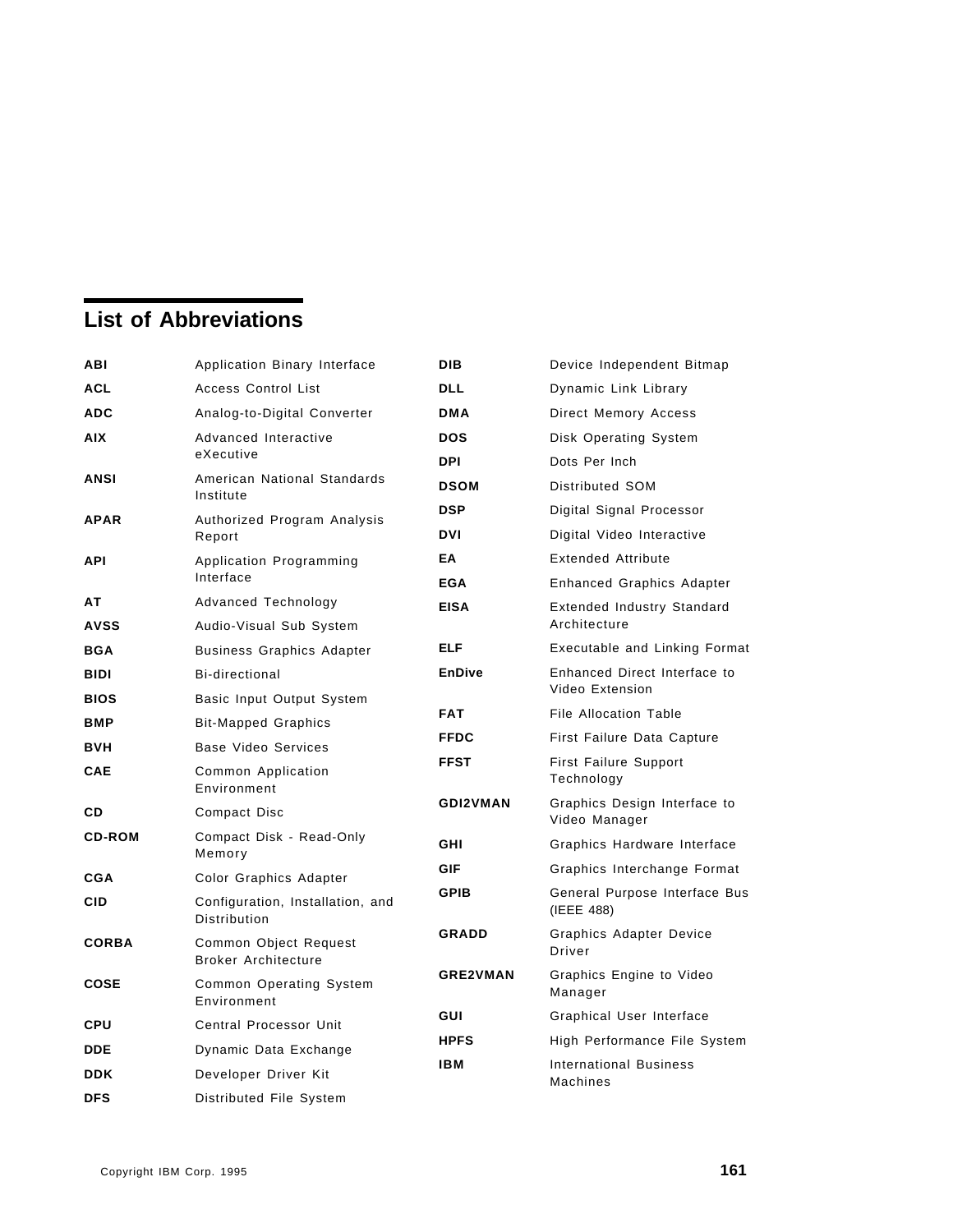| <b>IEEE</b> | Institute of Electrical and                       | MRI           | Machine Readable Information                               |  |
|-------------|---------------------------------------------------|---------------|------------------------------------------------------------|--|
|             | <b>Electronical Engineers</b>                     | <b>MSB</b>    | Most Significant Bit                                       |  |
| IFF.        | Interchange File Format                           | MTC           | Midi Time Code                                             |  |
| IFI         | Intelligent Font Interface                        | <b>NLS</b>    | National Language Support                                  |  |
| <b>IFS</b>  | Installable File Systems                          | <b>OEM</b>    | Other Equipment Manufacturer                               |  |
| <b>IOCA</b> | Image Object Content<br>Architecture              | <b>OLE</b>    | Object Linking and Embedding                               |  |
| IPC         | Interprocess Communication                        | <b>OS/2</b>   | Operating System/2                                         |  |
| IRQ         | Interrupt Request                                 | <b>PC</b>     | Personal Computer                                          |  |
| ISA         | Industry Standard Architecture                    | PC AT         | Personal Computer Advanced<br>Technology                   |  |
| <b>ISDN</b> | Integrated Services Digital<br>Network            | <b>PC XT</b>  | Personal Computer Extended<br>Technology                   |  |
| <b>ISO</b>  | International Organization for<br>Standardization | <b>PCMCIA</b> | Personal Computer Memory<br>Card International Association |  |
| <b>ISV</b>  | Independent Software Vendors                      | <b>PD</b>     | <b>Personality Dependent</b>                               |  |
| <b>Kbps</b> | Kilobytes per second                              | PD            | <b>Presentation Driver</b>                                 |  |
| kHz.        | Kilohertz                                         | <b>PEL</b>    | <b>Picture Element</b>                                     |  |
| <b>LAN</b>  | Local Area Network                                | <b>PFS</b>    | Physical File System                                       |  |
| <b>LSB</b>  | Least Significant Bit                             | РM            | <b>Presentation Manager</b>                                |  |
| <b>LX</b>   | Linear Executable Format                          | <b>PM</b>     | <b>Presentation Manager</b>                                |  |
| М-О         | Magneto-Optical                                   | <b>PMDD</b>   | Presentation Manager Display                               |  |
| MВ          | Megabyte (1,048,576 bytes)                        |               | Driver                                                     |  |
| Mbps        | Megabits per second                               | <b>PMGPI</b>  | <b>Presentation Manager Graphics</b>                       |  |
| <b>MBps</b> | Megabytes per second                              |               | Programming Interface                                      |  |
| МC          | Micro Channel                                     | <b>PMGRE</b>  | <b>Presentation Manager Graphics</b><br>Engine             |  |
| MCA         | Micro Channel Architecture                        | PMI           | Protect Mode Interface                                     |  |
| <b>MCD</b>  | Media Control Driver                              | <b>PMVDD</b>  | Presentation Manager Video                                 |  |
| <b>MCGA</b> | <b>Modified Color Graphics</b><br>Adapter         |               | Device Driver                                              |  |
| MIDI        | Musical Instrument Digital                        | <b>PMWIN</b>  | Presentation Manager Window                                |  |
|             | Interface                                         | PN            | <b>Personality Neutral</b>                                 |  |
| MIG         | Message Interface Generator                       | <b>POSIX</b>  | Portable Operating System<br>Interfaces for Computer       |  |
| MME         | Multimedia Extension                              |               | Environments                                               |  |
| <b>MMIO</b> | Multimedia I/O Services                           | <b>PS/1</b>   | Personal System/1                                          |  |
| MMPM/2      | Multimedia Presentation                           | <b>PS/2</b>   | Personal System/2                                          |  |
|             | Manager/2                                         | R/W           | Read/Write                                                 |  |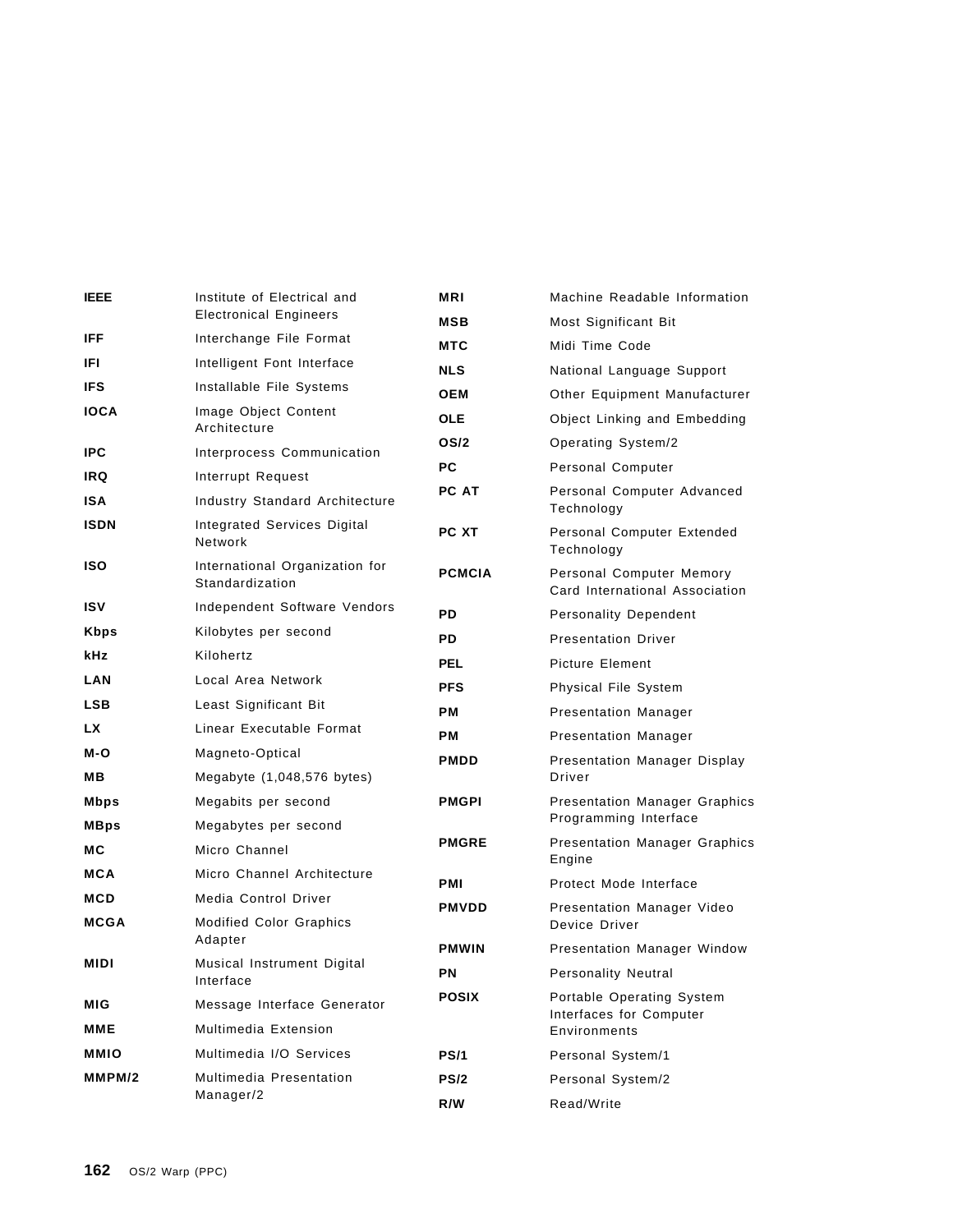| <b>RAM</b>  | Random Access Memory                       | <b>TCB</b>  | <b>Trusted Computing Base</b>        |
|-------------|--------------------------------------------|-------------|--------------------------------------|
| <b>RAS</b>  | Reliability, Availability,                 | <b>VDH</b>  | Virtual Device Helper                |
|             | Serviceability                             | <b>VDM</b>  | Virtual DOS Machine                  |
| <b>REXX</b> | Restructured Extended<br>Executor language | <b>VGA</b>  | Video Graphics Adapter               |
| <b>RISC</b> | Reduced Instruction Set                    | <b>VMAN</b> | Video Manager                        |
|             | Computer                                   | VMI         | Video Manager Interface              |
| <b>ROM</b>  | Read-Only Memory                           | <b>VPD</b>  | Vital Product Data                   |
| <b>RPQ</b>  | <b>Request for Price Quotation</b>         | <b>VRAM</b> | Video Random Access Memory           |
| <b>SCSI</b> | <b>Small Computer Systems</b><br>Interface | <b>VVMI</b> | Virtual Video Manager<br>Interface   |
| <b>SDK</b>  | Software Developers Kit                    | <b>VWIN</b> | Virtual Windows                      |
| <b>SMP</b>  | Symmetric Multi Processing                 | <b>WORM</b> | Write Once Read Many                 |
| <b>SOM</b>  | System Object Module                       | <b>WPS</b>  | Work Place Shell                     |
| <b>SPI</b>  | Service Provider Interface                 | <b>XGA</b>  | <b>Extended Graphics Array</b>       |
| SQL         | Structured Query Language                  | <b>XMA</b>  | Expanded Memory Array                |
| <b>SVGA</b> | Super Video Graphics Adapter               | XMS         | <b>Extended Memory Specification</b> |
|             |                                            | <b>XOM</b>  | Extended Open Management             |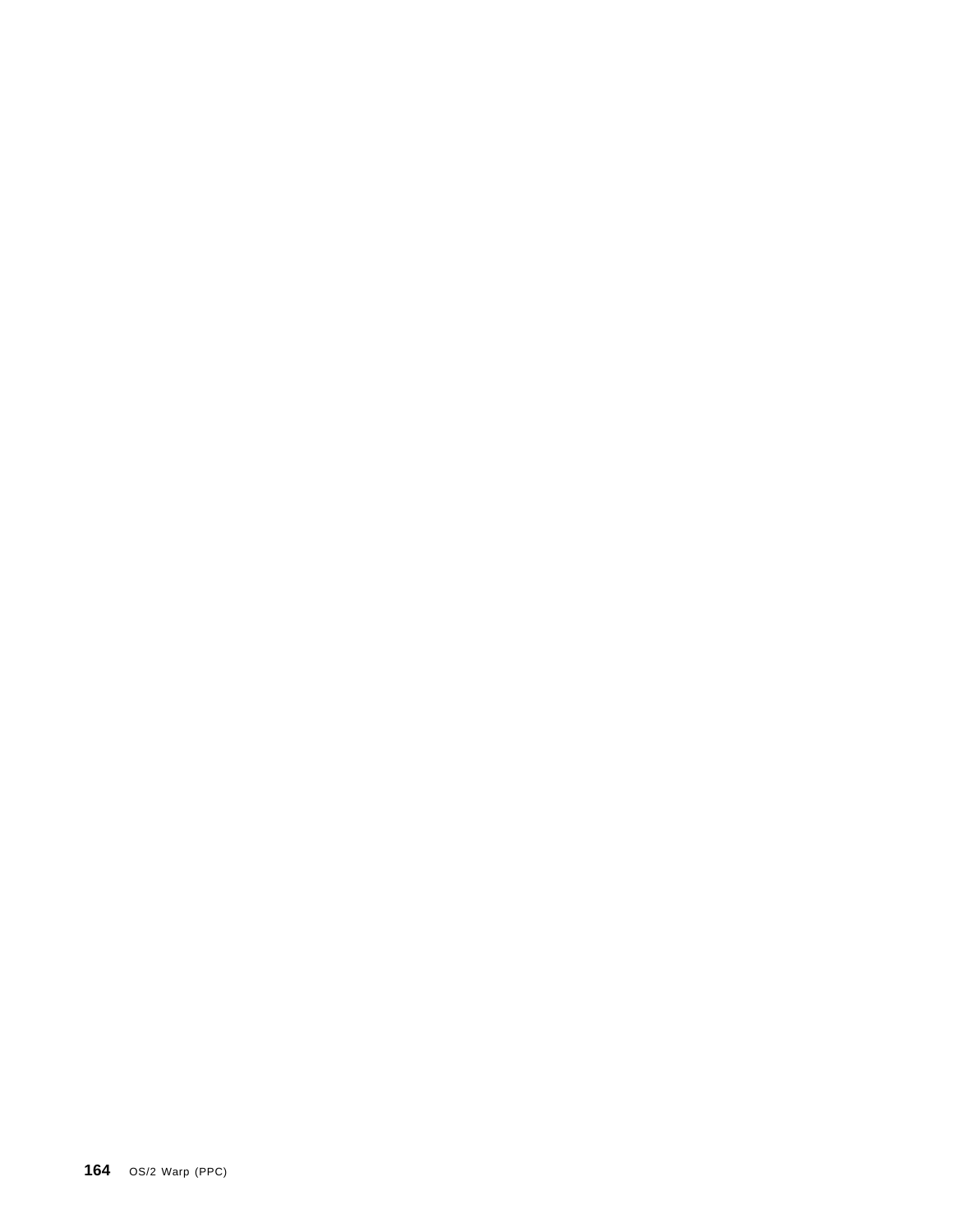### **Index**

#### **Special Characters**

.LIB files 142 .OBJ files 142

#### **Numerics**

16 bit OS/2 applications 141 32-bit VIO Calls 101 32bit OS/2 applications 141 4019 122 4029 122 8086 Environment 103

## **A**

Abbreviations 161 Ability to transfer product files 135 Abnormal Termination 72 Access 149 Access control list 28, 149 Access Method 149 Access Object 149 Access Time 149 Accessing hardware 7 Accessing the Name Space 30 ACL 28 Acronyms 161 active sessions 33 Adapter 149 Adding Features to the System 134 additional features 134 Address 149 address space 21 Administration Object 149 Adobe Composite font-file format 109 Adobe NCF font-file format 109, 111 Adobe Type 1 font-file format 109, 111 AIX 131, 149 alarm 8 Albert 149

algorithm 9, 149 Alias 149 Alias nodes 29 Allocating Virtual Memory 21 Alternate personality 149 Analog data 149 anonymous memory 26 anonymous node 30 Anonymous Nodes 30 API 33, 48, 55, 59, 60, 63, 65, 66, 128, 141, 149 API calls 51 APIs 25, 46 Apple 1 application 120 Application binary interface 149 Application Development 141 Application program 149 Application Support 141 Applications 126 Arithmetic exception 19 ARPPC 142 ASCII 68, 149 ASPPC 141 assembler 141 Assignment of processors 8 Assignment of threads and tasks 8 Asymmetric multiprocessing 149 Asynchronous I/O 149 ATM IFI font driver font Adobe NCF font-file format 111 Adobe Type 1 font-file format 111 Audio 32 Audit 150 Auditor 150 Authenticate 150 Authentication 150 Authentication server 150 Authorize 150 Available Modes 133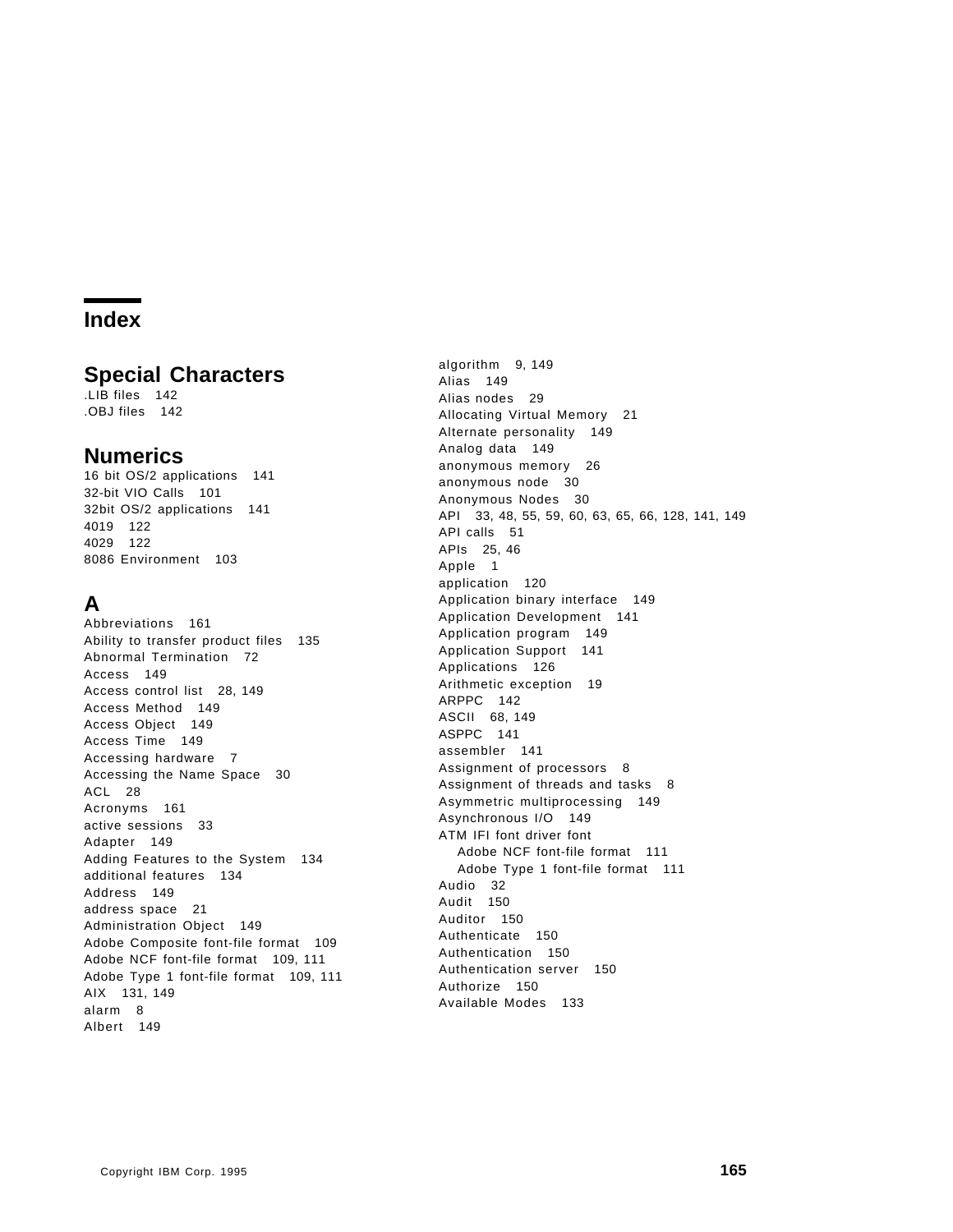#### **B**

backout of service 132 base paging space 67 Base Video Handler 150 Base Video Services 98—108, 150 OS/2 Warp for PowerPC, Text Mode 101 OS2CHAR 102 PMI File 100, 101 Summary 119 VIDEOPMI 98—101, 102 Virtual Video 103 Virtual Windows 106 Base Video Subsystem 99 Basic Volume Manager 47 Batch File 150 BD 142 Big endian 150 Binary dumper 142 BIOS 150 BIOS scancode 38 Bitmap 150 BL 23 boot 27, 150 Boot device 67 Boot Drive 150 Boot Loader 23 boot manager facility 131 Boot message logging 25 Boot Partition 130, 131 Boot Protection 150 boot time 29 BOOT.CFG 67 Bootloader 67, 131 bootstrap loader 65 Bootstrap port 17 bootstrap task 23, 69 BounceKeys 40 Bus 150 Bus Walkers 24 BVHSVGA 99, 102 BVHWNDW 99 BVM 47 Byte 150

## **C**

C-Threads 20 Card Services 150 Carnegie Mellon University 1, 5 catalog 132 CD-ROM 42, 132, 150 CD-ROM Physical File System 46 CD-ROM XA 150 CDROM 67 Central Service Task 150 Channel 151 channels 10 Checksum 151 child sessions 32 child task 17 CHKDSK 45 CID 129, 135, 151 CID administrator 133 CID and Unattended Installation Support 135 CID keywords 133 Client 151 Client credentials 151 Client Library 151 Client Side 52 Client side handle management 57 client tasks 7 Client-server model 151 client/server 5 Client/Server System 151 Clip board 151 Clock manipulation 7 Clocks 8 Clustered multiprocessing 151 CMOS 151 Code Page 110 Code Point 110 codepage 38, 151 Codepage Characters 36 collection of direct data 13 collection of resources 12 COM 151 COM\_DIRECT\_ACCESS 143 Combined font 116, 117, 118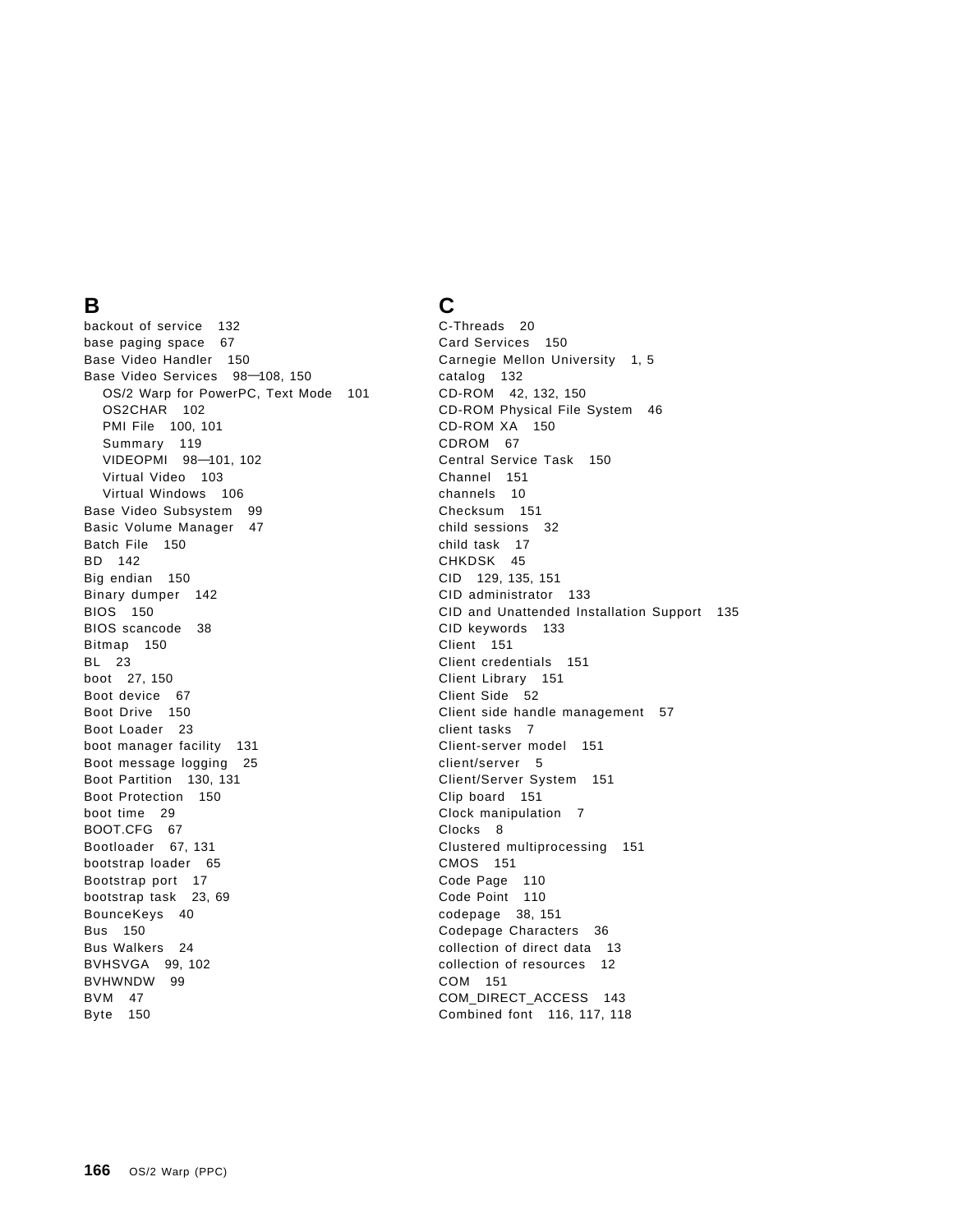Command line support 135 communication 10 compiler 141, 142 CONFIG.SYS 55, 67, 139 configurability 132 configuration 23, 55, 129, 151 Configuration change errors 139 Configuration changes 139 Configuration information 26, 123 configuration manager 9 Configuration, Installation, and Distribution (CID 135 Configuration/Enablement 126 Console 32 containing task 10 context menu 132, 133, 134 Control 35, 58 Control Events 38 control port 7, 8, 55 Controller 151 Conventional Memory 151 Core shared services 151 CRC 151 create the object 139 Creating Kernel Threads and Tasks 20 Creating reports 126 Creating Virtual Address Spaces 21 creation 58 Creation and 8 current locator 39

## **D**

Data browsing 125 DDE 107 DDK 151 Dead-Name state 12 Deadkeys 37 Debug 65 Debugging support 65 dedicated threads 20 default memory manager 7 Default Pager 24, 26 DeskJet 122

desktop 133 Desktop management interface 124, 127 Development 133 Development mode 133 Device 58, 151 Device 0 36 Device 1 36 Device 2 36 device code access 9 Device Context 152 Device Control Port 55 Device Driver Interface (DDI) 152 Device Drivers 24, 31, 131 device services 31, 69 Device Specific font 112 device support 1, 31 Directories 26 Directory 152 Directory nodes 29 disk partitioning 138 DISKCOMP 45 DISKCOPY 45 Diskette drive 32 Dispatcher 152 Distributed File System 152 Distributed SOM 152 DLL 63 DLLs 52 DMA 9 DMI 124, 127, 128 DMI MIF browser 123 DMI Standard 128 DMTF 127 Domain 152 Dominant personality 152 DOS 119, 152 DOS\_BUFFERS 143 DOS\_CODEPAGE 143 DOS\_COUNTRY 143 DOS FCBS 143 DOS\_FCBS\_KEEP 143 DOS\_INSTALL 143 DOS\_MESSAGE\_FILE 143 DOS\_NUMLOCK 143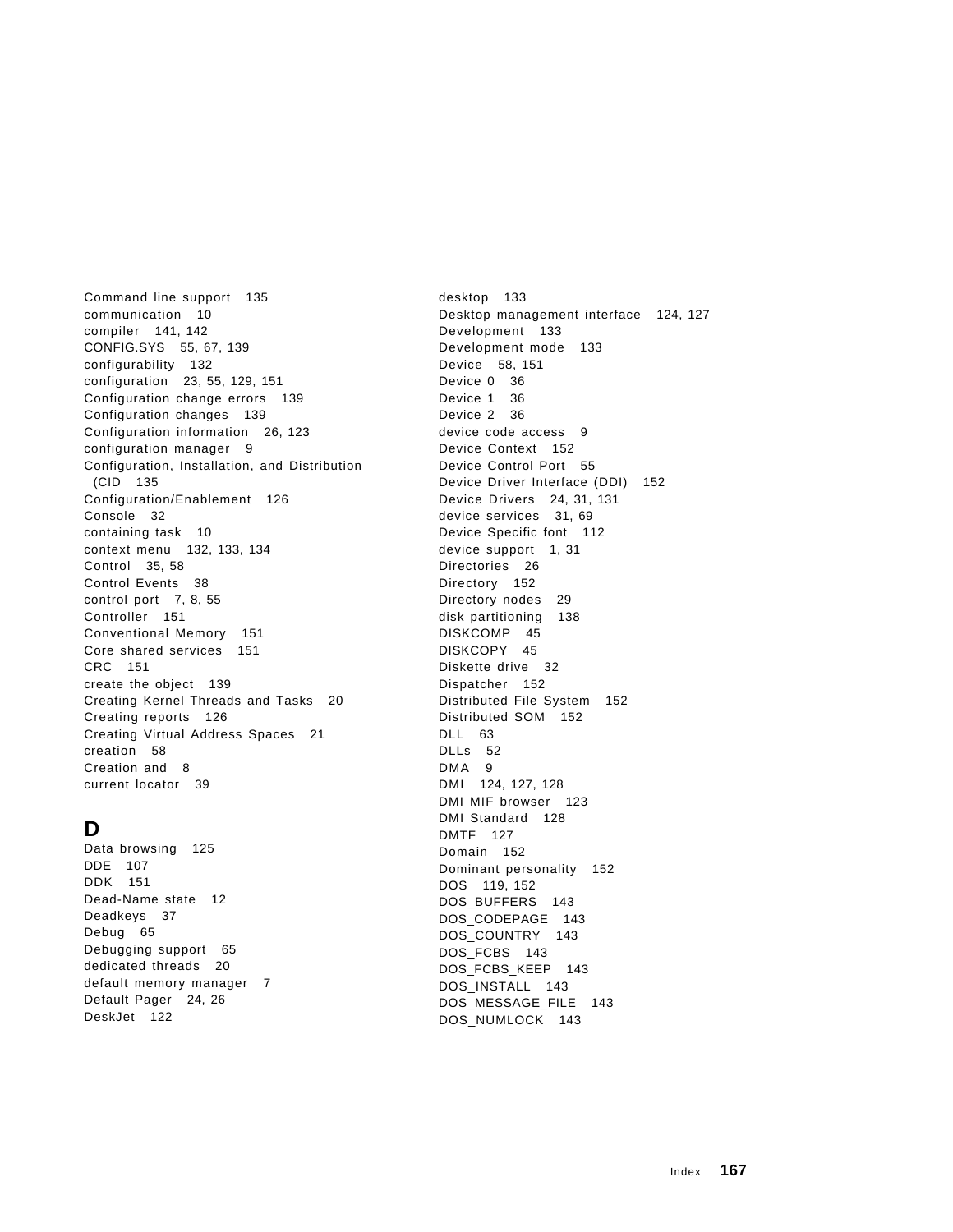DOS\_STACKS 143 DOS\_SWITCHES 143 DOSCALLS.DLL 52, 63, 64 DOSCALLS.LIB 56 DosShutdown 70, 71 Dot Matrix 121 double paging 26 DPMI\_DOS\_API 145 Drag and Drop Install 132 Dump formatter 123 Dynamic Data Exchange 152 Dynamic Link Library 67, 142, 152

#### **E**

EBCDIC 152 ELF 25, 66, 142 ELF Archiver 142 ELF dumper 142 ELFDUMP 142 EMS\_LOW\_OS\_MAP\_REGION 145 Emulator 152 Enabling portability 6 Endian 152 Epson 122 Error log daemon 124 Error Logging 124 Error messages 138, 139 Error records 127 Ethernet 32 EV\_ABSMOVE 37 EV\_ABSPOS 37 EV\_RELMOVE 37 EV\_RELPOS 37 EV\_REPEAT 37 EV\_SCAN 37 EV\_SCANDOWN 37 EV\_SCANUP 37 Event and window services 2, 32, 35, 56, 58, 152 Event Server 103, 152 Event Services 34 Event tracing 125, 126 events 32

EWS 32 exception 19 Exception Handling 64 Exception Port Set 55 Exception processing 19 Executable and Linking 66 Executable and linking format 152 Executable Objects 62 execute access 22 Exit APIs 139 Extended attribute 153 Extended data 153 Extended Link Format 25 Extensible memory management 5 Extension 153 external memory manager 42 External Memory Managers 25 External Server Ports 55 external servers 54

## **F**

FAPI 141 FAT 42, 131 FDISK 129 Feature ID 139 Feature Install 131, 132, 139 Feature Install Catalog 132, 133 feature installation 132 Feature Installer 135 feature selection 139 FFDC 124, 125 FFST 124, 125, 138 FFST Configurator 123 FFST daemon 124 FFST error logging 138 File 58 File I/O Support 63 file server 24 file servers 27 File Service Client 41 File services 2, 24, 40, 62, 69, 153 File Services Client 40 File Services Pager 42, 43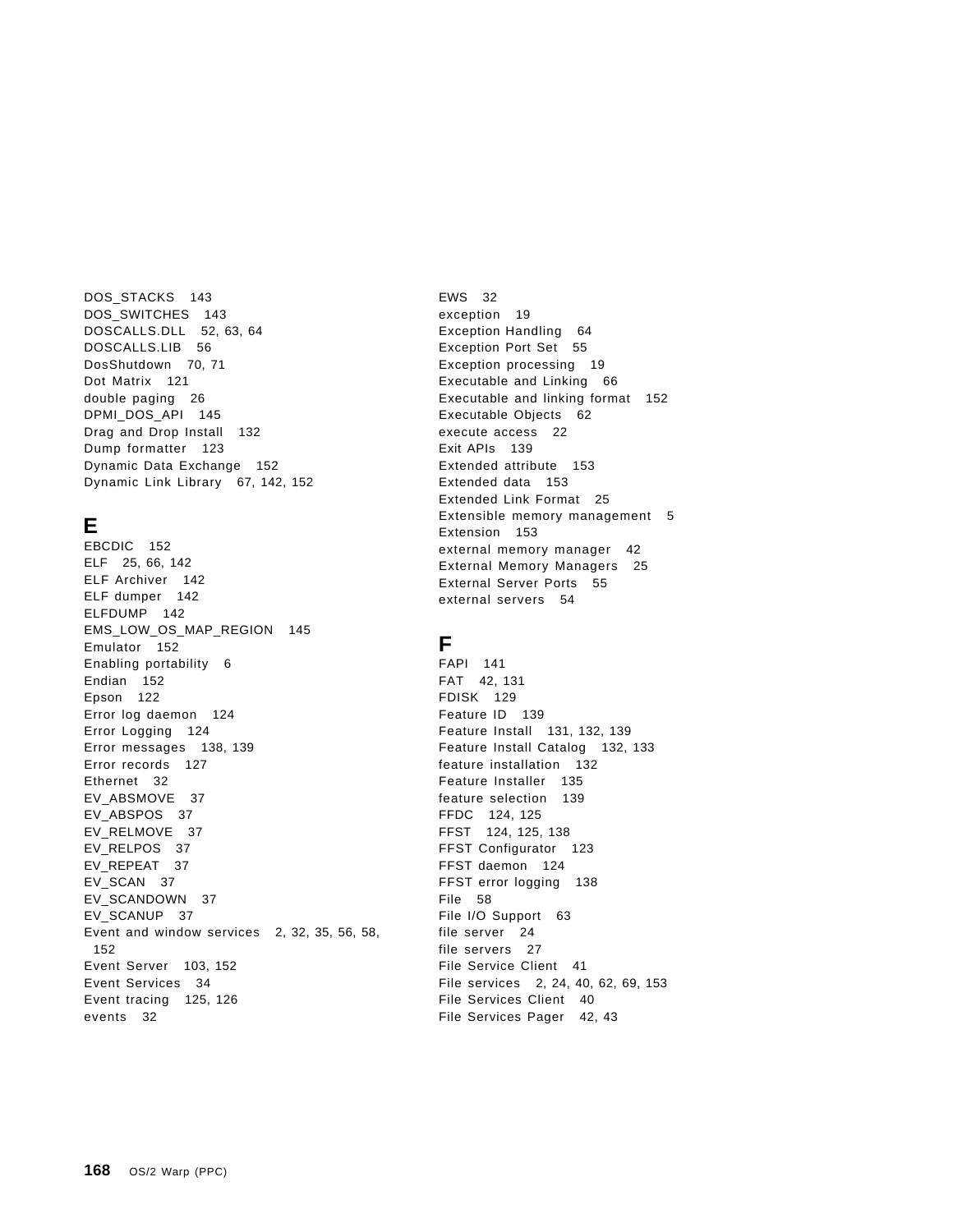File Services Server 40, 42 File system 153 file system extension 67 File System Utilities 45 file systems 1 File transfer 139 File transfer functions 139 Files 26 Fileset 153 Filter GRADD 96, 153 firmware 131 First Failure Data Capture 124, 125, 153 First Failure Support Technology 124, 125, 138, 153 First Failure Support Technology (FFST) 138 Folder 153 Font 153 Font Transfer Area (FTA) 116 Font-file formats Adobe Composite font-file format 109 Adobe NCF font-file format 109, 111 Adobe Type 1 font-file format 109, 111 Font-file formats 117 IBM Combined font-file format 109, 111 IBM UNI font-file format 109, 111 OS/2 PM font-file format 109, 111 Fonts 108—118 ATM IFI font driver font 111 Device Specific font 112 Font-file formats 109, 111 Graphics Engine fonts 111, 115 IBM Combined font 116, 117 IFI fonts 115 New APIs 118 Physical font 117 Private fonts 117 Public fonts 117 Summary 119 foreground 33 FORMAT 45, 129 Formatting 127 framework 41, 42, 153 Framework service provider 153 FSCALLS.DLL 53

#### **G**

GCM 62 GDI2VMAN 95 General system management 127 Generation 154 GENERIC\_HW\_SUPPORT 146 Global Coerced Memory 62 Global shared heap 117 Global Shared Memory 62 Glyph 110, 116, 117, 154 Glyph Index Translation 110 Glyphlist 110 Glyphlist name 154 Glyphlists PM383 110 PMCHT 110 PMJPN 110 PMKOR 110 PMPRC 111 SYMBOL 110 UNICODE 110 GRADD 88, 89, 90, 94, 96 GRADD Model 89, 90, 93—97 Filter GRADD 96 GDI2VMAN 95 GRADD 88, 89 Graphics Adapter Device Driver (GRADD) 90, 96 GRE2VMAN 89, 90, 95 Softdraw 91, 96 Video Manager (VMAN) 89, 90, 95, 108 Virtual VMI VDD (VVMI) 95 GRADDs 93 Graphic 154 Graphical Hardware Interface (GHI) 154 Graphical user interface 154 Graphics 154 Graphics Adapter Device Driver (GRADD) 100, 154 Graphics Engine 89 OS/2 Warp Connect (PowerPC Edition), structure diagram 90 OS/2 Warp for PowerPC, summary 91 Presentation Driver (PD) 92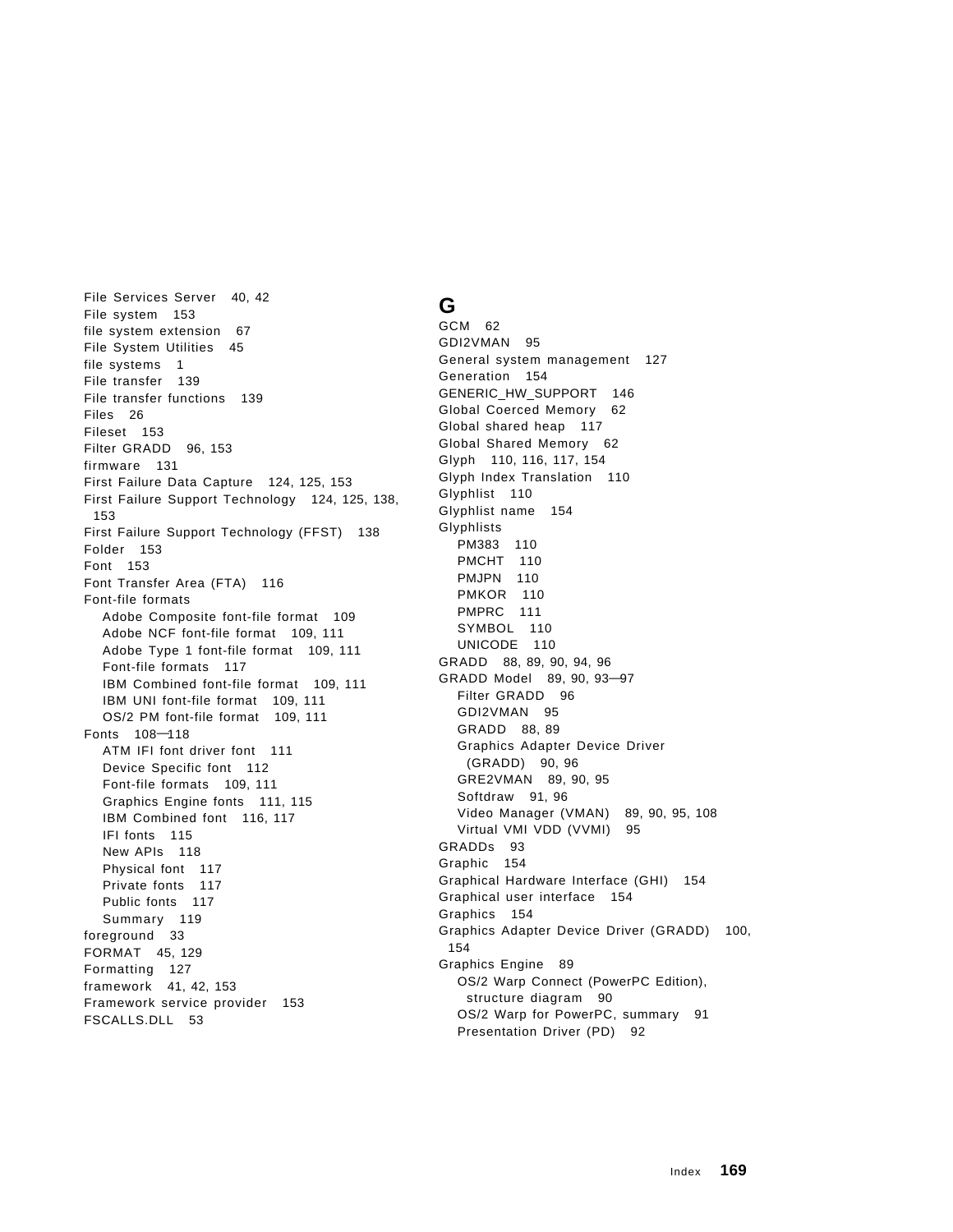Graphics Engine (continued) Summary 119 Graphics Engine fonts 115 IBM Combined font-file format 111 OS/2 PM font-file format 111 Graphics Engine heap 117, 118 Graphics Hardware Interface 94, 96 Graphics Hardware Interface (GHI) 94, 96 Graphics Subsystem Base Video Services 98 Graphics Engine 89 Overview 87—89 PM Video Device Driver 92 PMGPI 88 PMGRE 88 PMWIN 88 Presentation Driver (PD) 89 Softdraw 89 Summary 118—119 Graphics transportation protocols 154 GRE2VMAN 89, 90, 95 GSM 62

### **H**

Handle management 56 hard disk 23, 67 Hard Error 33 Hardware Resource Manager 24, 154 HCOPPC 141 Hertz 154 Host 154 Host Machines 7 Host Ports 55 Hotkey Processing 38 Hotkeys 39 HP DeskJet 122 HP LaserJet 122 HP PaintJet 122 HPFS 42, 131, 154 HRM 24 HW\_ROM\_TO\_RAM 148 HWEntry function 96

**I**

I/O 155 I/O related hardware 9 I/O Support 9 I/O support and interrupt management 6 IBM Combined font 116, 117 IBM Combined font-file format 109, 111 IBM microkernel 1, 5, 16, 43, 130 IBM UNI font-file format 109, 111 IBMNULL 122 Icon 154 ID′s signature 13 IDE 32 Identification 154 Identity Traps 19 IDLE\_MAX\_SLEEP\_TIME 148 IDLE\_SENSITIVITY 148 IDLE\_TIMEOUT 148 IFI fonts 115 IFS 154 Image 155 Indices 117 initial task 23 initial thread 53 Initialization process 124 Initializing the Microkernel Services 23 Input Port Messages 35 Install log 138 Install Object 132, 133 Install Objects 132, 133, 134 Installation 123, 129, 135 installation failed 138 Installation Services 155 installed software 135 Instance heap 117 Instruction Set Translator (IST) 104 INT 10h 103 INT 66h 106 INTEL 141 Intelligent Font Interface (IFI) 108, 115 Inter Process Communication 10, 11 Interface 154 Interlace 155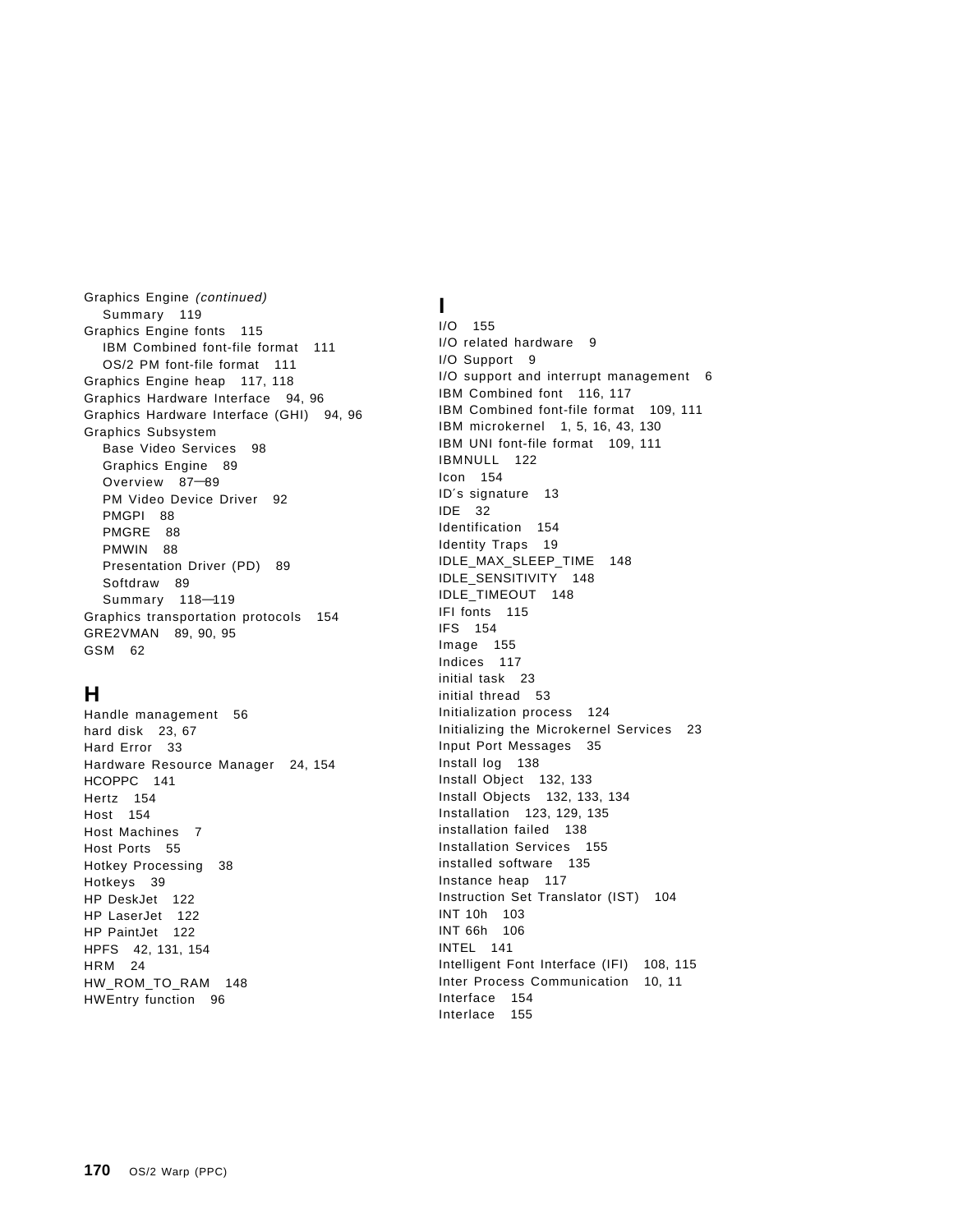Internal install functions 139 internal threads 20 Internationalization Services 155 Interprocess communication 5, 6, 155 interrelationships 33 Introduction 1 Inventory Information 134 Inventory Object 132, 133, 134 inventory objects 132, 133, 134 IPC 6, 10, 11, 48 IPL 155

# **K**

KB 155 kernel 25, 155 kernel level debugging 122 Kernel security token 155 kernel-managed 9 keyboard 32, 34, 37 Keyboard scancode 35 Keyboard Translation 38 Kilohertz 155

# **L**

LAN 49, 155 LAN Transport Services 155 large address space 6 Large address spaces 6 LDPPC 142 Leaf nodes 29 Legacy code 155 level of software 135 LIBCMXPG.DLL 53 LIBCXPG.DLL 53 LIBFS 41 LIBMK.DLL 53 libraries 52 lightweight entity 17 Linear Executable Format 155 Link 155 Linker 142 links 27, 28

little endian 66, 155 Loader 65 Loader Services 155 Local Area Network 155 Locator Buttons 37 Locator Conversion 39 Locator Position 37 Locator record 35 Logged process information 135 Logical Devices 35 Logical File System 42, 155 Logical printer 121 Logical Utility File Services 46 Logical Volume Manager 47 Low level remote debug 125, 127 LPT 155 LUFS 46

## **M**

Machine readable information 156 Machine state 17 maintenance of software 132 Major system changes 138 maximum priority 18 Media Preparation 129, 138 memory 23 Memory management 60 memory manager 9, 21, 62, 63 Memory object 6, 8, 20 memory objects 45 Memory Related OS/2 API 63 Memory Suballocation Package 63 memory-addressing 13 memory-object management. The 45 message 15 Message Interface Generator 15, 23, 156 Message Logger 24 Message management 65 message passing interface 15 Message Queue 156 Message Send and Receive Traps 19 message transfer 11 Message Transmission 13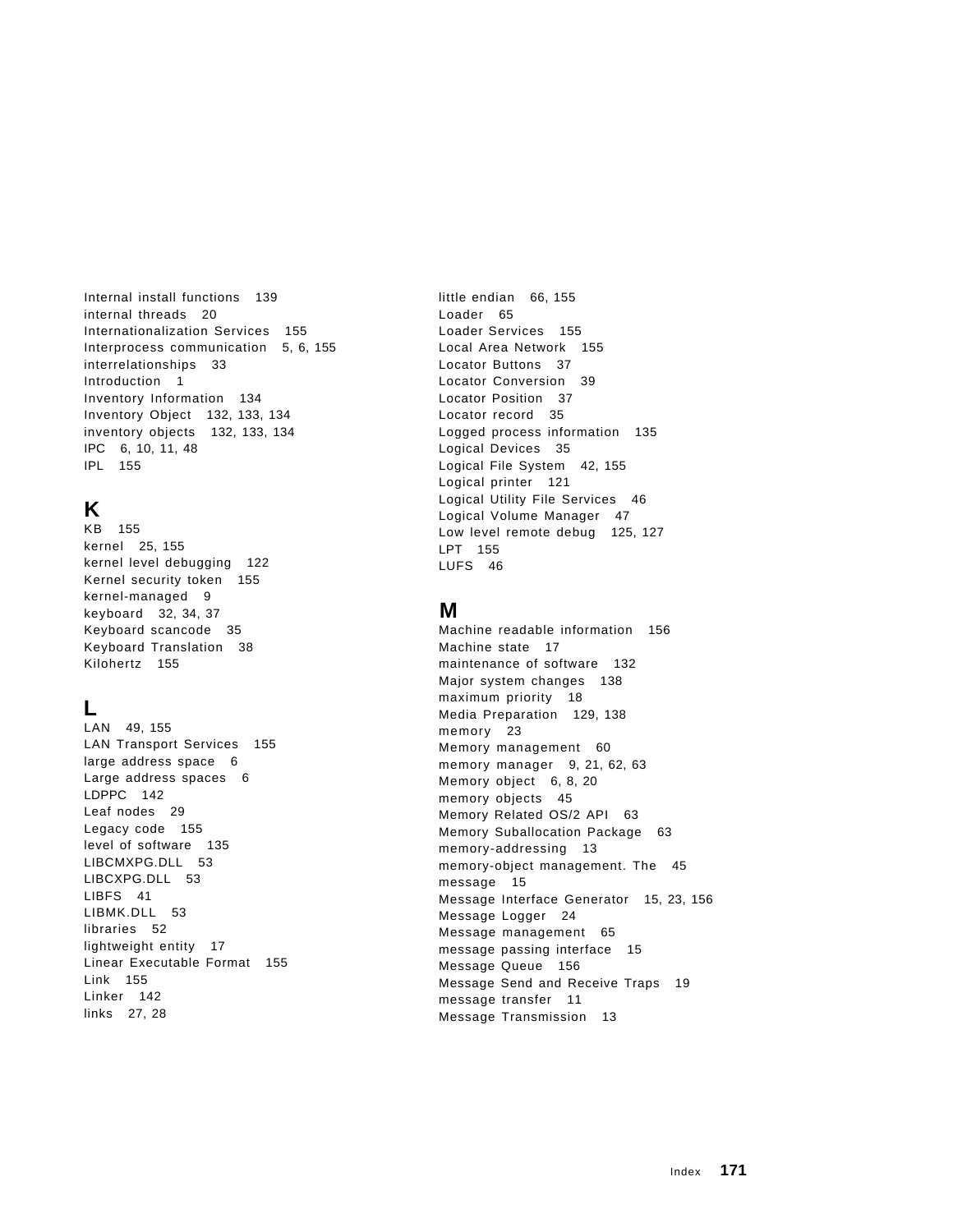MVM Server 76

message-passing 14 message-receipt 12 Messages 13 Metaware 141 microkernel 5, 7, 11, 15, 21, 22, 59, 87, 131, 156 Microkernel Raised Exceptions 64 Microkernel Services 22, 131, 156 Microkernel Services server management 25 microkernel task 10 MIF 128 MIG 15, 23 Migrate 156 migration 131 Module 156 Module Install 123 Motorola alliance 1 mouse 32 mouse messages 34 MouseKeys 40 MSP 63 Multi Event Input 36 multi-boot facility 131 Multi-event 35 Multi-tasking 156 Multi-user 156 Multiple message threads 53 multiple operating personalities 5 Multiple pager threads 53 multiple ports 10 multiple senders 10 multiple threads 17 Multiple Virtual DOS Machine 73 Multiple Virtual Machine 72 Multiple Virtual Machine (MVM) 102, 103 Multiplexer 156 Multiprocessing 5 multiprocessor 7, 156 multithreaded programming 20 multithreaded task 53 Multithreading 5 MVM 72, 119 MVM Architecture 75 MVM DOS Settings 143 MVM Personality 156

#### **N**

name borders 27, 28 name port 8 name server 27, 29, 30, 48 Name Services 25, 156 Name Services entry attribute 156 Name Services mount 156 name space 10, 27, 29, 156 name space path 29 National Language Support 157 Network 157 Network resource access 6 No-More-Senders state 12 Node 157 Nodes 28 nonrestartable aborts 15 Notification 35 Notifications 12 Novell 49 NS\_NODE\_TYPE\_ALIAS 30 NS\_NODE\_TYPE\_DIRECTORY 30 NS\_NODE\_TYPE\_LEAF 30 ns\_root\_dir 29 NTFS 131

## **O**

Object 157 object class 133 Object creation 139 Object creation and class registration 139 Object linking and embedding 157 Object module 157 OEM 101, 157 Omni driver 122 One exception thread 53 One-Way Inter Process Communication 15 one-way message 13 Open Software Foundation 44 Open Software Foundations 1 OS/2 119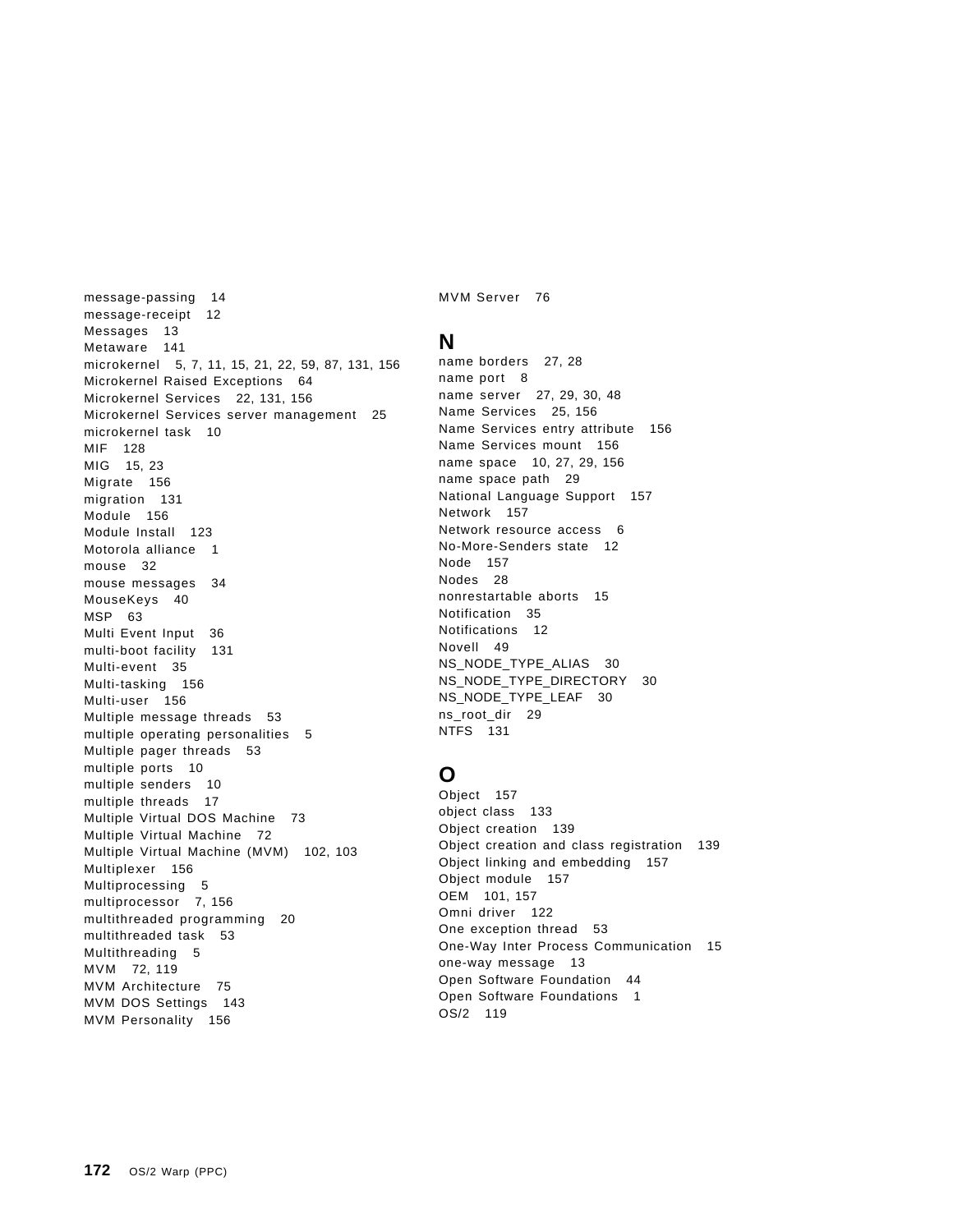OS/2 applications 141 OS/2 Control Program 51 OS/2 desktop 134 OS/2 Functions 51 OS/2 initialization 69 OS/2 PM font-file format 109, 111 OS/2 Server 34, 40, 51, 56, 58, 62, 65, 69, 72 OS/2 tasklist 33 OS/2 Warp OS/2 Warp (Intel) kernel 51 OS/2 Warp Connect (PowerPC Edition) MVM Environment 75 OS/2 Warp for PowerPC bvs, summary 119 Font object design 112 fonts, summary 119 Full-screen 102, 105 Glyphlist support 110 Graphis Engine, summary 91 gre, summary 119 Message Interface Generator (MIG) 106 PM Video Device driver Model 97 pmvdd, summary 119 Text Mode 101 VDM 106 Virtual Windows 106 OS2CHAR 102, 157 OSF 44

#### **P**

page faults 60, 62 paging space 26, 60, 62 Panel 157 Parallel port 32 Parallelism 6 Partitioning 130 Password 157 Path 157 Path resolution 157 Paths and Name Resolution 30 Pause Function 157 PCL5 121 PCMCIA 32, 157

PD 26 Pel 157 Per task data area 59 Performance data 126 Performance monitoring 125, 126 Permanent 27 Personal Computer Memory Card International Association 157 personalities 22 Personality 24, 157 Personality Dependent 26 Personality dependent (PD) 157 Personality Neutral 26 Personality neutral (PN) 158 personality neutral server 48 PFS 44, 158 Physical File System 42, 43, 44 Physical File System (PFS) 158 Physical File System Interfaces 44 Physical font 117 Physical Memory 9 Physical Processors 7 Physical resource management 6, 7 Physical Utility File Services 46 Physical Utility File Systems 46 physical video device 32 Pipe 58 pipe data 48 pipe server 48 Pipe Server and the Name Space 48 Pipe services 3, 48, 158 Pipes 63 Pixel 158 PM Scancodes 37 PM Shield 158 PM Video Device Driver 92—98 Summary 119 PM383 110 PMCHT 110 PMGPI 88, 154 PMGRE 88, 90 PMI File 100, 101, 158 PMJPN 110 PMKOR 110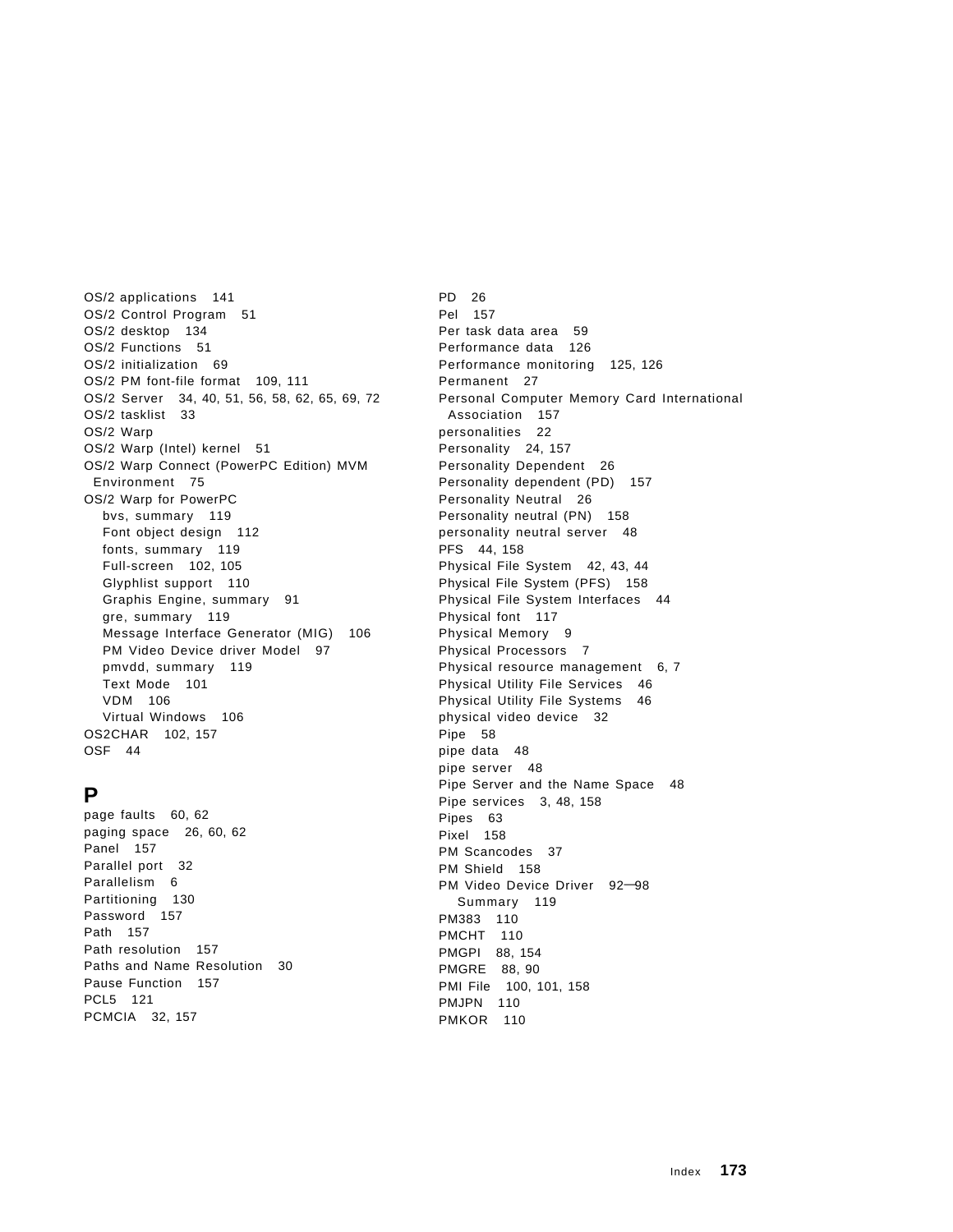PMPRC 111 PMWIN 88, 158 PMWIN.DLL 35 PN 26 PN\_BOOT\_DEV 68 PN\_BOOT\_FS 68 PN\_FILE\_NAME 68 Pointer Painting 39 pointer position 34 POLICY FIFO 18 POLICY\_RR 18 POLICY\_TIMESHARE 18 Pop-up 158 Popups 33 Port 10, 11, 12, 158 Port addresses 26 port class 10 Port Classes 11 Port driver 121 Port drivers 121 port interface 42 port name space 10, 11, 16 Port names 11 port right 6 port right names 13 port rights 10, 11 Port Sets 12 port space 7 portability 1 ports 10, 45 Portspace 10 Postscript 121, 122 Power Management 158 PowerPC assembler 141 PowerPC platform 141 PPDS 122 preclude cycles 27 Presentation device drivers 158 Presentation Driver (PD) 89, 158 Presentation Manager 98, 158 Presentation space 116 Presentation Space (PS) 158 Presentation Task 106 previous level 135

primary partition 131 Print driver 121 Print drivers 121 Printer Description Language 121 Printer Driver Support 122 printer server 120 Printing from DOS and Windows 122 Printing Services 119 Priority 17 Priority and Scheduling 18 Private fonts 117 Private memory 61 private name space 30 private/shared memory 60 privileged port 10 procedure call interface 15 Procedure tracepoints 139 Process 58 Process creation 59 processor sets 7, 8, 18 products and services 135 programmable APIs 127 protection 22 Protocol 158 prototype task 16 Providing statistics 126 PTDA 59 Public font 117 Public fonts 117

# **Q**

QUECALLS.DLL 53 Queue 121 queue component 58 Queues 64

## **R**

RAM 159 Raster IFI font driver font IBM UNI font-file format 111 Rasterization 92 read access 22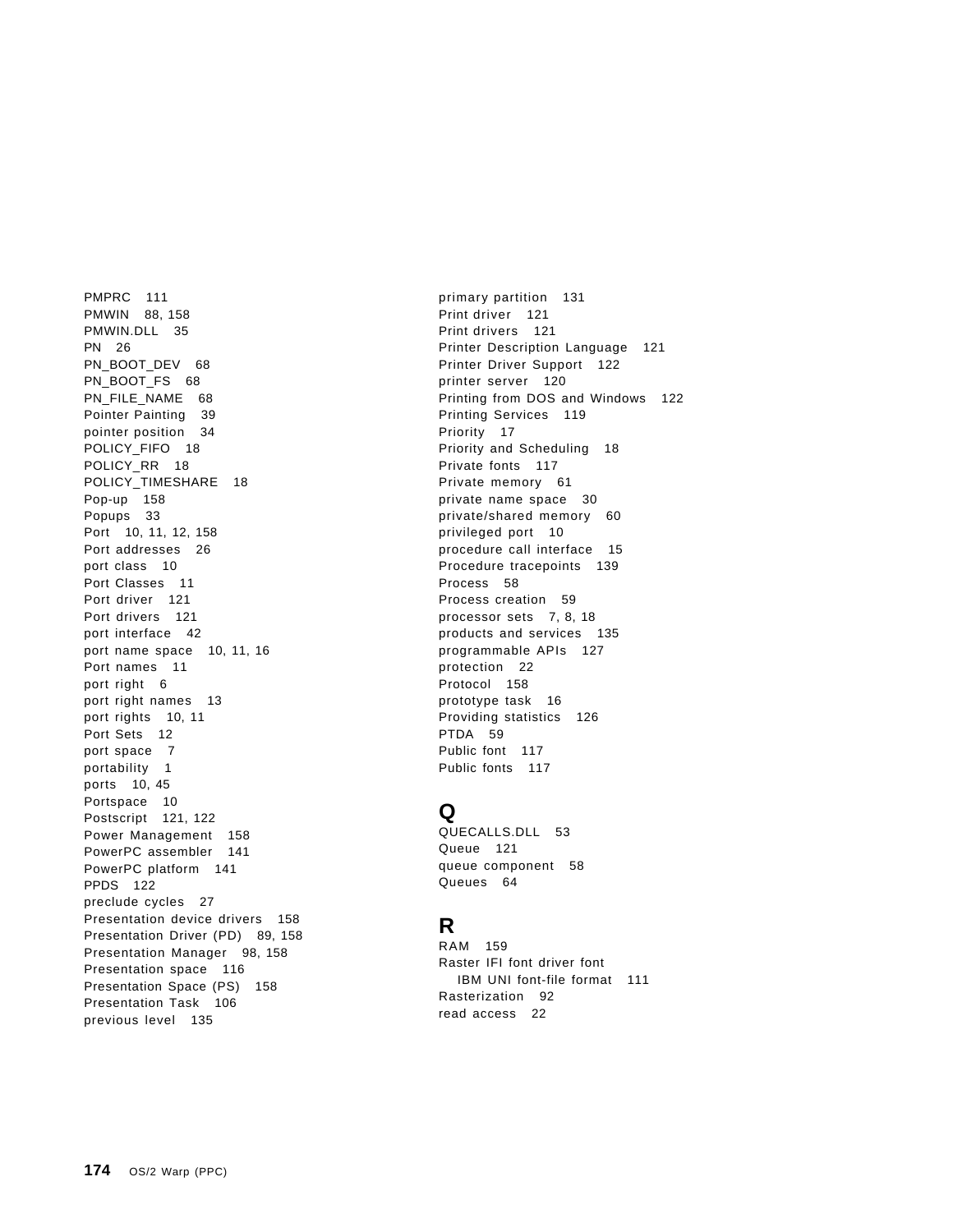read message thread 54 REALTIME clock 8 Receive and send 11 Receive right 11, 12 RECOVER 45 Redirected installation 135 register the class 139 relationships 35 remote pipe names 49 remote server 49 Removing Features 134 RepeatKeys 39 reply port 14 Resolution 159 resolution process 29 resource management 17 resource manager 9 Resource Monitoring 125, 126 Resource scheduling parameters 18 response file 133 Response file support 135 Reuse 159 Role 159 ROM 159 Root Directory 27, 132 root directory node 29 Root Name Server 24, 26, 30, 48, 69 root name space 27 rooted tree 27 RPC 10, 12, 13, 14, 15, 48 RUN 55 RUNSERVER 55, 56

# **S**

scancodes 38 Scanner 159 Scheduling control 8 Scheduling Support Traps 19 Schema 159 Screen group 33 screen groups 32, 33 SCSI 32 Seamless Windows 106, 159

security model 11 security token 16 selections 132 selective install 132 selective installation 138 semaphore 58 semaphore timeout thread 53 Semaphores 63 send messages 34 Send right 12 Send rights 11 Send-once right 12 Serial port 32, 127 SerialKeys 40 Server 159 Server Interface Module 15 Server Port Set 55 Server side 53 Server Thread Support 15 Service manager 159 service provider 29 Service providers 26 serviceability 123 Serviceability tools 124 services framework 40 Session 159 Session management 33, 58 session management events 33 Session Manager 33 Session Support 58 session watchers 33 sessions 32, 34 SET 55 set of threads 16 Setting the Protection/Inheritance Attribute 22 settings pages 133 Shared Library Management 25 Shared memory 61 shared memory services 66 Shared Service 72, 159 Shutdown 69 Shutdown Invoked by User 70 Shutdown Services 34 Shutdown via CTRL-ALT-DEL 71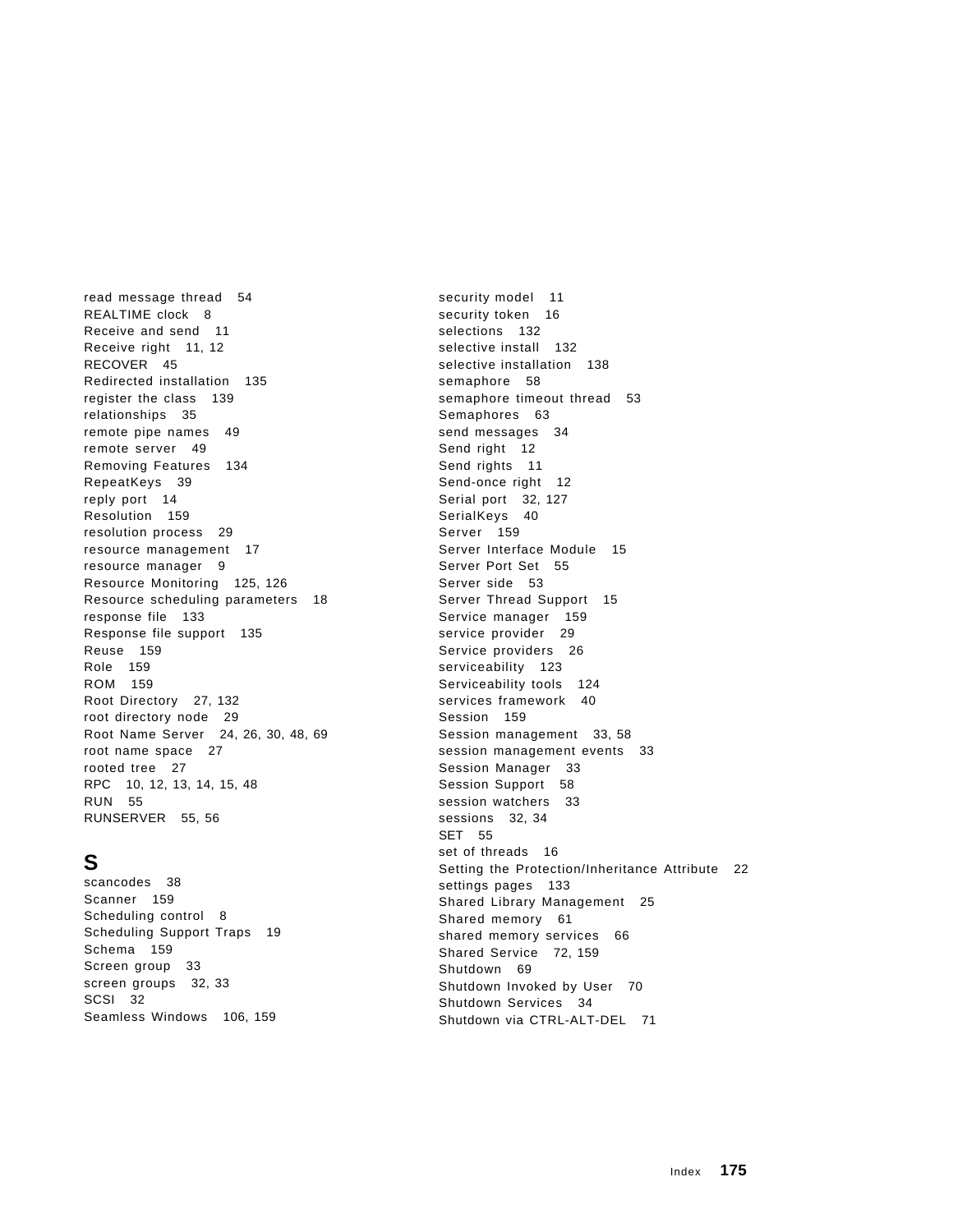signature collection 13 single loader 65 single receive right 10 single receiver 10 single root 27 single unit 12 Sleep delay 8 SlowKeys 40 SMSTART 124 Softdraw 89, 91, 93, 95, 96, 159 Software Configuration Utility 159 Software simulation 96, 97 Source and target filenames 139 source media 132 SPD 126 specific type of exception 19 Spool Job 121 Spooler objects 120 Standard Keywords 135 Stanza files 69 Startup 67 state transition 12 Statistics gathering 7 StickyKeys 39 stream-of-instruction 17 Structure of the Name Space 27 Sub-directory 159 Subject 159 subproduct 135 Subsystem 159 Suspend count 18 SYMBOL 110 synchronous 10 SYS 45 SYSLEVEL 123 Syslog Display 123 System dump 125, 126 System dump configurator 123, 127 System Management 122, 124 System Migration 131 System Partition 130, 131 System Performance Display program 126 System reboot 7 System Services 31, 131

system software 132 systems management 123 Systems Management Folder 125

## **T**

Task manager 24 Task-self port 16 Tasking 58 tasks 16 Tasks and threads 6, 16 termination 58 The Bootstrap Task 68 The File Services Pager or external memory manager 44 The Logical File System part of the File Services Server 44 The microkernel interfaces 45 thread 10, 58, 70 Thread and Port Model 43 thread creation 59 Thread Information Maintenance 59 thread interface 42 Thread Query And Control 60 Thread security token 18 thread specific data 59 thread support 59 Thread Termination And Cleanup 60 thread-specific port rights 17 thread-specific type of exception 19 threads 7, 8, 16, 17, 45 TIB 59 time and resolution 8 Timeout Ports 55 Timer 58 timer timeout thread 54 ToggleKeys 40 Token 159 Token-ring 32, 159 toolkit 141 Trace 126 Trace daemon 124 Trace facility 126 Trace formatter 123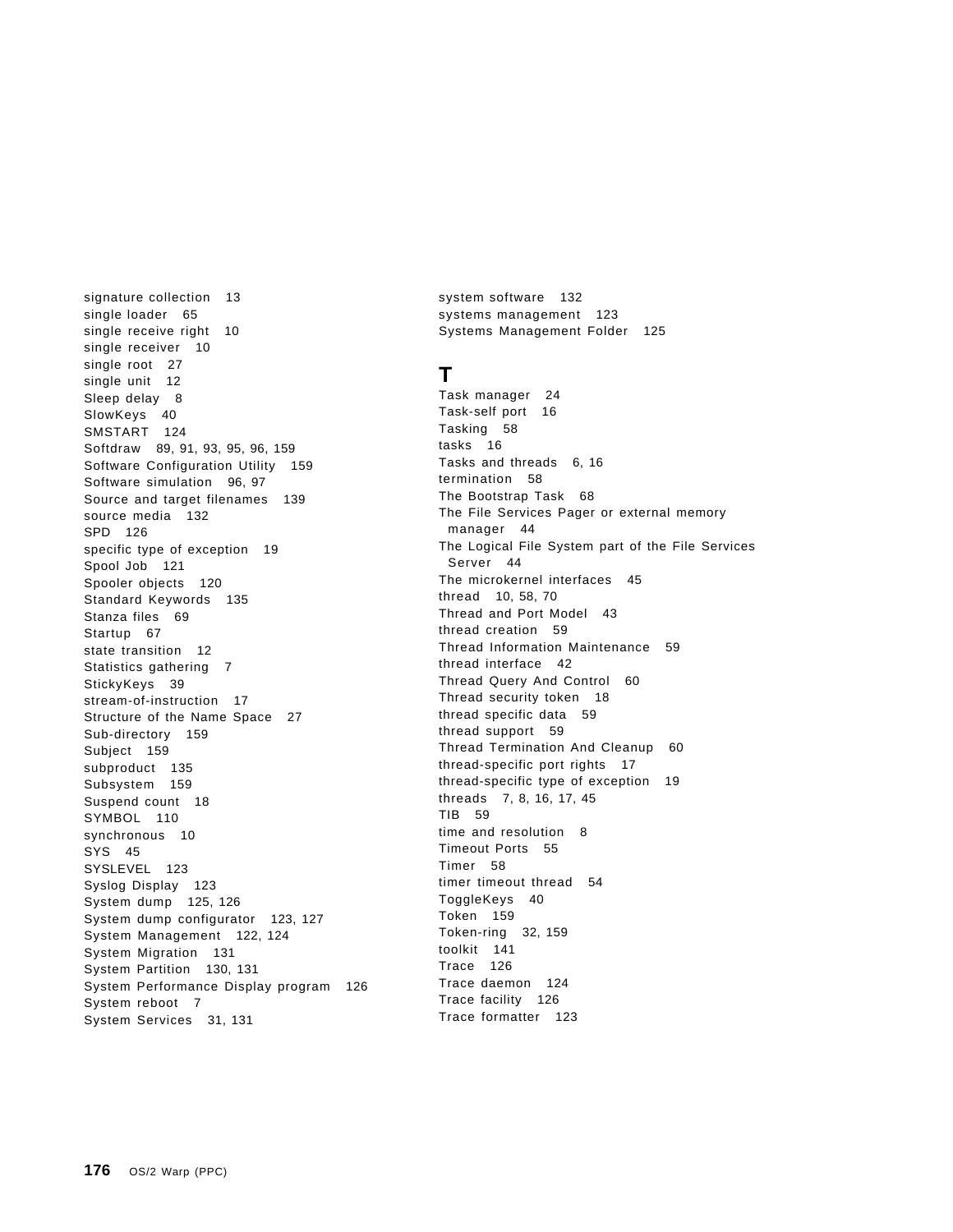TRACEFMT 126 Tracing Installation Problems 138 TRANSLATED\_CACHE\_SIZE 148 Translation Layers 93, 95, 159 Traps and Exception Processing 18 TRCUST 126 Triggering 127 two-way 13 Type 1 Scancodes 37 Type 41 Partition 130

### **U**

UFS 46 ULS keyboard 38 unicode 38, 44, 110, 159 Unicode Characters 36 unidirectional 10 uninstall 133, 134 Unit of CPU utilization 6 Unit of resource allocation 6 Universal Glyph List (UGL) 116 UNIX 5 unlimited messages 12 Unsupported CID Keywords in OS/2 Warp Connect (PowerPC Edition) 136 User 133, 159 User (Client) Header Module 15 User (Client) Interface Module 15 user level 22, 31 User level servers 6 Userid 159 Using Virtual Address 0 22 Utility File Services 46

## **V**

value counter 8 variable resolution 139 VDM 106  $VFS++$  44 VIDE0\_8514A\_XGA\_IOTRAP 148 Video Manager (VMAN) 160 Video Manager Interface 94, 95

Video Manager Interface (VMI) 160 VIDEO\_FASTPASTE 148 VIDEO\_ONDEMAND\_MEMORY 148 VIDEO\_RETRACE\_EMULATION 148 VIDEO\_VRAM\_USAGE 148 VIDEOPMI 98—101, 102, 160 Views 134 VIO API 99, 101, 160 virtual address 21 virtual address space 10, 16, 21 Virtual Device Driver 160 Virtual DOS Machine (VDM) 160 virtual DOS machines 65 Virtual File System++ 44 Virtual keys 37 Virtual Machine 103 virtual memory 9, 21 Virtual memory management 6, 20 virtual memory system 9 Virtual pages 21 Virtual Video 103—105 Virtual Video (VVIDEO) 160 Virtual Video Device Driver 160 Virtual Windows 108 Message Flow 107 Messages 106 presentation task 106 Send rights 106 Virtual Windows 106 VWIN Central Services Task 107 Virtual Windows (VWIN) 106 Vital Product Data 127, 160 VM\_PROT\_EXECUTE 22 VM\_PROT\_NONE 22 VM\_PROT\_READ 22 VM\_PROT\_WRITE 22 VMAN 89, 90, 93, 95, 108 VMI 95 VMIEntry function 95 Volume Manager 47 VPD 127 VSVGA 99 VVMI 93, 95 VWIN Central Services Task 107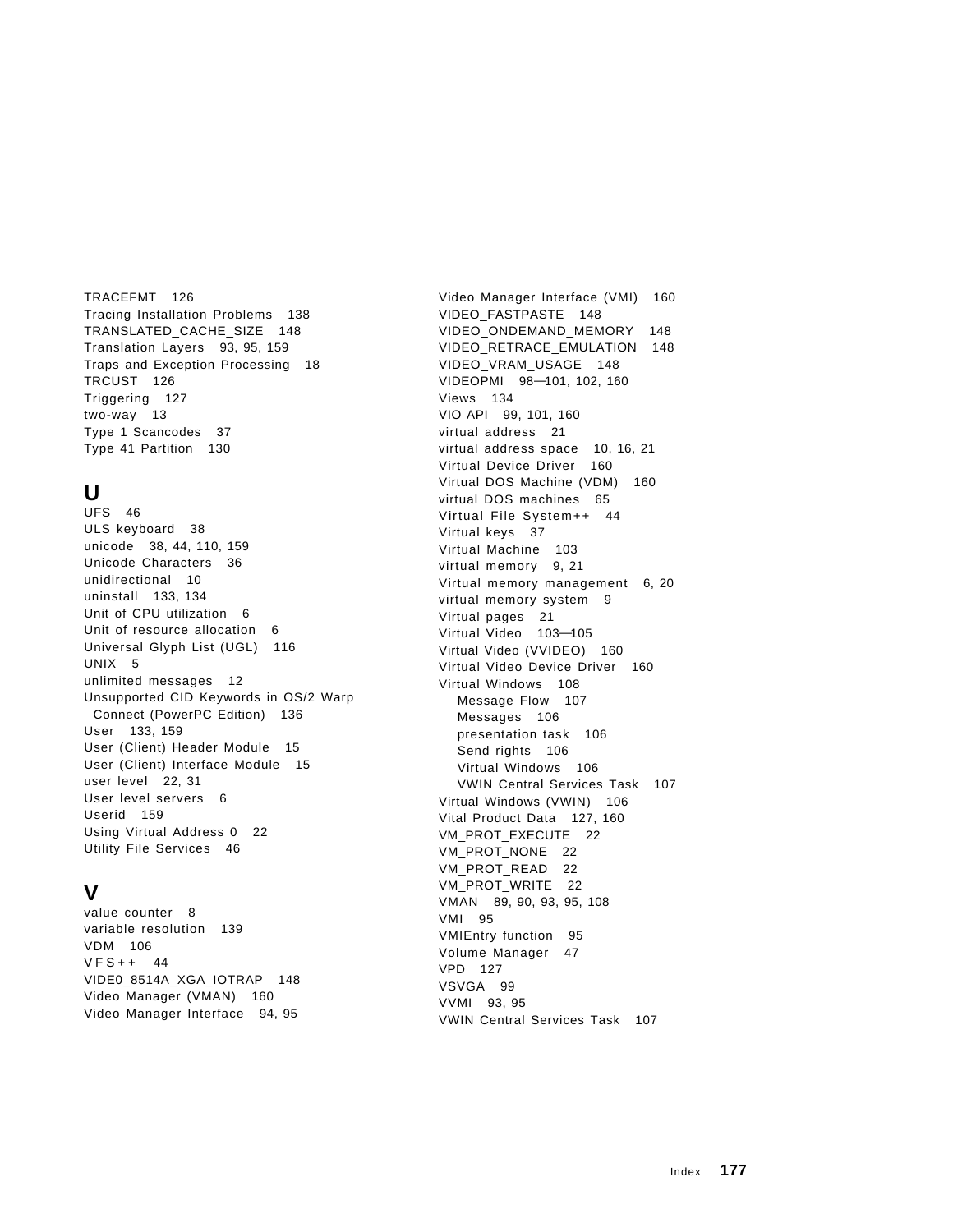#### **W**

Wildcards 160 Win32s 141 Windows applications 119 Windows NT 131 Windows Seamless Device Driver 160 WinShield 160 WinShutdownSystem 70 Workplace Shell 132 Workplace Shell folder 133 Workstation 160 Workstation identification information 123

## **X**

XGA 160

### **Z**

z order 33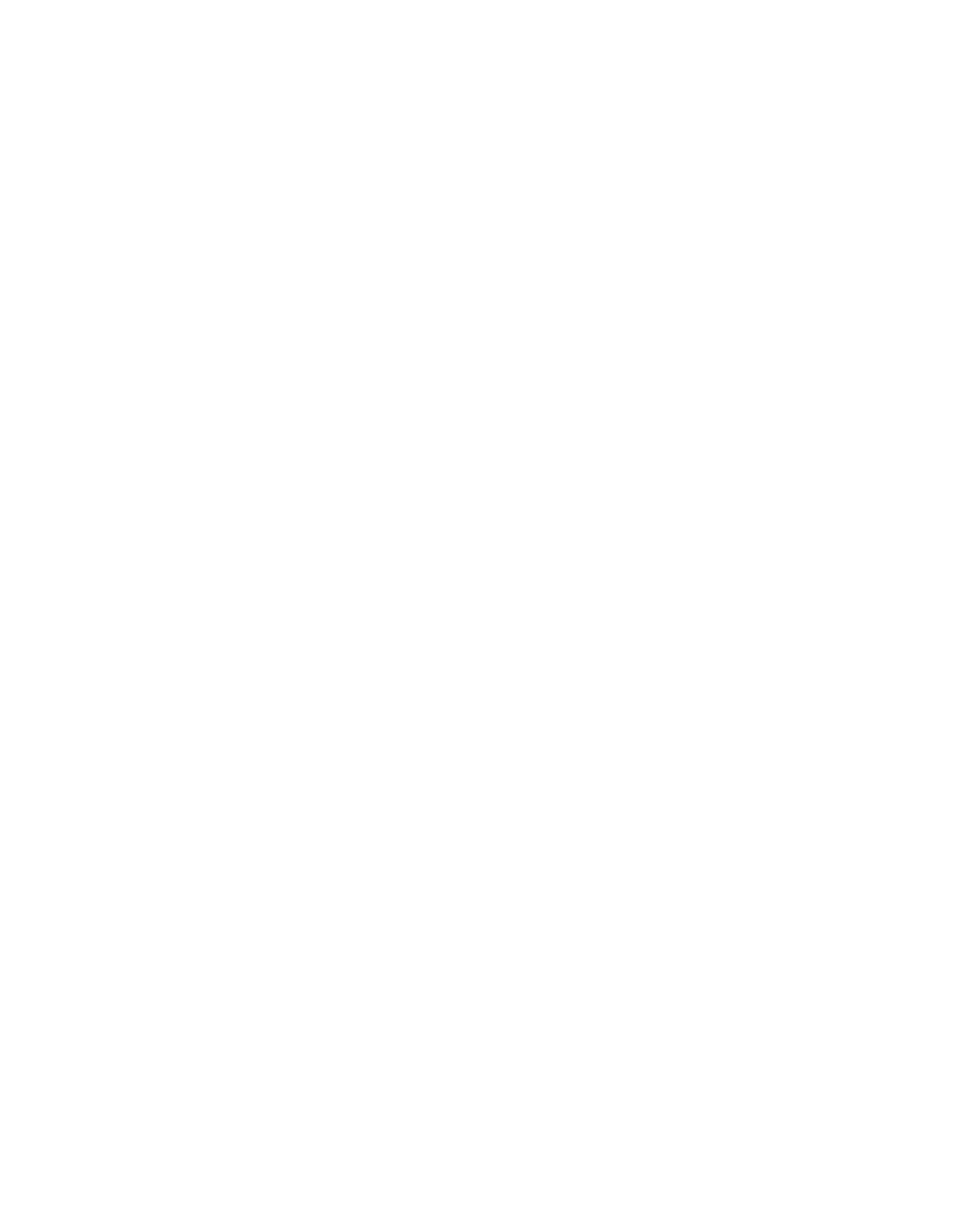

Printed in U.S.A.

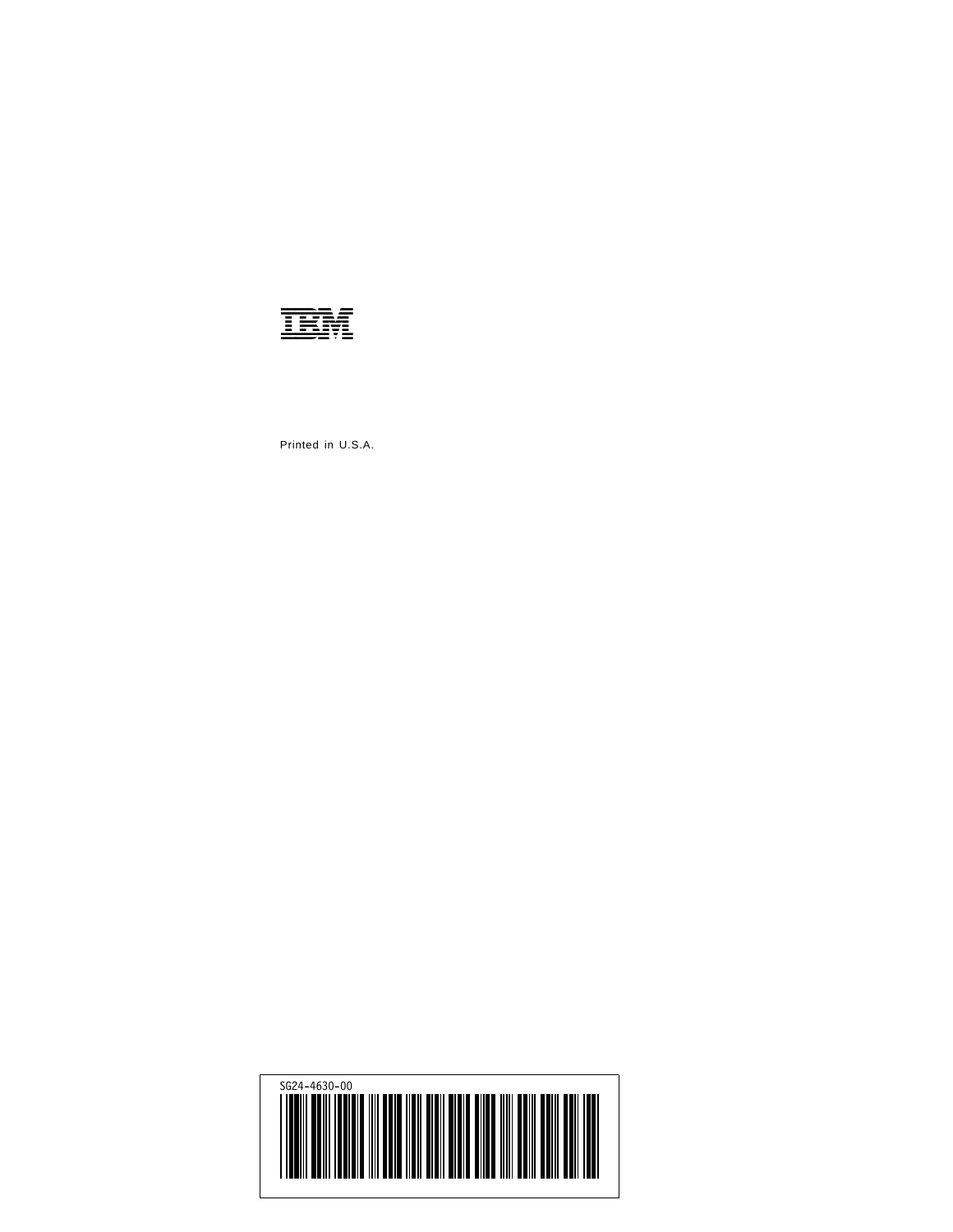| <b>Artwork Definitions</b> |             |      |            |  |  |
|----------------------------|-------------|------|------------|--|--|
| $\underline{\mathsf{id}}$  | <b>File</b> | Page | References |  |  |
| <b>ITSLOGO</b>             | 4630SU      |      |            |  |  |

| <b>Table Definitions</b> |             |      |                   |  |  |  |
|--------------------------|-------------|------|-------------------|--|--|--|
| $\underline{\text{id}}$  | <b>File</b> | Page | <b>References</b> |  |  |  |
| CONFIG1                  | 30MVM       |      |                   |  |  |  |
| CONFIG2                  | 30MVM       | 84   | 84                |  |  |  |
| TW1                      | 30GUI       | 84   | 85                |  |  |  |
| TW <sub>2</sub>          | 30GUI       | 89   |                   |  |  |  |
| TW3                      | 30GUI       | 89   |                   |  |  |  |
| <b>THDR</b>              | 30GUI       | 89   |                   |  |  |  |
| THS1                     | 30GUI       | 111  | 112               |  |  |  |
| TS1                      | 30GUI       | 119  | 119               |  |  |  |
| TS <sub>2</sub>          | 30GUI       | 119  | 119               |  |  |  |
| TS3                      | 30GUI       | 119  | 119, 119, 119     |  |  |  |
| <b>DOSSET</b>            | 30APP1      | 119  |                   |  |  |  |
| DOSSET1                  | 30APP1      | 143  | 143, 143          |  |  |  |
|                          |             | 143  | 143               |  |  |  |

| <b>Figures</b>          |             |            |                |                   |  |  |  |
|-------------------------|-------------|------------|----------------|-------------------|--|--|--|
| $\underline{\text{id}}$ | <b>File</b> | Page       |                | <b>References</b> |  |  |  |
| <b>INTRO</b>            | 30INTRO     | $\sqrt{2}$ | $\mathbf{1}$   |                   |  |  |  |
| 30IPCLK                 | 30MK        | 14         | $\overline{2}$ | 1, 2, 5, 87       |  |  |  |
| 30NSA                   | 30MK        | 28         | $\mathsf 3$    | 14                |  |  |  |
| SRVR                    | 30CP        | 52         | 5              | 27, 29            |  |  |  |
| <b>PRTS</b>             | 30CP        | 54         | 6              | 51                |  |  |  |
| FHNDL                   | 30CP1       |            |                | 54, 64            |  |  |  |
| VMEM                    | 30CP1       | 57         | $\overline{7}$ | 56, 57            |  |  |  |
|                         |             | 61         | 8              |                   |  |  |  |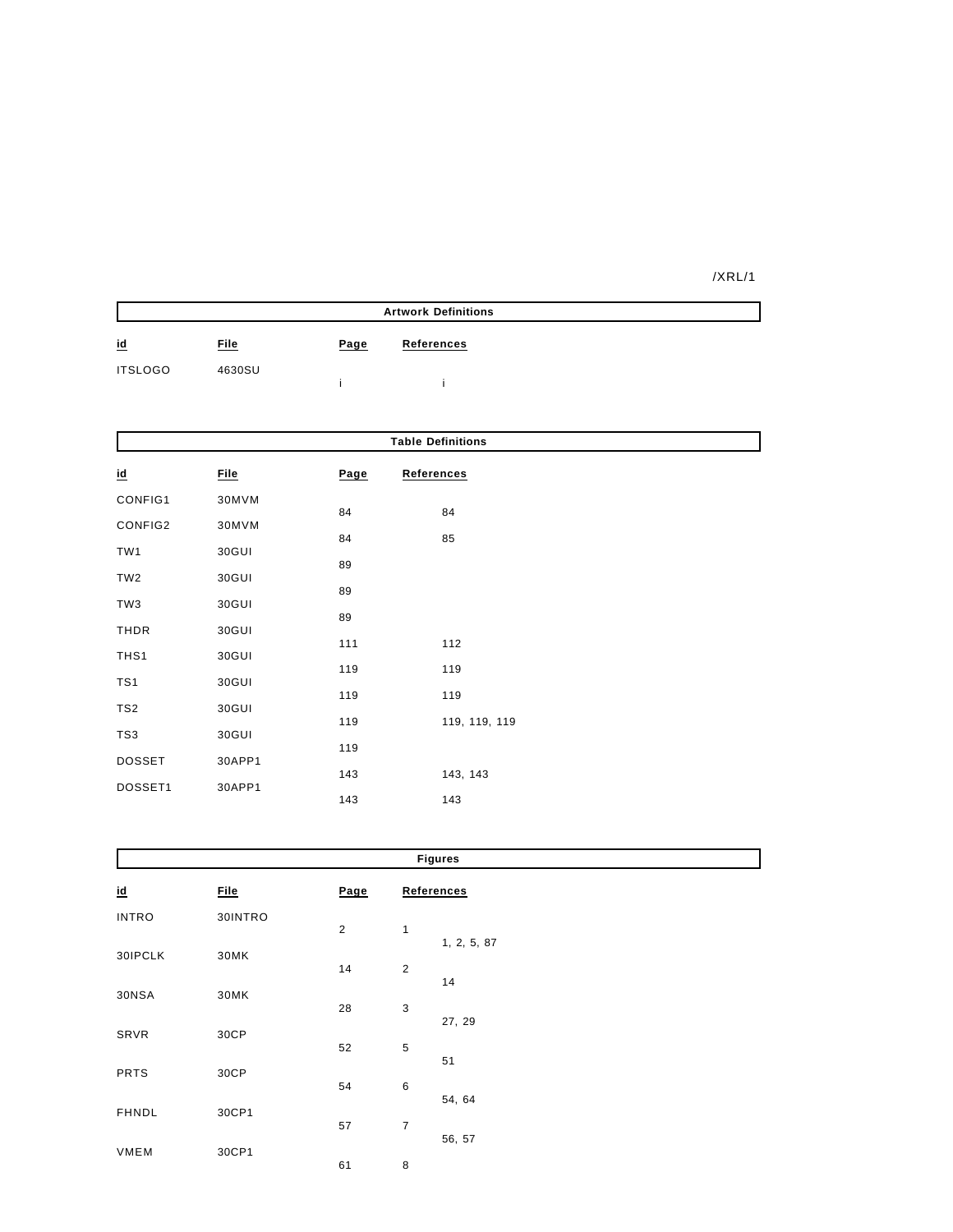|     |                              | 61                         |
|-----|------------------------------|----------------------------|
| 74  | 9                            | 73                         |
| 75  | 10                           |                            |
|     |                              | 75                         |
|     |                              | 80                         |
| 88  | 12                           | 88                         |
| 90  | 13                           |                            |
|     |                              | 89                         |
|     |                              | 91                         |
|     |                              | 93, 95, 96, 96, 96         |
| 98  | 16                           | 97                         |
| 99  | 17                           |                            |
|     |                              | 99, 102                    |
|     |                              | 102                        |
| 105 | 19                           | 104                        |
| 107 | 20                           | 107                        |
| 109 | 21                           |                            |
|     |                              | 109                        |
|     |                              | 113, 114                   |
| 120 | 23                           | 120                        |
| 130 | 24                           | 130                        |
|     | 81<br>92<br>94<br>103<br>114 | 11<br>14<br>15<br>18<br>22 |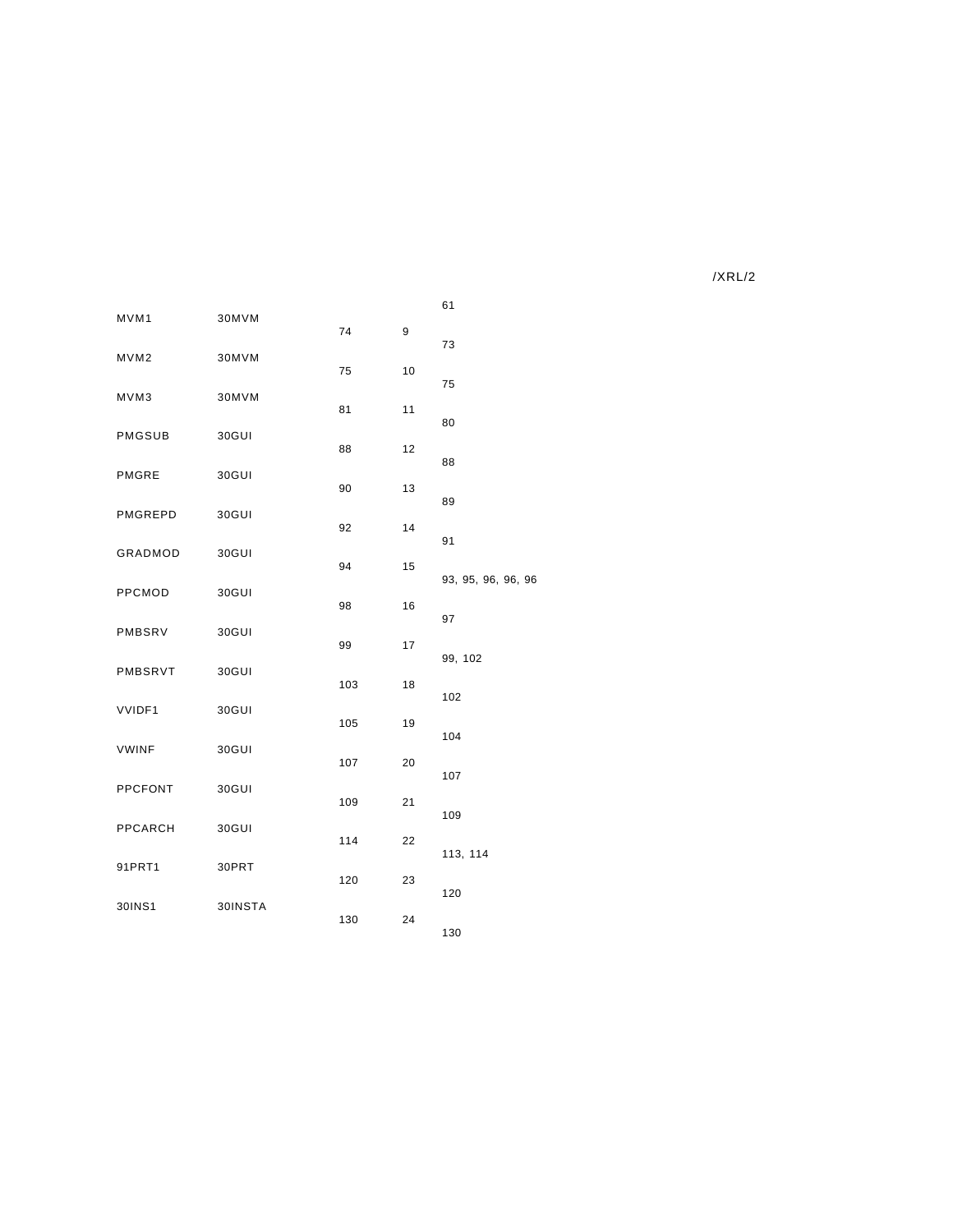|                | Headings |      |                                                          |  |  |  |
|----------------|----------|------|----------------------------------------------------------|--|--|--|
| <u>id</u>      | File     | Page | References                                               |  |  |  |
| <b>NOTICES</b> | 4630FM   | xiii | <b>Special Notices</b><br>Ϊİ                             |  |  |  |
| BIBL           | 4630PREF | xvi  | <b>Related Publications</b>                              |  |  |  |
| 30INTRO        | 30INTRO  | 1    | Chapter 1, Introduction                                  |  |  |  |
| 30MK           | 30MK     | 5    | XV<br>Chapter 2, The IBM Microkernel                     |  |  |  |
| 30MKPRM        | 30MK     |      | xv, 2                                                    |  |  |  |
| 30MKIO         | 30MK     | 7    | 2.1.1, Physical Resource Management                      |  |  |  |
| 30MKIPC        | 30MK     | 9    | 2.1.2, I/O Support                                       |  |  |  |
|                |          | 10   | 2.1.3, Inter Process Communication (IPC)<br>54, 78       |  |  |  |
| 30MKTT         | 30MK     | 16   | 2.1.4, Tasks and Threads<br>59                           |  |  |  |
| 30MKVMM        | 30MK     | 20   | 2.1.5, Virtual Memory Management                         |  |  |  |
| 30MKEMM        | 30MK     | 25   | 2.2.3, External Memory Managers<br>60                    |  |  |  |
| 30MKDP         | 30MK     | 26   | 2.2.4, Default Pager                                     |  |  |  |
| 30MKRNS        | 30MK     | 26   | 2.2.5, Root Name Server                                  |  |  |  |
| 30SERV         | 30SERV   | 31   | Chapter 3, System Services<br>xv, 3                      |  |  |  |
| 30DS           | 30DS     | 31   | 3.1, Device Support                                      |  |  |  |
| 30EWS          | 30EWS    | 32   | 3.2, Event and Window Services<br>58, 70, 103            |  |  |  |
| <b>NEEDS</b>   | 30EWS    | 39   | 3.2.2.4, Keyboard Special Needs<br>35                    |  |  |  |
| 30FS           | 30FS     | 40   | 3.3, File Services                                       |  |  |  |
| 30PIPE         | 30PIPE   | 48   | 3.4, Pipe Services                                       |  |  |  |
| 30OS2          | 30OS2    | 51   | Chapter 4, OS/2 Functions<br>xv, 3                       |  |  |  |
| 30CP           | 30CP     | 51   | 4.1, OS/2 Server<br>51                                   |  |  |  |
| <b>HNDL</b>    | 30CP1    | 56   | 4.1.3.1, Handle Management<br>63                         |  |  |  |
| PFLT           | 30CP1    | 62   | Page Faults for Guard Pages and Executable Objects<br>65 |  |  |  |
| EXCP           | 30CP1    | 64   | 4.1.3.10, Exception Handling                             |  |  |  |
| 30STRT         | 30CP2    | 67   | 62<br>4.1.5, Startup                                     |  |  |  |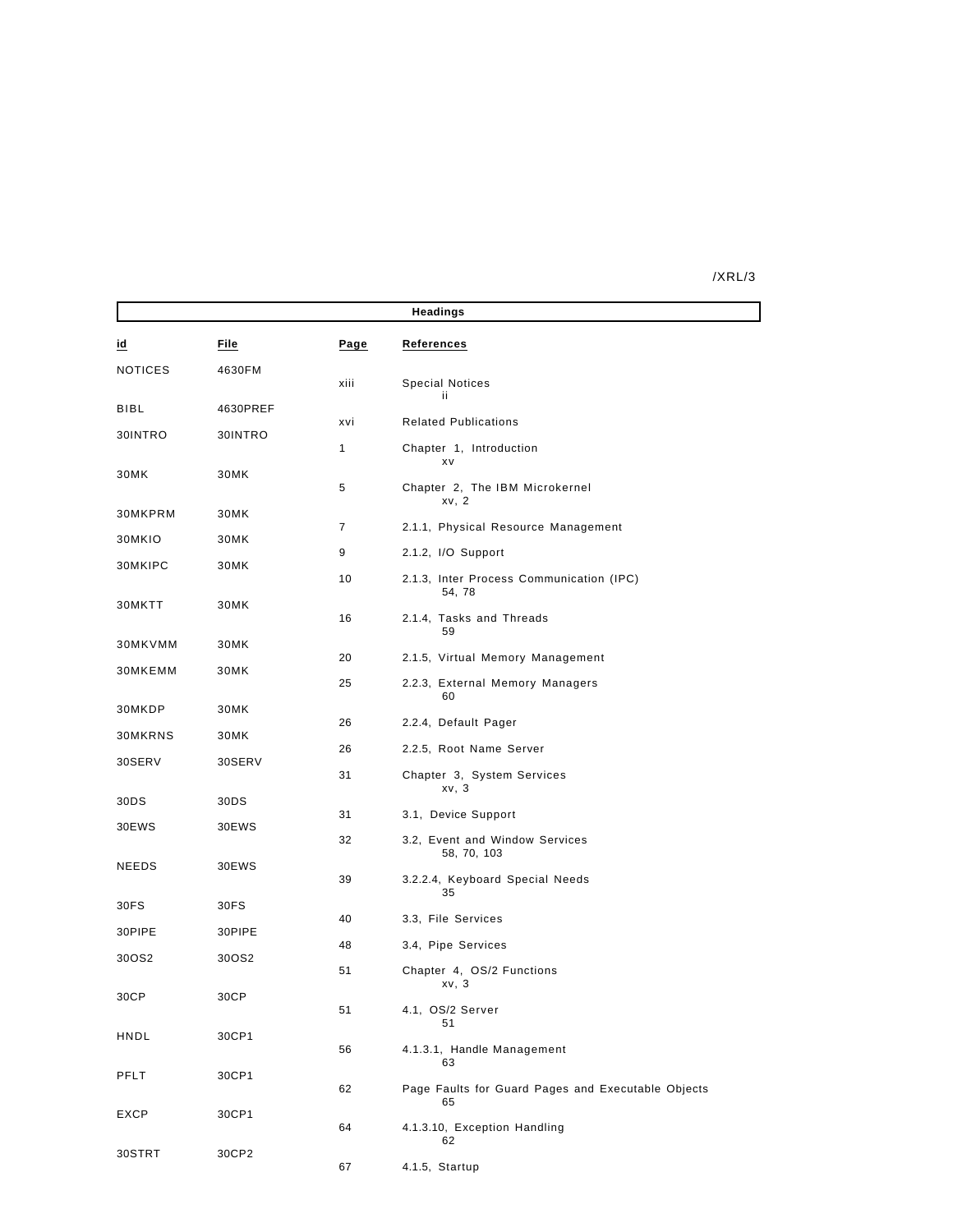|          |         |     | 77                                                        |
|----------|---------|-----|-----------------------------------------------------------|
| 30BTLD   | 30CP2   | 67  | 4.1.5.1, Bootloader                                       |
| SHUT     | 30CP2   |     | 65                                                        |
| 30MVM    | 30MVM   | 69  | 4.1.6, Shutdown                                           |
|          |         | 72  | 4.2, The MVM Environment                                  |
| 30MVM5   | 30MVM   |     | 51, 101                                                   |
| 30MVM6   | 30MVM   | 84  | 4.2.9, Windows Support                                    |
|          |         | 84  | 4.2.10, Changes to The Command Set                        |
| 30MVM8   | 30MVM   | 86  | 4.2.11, Changes to the MVM DOS Settings                   |
| 30GUI    | 30GUI   | 87  | 4.3, Graphics Subsystem<br>3, 51                          |
| 91GSOVR  | 30GUI   |     |                                                           |
| 91GRE    | 30GUI   | 87  | 4.3.1, Graphics Subsystem Overview                        |
|          |         | 89  | 4.3.2, Graphics Engine<br>87                              |
| 91PMVDD  | 30GUI   |     |                                                           |
|          |         | 92  | 4.3.3, PM Video Device Driver<br>87, 87, 108              |
| 91BASE   | 30GUI   | 98  | 4.3.4, Base Video Services<br>87, 102                     |
| 91PMTXT  | 30GUI   | 101 | 4.3.4.1, Text Mode in OS/2 Warp Connect (PowerPC edition) |
| 91 V VID | 30GUI   |     | 99                                                        |
|          |         | 103 | 4.3.4.2, Virtual Video (VVIDEO)                           |
| 91 VWIN  | 30GUI   |     | 99                                                        |
| 91FONTS  | 30GUI   | 106 | 4.3.4.3, Virtual Windows (VWIN)                           |
| 91TSUMM  | 30GUI   | 108 | 4.3.5, Fonts                                              |
|          |         | 118 | 4.4, Graphics Subsystem Summary                           |
| 30PRT    | 30PRT   | 119 | 4.5, Printing Services                                    |
| 30SYS    | 30SYS   |     | 51                                                        |
|          |         | 122 | 4.6, System Management.<br>51                             |
| 30INSTA  | 30INSTA | 129 | Chapter 5, Installation                                   |
|          |         |     | xv, 3, 67                                                 |
| 30INS2   | 30INSTA | 129 | 5.1, Media Preparation                                    |
| 30INS3   | 30INSTA | 131 | 5.2, Feature Install                                      |
|          |         |     | 76, 123                                                   |
| 30DRAG   | 30INSTA | 132 | 5.2.2, Drag and Drop Install                              |
| 30INS4   | 30INSTA | 134 | 5.3, Inventory Information                                |
| 30APS    | 30APS   | 141 | Chapter 6, Application Support                            |
|          |         |     | xv, 3                                                     |
| 30APP1   | 30APP1  | 143 | Appendix A, Changes to MVM DOS Settings                   |

xv, 86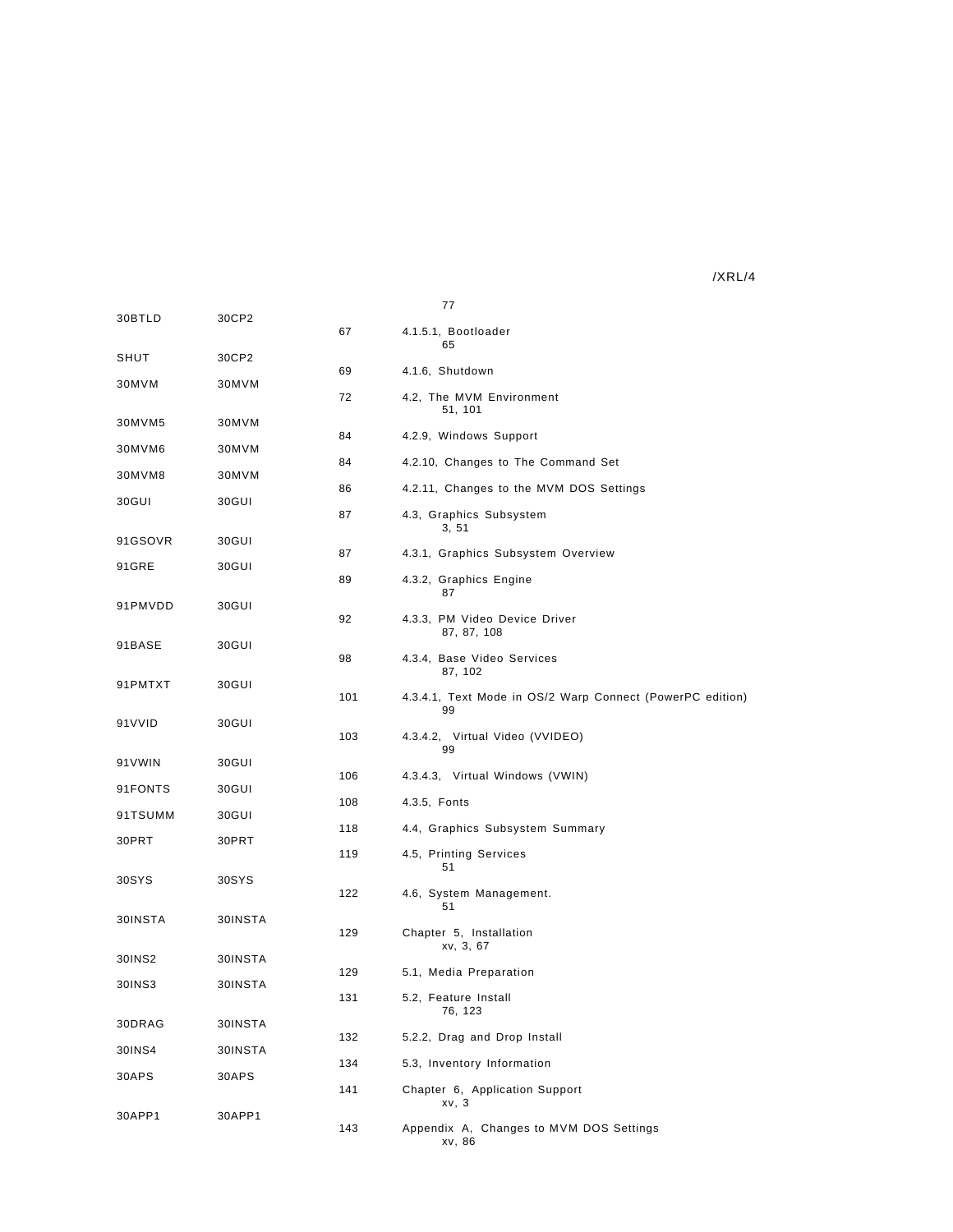|                |        |      | <b>Index Entries</b>                                                                               |
|----------------|--------|------|----------------------------------------------------------------------------------------------------|
| <u>id</u>      | File   | Page | References                                                                                         |
| WARP           | 4630SU |      |                                                                                                    |
| OS2WPPC        | 4630SU | j.   | $(1)$ OS/2 Warp                                                                                    |
|                |        | i.   | (1) OS/2 Warp for PowerPC<br>91, 97, 101, 102, 105, 106, 106, 106, 110, 112, 119, 119,<br>119, 119 |
| <b>PM</b>      | 4630SU | i.   | (1) Presentation Manager                                                                           |
| <b>FONTS</b>   | 4630SU |      |                                                                                                    |
|                |        | i.   | $(1)$ Fonts<br>117, 117, 117, 117, 117, 118, 119                                                   |
| <b>BVS</b>     | 4630SU | i.   | (1) Base Video Services                                                                            |
|                |        |      | 98, 100, 101, 101, 101, 102, 102, 103, 106, 119                                                    |
| MVM            | 4630SU | i.   | (1) Multiple Virtual Machine                                                                       |
| GRE            | 4630SU | i.   | (1) Graphics Engine<br>90, 91, 92, 119                                                             |
| PMVDD          | 4630SU | i.   | (1) PM Video Device Driver                                                                         |
| GRADDM         | 4630SU |      | 119                                                                                                |
|                |        | Ť    | (1) GRADD Model<br>88, 89, 89, 89, 90, 90, 90, 91, 95, 95, 95, 95, 96, 96, 96,<br>108              |
| <b>VWIN</b>    | 4630SU |      |                                                                                                    |
|                |        | j.   | (1) Virtual Windows<br>106, 106, 106, 106, 106, 107, 107                                           |
| GSUB           | 30GUI  | 87   | (1) Graphics Subsystem<br>87, 88, 88, 88, 89, 89, 89, 89, 92, 98, 118, 119                         |
| <b>FFF</b>     | 30GUI  |      |                                                                                                    |
|                |        | 109  | (1) Font-file formats                                                                              |
| <b>GLYPLST</b> | 30GUI  | 110  | (1) Glyphlists                                                                                     |
|                |        |      | 110, 110, 110, 110, 110, 110, 111                                                                  |
| <b>GREFONT</b> | 30GUI  | 111  | (1) Graphics Engine fonts<br>111, 111                                                              |
| <b>ATMIFI</b>  | 30GUI  | 111  | (1) ATM IFI font driver font                                                                       |
| RASIFI         | 30GUI  | 111  | 111, 111<br>(1) Raster IFI font driver font                                                        |

111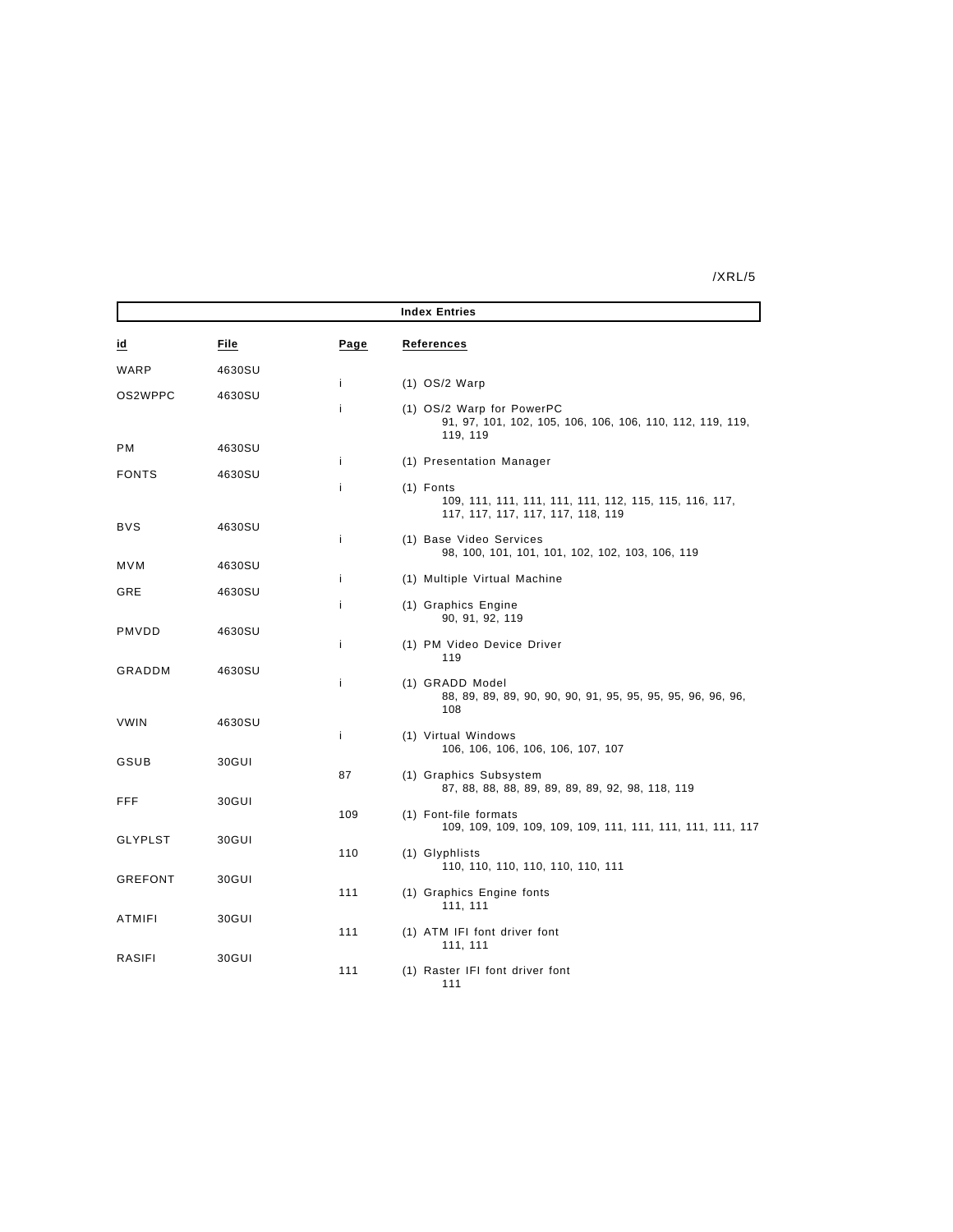|                         |             |            |                 | <b>Tables</b> |
|-------------------------|-------------|------------|-----------------|---------------|
| $\underline{\text{id}}$ | <b>File</b> | Page       |                 | References    |
| VDDTAB1                 | 30MVM       | 83         | $\mathbf{1}$    |               |
| MVMTAB2                 | 30MVM       | 85         | $\overline{2}$  | 83            |
| <b>TGRE</b>             | 30GUI       | 91         | 3               | 84            |
| PPCFONT                 | 30GUI       |            |                 | 91            |
| ALGORIT                 | 30GUI       | 112<br>116 | 4<br>$\sqrt{5}$ |               |
| <b>TSUM</b>             | 30GUI       |            |                 | 116           |
| KEYTAB                  | 30INSTA     | 119        | 6               | 118           |
|                         |             | 136        | $\overline{7}$  | 136           |
| APP1TAB                 | 30APP1      | 143        | 8               |               |

#### **Processing Options**

Runtime values:

#### Formatting values used:

| nu values useu. |  |
|-----------------|--|
|                 |  |
|                 |  |
|                 |  |
|                 |  |
|                 |  |
|                 |  |
|                 |  |
|                 |  |
|                 |  |
|                 |  |
|                 |  |
|                 |  |
|                 |  |
|                 |  |
|                 |  |